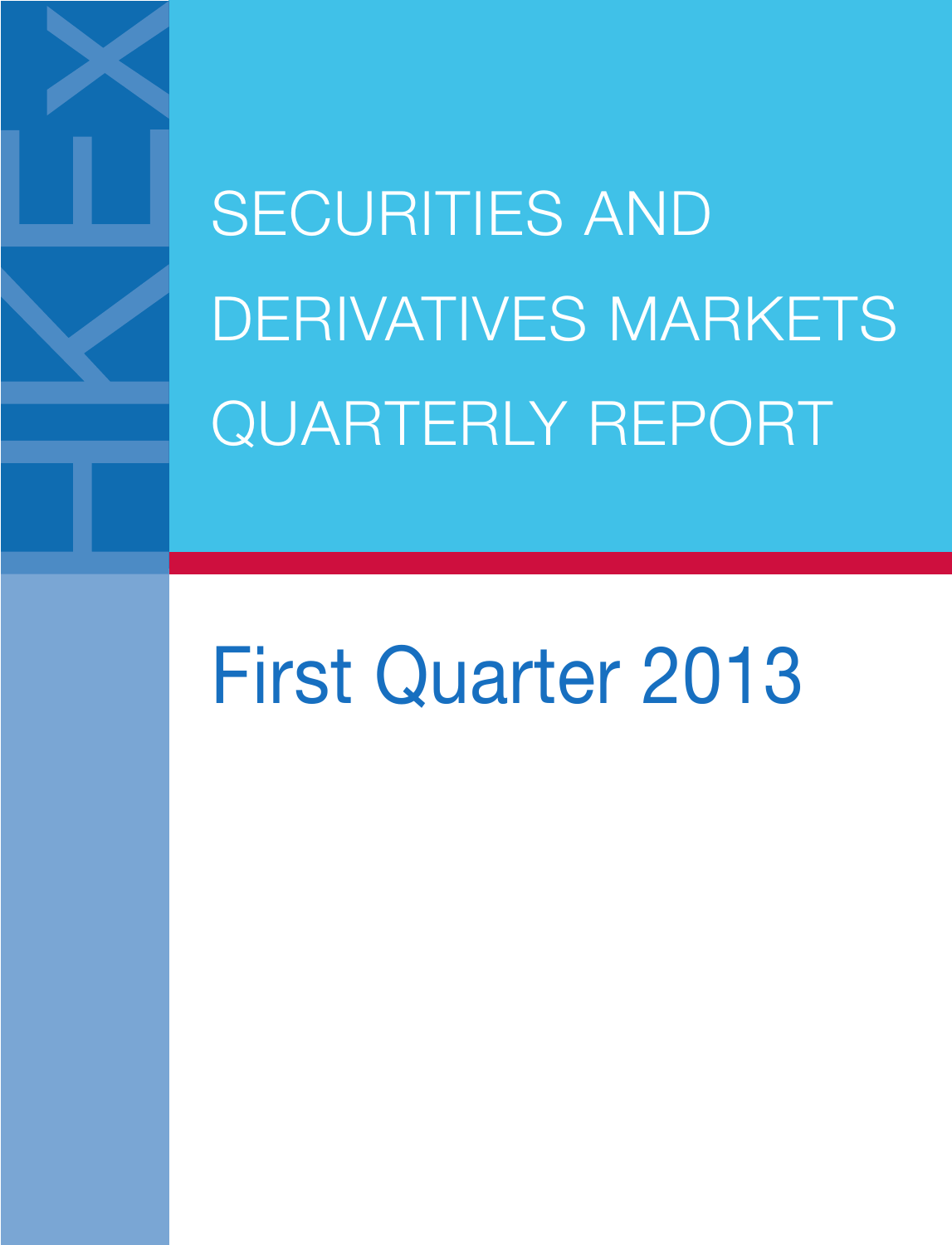#### **Main Board**

| <b>Highlights</b>                       | 1st Quarter 2013       | 1st Quarter 2012   |  |
|-----------------------------------------|------------------------|--------------------|--|
| No. of listed companies                 | 1,378                  | 1,337              |  |
| No. of listed securities                | 7,563                  | 6,854              |  |
| <b>Equities</b>                         |                        |                    |  |
| Ordinary shares                         | 1,379                  | 1,338              |  |
| Preference shares                       | 3                      | $\mathfrak{Z}$     |  |
| <b>Warrants</b>                         | 4,495                  | 4,107              |  |
| Equity                                  | 11                     | 13                 |  |
| Derivative                              | 4,484                  | 4,094              |  |
| Equity linked instrument                | $\mathbf{0}$           | $\theta$           |  |
| Callable bull/bear contracts            | 1,276                  | 1,097              |  |
| Unit trusts/mutual funds                | 111                    | 100                |  |
| Debt securities                         | 299                    | 209                |  |
| No. of trading only stocks              |                        |                    |  |
| Nasdaq stocks                           | $\overline{7}$         | $\overline{7}$     |  |
| <b>iShares</b>                          | $\overline{2}$         | $\overline{2}$     |  |
|                                         |                        |                    |  |
| No. of trading days                     | 59                     | 61                 |  |
| Total turnover in value (HK\$ mil.) *   | 4,374,641.78           | 3,843,588.43       |  |
| Total turnover in shares (Mil. shs)     | 10,130,799.94          | 9,749,414.23       |  |
| Total number of trades (deals)          | 58,156,507             | 53,178,165         |  |
| Total market capitalisation (HK\$ mil.) | 21,865,919.62<br>10.49 | 19,690,708.60      |  |
| Average P/E ratio (times)               |                        | 9.58               |  |
| Average dividend yield (%)              | 3.08                   | 3.17               |  |
| Number of exchange participants         | 509                    | 500                |  |
| $-$ Trading<br>- Non-trading            | 42                     | 38                 |  |
|                                         |                        |                    |  |
| Turnover in value (HK\$ mil.)           |                        |                    |  |
| Highest                                 | 128, 156.37 (02/04)    | 127,100.48 (03/06) |  |
| Lowest                                  | 46,674.18 (02/15)      | 32,641.54 (01/03)  |  |
| Turnover in shares (Mil. shs)           |                        |                    |  |
| Highest                                 | 228,343.05 (03/14)     | 216,293.91 (02/01) |  |
| Lowest                                  | 95,676.12 (03/15)      | 73,840.02 (01/03)  |  |
| Total number of trades (deals)          |                        |                    |  |
| Highest                                 | 1,296,118 (01/10)      | 1,274,365 (02/09)  |  |
| Lowest                                  | 742,370 (02/15)        | 530,483 (01/03)    |  |

\* Included turnover value traded in non-HKD currency securities.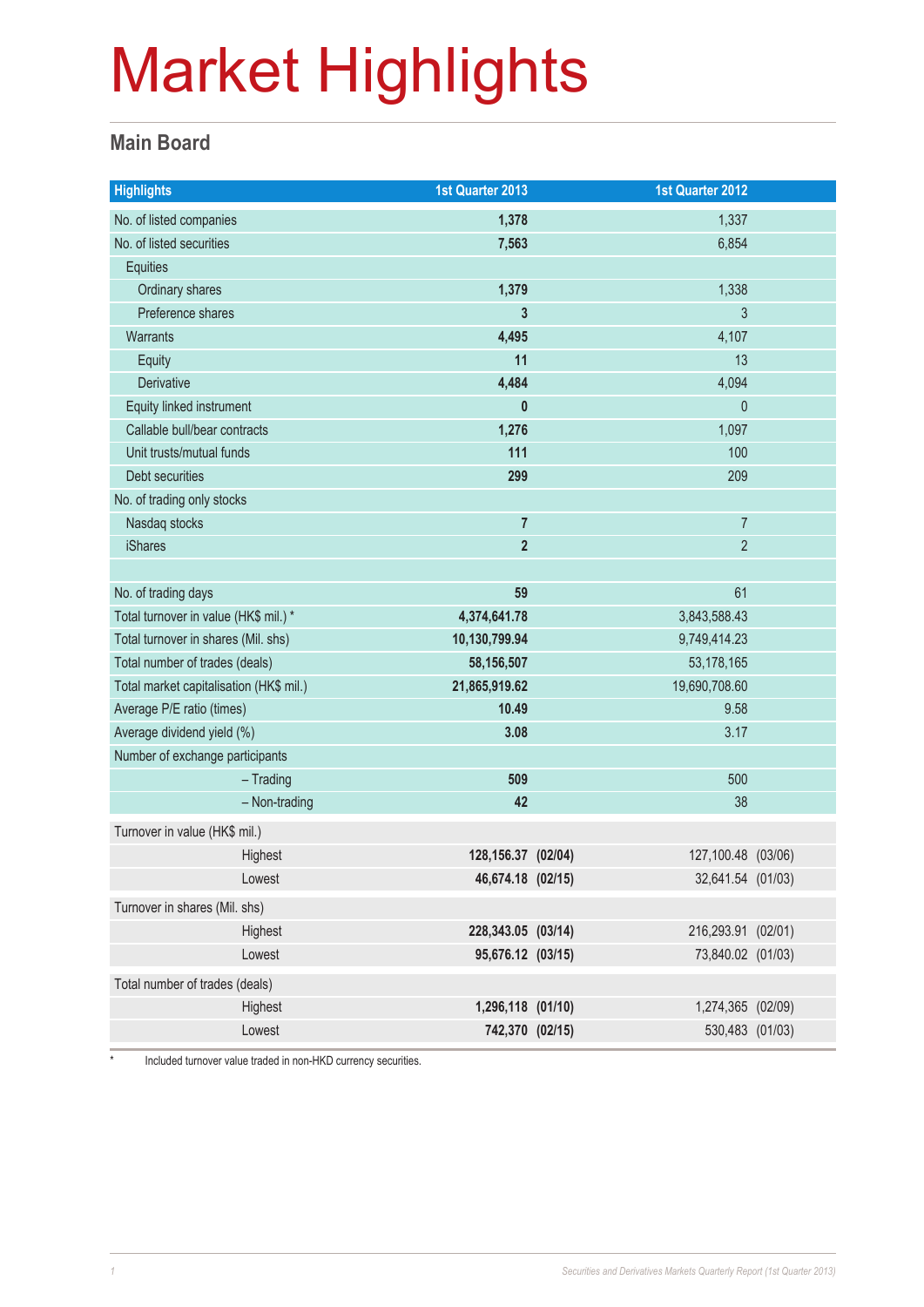### **Growth Enterprise Market (GEM)**

| 1st Quarter 2013 | <b>1st Quarter 2012</b>                                                                                  |                  |
|------------------|----------------------------------------------------------------------------------------------------------|------------------|
| 179              | 173                                                                                                      |                  |
| 179              | 175                                                                                                      |                  |
| 179              | 173                                                                                                      |                  |
| $\boldsymbol{0}$ | $\overline{2}$                                                                                           |                  |
|                  |                                                                                                          |                  |
| 59               | 61                                                                                                       |                  |
| 12,379.96        | 12,232.86                                                                                                |                  |
| 55,859.81        | 41,517.67                                                                                                |                  |
| 371,144          | 343,014                                                                                                  |                  |
| 87,318.43        | 84,618.24                                                                                                |                  |
| 27.43            | 18.16                                                                                                    |                  |
| 0.93             | 0.51                                                                                                     |                  |
|                  |                                                                                                          |                  |
|                  |                                                                                                          | 334.09 (03/08)   |
|                  |                                                                                                          | 97.02 (01/13)    |
|                  |                                                                                                          |                  |
|                  |                                                                                                          |                  |
|                  |                                                                                                          | 314.12 (01/26)   |
|                  |                                                                                                          |                  |
|                  |                                                                                                          | 9,942 (02/20)    |
|                  |                                                                                                          | 2,718 (01/13)    |
|                  | 381.77 (01/23)<br>125.42 (03/19)<br>2,270.89 (01/31)<br>419.34 (02/14)<br>8,979 (03/08)<br>3,930 (03/22) | 1,496.18 (02/23) |

\* Included turnover value traded in non-HKD currency securities.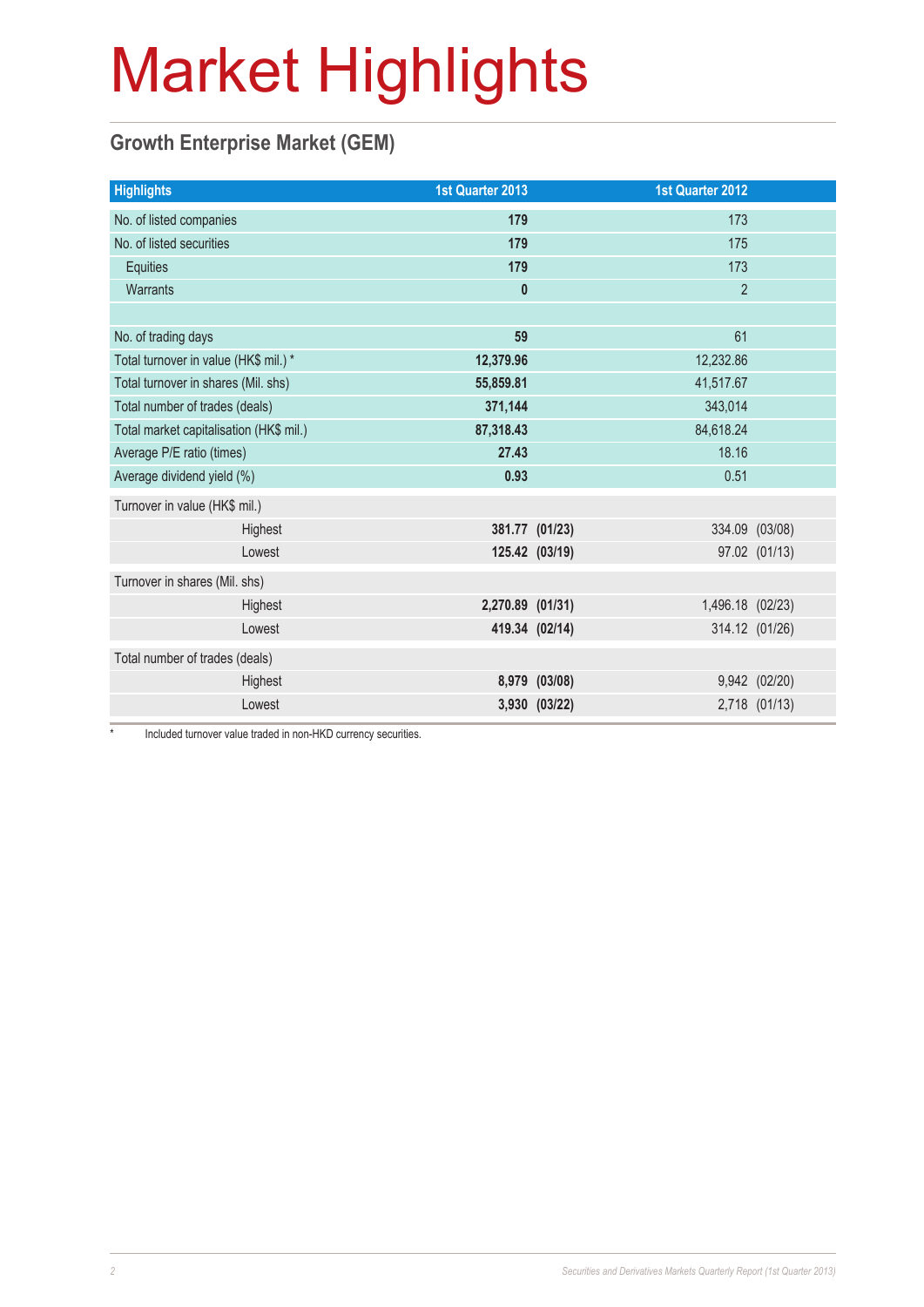### **Derivatives Market Highlights**

| <b>Highlights</b>                                          | 1st Quarter 2013 | 1st Quarter 2012 |
|------------------------------------------------------------|------------------|------------------|
| All futures and options products (excluding stock options) |                  |                  |
| No. of trading days                                        | 59.0             | 61.0             |
| Total contract volume                                      | 16,199,674       | 15,561,712       |
| Equity index products                                      | 15,998,336       | 15,482,737       |
| <b>Equity products</b>                                     | 176,284          | 78,870           |
| Interest rates products                                    | 0                | 105              |
| <b>RMB Currency Futures</b>                                | 25,054           |                  |
| <b>Gold Futures</b>                                        |                  |                  |
| Average daily contract volume                              | 274,571          | 255,110          |
|                                                            |                  |                  |
| Total open interest as at the quarter end (contracts)      | 1,461,259        | 889,875          |
| Equity index products                                      | 1,417,211        | 875,602          |
| <b>Equity products</b>                                     | 39,257           | 14,178           |
| Interest rates products                                    | 0                | 95               |
| <b>RMB Currency Futures</b>                                | 4,791            |                  |
| <b>Gold Futures</b>                                        | 0                | $\mathbf{0}$     |
|                                                            |                  |                  |
| <b>Stock options</b>                                       |                  |                  |
| No. of newly introduced stock options classes              | $\overline{2}$   |                  |
| No. of stock options as at the quarter end                 |                  |                  |
| <b>Class</b>                                               | 65               | 60               |
| <b>Series</b>                                              | 12,932           | 14,540           |
| Total premium (HK\$ mil.)                                  | 10,840.90        | 9,756.42         |
| Call                                                       | 4,785.64         | 4,638.10         |
| Put                                                        | 6,055.26         | 5,118.32         |
| Average daily premium (HK\$ mil.)                          | 183.74           | 159.94           |
| Total contract volume                                      | 16,408,792       | 14,545,164       |
| Call                                                       | 8,086,898        | 7,193,312        |
| Put                                                        | 8,321,894        | 7,351,852        |
| Average daily contract volume                              | 278,115          | 238,445          |
| Total open interest as at the quarter end (contracts)      | 4,758,454        | 4,971,657        |
| Call                                                       | 2,199,870        | 2,047,456        |
| Put                                                        | 2,558,584        | 2,924,201        |
| Total number of trades                                     | 749,275          | 605,196          |
| Average daily number of trades                             | 12,700           | 9,921            |
| <b>Total contracts exercised</b>                           | 1,851,439        | 2,383,708        |
| Average premium per contract (HK\$)                        | 660.68           | 670.77           |
| Average contract per trade (contracts)                     | 22               | 24               |
| Put volume/call volume                                     | 1.03             | 1.02             |
| Average daily contract volume/open interest                | 5.8%             | 4.8%             |
|                                                            |                  |                  |
| All futures and options products                           |                  |                  |
| Total contract volume                                      | 32,608,466       | 30,106,876       |
| Total open interest as at the quarter end (contracts)      | 6,219,713        | 5,861,532        |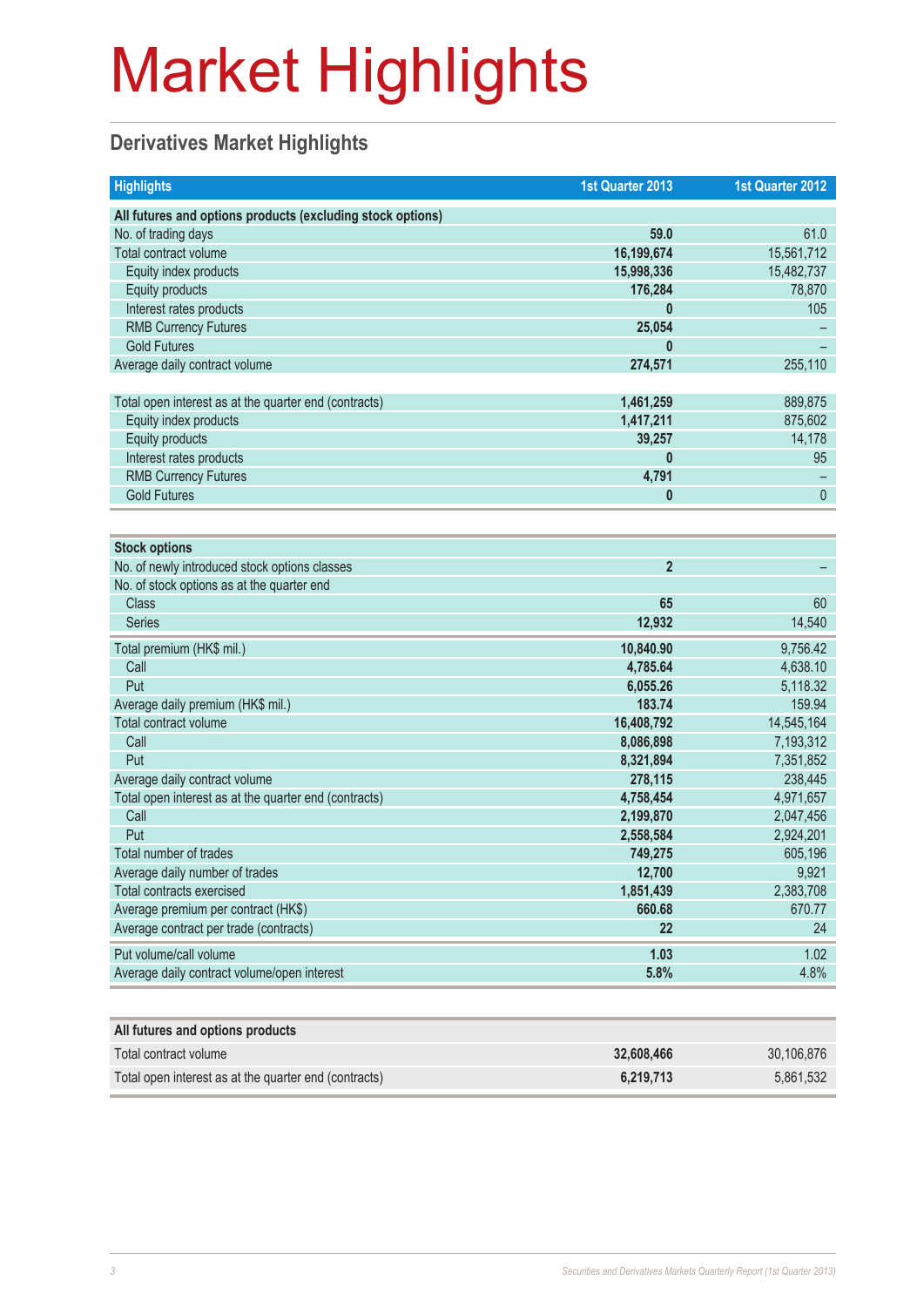### **Clearing and Settlement Statistics**

| <b>Securities Market</b>                                                        | 1st Quarter 2013 | 1st Quarter 2012 |
|---------------------------------------------------------------------------------|------------------|------------------|
| Average Daily Exchange Trades Handled by CCASS                                  |                  |                  |
| - Number of trades                                                              | 990,740          | 877,050          |
| - Value of trades (HK\$bil.)                                                    | 74.2             | 63.2             |
| - Share quantity Involved (bil shares)                                          | 172.6            | 160.5            |
| Average Daily Settlement Instructions ("SIs") Settled by CCASS                  |                  |                  |
| - Number of SIs                                                                 | 89,261           | 79,872           |
| - Value of SIs (HK\$bil.)                                                       | 268.8            | 179.9            |
| - Share quantity involved (bil. Shares)                                         | 59.0             | 41.5             |
| Average Daily Investor SIs ("ISIs") Settled by CCASS                            |                  |                  |
| - Number of ISIs                                                                | 463              | 351              |
| - Value of ISIs (HK\$mil.)                                                      | 252.0            | 265.2            |
| - Share quantity involved (mil. shares)                                         | 240.9            | 69.1             |
| Average Daily Settlement Efficiency of CNS Stock Positions on Due Day (T+2) (%) | 99.91            | 99.90            |
| Average Daily Settlement Efficiency of CNS Stock Positions                      |                  |                  |
| on the Day following the Due Day $(T+3)$ (%)                                    | 99.99            | 99.99            |
| Average Daily Buy-ins Executed on T+3                                           |                  |                  |
| - Number of brokers involved                                                    | 5                | 5                |
| - Number of buy-ins                                                             | 5                | 6                |
| - Value of buy-ins (HK\$mil)                                                    | 1.1              | 1.7              |
| Shares Deposited in the CCASS Depository *                                      |                  |                  |
| - Number of shares (bil shares)                                                 | 3,673.7          | 3,751.6          |
| - Percentage of total issued shares of the admitted securities                  | 69.58            | 70.60            |
| - Value of shares (HK\$bil)                                                     | 12,345.0         | 10,834.0         |
| - Percentage of the total market capitalisation of the admitted securities      | 51.66            | 50.26            |
| <b>Derivatives Market</b>                                                       |                  |                  |
| Open Interest                                                                   |                  |                  |
| - Equity Index Futures                                                          | 319,923          | 282,124          |
| - Stock Futures                                                                 | 39,257           | 14,178           |
| - Gold Futures                                                                  | $\mathbf{0}$     | $\overline{0}$   |
| - Interest Rates Futures                                                        | $\mathbf{0}$     | 95               |
| - RMB Currency Futures                                                          | 4,791            |                  |
| - Equity Index Options                                                          | 1,097,288        | 593,478          |
| - Stock Options                                                                 | 4,758,454        | 4,971,657        |
| <b>Cumulative Stock Options Exercised</b>                                       |                  |                  |
| - Share quantity involved (mil. shs)                                            | 1,952            | 2,425            |
| - Value of shares (HK\$bil.)                                                    | 35               | 31               |

Share quantity and market value of securities in non-HKD currency are included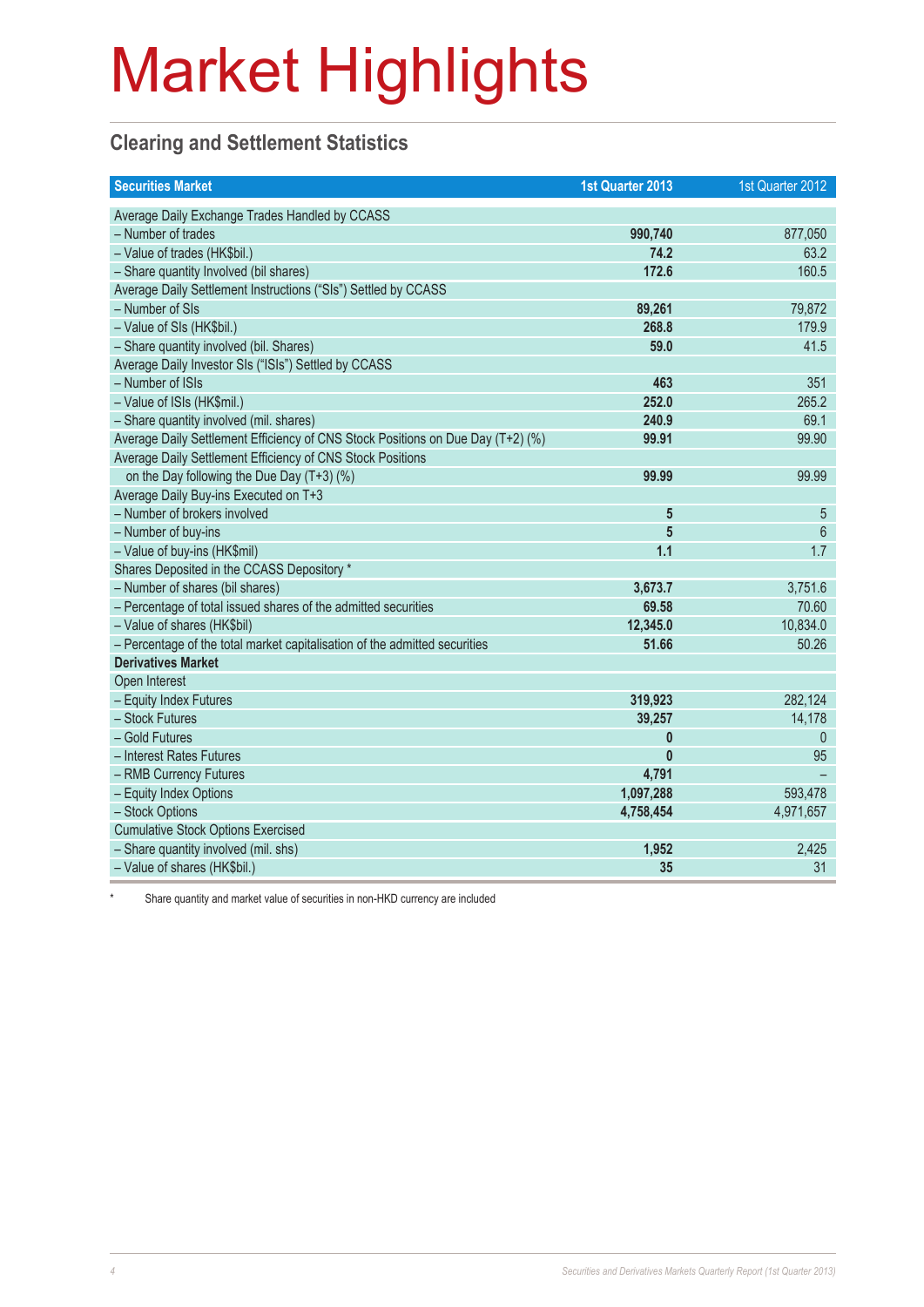### **Equity Turnover**

|      |                | <b>Share</b><br>(Mil. shs) | <b>Value</b><br>(HK\$ mil.) | No. of deals |
|------|----------------|----------------------------|-----------------------------|--------------|
| 2012 | Q1             | 586,720.90                 | 2,723,802.82                | 43,393,219   |
|      | Q <sub>2</sub> | 409,732.26                 | 2,175,416.95                | 36,208,311   |
|      | Q <sub>3</sub> | 437,269.47                 | 2,123,255.03                | 35,393,350   |
|      | Q4             | 524,830.38                 | 2,473,053.10                | 40,125,188   |
| 2013 | Q1             | 668,094.05                 | 3,081,052.48                | 47,851,601   |

### **Equity Trading Statistics**

|      |                | No. of<br>trading days | <b>Average daily</b><br>turnover (HK\$ mil.) | Average<br>value per deal |
|------|----------------|------------------------|----------------------------------------------|---------------------------|
| 2012 | Q <sub>1</sub> | 61                     | 44,652.51                                    | 62,770                    |
|      | Q2             | 61                     | 35,662.57                                    | 60,081                    |
|      | Q3             | 64                     | 33,175.86                                    | 59,990                    |
|      | Q4             | 61                     | 40,541.85                                    | 61,633                    |
| 2013 | Q <sub>1</sub> | 59                     | 52,221.23                                    | 64,388                    |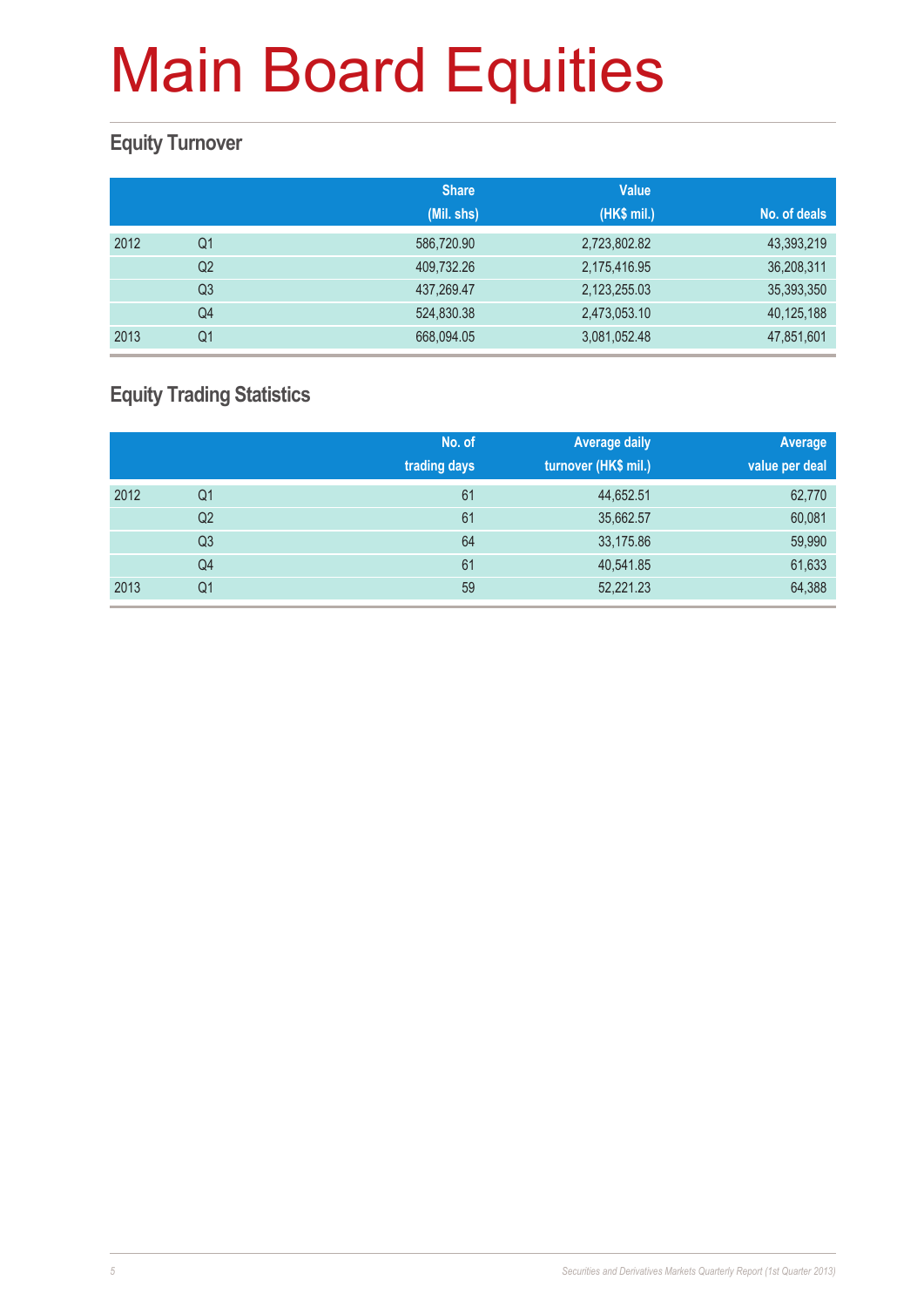#### **20 Most Advanced Stocks**

for 1st quarter 2013

|                |       |                        |                 | <b>Closing price</b>    |        |
|----------------|-------|------------------------|-----------------|-------------------------|--------|
| Rank           | Code  | <b>Stock</b>           | End of Mar 2013 | End of Dec 2012         | $%$ up |
| 1              | 00397 | C GOGREEN ASSET        | 0.210           | 0.064                   | 228.13 |
| $\overline{2}$ | 00572 | <b>CHINA PACKAGING</b> | 0.690           | 0.240                   | 187.50 |
| 3              | 01165 | SHUNFENG PV            | 1.020           | 0.360                   | 183.33 |
| 4              | 01045 | <b>APT SATELLITE</b>   | 5.400           | 1.950                   | 176.92 |
| $\overline{5}$ | 00326 | <b>CHINA STAR ENT</b>  | 0.390           | 0.142                   | 174.65 |
| 6              | 00102 | <b>SUMMIT ASCENT</b>   | 4.450           | 1.662<br>$\overline{A}$ | 167.75 |
| $\overline{7}$ | 00986 | CH ENV ENERGY          | 3.060           | 1.220                   | 150.82 |
| $\bf 8$        | 00221 | <b>PNG RESOURCES</b>   | 0.270           | 0.112                   | 141.07 |
| 9              | 01004 | <b>RISING DEV HOLD</b> | 0.580           | 0.247                   | 134.82 |
| 10             | 00732 | <b>TRULY INT'L</b>     | 4.010           | 1.750                   | 129.14 |
| 11             | 01003 | 21 HOLDINGS            | 0.550           | 0.246                   | 123.58 |
| 12             | 00570 | <b>WINTEAM PHARMA</b>  | 3.540           | 1.600                   | 121.25 |
| 13             | 00745 | <b>CH RAILSMEDIA</b>   | 0.390           | 0.181                   | 115.47 |
| 14             | 01019 | <b>CONVOY</b>          | 2.470           | 1.150                   | 114.78 |
| 15             | 01129 | <b>WATER INDUSTRY</b>  | 1.460           | 0.700                   | 108.57 |
| 16             | 00143 | <b>GLOBAL TECH</b>     | 0.054           | 0.026                   | 107.69 |
| 17             | 00311 | <b>LUEN THAI</b>       | 2.420           | 1.170                   | 106.84 |
| 18             | 01126 | <b>DREAM INT'L</b>     | 1.220           | 0.600                   | 103.33 |
| 19             | 00703 | <b>FUTURE BRIGHT</b>   | 2.410           | 1.220                   | 97.54  |
| 20             | 03633 | <b>ZHONGYU GAS</b>     | 2.720           | 1.400                   | 94.29  |

A Adjusted

#### **20 Most Declined Stocks**

for 1st quarter 2013

| <b>Code</b> | <b>Stock</b>           | End of Mar 2013 | End of Dec 2012         | % down               |
|-------------|------------------------|-----------------|-------------------------|----------------------|
| 00033       | <b>HARMONIC STR</b>    | 0.072           | 0.335                   | $-78.51$             |
| 00723       | <b>SUSTAIN FOREST</b>  | 0.050           | 0.134                   | $-62.69$             |
| 00616       | <b>EASYKNIT ENT</b>    | 0.180           | 0.470                   | $-61.70$             |
| 00876       | <b>WING LEE HOLD</b>   | 0.610           | 1.420                   | $-57.04$             |
| 00329       | <b>DRAGONITE INT'L</b> | 0.650           | 1.485<br>$\overline{A}$ | $-56.23$             |
| 01383       | SUNCENTURY GP          | 0.400           | 0.880                   | $-54.55$             |
| 00479       | <b>CIL HOLDINGS</b>    | 0.112           | 0.236                   | $-52.54$             |
| 00104       | <b>ASIA COMM HOLD</b>  | 0.231           | $\overline{A}$<br>0.468 | $-50.64$             |
| 00030       | ABC COM (HOLD)         | 0.250           | 0.490                   | $-48.98$             |
| 00724       | SINO-TECH INT'L        | 0.036           | 0.070                   | $-48.57$             |
| 00136       | MASCOTTE HOLD          | 0.101           | 0.189                   | $-46.56$             |
| 01130       | CHINAENVRES-NEW        | 0.310           | $\overline{A}$<br>0.580 | $-46.55$             |
| 01161       | <b>WATER OASIS GP</b>  | 0.580           | 1.070                   | $-45.79$             |
| 00312       | <b>SHIRBLE STORE</b>   | 0.400           | 0.720                   | $-44.44$             |
| 00814       | <b>JINGKELONG</b>      | 3.040           | 5.400                   | $-43.70$             |
| 01338       | <b>BAWANG GROUP</b>    | 0.440           | 0.780                   | $-43.59$             |
| 01048       | <b>NOVO GROUP</b>      | 1.200           | 2.100                   | $-42.86$             |
| 00575       | <b>REGENT PACIFIC</b>  | 0.115           | 0.201                   | $-42.79$             |
| 01387       | <b>RENHE COMM</b>      | 0.465           | 0.810                   | $-42.59$             |
| 01082       | <b>MODERN EDU</b>      | 0.211           | 0.360                   | $-41.39$             |
|             |                        |                 |                         | <b>Closing price</b> |

A Adjusted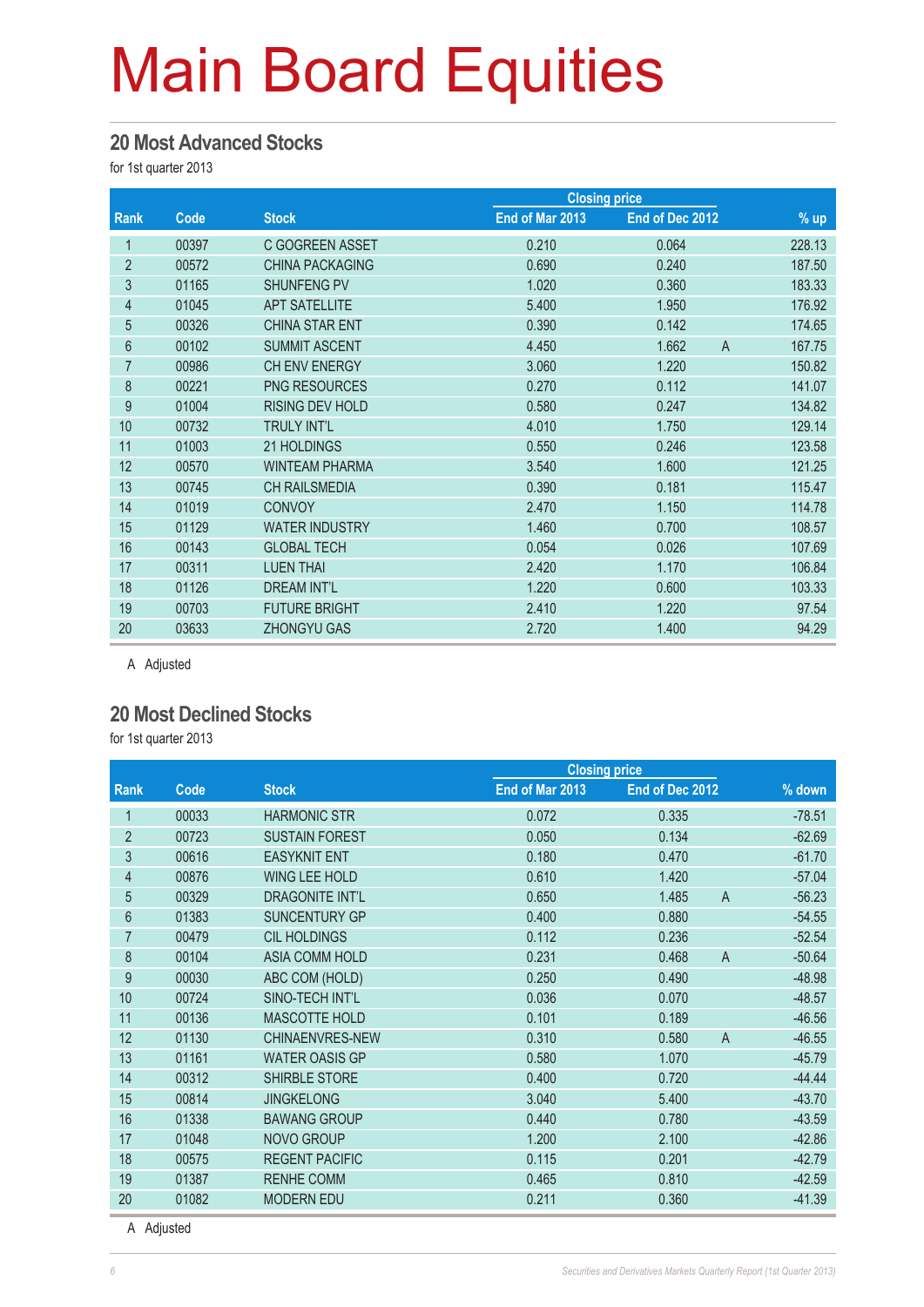#### **20 Most Active Stocks by Value**

for 1st quarter 2013

| Rank           | Code  | <b>Stock</b>         | Turnover (HK\$ mil.) | % of total |
|----------------|-------|----------------------|----------------------|------------|
| 1              | 02318 | <b>PING AN</b>       | 115,125.45           | 3.74       |
| $\overline{2}$ | 00941 | <b>CHINA MOBILE</b>  | 98,607.17            | 3.20       |
| $\mathfrak{S}$ | 00939 | <b>CCB</b>           | 96,031.65            | 3.12       |
| 4              | 01398 | <b>ICBC</b>          | 92,078.16            | 2.99       |
| $\overline{5}$ | 03988 | <b>BANK OF CHINA</b> | 75,293.75            | 2.44       |
| $6\phantom{a}$ | 00700 | <b>TENCENT</b>       | 74,740.78            | 2.43       |
| $\overline{7}$ | 00005 | <b>HSBC HOLDINGS</b> | 73,931.25            | 2.40       |
| 8              | 01299 | AIA                  | 73,713.69            | 2.39       |
| 9              | 00883 | <b>CNOOC</b>         | 59,808.76            | 1.94       |
| 10             | 00386 | SINOPEC CORP         | 54,661.66            | 1.77       |
| 11             | 02628 | <b>CHINA LIFE</b>    | 53,668.60            | 1.74       |
| 12             | 00857 | <b>PETROCHINA</b>    | 42,990.77            | 1.40       |
| 13             | 00016 | <b>SHK PPT</b>       | 42,535.88            | 1.38       |
| 14             | 00388 | <b>HKEX</b>          | 39,487.55            | 1.28       |
| 15             | 01088 | <b>CHINA SHENHUA</b> | 33,255.18            | 1.08       |
| 16             | 00013 | <b>HUTCHISON</b>     | 33,092.45            | 1.07       |
| 17             | 00688 | CHINA OVERSEAS       | 32,564.02            | 1.06       |
| 18             | 01288 | <b>ABC</b>           | 32,206.59            | 1.05       |
| 19             | 00001 | <b>CHEUNG KONG</b>   | 31,116.87            | 1.01       |
| 20             | 01988 | <b>MINSHENG BANK</b> | 29,507.06            | 0.96       |
| <b>Total</b>   |       |                      | 1,184,417.29         | 38.44      |

#### **20 Most Active Stock by Shares**

| Rank           | Code  | <b>Stock</b>           | <b>Turnover (Mil. shs)</b> | % of total |
|----------------|-------|------------------------|----------------------------|------------|
| 1              | 03988 | <b>BANK OF CHINA</b>   | 20,523.59                  | 3.07       |
| $\overline{2}$ | 01398 | <b>ICBC</b>            | 16,369.57                  | 2.45       |
| 3              | 00397 | C GOGREEN ASSET        | 16,207.46                  | 2.43       |
| $\overline{4}$ | 00939 | <b>CCB</b>             | 14,966.16                  | 2.24       |
| $\overline{5}$ | 00152 | SHENZHEN INT'L         | 14,260.83                  | 2.13       |
| $6\,$          | 03800 | <b>GCL-POLY ENERGY</b> | 13,816.17                  | 2.07       |
| $\overline{7}$ | 00076 | SOUTH SEA PETRO        | 13,277.74                  | 1.99       |
| 8              | 00566 | <b>HANERGY SOLAR</b>   | 11,444.87                  | 1.71       |
| 9              | 01191 | YUESHOU ENV            | 10,335.51                  | 1.55       |
| 10             | 00493 | <b>GOME</b>            | 9,210.15                   | 1.38       |
| 11             | 01288 | <b>ABC</b>             | 8,048.60                   | 1.20       |
| 12             | 00981 | <b>SMIC</b>            | 7,871.14                   | 1.18       |
| 13             | 00535 | <b>GEMDALE PPT</b>     | 7,485.11                   | 1.12       |
| 14             | 03333 | <b>EVERGRANDE</b>      | 6,815.46                   | 1.02       |
| 15             | 01339 | PICC GROUP             | 6,321.93                   | 0.95       |
| 16             | 00386 | SINOPEC CORP           | 6,128.59                   | 0.92       |
| 17             | 00055 | <b>NEWAY GROUP</b>     | 5,624.34                   | 0.84       |
| 18             | 00488 | <b>LAI SUN DEV</b>     | 5,286.98                   | 0.79       |
| 19             | 00261 | <b>CCT TECH INT'L</b>  | 4,656.55                   | 0.70       |
| 20             | 00702 | SINO OIL & GAS         | 4,480.15                   | 0.67       |
| <b>Total</b>   |       |                        | 203,130.89                 | 30.40      |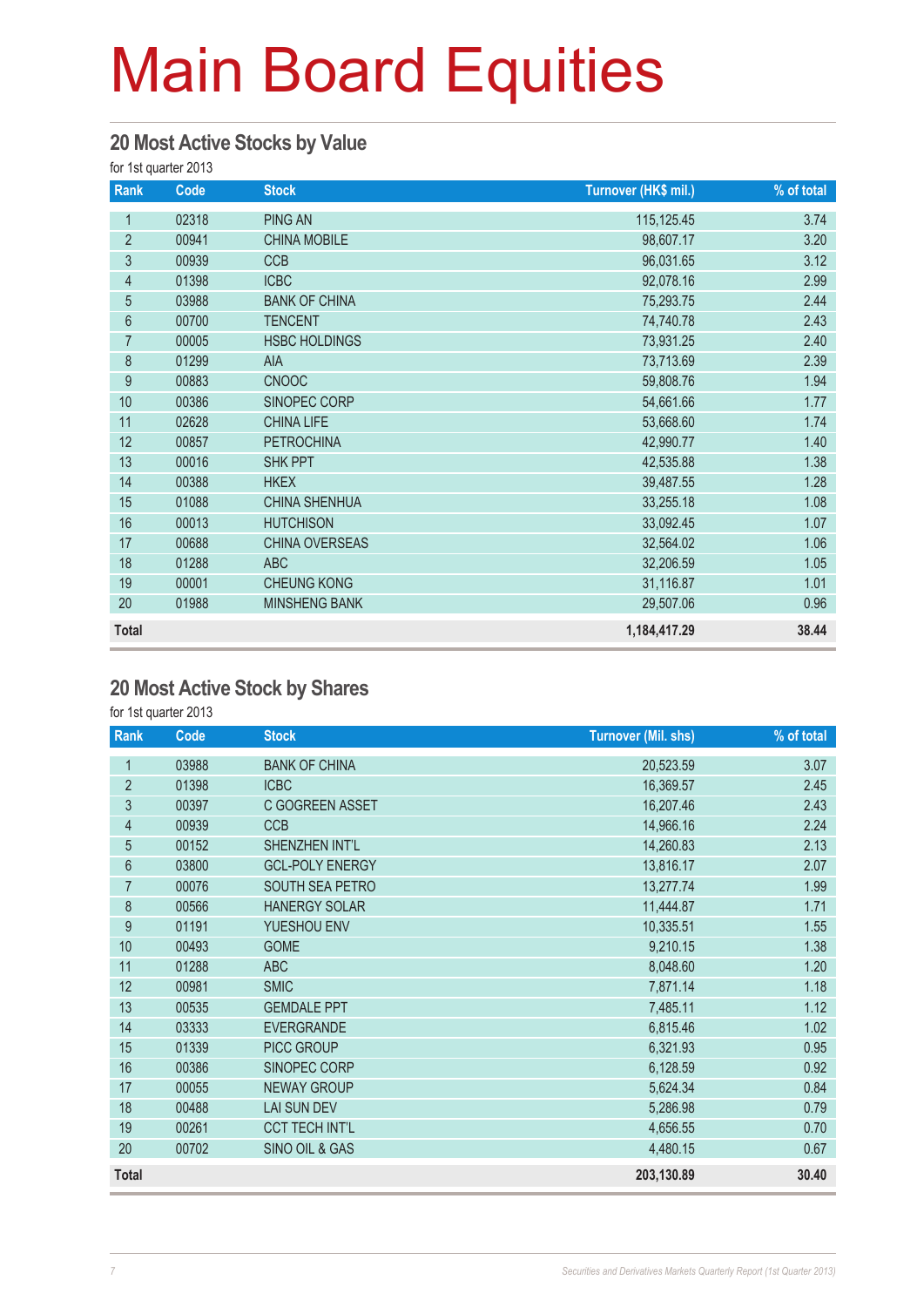**Market Capitalisation of listed companies for Main Board**

|      |    | HK\$ mil.     |
|------|----|---------------|
| 2012 | Q1 | 19,690,708.60 |
|      | Q2 | 18,351,873.28 |
|      | Q3 | 19,575,154.28 |
|      | Q4 | 21,871,730.17 |
| 2013 | Q1 | 21,865,919.62 |

**Market Capitalisation by Hang Seng Industry Classification System \* - Main Board** Quarter-end figures



\* Hang Seng Industry Classification System (HSICS) is provided by Hang Seng Indexes Company Limited.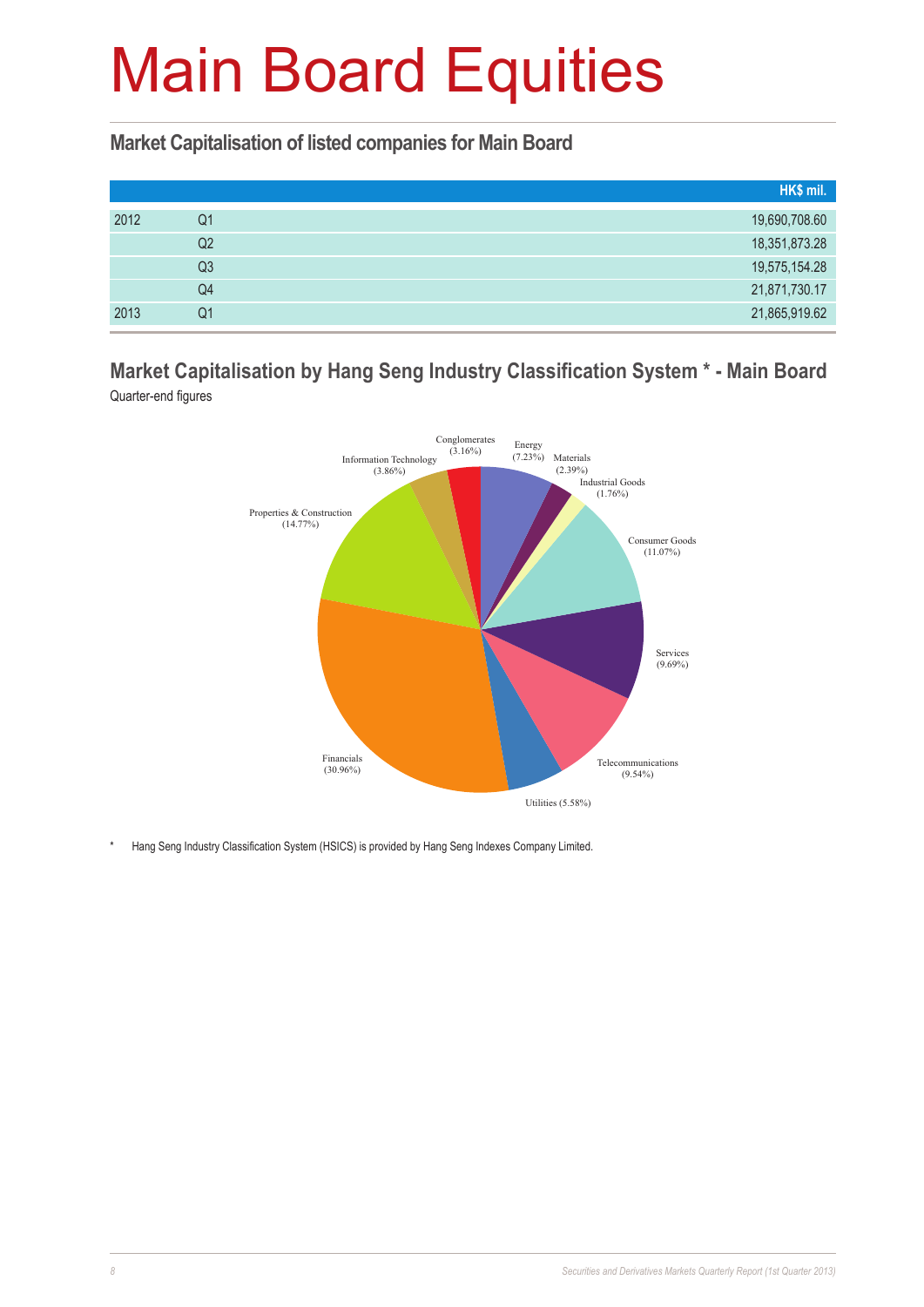#### **50 Leading Companies by Market Capitalisation**

as at the 1st quarter end 2013

| Rank                | Code           | <b>Company</b>                                                  | Market capitalisation (HK\$ mil.) |            | % of market total |
|---------------------|----------------|-----------------------------------------------------------------|-----------------------------------|------------|-------------------|
| $\mathbf{1}$        | 00941          | China Mobile Ltd.                                               | 1,652,262.71                      |            | 7.56              |
| $\overline{2}$      | 00939          | China Construction Bank Corporation - H Shares                  | 1,524,245.81                      |            | 6.97              |
| 3                   | 00005          | <b>HSBC Holdings plc</b>                                        | 1,515,741.46                      |            | 6.93              |
| 4                   | 00883          | CNOOC Ltd.                                                      | 666,122.89                        |            | 3.05              |
| 5                   | 02888          | <b>Standard Chartered PLC</b>                                   | 485,838.19                        |            | 2.22              |
| $6\phantom{a}$      | 01398          | Industrial and Commercial Bank of China Ltd. - H Shares         | 472,159.60                        |            | 2.16              |
| $\overline{7}$      | 00700          | Tencent Holdings Ltd.                                           | 457,650.17                        |            | 2.09              |
| 8                   | 01299          | AIA Group Ltd.                                                  | 409,496.00                        |            | 1.87              |
| $\boldsymbol{9}$    | 00013          | Hutchison Whampoa Ltd.                                          | 344,906.70                        |            | 1.58              |
| 10                  | 01928          | Sands China Ltd.                                                | 324,238.95                        |            | 1.48              |
| 11                  | 02378          | Prudential plc *                                                |                                   | 321,067.96 | N.A.              |
| 12                  | 03988          | Bank of China Ltd. - H Shares                                   | 301,040.20                        |            | 1.38              |
| 13                  | 00805          | Glencore International plc *                                    |                                   | 288,677.15 | N.A.              |
| 14                  | 00016          | Sun Hung Kai Properties Ltd.                                    | 277,914.80                        |            | 1.27              |
| 15                  | 02388          | BOC Hong Kong (Holdings) Ltd.                                   | 273,835.01                        |            | 1.25              |
| 16                  | 00001          | Cheung Kong (Holdings) Ltd.                                     | 265,432.43                        |            | 1.21              |
| 17                  | 00762          | China Unicom (Hong Kong) Ltd.                                   | 245,076.54                        |            | 1.12              |
| 18                  | 00011          | Hang Seng Bank Ltd.                                             | 238,024.42                        |            | 1.09              |
| 19                  | 00857          | PetroChina Co. Ltd. - H Shares                                  | 214,786.80                        |            | 0.98              |
| 20                  | 00004          | Wharf (Holdings) Ltd., The                                      | 209,623.92                        |            | 0.96              |
| 21                  | 00945          | Manulife Financial Corporation *                                |                                   | 206,376.18 | N.A.              |
| 22                  | 03328          | Bank of Communications Co., Ltd. - H Shares                     | 203,418.92                        |            | 0.93              |
| 23                  | 01913          | PRADA S.p.A.                                                    | 202,147.10                        |            | 0.92              |
| 24                  | 00003          | Hong Kong and China Gas Co. Ltd., The                           | 196,842.31                        |            | 0.90              |
| 25                  | 02318          | Ping An Insurance (Group) Co. of China Ltd. - H Shares          | 188,409.89                        |            | 0.86              |
| 26                  | 00386          | China Petroleum & Chemical Corporation - H Shares               | 179,379.10                        |            | 0.82              |
| 27                  | 00066          | <b>MTR Corporation Ltd.</b>                                     | 178,769.80                        |            | 0.82              |
| 28                  | 00688          | China Overseas Land & Investment Ltd.                           | 174,891.91                        |            | 0.80              |
| 29                  | 00002          | CLP Holdings Ltd.                                               | 171,798.64                        |            | 0.79              |
| 30                  | 01972          | Swire Properties Ltd.                                           | 161, 167.50                       |            | 0.74              |
| 31                  | 00151          | Want Want China Holdings Ltd.                                   | 157,410.10                        |            | 0.72              |
| 32                  | 00006          | Power Assets Holdings Ltd.                                      | 156,334.67                        |            | 0.71              |
| 33                  | 00388          | Hong Kong Exchanges and Clearing Ltd.                           | 152,005.03                        |            | 0.70              |
| 34                  | 02628          | China Life Insurance Co. Ltd. - H Shares                        | 149,567.62                        |            | 0.68              |
| 35                  | 00019          | Swire Pacific Ltd.                                              | 146,216.65                        |            | 0.67              |
| 36                  | 00027          | Galaxy Entertainment Group Ltd.                                 | 136,285.46                        |            | 0.62              |
| 37                  | 01038          | Cheung Kong Infrastructure Holdings Ltd.                        | 132,903.77                        |            | 0.61              |
| 38                  | 00135          | Kunlun Energy Co. Ltd.                                          | 132,848.24                        |            | 0.61              |
| 39                  | 00101          | Hang Lung Properties Ltd.                                       | 129,831.41                        |            | 0.59              |
| 40                  | 00012          | Henderson Land Development Co. Ltd.                             | 128,228.14                        |            | 0.59              |
| 41                  | 01109          | China Resources Land Ltd.                                       | 126,454.55                        |            | 0.58              |
| 42                  | 01288          | Agricultural Bank of China Ltd. - H Shares                      | 114,348.42                        |            | 0.52              |
| 43<br>44            | 00322          | Tingyi (Cayman Islands) Holding Corp.                           | 113,265.49                        |            | 0.52              |
|                     | 00836          | China Resources Power Holdings Co. Ltd.                         | 110,919.01                        |            | 0.51              |
| 45<br>46            | 01880          | Belle International Holdings Ltd.                               | 108,801.61                        |            | 0.50              |
| 47                  | 00880<br>01128 | SJM Holdings Ltd.                                               | 107,517.22                        |            | 0.49              |
| 48                  |                | Wynn Macau, Ltd.                                                | 106,863.53                        |            | 0.49<br>0.48      |
| 49                  | 01929<br>06808 | Chow Tai Fook Jewellery Group Ltd.<br>Sun Art Retail Group Ltd. | 106,000.00<br>103,028.81          |            | 0.47              |
| 50                  | 06883          | Melco Crown Entertainment Ltd.                                  | 98,564.19                         |            | 0.45              |
|                     |                |                                                                 |                                   |            |                   |
| <b>Total</b>        |                |                                                                 | 14,052,615.66                     |            | 64.27             |
| <b>Market Total</b> |                |                                                                 | 21,865,919.62                     |            | 100.00            |

Notes:

\* not included in Market Total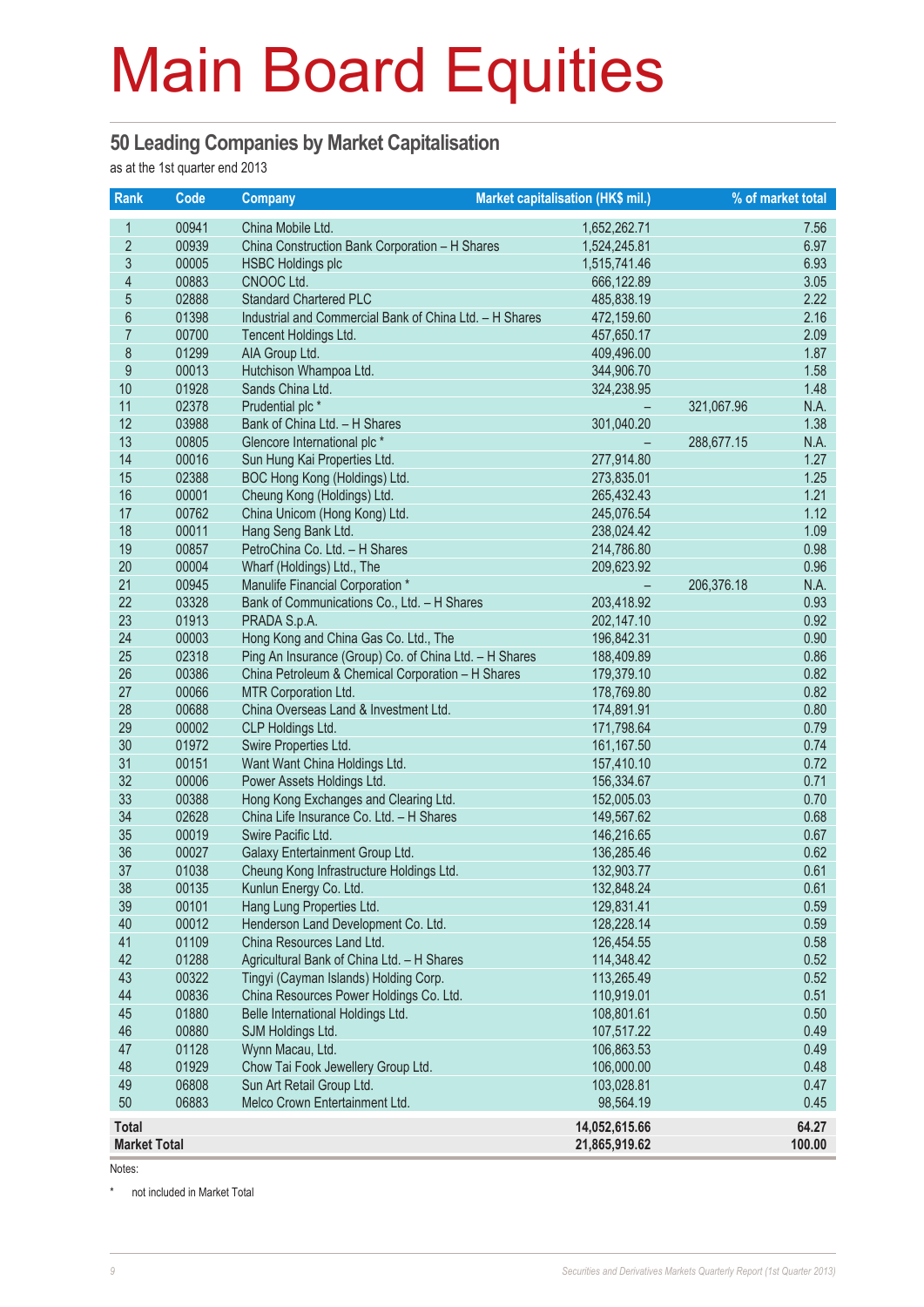### **Short Selling (value)**

|      |    | <b>Short selling turnover (Mil. shs)</b> | Market turnover (Mil. shs) * | % of market total |
|------|----|------------------------------------------|------------------------------|-------------------|
| 2012 | Q1 | 324,025.04                               | 3,855,821.30                 | 8.40              |
|      | Q2 | 297,380.47                               | 3,061,167.30                 | 9.71              |
|      | Q3 | 295,053.14                               | 2,967,517.56                 | 9.94              |
|      | Q4 | 285,387.99                               | 3,416,543.59                 | 8.35              |
| 2013 | Q1 | 407,011.47                               | 4,387,021.75                 | 9.28              |

Included Market total for Main Board and GEM

### **Short Selling (share)**

|      |    | <b>Short selling turnover (Mil. shs)</b> | Market turnover (Mil. shs) * | % of market total |
|------|----|------------------------------------------|------------------------------|-------------------|
| 2012 | Q1 | 33.605.28                                | 9,790,931.90                 | 0.34              |
|      | Q2 | 30,899.22                                | 8,245,256.75                 | 0.37              |
|      | Q3 | 29,541.26                                | 8,151,536.18                 | 0.36              |
|      | Q4 | 28,450.72                                | 7,779,826.30                 | 0.37              |
| 2013 | Q1 | 39,479.17                                | 10,186,659.76                | 0.39              |

Included Market total for Main Board and GEM

#### **New Listing Companies Statistics**

|      |                | No. of newly<br>listed companies | No. of companies<br>transferred from GEM* | <b>Funds raised</b><br>(HK\$ mil.) # |
|------|----------------|----------------------------------|-------------------------------------------|--------------------------------------|
| 2012 | Q1             | 15                               | 0                                         | 9,623.84                             |
|      | Q <sub>2</sub> | 10                               | 0                                         | 20,429.18                            |
|      | Q <sub>3</sub> | 12                               | 2                                         | 13,628.71                            |
|      | Q4             | 13                               | 0                                         | 45,234.54                            |
| 2013 | Q1             | 10                               | 0                                         | 8,124.40                             |

Included only the transfers of listing from GEM to Main Board pursuant to the revised Rule 9.24 of GEM Listing Rules and to the new Chapter 9A of the Main Board Listing Rules effective from 1 July 2008

# All funds raised are attributed to the initial public offers of newly listed companies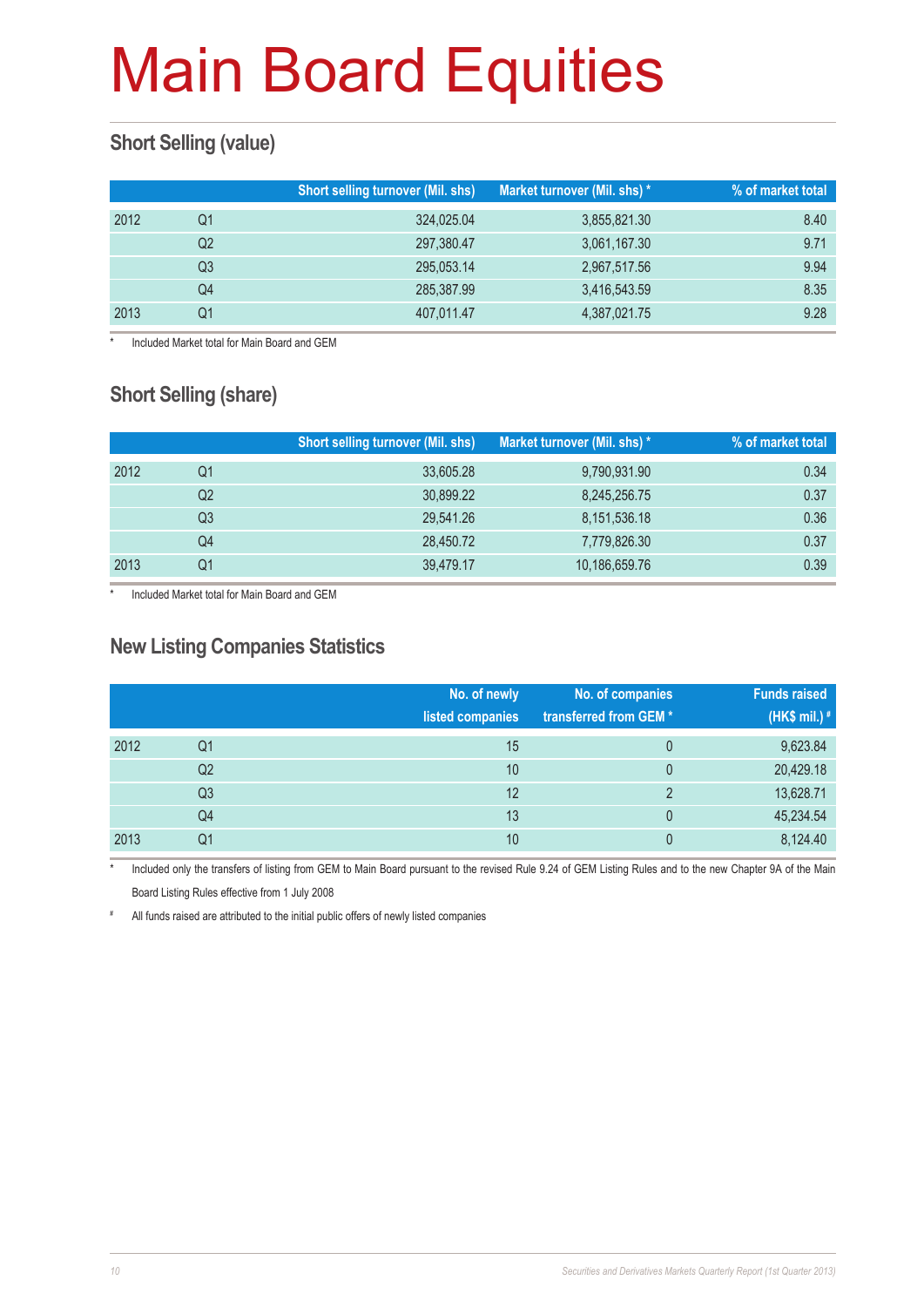### **Newly Listed Companies**

| Code           | <b>Company name</b>                                                  |                          |                              | Listing date No. of issued shares Funds raised (HK\$ mil.) |
|----------------|----------------------------------------------------------------------|--------------------------|------------------------------|------------------------------------------------------------|
| 00540<br>01232 | Speedy Global Holdings Ltd.<br>Golden Wheel Tiandi Holdings Co. Ltd. | 2013/01/15<br>2013/01/16 | 600,000,000<br>1,802,456,000 | 123.00<br>760.13                                           |
| 01348          | Quali-Smart Holdings Ltd.                                            | 2013/01/23               | 240,000,000                  | 90.00                                                      |
| 03668          | Chinalco Mining Corporation International                            | 2013/01/31               | 11,817,782,428               | 3,179.07                                                   |
| 02078          | PanAsialum Holdings Co. Ltd.                                         | 2013/02/05               | 1,200,000,000                | 1,239.00                                                   |
| 02033          | Time Watch Investments Ltd.                                          | 2013/02/05               | 2,079,946,000                | 917.93                                                     |
| 02178          | Termbray Petro-king Oilfield Services Ltd.                           | 2013/03/06               | 1,037,500,000                | 943.00                                                     |
| 01319          | Oi Wah Pawnshop Credit Holdings Ltd.                                 | 2013/03/12               | 400.000.000                  | 98.00                                                      |
| 01148          | Xinchen China Power Holdings Ltd.                                    | 2013/03/13               | 1,287,407,794                | 774.27                                                     |
| 00864          | Wing Lee Property Investments Ltd.                                   | 2013/03/19               | 386, 175, 758                |                                                            |
| <b>Total</b>   |                                                                      |                          |                              | 8,124.40                                                   |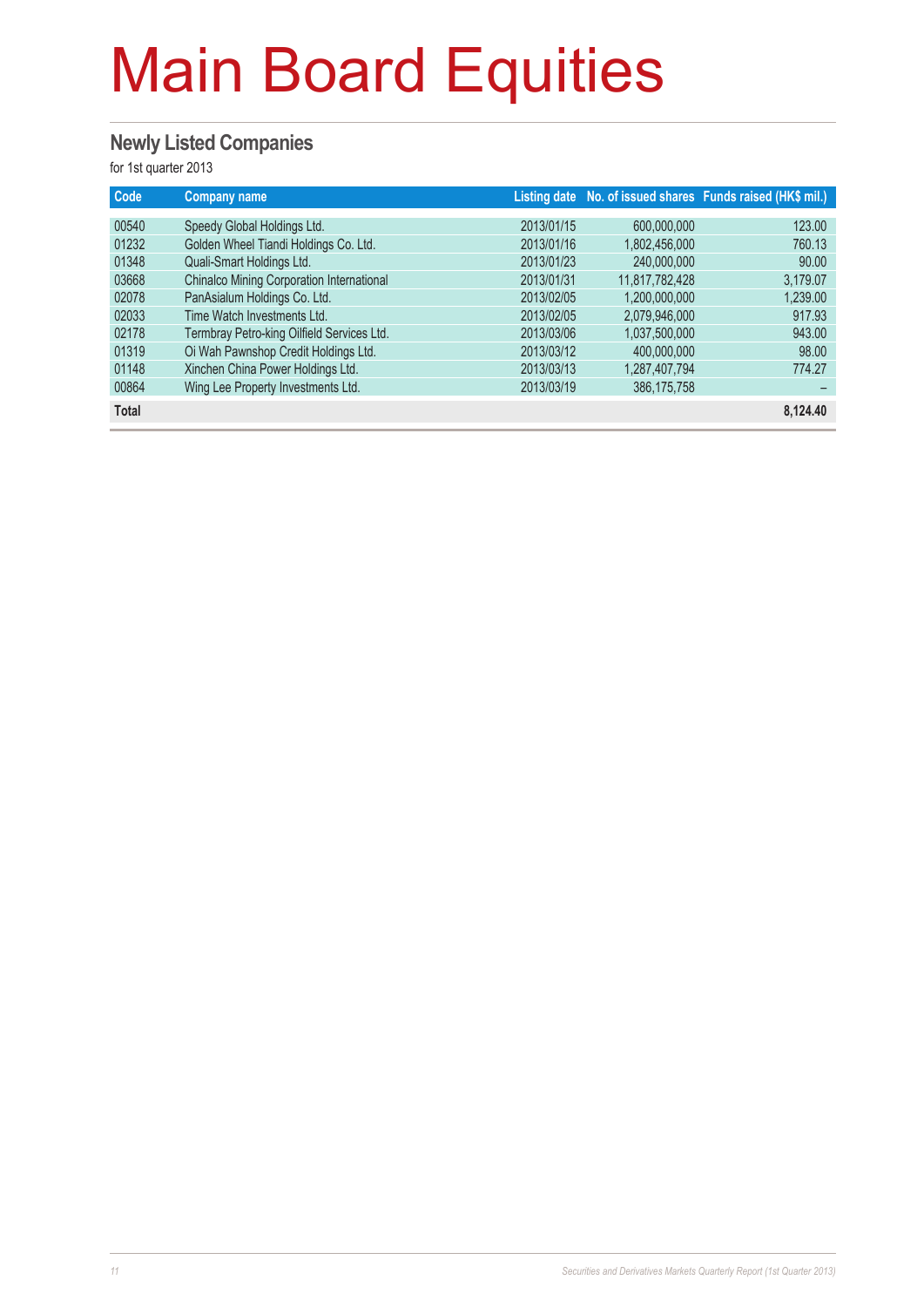#### **Withrawal of Listed Companies**

| <b>Code</b> | Company name | Last trading date | Delisted date |
|-------------|--------------|-------------------|---------------|
| <b>NIL</b>  |              |                   |               |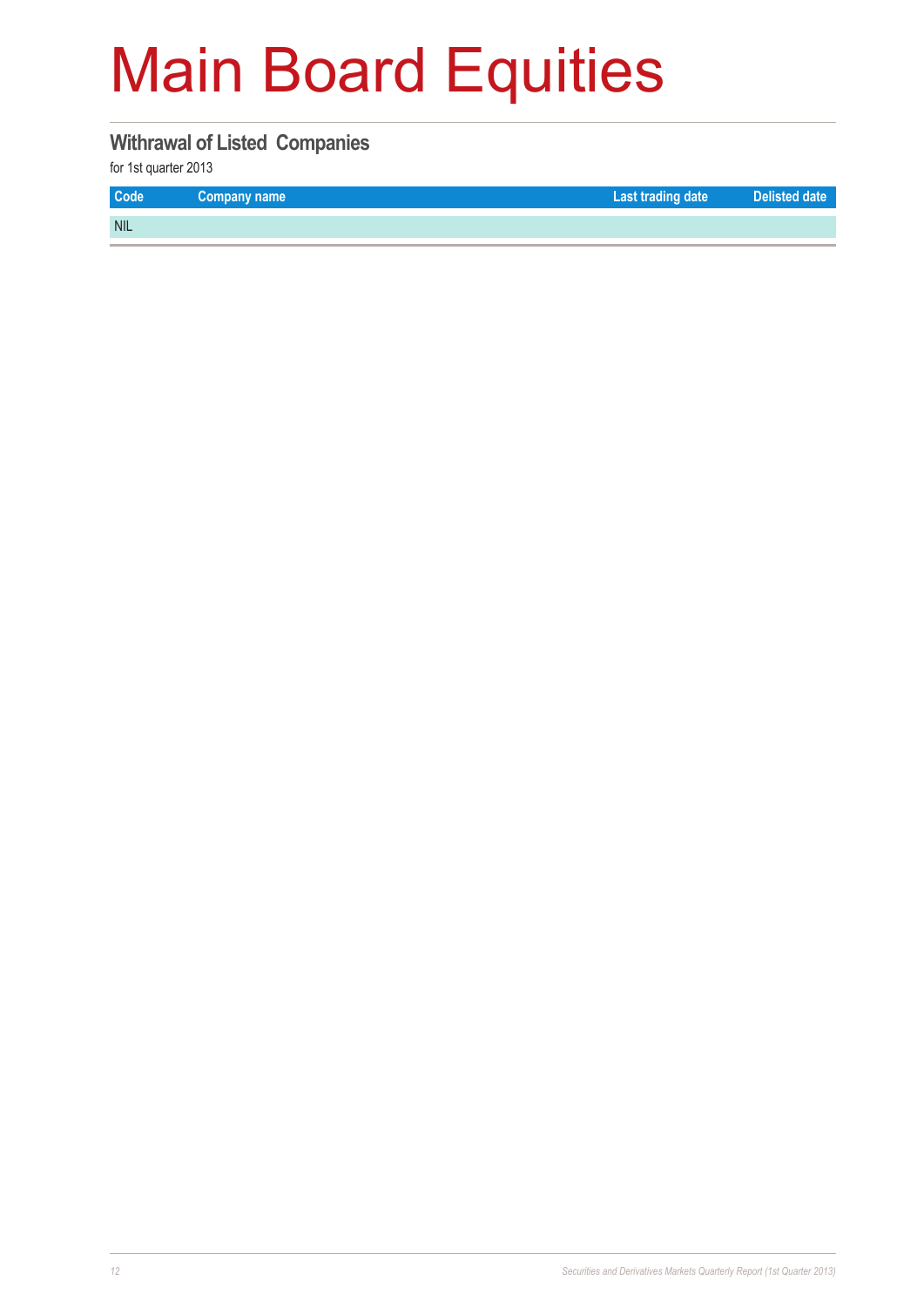#### **Company Name Changes**

| Code  | Old name                                     | New name                                           | <b>Effective date</b> | <b>Adoption date</b> |
|-------|----------------------------------------------|----------------------------------------------------|-----------------------|----------------------|
| 00195 | Goodtop Tin International Holdings Ltd.      | L'sea Resources International Holdings Ltd.        | 2012/11/30            | 2013/01/10           |
| 00566 | Apollo Solar Energy Technology Holdings Ltd. | Hanergy Solar Group Ltd.                           | 2013/01/14            | 2013/01/21           |
| 01036 | Winsor Properties Holdings Ltd.              | Vanke Property (Overseas) Ltd.                     | 2012/12/31            | 2013/01/21           |
| 01137 | City Telecom (H.K.) Ltd.                     | Hong Kong Television Network Ltd.                  | 2013/01/10            | 2013/01/28           |
| 00908 | Jiuzhou Development Co. Ltd.                 | Zhuhai Holdings Investment Group Ltd.              | 2013/01/08            | 2013/02/01           |
| 00007 | Karl Thomson Holdings Ltd.                   | Hoifu Energy Group Ltd.                            | 2013/01/03            | 2013/02/04           |
| 00161 | CATIC Shenzhen Holdings Ltd. - H Shares      | AVIC International Holdings Ltd.                   | 2013/01/04            | 2013/02/08           |
| 01093 | China Pharmaceutical Group Ltd.              | CSPC Pharmaceutical Group Ltd.                     | 2013/03/01            | 2013/03/08           |
| 00535 | Frasers Property (China) Ltd.                | Gemdale Properties and Investment Corporation Ltd. | 2013/03/12            | 2013/03/12           |
| 00021 | Waytung Global Group Ltd.                    | Great China Properties Holdings Ltd.               | 2013/03/05            | 2013/03/12           |
| 00039 | Bio-Dynamic Group Ltd.                       | Sino Distillery Group Ltd.                         | 2013/02/07            | 2013/03/13           |
| 00692 | Bao Yuan Holdings Ltd.                       | China Household Holdings Ltd.                      | 2013/02/07            | 2013/03/18           |
| 00419 | Media China Corporation Ltd.                 | China Jiuhao Health Industry Corporation Ltd.      | 2013/02/28            | 2013/03/20           |
| 02310 | Kwang Sung Electronics H.K. Co. Ltd.         | Forebase International Holdings Ltd.               | 2013/03/12            | 2013/03/21           |
| 00873 | International Taifeng Holdings Ltd.          | China Taifeng Beddings Holdings Ltd.               | 2013/01/25            | 2013/03/27           |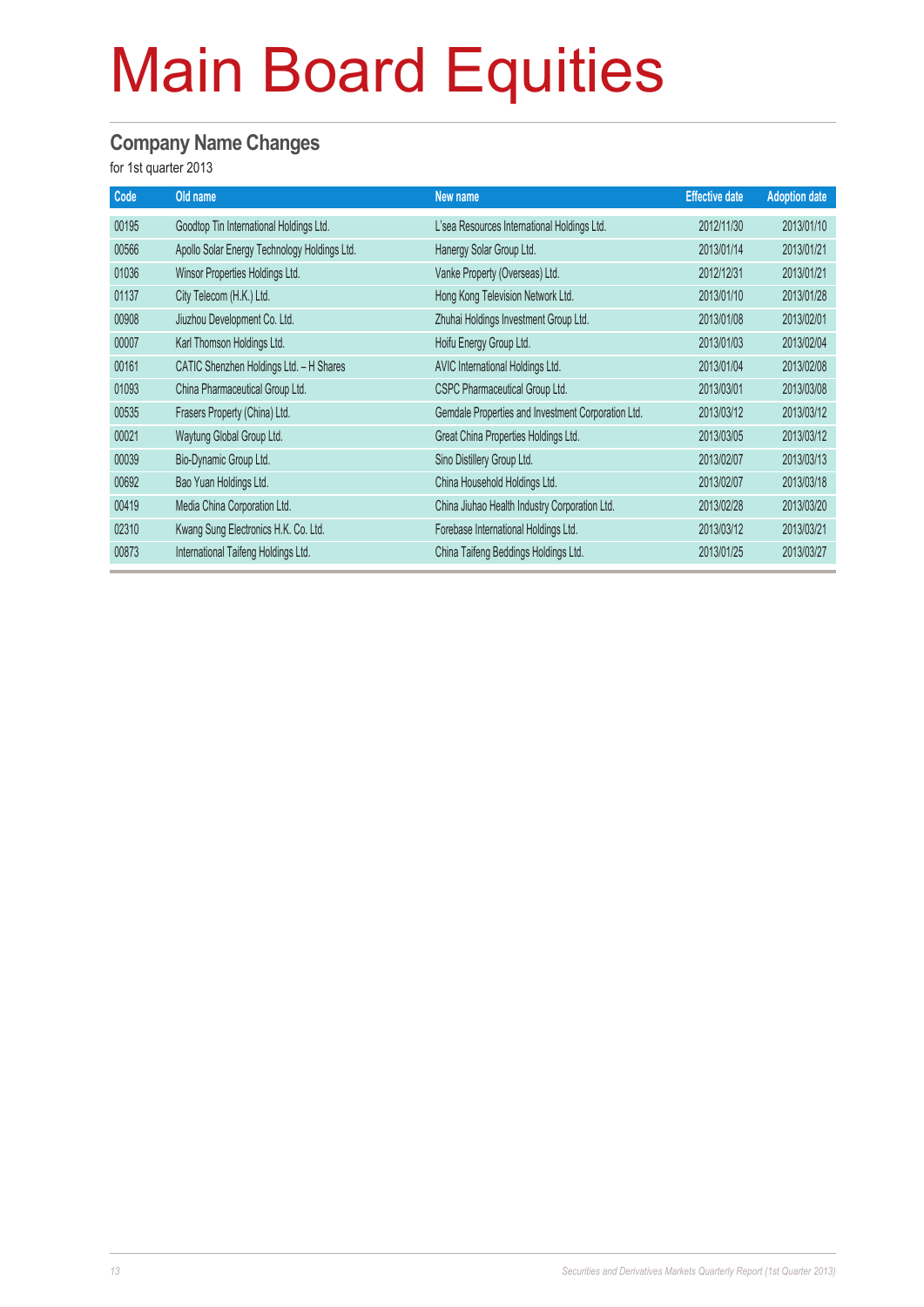#### **Bonus Issues/Bonus Warrants**

for 1st quarter 2013

| <b>Code</b> | Company                                  | <b>Particulars</b>  | Ex-date    |
|-------------|------------------------------------------|---------------------|------------|
| 00587       | Hua Han Bio-Pharmaceutical Holdings Ltd. | 1 for $5$           | 2013/01/02 |
| 00896       | Hanison Construction Holdings Ltd.       | 1 for $10$          | 2013/02/05 |
| 00723       | Sustainable Forest Holdings Ltd.         | 1 wt for 1 offer sh | 2013/03/28 |

### **Share Split/Consolidation**

| Code  | Company                                      | <b>Particulars</b>      | <b>Effective date</b> |
|-------|----------------------------------------------|-------------------------|-----------------------|
| 00104 | Asia Commercial Holdings Ltd.                | Consolidation 10 into 1 | 2013/01/08            |
| 01163 | Dejin Resources Group Co. Ltd.               | Consolidation 10 into 1 | 2013/01/10            |
| 00399 | United Gene High-Tech Group Ltd.             | Consolidation 20 into 1 | 2013/01/21            |
| 02218 | Yantai North Andre Juice Co. Ltd. - H Shares | Consolidation 10 into 1 | 2013/01/28            |
| 00928 | Tack Fiori International Group Ltd.          | Consolidation 10 into 1 | 2013/01/31            |
| 00381 | Kiu Hung Energy Holdings Ltd.                | Consolidation 5 into 1  | 2013/02/08            |
| 02366 | Qin Jia Yuan Media Services Co. Ltd.         | Consolidation 10 into 1 | 2013/02/26            |
| 01130 | China Environmental Resources Group Ltd.     | Consolidation 20 into 1 | 2013/03/01            |
| 00630 | AMCO United Holding Ltd.                     | Consolidation 10 into 1 | 2013/03/26            |
| 00139 | ICube Technology Holdings Ltd.               | Consolidation 5 into 1  | 2013/03/26            |
| 00959 | Amax Holdings Ltd.                           | Consolidation 20 into 1 | 2013/03/28            |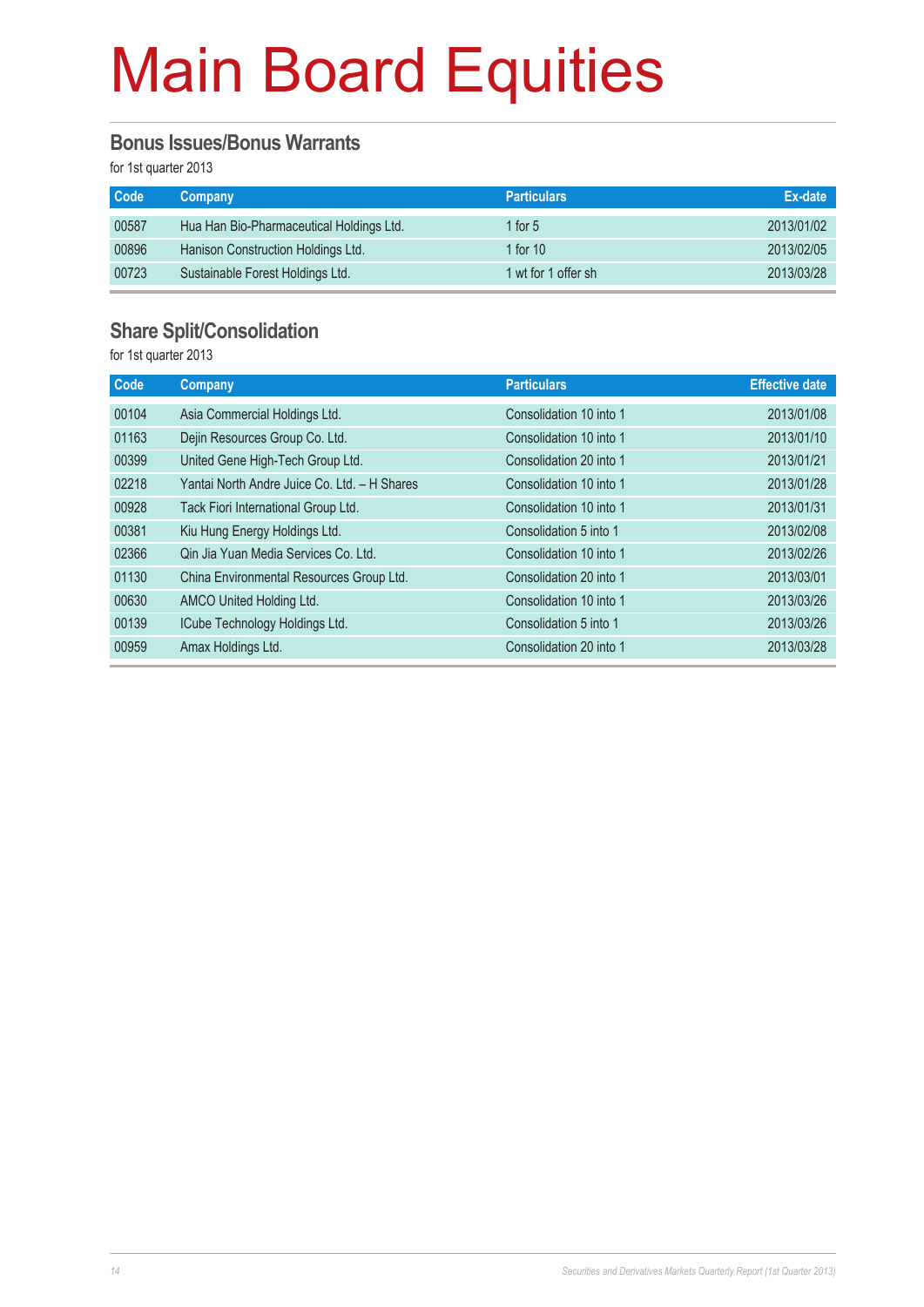#### **Rights Issues & Open Offers**

| <b>Month</b> | Code  | <b>Company</b>                        | <b>Ratio</b>                    | Funds raised (HK\$ mil.) |
|--------------|-------|---------------------------------------|---------------------------------|--------------------------|
| Jan          | 00616 | Easyknit Enterprises Holdings Ltd.    | Rts 5 for 1 @\$0.40             | 114.43                   |
|              |       |                                       | (after consolidation 20 into 1) |                          |
|              | 01383 | Sun Century Group Ltd.                | Open offer 6 for 1 @\$0.25      | 313.55                   |
|              | 00036 | Far East Holdings International Ltd.  | Open offer 1 for 2 @\$0.20      | 30.28                    |
|              | 02882 | Hong Kong Resources Holdings Co. Ltd. | Rts 2 for 5 @\$0.15             | 118.15                   |
|              |       |                                       | with bonus wt 1 for 4 rts shs   |                          |
|              | 00104 | Asia Commercial Holdings Ltd.         | Rts 3 for 1 @\$0.20             | 205.03                   |
|              |       |                                       | (after consolidation 10 into 1) |                          |
|              | 00329 | Dragonite International Ltd.          | Rts 1 for 1 @\$1.00             | 105.97                   |
| Mar          | 00885 | Forefront Group Ltd.                  | Rts 1 for 2 @\$0.25             | 50.25                    |
|              | 01822 | Perception Digital Holdings Ltd.      | Open offer 1 for 2 @\$0.1286    | 40.03                    |
|              | 00800 | A8 Digital Music Holdings Ltd.        | Rts 2 for 1 @\$0.36             | 342.92                   |
|              | 00757 | Solargiga Energy Holdings Ltd.        | Open offer 1 for 5 @\$0.51      | 254.11                   |
|              | 02366 | Qin Jia Yuan Media Services Co. Ltd.  | Rts 1 for 1 @\$0.35             | 164.08                   |
|              |       |                                       | (after consolidation 10 into 1) |                          |
|              | 00307 | Up Energy Development Group Ltd.      | Rts 1 for 2 @\$0.50             | 424.45                   |
| <b>Total</b> |       |                                       |                                 | 2,163.25                 |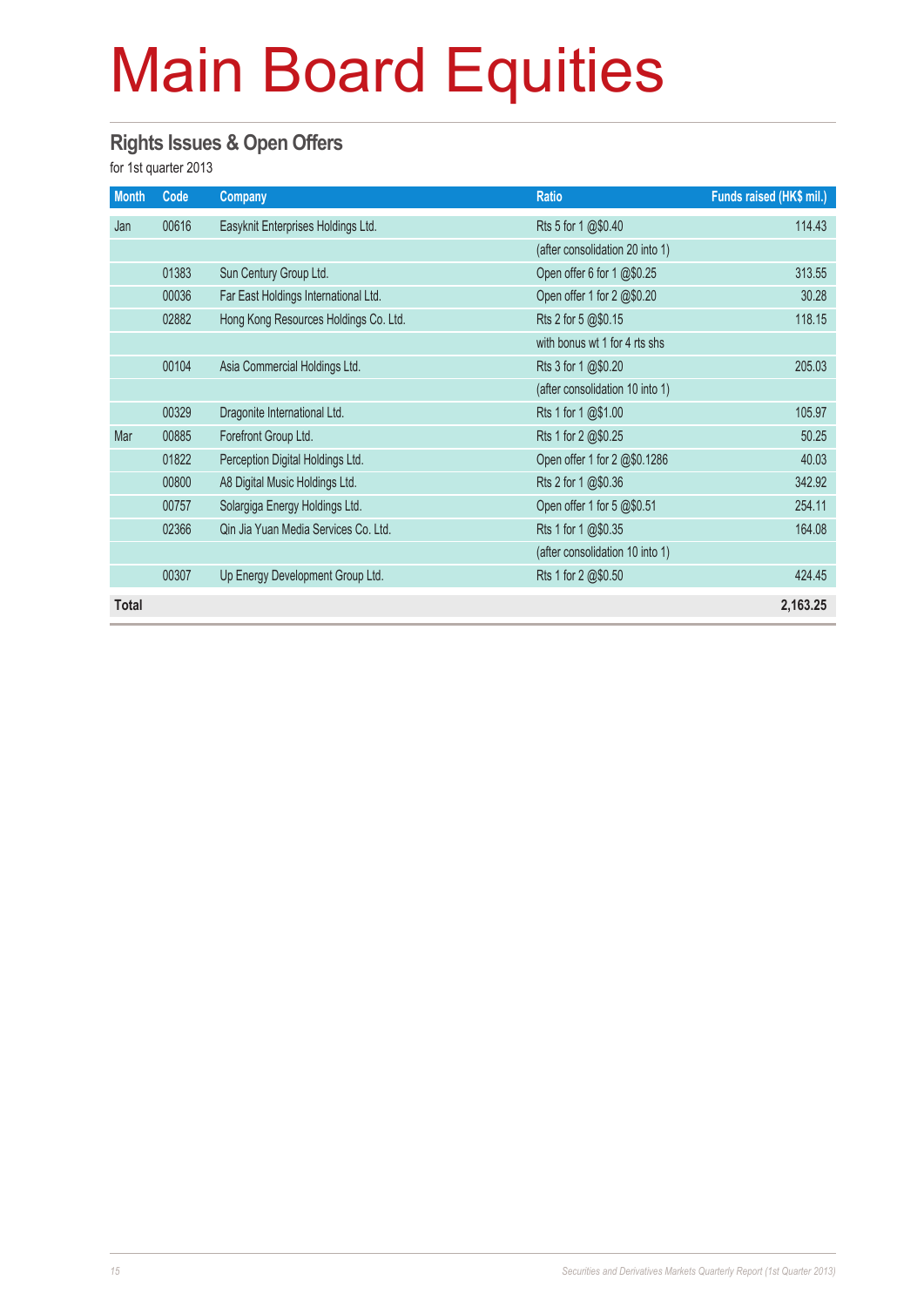#### **Placing\***

|              |       |                        | No. of new    | <b>Placing price</b> | <b>Funds raised</b> |
|--------------|-------|------------------------|---------------|----------------------|---------------------|
| <b>Month</b> | Code  | <b>Company</b>         | shares placed | (HK\$)               | (HK\$ mil.)         |
| 2013         |       |                        |               |                      |                     |
| Jan          | 01003 | 21 HOLDINGS            | 53,000,000    | 0.230                | 12.19               |
|              | 00159 | <b>BROCKMAN MINING</b> | 190,243,902   | 0.410                | 78.00               |
|              | 00633 | CH ALL ACCESS          | 112,000,000   | 1.800                | 201.60              |
|              | 00260 | CH ENV INV H           | 730,000,000   | 0.200                | 146.00              |
|              | 00326 | <b>CHINA STAR ENT</b>  | 400,000,000   | 0.140                | 56.00               |
|              | 00712 | <b>COMTEC SOLAR</b>    | 120,000,000   | 1.740                | 208.80              |
|              | 00544 | <b>DAIDO GROUP</b>     | 360,000,000   | 0.128                | 46.08               |
|              | 00764 | <b>ETERNITY INV</b>    | 47,000,000    | 0.645                | 30.32               |
|              | 03333 | <b>EVERGRANDE</b>      | 1,000,000,000 | 4.350                | 4,350.00            |
|              | 01788 | <b>GUOTAI JUNAN I</b>  | 85,000,000    | 2.200                | 187.00              |
|              | 00663 | <b>KING STONE ENGY</b> | 1,555,555,000 | 0.450                | 700.00              |
|              | 01082 | <b>MODERN EDU</b>      | 96,000,000    | 0.325                | 31.20               |
|              | 00166 | <b>NEWTIMES ENERGY</b> | 57,000,000    | 0.910                | 51.87               |
|              | 00886 | <b>SILVER BASE</b>     | 135,000,000   | 2.450                | 330.75              |
|              | 01918 | <b>SUNAC</b>           | 300,000,000   | 6.700                | 2,010.00            |
|              | 00928 | <b>TACK FIORI</b>      | 127,280,496   | 0.085                | 10.82               |
|              | 01083 | <b>TOWNGAS CHINA</b>   | 150,000,000   | 6.310                | 946.50              |
|              | 00897 | <b>WAI YUEN TONG</b>   | 157,000,000   | 0.125                | 19.63               |
|              | 00273 | <b>WILLIE INT'L</b>    | 16,728,240    | 1.000                | 16.73               |
|              | 01191 | YUESHOU ENV            | 800,000,000   | 0.012                | 9.60                |
| Feb          | 00154 | <b>BEIJING DEV(HK)</b> | 177,000,000   | 1.130                | 200.01              |
|              | 00009 | CHEUNG WO IHL          | 68,640,000    | 0.415                | 28.49               |
|              | 00616 | <b>EASYKNIT ENT</b>    | 68,656,000    | 0.440                | 30.21               |
|              | 00535 | <b>GEMDALE PPT</b>     | 900,000,000   | 0.780                | 702.00              |
|              | 00566 | <b>HANERGY SOLAR</b>   | 1,964,611,584 | 0.239                | 469.54              |
|              | 00566 | <b>HANERGY SOLAR</b>   | 6,000,000,000 | 0.100                | 600.00              |
|              | 00195 | L'SEA RESOURCES        | 1,804,000,000 | 0.200                | 360.80              |
|              | 00136 | <b>MASCOTTE HOLD</b>   | 306,910,020   | 0.100                | 30.69               |
|              | 00070 | NEPTUNE GROUP          | 769,000,000   | 0.173                | 133.04              |
|              | 00166 | <b>NEWTIMES ENERGY</b> | 14,000,000    | 0.980                | 13.72               |
|              | 00577 | PAUL Y. ENG            | 2,938,236,000 | 0.680                | 1,998.00            |
|              | 00379 | <b>PME</b>             | 1,000,000,000 | 0.355                | 355.00              |
|              | 00386 | SINOPEC CORP           | 2,845,234,000 | 8.450                | 24,042.23           |
| Mar          | 00835 | <b>ASIA COAL</b>       | 6,465,850,314 | 0.024                | 151.95              |
|              | 06828 | C PRINT POWER          | 34,840,000    | 0.980                | 34.14               |
|              | 00986 | CH ENV ENERGY          | 6,560,000     | 1.200                | 7.87                |
|              | 00164 | <b>CHINA GAMMA</b>     | 420,000,000   | 0.097                | 40.74               |
|              | 00689 | EPI (HOLDINGS)         | 125,000,000   | 0.180                | 22.50               |
|              | 00885 | <b>FOREFRONT GROUP</b> | 80,404,339    | 0.210                | 16.88               |
|              | 01188 | <b>HYBRID KINETIC</b>  | 1,638,000,000 | 0.100                | 163.80              |
|              | 01142 | SIBERIAN MINING        | 84,000,000    | 0.260                | 21.84               |
|              | 01166 | SOLARTECH INT'L        | 31,240,000    | 0.400                | 12.50               |
|              | 00897 | <b>WAI YUEN TONG</b>   | 488,000,000   | 0.220                | 107.36              |
|              | 01191 | YUESHOU ENV            | 2,500,000,000 | 0.019                | 47.50               |
| <b>Total</b> |       |                        |               |                      | 39,033.88           |

\* Due to the reporting time-lag, placing figures for the quarter are provisional.

\*\* Supplementary information update for previous quarters.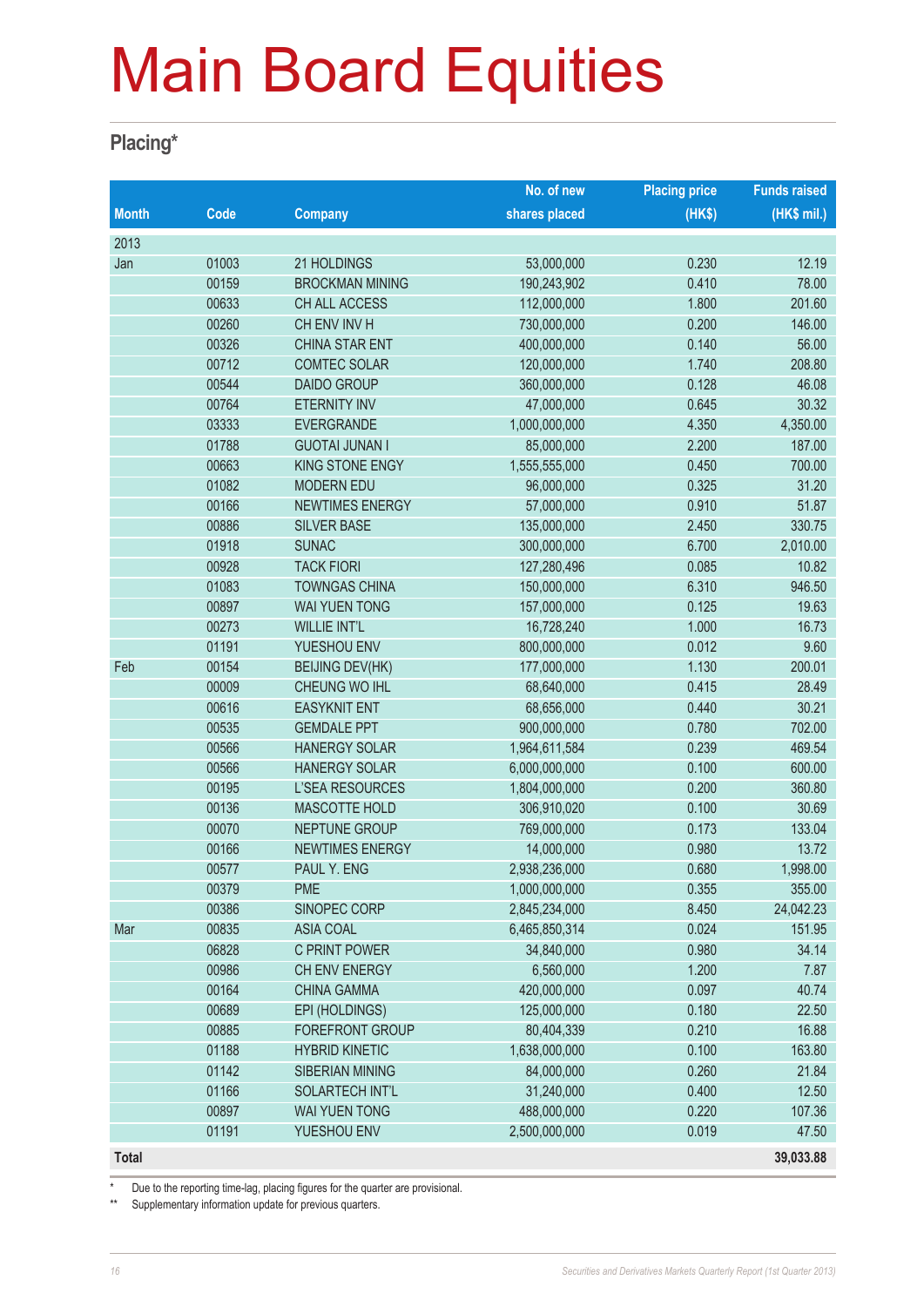### **Warrant Trading Statistics**

|      |                | <b>Equity wts</b><br>(HK\$ mil.) | <b>Derivative wts</b><br>(HK\$ mil.) | <b>Total</b><br>(HK\$ mil.) |
|------|----------------|----------------------------------|--------------------------------------|-----------------------------|
| 2012 | Q <sub>1</sub> | 28.26                            | 525,898.84                           | 525,927.10                  |
|      | Q <sub>2</sub> | 22.75                            | 382,702.18                           | 382,724.93                  |
|      | Q <sub>3</sub> | 10.37                            | 355,739.26                           | 355,749.63                  |
|      | Q4             | 18.06                            | 382,100.50                           | 382,118.56                  |
| 2013 | Q <sub>1</sub> | 25.69                            | 605,817.72                           | 605,843.41                  |

### **Warrant Market Value**

|      |                |               | <b>Equity wts</b> |               | <b>Derivative wts</b> |           | <b>Total</b> |
|------|----------------|---------------|-------------------|---------------|-----------------------|-----------|--------------|
|      |                | <b>Number</b> | (HK\$ mil.)       | <b>Number</b> | (HK\$ mil.)           | Total no. | (HK\$ mil.)  |
| 2012 | Q1             | 13            | 404.92            | 4.094         | 94.572.19             | 4.107     | 94,977.11    |
|      | Q <sub>2</sub> | 14            | 378.29            | 4.032         | 64,850.10             | 4.046     | 65,228.38    |
|      | Q3             | 12            | 335.18            | 3.903         | 77.929.72             | 3.915     | 78,264.90    |
|      | Q4             | 10            | 521.90            | 3.747         | 105.257.03            | 3.757     | 105,778.92   |
| 2013 | Q1             | 11            | 359.52            | 4.484         | 70,659.35             | 4,495     | 71,018.87    |

### **New Listing Statistics – Warrants**

|      |                | No. of newly listed<br>equity wts | No. of newly listed<br>derivative wts | <b>Amount raised</b><br>(HK\$ mil.) |
|------|----------------|-----------------------------------|---------------------------------------|-------------------------------------|
| 2012 | Q1             |                                   | 1,580                                 | 50,958.90                           |
|      | Q2             | $\overline{2}$                    | 1,373                                 | 44,256.44                           |
|      | Q <sub>3</sub> | 0                                 | 1,328                                 | 36,903.66                           |
|      | Q4             | 0                                 | 1,605                                 | 42,042.21                           |
| 2013 | Q1             |                                   | 1,880                                 | 48,254.00                           |

### **Newly Listed Equity Warrants**

|              |                                                     | Initial issued                    |            |            | <b>Amount raised</b> |
|--------------|-----------------------------------------------------|-----------------------------------|------------|------------|----------------------|
| Code         | <b>Equity warrants</b>                              | amount (HK\$) Listing date Expiry |            |            | (HK\$ mil.)          |
| 01350        | Hong Kong Resources Holdings Co. Ltd. Warrants 2018 | 48.242.607                        | 2013/02/01 | 2018/01/30 | -                    |
| <b>Total</b> |                                                     |                                   |            |            | -                    |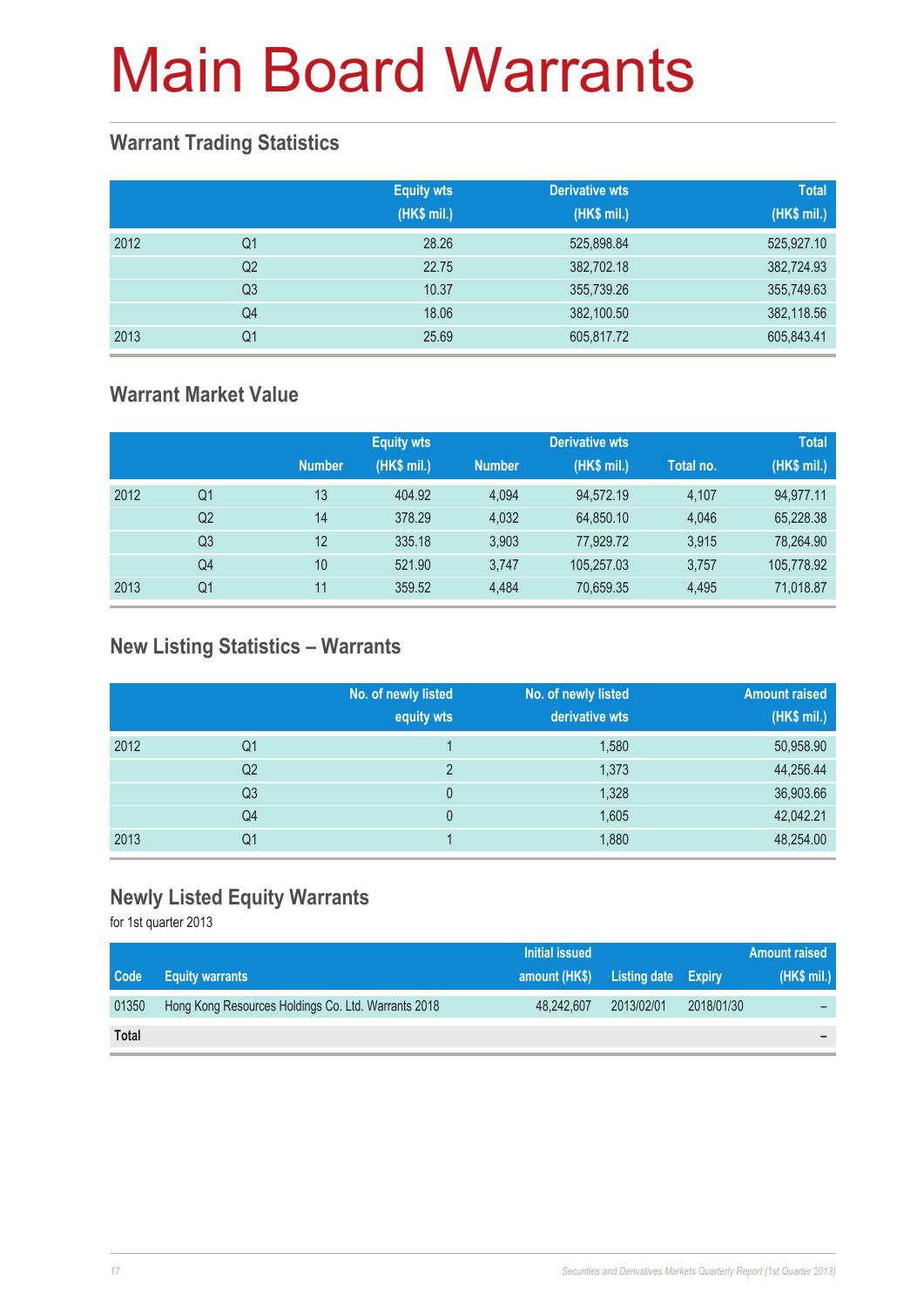### **Newly Listed Derivative Warrants**

|       |                                                              |               |                       | Amount      |
|-------|--------------------------------------------------------------|---------------|-----------------------|-------------|
|       |                                                              | No. of        |                       | raised      |
| Code  | <b>Derivative warrants</b>                                   | issue (units) | Listing date Expiry   | (HK\$ mil.) |
| 89003 | BNP Paribas Arbit Issu B.V. - CAM CSI300 Euro Wts Jul 2014 A | 43,000,000    | 2013/01/02 2014/07/03 | 13.64       |
| 89004 | BNP Paribas Arbit Issu B.V. - CSOP A50 ETF Eu Wts Sep 2013 A | 30,000,000    | 2013/01/02 2013/09/03 | 13.43       |
| 22188 | CC Rabobank B.A. - BOCL European Warrants Aug 2013 A         | 120,000,000   | 2013/01/02 2013/08/01 | 18.00       |
| 22190 | CC Rabobank B.A. - BankComm European Warrants Jun 2013 A     | 60,000,000    | 2013/01/02 2013/06/17 | 10.80       |
| 22191 | CC Rabobank B.A. - China Shenhua European Wts Jul 2013 A     | 90,000,000    | 2013/01/02 2013/07/08 | 13.50       |
| 22187 | CC Rabobank B.A. - Zijin Mining European Warrants Jul 2013 A | 70,000,000    | 2013/01/02 2013/07/02 | 17.50       |
| 22175 | Standard Chartered Bank - Lenovo European Wts Aug 2013 A     | 50,000,000    | 2013/01/02 2013/08/08 | 16.00       |
| 22174 | Standard Chartered Bank - PetroChina European Wts Aug 2013 A | 50,000,000    | 2013/01/02 2013/08/08 | 15.00       |
| 22193 | SGA Societe Generale Acceptance N.V. - AGBK Eu Wt Sep 2013 A | 120,000,000   | 2013/01/02 2013/09/16 | 20.40       |
| 22186 | SGA Societe Generale Acceptance N.V. - AIA Eur Wt Jun 2013 B | 100,000,000   | 2013/01/02 2013/06/03 | 18.00       |
| 22192 | SGA Societe Generale Acceptance N.V. - BOCL Eu Wt Aug 2013 A | 100,000,000   | 2013/01/02 2013/08/05 | 15.00       |
| 22185 | SGA Societe Generale Acceptance N.V. - CCB Eur Wt Apr 2013 C | 150,000,000   | 2013/01/02 2013/04/22 | 49.50       |
| 22179 | SGA Societe Generale Acceptance NV-CSOP A50 ETF Eu Wt Jun13D | 50,000,000    | 2013/01/02 2013/06/24 | 27.50       |
| 22177 | SGA Societe Generale Acceptance N.V.- A50 Ch Eu Wt May 2013A | 50,000,000    | 2013/01/02 2013/05/27 | 31.00       |
| 22178 | SGA Societe Generale Acceptance N.V.- A50 Ch Eu Wt Apr 2014A | 300,000,000   | 2013/01/02 2014/04/30 | 46.50       |
| 22184 | SGA Societe Generale Acceptance N.V.-Geely Auto Eu Wt Jul13A | 50,000,000    | 2013/01/02 2013/07/03 | 17.25       |
| 22183 | SGA Societe Generale Acceptance N.V. - HSBC Eu Wt May 2013 D | 168,000,000   | 2013/01/02 2013/05/06 | 35.28       |
| 22182 | SGA Societe Generale Acceptance N.V. - HWL Eur Wt Apr 2013 B | 150,000,000   | 2013/01/02 2013/04/29 | 58.50       |
| 22180 | SGA Societe Generale Acceptance N.V. - KECL Euro Wts Jun 13A | 30,000,000    | 2013/01/02 2013/06/03 | 20.40       |
| 22181 | SGA Societe Generale Acceptance N.V. - KECL Euro Wts Apr 14A | 100,000,000   | 2013/01/02 2014/04/30 | 18.00       |
| 22196 | UBS AG - CNOOC European Warrants Feb 2014 A                  | 200,000,000   | 2013/01/02 2014/02/17 | 50.00       |
| 22198 | UBS AG - CNOOC European Warrants Jun 2014 A                  | 200,000,000   | 2013/01/02 2014/06/16 | 50.00       |
| 22194 | UBS AG - China Tel European Warrants Sep 2013 A              | 100,000,000   | 2013/01/02 2013/09/16 | 25.00       |
| 22236 | BNP Paribas Arbit Issu B.V. - CNOOC European Wts Dec 2014 A  | 100,000,000   | 2013/01/04 2014/12/02 | 25.00       |
| 22235 | BNP Paribas Arbit Issu B.V. - Sinopec Corp Eu Wts Dec 2013 A | 100,000,000   | 2013/01/04 2013/12/03 | 26.00       |
| 22240 | BNP Paribas Arbit Issu B.V. - Galaxy Ent Euro Wts Nov 2013 A | 100,000,000   | 2013/01/04 2013/11/04 | 25.00       |
| 22234 | BNP Paribas Arbit Issu B.V. - KECL European Wts Oct 2015 A   | 100,000,000   | 2013/01/04 2015/10/05 | 25.00       |
| 22238 | BNP Paribas Arbit Issu B.V. - MGM China Euro Wts Jun 2014 A  | 45,000,000    | 2013/01/04 2014/06/04 | 11.70       |
| 22237 | BNP Paribas Arbit Issu B.V. - PetroCh Euro Wts Dec 2013 A    | 100,000,000   | 2013/01/04 2013/12/03 | 27.00       |
| 22233 | BNP Paribas Arbit Issu B.V. - Prada European Wts Nov 2015 A  | 100,000,000   | 2013/01/04 2015/11/03 | 25.00       |
| 22239 | BNP Paribas Arbit Issu B.V. - Sands China Euro Wt Oct 2013 A | 100,000,000   | 2013/01/04 2013/10/03 | 25.00       |
| 22224 | Daiwa Capital Mkt - CSOP A50 ETF European Wts Jul 2013 A     | 128,000,000   | 2013/01/04 2013/07/03 | 32.00       |
| 22225 | Daiwa Capital Mkt - CSOP A50 ETF European Put Wts Jun 2013 B | 98,000,000    | 2013/01/04 2013/06/18 | 25.48       |
| 22200 | Goldman Sachs SP (Asia) - CAM CSI300 Euro Put Wts Oct 2013 A | 80,000,000    | 2013/01/04 2013/10/03 | 20.00       |
| 22203 | Goldman Sachs SP (Asia) - Brilliance Chi Euro Wts Apr 2014 A | 80,000,000    | 2013/01/04 2014/04/02 | 20.00       |
| 22202 | Goldman Sachs SP (Asia) - BYD European Warrants Oct 2013 A   | 80,000,000    | 2013/01/04 2013/10/03 | 20.16       |
| 22201 | Goldman Sachs SP (Asia) - Ch Comm Cons Euro Wts Nov 2014 A   | 80,000,000    | 2013/01/04 2014/11/26 | 12.00       |
| 22204 | Goldman Sachs SP (Asia) - Chi Res Land Euro Wts Dec 2013 A   | 80,000,000    | 2013/01/04 2013/12/03 | 20.80       |
| 22208 | HK Bank - CITIC Sec European Warrants Oct 2013 A             | 68,000,000    | 2013/01/04 2013/10/28 | 17.00       |
| 22220 | HK Bank - China Life European Warrants Aug 2013 A            | 80,000,000    | 2013/01/04 2013/08/30 | 16.80       |
| 22207 | HK Bank - China Mobile European Warrants Jun 2013 C          | 80,000,000    | 2013/01/04 2013/06/04 | 16.00       |
| 22205 | HK Bank - Geely Auto European Warrants Aug 2013 A            | 60,000,000    | 2013/01/04 2013/08/05 | 15.00       |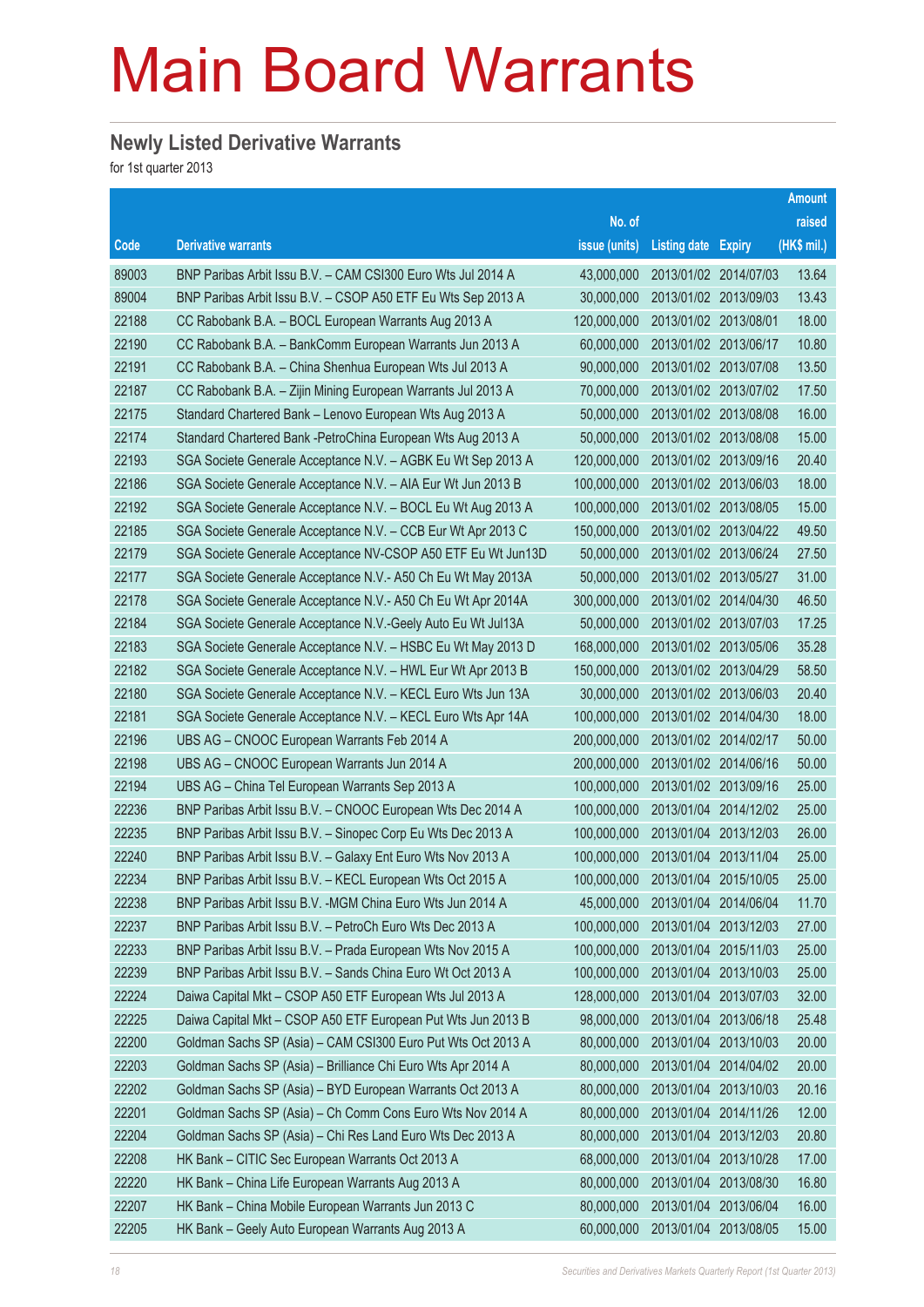|       |                                                              |               |                            | <b>Amount</b> |
|-------|--------------------------------------------------------------|---------------|----------------------------|---------------|
|       |                                                              | No. of        |                            | raised        |
| Code  | <b>Derivative warrants</b>                                   | issue (units) | <b>Listing date Expiry</b> | (HK\$ mil.)   |
| 22206 | HK Bank – Link REIT European Warrants Aug 2013 A             | 60,000,000    | 2013/01/04 2013/08/05      | 15.00         |
| 22209 | HK Bank – Zoomlion European Warrants Apr 2014 A              | 80,000,000    | 2013/01/04 2014/04/14      | 20.00         |
| 22228 | J P Morgan SP BV - CAM CSI300 European Warrants Sep 2013 A   | 180,000,000   | 2013/01/04 2013/09/02      | 33.84         |
| 22227 | J P Morgan Int'l Der. Ltd. - HSCEI European Wts Oct 2013 A   | 300,000,000   | 2013/01/04 2013/10/30      | 75.00         |
| 22226 | J P Morgan SP BV - HSI European Warrants Aug 2013 A          | 300,000,000   | 2013/01/04 2013/08/29      | 45.00         |
| 22215 | CC Rabobank B.A. - CAM CSI300 European Warrants Sep 2013 B   | 150,000,000   | 2013/01/04 2013/09/24      | 22.50         |
| 22218 | CC Rabobank B.A. - CAM CSI300 European Put Wts Sep 2013 C    | 150,000,000   | 2013/01/04 2013/09/09      | 37.50         |
| 22212 | CC Rabobank B.A. - China EB Ltd European Warrants Apr 2014 A | 80,000,000    | 2013/01/04 2014/04/22      | 20.00         |
| 22210 | CC Rabobank B.A. - CITIC Sec European Warrants Nov 2013 A    | 90,000,000    | 2013/01/04 2013/11/25      | 22.50         |
| 22214 | CC Rabobank B.A. - Dongfeng Motor European Wts Feb 2014 A    | 120,000,000   | 2013/01/04 2014/02/24      | 30.00         |
| 22221 | SGA Societe Generale Acceptance N.V.-CAM CSI300 Eu Wt Sep13C | 150,000,000   | 2013/01/04 2013/09/30      | 28.50         |
| 22223 | UBS AG - CAM CSI300 European Warrants Jul 2013 A             | 200,000,000   | 2013/01/04 2013/07/15      | 50.00         |
| 22229 | UBS AG - CC Bank European Warrants Jul 2013 A                | 100,000,000   | 2013/01/04 2013/07/15      | 25.00         |
| 22242 | UBS AG - China National Building European Wts Jun 2013 B     | 100,000,000   | 2013/01/04 2013/06/28      | 52.00         |
| 22241 | UBS AG - China National Building European Wts Apr 2014 A     | 100,000,000   | 2013/01/04 2014/04/07      | 23.00         |
| 22222 | UBS AG - CSOP A50 ETF European Warrants Jul 2013 A           | 100,000,000   | 2013/01/04 2013/07/15      | 25.00         |
| 22230 | UBS AG – Evergrande European Warrants Jun 2013 A             | 100,000,000   | 2013/01/04 2013/06/25      | 40.00         |
| 22232 | UBS AG - PICC European Warrants Jun 2013 B                   | 100,000,000   | 2013/01/04 2013/06/28      | 32.00         |
| 22288 | Credit Suisse AG - Agricultural Bank European Wts Sep 2013 A | 70,000,000    | 2013/01/07 2013/09/16      | 11.20         |
| 22284 | Credit Suisse AG - CAM CSI300 European Warrants Jul 2013 A   | 100,000,000   | 2013/01/07 2013/07/29      | 25.00         |
| 22290 | Credit Suisse AG - CAM CSI300 European Warrants Sep 2013 C   | 100,000,000   | 2013/01/07 2013/09/27      | 25.00         |
| 22286 | Credit Suisse AG - CM Bank European Warrants Jul 2013 A      | 70,000,000    | 2013/01/07 2013/07/08      | 17.50         |
| 22287 | Credit Suisse AG - CNOOC European Warrants Aug 2013 A        | 70,000,000    | 2013/01/07 2013/08/05      | 11.20         |
| 22281 | Credit Suisse AG - CSOP A50 ETF European Warrants Jul 2013 D | 100,000,000   | 2013/01/07 2013/07/15      | 25.00         |
| 22283 | Credit Suisse AG - A50 China European Warrants Jul 2013 A    | 100,000,000   | 2013/01/07 2013/07/08      | 25.00         |
| 22279 | Citigroup Global Mkt H Inc. - China Life Euro Wts Jan 2014 A | 100,000,000   | 2013/01/07 2014/01/27      | 25.00         |
| 22269 | Citigroup Global Mkt H Inc. - China Shenhua Eu Wt Sep 2013 A | 100,000,000   | 2013/01/07 2013/09/16      | 25.00         |
| 22294 | Citigroup Global Mkt H Inc. - Ch Unicom Eu Put Wt Aug 2013 B | 100,000,000   | 2013/01/07 2013/08/23      | 17.00         |
| 22277 | Citigroup Global Mkt H Inc. - Galaxy Ent Euro Wts Aug 2013 A | 100,000,000   | 2013/01/07 2013/08/12      | 25.00         |
| 22319 | Citigroup Global Mkt H Inc. - HSI European Wts Jun 2013 C    | 100,000,000   | 2013/01/07 2013/06/27      | 19.00         |
| 22317 | Citigroup Global Mkt H Inc. - HSI European Wts Jul 2013 B    | 100,000,000   | 2013/01/07 2013/07/30      | 25.00         |
| 22315 | Citigroup Global Mkt H Inc. - HSI European Wts Sep 2013 B    | 100,000,000   | 2013/01/07 2013/09/27      | 25.00         |
| 22311 | Citigroup Global Mkt H Inc. - HSI European Wts Dec 2013 B    | 100,000,000   | 2013/01/07 2013/12/30      | 25.00         |
| 22313 | Citigroup Global Mkt H Inc. - HSI European Wts Dec 2013 D    | 100,000,000   | 2013/01/07 2013/12/30      | 25.00         |
| 22318 | Citigroup Global Mkt H Inc. - HSI European Put Wt Jun 2013 B | 100,000,000   | 2013/01/07 2013/06/27      | 17.00         |
| 22316 | Citigroup Global Mkt H Inc. - HSI European Put Wt Jul 2013 A | 100,000,000   | 2013/01/07 2013/07/30      | 15.00         |
| 22314 | Citigroup Global Mkt H Inc. - HSI European Put Wt Sep 2013 A | 100,000,000   | 2013/01/07 2013/09/27      | 25.00         |
| 22310 | Citigroup Global Mkt H Inc. - HSI European Put Wt Dec 2013 A | 100,000,000   | 2013/01/07 2013/12/30      | 25.00         |
| 22312 | Citigroup Global Mkt H Inc. - HSI European Put Wt Dec 2013 C | 100,000,000   | 2013/01/07 2013/12/30      | 25.00         |
| 22258 | Citigroup Global Mkt H Inc. - KECL European Wts Apr 2014 A   | 100,000,000   | 2013/01/07 2014/04/28      | 20.00         |
| 22280 | Citigroup Global Mkt H Inc. - Link Reit Euro Wts Sep 2013 A  | 100,000,000   | 2013/01/07 2013/09/02      | 25.00         |
| 22274 | Citigroup Global Mkt H Inc. - Luk Fook Hold Eu Wt Jul 2013 A | 100,000,000   | 2013/01/07 2013/07/08      | 25.00         |
| 22268 | Citigroup Global Mkt H Inc. - PetroChina Eur Put Wt Dec 13 B | 100,000,000   | 2013/01/07 2013/12/30      | 25.00         |
| 22276 | Citigroup Global Mkt H Inc. - Sands China Euro Wt Aug 2013 A | 100,000,000   | 2013/01/07 2013/08/19      | 25.00         |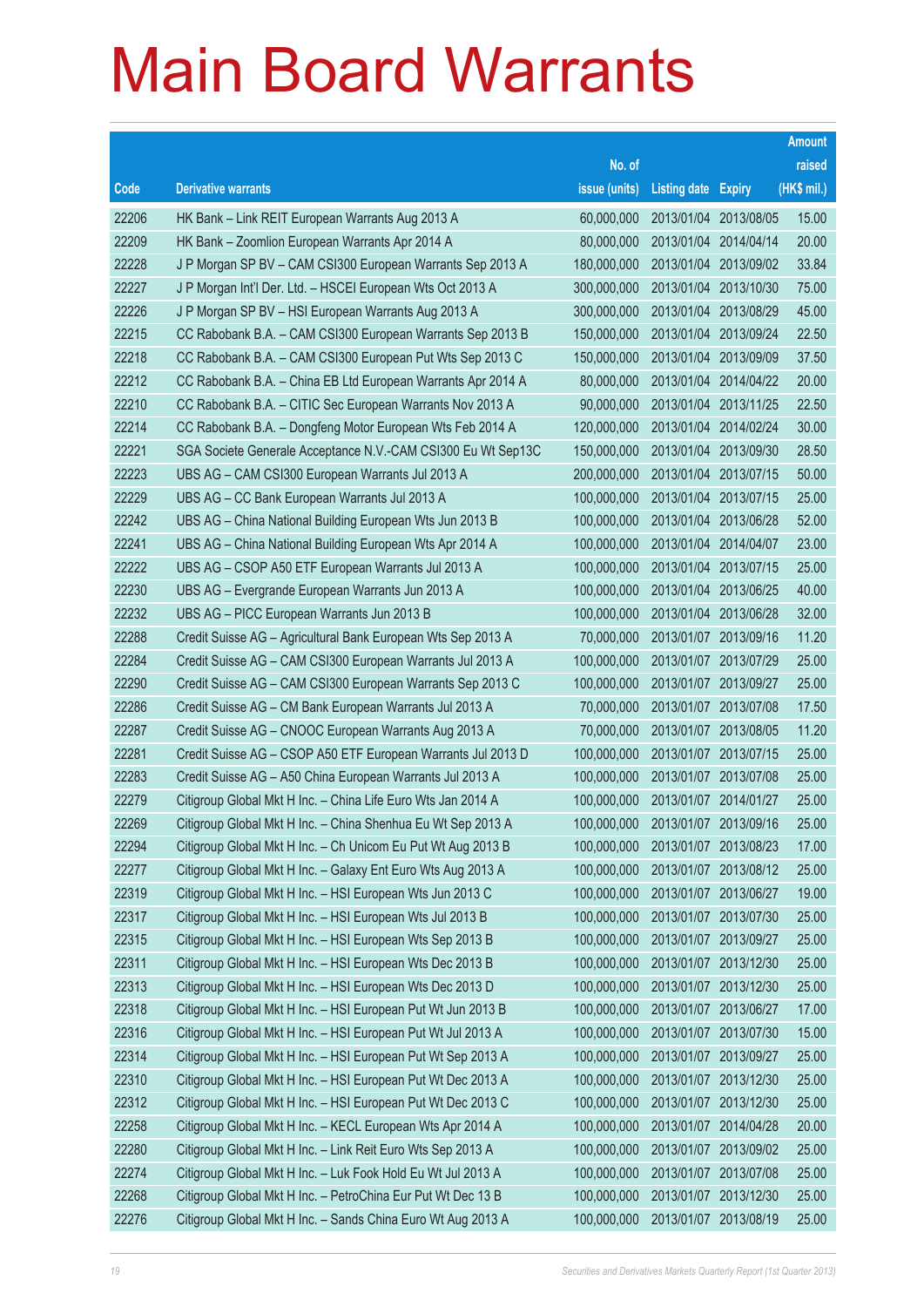|        |                                                               |               |                            |            | <b>Amount</b> |
|--------|---------------------------------------------------------------|---------------|----------------------------|------------|---------------|
|        |                                                               | No. of        |                            |            | raised        |
| Code   | <b>Derivative warrants</b>                                    | issue (units) | <b>Listing date Expiry</b> |            | (HK\$ mil.)   |
| 22261  | Citigroup Global Mkt H Inc. - SJM Holdings Eu Wt Sep 2013 A   | 100,000,000   | 2013/01/07 2013/09/24      |            | 20.00         |
| 22275  | Citigroup Global Mkt H Inc.-Tencent European Wts Aug 2013 A   | 100,000,000   | 2013/01/07 2013/08/05      |            | 22.00         |
| 22295  | Citigroup Global Mkt H Inc. - YZ Coal Euro Put Wt Dec 2013 A  | 100,000,000   | 2013/01/07 2013/12/23      |            | 25.00         |
| 22243  | Goldman Sachs SP (Asia) - HSI European Warrants May 2013 B    | 100,000,000   | 2013/01/07 2013/05/30      |            | 15.60         |
| 22244  | Goldman Sachs SP (Asia) - HSI European Warrants Aug 2013 A    | 100,000,000   | 2013/01/07 2013/08/29      |            | 15.90         |
| 22245  | Goldman Sachs SP (Asia) - HSI European Put Wts May 2013 C     | 100,000,000   | 2013/01/07 2013/05/30      |            | 15.20         |
| 22246  | Goldman Sachs SP (Asia) - HSI European Put Wts Jun 2013 C     | 100,000,000   | 2013/01/07 2013/06/27      |            | 16.80         |
| 22255  | HK Bank – Agricultural Bank European Warrants Sep 2013 A      | 80,000,000    | 2013/01/07 2013/09/23      |            | 14.40         |
| 22256  | HK Bank - BOCL European Warrants Nov 2013 A                   | 80,000,000    | 2013/01/07 2013/11/26      |            | 12.00         |
| 22250  | HK Bank – CITIC Bank European Warrants Jul 2013 A             | 68,000,000    | 2013/01/07 2013/07/15      |            | 17.00         |
| 22249  | HK Bank - CM Bank European Warrants Jun 2014 A                | 100,000,000   | 2013/01/07 2014/06/30      |            | 25.00         |
| 22252  | HK Bank – CNBM European Warrants Apr 2014 B                   | 100,000,000   | 2013/01/07 2014/04/07      |            | 19.00         |
| 22248  | HK Bank - CSOP A50 ETF European Warrants Jul 2013 A           | 68,000,000    | 2013/01/07 2013/07/09      |            | 23.80         |
| 22247  | HK Bank - China Tel European Warrants Jul 2013 A              | 68,000,000    | 2013/01/07 2013/07/15      |            | 17.00         |
| 22251  | HK Bank – HWL European Warrants Jul 2013 C                    | 80,000,000    | 2013/01/07 2013/07/09      |            | 20.00         |
| 22253  | HK Bank - SHK Ppt European Warrants Jul 2013 A                | 68,000,000    | 2013/01/07 2013/07/09      |            | 20.40         |
| 22296  | J P Morgan SP BV - BYD European Warrants Aug 2013 A           | 100,000,000   | 2013/01/07 2013/08/01      |            | 25.00         |
| 22302  | CC Rabobank B.A. - CC Bank European Warrants Apr 2013 A       | 90,000,000    | 2013/01/07 2013/04/22      |            | 22.50         |
| 22303  | CC Rabobank B.A. - CC Bank European Warrants May 2013 B       | 90,000,000    | 2013/01/07 2013/05/27      |            | 22.50         |
| 22306  | CC Rabobank B.A. - Ch Mobile European Warrants May 2013 B     | 60,000,000    | 2013/01/07 2013/05/20      |            | 15.00         |
| 22305  | CC Rabobank B.A. - Ch Mobile European Put Wts Jun 2013 C      | 60,000,000    | 2013/01/07 2013/06/25      |            | 18.00         |
| 22308  | CC Rabobank B.A. - Chi Resources European Wts Jul 2013 A      | 60,000,000    | 2013/01/07 2013/07/08      |            | 15.00         |
| 22299  | CC Rabobank B.A. - HSBC European Warrants May 2013 A          | 70,000,000    | 2013/01/07 2013/05/20      |            | 17.50         |
| 22300  | CC Rabobank B.A. - HSBC European Warrants Jun 2013 C          | 80,000,000    | 2013/01/07 2013/06/24      |            | 12.00         |
| 22301  | CC Rabobank B.A. - HSBC European Warrants Sep 2013 A          | 80,000,000    | 2013/01/07 2013/09/02      |            | 12.00         |
| 22298  | CC Rabobank B.A. - Tencent Holdings European Wts Sep 2013 A   | 150,000,000   | 2013/01/07 2013/09/02      |            | 22.50         |
| 22297  | CC Rabobank B.A. – Tencent Holdings Euro Put Wt Jul 2013 B    | 150,000,000   | 2013/01/07 2013/07/15      |            | 22.50         |
| 22289  | SGA Societe Generale Acceptance N.V. - ICBC Eu Wt Aug 2013 A  | 150,000,000   | 2013/01/07 2013/08/21      |            | 29.25         |
| 22321  | SGA Societe Generale Acceptance N.V. - AGBK Eu Wt Jul 2013 A  | 150,000,000   | 2013/01/08 2013/07/29      |            | 30.75         |
| 22323  | SGA Societe Generale Acceptance N.V. - CPIC Euro Wt Aug2013 A | 100,000,000   | 2013/01/08 2013/08/26      |            | 18.00         |
| 16269# | Goldman Sachs SP (Asia) - A50 China European Wts Oct 2013     | 180,000,000   | 2013/01/08 2013/10/30      |            | 11.70         |
| 22330  | BOCI Asia Ltd. - China Life European Warrants Jul 2013 C      | 100,000,000   | 2013/01/09 2013/07/29      |            | 25.00         |
| 22328  | BOCI Asia Ltd. - China Life European Warrants Oct 2013 A      | 100,000,000   | 2013/01/09 2013/10/28      |            | 25.00         |
| 22329  | BOCI Asia Ltd. – China Life European Put Warrants Jul 2013 B  | 100,000,000   | 2013/01/09 2013/07/22      |            | 25.00         |
| 22354  | BNP Paribas Arbit Issu B.V. - CAM CSI300 Euro Wts Jan 2014 B  | 130,000,000   | 2013/01/09 2014/01/03      |            | 32.50         |
| 22372  | BNP Paribas Arbit Issu B.V. - CC Bank Euro Wts Oct 2013 A     | 100,000,000   | 2013/01/09 2013/10/03      |            | 25.00         |
| 22352  | BNP Paribas Arbit Issu B.V. - CITIC Sec Euro Wts Oct 2013 A   | 100,000,000   | 2013/01/09 2013/10/03      |            | 25.00         |
| 22356  | BNP Paribas Arbit Issu B.V. - China Life Euro Wts Jan 2014 A  | 100,000,000   | 2013/01/09 2014/01/03      |            | 25.00         |
| 22371  | BNP Paribas Arbit Issu B.V. - Ch Mobile Euro Wts Oct 2013 A   | 100,000,000   | 2013/01/09 2013/10/03      |            | 17.00         |
| 22355  | BNP Paribas Arbit Issu B.V. - CSOP A50 ETF Eu Wts Aug 2013 A  | 80,000,000    | 2013/01/09 2013/08/02      |            | 24.00         |
| 22370  | BNP Paribas Arbit Issu B.V. - Evergrande Euro Wts Oct 2013 A  | 100,000,000   | 2013/01/09                 | 2013/10/03 | 36.00         |
| 22353  | BNP Paribas Arbit Issu B.V. - GCL-Poly Euro Wts Jan 2014 A    | 100,000,000   | 2013/01/09 2014/01/03      |            | 25.00         |
| 22368  | BNP Paribas Arbit Issu B.V. - R&F Ppt Euro Wts Jan 2015 A     | 100,000,000   | 2013/01/09 2015/01/05      |            | 25.00         |
| 22375  | BNP Paribas Arbit Issu B.V. - HKEx European Wts Jan 2015 A    | 100,000,000   | 2013/01/09 2015/01/05      |            | 25.00         |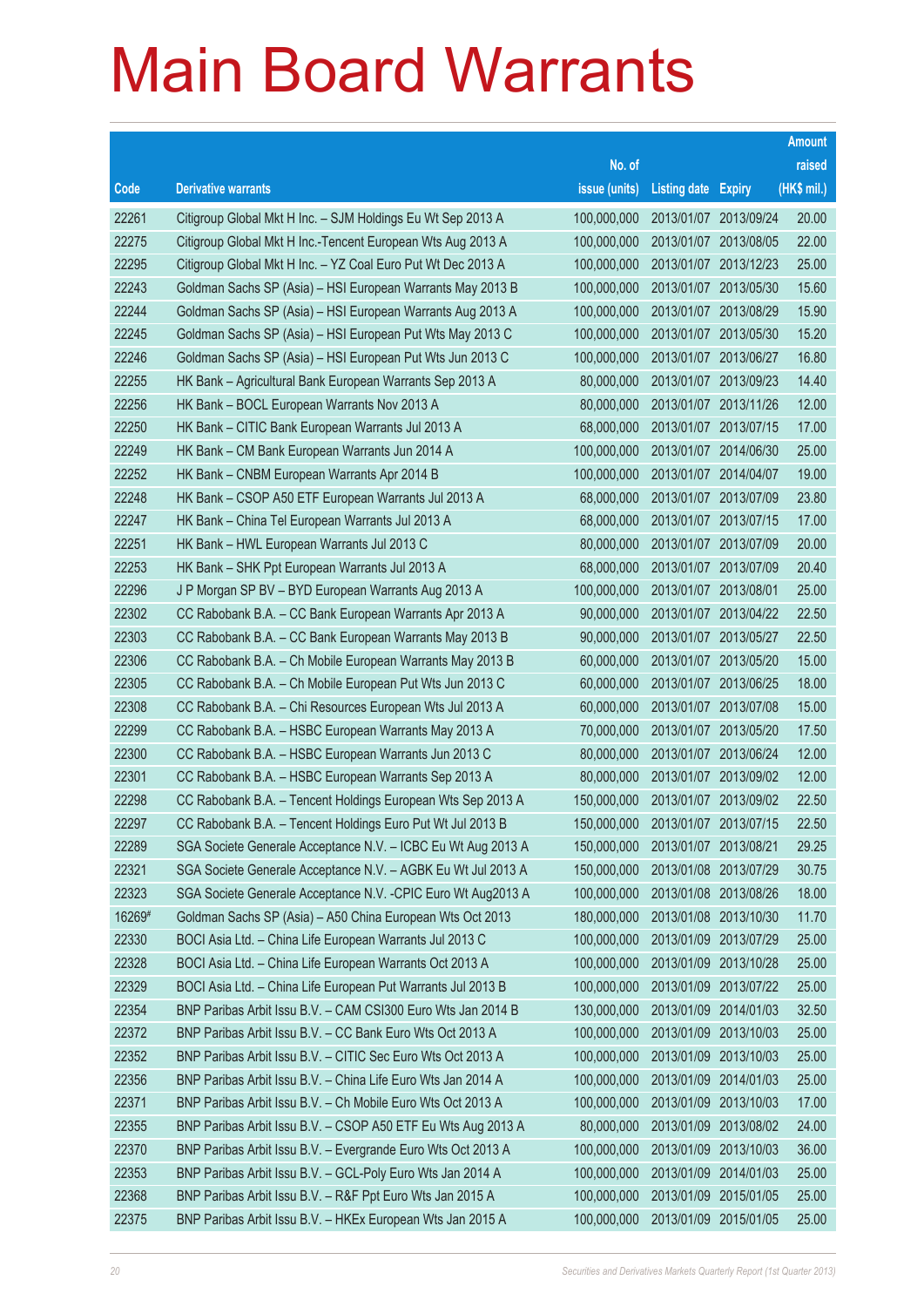|       |                                                              |               |                       |                       | <b>Amount</b> |
|-------|--------------------------------------------------------------|---------------|-----------------------|-----------------------|---------------|
|       |                                                              | No. of        |                       |                       | raised        |
| Code  | <b>Derivative warrants</b>                                   | issue (units) | Listing date          | <b>Expiry</b>         | (HK\$ mil.)   |
| 22360 | Credit Suisse AG - CAM CSI300 European Warrants Jul 2013 B   | 100,000,000   |                       | 2013/01/09 2013/07/15 | 25.00         |
| 22361 | Credit Suisse AG - CAM CSI300 European Warrants Aug 2013 A   | 100,000,000   |                       | 2013/01/09 2013/08/12 | 25.00         |
| 22363 | Credit Suisse AG - China Life European Warrants Aug 2013 A   | 80,000,000    |                       | 2013/01/09 2013/08/12 | 20.00         |
| 22364 | Credit Suisse AG - HKEx European Put Warrants Jul 2013 B     | 80,000,000    |                       | 2013/01/09 2013/07/15 | 28.00         |
| 22362 | Credit Suisse AG - Ping An European Warrants Jul 2013 C      | 100,000,000   |                       | 2013/01/09 2013/07/22 | 25.00         |
| 22334 | Daiwa Capital Mkt - China Life European Warrants Aug 2013 A  | 188,000,000   | 2013/01/09 2013/08/01 |                       | 47.00         |
| 22336 | Daiwa Capital Mkt - China Mobile European Wts Jun 2013 B     | 138,000,000   |                       | 2013/01/09 2013/06/03 | 40.02         |
| 22335 | Daiwa Capital Mkt - Ping An European Warrants Jul 2013 A     | 138,000,000   |                       | 2013/01/09 2013/07/15 | 34.50         |
| 22367 | Bank of East Asia - CAM CSI300 European Warrants Jul 2013 A  | 60,000,000    |                       | 2013/01/09 2013/07/24 | 15.60         |
| 22366 | Bank of East Asia - CAM CSI300 European Warrants Dec 2013 A  | 60,000,000    |                       | 2013/01/09 2013/12/24 | 15.00         |
| 22365 | Bank of East Asia - CSOP A50 ETF European Wts Dec 2015 A     | 100,000,000   |                       | 2013/01/09 2015/12/10 | 25.00         |
| 22345 | J P Morgan SP BV - CAM CSI300 European Warrants Aug 2013 A   | 180,000,000   | 2013/01/09 2013/08/01 |                       | 45.00         |
| 22326 | J P Morgan Int'l Der. Ltd. - CC Bank European Wts May 2013 B | 200,000,000   |                       | 2013/01/09 2013/05/20 | 34.40         |
| 22327 | J P Morgan Int'l Der. Ltd. - CC Bank European Wts Aug 2013 A | 200,000,000   |                       | 2013/01/09 2013/08/02 | 50.00         |
| 22350 | J P Morgan SP BV - China Life European Warrants Sep 2013 A   | 300,000,000   |                       | 2013/01/09 2013/09/02 | 75.30         |
| 22351 | J P Morgan SP BV - CPIC European Warrants Aug 2013 A         | 150,000,000   | 2013/01/09 2013/08/01 |                       | 37.50         |
| 22325 | J P Morgan SP BV - HSCEI European Put Warrants Jun 2013 E    | 300,000,000   |                       | 2013/01/09 2013/06/27 | 52.80         |
| 22324 | J P Morgan SP BV - HSI European Put Warrants Jul 2013 A      | 300,000,000   |                       | 2013/01/09 2013/07/30 | 75.00         |
| 22347 | J P Morgan SP BV - ICBC European Warrants Aug 2013 A         | 200,000,000   | 2013/01/09 2013/08/01 |                       | 50.00         |
| 22358 | Macquarie Bank Ltd. - China Life European Wts Nov 2013 A     | 180,000,000   | 2013/01/09 2013/11/04 |                       | 45.00         |
| 22357 | Macquarie Bank Ltd. - HKEx European Warrants Jun 2014 A      | 250,000,000   |                       | 2013/01/09 2014/06/04 | 37.50         |
| 22359 | Macquarie Bank Ltd. - PICC P&C European Warrants Oct 2014 A  | 180,000,000   |                       | 2013/01/09 2014/10/06 | 45.00         |
| 22343 | Standard Chartered Bank - CAM CSI300 European Wts Jan 2014 A | 100,000,000   |                       | 2013/01/09 2014/01/03 | 25.00         |
| 22341 | Standard Chartered Bank-China Life European Wts Nov 2013 A   | 100,000,000   | 2013/01/09 2013/11/08 |                       | 25.00         |
| 22344 | Standard Chartered Bank - A50 China Euro Warrants Sep 2013 A | 50,000,000    |                       | 2013/01/09 2013/09/06 | 15.00         |
| 22342 | Standard Chartered Bank - NCI European Warrants Jan 2014 A   | 100,000,000   | 2013/01/09 2014/01/03 |                       | 25.00         |
| 22337 | SGA Societe Generale Acceptance NV-CSOP A50 Eu Put Wt Jul13C | 50,000,000    |                       | 2013/01/09 2013/07/10 | 26.50         |
| 22333 | UBS AG - China Life European Warrants Jul 2013 C             | 300,000,000   | 2013/01/09 2013/07/29 |                       | 75.00         |
| 22332 | UBS AG - China Life European Warrants Sep 2013 A             | 300,000,000   | 2013/01/09 2013/09/09 |                       | 75.00         |
| 22338 | UBS AG - HSI European Warrants Aug 2013 A                    | 300,000,000   | 2013/01/09 2013/08/29 |                       | 54.00         |
| 22340 | UBS AG - HSI European Put Warrants Jun 2013 E                | 300,000,000   |                       | 2013/01/09 2013/06/27 | 60.00         |
| 22339 | UBS AG - HSI European Put Warrants Jul 2013 A                | 300,000,000   |                       | 2013/01/09 2013/07/30 | 48.00         |
| 22379 | BOCI Asia Ltd. - HSI European Warrants Jul 2013 C            | 100,000,000   |                       | 2013/01/10 2013/07/30 | 25.00         |
| 22377 | BOCI Asia Ltd. - HSI European Warrants Aug 2013 A            | 100,000,000   | 2013/01/10 2013/08/29 |                       | 19.00         |
| 22376 | BOCI Asia Ltd. - HSI European Put Warrants Jun 2013 E        | 100,000,000   |                       | 2013/01/10 2013/06/27 | 20.00         |
| 22403 | BNP Paribas Arbit Issu B.V.-BOCL European Put Wts Aug 2013 A | 100,000,000   |                       | 2013/01/10 2013/08/02 | 34.00         |
| 22404 | BNP Paribas Arbit Issu B.V. - BankComm Euro Wts Aug 2013 A   | 52,000,000    |                       | 2013/01/10 2013/08/02 | 13.00         |
| 22402 | BNP Paribas Arbit Issu B.V. - Ch Oilfield Eur Wts Dec 2013 A | 100,000,000   | 2013/01/10 2013/12/03 |                       | 25.00         |
| 22401 | BNP Paribas Arbit Issu B.V. - Ch Ship Cont Eur Wt Aug 2013 A | 100,000,000   |                       | 2013/01/10 2013/08/02 | 25.00         |
| 22405 | BNP Paribas Arbit Issu B.V. - HSI European Wts Aug 2013 A    | 200,000,000   |                       | 2013/01/10 2013/08/29 | 30.00         |
| 22400 | BNP Paribas Arbit Issu B.V. - Nine Dragons Eur Wt Jan 2014 A | 100,000,000   |                       | 2013/01/10 2014/01/03 | 15.00         |
| 22434 | Credit Suisse AG - HSI European Put Warrants Jun 2013 G      | 180,000,000   | 2013/01/10 2013/06/27 |                       | 34.20         |
| 22436 | Credit Suisse AG - Hutchison European Warrants Jul 2013 A    | 80,000,000    |                       | 2013/01/10 2013/07/12 | 20.00         |
| 22435 | Credit Suisse AG - ICBC European Warrants Jul 2013 C         | 80,000,000    |                       | 2013/01/10 2013/07/12 | 20.00         |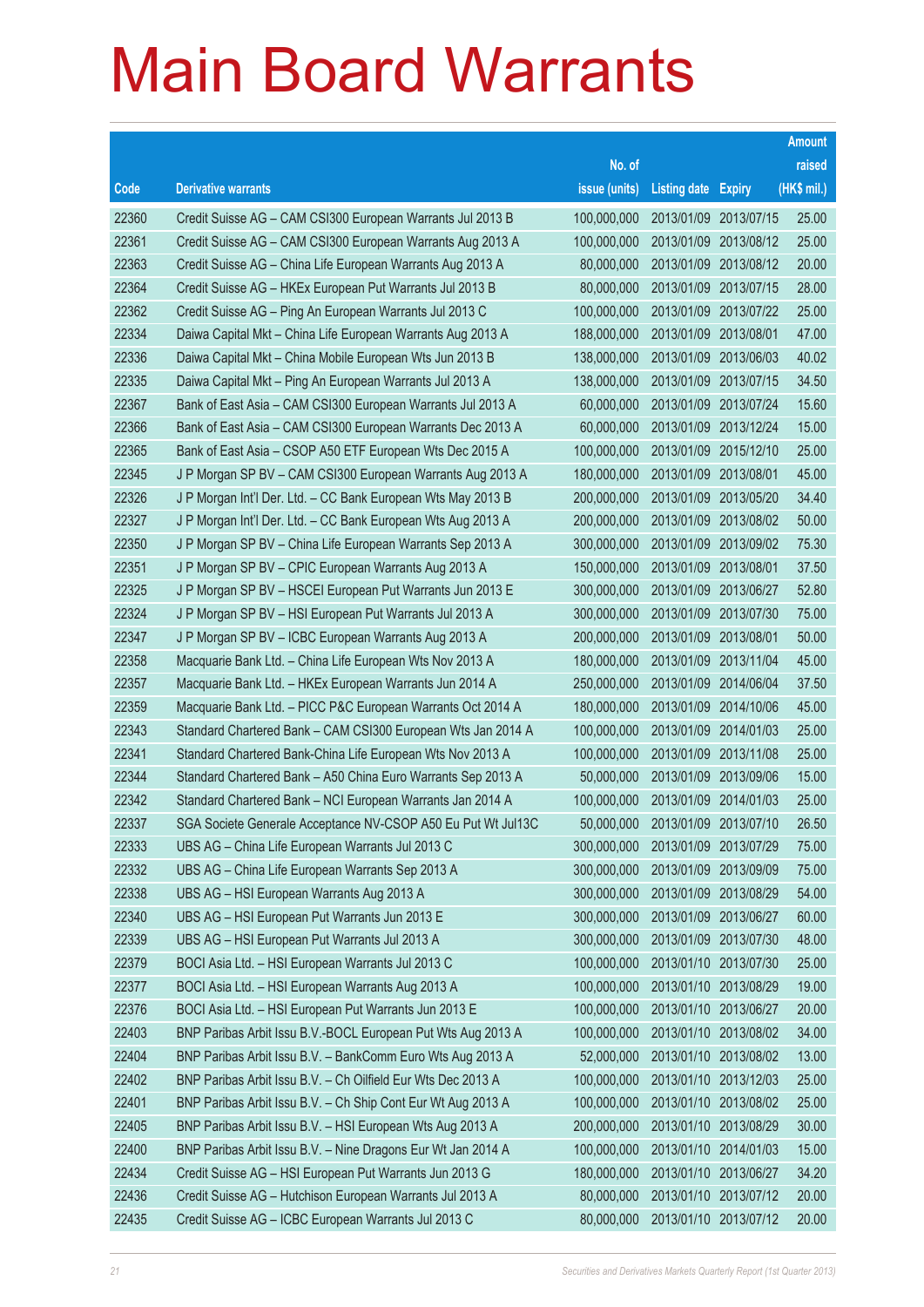|       |                                                               |               |                            | <b>Amount</b> |
|-------|---------------------------------------------------------------|---------------|----------------------------|---------------|
|       |                                                               | No. of        |                            | raised        |
| Code  | <b>Derivative warrants</b>                                    | issue (units) | <b>Listing date Expiry</b> | (HK\$ mil.)   |
| 22437 | Credit Suisse AG - Ping An European Warrants Jul 2013 D       | 100,000,000   | 2013/01/10 2013/07/29      | 25.00         |
| 22438 | Credit Suisse AG - Ping An European Put Warrants Jul 2013 E   | 100,000,000   | 2013/01/10 2013/07/29      | 25.00         |
| 22419 | Daiwa Capital Mkt - BOCL European Warrants Sep 2013 A         | 108,000,000   | 2013/01/10 2013/09/19      | 16.20         |
| 22418 | Daiwa Capital Mkt - CSOP A50 ETF European Wts Jul 2013 B      | 128,000,000   | 2013/01/10 2013/07/15      | 32.00         |
| 22413 | HK Bank - CAM CSI300 European Warrants Oct 2013 A             | 100,000,000   | 2013/01/10 2013/10/28      | 25.00         |
| 22411 | HK Bank - China Life European Warrants Sep 2013 A             | 100,000,000   | 2013/01/10 2013/09/09      | 25.00         |
| 22415 | HK Bank - Minsheng Bank European Warrants Jul 2013 C          | 60,000,000    | 2013/01/10 2013/07/15      | 25.80         |
| 22412 | HK Bank - CSOP A50 ETF European Warrants Jul 2013 B           | 80,000,000    | 2013/01/10 2013/07/10      | 24.00         |
| 22410 | HK Bank - HKEx European Warrants Jul 2013 A                   | 100,000,000   | 2013/01/10 2013/07/25      | 15.00         |
| 22398 | J P Morgan SP BV - BOCL European Warrants May 2013 B          | 200,000,000   | 2013/01/10 2013/05/28      | 30.00         |
| 22399 | J P Morgan SP BV - CSOP A50 ETF European Warrants Jun 2013 C  | 100,000,000   | 2013/01/10 2013/06/21      | 25.00         |
| 22396 | J P Morgan SP BV - CSOP A50 ETF Euro Put Wts Jul 2013 B       | 100,000,000   | 2013/01/10 2013/07/09      | 27.60         |
| 22397 | J P Morgan SP BV - HSBC European Warrants Jul 2013 A          | 200,000,000   | 2013/01/10 2013/07/09      | 50.00         |
| 22417 | J P Morgan SP BV - Hutchison European Warrants Jun 2013 C     | 150,000,000   | 2013/01/10 2013/06/17      | 37.95         |
| 22416 | J P Morgan SP BV - ZTE European Warrants Sep 2013 A           | 120,000,000   | 2013/01/10 2013/09/02      | 30.00         |
| 22423 | Macquarie Bank Ltd. - Ch Comm Cons European Wts Aug 2013 A    | 100,000,000   | 2013/01/10 2013/08/02      | 25.00         |
| 22380 | Macquarie Bank Ltd. - Xinyi Glass European Wts Jul 2013 A     | 100,000,000   | 2013/01/10 2013/07/30      | 25.80         |
| 22383 | Merrill Lynch Int'l & Co. C.V. - BOCL European Wt Sep 2013 A  | 60,000,000    | 2013/01/10 2013/09/30      | 10.32         |
| 22388 | Merrill Lynch Int'l & Co. C.V. - CC Bank Euro Wts Jul 2013 B  | 40,000,000    | 2013/01/10 2013/07/29      | 10.00         |
| 22382 | Merrill Lynch Int'l & Co. C.V. - CC Bank Eu Put Wt Aug2013 A  | 40,000,000    | 2013/01/10 2013/08/19      | 16.60         |
| 22385 | Merrill Lynch Int'l & Co. C.V. - China Life Eu Wt Sep 2013 A  | 40,000,000    | 2013/01/10 2013/09/23      | 10.20         |
| 22384 | Merrill Lynch Int'l & Co. C.V. - Ch Life Eur Put Wt Aug2013A  | 40,000,000    | 2013/01/10 2013/08/26      | 10.20         |
| 22387 | Merrill Lynch Int'l & Co. C.V. - Ch Mobile Eu Put Wt Jul2013A | 40,000,000    | 2013/01/10 2013/07/29      | 20.00         |
| 22389 | Merrill Lynch Int'l & Co. C.V. - HKEx Euro Wts May 2013 A     | 40,000,000    | 2013/01/10 2013/05/27      | 20.80         |
| 22386 | Merrill Lynch Int'l & Co. C.V. - ICBC Euro Wts Jun 2013 B     | 40,000,000    | 2013/01/10 2013/06/26      | 10.60         |
| 22381 | Merrill Lynch Int'l & Co. C.V. - ICBC Euro Put Wt Aug 2013 A  | 40,000,000    | 2013/01/10 2013/08/19      | 13.80         |
| 22429 | CC Rabobank B.A. - AAC Acoustic European Warrants Jul 2013 A  | 60,000,000    | 2013/01/10 2013/07/22      | 15.00         |
| 22426 | CC Rabobank B.A. - BYD European Warrants Jul 2013 B           | 70,000,000    | 2013/01/10 2013/07/15      | 17.50         |
| 22430 | CC Rabobank B.A. - CPIC European Warrants Jul 2013 A          | 70,000,000    | 2013/01/10 2013/07/15      | 17.50         |
| 22424 | CC Rabobank B.A. - China Res Gas European Wts Jun 2013 A      | 70,000,000    | 2013/01/10 2013/06/25      | 10.50         |
| 22428 | CC Rabobank B.A. - Chi Res Land European Warrants Aug 2013 A  | 70,000,000    | 2013/01/10 2013/08/12      | 17.50         |
| 22431 | CC Rabobank B.A. - Evergrande European Warrants Jul 2013 A    | 40,000,000    | 2013/01/10 2013/07/09      | 14.00         |
| 22427 | CC Rabobank B.A. - NCI European Warrants Jul 2013 A           | 45,000,000    | 2013/01/10 2013/07/09      | 11.25         |
| 22432 | CC Rabobank B.A. - Nine Dragons European Warrants Jan 2014 A  | 200,000,000   | 2013/01/10 2014/01/03      | 30.00         |
| 22425 | CC Rabobank B.A. - Ping An European Put Warrants Aug 2013 A   | 70,000,000    | 2013/01/10 2013/08/05      | 21.00         |
| 22439 | CC Rabobank B.A. - Zoomlion European Warrants Jun 2013 B      | 100,000,000   | 2013/01/10 2013/06/24      | 15.00         |
| 22406 | Standard Chartered Bank - CSOP A50 ETF Euro Wts Oct 2013 A    | 50,000,000    | 2013/01/10 2013/10/11      | 12.50         |
| 22420 | Standard Chartered Bank - A50 China Euro Warrants Sep 2014 A  | 150,000,000   | 2013/01/10 2014/09/15      | 27.75         |
| 22409 | Standard Chartered Bank - HSBC European Warrants Nov 2013 A   | 65,000,000    | 2013/01/10 2013/11/08      | 16.25         |
| 22408 | Standard Chartered Bank - ICBC European Warrants Sep 2013 A   | 65,000,000    | 2013/01/10 2013/09/12      | 12.22         |
| 22407 | Standard Chartered Bank - Tencent Hidg Euro Wts Dec 2013 A    | 100,000,000   | 2013/01/10 2013/12/03      | 25.00         |
| 22395 | SGA Societe Generale Acceptance N.V.-CAM CSI300 Eu Wt Oct13A  | 150,000,000   | 2013/01/10 2013/10/28      | 39.00         |
| 22392 | SGA Societe Generale Acceptance N.V.- A50 Ch Eu Wt Jul2013 C  | 50,000,000    | 2013/01/10 2013/07/15      | 19.00         |
| 22394 | SGA Societe Generale Acceptance N.V.- A50 Ch Eu Wt Aug2013 A  | 50,000,000    | 2013/01/10 2013/08/05      | 14.75         |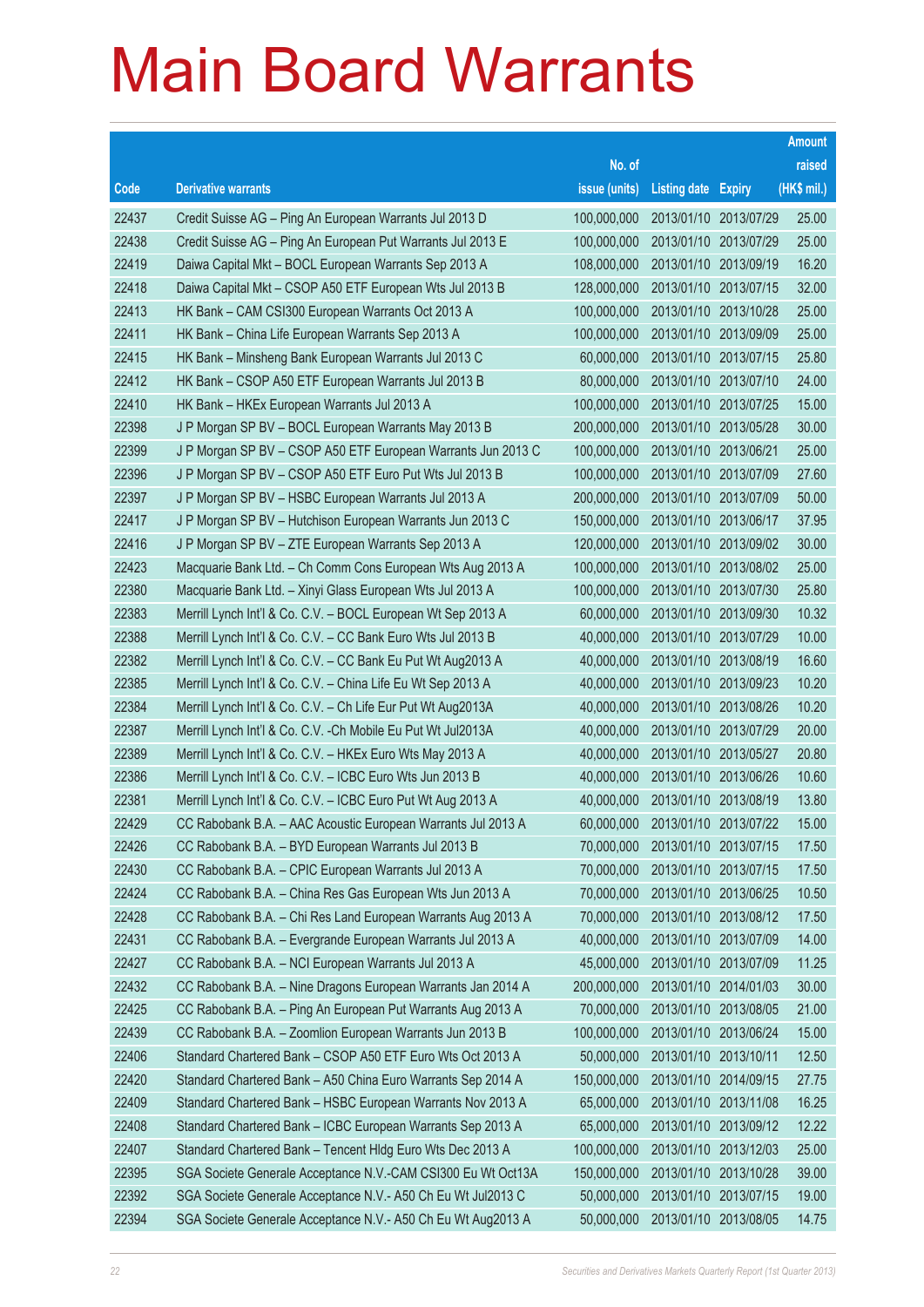|        |                                                               |               |                            |            | <b>Amount</b> |
|--------|---------------------------------------------------------------|---------------|----------------------------|------------|---------------|
|        |                                                               | No. of        |                            |            | raised        |
| Code   | <b>Derivative warrants</b>                                    | issue (units) | <b>Listing date Expiry</b> |            | (HK\$ mil.)   |
| 22391  | SGA Societe Generale Acceptance N.V. - HKEx Eu Wt Jul 2013 C  | 30,000,000    | 2013/01/10 2013/07/15      |            | 11.85         |
| 22390  | SGA Societe Generale Acceptance N.V. - HSI Eu Put Wt Jun 13 E | 300,000,000   | 2013/01/10 2013/06/27      |            | 60.00         |
| 22414  | SGA Societe Generale Acceptance N.V. - Ping An Eu Wt Aug 13 B | 150,000,000   | 2013/01/10 2013/08/05      |            | 38.25         |
| 22440  | UBS AG - AIA European Warrants Jun 2013 C                     | 100,000,000   | 2013/01/10 2013/06/03      |            | 15.00         |
| 22421  | UBS AG - HKEx European Warrants May 2014 A                    | 300,000,000   | 2013/01/10 2014/05/26      |            | 45.00         |
| 22422  | UBS AG - HSBC European Warrants Sep 2013 A                    | 100,000,000   | 2013/01/10 2013/09/02      |            | 20.00         |
| 18629# | SGA Societe Generale Acceptance N.V. - A50 Ch Eu Wt Jul 13 A  | 300,000,000   | 2013/01/10 2013/07/29      |            | 43.20         |
| 20758# | Merrill Lynch Int'l & Co. C.V. - HSI Euro Put Wts Apr 2013 A  | 200,000,000   | 2013/01/10 2013/04/29      |            | 13.20         |
| 21646# | Credit Suisse AG - China Mobile European Warrants May 2013 B  | 80,000,000    | 2013/01/10 2013/05/31      |            | 13.92         |
| 22470  | BOCI Asia Ltd. - BOCL European Warrants Sep 2013 A            | 100,000,000   | 2013/01/11 2013/09/27      |            | 15.00         |
| 22468  | BOCI Asia Ltd. - CC Bank European Warrants Jul 2013 A         | 100,000,000   | 2013/01/11                 | 2013/07/03 | 25.00         |
| 22467  | BOCI Asia Ltd. - HKEx European Put Warrants Oct 2013 A        | 100,000,000   | 2013/01/11                 | 2013/10/28 | 16.00         |
| 22469  | BOCI Asia Ltd. - ICBC European Warrants Sep 2013 A            | 100,000,000   | 2013/01/11                 | 2013/09/19 | 22.00         |
| 10168  | BNP Paribas Arbit Issu B.V. - USD/YEN Euro Wts Sep 2013 B     | 100,000,000   | 2013/01/11                 | 2013/09/30 | 25.00         |
| 10167  | BNP Paribas Arbit Issu B.V. - USD/YEN Eur Put Wts Sep 2013 A  | 100,000,000   | 2013/01/11                 | 2013/09/30 | 25.00         |
| 22465  | Goldman Sachs SP (Asia) - CC Bank European Wts Aug 2013 A     | 80,000,000    | 2013/01/11                 | 2013/08/01 | 22.24         |
| 22459  | Goldman Sachs SP (Asia) - China Life Euro Wts Aug 2013 A      | 100,000,000   | 2013/01/11                 | 2013/08/05 | 25.00         |
| 22466  | Goldman Sachs SP (Asia) - HKEx European Warrants Jun 2014 A   | 100,000,000   | 2013/01/11                 | 2014/06/20 | 18.70         |
| 22464  | Goldman Sachs Sp (Asia) - ICBC European Warrants Oct 2013 A   | 50,000,000    | 2013/01/11                 | 2013/10/03 | 12.90         |
| 22463  | Goldman Sachs SP (Asia) - Ping An European Wts Aug 2013 B     | 80,000,000    | 2013/01/11                 | 2013/08/05 | 30.48         |
| 22490  | HK Bank - CAM CSI300 European Put Warrants Sep 2013 A         | 100,000,000   | 2013/01/11                 | 2013/09/30 | 25.00         |
| 22488  | HK Bank - China Mobile European Warrants Sep 2013 A           | 80,000,000    | 2013/01/11                 | 2013/09/24 | 20.00         |
| 22489  | HK Bank - CSOP A50 ETF European Put Warrants Jul 2013 C       | 80,000,000    | 2013/01/11                 | 2013/07/11 | 24.00         |
| 22494  | HK Bank - Evergrande European Warrants Jul 2013 A             | 60,000,000    | 2013/01/11                 | 2013/07/15 | 15.00         |
| 22492  | HK Bank - HSI European Warrants Dec 2013 A                    | 150,000,000   | 2013/01/11                 | 2013/12/30 | 37.50         |
| 22491  | HK Bank - HSI European Put Warrants Jul 2013 A                | 150,000,000   | 2013/01/11                 | 2013/07/30 | 37.50         |
| 22493  | HK Bank – HSI European Put Warrants Feb 2015 A                | 150,000,000   | 2013/01/11 2015/02/26      |            | 37.50         |
| 22473  | J P Morgan SP BV - Brilliance Chi European Wts Aug 2014 A     | 200,000,000   | 2013/01/11 2014/08/01      |            | 50.00         |
| 22475  | J P Morgan SP BV - CITIC Sec European Warrants Aug 2013 A     | 200,000,000   | 2013/01/11                 | 2013/08/01 | 50.00         |
| 22476  | J P Morgan SP BV - CNBM European Warrants Aug 2013 A          | 100,000,000   | 2013/01/11                 | 2013/08/01 | 69.50         |
| 22478  | J P Morgan SP BV - China Shenhua European Wts Aug 2013 A      | 200,000,000   | 2013/01/11                 | 2013/08/01 | 50.20         |
| 22474  | J P Morgan SP BV - Zhuzhou CSR European Warrants Dec 2014 B   | 200,000,000   | 2013/01/11                 | 2014/12/29 | 50.00         |
| 22472  | J P Morgan SP BV - Haitong Sec European Warrants Oct 2013 A   | 150,000,000   | 2013/01/11                 | 2013/10/02 | 37.50         |
| 22480  | J P Morgan SP BV - KECL European Warrants Jun 2013 A          | 60,000,000    | 2013/01/11                 | 2013/06/24 | 22.02         |
| 22481  | J P Morgan SP BV - Lumena Newmat European Wts Jul 2013 A      | 100,000,000   | 2013/01/11                 | 2013/07/10 | 25.00         |
| 22479  | J P Morgan SP BV - Skyworth Digital European Wts Aug 2013 A   | 60,000,000    | 2013/01/11                 | 2013/08/01 | 15.18         |
| 22477  | J P Morgan SP BV - Zoomlion European Warrants May 2014 A      | 200,000,000   | 2013/01/11                 | 2014/05/02 | 50.00         |
| 22483  | Macquarie Bank Ltd.-Agricultural Bk Euro Warrants Sep 2013 A  | 100,000,000   | 2013/01/11                 | 2013/09/16 | 16.30         |
| 22482  | Macquarie Bank Ltd. - BOCHK European Warrants Mar 2014 A      | 150,000,000   | 2013/01/11                 | 2014/03/17 | 22.50         |
| 22485  | Macquarie Bank Ltd. - China COSCO European Wts Jun 2013 A     | 80,000,000    | 2013/01/11                 | 2013/06/04 | 20.00         |
| 22484  | Macquarie Bank Ltd. - CITIC Sec European Warrants Sep 2013 A  | 150,000,000   | 2013/01/11                 | 2013/09/03 | 37.50         |
| 22445  | Merrill Lynch Int'l & Co. C.V. - HSI European Wts Aug 2013 B  | 100,000,000   | 2013/01/11                 | 2013/08/29 | 25.00         |
| 22444  | Merrill Lynch Int'l & Co. C.V. - HSI European Wts Sep 2013 D  | 100,000,000   | 2013/01/11                 | 2013/09/27 | 25.00         |
| 22443  | Merrill Lynch Int'l & Co. C.V. - HSI European Wts Nov 2013 A  | 100,000,000   | 2013/01/11                 | 2013/11/28 | 25.00         |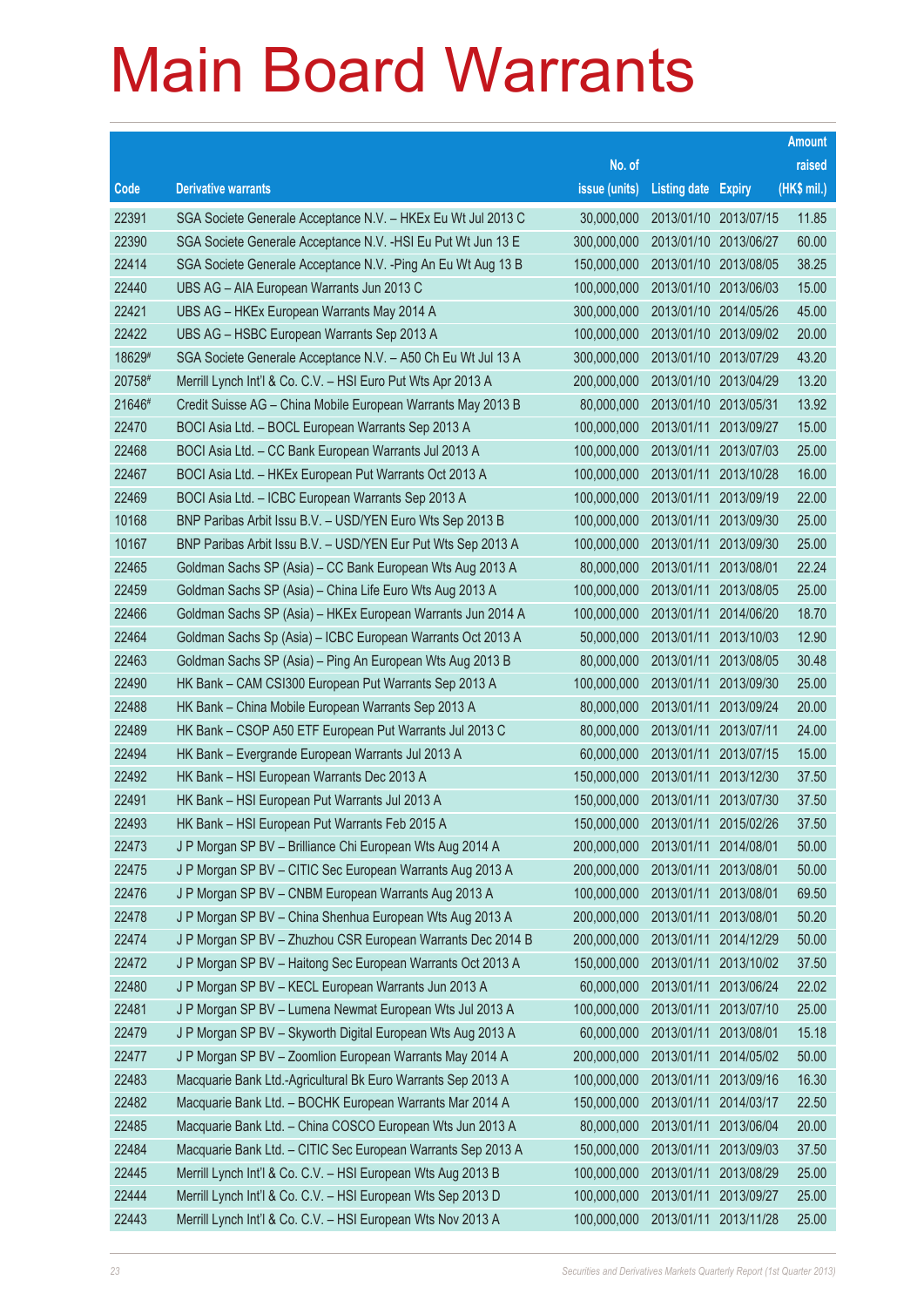|        |                                                               |               |                            |            | <b>Amount</b> |
|--------|---------------------------------------------------------------|---------------|----------------------------|------------|---------------|
|        |                                                               | No. of        |                            |            | raised        |
| Code   | <b>Derivative warrants</b>                                    | issue (units) | <b>Listing date Expiry</b> |            | (HK\$ mil.)   |
| 22446  | Merrill Lynch Int'l & Co. C.V. - HSI Euro Put Wts May 2013 C  | 100,000,000   | 2013/01/11                 | 2013/05/30 | 15.00         |
| 22442  | Merrill Lynch Int'l & Co. C.V. - HSI Euro Put Wts Oct 2013 A  | 100,000,000   | 2013/01/11                 | 2013/10/30 | 25.50         |
| 22449  | Nomura Int'l plc - HKEx European Warrants Jul 2013 A          | 30,000,000    | 2013/01/11                 | 2013/07/03 | 15.00         |
| 22447  | Nomura Int'l plc - HSBC European Warrants Aug 2013 A          | 60,000,000    | 2013/01/11                 | 2013/08/02 | 15.00         |
| 22448  | Nomura Int'l plc - JIANC European Warrants Oct 2013 A         | 60,000,000    | 2013/01/11                 | 2013/10/03 | 15.00         |
| 22451  | Nomura Int'l plc - Ping An European Warrants Aug 2013 A       | 30,000,000    | 2013/01/11                 | 2013/08/02 | 15.00         |
| 22450  | Nomura Int'l plc - Yanzhou Coal European Warrants Apr 2014 A  | 60,000,000    | 2013/01/11                 | 2014/04/02 | 15.00         |
| 22507  | CC Rabobank B.A. - CSOP A50 ETF European Warrants Jul 2013 A  | 50,000,000    | 2013/01/11 2013/07/12      |            | 12.50         |
| 22510  | CC Rabobank B.A. - A50 China European Warrants Jul 2013 C     | 40,000,000    | 2013/01/11                 | 2013/07/12 | 19.20         |
| 22509  | CC Rabobank B.A. - A50 China European Warrants Nov 2014 A     | 70,000,000    | 2013/01/11                 | 2014/11/04 | 10.85         |
| 22508  | CC Rabobank B.A. - A50 China European Put Wts Jul 2013 B      | 50,000,000    | 2013/01/11                 | 2013/07/12 | 14.00         |
| 22500  | Standard Chartered Bank – Cheung Kong Euro Wts Sep 2013 A     | 65,000,000    | 2013/01/11                 | 2013/09/06 | 16.25         |
| 22496  | Standard Chartered Bank - R&F Ppt European Wts Feb 2014 A     | 100,000,000   | 2013/01/11                 | 2014/02/07 | 25.00         |
| 22497  | Standard Chartered Bank - Hutchison Euro Euro Wts Aug 2013 A  | 65,000,000    | 2013/01/11                 | 2013/08/30 | 16.25         |
| 22452  | SGA Societe Generale Acceptance NV-AMCSI300 Eu Put Wt Sep13D  | 150,000,000   | 2013/01/11                 | 2013/09/23 | 22.50         |
| 22455  | SGA Societe Generale Acceptance N.V. - CITBK Eu Wt Jul 13 A   | 50,000,000    | 2013/01/11 2013/07/15      |            | 14.50         |
| 22453  | SGA Societe Generale Acceptance N.V. - CITIC Pac Eu Wt Jul13A | 30,000,000    | 2013/01/11                 | 2013/07/15 | 18.00         |
| 22454  | SGA Societe Generale Acceptance N.V-Ch Overseas Eu Wt Nov13A  | 100,000,000   | 2013/01/11                 | 2013/11/25 | 17.00         |
| 22457  | SGA Societe Generale Acceptance N.V. - Shenhua Eu Wt Oct 13 A | 100,000,000   | 2013/01/11                 | 2013/10/23 | 27.00         |
| 22503  | SGA Societe Generale Acceptance N.V. - HSI Eur Wt May 2013 E  | 300,000,000   | 2013/01/11                 | 2013/05/30 | 54.00         |
| 22504  | SGA Societe Generale Acceptance N.V. - HSI Eur Wt Aug 2013 A  | 300,000,000   | 2013/01/11                 | 2013/08/29 | 61.50         |
| 22506  | SGA Societe Generale Acceptance N.V. - HSI Eur Wt Aug 2013 B  | 300,000,000   | 2013/01/11                 | 2013/08/29 | 54.00         |
| 22458  | SGA Societe Generale Acceptance N.V. - HWL Eur Wt Jul 2013 B  | 150,000,000   | 2013/01/11                 | 2013/07/15 | 38.25         |
| 22495  | UBS AG - HSCEI European Warrants Sep 2013 B                   | 100,000,000   | 2013/01/11                 | 2013/09/27 | 25.00         |
| 22501  | UBS AG - Hutchison European Warrants Jun 2013 D               | 100,000,000   | 2013/01/11                 | 2013/06/28 | 29.00         |
| 22502  | UBS AG - Ping An European Warrants Aug 2013 A                 | 100,000,000   | 2013/01/11                 | 2013/08/12 | 25.00         |
| 14442# | Standard Chartered Bank - A50 China Euro Warrants Oct 2013    | 200,000,000   | 2013/01/11 2013/10/28      |            | 10.80         |
| 20235# | UBS AG - AIA European Warrants Jun 2013 B                     | 100,000,000   | 2013/01/11 2013/06/17      |            | 13.30         |
| 20820# | BOCI Asia Ltd. - HSI European Put Warrants Mar 2013 E         | 400,000,000   | 2013/01/11                 | 2013/03/27 | 10.80         |
| 22524  | BOCI Asia Ltd. - AIA European Warrants Sep 2013 A             | 100,000,000   | 2013/01/14 2013/09/16      |            | 15.00         |
| 22521  | BOCI Asia Ltd. - China Mobile European Warrants Jul 2013 A    | 100,000,000   | 2013/01/14 2013/07/02      |            | 23.00         |
| 22523  | BOCI Asia Ltd. - Hutchison European Warrants Jul 2013 A       | 100,000,000   | 2013/01/14 2013/07/02      |            | 29.00         |
| 22525  | BOCI Asia Ltd. - PetroChina European Warrants Jul 2013 A      | 100,000,000   | 2013/01/14                 | 2013/07/02 | 24.00         |
| 22563  | BNP Paribas Arbit Issu B.V. - Agile Ppt Euro Wt Jan 2014 A    | 100,000,000   | 2013/01/14 2014/01/03      |            | 26.00         |
| 22565  | BNP Paribas Arbit Issu B.V. - BOCHK European Wts Mar 2014 A   | 100,000,000   | 2013/01/14 2014/03/31      |            | 19.00         |
| 22568  | BNP Paribas Arbit Issu B.V. - Brilliance Chi Eu Wt Oct2014 A  | 100,000,000   | 2013/01/14 2014/10/06      |            | 27.00         |
| 22567  | BNP Paribas Arbit Issu B.V. - China Coal Euro Wts Oct 2013 A  | 45,000,000    | 2013/01/14                 | 2013/10/03 | 15.30         |
| 22566  | BNP Paribas Arbit Issu B.V. - Minsheng Bk Euro Wt Oct 2013 A  | 65,000,000    | 2013/01/14 2013/10/03      |            | 25.35         |
| 22564  | BNP Paribas Arbit Issu B.V. - CPIC European Wts Oct 2013 A    | 100,000,000   | 2013/01/14 2013/10/03      |            | 27.00         |
| 22569  | BNP Paribas Arbit Issu B.V. - China Taiping Eu Wt Jan 2014 B  | 33,000,000    | 2013/01/14 2014/01/03      |            | 10.56         |
| 22571  | BNP Paribas Arbit Issu B.V. - Geely Auto Euro Wts Oct 2013 A  | 100,000,000   | 2013/01/14                 | 2013/10/03 | 36.00         |
| 22570  | BNP Paribas Arbit Issu B.V. - Luk Fook Hold Eu Wt Oct 2013B   | 60,000,000    | 2013/01/14 2013/10/03      |            | 19.80         |
| 22572  | BNP Paribas Arbit Issu B.V. - Want Want Ch Eu Wts Feb 2014 A  | 100,000,000   | 2013/01/14 2014/02/05      |            | 15.00         |
| 22549  | Credit Suisse AG - China Mobile European Warrants Jul 2013 B  | 80,000,000    | 2013/01/14 2013/07/16      |            | 12.00         |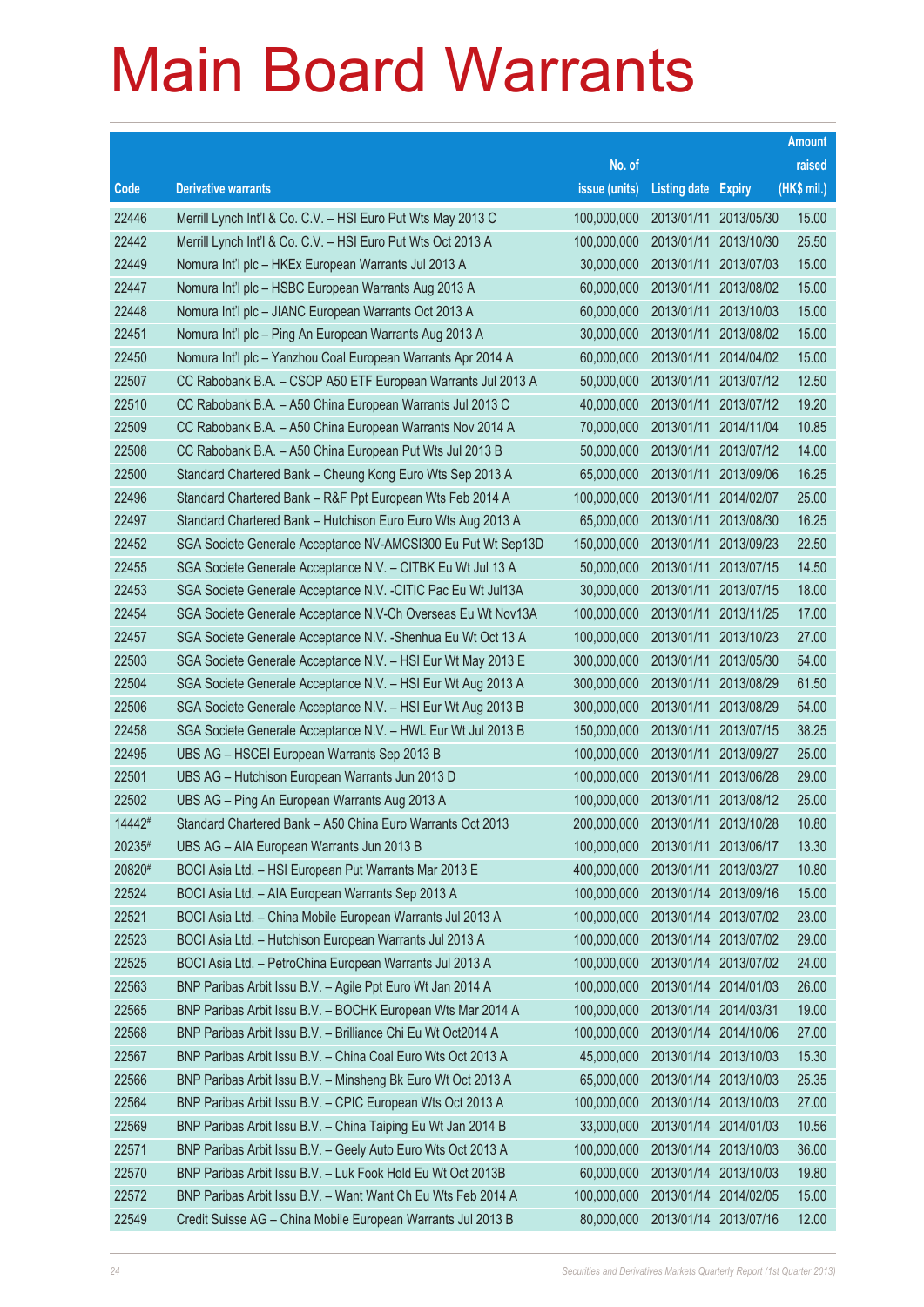|       |                                                               |               |                       |            | <b>Amount</b> |
|-------|---------------------------------------------------------------|---------------|-----------------------|------------|---------------|
|       |                                                               | No. of        |                       |            | raised        |
| Code  | <b>Derivative warrants</b>                                    | issue (units) | Listing date Expiry   |            | (HK\$ mil.)   |
| 22546 | Credit Suisse AG - HKEx European Warrants Jul 2013 C          | 80,000,000    | 2013/01/14 2013/07/15 |            | 37.60         |
| 22547 | Credit Suisse AG - HKEx European Warrants Jul 2013 D          | 80,000,000    | 2013/01/14 2013/07/15 |            | 28.00         |
| 22548 | Credit Suisse AG - HKEx European Put Warrants Jul 2013 E      | 80,000,000    | 2013/01/14 2013/07/15 |            | 38.40         |
| 22534 | Daiwa Capital Mkt - HKEx European Warrants May 2014 A         | 128,000,000   | 2013/01/14 2014/05/22 |            | 19.20         |
| 22535 | Daiwa Capital Mkt - HSBC European Warrants Oct 2013 A         | 158,000,000   | 2013/01/14 2013/10/15 |            | 39.50         |
| 22544 | Goldman Sachs SP (Asia) – Anhui Conch Euro Wts Sep 2013 A     | 80,000,000    | 2013/01/14 2013/09/03 |            | 20.72         |
| 22543 | Goldman Sachs SP (Asia) - CITIC Pacific Euro Wts Apr 2014 A   | 80,000,000    | 2013/01/14 2014/04/02 |            | 20.32         |
| 22541 | Goldman Sachs SP (Asia) – CPIC European Warrants Sep 2013 B   | 100,000,000   | 2013/01/14 2013/09/02 |            | 25.20         |
| 22542 | Goldman Sachs SP (Asia) – Sands China Euro Wts Aug 2013 A     | 80,000,000    | 2013/01/14 2013/08/05 |            | 20.32         |
| 22520 | HK Bank - Henderson Land Dev European Warrants Sep 2013 A     | 68,000,000    | 2013/01/14 2013/09/24 |            | 17.00         |
| 22518 | HK Bank – HSI European Put Warrants Jun 2013 C                | 200,000,000   | 2013/01/14 2013/06/27 |            | 30.00         |
| 22519 | HK Bank – PICC European Warrants Sep 2014 A                   | 80,000,000    | 2013/01/14 2014/09/29 |            | 20.00         |
| 22517 | J P Morgan SP BV - Ch Railway Cons European Wts Jan 2015 A    | 200,000,000   | 2013/01/14 2015/01/02 |            | 50.00         |
| 22516 | J P Morgan SP BV - R&F Ppt European Warrants Jan 2014 A       | 100,000,000   | 2013/01/14 2014/01/02 |            | 25.00         |
| 22515 | J P Morgan SP BV - Stanchart European Warrants Jan 2014 A     | 150,000,000   | 2013/01/14 2014/01/02 |            | 22.50         |
| 22536 | Macquarie Bank Ltd. - CAM CSI300 European Wts Aug 2013 A      | 200,000,000   | 2013/01/14 2013/08/02 |            | 50.00         |
| 22532 | Macquarie Bank Ltd. - Sinopec Corp European Wts Aug 2013 A    | 200,000,000   | 2013/01/14 2013/08/02 |            | 50.00         |
| 22531 | Macquarie Bank Ltd. - KECL European Warrants Sep 2014 A       | 200,000,000   | 2013/01/14 2014/09/02 |            | 50.00         |
| 22537 | Macquarie Bank Ltd. - Ping An European Warrants Aug 2013 A    | 150,000,000   | 2013/01/14 2013/08/02 |            | 53.25         |
| 22514 | Merrill Lynch Int'l & Co. C.V. - CAM CSI300 Eu Wt Sep 2013 A  | 40,000,000    | 2013/01/14 2013/09/23 |            | 10.20         |
| 22513 | Merrill Lynch Int'l & Co. C.V. - CSOP A50 ETF Eu Wt Jul 13 A  | 40,000,000    | 2013/01/14 2013/07/09 |            | 12.20         |
| 22511 | Merrill Lynch Int'l & Co. C.V. - Hutchison Eur Wt Jun 2013 B  | 40,000,000    | 2013/01/14 2013/06/17 |            | 12.20         |
| 22512 | Merrill Lynch Int'l & Co. C.V. - Hutchison Eur Wt Jul 2013 B  | 40,000,000    | 2013/01/14 2013/07/29 |            | 10.00         |
| 22556 | CC Rabobank B.A. - Cheung Kong European Warrants May 2013 A   | 50,000,000    | 2013/01/14 2013/05/20 |            | 15.00         |
| 22555 | CC Rabobank B.A. - Cheung Kong European Warrants Jul 2013 A   | 50,000,000    | 2013/01/14 2013/07/15 |            | 15.00         |
| 22560 | CC Rabobank B.A. - China Mer Hold European Wts Jul 2013 A     | 60,000,000    | 2013/01/14 2013/07/30 |            | 15.00         |
| 22551 | CC Rabobank B.A. - CNOOC European Warrants Jul 2013 A         | 30,000,000    | 2013/01/14 2013/07/15 |            | 18.00         |
| 22554 | CC Rabobank B.A. - GCL-Poly Energy European Wts Jul 2013 A    | 100,000,000   | 2013/01/14 2013/07/15 |            | 25.00         |
| 22553 | CC Rabobank B.A. - Hutchison European Warrants Jul 2013 A     | 60,000,000    | 2013/01/14 2013/07/15 |            | 15.00         |
| 22550 | CC Rabobank B.A. - Ping An European Warrants Jul 2013 B       | 70,000,000    | 2013/01/14 2013/07/30 |            | 17.50         |
| 22557 | CC Rabobank B.A. - Sinopharm European Warrants Jul 2013 A     | 60,000,000    | 2013/01/14 2013/07/15 |            | 15.00         |
| 22561 | CC Rabobank B.A. - Skyworth Digital European Wts Jul 2013 A   | 30,000,000    | 2013/01/14 2013/07/22 |            | 15.00         |
| 22558 | CC Rabobank B.A. - SPDR Gold Trust European Wts May 2013 A    | 70,000,000    | 2013/01/14            | 2013/05/27 | 10.50         |
| 22559 | CC Rabobank B.A. - SPDR Gold Trust European Wts Jul 2013 A    | 40,000,000    | 2013/01/14 2013/07/15 |            | 16.00         |
| 22562 | CC Rabobank B.A. - Ting Yi European Warrants Aug 2013 A       | 50,000,000    | 2013/01/14 2013/08/05 |            | 12.50         |
| 22526 | Standard Chartered Bank - CC Bank European Wts Nov 2013 B     | 65,000,000    | 2013/01/14 2013/11/01 |            | 16.25         |
| 22527 | Standard Chartered Bank - Ch Comm Cons Eur Wts Aug 2013 A     | 65,000,000    | 2013/01/14            | 2013/08/08 | 26.65         |
| 22528 | Standard Chartered Bank - HKEx European Warrants Sep 2013 A   | 100,000,000   | 2013/01/14 2013/09/27 |            | 40.00         |
| 22529 | Standard Chartered Bank - HSI European Warrants Sep 2013 A    | 60,000,000    | 2013/01/14 2013/09/27 |            | 13.32         |
| 22530 | Standard Chartered Bank - HSI European Put Wts Jul 2013 A     | 60,000,000    | 2013/01/14 2013/07/30 |            | 15.00         |
| 89005 | SGA Societe Generale Acceptance N.V.-CAM CSI300 Eu Wt Jul13A  | 70,000,000    | 2013/01/14            | 2013/07/31 | 18.72         |
| 89006 | SGA Societe Generale Acceptance NV-CSOP A50 ETF Eu Wt Jul13A  | 20,000,000    | 2013/01/14 2013/07/31 |            | 13.43         |
| 22533 | SGA Societe Generale Acceptance N.V. - Shenhua Eu Wt Sep 13 A | 100,000,000   | 2013/01/14 2013/09/09 |            | 20.50         |
| 22540 | UBS AG - CSOP A50 ETF European Warrants Jul 2013 B            | 100,000,000   | 2013/01/14 2013/07/29 |            | 25.00         |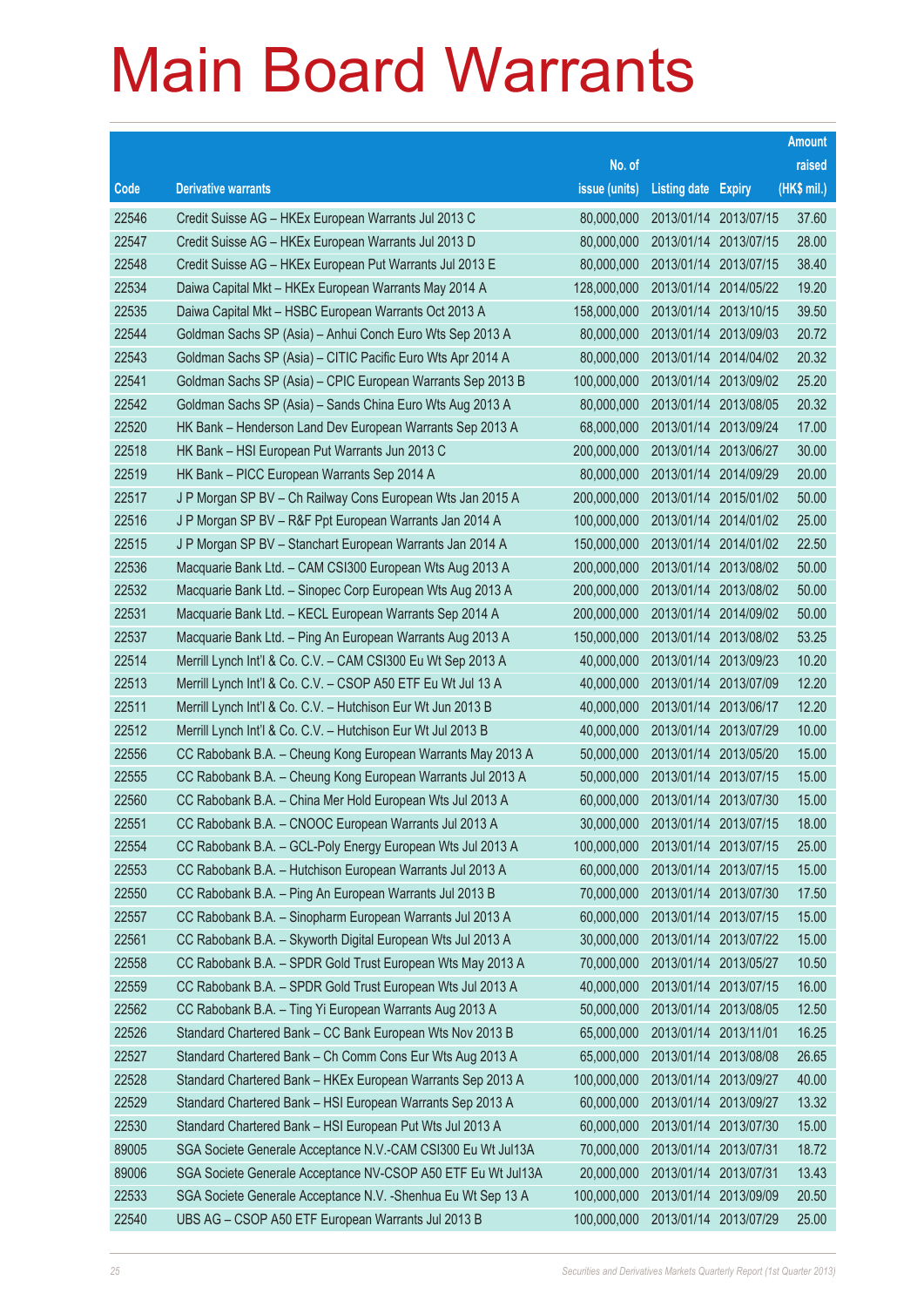|        |                                                               |               |                       |                       | <b>Amount</b> |
|--------|---------------------------------------------------------------|---------------|-----------------------|-----------------------|---------------|
|        |                                                               | No. of        |                       |                       | raised        |
| Code   | <b>Derivative warrants</b>                                    | issue (units) | Listing date Expiry   |                       | (HK\$ mil.)   |
| 22538  | UBS AG - HKEx European Warrants Jul 2013 C                    | 100,000,000   |                       | 2013/01/14 2013/07/15 | 38.00         |
| 22539  | UBS AG - ICBC European Warrants Jul 2013 B                    | 100,000,000   |                       | 2013/01/14 2013/07/15 | 25.00         |
| 20540# | Goldman Sachs SP (Asia) - China Mobile Euro Wts Feb 2013 C    | 110,000,000   |                       | 2013/01/14 2013/02/25 | 10.89         |
| 22576  | BOCI Asia Ltd. - Anhui Conch European Warrants Jul 2013 A     | 100,000,000   |                       | 2013/01/15 2013/07/03 | 23.00         |
| 22578  | BOCI Asia Ltd. - China Mobile European Put Wts Jun 2013 A     | 100,000,000   |                       | 2013/01/15 2013/06/10 | 25.00         |
| 22577  | BOCI Asia Ltd. - Sinopec Corp European Warrants Aug 2013 A    | 100,000,000   |                       | 2013/01/15 2013/08/15 | 21.00         |
| 22620  | BNP Paribas Arbit Issu B.V. - CHALCO European Wts Oct 2013 A  | 33,000,000    |                       | 2013/01/15 2013/10/03 | 11.22         |
| 22624  | BNP Paribas Arbit Issu B.V. - HKT-SS European Wts Oct 2014 A  | 21,000,000    |                       | 2013/01/15 2014/10/03 | 10.50         |
| 22626  | BNP Paribas Arbit Issu B.V. - HS H-SHARE Euro Wts Oct 2013 A  | 37,000,000    |                       | 2013/01/15 2013/10/03 | 14.43         |
| 22625  | BNP Paribas Arbit Issu B.V. - Haitong Sec Eu Wts May 2014 A   | 100,000,000   |                       | 2013/01/15 2014/05/05 | 28.00         |
| 22611  | Credit Suisse AG - CNBM European Warrants Jul 2013 A          | 80,000,000    |                       | 2013/01/15 2013/07/15 | 36.80         |
| 22573  | Credit Suisse AG - CSOP A50 ETF European Warrants Jul 2013 E  | 80,000,000    |                       | 2013/01/15 2013/07/15 | 20.00         |
| 22610  | Credit Suisse AG - CSOP A50 ETF Euro Put Wts Jun 2013 D       | 80,000,000    |                       | 2013/01/15 2013/06/17 | 14.40         |
| 22612  | Credit Suisse AG - HSI European Warrants Aug 2013 B           | 150,000,000   |                       | 2013/01/15 2013/08/29 | 24.00         |
| 22617  | Goldman Sachs SP (Asia) - Ch Overseas European Wts Sep 2013 B | 80,000,000    |                       | 2013/01/15 2013/09/16 | 20.56         |
| 22613  | Goldman Sachs SP (Asia) - HSCEI European Warrants Sep 2013 A  | 150,000,000   |                       | 2013/01/15 2013/09/27 | 37.50         |
| 22614  | Goldman Sachs SP (Asia) - HSCEI European Warrants Dec 2013 A  | 150,000,000   |                       | 2013/01/15 2013/12/30 | 37.95         |
| 22616  | Goldman Sachs SP (Asia) - HSCEI European Put Wts Sep 2013 B   | 150,000,000   |                       | 2013/01/15 2013/09/27 | 37.65         |
| 22590  | Macquarie Bank Ltd. - CITIC Bank European Wts Aug 2013 A      | 100,000,000   |                       | 2013/01/15 2013/08/02 | 25.00         |
| 22593  | Macquarie Bank Ltd. - China Overseas European Wts Oct 2013 A  | 200,000,000   |                       | 2013/01/15 2013/10/03 | 50.00         |
| 22592  | Macquarie Bank Ltd. - Ping An European Put Wts Aug 2013 B     | 200,000,000   |                       | 2013/01/15 2013/08/02 | 50.00         |
| 22585  | Merrill Lynch Int'l & Co. C.V. - CK(H) Euro Wts Apr 2013 A    | 50,000,000    |                       | 2013/01/15 2013/04/15 | 11.20         |
| 22586  | Merrill Lynch Int'l & Co. C.V. - Ch Mobile Eur Wt Sep 2013 A  | 80,000,000    |                       | 2013/01/15 2013/09/26 | 12.16         |
| 22587  | Merrill Lynch Int'l & Co. C.V. - CSOP A50 ETF Eu Wt Aug2013A  | 40,000,000    |                       | 2013/01/15 2013/08/19 | 30.40         |
| 22584  | Merrill Lynch Int'l & Co. C.V. - SHK Ppt Euro Wts Aug 2013 A  | 50,000,000    |                       | 2013/01/15 2013/08/29 | 11.20         |
| 22606  | CC Rabobank B.A. - Agile Ppt European Warrants Dec 2013 A     | 120,000,000   |                       | 2013/01/15 2013/12/30 | 30.00         |
| 22599  | CC Rabobank B.A. - CHALCO European Warrants Jul 2013 A        | 40,000,000    | 2013/01/15 2013/07/15 |                       | 12.00         |
| 22609  | CC Rabobank B.A. - CAM CSI300 European Warrants Jul 2013 A    | 150,000,000   | 2013/01/15 2013/07/15 |                       | 37.50         |
| 22603  | CC Rabobank B.A. - China COSCO European Warrants Jul 2013 A   | 40,000,000    | 2013/01/15 2013/07/15 |                       | 12.00         |
| 22607  | CC Rabobank B.A. - Ch LongYuan European Warrants Jul 2013 A   | 50,000,000    |                       | 2013/01/15 2013/07/15 | 25.00         |
| 22598  | CC Rabobank B.A. - China Railway European Wts Jul 2013 A      | 40,000,000    | 2013/01/15 2013/07/03 |                       | 12.00         |
| 22602  | CC Rabobank B.A. - Chinares Cement European Wts Sep 2013 A    | 40,000,000    | 2013/01/15 2013/09/27 |                       | 24.00         |
| 22600  | CC Rabobank B.A. - Galaxy Ent European Warrants Jul 2013 A    | 90,000,000    |                       | 2013/01/15 2013/07/15 | 22.50         |
| 22608  | CC Rabobank B.A. - Hang Lung Ppt European Wts Aug 2013 A      | 50,000,000    |                       | 2013/01/15 2013/08/26 | 12.50         |
| 22601  | CC Rabobank B.A. - Jiangxi Copper European Wts Aug 2013 A     | 80,000,000    | 2013/01/15 2013/08/19 |                       | 12.00         |
| 22605  | CC Rabobank B.A. - Shougang Res European Warrants Jul 2013 A  | 50,000,000    |                       | 2013/01/15 2013/07/22 | 15.00         |
| 22575  | Standard Chartered Bank - Tencent Hidg Euro Wts Sep 2013 A    | 100,000,000   |                       | 2013/01/15 2013/09/03 | 25.00         |
| 22589  | SGA Societe Generale Acceptance N.V. - CNOOC Eu Wt Nov2013 B  | 300,000,000   | 2013/01/15 2013/11/27 |                       | 54.00         |
| 22574  | SGA Societe Generale Acceptance N.V. - Ping An Eu Wt Aug 13 C | 100,000,000   | 2013/01/15 2013/08/28 |                       | 25.50         |
| 22588  | SGA Societe Generale Acceptance N.V. - SHK P Eu Wt Jul2013 B  | 50,000,000    |                       | 2013/01/15 2013/07/15 | 12.75         |
| 22594  | UBS AG - China Mobile European Warrants Jul 2013 A            | 200,000,000   | 2013/01/15 2013/07/15 |                       | 50.00         |
| 22580  | UBS AG - CPIC European Warrants Aug 2013 A                    | 100,000,000   | 2013/01/15 2013/08/19 |                       | 25.00         |
| 22582  | UBS AG - A50 China European Warrants Jul 2013 C               | 100,000,000   | 2013/01/15 2013/07/29 |                       | 25.00         |
| 22583  | UBS AG - A50 China European Warrants Jul 2013 D               | 100,000,000   | 2013/01/15 2013/07/15 |                       | 29.00         |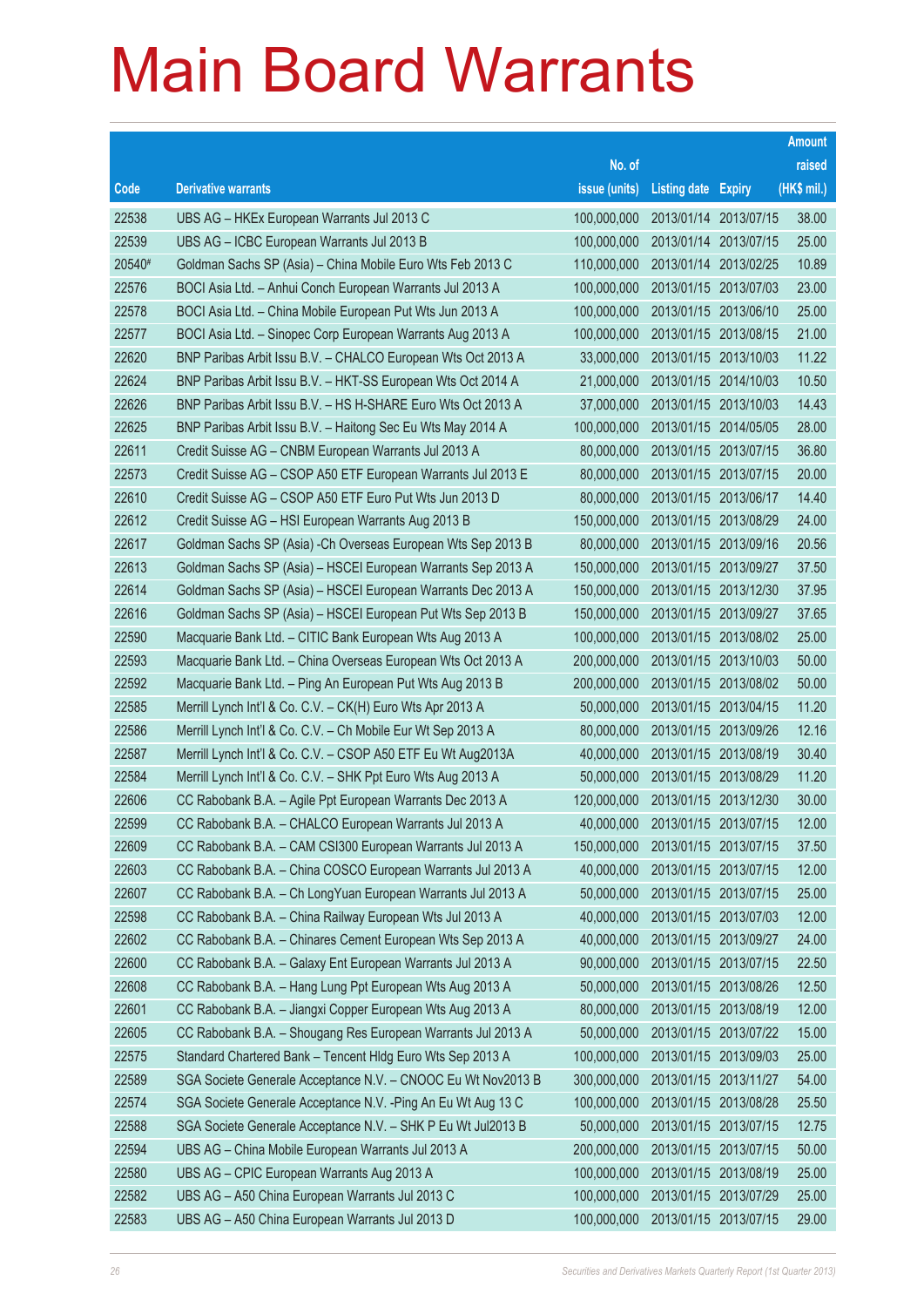|        |                                                              |               |                            | <b>Amount</b> |
|--------|--------------------------------------------------------------|---------------|----------------------------|---------------|
|        |                                                              | No. of        |                            | raised        |
| Code   | <b>Derivative warrants</b>                                   | issue (units) | <b>Listing date Expiry</b> | (HK\$ mil.)   |
| 22596  | UBS AG - HKEx European Warrants Jul 2013 D                   | 100,000,000   | 2013/01/15 2013/07/22      | 73.00         |
| 22597  | UBS AG - Stanchart European Warrants Dec 2013 A              | 100,000,000   | 2013/01/15 2013/12/20      | 15.00         |
| 20651# | Merrill Lynch Int'l & Co. C.V. - AIA Euro Wts Jun 2013 B     | 100,000,000   | 2013/01/15 2013/06/10      | 10.70         |
| 22635  | BOCI Asia Ltd. - CC Bank European Put Warrants Jul 2013 B    | 100,000,000   | 2013/01/16 2013/07/02      | 19.00         |
| 22636  | BOCI Asia Ltd. - China Tel European Warrants Aug 2013 A      | 100,000,000   | 2013/01/16 2013/08/02      | 21.00         |
| 22634  | BOCI Asia Ltd. - Tracker Fund European Warrants Dec 2013 A   | 100,000,000   | 2013/01/16 2013/12/30      | 25.00         |
| 22633  | BOCI Asia Ltd. - Tracker Fund European Put Wts Nov 2013 A    | 100,000,000   | 2013/01/16 2013/11/25      | 25.00         |
| 22645  | BNP Paribas Arbit Issu B.V. - CITIC Bank Euro Wts Oct 2013 A | 85,000,000    | 2013/01/16 2013/10/03      | 21.25         |
| 22644  | BNP Paribas Arbit Issu B.V. - Ch Shenhua Euro Wts Oct 2013 A | 100,000,000   | 2013/01/16 2013/10/03      | 25.00         |
| 22646  | BNP Paribas Arbit Issu B.V. - Lenovo European Wts Oct 2014 A | 100,000,000   | 2013/01/16 2014/10/03      | 15.00         |
| 22648  | BNP Paribas Arbit Issu B.V. - New World Dev Eu Wt Feb 2015 A | 100,000,000   | 2013/01/16 2015/02/03      | 16.00         |
| 22647  | BNP Paribas Arbit Issu B.V. - Tencent HIdgs Eu Wt Oct 2013 A | 100,000,000   | 2013/01/16 2013/10/03      | 25.00         |
| 22662  | Credit Suisse AG - New World Dev European Wts Jul 2013 A     | 50,000,000    | 2013/01/16 2013/07/15      | 18.50         |
| 22629  | Daiwa Capital Mkt - A50 China European Put Wts Nov 2013 B    | 108,000,000   | 2013/01/16 2013/11/01      | 27.00         |
| 22650  | Daiwa Capital Mkt - Ping An European Put Warrants Jul 2013 B | 108,000,000   | 2013/01/16 2013/07/15      | 27.00         |
| 22652  | HK Bank - CSOP A50 ETF European Warrants Dec 2015 B          | 150,000,000   | 2013/01/16 2015/12/03      | 31.50         |
| 22628  | HK Bank - GCL-Poly Energy European Warrants Oct 2013 A       | 60,000,000    | 2013/01/16 2013/10/09      | 15.00         |
| 22627  | HK Bank - SHK Ppt European Warrants Jul 2013 B               | 60,000,000    | 2013/01/16 2013/07/29      | 15.00         |
| 22632  | J P Morgan SP BV - Dongfeng Motor European Wts Feb 2014 A    | 200,000,000   | 2013/01/16 2014/02/14      | 50.00         |
| 22630  | J P Morgan SP BV - Zoomlion European Warrants Dec 2013 A     | 200,000,000   | 2013/01/16 2013/12/02      | 50.00         |
| 22654  | Macquarie Bank Ltd. - BYD European Warrants Aug 2013 A       | 200,000,000   | 2013/01/16 2013/08/02      | 50.00         |
| 22653  | Macquarie Bank Ltd. - HSBC European Warrants Sep 2013 A      | 300,000,000   | 2013/01/16 2013/09/03      | 45.00         |
| 22660  | Macquarie Bank Ltd. - ICBC European Warrants Aug 2013 A      | 120,000,000   | 2013/01/16 2013/08/02      | 30.00         |
| 22637  | Macquarie Bank Ltd. - Zoomlion European Warrants Apr 2014 A  | 150,000,000   | 2013/01/16 2014/04/02      | 37.50         |
| 22655  | CC Rabobank B.A. - CITIC Pacific European Wts Jul 2013 A     | 20,000,000    | 2013/01/16 2013/07/15      | 12.00         |
| 22656  | CC Rabobank B.A. - CNBM European Warrants Jul 2013 B         | 20,000,000    | 2013/01/16 2013/07/15      | 11.00         |
| 22658  | CC Rabobank B.A. - WISE CSI European Warrants Jul 2013 A     | 70,000,000    | 2013/01/16 2013/07/15      | 17.50         |
| 22657  | CC Rabobank B.A. - Haitong Sec European Warrants Sep 2013 A  | 120,000,000   | 2013/01/16 2013/09/23      | 30.00         |
| 22659  | CC Rabobank B.A. - Yanzhou Coal European Warrants Jul 2013 A | 15,000,000    | 2013/01/16 2013/07/02      | 10.50         |
| 22649  | Standard Chartered Bank - BYD European Warrants Aug 2013 A   | 100,000,000   | 2013/01/16 2013/08/08      | 25.00         |
| 22639  | Standard Chartered Bank - CNBM European Warrants Aug 2013 A  | 50,000,000    | 2013/01/16 2013/08/01      | 12.50         |
| 22640  | Standard Chartered Bank - MTRC European Warrants Jan 2015 A  | 200,000,000   | 2013/01/16 2015/01/12      | 50.00         |
| 22651  | SGA Societe Generale Acceptance N.V. - CLife Eu Wt Jul2013 C | 200,000,000   | 2013/01/16 2013/07/24      | 38.00         |
| 22643  | UBS AG - BOC HK European Warrants Aug 2013 A                 | 100,000,000   | 2013/01/16 2013/08/27      | 15.00         |
| 22661  | UBS AG - Galaxy Ent European Warrants Aug 2013 A             | 100,000,000   | 2013/01/16 2013/08/26      | 25.00         |
| 15127# | HK Bank - A50 China European Warrants Dec 2014               | 150,000,000   | 2013/01/16 2014/12/30      | 21.15         |
| 20391# | HK Bank - CNOOC European Warrants Jun 2013 A                 | 180,000,000   | 2013/01/16 2013/06/17      | 10.26         |
| 21126# | Macquarie Bank Ltd. - AIA European Warrants Jun 2013 A       | 150,000,000   | 2013/01/16 2013/06/04      | 11.40         |
| 22222# | UBS AG - CSOP A50 ETF European Warrants Jul 2013 A           | 100,000,000   | 2013/01/16 2013/07/15      | 19.50         |
| 22668  | BOCI Asia Ltd. - CAM CSI300 European Warrants Jul 2013 B     | 100,000,000   | 2013/01/17 2013/07/24      | 23.00         |
| 22666  | BOCI Asia Ltd. - CSOP A50 ETFEuropean Warrants Jul 2013 B    | 100,000,000   | 2013/01/17 2013/07/29      | 25.00         |
| 22669  | BOCI Asia Ltd. - HKEx European Warrants May 2013 A           | 100,000,000   | 2013/01/17 2013/05/13      | 40.00         |
| 22679  | BNP Paribas Arbit Issu B.V. - BYD European Wts Sep 2013 A    | 70,000,000    | 2013/01/17 2013/09/03      | 18.90         |
| 22676  | BNP Paribas Arbit Issu B.V. - China Overseas Eu Wt Dec2013 A | 100,000,000   | 2013/01/17 2013/12/03      | 25.00         |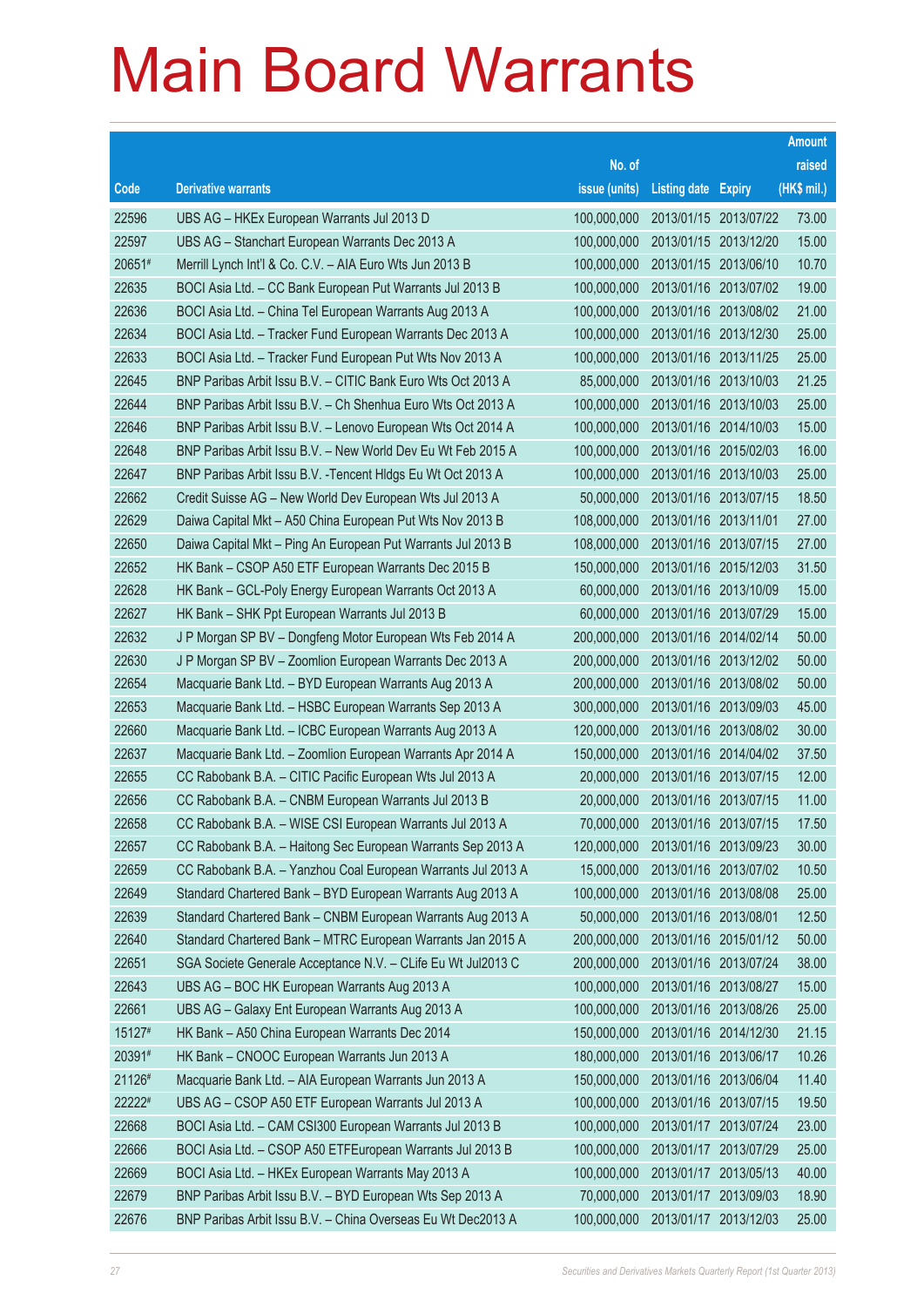|       |                                                              |               |                            |                       | <b>Amount</b> |
|-------|--------------------------------------------------------------|---------------|----------------------------|-----------------------|---------------|
|       |                                                              | No. of        |                            |                       | raised        |
| Code  | <b>Derivative warrants</b>                                   | issue (units) | <b>Listing date Expiry</b> |                       | (HK\$ mil.)   |
| 22680 | BNP Paribas Arbit Issu B.V. - Chow Tai Fook Eu Wt Mar 2015 A | 100,000,000   | 2013/01/17 2015/03/03      |                       | 25.00         |
| 22678 | BNP Paribas Arbit Issu B.V. - Wharf European Wts Sep 2013 A  | 63,000,000    | 2013/01/17                 | 2013/09/03            | 24.57         |
| 22677 | BNP Paribas Arbit Issu B.V. - Wynn Macau Euro Wts Oct 2013 A | 96,000,000    | 2013/01/17                 | 2013/10/03            | 27.84         |
| 22688 | Daiwa Capital Mkt - China Mobile European Wts Sep 2013 A     | 128,000,000   | 2013/01/17 2013/09/26      |                       | 19.20         |
| 22689 | Daiwa Capital Mkt - Sinopec Corp European Wts Sep 2013 A     | 108,000,000   |                            | 2013/01/17 2013/09/16 | 27.00         |
| 22705 | Goldman Sachs SP (Asia) - Brilliance Chi Euro Wts Feb 2014 A | 100,000,000   | 2013/01/17 2014/02/17      |                       | 25.70         |
| 22704 | Goldman Sachs SP (Asia) - Minsheng Bank Euro Wts Jul 2013 C  | 80,000,000    | 2013/01/17 2013/07/08      |                       | 34.32         |
| 22703 | Goldman Sachs SP (Asia) - Lenovo European Wts Jun 2013 B     | 80,000,000    | 2013/01/17 2013/06/17      |                       | 20.88         |
| 22675 | HK Bank - CNOOC European Warrants Aug 2013 A                 | 100,000,000   | 2013/01/17 2013/08/05      |                       | 19.00         |
| 22670 | HK Bank - Chinares Cement European Warrants Oct 2013 A       | 60,000,000    | 2013/01/17 2013/10/15      |                       | 21.00         |
| 22671 | HK Bank - CSOP A50 ETF European Put Warrants Jan 2015 A      | 100,000,000   | 2013/01/17 2015/01/09      |                       | 15.00         |
| 22665 | J P Morgan SP BV - Agricultural Bk Euro Warrants Sep 2013 A  | 120,000,000   | 2013/01/17 2013/09/02      |                       | 30.00         |
| 22685 | Macquarie Bank Ltd. - Minsheng Bank European Wts Jun 2015 A  | 250,000,000   |                            | 2013/01/17 2015/06/02 | 62.50         |
| 22684 | Macquarie Bank Ltd. - China Mobile European Wts May 2013 A   | 180,000,000   | 2013/01/17 2013/05/24      |                       | 27.00         |
| 22686 | Macquarie Bank Ltd. - China Mobile European Wts Jul 2013 A   | 180,000,000   | 2013/01/17 2013/07/03      |                       | 60.12         |
| 22683 | Macquarie Bank Ltd. - Evergrande European Wts Aug 2013 A     | 100,000,000   | 2013/01/17 2013/08/02      |                       | 35.60         |
| 22687 | Macquarie Bank Ltd. - Haitong Sec European Wts Feb 2014 A    | 180,000,000   | 2013/01/17 2014/02/05      |                       | 45.00         |
| 22696 | CC Rabobank B.A. - CITIC Sec European Warrants Jul 2013 A    | 120,000,000   | 2013/01/17 2013/07/16      |                       | 30.00         |
| 22699 | CC Rabobank B.A. - China Overseas Euro Put Wts Sep 2013 A    | 80,000,000    | 2013/01/17                 | 2013/09/30            | 20.00         |
| 22698 | CC Rabobank B.A. - Ch Ship Cont European Warrants Jul 2013 A | 60,000,000    | 2013/01/17 2013/07/16      |                       | 15.00         |
| 22697 | CC Rabobank B.A. - China Tel European Warrants Jul 2013 A    | 70,000,000    | 2013/01/17 2013/07/08      |                       | 11.20         |
| 22700 | CC Rabobank B.A. - Xinyi Glass European Warrants Jul 2013 A  | 30,000,000    | 2013/01/17 2013/07/22      |                       | 12.00         |
| 22672 | Standard Chartered Bank - CC Bank European Wts Jul 2013 A    | 100,000,000   | 2013/01/17 2013/07/08      |                       | 24.50         |
| 22674 | Standard Chartered Bank - CSOP A50 ETF Euro Wts Mar 2015 A   | 200,000,000   | 2013/01/17 2015/03/06      |                       | 50.00         |
| 22673 | Standard Chartered Bank - Ping An European Wts Oct 2013 A    | 100,000,000   |                            | 2013/01/17 2013/10/04 | 25.00         |
| 22663 | SGA Societe Generale Acceptance N.V.-CAM CSI300 Eu Wt Jul13A | 150,000,000   | 2013/01/17 2013/07/29      |                       | 27.00         |
| 22681 | SGA Societe Generale Acceptance NV-Yanzhou Coal Eu Wt Jul13B | 20,000,000    | 2013/01/17 2013/07/31      |                       | 12.80         |
| 22692 | UBS AG - Cheung Kong European Warrants Jul 2013 A            | 100,000,000   | 2013/01/17 2013/07/16      |                       | 25.00         |
| 22693 | UBS AG - China Mobile European Warrants Jul 2013 B           | 200,000,000   | 2013/01/17 2013/07/22      |                       | 50.00         |
| 22690 | UBS AG - New World European Warrants Jul 2013 B              | 100,000,000   | 2013/01/17 2013/07/16      |                       | 56.00         |
| 22694 | UBS AG - SHK Ppt European Warrants Jul 2013 A                | 100,000,000   | 2013/01/17 2013/07/16      |                       | 25.00         |
| 22711 | BOCI Asia Ltd. - CPIC European Warrants Jul 2013 A           | 100,000,000   | 2013/01/18 2013/07/22      |                       | 19.00         |
| 22712 | BOCI Asia Ltd. - China Shenhua European Warrants Aug 2013 A  | 100,000,000   | 2013/01/18 2013/08/05      |                       | 19.00         |
| 22752 | BNP Paribas Arbit Issu B.V. - Ch Railway Euro Wts Sep 2013 B | 41,000,000    | 2013/01/18 2013/09/03      |                       | 11.48         |
| 22754 | BNP Paribas Arbit Issu B.V. - CR Cement Euro Wts Aug 2013 A  | 60,000,000    |                            | 2013/01/18 2013/08/02 | 21.60         |
| 22753 | BNP Paribas Arbit Issu B.V. - NCI European Wts Oct 2013 B    | 60,000,000    | 2013/01/18 2013/10/03      |                       | 19.80         |
| 22750 | BNP Paribas Arbit Issu B.V. - PICC European Wts Aug 2014 A   | 100,000,000   |                            | 2013/01/18 2014/08/04 | 25.00         |
| 22751 | BNP Paribas Arbit Issu B.V. - Ping An European Wt Aug 2013 A | 100,000,000   | 2013/01/18 2013/08/02      |                       | 17.00         |
| 22713 | Credit Suisse AG - PICC European Warrants Apr 2013 B         | 60,000,000    | 2013/01/18 2013/04/29      |                       | 15.00         |
| 22731 | Bank of East Asia - Lenovo European Warrants Sep 2014 A      | 80,000,000    | 2013/01/18 2014/09/25      |                       | 12.00         |
| 22728 | HK Bank - China Mobile European Warrants Jul 2013 A          | 100,000,000   | 2013/01/18 2013/07/16      |                       | 16.00         |
| 22729 | HK Bank - Dongfeng Motor European Warrants Mar 2014 A        | 100,000,000   | 2013/01/18 2014/03/03      |                       | 25.00         |
| 22727 | HK Bank - Tencent European Put Warrants Jun 2013 A           | 100,000,000   | 2013/01/18 2013/06/13      |                       | 18.00         |
| 22723 | J P Morgan SP BV - BYD European Warrants Aug 2013 B          | 100,000,000   | 2013/01/18 2013/08/01      |                       | 25.00         |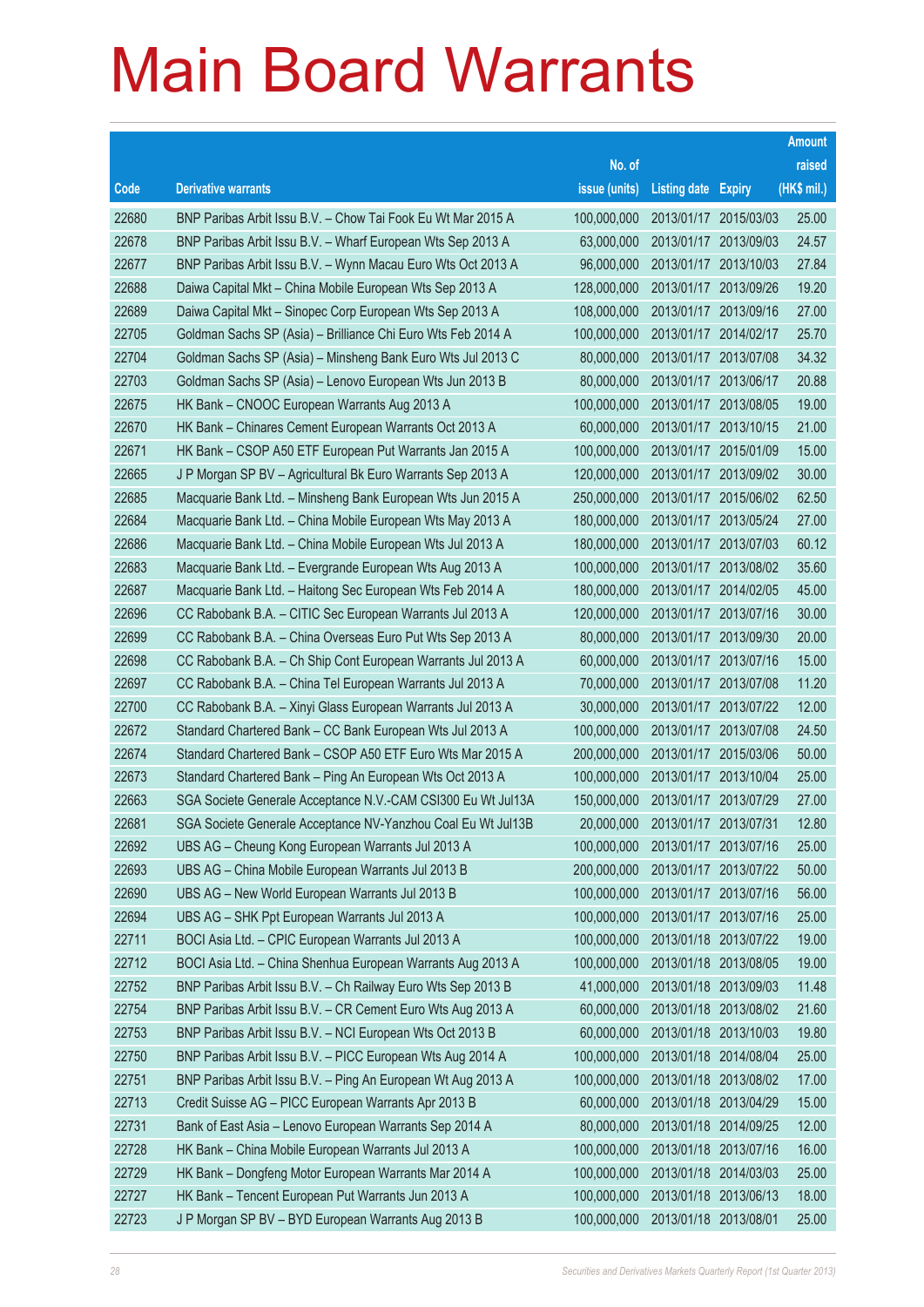|        |                                                              |               |                            |                       | <b>Amount</b> |
|--------|--------------------------------------------------------------|---------------|----------------------------|-----------------------|---------------|
|        |                                                              | No. of        |                            |                       | raised        |
| Code   | <b>Derivative warrants</b>                                   | issue (units) | <b>Listing date Expiry</b> |                       | (HK\$ mil.)   |
| 22736  | J P Morgan SP BV - China Mob European Wts Jun 2013 D         | 200,000,000   |                            | 2013/01/18 2013/06/03 | 30.00         |
| 22722  | J P Morgan SP BV - China Railway European Wts Sep 2013 A     | 68,000,000    |                            | 2013/01/18 2013/09/02 | 17.00         |
| 22721  | J P Morgan SP BV - Chinares Cement Euro Warrants Aug 2013 A  | 80,000,000    | 2013/01/18 2013/08/01      |                       | 20.08         |
| 22717  | J P Morgan SP BV - A50 China European Warrants Jul 2013 B    | 200,000,000   | 2013/01/18 2013/07/17      |                       | 95.40         |
| 22720  | J P Morgan SP BV - HKEx European Warrants Jun 2013 B         | 100,000,000   |                            | 2013/01/18 2013/06/25 | 54.80         |
| 22719  | J P Morgan SP BV - HKEx European Warrants Sep 2014 A         | 500,000,000   |                            | 2013/01/18 2014/09/15 | 125.00        |
| 22718  | J P Morgan SP BV - Hutchison European Warrants Aug 2013 A    | 180,000,000   | 2013/01/18 2013/08/01      |                       | 45.00         |
| 22756  | J P Morgan SP BV - PICC European Warrants Aug 2013 A         | 50,000,000    | 2013/01/18 2013/08/01      |                       | 35.35         |
| 22757  | J P Morgan SP BV - PICC European Warrants Jul 2014 A         | 300,000,000   |                            | 2013/01/18 2014/07/02 | 75.00         |
| 22716  | Macquarie Bank Ltd. - China Railway European Wts Aug 2013 A  | 100,000,000   |                            | 2013/01/18 2013/08/02 | 25.50         |
| 22715  | Macquarie Bank Ltd. - Yuexiu Property Euro Wts Aug 2013 A    | 100,000,000   |                            | 2013/01/18 2013/08/02 | 25.00         |
| 22710  | Nomura Int'l plc - BOCL European Warrants Oct 2013 A         | 50,000,000    |                            | 2013/01/18 2013/10/07 | 12.90         |
| 22708  | Nomura Int'l plc - CC Bank European Warrants Aug 2013 A      | 60,000,000    |                            | 2013/01/18 2013/08/02 | 15.00         |
| 22709  | Nomura Int'l plc - CNBM European Warrants Jun 2013 A         | 100,000,000   |                            | 2013/01/18 2013/06/17 | 15.00         |
| 22707  | Nomura Int'l plc - CNOOC European Warrants Nov 2013 A        | 100,000,000   | 2013/01/18 2013/11/26      |                       | 15.00         |
| 22706  | Nomura Int'l plc - Hutchison European Warrants Aug 2013 A    | 50,000,000    |                            | 2013/01/18 2013/08/02 | 13.00         |
| 22744  | CC Rabobank B.A. - Agricultural Bk Euro Warrants Sep 2013 A  | 130,000,000   |                            | 2013/01/18 2013/09/16 | 23.40         |
| 22743  | CC Rabobank B.A. - BOCL European Warrants Nov 2013 A         | 130,000,000   |                            | 2013/01/18 2013/11/26 | 24.70         |
| 22745  | CC Rabobank B.A. - HKEx European Warrants Jul 2013 A         | 40,000,000    | 2013/01/18 2013/07/08      |                       | 15.20         |
| 22742  | CC Rabobank B.A. - ICBC European Warrants Sep 2013 A         | 90,000,000    |                            | 2013/01/18 2013/09/12 | 17.10         |
| 22741  | CC Rabobank B.A. - PICC P&C European Warrants Jun 2013 A     | 25,000,000    |                            | 2013/01/18 2013/06/28 | 17.50         |
| 22724  | Standard Chartered Bank - China COSCO European Wt Nov 2013 A | 50,000,000    |                            | 2013/01/18 2013/11/28 | 20.00         |
| 22726  | Standard Chartered Bank - CSOP A50 ETF Euro Wts Aug 2013 B   | 50,000,000    | 2013/01/18 2013/08/20      |                       | 12.50         |
| 22749  | Standard Chartered Bank - Ch Ship Cont Euro Wts Sep 2013 A   | 50,000,000    |                            | 2013/01/18 2013/09/30 | 19.25         |
| 22725  | Standard Chartered Bank - A50 China Euro Warrants Jul 2013 B | 50,000,000    |                            | 2013/01/18 2013/07/19 | 12.50         |
| 22737  | SGA Societe Generale Acceptance N.V. - CLife Eu Wt Jul2013 D | 200,000,000   | 2013/01/18 2013/07/31      |                       | 36.00         |
| 22740  | SGA Societe Generale Acceptance N.V. - JIANC Eu Wt Jun2013 A | 100,000,000   |                            | 2013/01/18 2013/06/26 | 15.50         |
| 22747  | UBS AG - BYD European Warrants Jul 2013 B                    | 100,000,000   | 2013/01/18 2013/07/17      |                       | 25.00         |
| 22758  | UBS AG - Li & Fung European Warrants Aug 2013 A              | 100,000,000   | 2013/01/18 2013/08/19      |                       | 15.00         |
| 22748  | UBS AG - Wynn Macau European Warrants Jul 2013 A             | 100,000,000   | 2013/01/18 2013/07/17      |                       | 25.00         |
| 20153# | Standard Chartered Bank - Li & Fung European Wts Aug 2013 A  | 100,000,000   | 2013/01/18 2013/08/20      |                       | 11.80         |
| 22776  | BNP Paribas Arbit Issu B.V. - Air China Euro Wts Dec 2015 A  | 100,000,000   | 2013/01/21                 | 2015/12/02            | 25.00         |
| 22777  | BNP Paribas Arbit Issu B.V. - ASM Pacific Eu Wts Nov 2014 A  | 89,000,000    | 2013/01/21                 | 2014/11/04            | 22.25         |
| 22775  | BNP Paribas Arbit Issu B.V. - China Unicom Euro Wt Mar2014 A | 100,000,000   | 2013/01/21                 | 2014/03/04            | 17.00         |
| 22782  | BNP Paribas Arbit Issu B.V. - HKEx European Wts Jun 2014 A   | 100,000,000   | 2013/01/21                 | 2014/06/04            | 15.00         |
| 22774  | BNP Paribas Arbit Issu B.V. - ZTE European Wts Dec 2013 A    | 100,000,000   | 2013/01/21                 | 2013/12/03            | 27.00         |
| 22792  | Credit Suisse AG - A50 China European Warrants Jul 2013 B    | 80,000,000    | 2013/01/21                 | 2013/07/22            | 20.00         |
| 22790  | Credit Suisse AG - HKEx European Warrants Jun 2013 B         | 80,000,000    | 2013/01/21                 | 2013/06/28            | 38.40         |
| 22791  | Credit Suisse AG - Tencent Holdings Euro Put Wts Jun 2013 B  | 80,000,000    | 2013/01/21                 | 2013/06/11            | 16.00         |
| 22769  | Daiwa Capital Mkt - A50 China European Warrants May 2013 A   | 128,000,000   | 2013/01/21                 | 2013/05/10            | 56.32         |
| 22770  | Daiwa Capital Mkt - A50 China European Warrants Jul 2013 B   | 128,000,000   | 2013/01/21                 | 2013/07/22            | 32.00         |
| 22762  | HK Bank - China Mobile European Warrants Jul 2013 B          | 80,000,000    | 2013/01/21                 | 2013/07/22            | 28.00         |
| 22761  | HK Bank - Yanzhou Coal European Warrants Aug 2014 A          | 80,000,000    | 2013/01/21                 | 2014/08/04            | 20.00         |
| 22771  | Macquarie Bank Ltd. - China EB Ltd Euro Warrants Jan 2014 A  | 150,000,000   | 2013/01/21                 | 2014/01/03            | 37.50         |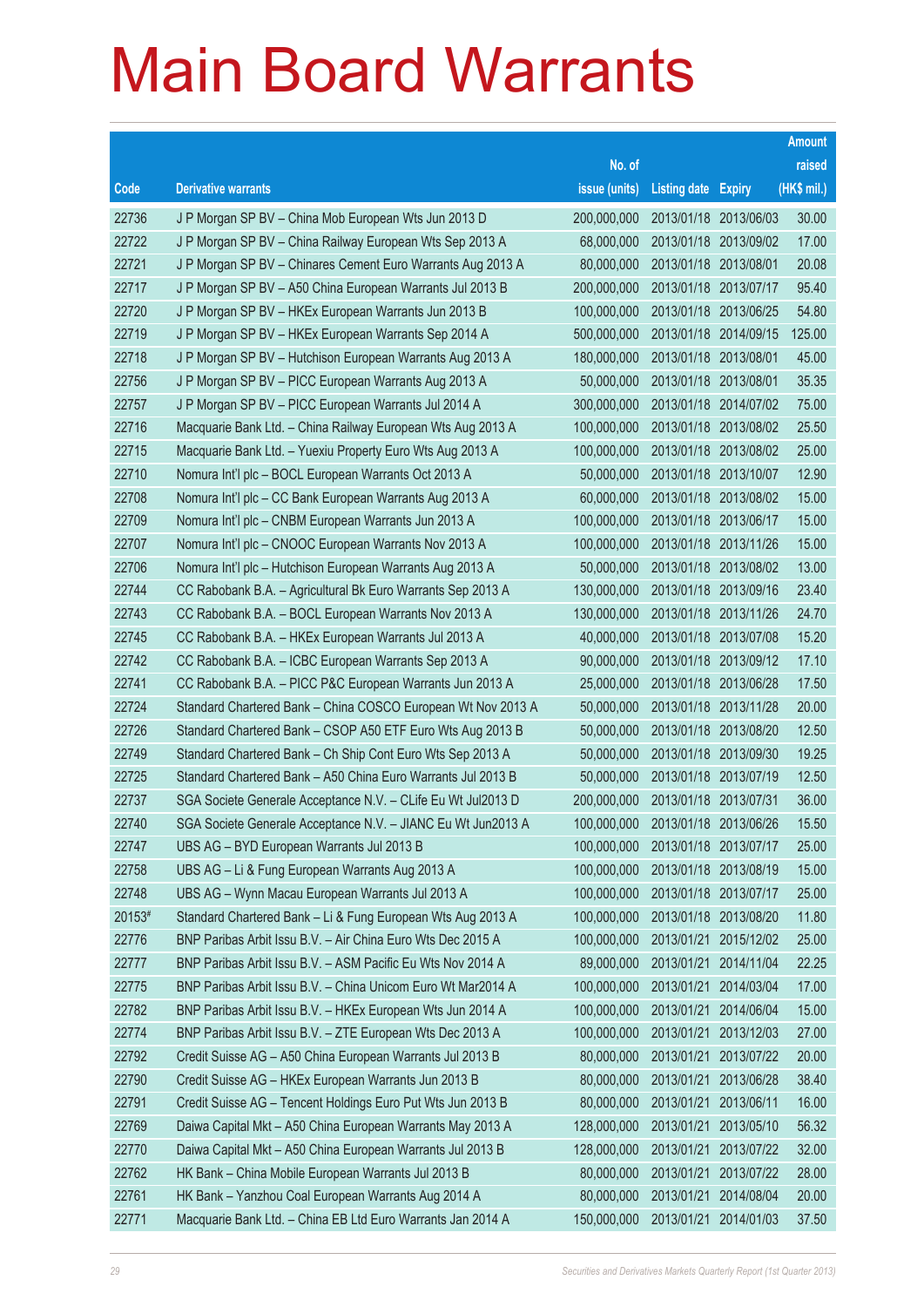|        |                                                               |               |                            |                       | <b>Amount</b> |
|--------|---------------------------------------------------------------|---------------|----------------------------|-----------------------|---------------|
|        |                                                               | No. of        |                            |                       | raised        |
| Code   | <b>Derivative warrants</b>                                    | issue (units) | <b>Listing date Expiry</b> |                       | (HK\$ mil.)   |
| 22767  | Macquarie Bank Ltd. - Country Garden European Wts Aug 2013 A  | 100,000,000   | 2013/01/21                 | 2013/08/02            | 25.00         |
| 22765  | Macquarie Bank Ltd. - Cheung Kong European Wts Sep 2013 A     | 180,000,000   | 2013/01/21                 | 2013/09/03            | 54.90         |
| 22763  | Macquarie Bank Ltd. - GCL-Poly Energy European Wts Aug 2013 A | 100,000,000   | 2013/01/21                 | 2013/08/02            | 25.00         |
| 22768  | Macquarie Bank Ltd. - Li & Fung European Warrants Oct 2013 A  | 100,000,000   | 2013/01/21                 | 2013/10/03            | 25.00         |
| 22766  | Macquarie Bank Ltd. - Poly HK Inv European Wts Aug 2013 A     | 100,000,000   | 2013/01/21                 | 2013/08/02            | 25.00         |
| 22764  | Macquarie Bank Ltd. - SHK Ppt European Warrants Jul 2013 A    | 100,000,000   | 2013/01/21                 | 2013/07/03            | 29.30         |
| 22784  | CC Rabobank B.A. - CITIC Bank European Warrants Jul 2013 B    | 60,000,000    | 2013/01/21                 | 2013/07/22            | 15.00         |
| 22785  | CC Rabobank B.A. - Chinares Cement European Wts Jul 2013 A    | 30,000,000    | 2013/01/21                 | 2013/07/22            | 10.50         |
| 22783  | CC Rabobank B.A. - Sino Land European Warrants Jul 2013 A     | 15,000,000    | 2013/01/21                 | 2013/07/22            | 10.50         |
| 22772  | Standard Chartered Bank - AIA European Warrants Jun 2013 A    | 100,000,000   | 2013/01/21                 | 2013/06/17            | 21.00         |
| 22759  | Standard Chartered Bank - CNOOC European Warrants Apr 2013 A  | 100,000,000   | 2013/01/21                 | 2013/04/29            | 16.30         |
| 22773  | Standard Chartered Bank - Haitong Sec Euro Wts Nov 2013 A     | 100,000,000   | 2013/01/21                 | 2013/11/29            | 25.00         |
| 22760  | SGA Societe Generale Acceptance N.V.-Li & Fung Eu Wt Jul13 B  | 100,000,000   | 2013/01/21                 | 2013/07/22            | 21.00         |
| 22789  | UBS AG - CAM CSI300 European Warrants Aug 2013 A              | 100,000,000   | 2013/01/21                 | 2013/08/05            | 20.00         |
| 22786  | UBS AG - CSOP A50 ETF European Put Warrants Jul 2013 C        | 100,000,000   | 2013/01/21                 | 2013/07/04            | 41.00         |
| 22788  | UBS AG - Li & Fung European Warrants Dec 2013 A               | 100,000,000   |                            | 2013/01/21 2013/12/24 | 18.00         |
| 22787  | UBS AG - Ping An European Warrants Jul 2013 B                 | 100,000,000   | 2013/01/21                 | 2013/07/22            | 20.00         |
| 21613# | Daiwa Capital Mkt - China Mobile European Wts May 2013 B      | 400,000,000   |                            | 2013/01/21 2013/05/30 | 33.60         |
| 22802  | Goldman Sachs SP (Asia) - BOCL European Warrants Mar 2014 A   | 80,000,000    |                            | 2013/01/22 2014/03/03 | 20.08         |
| 22801  | Goldman Sachs SP (Asia) - Cheung Kong Euro Wts Oct 2013 A     | 80,000,000    |                            | 2013/01/22 2013/10/02 | 26.16         |
| 22807  | Goldman Sachs SP (Asia) - China Life Euro Wts Oct 2013 A      | 100,000,000   |                            | 2013/01/22 2013/10/30 | 18.30         |
| 22808  | Goldman Sachs SP (Asia) - KECL European Warrants Dec 2014 A   | 80,000,000    |                            | 2013/01/22 2014/12/15 | 20.00         |
| 22803  | Goldman Sachs SP (Asia) - Stanchart European Wts Dec 2013 A   | 100,000,000   |                            | 2013/01/22 2013/12/30 | 15.60         |
| 22796  | HK Bank - China COSCO European Warrants Sep 2013 A            | 80,000,000    |                            | 2013/01/22 2013/09/02 | 24.00         |
| 22795  | HK Bank - China Life European Warrants Aug 2013 B             | 100,000,000   |                            | 2013/01/22 2013/08/05 | 20.00         |
| 22798  | HK Bank - China Overseas European Put Warrants Aug 2013 B     | 100,000,000   | 2013/01/22 2013/08/19      |                       | 25.00         |
| 22809  | HK Bank – CPIC European Warrants Aug 2013 A                   | 100,000,000   |                            | 2013/01/22 2013/08/12 | 20.00         |
| 22797  | HK Bank - Li & Fung European Warrants Aug 2013 A              | 100,000,000   | 2013/01/22 2013/08/05      |                       | 15.00         |
| 22818  | Macquarie Bank Ltd. - A50 China European Warrants Jul 2013 B  | 40,000,000    | 2013/01/22 2013/07/03      |                       | 13.12         |
| 22817  | Macquarie Bank Ltd. - NCI European Warrants Oct 2013 A        | 50,000,000    |                            | 2013/01/22 2013/10/03 | 12.50         |
| 22814  | CC Rabobank B.A. - China EB Ltd European Warrants Nov 2013 A  | 100,000,000   | 2013/01/22 2013/11/25      |                       | 25.00         |
| 22816  | CC Rabobank B.A. - Ch Mobile European Warrants Jul 2013 A     | 100,000,000   | 2013/01/22 2013/07/16      |                       | 18.00         |
| 22824  | Standard Chartered Bank - BOC HK European Wts Mar 2014 A      | 100,000,000   | 2013/01/22 2014/03/03      |                       | 25.00         |
| 22822  | Standard Chartered Bank - CITIC Sec European Wts Dec 2013 A   | 100,000,000   | 2013/01/22 2013/12/31      |                       | 25.00         |
| 22799  | Standard Chartered Bank - China Mobile Euro Wts Aug 2013 A    | 100,000,000   | 2013/01/22 2013/08/30      |                       | 31.00         |
| 22800  | Standard Chartered Bank - China Mobile Eur Put Wt Sep 2013 A  | 70,000,000    | 2013/01/22 2013/09/18      |                       | 35.00         |
| 22821  | Standard Chartered Bank - Li & Fung Euro Put Wts Sep 2013 A   | 100,000,000   | 2013/01/22 2013/09/10      |                       | 25.00         |
| 22812  | SGA Societe Generale Acceptance N.V. - CHALCO Eu Wt Jul 13 A  | 50,000,000    | 2013/01/22 2013/07/08      |                       | 13.25         |
| 22813  | SGA Societe Generale Acceptance NV-Minsheng Bk Eu Wt Jul 13B  | 30,000,000    | 2013/01/22 2013/07/22      |                       | 15.90         |
| 22810  | SGA Societe Generale Acceptance N.V. - Ch Mob Eu Wt Jun 13 B  | 168,000,000   | 2013/01/22 2013/06/10      |                       | 25.20         |
| 22811  | SGA Societe Generale Acceptance N.V. - Ch Mob Eu Wt Jul 13 A  | 168,000,000   | 2013/01/22 2013/07/17      |                       | 26.04         |
| 22819  | SGA Societe Generale Acceptance N.V. - HSI Eu Put Wt Jul 13 A | 300,000,000   | 2013/01/22 2013/07/30      |                       | 46.50         |
| 22794  | UBS AG - BOCL European Warrants Sep 2013 A                    | 100,000,000   | 2013/01/22 2013/09/19      |                       | 15.00         |
| 22823  | UBS AG - Esprit European Warrants Aug 2013 A                  | 100,000,000   | 2013/01/22 2013/08/19      |                       | 25.00         |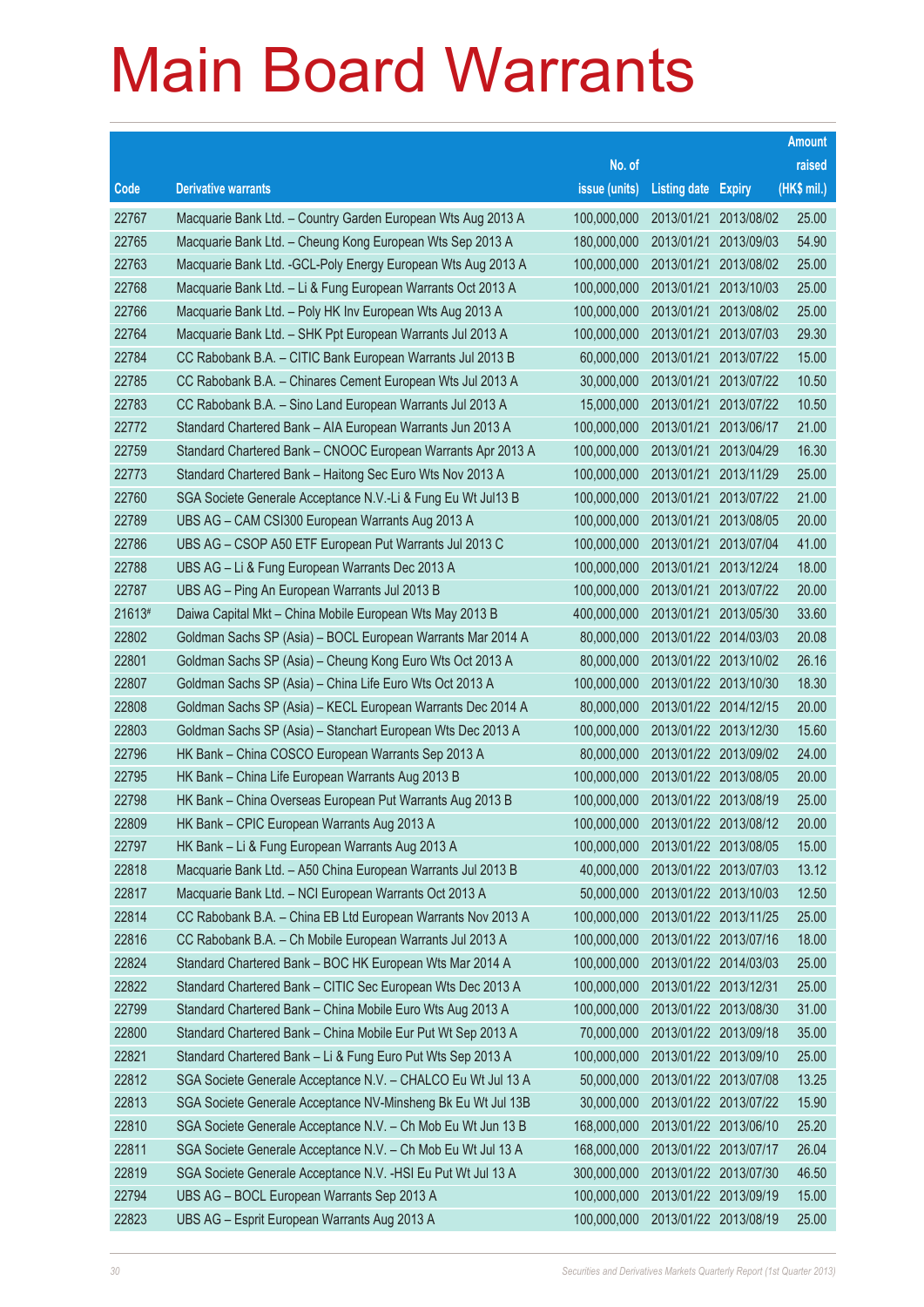|        |                                                               |               |                            |                       | <b>Amount</b> |
|--------|---------------------------------------------------------------|---------------|----------------------------|-----------------------|---------------|
|        |                                                               | No. of        |                            |                       | raised        |
| Code   | <b>Derivative warrants</b>                                    | issue (units) | <b>Listing date Expiry</b> |                       | (HK\$ mil.)   |
| 15032# | UBS AG - A50 China European Warrants Oct 2013                 | 300,000,000   |                            | 2013/01/22 2013/10/28 | 14.70         |
| 18990# | CC Rabobank B.A. - ZTE European Warrants Jun 2013 A           | 120,000,000   |                            | 2013/01/22 2013/06/03 | 10.68         |
| 22840  | BOCI Asia Ltd. - China Mobile European Warrants Oct 2013 A    | 100,000,000   | 2013/01/23 2013/10/15      |                       | 25.00         |
| 22841  | BOCI Asia Ltd. - Ping An European Warrants Jul 2013 A         | 100,000,000   |                            | 2013/01/23 2013/07/29 | 18.00         |
| 22857  | Credit Suisse AG - Cheung Kong European Warrants Jun 2013 C   | 70,000,000    | 2013/01/23 2013/06/11      |                       | 21.70         |
| 22850  | Credit Suisse AG - Minsheng Bank European Wts Jul 2013 A      | 50,000,000    | 2013/01/23 2013/07/29      |                       | 26.50         |
| 22848  | Credit Suisse AG - HKEx European Warrants Jul 2013 F          | 80,000,000    | 2013/01/23 2013/07/29      |                       | 20.00         |
| 22856  | Credit Suisse AG - SHK Ppt European Warrants Jul 2013 A       | 80,000,000    |                            | 2013/01/23 2013/07/24 | 20.00         |
| 22855  | Daiwa Capital Mkt - Tencent Holdings Euro Put Wts Jun 2013 A  | 128,000,000   |                            | 2013/01/23 2013/06/26 | 25.60         |
| 22843  | Goldman Sachs SP (Asia) - CAM CSI300 European Wts Dec 2013 A  | 80,000,000    |                            | 2013/01/23 2013/12/02 | 20.00         |
| 22846  | Goldman Sachs SP (Asia) - China Tel European Wts Aug 2013 A   | 80,000,000    |                            | 2013/01/23 2013/08/05 | 20.08         |
| 22844  | Goldman Sachs SP (Asia) - HSBC European Warrants Jul 2013 C   | 80,000,000    | 2013/01/23 2013/07/15      |                       | 15.20         |
| 22845  | Goldman Sachs SP (Asia) - HSBC European Put Wts Jul 2013 D    | 80,000,000    |                            | 2013/01/23 2013/07/29 | 36.40         |
| 22847  | Goldman Sachs SP (Asia) - Hutchison European Wts Aug 2013 A   | 80,000,000    |                            | 2013/01/23 2013/08/02 | 20.24         |
| 22834  | HK Bank - BOC HK European Warrants Feb 2014 A                 | 100,000,000   | 2013/01/23 2014/02/17      |                       | 25.00         |
| 22835  | HK Bank - HKEx European Warrants Jul 2013 B                   | 60,000,000    |                            | 2013/01/23 2013/07/23 | 27.00         |
| 22836  | Macquarie Bank Ltd. - Ch LongYuan European Wts Aug 2013 A     | 100,000,000   |                            | 2013/01/23 2013/08/02 | 48.80         |
| 22854  | Macquarie Bank Ltd. - CM Bank European Warrants Aug 2014 A    | 180,000,000   |                            | 2013/01/23 2014/08/04 | 45.00         |
| 22839  | Macquarie Bank Ltd. - HKEx European Warrants May 2013 A       | 150,000,000   | 2013/01/23 2013/05/09      |                       | 56.85         |
| 22837  | Macquarie Bank Ltd. - HKEx European Warrants Jan 2015 A       | 250,000,000   | 2013/01/23 2015/01/05      |                       | 62.50         |
| 22853  | Macquarie Bank Ltd. - Swrie Pacific A Euro Wts Aug 2013 A     | 150,000,000   |                            | 2013/01/23 2013/08/02 | 37.50         |
| 22852  | Macquarie Bank Ltd. - Wharf European Warrants Aug 2013 A      | 150,000,000   |                            | 2013/01/23 2013/08/02 | 39.15         |
| 22851  | Macquarie Bank Ltd. - Zijin Mining European Wts Dec 2013 A    | 100,000,000   |                            | 2013/01/23 2013/12/03 | 25.00         |
| 22860  | Merrill Lynch Int'l & Co. C.V. - CK(H) Euro Wts Jul 2013 A    | 40,000,000    |                            | 2013/01/23 2013/07/15 | 20.80         |
| 22864  | Merrill Lynch Int'l & Co. C.V. - Ch Mobile Eur Wt Jul 2013 B  | 40,000,000    |                            | 2013/01/23 2013/07/23 | 16.40         |
| 22862  | Merrill Lynch Int'l & Co. C.V. - CNOOC Euro Wts Nov 2013 C    | 70,000,000    |                            | 2013/01/23 2013/11/26 | 10.57         |
| 22861  | Merrill Lynch Int'l & Co. C.V. - CNOOC Euro Wts Feb 2014 A    | 70,000,000    | 2013/01/23 2014/02/10      |                       | 10.78         |
| 22858  | Merrill Lynch Int'l & Co. C.V. - Sinopec Euro Wts Jul 2013 A  | 40,000,000    | 2013/01/23 2013/07/03      |                       | 10.20         |
| 22863  | Merrill Lynch Int'l & Co. C.V. - HKEx Euro Wts Jul 2014 A     | 40,000,000    | 2013/01/23 2014/07/23      |                       | 10.00         |
| 22859  | Merrill Lynch Int'l & Co. C.V. - SHK Ppt Euro Wts Jul 2013 A  | 40,000,000    | 2013/01/23 2013/07/09      |                       | 25.60         |
| 22831  | Standard Chartered Bank - Galaxy Ent Euro Put Wts Jul 2013 A  | 100,000,000   | 2013/01/23 2013/07/31      |                       | 25.00         |
| 22832  | Standard Chartered Bank - Galaxy Ent Euro Put Wts Dec 2013 B  | 100,000,000   | 2013/01/23 2013/12/27      |                       | 25.00         |
| 22830  | SGA Societe Generale Acceptance NV-CSOP A50 ETF Eu Wt Jul13D  | 80,000,000    | 2013/01/23 2013/07/08      |                       | 19.20         |
| 22829  | SGA Societe Generale Acceptance N.V.-Li & Fung Eu Wt Dec13 A  | 100,000,000   |                            | 2013/01/23 2013/12/30 | 15.50         |
| 22827  | UBS AG - CSOP A50 ETF European Warrants Sep 2013 A            | 100,000,000   | 2013/01/23 2013/09/09      |                       | 51.00         |
| 22828  | UBS AG - CSOP A50 ETF European Warrants Sep 2013 B            | 100,000,000   | 2013/01/23 2013/09/16      |                       | 35.00         |
| 22826  | UBS AG - HKEx European Warrants Jul 2013 E                    | 100,000,000   | 2013/01/23 2013/07/08      |                       | 58.00         |
| 22825  | UBS AG - Hutchison European Warrants Jul 2013 A               | 100,000,000   | 2013/01/23 2013/07/05      |                       | 25.00         |
| 22866  | BOCI Asia Ltd. - Tencent Holdings European Wts Jul 2013 B     | 100,000,000   | 2013/01/24 2013/07/04      |                       | 18.00         |
| 22865  | BOCI Asia Ltd. - Tencent Holdings European Put Wts Jul 2013 A | 100,000,000   |                            | 2013/01/24 2013/07/05 | 20.00         |
| 22905  | Daiwa Capital Mkt - CAM CSI300 European Warrants Aug 2013 A   | 128,000,000   | 2013/01/24 2013/08/05      |                       | 21.76         |
| 22903  | Daiwa Capital Mkt - SHK Ppt European Warrants Jun 2013 A      | 98,000,000    | 2013/01/24 2013/06/25      |                       | 38.22         |
| 22904  | Daiwa Capital Mkt - SHK Ppt European Put Warrants Jul 2013 A  | 98,000,000    | 2013/01/24 2013/07/24      |                       | 24.50         |
| 22886  | Goldman Sachs SP (Asia) - BYD European Warrants Nov 2013 A    | 80,000,000    | 2013/01/24 2013/11/04      |                       | 20.40         |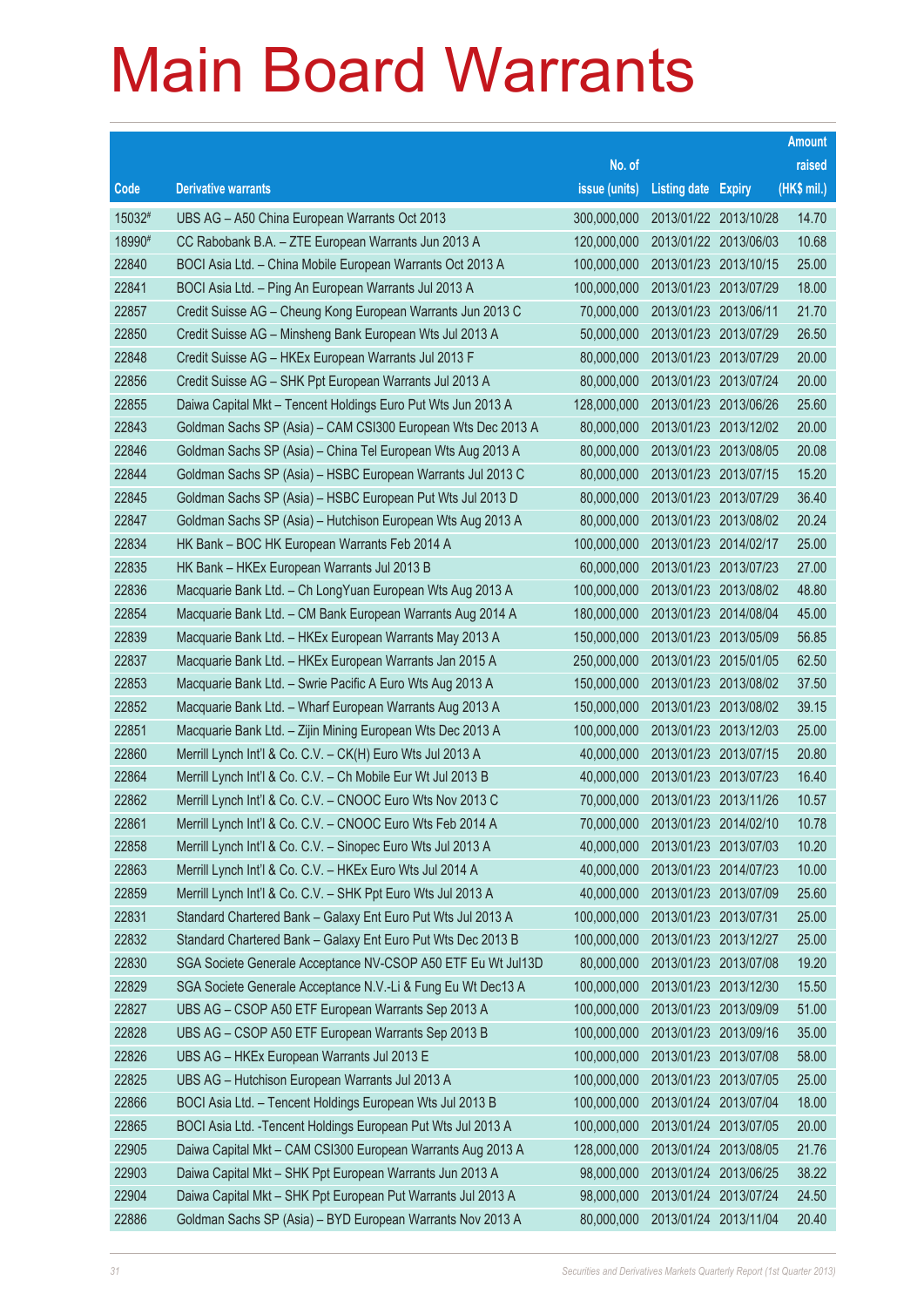|       |                                                               |               |                            |            | <b>Amount</b> |
|-------|---------------------------------------------------------------|---------------|----------------------------|------------|---------------|
|       |                                                               | No. of        |                            |            | raised        |
| Code  | <b>Derivative warrants</b>                                    | issue (units) | <b>Listing date Expiry</b> |            | (HK\$ mil.)   |
| 22883 | Goldman Sachs SP (Asia) – China Mobile Euro Wts Jul 2013 C    | 80,000,000    | 2013/01/24 2013/07/31      |            | 27.44         |
| 22884 | Goldman Sachs SP (Asia) – CNBM European Warrants Jul 2013 A   | 80,000,000    | 2013/01/24 2013/07/08      |            | 21.12         |
| 22881 | Goldman Sachs SP (Asia) – A50 China European Wts Jul 2013 B   | 80,000,000    | 2013/01/24                 | 2013/07/08 | 16.16         |
| 22882 | Goldman Sachs SP (Asia) – Haitong Sec Euro Wts Dec 2013 A     | 80,000,000    | 2013/01/24 2013/12/30      |            | 20.08         |
| 22885 | Goldman Sachs SP (Asia) – PICC European Warrants Sep 2013 A   | 80,000,000    | 2013/01/24 2013/09/30      |            | 66.80         |
| 22870 | HK Bank - Cheung Kong European Warrants Jul 2013 A            | 68,000,000    | 2013/01/24 2013/07/24      |            | 17.00         |
| 22878 | J P Morgan SP BV - CM Bank European Warrants Jul 2013 A       | 80,000,000    | 2013/01/24 2013/07/23      |            | 31.20         |
| 22876 | J P Morgan SP BV - CM Bank European Warrants Jul 2014 A       | 300,000,000   | 2013/01/24 2014/07/02      |            | 75.00         |
| 22875 | J P Morgan SP BV - Minsheng Bank European Wts Sep 2013 A      | 100,000,000   | 2013/01/24 2013/09/09      |            | 27.70         |
| 22874 | J P Morgan SP BV - CSOP A50 ETF European Warrants Jun 2013 D  | 100,000,000   | 2013/01/24 2013/06/10      |            | 28.60         |
| 22872 | J P Morgan SP BV - China Unicom European Warrants Mar 2014 A  | 200,000,000   | 2013/01/24                 | 2014/03/03 | 30.00         |
| 22871 | J P Morgan SP BV - SHK Ppt European Warrants Aug 2013 A       | 100,000,000   | 2013/01/24 2013/08/01      |            | 25.00         |
| 22873 | J P Morgan SP BV - SJM Holdings European Warrants Sep 2013 A  | 120,000,000   | 2013/01/24 2013/09/02      |            | 30.00         |
| 22868 | Macquarie Bank Ltd. - Belle Int'l European Wts Jan 2014 A     | 150,000,000   | 2013/01/24 2014/01/03      |            | 37.50         |
| 22867 | Macquarie Bank Ltd. - Brilliance Chi Euro Wats Apr 2014 B     | 100,000,000   | 2013/01/24                 | 2014/04/02 | 25.00         |
| 22901 | Macquarie Bank Ltd. - CQRC Bank European Warrants Jul 2013 A  | 80,000,000    | 2013/01/24 2013/07/24      |            | 20.00         |
| 22895 | Macquarie Bank Ltd. - CSOP A50 ETF European Wts Oct 2013 A    | 50,000,000    | 2013/01/24 2013/10/03      |            | 12.55         |
| 22869 | Macquarie Bank Ltd. - Lumena Newmat European Wts Jul 2013 A   | 80,000,000    | 2013/01/24 2013/07/24      |            | 20.00         |
| 22894 | Macquarie Bank Ltd. - Want Want China European Wts Jan 2014 A | 150,000,000   | 2013/01/24                 | 2014/01/20 | 22.50         |
| 22899 | UBS AG - CAM CSI300 European Put Warrants Jul 2013 B          | 100,000,000   | 2013/01/24 2013/07/29      |            | 28.00         |
| 22897 | UBS AG - CITIC Sec European Warrants Jul 2013 B               | 100,000,000   | 2013/01/24 2013/07/25      |            | 19.00         |
| 22893 | UBS AG - CSOP A50 ETF European Warrants Nov 2015 A            | 100,000,000   | 2013/01/24 2015/11/09      |            | 25.00         |
| 22898 | UBS AG - Evergrande European Warrants Jul 2013 A              | 100,000,000   | 2013/01/24                 | 2013/07/08 | 27.00         |
| 22888 | UBS AG - A50 China European Warrants Aug 2016 A               | 300,000,000   | 2013/01/24 2016/08/01      |            | 45.00         |
| 22906 | UBS AG - HSI European Warrants Dec 2013 B                     | 300,000,000   | 2013/01/24 2013/12/30      |            | 75.00         |
| 22900 | UBS AG – Ping An European Put Warrants Jul 2013 C             | 100,000,000   | 2013/01/24 2013/07/22      |            | 22.20         |
| 22887 | UBS AG - Tencent Holdings European Put Warrants Jun 2013 D    | 100,000,000   | 2013/01/24 2013/06/26      |            | 19.00         |
| 22896 | UBS AG - Zijin Mining European Warrants Jul 2013 A            | 100,000,000   | 2013/01/24 2013/07/02      |            | 15.00         |
| 22922 | BOCI Asia Ltd. - Cheung Kong European Warrants Jun 2013 A     | 100,000,000   | 2013/01/25 2013/06/18      |            | 39.00         |
| 22921 | BOCI Asia Ltd. - Li & Fung European Warrants Aug 2013 A       | 100,000,000   | 2013/01/25 2013/08/02      |            | 16.00         |
| 22954 | BNP Paribas Arbit Issu B.V. - Brilliance Chi Eu Wt Aug2014 A  | 100,000,000   | 2013/01/25 2014/08/04      |            | 25.00         |
| 22951 | BNP Paribas Arbit Issu B.V. - Sinopec Corp Eu Wts Aug 2013 A  | 100,000,000   | 2013/01/25 2013/08/02      |            | 26.00         |
| 22956 | BNP Paribas Arbit Issu B.V. - Chi Res Land Eu Wt Dec 2013 A   | 100,000,000   | 2013/01/25 2013/12/03      |            | 26.00         |
| 22950 | BNP Paribas Arbit Issu B.V. - Greatwall Motor Eu Wt Oct 13 A  | 100,000,000   | 2013/01/25 2013/10/03      |            | 28.00         |
| 22953 | BNP Paribas Arbit Issu B.V. - HSBC Euro Put Wts Aug 2013 B    | 100,000,000   | 2013/01/25 2013/08/02      |            | 30.00         |
| 22952 | BNP Paribas Arbit Issu B.V. - Hutchison Eu Put Wt Oct 2013 A  | 96,000,000    | 2013/01/25 2013/10/03      |            | 55.68         |
| 22957 | BNP Paribas Arbit Issu B.V. - Link REIT Euro Wts Sep 2013 B   | 100,000,000   | 2013/01/25 2013/09/03      |            | 15.00         |
| 22945 | BNP Paribas Arbit Issu B.V. - Shimao Ppt Euro Wts Dec 2013 A  | 100,000,000   | 2013/01/25 2013/12/03      |            | 25.00         |
| 22949 | BNP Paribas Arbit Issu B.V. - Weichai Power Eu Wt Nov 2013 A  | 59,000,000    | 2013/01/25 2013/11/04      |            | 20.65         |
| 22947 | BNP Paribas Arbit Issu B.V. - Zhaojin Mining Eu Wt Mar2014 A  | 100,000,000   | 2013/01/25 2014/03/04      |            | 25.00         |
| 22935 | Daiwa Capital Mkt - HSCEI European Warrants Sep 2013 C        | 100,000,000   | 2013/01/25 2013/09/27      |            | 25.00         |
| 22934 | Daiwa Capital Mkt - ICBC European Put Warrants Aug 2013 B     | 80,000,000    | 2013/01/25 2013/08/01      |            | 20.00         |
| 22930 | Goldman Sachs SP (Asia) - CSOP A50 ETF Euro Wts Aug 2013 B    | 80,000,000    | 2013/01/25 2013/08/01      |            | 20.64         |
| 22931 | Goldman Sachs Sp (Asia) - ICBC European Warrants Jul 2013 A   | 55,000,000    | 2013/01/25 2013/07/30      |            | 11.94         |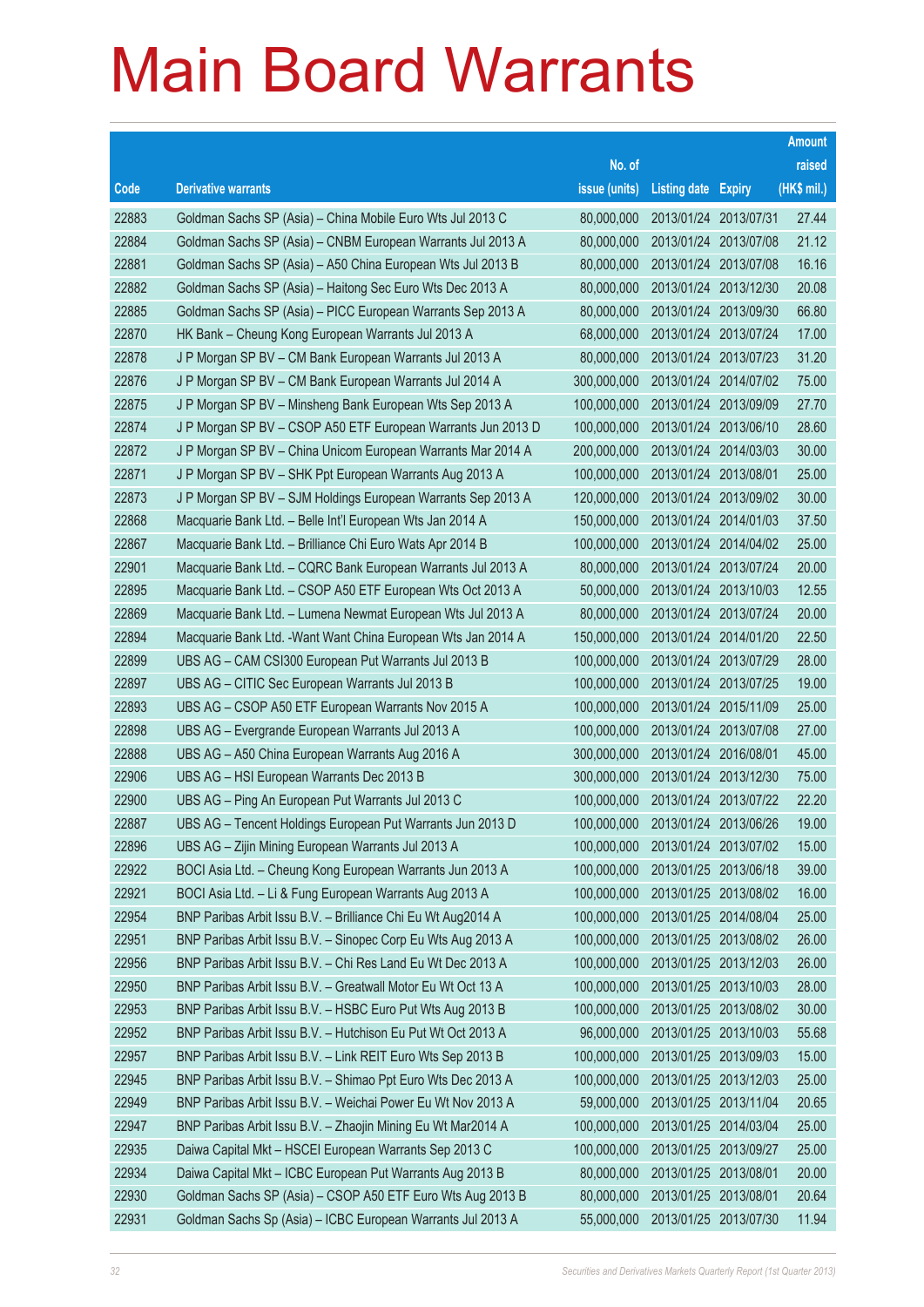|       |                                                              |               |                            | <b>Amount</b> |
|-------|--------------------------------------------------------------|---------------|----------------------------|---------------|
|       |                                                              | No. of        |                            | raised        |
| Code  | <b>Derivative warrants</b>                                   | issue (units) | <b>Listing date Expiry</b> | (HK\$ mil.)   |
| 22929 | HK Bank – CNOOC European Warrants Nov 2013 B                 | 150,000,000   | 2013/01/25 2013/11/26      | 22.50         |
| 22928 | HK Bank – Tencent European Warrants Jul 2013 D               | 100,000,000   | 2013/01/25 2013/07/29      | 25.00         |
| 22907 | J P Morgan SP BV - China Mob European Wts Aug 2013 A         | 200,000,000   | 2013/01/25 2013/08/01      | 50.20         |
| 22932 | J P Morgan SP BV - HSI European Warrants Oct 2013 A          | 300,000,000   | 2013/01/25 2013/10/30      | 75.00         |
| 22925 | Macquarie Bank Ltd. - Ch Oilfield European Wts Dec 2013 A    | 150,000,000   | 2013/01/25 2013/12/03      | 24.45         |
| 22913 | Macquarie Bank Ltd. - Chi Res Land European Wts Aug 2013 A   | 150,000,000   | 2013/01/25 2013/08/02      | 37.50         |
| 22927 | Macquarie Bank Ltd. - China Taiping European Wts Nov 2013 A  | 150,000,000   | 2013/01/25 2013/11/04      | 37.50         |
| 22926 | Macquarie Bank Ltd. - Digital China European Wts Jul 2014 A  | 150,000,000   | 2013/01/25 2014/07/03      | 25.35         |
| 22912 | Nomura Int'l plc - CAM CSI300 European Warrants Aug 2013 A   | 100,000,000   | 2013/01/25 2013/08/02      | 15.00         |
| 22910 | Nomura Int'l plc - CSOP A50 ETF European Warrants Aug 2013 A | 35,000,000    | 2013/01/25 2013/08/02      | 14.70         |
| 22911 | Nomura Int'l plc - CSOP A50 ETF European Put Wts Jan 2015 A  | 100,000,000   | 2013/01/25 2015/01/05      | 15.00         |
| 22908 | Nomura Int'l plc - A50 China European Warrants Aug 2013 A    | 35,000,000    | 2013/01/25 2013/08/02      | 13.65         |
| 22909 | Nomura Int'l plc - A50 China European Put Wts Aug 2013 B     | 30,000,000    | 2013/01/25 2013/08/02      | 13.80         |
| 22942 | CC Rabobank B.A. - Evergrande European Warrants Jun 2013 B   | 70,000,000    | 2013/01/25 2013/06/25      | 24.50         |
| 22936 | CC Rabobank B.A. - HKEx European Warrants Jun 2013 A         | 40,000,000    | 2013/01/25 2013/06/25      | 28.00         |
| 22937 | CC Rabobank B.A. - HKEx European Warrants Jun 2013 B         | 40,000,000    | 2013/01/25 2013/06/25      | 18.00         |
| 22944 | CC Rabobank B.A. - Lumena Newmat European Wts Jul 2013 A     | 80,000,000    | 2013/01/25 2013/07/24      | 20.00         |
| 22940 | CC Rabobank B.A. - SHK Ppt European Warrants Jun 2013 A      | 40,000,000    | 2013/01/25 2013/06/21      | 16.00         |
| 22916 | Standard Chartered Bank - China COSCO European Wt Sep 2013 A | 50,000,000    | 2013/01/25 2013/09/09      | 22.75         |
| 22917 | Standard Chartered Bank - China Mobile Euro Wts Aug 2013 B   | 100,000,000   | 2013/01/25 2013/08/01      | 47.00         |
| 22918 | Standard Chartered Bank - HSBC European Warrants Jul 2013 A  | 100,000,000   | 2013/01/25 2013/07/31      | 25.00         |
| 22914 | SGA Societe Generale Acceptance N.V. - BOCHK Eu Wt Aug13 A   | 100,000,000   | 2013/01/25 2013/08/28      | 15.00         |
| 22915 | SGA Societe Generale Acceptance N.V. - BOCHK Eu Wt Mar14 A   | 100,000,000   | 2013/01/25 2014/03/17      | 16.50         |
| 22920 | UBS AG - Anhui Conch European Warrants Jun 2013 A            | 100,000,000   | 2013/01/25 2013/06/24      | 15.00         |
| 22939 | UBS AG - CC Bank European Warrants Jul 2013 B                | 100,000,000   | 2013/01/25 2013/07/03      | 24.00         |
| 22938 | UBS AG – CC Bank European Warrants Sep 2013 A                | 100,000,000   | 2013/01/25 2013/09/25      | 21.00         |
| 22923 | UBS AG - Sinopec Corp European Put Warrants Sep 2014 A       | 100,000,000   | 2013/01/25 2014/09/23      | 15.00         |
| 22924 | UBS AG - PICC European Warrants Jul 2013 A                   | 100,000,000   | 2013/01/25 2013/07/31      | 25.00         |
| 22999 | BNP Paribas Arbit Issu B.V. - AIA European Wts Nov 2013 B    | 100,000,000   | 2013/01/28 2013/11/04      | 15.00         |
| 23011 | BNP Paribas Arbit Issu B.V. - China COSCO Euro Wt Nov 2013 A | 37,000,000    | 2013/01/28 2013/11/04      | 10.36         |
| 23010 | BNP Paribas Arbit Issu B.V. - China EB Ltd Eu Wt Aug 2014 A  | 67,000,000    | 2013/01/28 2014/08/04      | 16.75         |
| 23009 | BNP Paribas Arbit Issu B.V. - Cathay Pacific Eu Wt Jan2014 A | 57,000,000    | 2013/01/28 2014/01/03      | 10.26         |
| 22997 | BNP Paribas Arbit Issu B.V. - China Taiping Eu Wt Dec 2013 A | 42,000,000    | 2013/01/28 2013/12/03      | 10.92         |
| 22995 | BNP Paribas Arbit Issu B.V. - Digital China Eu Wt Dec 2013 A | 96,000,000    | 2013/01/28 2013/12/02      | 15.36         |
| 22994 | BNP Paribas Arbit Issu B.V. - GCL-Poly Euro Wts Sep 2013 A   | 100,000,000   | 2013/01/28 2013/09/03      | 29.00         |
| 23001 | BNP Paribas Arbit Issu B.V. - HSBC European Wts Oct 2013 A   | 100,000,000   | 2013/01/28 2013/10/08      | 20.00         |
| 22993 | BNP Paribas Arbit Issu B.V. - Lumena Newmat Eu Wt Dec 2013 A | 95,000,000    | 2013/01/28 2013/12/03      | 32.30         |
| 22989 | BNP Paribas Arbit Issu B.V. - MGM China Euro Wts Jan 2014 A  | 36,000,000    | 2013/01/28 2014/01/03      | 10.44         |
| 23014 | BNP Paribas Arbit Issu B.V. - New World Dev Eu Wt Jan 2015 A | 100,000,000   | 2013/01/28 2015/01/05      | 25.00         |
| 22988 | BNP Paribas Arbit Issu B.V. - Samsonite Euro Wts Oct 2013 A  | 99,000,000    | 2013/01/28 2013/10/03      | 24.75         |
| 22990 | BNP Paribas Arbit Issu B.V. - Sinopharm Euro Wts Dec 2013 A  | 43,000,000    | 2013/01/28 2013/12/03      | 11.18         |
| 22991 | BNP Paribas Arbit Issu B.V. - Sino Land Euro Wt Jul 2014 A   | 100,000,000   | 2013/01/28 2014/07/03      | 25.00         |
| 23013 | BNP Paribas Arbit Issu B.V. - SJM Holdings Eu Wts Jan 2014 A | 95,000,000    | 2013/01/28 2014/01/03      | 23.75         |
| 23003 | Credit Suisse AG - AIA European Warrants Jun 2013 B          | 80,000,000    | 2013/01/28 2013/06/17      | 12.00         |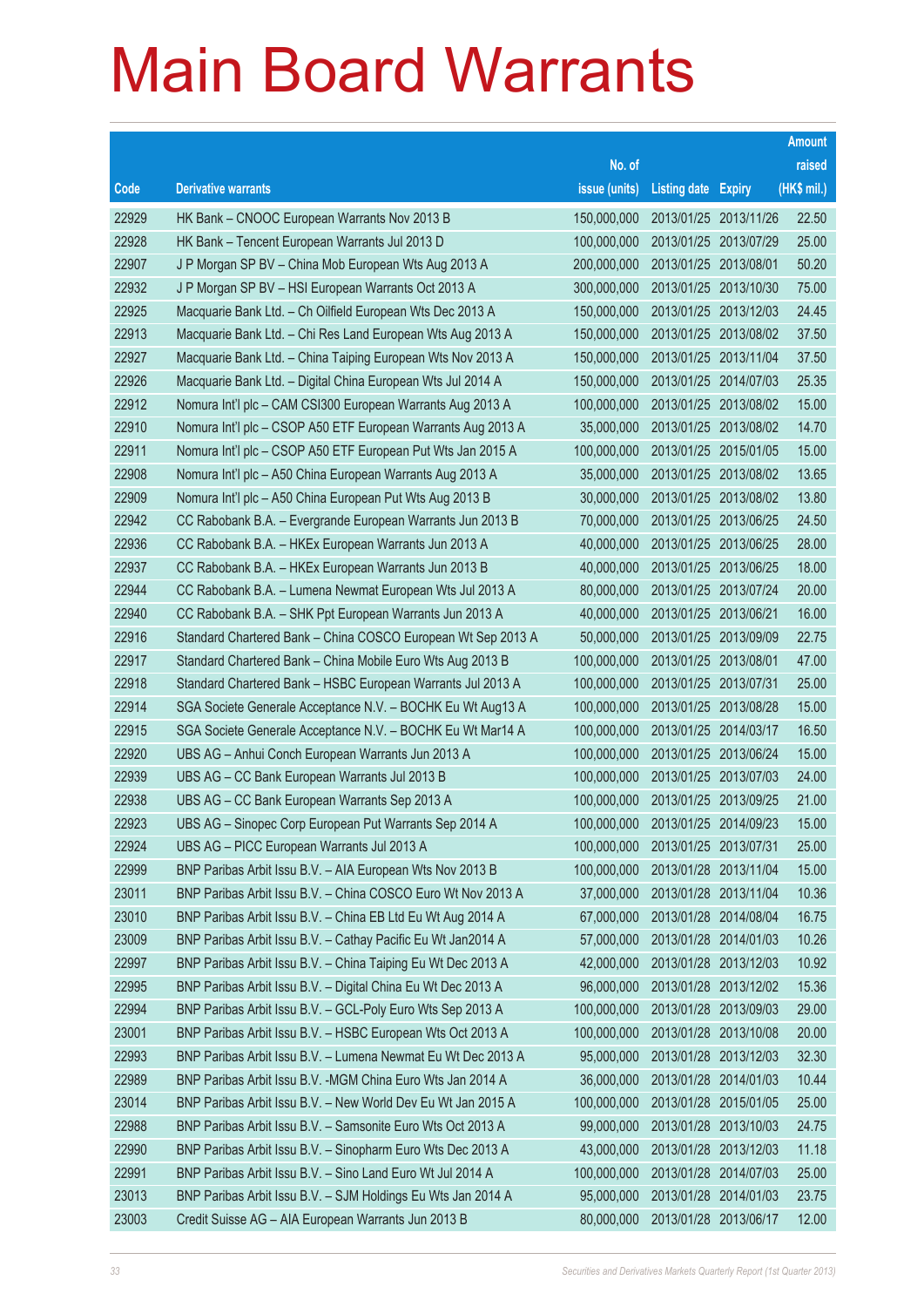|       |                                                               |               |                            | <b>Amount</b> |
|-------|---------------------------------------------------------------|---------------|----------------------------|---------------|
|       |                                                               | No. of        |                            | raised        |
| Code  | <b>Derivative warrants</b>                                    | issue (units) | <b>Listing date Expiry</b> | (HK\$ mil.)   |
| 23007 | Credit Suisse AG - CNOOC European Warrants Jul 2013 B         | 80,000,000    | 2013/01/28 2013/07/29      | 60.00         |
| 23005 | Credit Suisse AG - HSBC European Wts Jul 2013 B               | 80,000,000    | 2013/01/28 2013/07/29      | 20.00         |
| 22975 | HK Bank – ICBC European Warrants Jul 2013 C                   | 80,000,000    | 2013/01/28 2013/07/29      | 20.00         |
| 22959 | J P Morgan SP BV - AAC Acoustic European Warrants Oct 2013 A  | 60,000,000    | 2013/01/28 2013/10/02      | 15.00         |
| 22966 | J P Morgan SP BV - BOCL European Warrants Sep 2013 A          | 200,000,000   | 2013/01/28 2013/09/02      | 50.00         |
| 22963 | J P Morgan SP BV - China COSCO European Warrants Aug 2013 A   | 68,000,000    | 2013/01/28 2013/08/01      | 17.00         |
| 22965 | J P Morgan SP BV - CNOOC European Warrants Aug 2013 A         | 100,000,000   | 2013/01/28 2013/08/01      | 26.90         |
| 22964 | J P Morgan SP BV - CNOOC European Warrants Jul 2014 A         | 200,000,000   | 2013/01/28 2014/07/02      | 30.00         |
| 22962 | J P Morgan SP BV - CPIC European Warrants Aug 2013 B          | 200,000,000   | 2013/01/28 2013/08/01      | 50.00         |
| 22958 | J P Morgan SP BV - Ch Ship Cont European Warrants Sep 2013 A  | 88,000,000    | 2013/01/28 2013/09/02      | 22.00         |
| 23002 | J P Morgan SP BV - Henderson Land Dev European Wt Aug 2013 A  | 88,000,000    | 2013/01/28 2013/08/01      | 22.00         |
| 22961 | J P Morgan SP BV - NCI European Warrants Sep 2013 A           | 100,000,000   | 2013/01/28 2013/09/02      | 25.00         |
| 22960 | J P Morgan SP BV - Swrie Pacific A European Wts Aug 2013 A    | 40,000,000    | 2013/01/28 2013/08/01      | 10.00         |
| 22979 | Macquarie Bank Ltd. - CSR Times European Warrants Aug 2013 A  | 150,000,000   | 2013/01/28 2013/08/02      | 37.50         |
| 22980 | Macquarie Bank Ltd. - R&F Ppt European Warrants Jan 2014 A    | 150,000,000   | 2013/01/28 2014/01/02      | 22.50         |
| 22981 | Macquarie Bank Ltd. - Hysan Dev European Warrants Jul 2013 A  | 150,000,000   | 2013/01/28 2013/07/29      | 37.50         |
| 22982 | Macquarie Bank Ltd. - MTRC European Warrants Jan 2014 A       | 150,000,000   | 2013/01/28 2014/01/03      | 22.50         |
| 22978 | Macquarie Bank Ltd. - Prada European Warrants Jul 2015 A      | 250,000,000   | 2013/01/28 2015/07/02      | 62.50         |
| 22976 | Standard Chartered Bank - Agricultural Bk Eur Wts Nov 2013 A  | 80,000,000    | 2013/01/28 2013/11/05      | 20.00         |
| 22977 | Standard Chartered Bank – Ch Ship Cont Euro Wts Nov 2013 A    | 80,000,000    | 2013/01/28 2013/11/06      | 20.00         |
| 22967 | SGA Societe Generale Acceptance N.V. - BOCL Eu Wt Sep 2013 A  | 150,000,000   | 2013/01/28 2013/09/23      | 28.50         |
| 22983 | SGA Societe Generale Acceptance N.V. - CCCCL Eu Wt Jul2013 B  | 50,000,000    | 2013/01/28 2013/07/29      | 12.50         |
| 22986 | SGA Societe Generale Acceptance N.V. - Ch Mob Eu Wt Jun 13 C  | 120,000,000   | 2013/01/28 2013/06/26      | 38.40         |
| 22987 | SGA Societe Generale Acceptance N.V. - Ch Mob Eu Wt Jun 13 D  | 120,000,000   | 2013/01/28 2013/06/24      | 25.20         |
| 22969 | SGA Societe Generale Acceptance N.V. - CRCH Eu Wt Jul 2013 A  | 50,000,000    | 2013/01/28 2013/07/29      | 13.50         |
| 22970 | SGA Societe Generale Acceptance NV-Ch Ship Cont Eu Wt Jun13A  | 80,000,000    | 2013/01/28 2013/06/24      | 19.60         |
| 22972 | SGA Societe Generale Acceptance N.V. - CTel Eu Wt Jul 2013 A  | 50,000,000    | 2013/01/28 2013/07/15      | 10.25         |
| 22984 | SGA Societe Generale Acceptance N.V.-Galaxy Ent Eu Wt Aug13A  | 100,000,000   | 2013/01/28 2013/08/26      | 15.00         |
| 22985 | SGA Societe Generale Acceptance N.V. - KECL Eu Wt Jul 2013 A  | 30,000,000    | 2013/01/28 2013/07/29      | 11.40         |
| 22973 | SGA Societe Generale Acceptance N.V. - Link REIT Eu Wt Jul13A | 80,000,000    | 2013/01/28 2013/07/15      | 12.80         |
| 22974 | SGA Societe Generale Acceptance N.V-Sands China Eu Wt Jul13A  | 100,000,000   | 2013/01/28 2013/07/29      | 17.00         |
| 23008 | UBS AG - KECL European Warrants Aug 2013 A                    | 100,000,000   | 2013/01/28 2013/08/12      | 76.00         |
| 10172 | BNP Paribas Arbit Issu B.V. - EUR/USD Euro Wts Dec 2013 B     | 100,000,000   | 2013/01/29 2013/12/12      | 25.00         |
| 10171 | BNP Paribas Arbit Issu B.V. - EUR/USD Euro Put Wt Dec 2013 A  | 100,000,000   | 2013/01/29 2013/12/12      | 25.00         |
| 10170 | BNP Paribas Arbit Issu B.V. - Oil Futures Euro Wt Nov 2013 B  | 100,000,000   | 2013/01/29 2013/11/18      | 25.00         |
| 10169 | BNP Paribas Arbit Issu B.V. - Oil Futures Eu Put Wt Nov2013A  | 100,000,000   | 2013/01/29 2013/11/18      | 25.00         |
| 23098 | Credit Suisse AG - Minsheng Bank European Wts Jul 2013 B      | 60,000,000    | 2013/01/29 2013/07/29      | 34.20         |
| 23095 | Credit Suisse - Henderson Land European Warrants Apr 2013 A   | 60,000,000    | 2013/01/29 2013/04/29      | 10.80         |
| 23094 | Credit Suisse AG - HSI European Put Warrants Jun 2013 H       | 150,000,000   | 2013/01/29 2013/06/27      | 22.50         |
| 23096 | Credit Suisse AG - New World Dev European Wts Jul 2013 B      | 60,000,000    | 2013/01/29 2013/07/29      | 37.80         |
| 23101 | Credit Suisse AG - SHK Ppt European Put Warrants Jul 2013 B   | 60,000,000    | 2013/01/29 2013/07/29      | 15.00         |
| 23078 | Daiwa Capital Mkt - Hutchison European Warrants Jun 2013 A    | 128,000,000   | 2013/01/29 2013/06/07      | 66.56         |
| 23077 | Daiwa Capital Mkt - Hutchison European Warrants Jul 2013 A    | 128,000,000   | 2013/01/29 2013/07/29      | 49.92         |
| 23093 | Bank of East Asia - China Coal European Warrants Nov 2013 A   | 32,000,000    | 2013/01/29 2013/11/04      | 10.24         |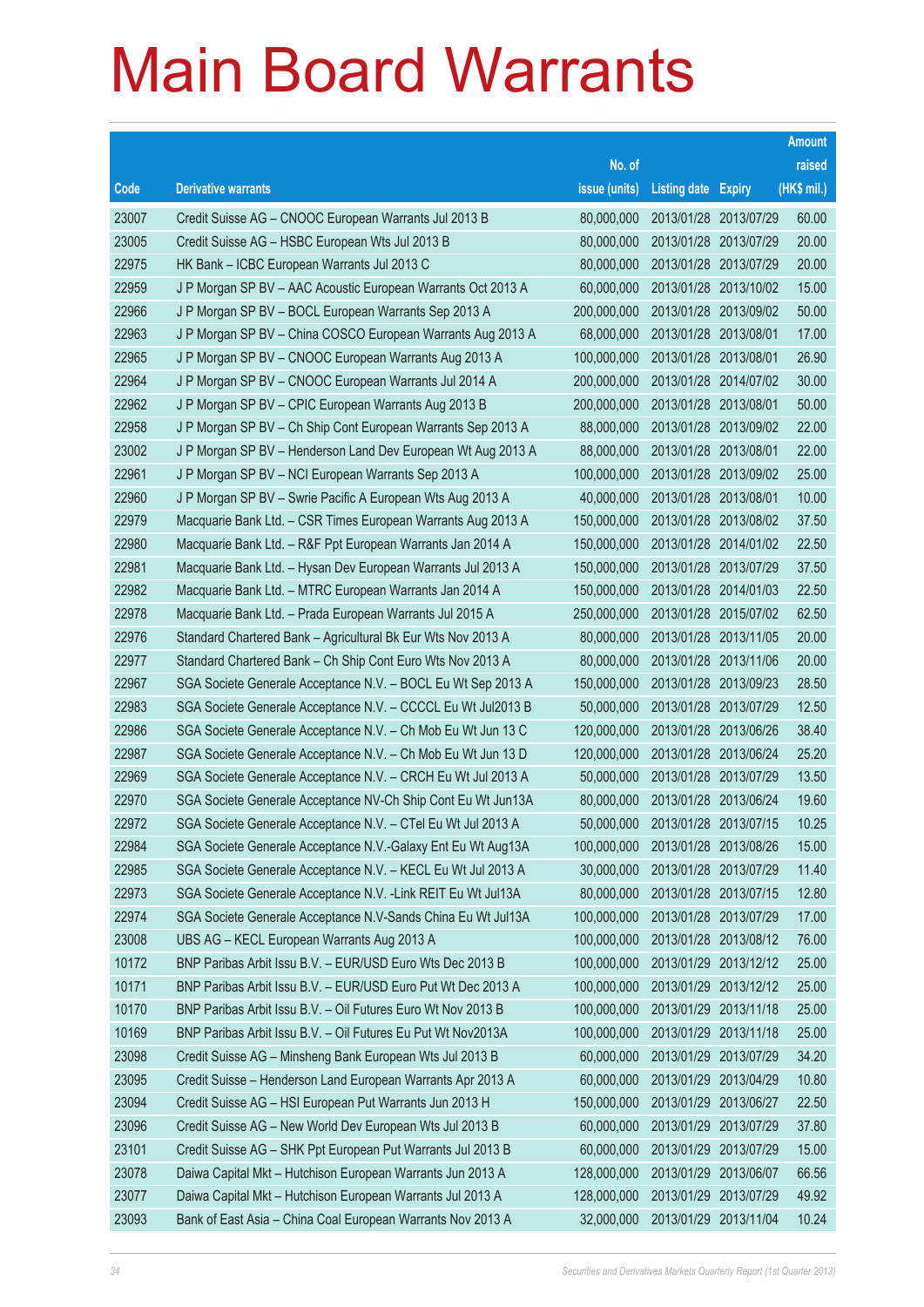|       |                                                              |               |                            |            | <b>Amount</b> |
|-------|--------------------------------------------------------------|---------------|----------------------------|------------|---------------|
|       |                                                              | No. of        |                            |            | raised        |
| Code  | <b>Derivative warrants</b>                                   | issue (units) | <b>Listing date Expiry</b> |            | (HK\$ mil.)   |
| 23089 | Bank of East Asia – China Overseas Euro Warrants Jan 2014 A  | 60,000,000    | 2013/01/29                 | 2014/01/02 | 15.00         |
| 23086 | Bank of East Asia - CPIC European Warrants Dec 2013 A        | 50,000,000    | 2013/01/29                 | 2013/12/06 | 12.50         |
| 23087 | Bank of East Asia - HKEx European Warrants Jan 2015 A        | 80,000,000    | 2013/01/29                 | 2015/01/21 | 20.00         |
| 23088 | Bank of East Asia – PICC European Warrants Nov 2014 A        | 80,000,000    | 2013/01/29 2014/11/25      |            | 20.00         |
| 23085 | Bank of East Asia - Ping An European Warrants Sep 2013 A     | 35,000,000    | 2013/01/29                 | 2013/09/30 | 10.50         |
| 23091 | Bank of East Asia - SJM Holdings European Wts Nov 2013 A     | 60,000,000    | 2013/01/29 2013/11/22      |            | 15.00         |
| 23092 | Bank of East Asia - Yanzhou Coal European Wts Sep 2013 B     | 22,000,000    | 2013/01/29                 | 2013/09/23 | 10.12         |
| 23058 | Goldman Sachs SP (Asia) – CITIC Bank European Wts Sep 2013 A | 80,000,000    | 2013/01/29 2013/09/30      |            | 21.28         |
| 23049 | Goldman Sachs SP (Asia) – Minsheng Bank Euro Wts May 2015 A  | 100,000,000   | 2013/01/29                 | 2015/05/29 | 19.50         |
| 23054 | Goldman Sachs SP (Asia) - Cathay Pacific Euro Wts Dec 2013 A | 80,000,000    | 2013/01/29 2013/12/19      |            | 12.16         |
| 23059 | Goldman Sachs SP (Asia) - CQRC Bank European Wts Sep 2013 A  | 80,000,000    | 2013/01/29                 | 2013/09/30 | 26.56         |
| 23048 | Goldman Sachs SP (Asia) – China Shenhua Euro Wts Sep 2013 A  | 80,000,000    | 2013/01/29 2013/09/02      |            | 20.32         |
| 23050 | Goldman Sachs SP (Asia) - Galaxy Ent Euro Wts Aug 2013 A     | 80,000,000    | 2013/01/29 2013/08/01      |            | 20.08         |
| 23053 | Goldman Sachs SP (Asia) - Poly HK Inv Euro Wts Nov 2013 A    | 80,000,000    | 2013/01/29 2013/11/18      |            | 56.72         |
| 23057 | Goldman Sachs SP (Asia) – SJM Holdings Euro Wts Dec 2013 A   | 80,000,000    | 2013/01/29                 | 2013/12/23 | 20.16         |
| 23071 | HK Bank - AIA European Warrants Jun 2013 C                   | 100,000,000   | 2013/01/29 2013/06/17      |            | 15.00         |
| 23070 | J P Morgan SP BV – China BlueChem European Wts Aug 2013 A    | 40,000,000    | 2013/01/29 2013/08/01      |            | 10.72         |
| 23065 | J P Morgan SP BV - Evergrande European Warrants Jul 2013 A   | 100,000,000   | 2013/01/29                 | 2013/07/02 | 25.00         |
| 23062 | J P Morgan SP BV - HSI European Put Warrants Jul 2013 B      | 300,000,000   | 2013/01/29                 | 2013/07/30 | 75.00         |
| 23080 | Macquarie Bank Ltd. - CPIC European Warrants Oct 2013 A      | 100,000,000   | 2013/01/29 2013/10/03      |            | 25.20         |
| 23072 | Macquarie Bank Ltd. - Ch State Con European Wts Jul 2014 A   | 150,000,000   | 2013/01/29                 | 2014/07/03 | 37.50         |
| 23069 | Macquarie Bank Ltd. - Longfor PPT European Wts Nov 2013 A    | 100,000,000   | 2013/01/29                 | 2013/11/25 | 17.70         |
| 23068 | Macquarie Bank Ltd. - New World Dev European Wts Jan 2015 A  | 150,000,000   | 2013/01/29                 | 2015/01/05 | 37.50         |
| 23073 | Macquarie Bank Ltd. - Sino Land European Warrants Feb 2015 A | 150,000,000   | 2013/01/29 2015/02/03      |            | 37.50         |
| 23031 | Nomura Int'l plc - ASM Pacific European Warrants Sep 2014 A  | 50,000,000    | 2013/01/29 2014/09/18      |            | 12.50         |
| 23038 | Nomura Int'l plc - AviChina European Warrants Aug 2013 A     | 50,000,000    | 2013/01/29 2013/08/28      |            | 12.55         |
| 23029 | Nomura Int'l plc - BJ Ent Water European Warrants Nov 2013 A | 50,000,000    | 2013/01/29 2013/11/18      |            | 12.90         |
| 23030 | Nomura Int'l plc - China Gas Hold European Wts Dec 2014 A    | 50,000,000    | 2013/01/29 2014/12/18      |            | 12.55         |
| 23044 | Nomura Int'l plc - CITIC Sec European Warrants Dec 2013 A    | 50,000,000    | 2013/01/29 2013/12/23      |            | 12.80         |
| 23046 | Nomura Int'l plc - CITIC Sec European Put Wts Dec 2013 B     | 50,000,000    | 2013/01/29 2013/12/18      |            | 12.80         |
| 23033 | Nomura Int'l plc - CKI Holdings European Warrants Dec 2013 A | 50,000,000    | 2013/01/29 2013/12/23      |            | 12.55         |
| 23017 | Nomura Int'l plc - CLP European Warrants Oct 2013 A          | 80,000,000    | 2013/01/29 2013/10/28      |            | 12.00         |
| 23034 | Nomura Int'l plc - CSR European Warrants Dec 2014 A          | 80,000,000    | 2013/01/29 2014/12/18      |            | 12.40         |
| 23032 | Nomura Int'l plc - Datang European Put Warrants Oct 2013 A   | 50,000,000    | 2013/01/29 2013/10/28      |            | 12.55         |
| 23040 | Nomura Int'l plc - ENN Energy European Warrants Aug 2013 A   | 50,000,000    | 2013/01/29 2013/08/28      |            | 13.05         |
| 23043 | Nomura Int'l plc - FE Horizon European Warrants Dec 2014 A   | 50,000,000    | 2013/01/29 2014/12/18      |            | 12.55         |
| 23041 | Nomura Int'l plc - Golden Eagle European Warrants Dec 2013 A | 50,000,000    | 2013/01/29                 | 2013/12/23 | 12.50         |
| 23047 | Nomura Int'l plc - Haitong Sec European Warrants Dec 2013 A  | 50,000,000    | 2013/01/29 2013/12/18      |            | 12.50         |
| 23026 | Nomura Int'l plc - Jiansu Express European Wts Dec 2014 A    | 50,000,000    | 2013/01/29 2014/12/18      |            | 12.50         |
| 23025 | Nomura Int'l plc - Lumena Newmat European Wts Oct 2013 A     | 50,000,000    | 2013/01/29 2013/10/18      |            | 12.50         |
| 23024 | Nomura Int'l plc - MTRC European Warrants Jan 2014 A         | 80,000,000    | 2013/01/29 2014/01/20      |            | 14.56         |
| 23036 | Nomura Int'l plc - PICC European Warrants Jun 2014 A         | 80,000,000    | 2013/01/29 2014/06/24      |            | 15.36         |
| 23018 | Nomura Int'l plc - PWR Assets European Warrants Oct 2013 A   | 50,000,000    | 2013/01/29 2013/10/18      |            | 12.55         |
| 23035 | Nomura Int'l plc - Shenzhou Intl European Wts Dec 2013 A     | 50,000,000    | 2013/01/29 2013/12/23      |            | 12.70         |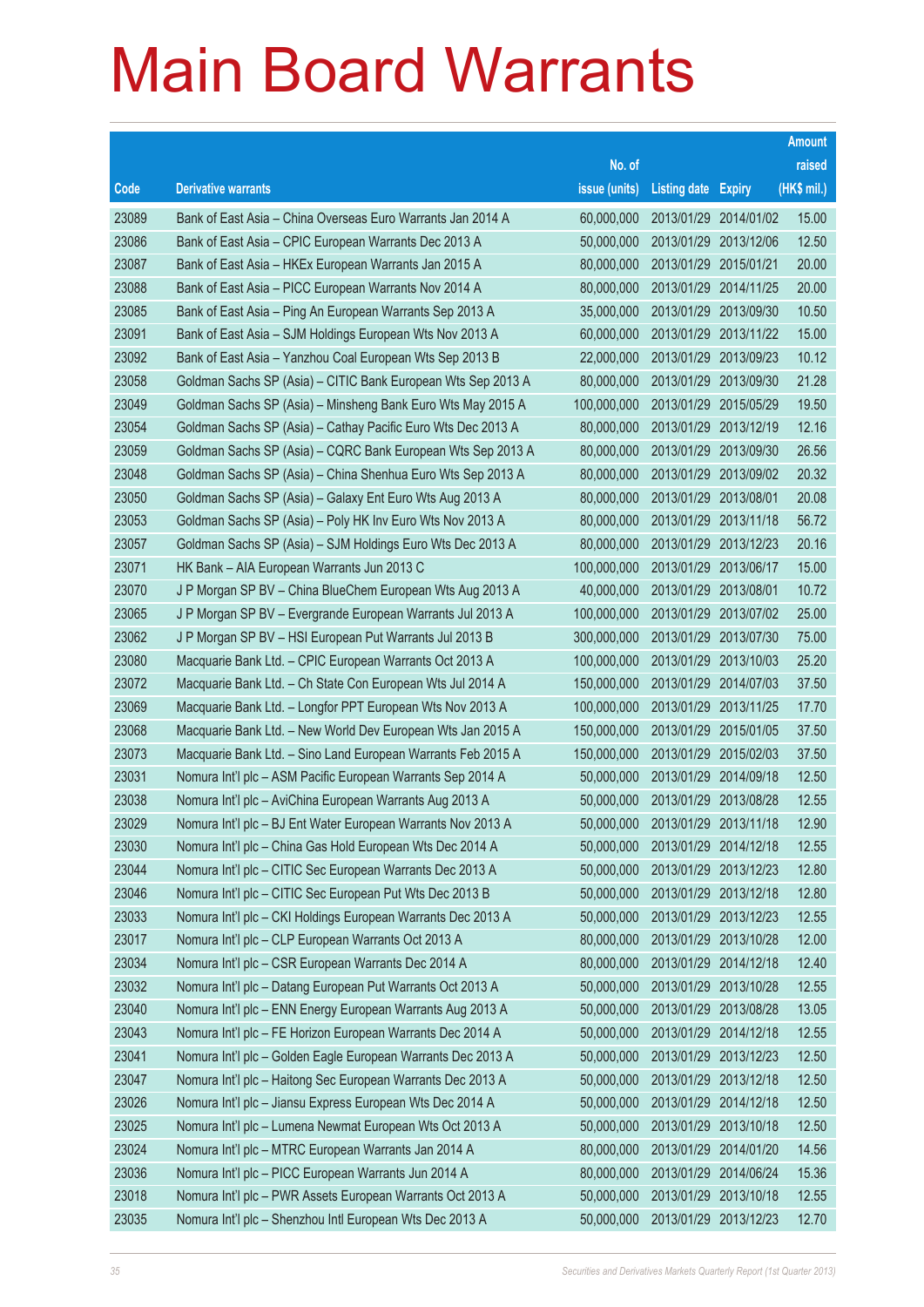|        |                                                               |               |                            | <b>Amount</b> |
|--------|---------------------------------------------------------------|---------------|----------------------------|---------------|
|        |                                                               | No. of        |                            | raised        |
| Code   | <b>Derivative warrants</b>                                    | issue (units) | <b>Listing date Expiry</b> | (HK\$ mil.)   |
| 23102  | CC Rabobank B.A. - AIA European Warrants Oct 2013 A           | 120,000,000   | 2013/01/29 2013/10/21      | 18.00         |
| 23106  | CC Rabobank B.A. - Belle Int'l European Warrants Nov 2013 A   | 120,000,000   | 2013/01/29 2013/11/25      | 30.00         |
| 23111  | CC Rabobank B.A. - Datang European Warrants Aug 2013 B        | 50,000,000    | 2013/01/29 2013/08/12      | 12.50         |
| 23110  | CC Rabobank B.A. - GAC European Warrants Jul 2013 A           | 25,000,000    | 2013/01/29 2013/07/29      | 12.50         |
| 23107  | CC Rabobank B.A. - R&F Ppt European Warrants Dec 2013 A       | 100,000,000   | 2013/01/29 2013/12/23      | 18.00         |
| 23105  | CC Rabobank B.A. - KECL European Warrants Jul 2013 A          | 35,000,000    | 2013/01/29 2013/07/29      | 10.50         |
| 23104  | CC Rabobank B.A. - Li & Fung European Warrants Jul 2013 B     | 170,000,000   | 2013/01/29 2013/07/22      | 25.50         |
| 23112  | CC Rabobank B.A. - MGM China European Warrants Sep 2013 B     | 90,000,000    | 2013/01/29 2013/09/23      | 22.50         |
| 23109  | CC Rabobank B.A. - Tsingtao Brew European Wts Jul 2013 A      | 40,000,000    | 2013/01/29 2013/07/29      | 10.00         |
| 23103  | CC Rabobank B.A. - Tencent Holdings European Wts Jul 2013 C   | 180,000,000   | 2013/01/29 2013/07/26      | 27.00         |
| 23076  | Standard Chartered Bank - China Life Euro Put Wts Oct 2013 A  | 100,000,000   | 2013/01/29 2013/10/04      | 30.00         |
| 23075  | Standard Chartered Bank - HSBC European Put Wts Nov 2013 B    | 100,000,000   | 2013/01/29 2013/11/01      | 45.00         |
| 23074  | Standard Chartered Bank - SHK P European Put Wts Feb 2014 A   | 80,000,000    | 2013/01/29 2014/02/07      | 24.00         |
| 23061  | SGA Societe Generale Acceptance N.V. - CCB Eur Wt Jul 2013 C  | 120,000,000   | 2013/01/29 2013/07/08      | 22.80         |
| 23084  | UBS AG - AIA European Warrants Jul 2013 A                     | 100,000,000   | 2013/01/29 2013/07/25      | 15.00         |
| 23082  | UBS AG - CITIC Bank European Warrants Jul 2013 B              | 100,000,000   | 2013/01/29 2013/07/29      | 25.00         |
| 23081  | UBS AG - Minsheng Bank European Warrants Jul 2013 A           | 100,000,000   | 2013/01/29 2013/07/29      | 68.00         |
| 23083  | UBS AG - GCL-Poly Energy European Warrants Jul 2013 A         | 100,000,000   | 2013/01/29 2013/07/26      | 23.00         |
| 23015  | UBS AG - Haitong Sec European Warrants Sep 2013 A             | 100,000,000   | 2013/01/29 2013/09/24      | 20.00         |
| 21672# | UBS AG - China Mobile European Warrants Jun 2013 B            | 100,000,000   | 2013/01/29 2013/06/10      | 12.70         |
| 23146  | Goldman Sachs SP (Asia) - BOC HK European Wts Sep 2014 A      | 80,000,000    | 2013/01/30 2014/09/30      | 20.00         |
| 23126  | Goldman Sachs SP (Asia) - CITIC Sec European Wts Sep 2013 A   | 100,000,000   | 2013/01/30 2013/09/23      | 25.60         |
| 23125  | Goldman Sachs SP (Asia) - HKEx European Warrants May 2014 A   | 120,000,000   | 2013/01/30 2014/05/22      | 18.12         |
| 23120  | HK Bank - AIA European Warrants Mar 2014 B                    | 150,000,000   | 2013/01/30 2014/03/17      | 24.00         |
| 23119  | HK Bank - Minsheng Bank European Warrants Jul 2013 D          | 60,000,000    | 2013/01/30 2013/07/29      | 26.40         |
| 23121  | HK Bank - CNOOC European Warrants Jun 2014 A                  | 200,000,000   | 2013/01/30 2014/06/13      | 32.00         |
| 23141  | J P Morgan SP BV – Minsheng Bank European Put Wts Dec 2014 A  | 200,000,000   | 2013/01/30 2014/12/31      | 50.00         |
| 23128  | J P Morgan SP BV - Tencent European Warrants Aug 2013 A       | 200,000,000   | 2013/01/30 2013/08/01      | 30.00         |
| 23132  | J P Morgan SP BV - Tencent European Put Warrants Sep 2013 A   | 200,000,000   | 2013/01/30 2013/09/02      | 50.00         |
| 23124  | Macquarie Bank Ltd. - Ch Merchants European Wts Jul 2013 A    | 120,000,000   | 2013/01/30 2013/07/30      | 30.00         |
| 23129  | Macquarie Bank Ltd. - GAC European Wts Jun 2015 A             | 120,000,000   | 2013/01/30 2015/06/02      | 30.00         |
| 23122  | Macquarie Bank Ltd. - Greatwall Motor European Wts Aug 2013 A | 120,000,000   | 2013/01/30 2013/08/02      | 30.00         |
| 23133  | Macquarie Bank Ltd. - Ping An European Warrants Oct 2013 A    | 70,000,000    | 2013/01/30 2013/10/03      | 17.50         |
| 23123  | Macquarie Bank Ltd. - Sh Ind H European Warrants Feb 2014 A   | 120,000,000   | 2013/01/30 2014/02/05      | 30.00         |
| 23134  | Macquarie Bank Ltd. - SJM Holdings European Wts Apr 2014 A    | 150,000,000   | 2013/01/30 2014/04/02      | 37.50         |
| 23138  | CC Rabobank B.A. - Ch Mobile European Warrants Jun 2013 D     | 100,000,000   | 2013/01/30 2013/06/24      | 15.00         |
| 23140  | CC Rabobank B.A. - China Railway European Wts Jul 2013 B      | 40,000,000    | 2013/01/30 2013/07/29      | 10.00         |
| 23139  | CC Rabobank B.A. - SHK Ppt European Put Warrants Jul 2013 A   | 40,000,000    | 2013/01/30 2013/07/29      | 12.00         |
| 23116  | Standard Chartered Bank - Minsheng Bank Euro Wts Nov 2013 A   | 50,000,000    | 2013/01/30 2013/11/08      | 20.00         |
| 23115  | Standard Chartered Bank - Minsheng Bank Euro Wts May 2015 A   | 100,000,000   | 2013/01/30 2015/05/26      | 21.30         |
| 23136  | Standard Chartered Bank - China Mobile Euro Wts Jun 2013 B    | 100,000,000   | 2013/01/30 2013/06/26      | 27.00         |
| 23135  | Standard Chartered Bank - China Mobile Euro Wts Jul 2013 B    | 100,000,000   | 2013/01/30 2013/07/15      | 18.80         |
| 23117  | Standard Chartered Bank - KECL European Warrants Nov 2014 A   | 100,000,000   | 2013/01/30 2014/11/10      | 25.00         |
| 23130  | SGA Societe Generale Acceptance N.V.-Geely Auto Eu Wt Jul13B  | 50,000,000    | 2013/01/30 2013/07/31      | 12.50         |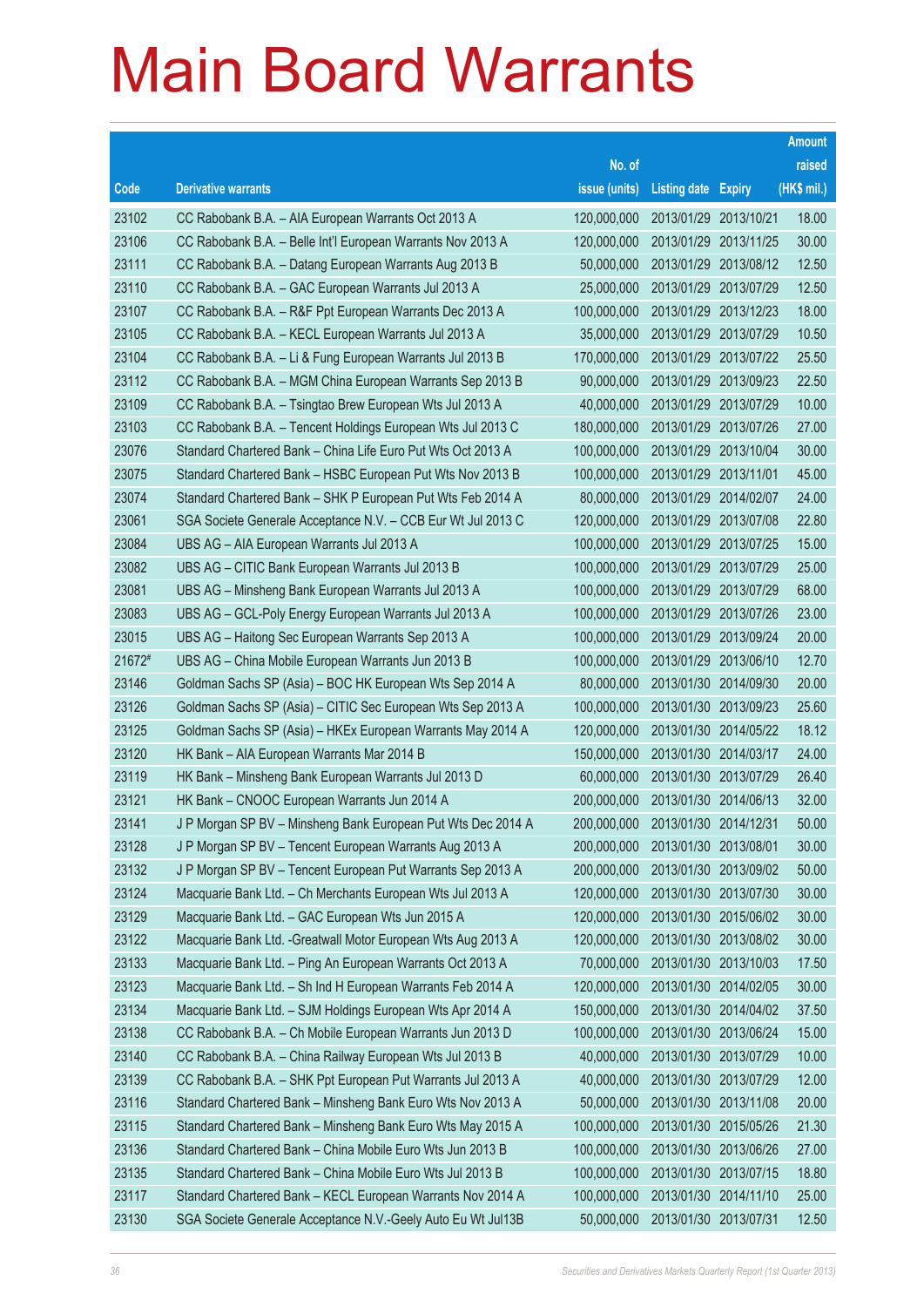|        |                                                              |               |                            |                       | <b>Amount</b> |
|--------|--------------------------------------------------------------|---------------|----------------------------|-----------------------|---------------|
|        |                                                              | No. of        |                            |                       | raised        |
| Code   | <b>Derivative warrants</b>                                   | issue (units) | <b>Listing date Expiry</b> |                       | (HK\$ mil.)   |
| 23131  | SGA Societe Generale Acceptance N.V. - HWL Eur Wt Jul 2013 C | 100,000,000   | 2013/01/30 2013/07/31      |                       | 25.00         |
| 23118  | SGA Societe Generale Acceptance N.V. - ICBC Eu Wt Jul 2013 C | 120,000,000   |                            | 2013/01/30 2013/07/10 | 19.80         |
| 10173  | SGA Societe Generale Acceptance N.V. - USD/YEN Eu Wt Jul13 A | 50,000,000    | 2013/01/30 2013/07/31      |                       | 12.75         |
| 10174  | SGA Societe Generale Acceptance N.V-USD/YEN Eu Put Wt Jul13B | 50,000,000    | 2013/01/30 2013/07/31      |                       | 12.75         |
| 23142  | UBS AG - Agricultural Bank European Warrants Sep 2013 B      | 100,000,000   |                            | 2013/01/30 2013/09/09 | 25.00         |
| 23145  | UBS AG - China Life European Warrants Aug 2013 A             | 300,000,000   |                            | 2013/01/30 2013/08/12 | 48.00         |
| 23143  | UBS AG - HSBC European Put Warrants Jul 2013 A               | 100,000,000   |                            | 2013/01/30 2013/07/30 | 27.00         |
| 20845# | Merrill Lynch Int'l & Co. C.V. - Ch Mobile Eur Wt Jun 2013 A | 170,000,000   |                            | 2013/01/30 2013/06/10 | 10.03         |
| 20846# | Merrill Lynch Int'l & Co. C.V. - Ch Mobile Eur Wt May 2013 B | 130,000,000   |                            | 2013/01/30 2013/05/27 | 10.66         |
| 23149  | BOCI Asia Ltd. - Ping An European Put Warrants Jul 2013 B    | 100,000,000   |                            | 2013/01/31 2013/07/29 | 18.00         |
| 23165  | BNP Paribas Arbit Issu B.V. - Agricultural Bank Eu Wt Jan14A | 100,000,000   | 2013/01/31                 | 2014/01/03            | 25.00         |
| 23166  | BNP Paribas Arbit Issu B.V. - Hutchison Euro Wts Nov 2013 A  | 98,000,000    | 2013/01/31                 | 2013/11/04            | 24.50         |
| 23168  | BNP Paribas Arbit Issu B.V. - Jiangxi Copper Eu Wt Aug2014 A | 100,000,000   |                            | 2013/01/31 2014/08/04 | 25.00         |
| 23170  | BNP Paribas Arbit Issu B.V. - Melco Int'l Dev Eu Wt Mar 14 A | 95,000,000    |                            | 2013/01/31 2014/03/04 | 23.75         |
| 23167  | BNP Paribas Arbit Issu B.V. - Yuexiu Property Eu Wt Dec2013A | 50,000,000    | 2013/01/31                 | 2013/12/03            | 13.50         |
| 23171  | Credit Suisse AG - BOC HK European Warrants Jul 2013 A       | 28,000,000    | 2013/01/31 2013/07/31      |                       | 27.72         |
| 23172  | Credit Suisse AG - CC Bank European Warrants Jul 2013 C      | 60,000,000    |                            | 2013/01/31 2013/07/22 | 13.20         |
| 23173  | Credit Suisse AG - CC Bank European Put Warrants Jul 2013 D  | 60,000,000    | 2013/01/31 2013/07/31      |                       | 15.00         |
| 23174  | Credit Suisse AG - HSBC European Put Warrants Jun 2013 C     | 70,000,000    | 2013/01/31                 | 2013/06/28            | 10.50         |
| 23153  | HK Bank - AIA European Warrants May 2013 A                   | 150,000,000   | 2013/01/31                 | 2013/05/28            | 22.50         |
| 23154  | HK Bank - CM Bank European Warrants Jul 2014 A               | 120,000,000   | 2013/01/31                 | 2014/07/08            | 30.00         |
| 23158  | HK Bank - Minsheng Bank European Warrants Jan 2015 A         | 150,000,000   |                            | 2013/01/31 2015/01/26 | 37.50         |
| 23148  | J P Morgan SP BV - HS Bank European Warrants Aug 2013 A      | 40,000,000    | 2013/01/31                 | 2013/08/01            | 10.00         |
| 23155  | Macquarie Bank Ltd. - COSCO Pacific European Wts Feb 2014 A  | 150,000,000   | 2013/01/31                 | 2014/02/05            | 37.50         |
| 23152  | Macquarie Bank Ltd. - Melco Int'l Dev Euro Wts Dec 2013 A    | 150,000,000   | 2013/01/31                 | 2013/12/03            | 37.50         |
| 23151  | Macquarie Bank Ltd. - Shougang Res European Wts Jul 2013 A   | 80,000,000    | 2013/01/31                 | 2013/07/31            | 20.00         |
| 23157  | Macquarie Bank Ltd. - Wynn Macau European Wts Oct 2013 A     | 150,000,000   | 2013/01/31                 | 2013/10/03            | 24.60         |
| 23183  | Merrill Lynch Int'l & Co. C.V. - AIA Euro Wts Jul 2013 A     | 60,000,000    |                            | 2013/01/31 2013/07/25 | 11.64         |
| 23179  | Merrill Lynch Int'l & Co. C.V. - CAM CSI300 Eu Wt Jul 2013 A | 60,000,000    | 2013/01/31                 | 2013/07/08            | 11.58         |
| 23180  | Merrill Lynch Int'l & Co. C.V. - CSOP A50 ETF Eu Wt Jul 13 B | 40,000,000    |                            | 2013/01/31 2013/07/25 | 16.80         |
| 23177  | Merrill Lynch Int'l & Co. C.V. - HS Bank Euro Wts Aug 2013 A | 40,000,000    |                            | 2013/01/31 2013/08/05 | 10.60         |
| 23175  | Merrill Lynch Int'l & Co. C.V. - HSCEI Euro Wts Oct 2013 A   | 100,000,000   | 2013/01/31                 | 2013/10/30            | 25.00         |
| 23176  | Merrill Lynch Int'l & Co. C.V. - HSCEI Euro Wts Nov 2013 A   | 100,000,000   | 2013/01/31                 | 2013/11/28            | 25.00         |
| 23182  | Merrill Lynch Int'l & Co. C.V. - ICBC Euro Wts Jul 2013 C    | 70,000,000    | 2013/01/31                 | 2013/07/09            | 11.06         |
| 23184  | Merrill Lynch Int'l & Co. C.V. - PetroChina Eu Wt Aug 2013 A | 40,000,000    |                            | 2013/01/31 2013/08/12 | 14.20         |
| 23181  | Merrill Lynch Int'l & Co. C.V. - Ping An Euro Wts Jul 2013 C | 40,000,000    |                            | 2013/01/31 2013/07/30 | 11.20         |
| 23185  | Merrill Lynch Int'l & Co. C.V. - Tencent Eu Put Wt Jun2013 A | 80,000,000    | 2013/01/31                 | 2013/06/17            | 12.00         |
| 23150  | Standard Chartered Bank - Geely Auto European Wts Nov 2013 A | 50,000,000    | 2013/01/31                 | 2013/11/01            | 15.00         |
| 23160  | UBS AG - China Mobile European Warrants Jul 2013 C           | 200,000,000   | 2013/01/31                 | 2013/07/30            | 50.00         |
| 23162  | UBS AG - Lenovo European Warrants Jul 2013 A                 | 100,000,000   | 2013/01/31                 | 2013/07/30            | 35.00         |
| 23159  | UBS AG - Link REIT European Warrants Sep 2013 A              | 100,000,000   | 2013/01/31                 | 2013/09/27            | 25.00         |
| 23189  | BOCI Asia Ltd. - China Mobile European Warrants Jul 2013 B   | 100,000,000   | 2013/02/01                 | 2013/07/16            | 29.00         |
| 23209  | BNP Paribas Arbit Issu B.V. - BOCL European Wts Oct 2013 B   | 100,000,000   | 2013/02/01                 | 2013/10/03            | 15.00         |
| 23211  | BNP Paribas Arbit Issu B.V. - Ch Mobile Euro Wts Sep 2013 A  | 200,000,000   | 2013/02/01                 | 2013/09/03            | 30.00         |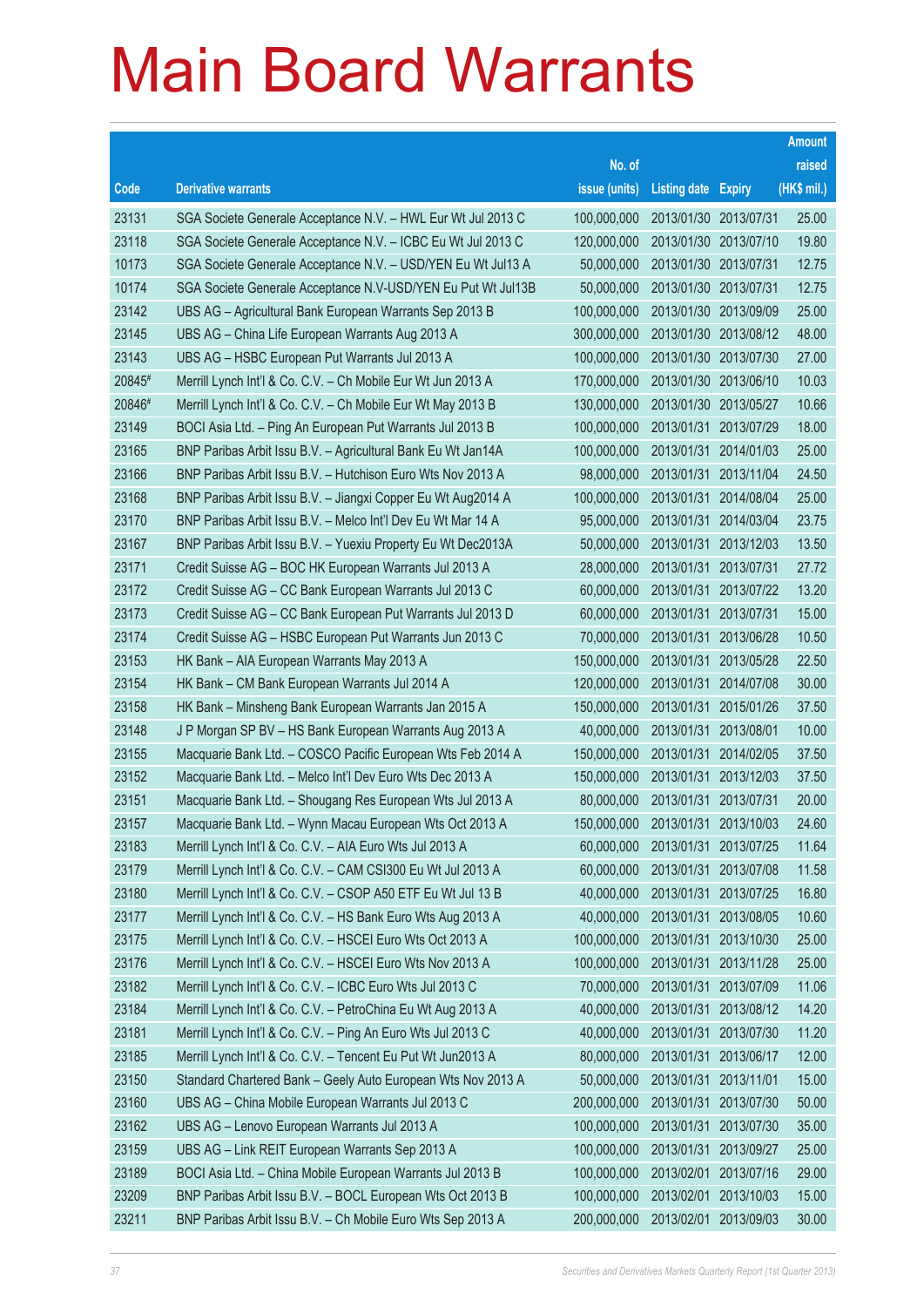|        |                                                              |               |                            |                       | <b>Amount</b> |
|--------|--------------------------------------------------------------|---------------|----------------------------|-----------------------|---------------|
|        |                                                              | No. of        |                            |                       | raised        |
| Code   | <b>Derivative warrants</b>                                   | issue (units) | <b>Listing date Expiry</b> |                       | (HK\$ mil.)   |
| 23213  | BNP Paribas Arbit Issu B.V. - Foxconn Euro Wts Aug 2013 A    | 42,000,000    | 2013/02/01                 | 2013/08/02            | 11.34         |
| 23214  | BNP Paribas Arbit Issu B.V. - A50 China Euro Wts Aug 2013 A  | 100,000,000   | 2013/02/01                 | 2013/08/02            | 26.00         |
| 23207  | BNP Paribas Arbit Issu B.V. - R&F Ppt Euro Wts Jan 2014 A    | 100,000,000   | 2013/02/01                 | 2014/01/03            | 15.00         |
| 23202  | Daiwa Capital Mkt - China Mobile European Wts Jun 2013 C     | 138,000,000   | 2013/02/01                 | 2013/06/21            | 20.70         |
| 23204  | Daiwa Capital Mkt - China Mobile European Wts Jun 2013 D     | 138,000,000   | 2013/02/01                 | 2013/06/03            | 27.60         |
| 23199  | HK Bank - China Mobile European Warrants Jun 2013 D          | 100,000,000   | 2013/02/01                 | 2013/06/24            | 28.00         |
| 23200  | HK Bank - China Mobile European Warrants Aug 2013 A          | 80,000,000    | 2013/02/01                 | 2013/08/01            | 36.80         |
| 23198  | HK Bank - China Tel European Warrants Aug 2013 A             | 80,000,000    | 2013/02/01                 | 2013/08/05            | 20.00         |
| 23201  | HK Bank - China Unicom European Warrants Nov 2013 A          | 100,000,000   | 2013/02/01                 | 2013/11/27            | 15.00         |
| 23192  | J P Morgan SP BV - China Mob European Wts Aug 2013 B         | 200,000,000   | 2013/02/01                 | 2013/08/01            | 60.00         |
| 23191  | J P Morgan SP BV - Huaneng Power European Wts Aug 2013 A     | 50,000,000    | 2013/02/01                 | 2013/08/01            | 12.50         |
| 23190  | J P Morgan SP BV - Lifestyle Int European Wts Nov 2013 A     | 50,000,000    | 2013/02/01                 | 2013/11/01            | 12.50         |
| 23193  | Macquarie Bank Ltd. - Air China European Warrants Jun 2015 A | 150,000,000   | 2013/02/01                 | 2015/06/02            | 37.50         |
| 23216  | Macquarie Bank Ltd. - Galaxy Ent European Wts Oct 2013 A     | 100,000,000   | 2013/02/01                 | 2013/10/03            | 25.10         |
| 23195  | Macquarie Bank Ltd. - Gome European Warrants Oct 2013 A      | 200,000,000   | 2013/02/01                 | 2013/10/03            | 30.00         |
| 23194  | Macquarie Bank Ltd. - Haier Elec European Wts Mar 2014 A     | 120,000,000   | 2013/02/01                 | 2014/03/04            | 30.00         |
| 23218  | Merrill Lynch Int'l & Co. C.V. - Ch Mobile Eur Wt Jul 2013 C | 40,000,000    | 2013/02/01                 | 2013/07/25            | 13.20         |
| 23219  | Merrill Lynch Int'l & Co. C.V. - Ch Mobile Eur Wt Aug 2013 A | 40,000,000    | 2013/02/01                 | 2013/08/05            | 19.20         |
| 23221  | Merrill Lynch Int'l & Co. C.V. - A50 China Eur Wt Jun 2013 A | 40,000,000    | 2013/02/01                 | 2013/06/24            | 21.20         |
| 23197  | Standard Chartered Bank - A50 China Euro Put Wts Oct 2013 A  | 200,000,000   | 2013/02/01                 | 2013/10/25            | 45.00         |
| 23196  | Standard Chartered Bank - A50 China Euro Put Wts Nov 2014 B  | 200,000,000   | 2013/02/01                 | 2014/11/28            | 50.00         |
| 23205  | SGA Societe Generale Acceptance N.V. - Ch Mob Eu Wt May13C   | 150,000,000   | 2013/02/01                 | 2013/05/29            | 33.00         |
| 23188  | UBS AG - CAM CSI300 European Warrants Aug 2013 B             | 100,000,000   | 2013/02/01                 | 2013/08/19            | 26.00         |
| 23187  | UBS AG - BOC HK European Warrants Feb 2014 A                 | 100,000,000   | 2013/02/01                 | 2014/02/24            | 20.00         |
| 23186  | UBS AG - CC Bank European Put Warrants Jul 2014 A            | 100,000,000   | 2013/02/01                 | 2014/07/02            | 15.00         |
| 23215  | UBS AG - HKEx European Put Warrants Jul 2013 F               | 100,000,000   | 2013/02/01                 | 2013/07/08            | 22.00         |
| 22386# | Merrill Lynch Int'l & Co. C.V. - ICBC Euro Wts Jun 2013 B    | 50,000,000    | 2013/02/01                 | 2013/06/26            | 10.65         |
| 23242  | Daiwa Capital Mkt - HSBC European Put Warrants Aug 2013 A    | 128,000,000   |                            | 2013/02/04 2013/08/05 | 32.00         |
| 23230  | Goldman Sachs SP (Asia) - CM Bank European Wts Jun 2014 A    | 80,000,000    | 2013/02/04                 | 2014/06/24            | 14.16         |
| 23236  | Goldman Sachs SP (Asia) - CSR European Warrants Dec 2014 A   | 80,000,000    |                            | 2013/02/04 2014/12/22 | 12.56         |
| 23231  | Goldman Sachs SP (Asia) - Hutchison European Wts Aug 2013 B  | 80,000,000    | 2013/02/04                 | 2013/08/05            | 24.08         |
| 23232  | Goldman Sachs SP (Asia) - Li & Fung European Wts Feb 2014 A  | 80,000,000    | 2013/02/04                 | 2014/02/25            | 12.24         |
| 23235  | Goldman Sachs SP (Asia) - Mongol Mining Euro Wt Dec 2013 A   | 50,000,000    | 2013/02/04                 | 2013/12/23            | 19.50         |
| 23228  | HK Bank - CITIC Sec European Warrants Jul 2013 A             | 100,000,000   | 2013/02/04                 | 2013/07/29            | 18.00         |
| 23227  | HK Bank - China Mobile European Put Warrants Aug 2013 B      | 80,000,000    | 2013/02/04                 | 2013/08/05            | 20.00         |
| 23225  | HK Bank - HSCEI European Warrants Sep 2013 C                 | 150,000,000   |                            | 2013/02/04 2013/09/27 | 22.50         |
| 23226  | HK Bank - HSCEI European Put Warrants Sep 2013 D             | 150,000,000   | 2013/02/04                 | 2013/09/27            | 22.50         |
| 23247  | J P Morgan SP BV - Lumena Newmat European Wts Oct 2013 A     | 100,000,000   | 2013/02/04                 | 2013/10/02            | 25.00         |
| 23229  | Macquarie Bank Ltd. - ASM Pacific European Wts Sep 2014 A    | 250,000,000   | 2013/02/04                 | 2014/09/02            | 62.50         |
| 23238  | Macquarie Bank Ltd. - CITIC Bank European Wts Oct 2013 A     | 80,000,000    |                            | 2013/02/04 2013/10/03 | 20.00         |
| 23245  | Merrill Lynch Int'l & Co. C.V. - China Life Eu Wt Jul 2013 C | 70,000,000    | 2013/02/04                 | 2013/07/23            | 10.78         |
| 23243  | Merrill Lynch Int'l & Co. C.V. - China Life Eu Wt Oct 2013 A | 70,000,000    |                            | 2013/02/04 2013/10/28 | 11.06         |
| 23246  | Merrill Lynch Int'l & Co. C.V. - HSBC Euro Wts Jul 2013 D    | 60,000,000    | 2013/02/04                 | 2013/07/23            | 11.70         |
| 23237  | CC Rabobank B.A. - Ch Mobile European Warrants Jun 2013 E    | 70,000,000    |                            | 2013/02/04 2013/06/26 | 11.20         |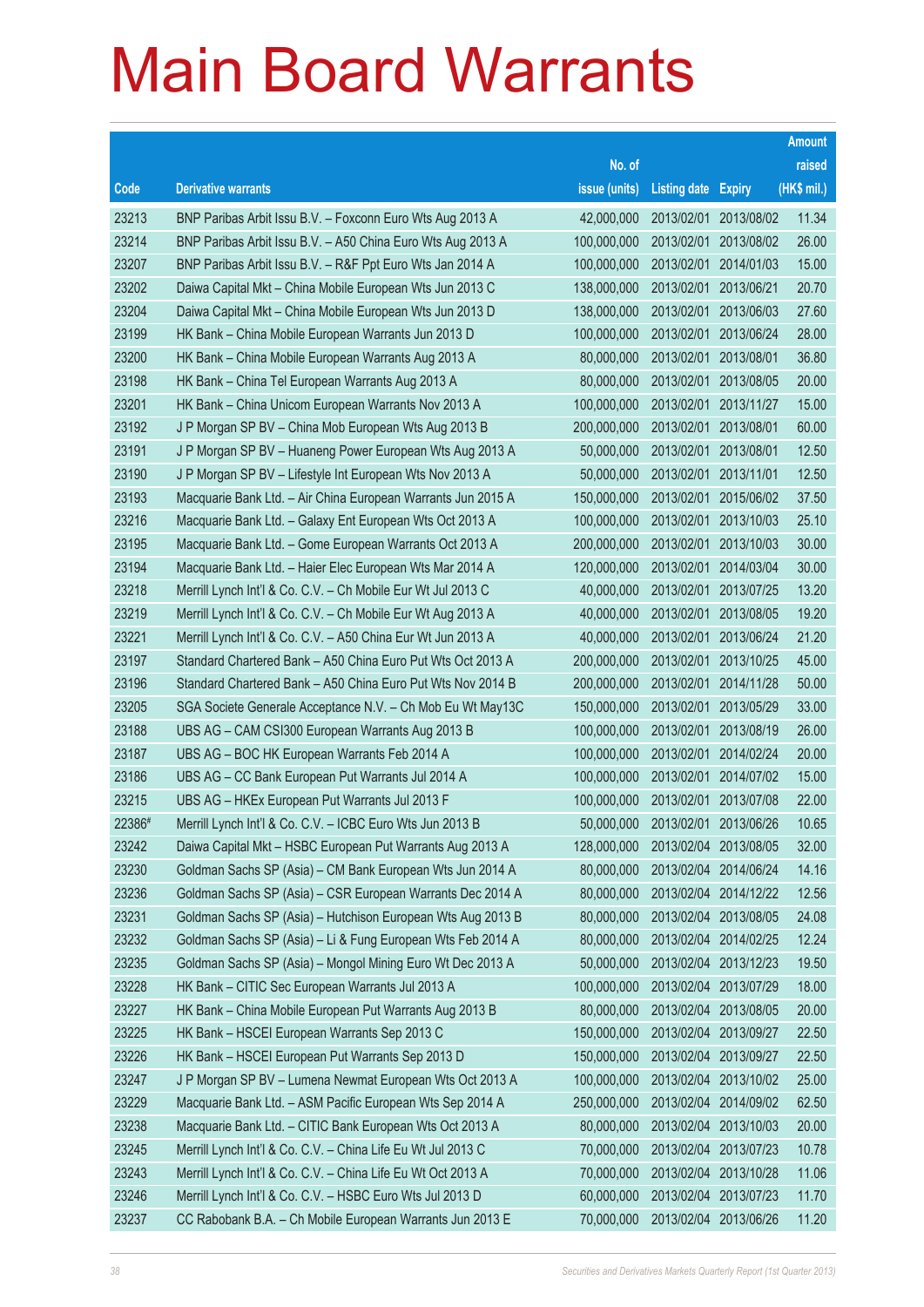|        |                                                              |               |                       | <b>Amount</b> |
|--------|--------------------------------------------------------------|---------------|-----------------------|---------------|
|        |                                                              | No. of        |                       | raised        |
| Code   | <b>Derivative warrants</b>                                   | issue (units) | Listing date Expiry   | (HK\$ mil.)   |
| 23240  | SGA Societe Generale Acceptance N.V. - CNOOC Eu Wt Jul2013 A | 50,000,000    | 2013/02/04 2013/07/03 | 13.00         |
| 23239  | SGA Societe Generale Acceptance N.V. - HSBC Eu Wt Jul 2013 B | 150,000,000   | 2013/02/04 2013/07/24 | 33.75         |
| 23224  | UBS AG - China Life European Warrants Oct 2013 A             | 300,000,000   | 2013/02/04 2013/10/21 | 45.00         |
| 23241  | UBS AG - ZTE European Warrants Nov 2013 A                    | 100,000,000   | 2013/02/04 2013/11/18 | 25.00         |
| 18068# | Goldman Sachs SP (Asia) - CNOOC European Warrants Jun 2013 A | 360,000,000   | 2013/02/04 2013/06/10 | 10.08         |
| 23257  | Credit Suisse AG - CITIC Bank European Warrants Aug 2013 A   | 50,000,000    | 2013/02/05 2013/08/05 | 12.50         |
| 23262  | Credit Suisse AG - A50 China European Put Wts Aug 2013 A     | 50,000,000    | 2013/02/05 2013/08/05 | 16.00         |
| 23259  | Credit Suisse AG - HSBC European Wts Aug 2013 A              | 80,000,000    | 2013/02/05 2013/08/05 | 20.00         |
| 23258  | Credit Suisse AG - Lenovo European Warrants Aug 2013 A       | 50,000,000    | 2013/02/05 2013/08/05 | 18.50         |
| 23255  | Daiwa Capital Mkt - BOC HK European Warrants Feb 2014 A      | 128,000,000   | 2013/02/05 2014/02/10 | 24.32         |
| 23254  | Daiwa Capital Mkt - China Life European Warrants Aug 2013 B  | 138,000,000   | 2013/02/05 2013/08/05 | 45.54         |
| 23253  | Goldman Sachs SP (Asia) - AIA European Warrants Dec 2013 A   | 100,000,000   | 2013/02/05 2013/12/31 | 15.40         |
| 23249  | Goldman Sachs SP (Asia) - CAM CSI300 European Wts Jul 2013 A | 80,000,000    | 2013/02/05 2013/07/08 | 12.56         |
| 23250  | Goldman Sachs SP (Asia) - Ch Overseas Euro Put Wt Aug 2013 A | 80,000,000    | 2013/02/05 2013/08/12 | 13.76         |
| 23252  | Goldman Sachs SP (Asia) - A50 China Euro Put Wts Dec 2014 A  | 100,000,000   | 2013/02/05 2014/12/01 | 15.00         |
| 23251  | Goldman Sachs SP (Asia) - Wharf European Warrants Aug 2013 A | 80,000,000    | 2013/02/05 2013/08/05 | 21.28         |
| 23273  | CC Rabobank B.A. - China Agri European Warrants Aug 2013 A   | 35,000,000    | 2013/02/05 2013/08/12 | 11.55         |
| 23271  | CC Rabobank B.A. - China Coal European Warrants Aug 2013 A   | 35,000,000    | 2013/02/05 2013/08/05 | 17.50         |
| 23276  | CC Rabobank B.A. - Minsheng Bank European Wts Jul 2013 A     | 25,000,000    | 2013/02/05 2013/07/22 | 12.50         |
| 23269  | CC Rabobank B.A. - China Shenhua European Wts Jun 2013 A     | 90,000,000    | 2013/02/05 2013/06/24 | 13.50         |
| 23275  | CC Rabobank B.A. - CSR European Warrants Aug 2013 A          | 35,000,000    | 2013/02/05 2013/08/05 | 17.50         |
| 23268  | CC Rabobank B.A. - Galaxy Ent European Warrants Aug 2013 A   | 90,000,000    | 2013/02/05 2013/08/05 | 22.50         |
| 23274  | CC Rabobank B.A. - Greatwall Motor European Wts Aug 2013 A   | 50,000,000    | 2013/02/05 2013/08/05 | 12.50         |
| 23272  | CC Rabobank B.A. - HSBC European Warrants Jul 2013 A         | 60,000,000    | 2013/02/05 2013/07/22 | 13.20         |
| 23277  | CC Rabobank B.A. - New World Dev European Wts Jul 2013 A     | 25,000,000    | 2013/02/05 2013/07/22 | 15.00         |
| 23267  | CC Rabobank B.A. - Sands China European Warrants Jul 2013 B  | 80,000,000    | 2013/02/05 2013/07/29 | 13.60         |
| 23263  | UBS AG - China COSCO European Warrants Aug 2013 A            | 40,000,000    | 2013/02/05 2013/08/08 | 12.80         |
| 23264  | UBS AG - Chinares Cement European Warrants Sep 2013 A        | 30,000,000    | 2013/02/05 2013/09/23 | 14.40         |
| 23265  | UBS AG - HS Bank European Warrants Sep 2013 A                | 40,000,000    | 2013/02/05 2013/09/09 | 10.00         |
| 23266  | UBS AG - ICBC European Warrants Aug 2013 A                   | 100,000,000   | 2013/02/05 2013/08/08 | 29.00         |
| 12830# | Merrill Lynch Int'l & Co. C.V. - HSBC Euro Put Wt May 2013   | 280,000,000   | 2013/02/05 2013/05/13 | 10.36         |
| 21809# | Merrill Lynch Int'l & Co. C.V. - HSI Euro Put Wts Jun 2013 B | 210,000,000   | 2013/02/05 2013/06/27 | 10.29         |
| 23308  | BNP Paribas Arbit Issu B.V. - BankComm Euro Wts Oct 2013 A   | 55,000,000    | 2013/02/06 2013/10/03 | 17.60         |
| 23310  | BNP Paribas Arbit Issu B.V.-CM Bank Euro Warrants Aug 2014 A | 100,000,000   | 2013/02/06 2014/08/04 | 25.00         |
| 23313  | BNP Paribas Arbit Issu B.V. - Minsheng Bk Euro Wt Oct 2015 A | 64,000,000    | 2013/02/06 2015/10/05 | 16.00         |
| 23314  | BNP Paribas Arbit Issu B.V. - ICBC European Wts Jan 2014 B   | 100,000,000   | 2013/02/06 2014/01/03 | 26.00         |
| 23311  | BNP Paribas Arbit Issu B.V. - Lenovo European Wts Jun 2013 A | 69,000,000    | 2013/02/06 2013/06/06 | 16.56         |
| 23317  | Credit Suisse AG - HSBC European Put Warrants Jul 2013 C     | 60,000,000    | 2013/02/06 2013/07/22 | 13.80         |
| 23316  | Credit Suisse AG - PetroChina European Warrants Jun 2013 A   | 70,000,000    | 2013/02/06 2013/06/17 | 10.50         |
| 23293  | Daiwa Capital Mkt - China Life European Put Wts Aug 2013 C   | 98,000,000    | 2013/02/06 2013/08/05 | 24.50         |
| 23292  | Daiwa Capital Mkt - China Mobile European Put Wts Jun 2013 E | 108,000,000   | 2013/02/06 2013/06/18 | 16.20         |
| 23305  | Goldman Sachs SP (Asia) - Minsheng Bank Euro Wts Sep 2013 A  | 80,000,000    | 2013/02/06 2013/09/30 | 42.96         |
| 23307  | Goldman Sachs SP (Asia) - Lenovo European Wts Sep 2013 A     | 80,000,000    | 2013/02/06 2013/09/30 | 31.36         |
| 23278  | HK Bank - BYD European Warrants Aug 2013 A                   | 80,000,000    | 2013/02/06 2013/08/26 | 20.00         |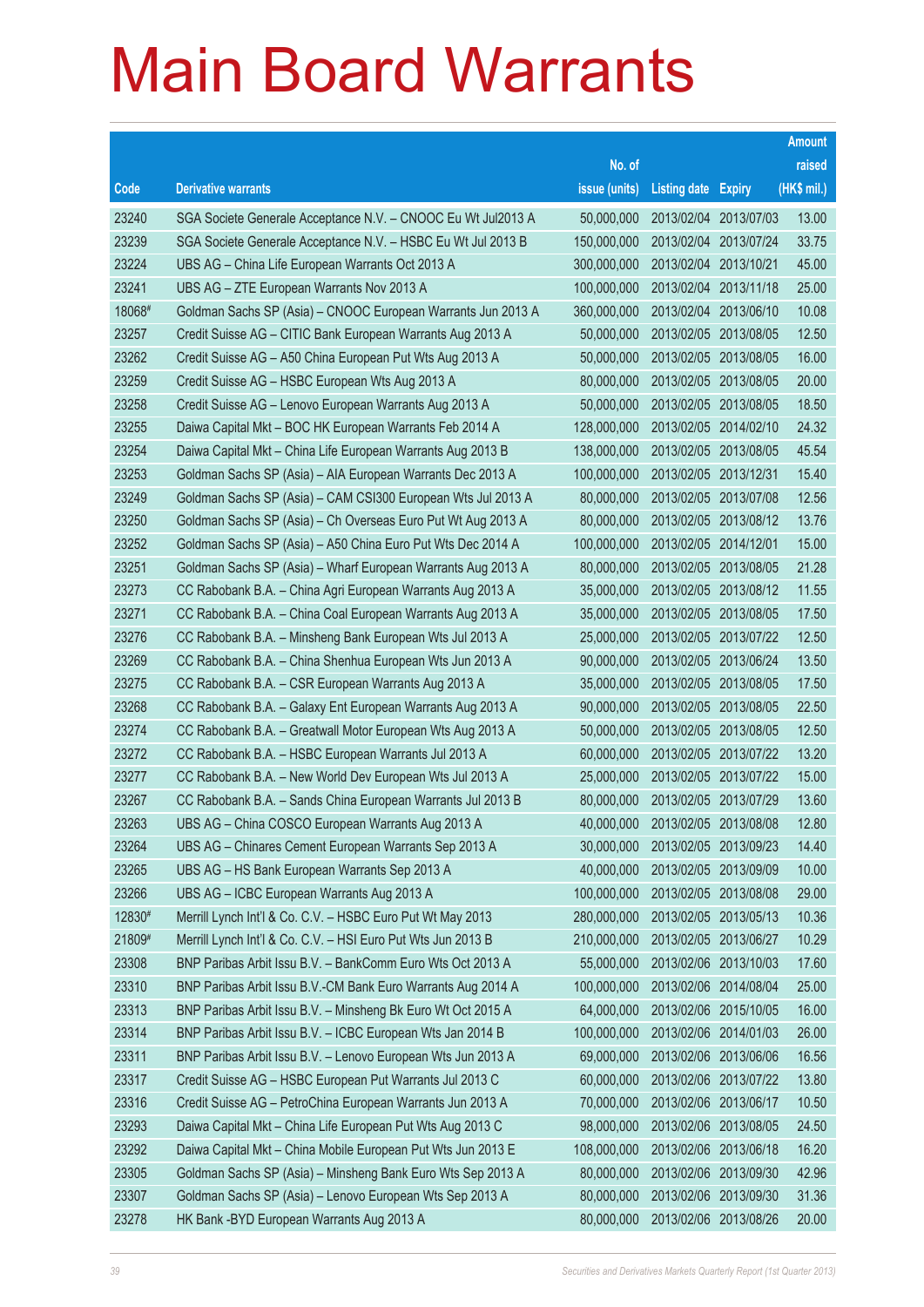|        |                                                               |               |                       |            | <b>Amount</b> |
|--------|---------------------------------------------------------------|---------------|-----------------------|------------|---------------|
|        |                                                               | No. of        |                       |            | raised        |
| Code   | <b>Derivative warrants</b>                                    | issue (units) | Listing date Expiry   |            | $(HK$$ mil.)  |
| 23289  | HK Bank – CITIC Bank European Warrants Aug 2013 A             | 80,000,000    | 2013/02/06 2013/08/12 |            | 20.00         |
| 23279  | HK Bank – Minsheng Bank European Warrants Aug 2013 A          | 68,000,000    | 2013/02/06 2013/08/06 |            | 34.00         |
| 23285  | HK Bank - HSI European Warrants Aug 2013 C                    | 180,000,000   | 2013/02/06 2013/08/29 |            | 45.00         |
| 23283  | HK Bank - HSI European Put Warrants Aug 2013 B                | 180,000,000   | 2013/02/06 2013/08/29 |            | 45.00         |
| 23294  | J P Morgan SP BV - Ch Merchants European Warrants Oct 2013 A  | 100,000,000   | 2013/02/06 2013/10/09 |            | 25.00         |
| 23298  | Macquarie Bank Ltd. - Bank of EA European Wts Nov 2013 A      | 150,000,000   | 2013/02/06 2013/11/04 |            | 37.50         |
| 23299  | Macquarie Bank Ltd. - BankComm European Warrants Aug 2013 A   | 80,000,000    | 2013/02/06 2013/08/06 |            | 20.00         |
| 23302  | Macquarie Bank Ltd. - Minsheng Bank European Wts Aug 2013 A   | 80,000,000    | 2013/02/06 2013/08/06 |            | 30.40         |
| 23300  | Macquarie Bank Ltd. - CRCC European Warrants Aug 2013 A       | 100,000,000   | 2013/02/06 2013/08/06 |            | 25.00         |
| 23290  | Macquarie Bank Ltd. - Lenovo European Warrants Sep 2013 A     | 100,000,000   | 2013/02/06 2013/09/03 |            | 25.00         |
| 23319  | CC Rabobank B.A. - ICBC European Warrants Jul 2013 A          | 100,000,000   | 2013/02/06 2013/07/08 |            | 15.00         |
| 23322  | CC Rabobank B.A. - Lenovo European Warrants Jun 2013 B        | 50,000,000    | 2013/02/06 2013/06/07 |            | 12.50         |
| 23320  | CC Rabobank B.A. - Yuexiu Property Euro Warrants Jul 2013 A   | 100,000,000   | 2013/02/06 2013/07/29 |            | 21.00         |
| 23324  | UBS AG - CAM CSI300 European Warrants Sep 2013 C              | 100,000,000   | 2013/02/06 2013/09/09 |            | 25.00         |
| 23331  | UBS AG - China Life European Warrants Aug 2013 B              | 200,000,000   | 2013/02/06 2013/08/19 |            | 50.00         |
| 23326  | UBS AG - Sinopec Corp European Warrants Jul 2013 A            | 100,000,000   | 2013/02/06 2013/07/03 |            | 40.00         |
| 23330  | UBS AG - A50 China European Warrants Aug 2013 A               | 50,000,000    | 2013/02/06 2013/08/19 |            | 12.50         |
| 23333  | UBS AG - HKEx European Warrants Dec 2014 A                    | 300,000,000   | 2013/02/06 2014/12/15 |            | 75.00         |
| 23325  | UBS AG - HSBC European Warrants Jul 2013 B                    | 100,000,000   | 2013/02/06 2013/07/22 |            | 20.00         |
| 23328  | UBS AG - HSI European Warrants Oct 2013 A                     | 300,000,000   | 2013/02/06 2013/10/30 |            | 60.00         |
| 23329  | UBS AG - HSI European Put Warrants Jul 2013 B                 | 300,000,000   | 2013/02/06 2013/07/30 |            | 75.00         |
| 23323  | UBS AG - ICBC European Warrants Sep 2013 A                    | 100,000,000   | 2013/02/06 2013/09/12 |            | 17.00         |
| 23327  | UBS AG - Lenovo European Warrants Sep 2014 A                  | 100,000,000   | 2013/02/06 2014/09/25 |            | 16.50         |
| 20841# | Merrill Lynch Int'l & Co. C.V. - A50 China Eu Put Wt May13 A  | 180,000,000   | 2013/02/06 2013/05/14 |            | 10.26         |
| 23356  | BOCI Asia Ltd. - HSI European Warrants Oct 2013 A             | 100,000,000   | 2013/02/07 2013/10/30 |            | 25.00         |
| 23352  | BOCI Asia Ltd. - HSI European Put Warrants Jul 2013 D         | 100,000,000   | 2013/02/07 2013/07/30 |            | 22.00         |
| 23366  | Credit Suisse AG – Minsheng Bank European Wts Aug 2013 A      | 60,000,000    | 2013/02/07 2013/08/09 |            | 24.60         |
| 23365  | Credit Suisse AG - HKEx European Warrants Jun 2013 C          | 60,000,000    | 2013/02/07 2013/06/28 |            | 36.00         |
| 23359  | Daiwa Capital Mkt - BOCL European Put Warrants Sep 2013 B     | 80,000,000    | 2013/02/07            | 2013/09/30 | 20.00         |
| 23358  | Daiwa Capital Mkt - China Life European Warrants Oct 2013 A   | 138,000,000   | 2013/02/07 2013/10/21 |            | 20.70         |
| 23338  | Goldman Sachs SP (Asia) - HSI European Warrants Oct 2013 B    | 150,000,000   | 2013/02/07            | 2013/10/30 | 22.95         |
| 23336  | Goldman Sachs SP (Asia) - HSI European Put Wts Jun 2013 D     | 150,000,000   | 2013/02/07 2013/06/27 |            | 22.95         |
| 23344  | HK Bank - A50 China European Warrants Jul 2013 B              | 150,000,000   | 2013/02/07            | 2013/07/25 | 22.50         |
| 23342  | HK Bank - Golden Eagle European Warrants Dec 2013 A           | 80,000,000    | 2013/02/07 2013/12/02 |            | 20.00         |
| 23343  | HK Bank - Tencent European Put Warrants Aug 2013 A            | 100,000,000   | 2013/02/07            | 2013/08/12 | 25.00         |
| 23341  | J P Morgan Int'l Der. Ltd. - CC Bank European Wts Sep 2013 A  | 200,000,000   | 2013/02/07 2013/09/02 |            | 50.00         |
| 23364  | J P Morgan SP BV - CNOOC European Warrants Nov 2013 A         | 300,000,000   | 2013/02/07            | 2013/11/20 | 45.00         |
| 23363  | J P Morgan SP BV - HSBC European Warrants Sep 2013 A          | 200,000,000   | 2013/02/07 2013/09/02 |            | 50.00         |
| 23367  | J P Morgan SP BV - HSBC European Put Warrants Aug 2013 A      | 200,000,000   | 2013/02/07            | 2013/08/06 | 56.00         |
| 23362  | J P Morgan SP BV - ICBC European Put Wts Sep 2013 A           | 200,000,000   | 2013/02/07            | 2013/09/02 | 51.80         |
| 23350  | Macquarie Bank Ltd. - CNOOC European Warrants Feb 2014 A      | 180,000,000   | 2013/02/07            | 2014/02/05 | 45.00         |
| 23348  | Macquarie Bank Ltd. - HSBC European Put Warrants Sep 2013 B   | 200,000,000   | 2013/02/07 2013/09/03 |            | 50.00         |
| 23347  | Macquarie Bank Ltd. - Sino Ocean Land European Wts Nov 2013 A | 80,000,000    | 2013/02/07            | 2013/11/04 | 20.00         |
| 23349  | Macquarie Bank Ltd. - Wharf European Warrants Oct 2013 A      | 160,000,000   | 2013/02/07 2013/10/03 |            | 40.00         |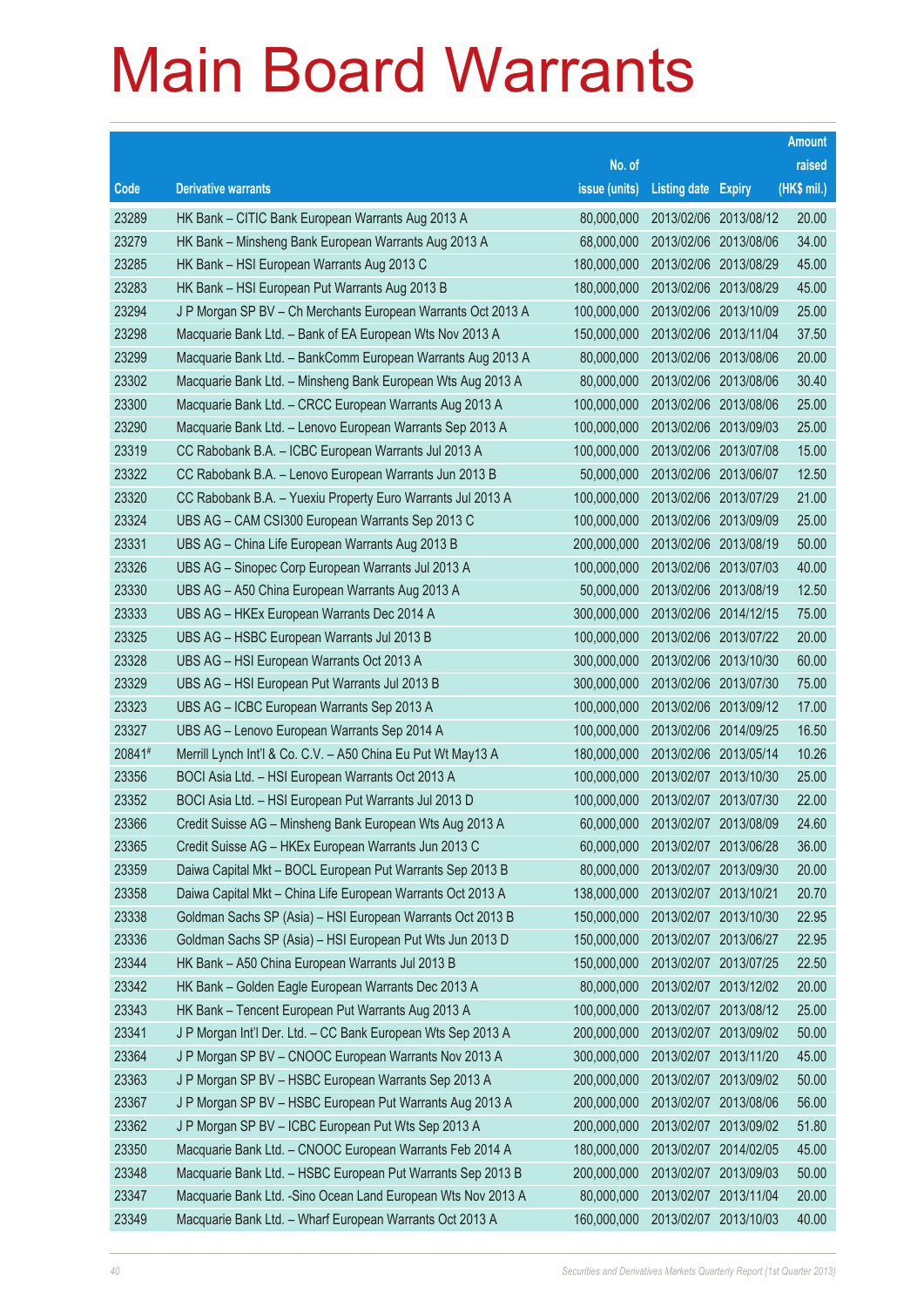|        |                                                               |               |                            |            | <b>Amount</b> |
|--------|---------------------------------------------------------------|---------------|----------------------------|------------|---------------|
|        |                                                               | No. of        |                            |            | raised        |
| Code   | <b>Derivative warrants</b>                                    | issue (units) | <b>Listing date Expiry</b> |            | (HK\$ mil.)   |
| 23335  | Merrill Lynch Int'l & Co. C.V. - BOC HK Euro Wts Sep 2014 A   | 70,000,000    | 2013/02/07                 | 2014/09/24 | 10.71         |
| 23334  | Merrill Lynch Int'l & Co. C.V. - HKEx Euro Wts May 2014 A     | 70,000,000    | 2013/02/07 2014/05/29      |            | 10.50         |
| 23370  | Merrill Lynch Int'l & Co. C.V. - HSCEI Euro Wts Sep 2013 A    | 70,000,000    | 2013/02/07                 | 2013/09/27 | 12.39         |
| 23369  | Merrill Lynch Int'l & Co. C.V. - HSI European Wts Aug 2013 C  | 100,000,000   | 2013/02/07 2013/08/29      |            | 19.00         |
| 23368  | Merrill Lynch Int'l & Co. C.V. - HSI European Wts Dec 2013 A  | 100,000,000   | 2013/02/07 2013/12/30      |            | 21.20         |
| 23357  | SGA Societe Generale Acceptance NV-CSOP A50 ETF Eu Wt Nov15A  | 300,000,000   | 2013/02/07 2015/11/02      |            | 57.00         |
| 23340  | SGA Societe Generale Acceptance N.V. - HKEx Eu Wt Jun 2013 B  | 30,000,000    | 2013/02/07                 | 2013/06/26 | 13.50         |
| 23360  | SGA Societe Generale Acceptance N.V. - HSCEI Eu Put Wt Aug13A | 200,000,000   | 2013/02/07 2013/08/29      |            | 51.00         |
| 23361  | SGA Societe Generale Acceptance N.V. - HSI Eu Put Wt Jul2013B | 300,000,000   | 2013/02/07 2013/07/30      |            | 58.50         |
| 12308# | Standard Chartered Bank - Ping An European Warrants Jun 2013  | 420,000,000   | 2013/02/07 2013/06/24      |            | 10.08         |
| 20153# | Standard Chartered Bank - Li & Fung European Wts Aug 2013 A   | 200,000,000   | 2013/02/07                 | 2013/08/20 | 10.00         |
| 22419# | Daiwa Capital Mkt - BOCL European Warrants Sep 2013 A         | 350,000,000   | 2013/02/07 2013/09/19      |            | 70.00         |
| 23379  | BOCI Asia Ltd. - HSBC European Warrants Jul 2013 B            | 100,000,000   | 2013/02/08 2013/07/29      |            | 20.00         |
| 23378  | BOCI Asia Ltd. - HSBC European Put Warrants Aug 2013 A        | 100,000,000   | 2013/02/08 2013/08/02      |            | 17.00         |
| 23381  | BOCI Asia Ltd. - Lenovo European Warrants Jun 2013 A          | 100,000,000   | 2013/02/08                 | 2013/06/21 | 20.00         |
| 23400  | Citigroup Global Mkt H Inc. - China Life Euro Wts Oct 2013 A  | 100,000,000   | 2013/02/08 2013/10/30      |            | 15.00         |
| 23395  | Daiwa Capital Mkt - CCB European Warrants Jun 2013 C          | 128,000,000   | 2013/02/08 2013/06/03      |            | 43.52         |
| 23396  | Daiwa Capital Mkt - ICBC European Warrants Jul 2013 B         | 128,000,000   | 2013/02/08 2013/07/02      |            | 48.64         |
| 23383  | Goldman Sachs SP (Asia) - Ch Mer Hold Euro Wts Dec 2013 A     | 80,000,000    | 2013/02/08                 | 2013/12/30 | 20.72         |
| 23382  | Goldman Sachs SP (Asia) – Henderson Land Euro Wts Jul 2013 A  | 80,000,000    | 2013/02/08 2013/07/30      |            | 12.08         |
| 23386  | Goldman Sachs SP (Asia) - Sinopharm European Wts Oct 2013 A   | 80,000,000    | 2013/02/08 2013/10/31      |            | 20.00         |
| 23387  | Goldman Sachs SP (Asia) - Shanghai Ind Euro Wts Jan 2014 A    | 80,000,000    | 2013/02/08 2014/01/29      |            | 15.68         |
| 23384  | Goldman Sachs SP (Asia) - Weichai Power Euro Wts Oct 2013 A   | 80,000,000    | 2013/02/08 2013/10/31      |            | 21.68         |
| 23376  | HK Bank - A50 China European Warrants Aug 2016 A              | 200,000,000   | 2013/02/08 2016/08/01      |            | 30.00         |
| 23374  | HK Bank – Galaxy Ent European Warrants Sep 2013 A             | 80,000,000    | 2013/02/08 2013/09/30      |            | 20.00         |
| 23372  | HK Bank – Huaneng Power European Warrants Aug 2013 A          | 60,000,000    | 2013/02/08 2013/08/12      |            | 19.20         |
| 23377  | HK Bank - Li & Fung European Warrants Feb 2014 A              | 150,000,000   | 2013/02/08 2014/02/25      |            | 22.50         |
| 23373  | HK Bank - Sands China European Warrants Sep 2013 A            | 80,000,000    | 2013/02/08 2013/09/23      |            | 20.00         |
| 23393  | Macquarie Bank Ltd. - Datang European Warrants Sep 2013 A     | 120,000,000   | 2013/02/08 2013/09/03      |            | 30.48         |
| 23390  | Standard Chartered Bank - PetroChina European Wts Jun 2013 A  | 70,000,000    | 2013/02/08 2013/06/27      |            | 10.50         |
| 23388  | Standard Chartered Bank - SJM Hold European Wts Aug 2013 A    | 100,000,000   | 2013/02/08 2013/08/29      |            | 25.00         |
| 23389  | Standard Chartered Bank - SJM Hold European Wts May 2014 A    | 80,000,000    | 2013/02/08 2014/05/02      |            | 20.00         |
| 23371  | SGA Societe Generale Acceptance NV-Minsheng Bk Eu Wt Aug13 A  | 30,000,000    | 2013/02/08                 | 2013/08/07 | 11.85         |
| 23394  | SGA Societe Generale Acceptance N.V. - Lenovo Eu Wt Jul 13 B  | 50,000,000    | 2013/02/08 2013/07/24      |            | 14.75         |
| 23392  | UBS AG - CNOOC European Warrants Jun 2013 D                   | 100,000,000   | 2013/02/08 2013/06/24      |            | 15.00         |
| 23391  | UBS AG - Li & Fung European Warrants Dec 2013 B               | 100,000,000   | 2013/02/08 2013/12/02      |            | 15.00         |
| 20738# | Standard Chartered Bank-China Life European Wts Jul 2013 A    | 100,000,000   | 2013/02/08 2013/07/22      |            | 12.70         |
| 23410  | BOCI Asia Ltd. - CAM CSI300 European Warrants Aug 2013 B      | 100,000,000   | 2013/02/14 2013/08/12      |            | 19.00         |
| 23443  | BNP Paribas Arbit Issu B.V. - CC Bank Euro Put Wt Dec 2013 A  | 100,000,000   | 2013/02/14 2013/12/03      |            | 30.00         |
| 23457  | BNP Paribas Arbit Issu B.V. - Country Garden Eur Wt Oct2013A  | 51,000,000    | 2013/02/14 2013/10/03      |            | 13.26         |
| 23446  | BNP Paribas Arbit Issu B.V. - China Life Eu Put Wt Dec2014 A  | 100,000,000   | 2013/02/14 2014/12/02      |            | 25.00         |
| 23442  | BNP Paribas Arbit Issu B.V. - Ch Mobile Eu Put Wt Dec 2013 A  | 100,000,000   | 2013/02/14 2013/12/03      |            | 25.00         |
| 23448  | BNP Paribas Arbit Issu B.V. - Golden Eagle Eu Wt Jan 2014 A   | 59,000,000    | 2013/02/14 2014/01/03      |            | 15.34         |
| 23445  | BNP Paribas Arbit Issu B.V. - ICBC Euro Put Wts Dec 2013 B    | 100,000,000   | 2013/02/14 2013/12/03      |            | 31.00         |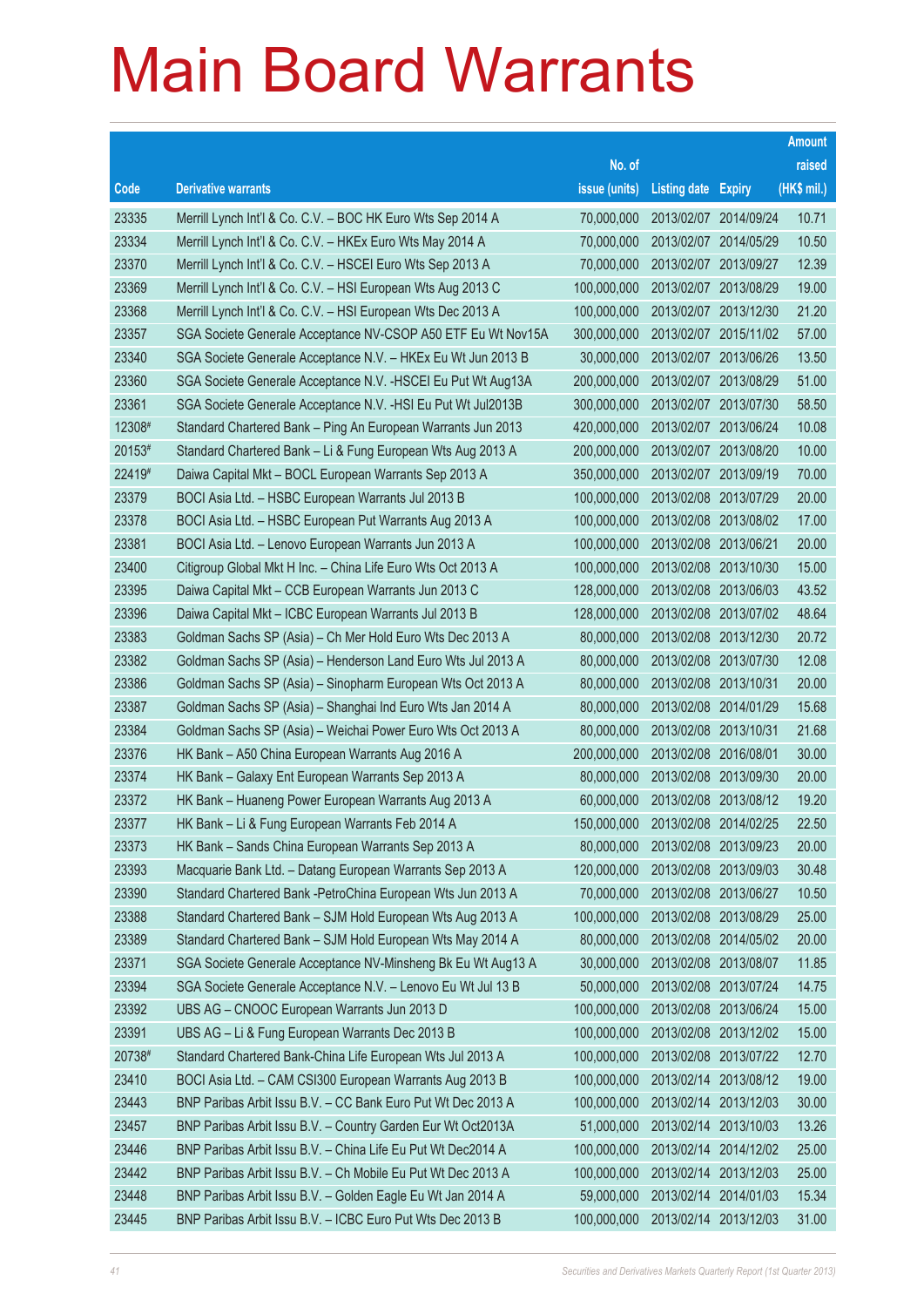|        |                                                              |               |                            |                       | <b>Amount</b> |
|--------|--------------------------------------------------------------|---------------|----------------------------|-----------------------|---------------|
|        |                                                              | No. of        |                            |                       | raised        |
| Code   | <b>Derivative warrants</b>                                   | issue (units) | <b>Listing date Expiry</b> |                       | (HK\$ mil.)   |
| 23450  | BNP Paribas Arbit Issu B.V. - Longfor PPT Euro Wt Sep 2014 A | 100,000,000   | 2013/02/14                 | 2014/09/02            | 26.00         |
| 23447  | BNP Paribas Arbit Issu B.V. - Lifestyle Int Eu Wt Jan 2014 A | 42,000,000    | 2013/02/14 2014/01/03      |                       | 10.50         |
| 23449  | BNP Paribas Arbit Issu B.V. - China Mengniu Eu Wt Jan 2014 A | 100,000,000   | 2013/02/14                 | 2014/01/03            | 27.00         |
| 23451  | BNP Paribas Arbit Issu B.V. - Poly HK Inv Eur Wts Oct 2013 A | 32,000,000    | 2013/02/14 2013/10/03      |                       | 10.88         |
| 23427  | Credit Suisse AG - Agricultural Bank European Wts Aug 2013 A | 50,000,000    | 2013/02/14                 | 2013/08/16            | 12.50         |
| 23424  | Credit Suisse AG - BankComm European Warrants Aug 2013 A     | 50,000,000    | 2013/02/14 2013/08/16      |                       | 21.00         |
| 23423  | Credit Suisse AG - Li & Fung European Warrants Aug 2013 A    | 50,000,000    | 2013/02/14                 | 2013/08/16            | 39.50         |
| 23459  | Daiwa Capital Mkt -Agricultural Bank European Wts Oct 2013 A | 128,000,000   | 2013/02/14 2013/10/02      |                       | 32.00         |
| 23417  | Daiwa Capital Mkt - Agricultural Bank Euro Put Wt Sep 2013 C | 98,000,000    |                            | 2013/02/14 2013/09/25 | 24.50         |
| 23463  | Daiwa Capital Mkt - BOCL European Warrants Dec 2013 A        | 168,000,000   |                            | 2013/02/14 2013/12/02 | 42.00         |
| 23464  | Daiwa Capital Mkt - CNOOC European Put Warrants Dec 2013 A   | 80,000,000    | 2013/02/14                 | 2013/12/20            | 20.00         |
| 23407  | Bank of East Asia – R&F Ppt European Warrants Dec 2013 B     | 70,000,000    | 2013/02/14 2013/12/23      |                       | 10.50         |
| 23406  | Bank of East Asia - Zoomlion European Warrants Apr 2014 A    | 70,000,000    |                            | 2013/02/14 2014/04/07 | 10.50         |
| 23412  | Goldman Sachs SP (Asia) - Agri Bk European Wts Sep 2013 A    | 80,000,000    |                            | 2013/02/14 2013/09/30 | 20.08         |
| 23411  | Goldman Sachs SP (Asia) - China Life Euro Wts Sep 2013 B     | 80,000,000    | 2013/02/14                 | 2013/09/30            | 20.08         |
| 23415  | Goldman Sachs SP (Asia) – China Mobile Euro Wts Sep 2013 A   | 80,000,000    | 2013/02/14 2013/09/30      |                       | 20.24         |
| 23416  | Goldman Sachs SP (Asia)-Sinopec Corp European Wts Aug 2013 A | 80,000,000    | 2013/02/14                 | 2013/08/30            | 20.48         |
| 23414  | Goldman Sachs SP (Asia) - Yanzhou Coal Euro Wts Mar 2014 A   | 80,000,000    | 2013/02/14 2014/03/31      |                       | 12.24         |
| 23409  | HK Bank - KECL European Warrants Nov 2014 A                  | 100,000,000   | 2013/02/14                 | 2014/11/03            | 18.00         |
| 89007  | Macquarie Bank Ltd. - CSOP A50 ETF European Wts Sep 2013 A   | 25,000,000    | 2013/02/14 2013/09/03      |                       | 10.65         |
| 23429  | Macquarie Bank Ltd. - Lee & Man Paper European Wt Sep 2013 A | 80,000,000    | 2013/02/14                 | 2013/09/03            | 27.76         |
| 23428  | Macquarie Bank Ltd. - Weichai Power European Wts Oct 2013 A  | 150,000,000   | 2013/02/14 2013/10/03      |                       | 37.50         |
| 23405  | Merrill Lynch Int'l & Co. C.V. - A50 China Eur Wt Jul 2013 B | 60,000,000    | 2013/02/14                 | 2013/07/08            | 11.94         |
| 23432  | CC Rabobank B.A. - Anhui Conch European Warrants Aug 2013 A  | 70,000,000    | 2013/02/14 2013/08/13      |                       | 17.50         |
| 23431  | CC Rabobank B.A. - China Overseas European Wts Sep 2013 B    | 70,000,000    | 2013/02/14 2013/09/09      |                       | 10.50         |
| 23430  | CC Rabobank B.A. - Sinopec Corp European Warrants Aug 2013 A | 70,000,000    | 2013/02/14 2013/08/01      |                       | 11.20         |
| 23433  | CC Rabobank B.A. - Zoomlion European Warrants Nov 2013 A     | 200,000,000   | 2013/02/14 2013/11/25      |                       | 30.00         |
| 23421  | Standard Chartered Bank - A50 China Euro Warrants Jan 2014 A | 200,000,000   | 2013/02/14 2014/01/06      |                       | 50.00         |
| 23419  | Standard Chartered Bank - Galaxy Ent European Wts Nov 2013 A | 100,000,000   | 2013/02/14 2013/11/08      |                       | 25.00         |
| 23418  | Standard Chartered Bank - Sands China Euro Wts Nov 2013 A    | 100,000,000   | 2013/02/14 2013/11/08      |                       | 25.00         |
| 23458  | Standard Chartered Bank -YZ Coal European Wts Mar 2014 A     | 100,000,000   | 2013/02/14 2014/03/24      |                       | 25.00         |
| 23437  | UBS AG - BOCL European Warrants Oct 2013 B                   | 100,000,000   | 2013/02/14 2013/10/28      |                       | 25.00         |
| 23441  | UBS AG - Minsheng Bank European Warrants Aug 2013 A          | 30,000,000    | 2013/02/14                 | 2013/08/13            | 18.00         |
| 23434  | UBS AG - CPIC European Warrants Jul 2013 C                   | 80,000,000    | 2013/02/14 2013/07/25      |                       | 13.60         |
| 23438  | UBS AG - China Shenhua European Warrants Aug 2013 A          | 80,000,000    | 2013/02/14 2013/08/26      |                       | 20.00         |
| 23435  | UBS AG - Ping An European Warrants Jun 2013 A                | 100,000,000   | 2013/02/14 2013/06/17      |                       | 46.00         |
| 16549# | Merrill Lynch Int'l & Co. C.V. - A50 China Eur Wt Nov 2013   | 150,000,000   | 2013/02/14 2013/11/11      |                       | 10.05         |
| 20558# | Standard Chartered Bank - Li & Fung European Wts Dec 2013 A  | 80,000,000    |                            | 2013/02/14 2013/12/02 | 11.12         |
| 23473  | Credit Suisse AG - BOCL European Warrants Aug 2013 B         | 50,000,000    | 2013/02/15 2013/08/16      |                       | 12.50         |
| 23491  | Daiwa Capital Mkt - Ch Overseas European Warrants Dec 2013 A | 80,000,000    | 2013/02/15 2013/12/02      |                       | 12.00         |
| 23492  | Daiwa Capital Mkt - Hutchison European Warrants Oct 2013 A   | 128,000,000   | 2013/02/15 2013/10/08      |                       | 32.00         |
| 23468  | HK Bank - Minsheng Bank European Put Warrants Dec 2014 A     | 300,000,000   | 2013/02/15 2014/12/22      |                       | 51.00         |
| 23465  | J P Morgan SP BV - BOCL European Warrants Nov 2013 A         | 200,000,000   | 2013/02/15 2013/11/01      |                       | 50.00         |
| 23489  | Macquarie Bank Ltd.-Agricultural Bk Euro Warrants Dec 2013 A | 100,000,000   | 2013/02/15 2013/12/03      |                       | 25.00         |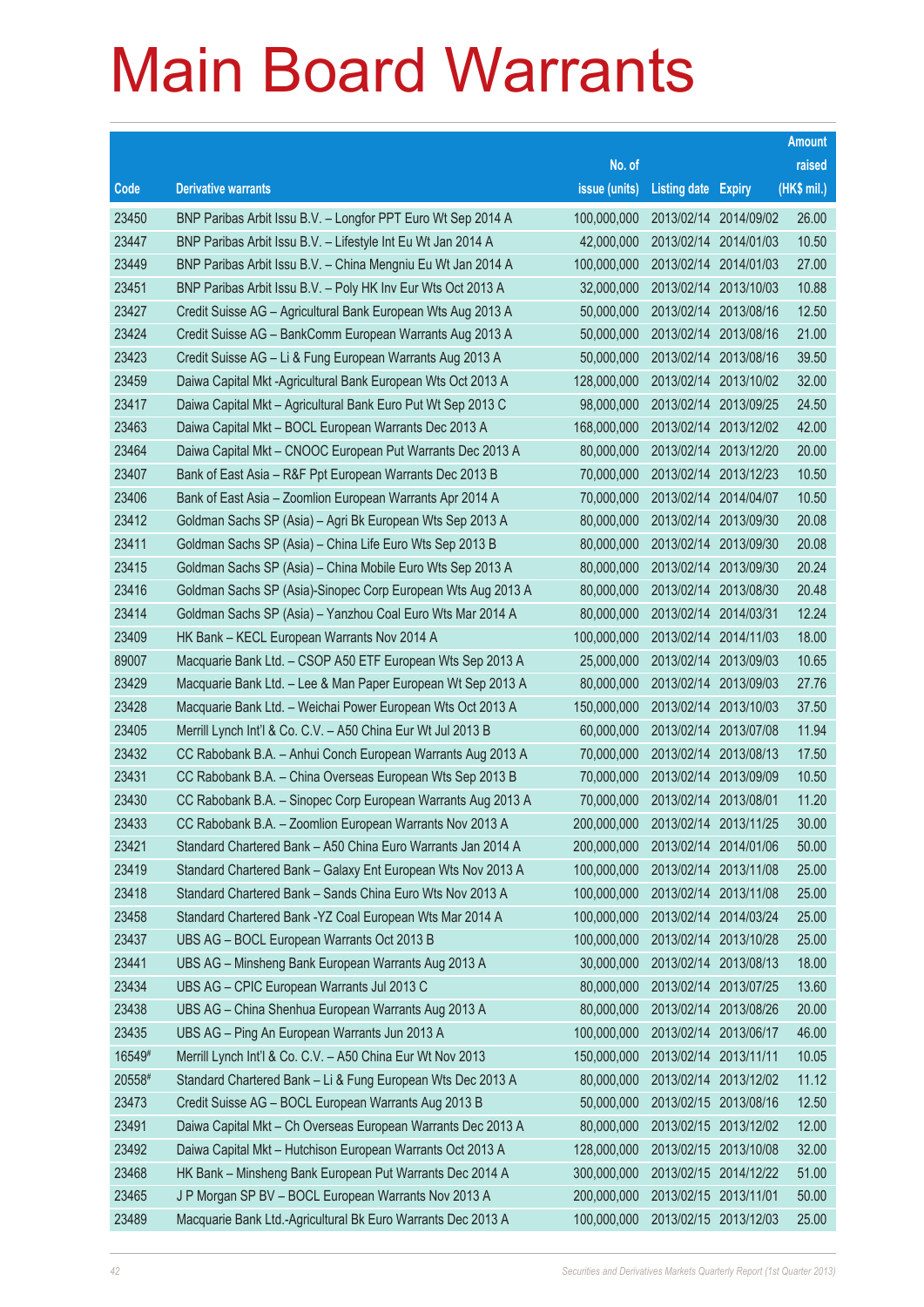|        |                                                              |               |                            | <b>Amount</b> |
|--------|--------------------------------------------------------------|---------------|----------------------------|---------------|
|        |                                                              | No. of        |                            | raised        |
| Code   | <b>Derivative warrants</b>                                   | issue (units) | <b>Listing date Expiry</b> | (HK\$ mil.)   |
| 23469  | Macquarie Bank Ltd. - BOCHK European Warrants Oct 2014 A     | 150,000,000   | 2013/02/15 2014/10/06      | 22.65         |
| 23488  | Macquarie Bank Ltd. - BOCL European Warrants Mar 2014 A      | 100,000,000   | 2013/02/15 2014/03/04      | 25.00         |
| 23490  | Macquarie Bank Ltd. - CC Bank European Warrants Oct 2013 A   | 100,000,000   | 2013/02/15 2013/10/03      | 25.00         |
| 23487  | Macquarie Bank Ltd. - CSR European Warrants Dec 2014 A       | 150,000,000   | 2013/02/15 2014/12/18      | 24.90         |
| 23499  | CC Rabobank B.A. - HKEx European Put Warrants Jul 2013 B     | 60,000,000    | 2013/02/15 2013/07/08      | 24.00         |
| 23498  | CC Rabobank B.A. - HSBC European Put Warrants Jul 2013 B     | 80,000,000    | 2013/02/15 2013/07/23      | 16.80         |
| 23486  | Standard Chartered Bank-China Life European Wts Aug 2014 A   | 100,000,000   | 2013/02/15 2014/08/08      | 25.00         |
| 23484  | Standard Chartered Bank - Sinopec Corp Euro Wts Feb 2014 A   | 100,000,000   | 2013/02/15 2014/02/05      | 25.00         |
| 23475  | Standard Chartered Bank - Ping An European Wts Aug 2013 C    | 100,000,000   | 2013/02/15 2013/08/05      | 22.10         |
| 23485  | Standard Chartered Bank - Zijin Mining Euro Wts Sep 2013 A   | 80,000,000    | 2013/02/15 2013/09/03      | 20.00         |
| 23500  | UBS AG - CC Bank European Warrants Jul 2013 C                | 100,000,000   | 2013/02/15 2013/07/08      | 21.00         |
| 23502  | UBS AG - CC Bank European Warrants Aug 2013 A                | 100,000,000   | 2013/02/15 2013/08/05      | 39.50         |
| 23471  | UBS AG - Sinopec Corp European Warrants Aug 2013 B           | 100,000,000   | 2013/02/15 2013/08/14      | 55.00         |
| 23495  | UBS AG - New World European Warrants Dec 2014 B              | 150,000,000   | 2013/02/15 2014/12/24      | 27.00         |
| 23497  | UBS AG - SHK Ppt European Warrants Aug 2013 A                | 100,000,000   | 2013/02/15 2013/08/14      | 55.00         |
| 13981# | J P Morgan SP BV - Ping An European Warrants Nov 2013        | 500,000,000   | 2013/02/15 2013/11/28      | 17.50         |
| 23525  | BNP Paribas Arbit Issu B.V. - AIA European Wts Jul 2013 A    | 100,000,000   | 2013/02/18 2013/07/03      | 15.00         |
| 23527  | BNP Paribas Arbit Issu B.V. - BOCL European Wts Aug 2014 A   | 100,000,000   | 2013/02/18 2014/08/04      | 25.00         |
| 23524  | BNP Paribas Arbit Issu B.V. - CNOOC European Wts Dec 2013 A  | 100,000,000   | 2013/02/18 2013/12/03      | 16.00         |
| 23523  | BNP Paribas Arbit Issu B.V. - CNOOC European Wts Mar 2014 A  | 100,000,000   | 2013/02/18 2014/03/04      | 15.00         |
| 23521  | BNP Paribas Arbit Issu B.V. - Hutchison Euro Wts Jul 2013 A  | 94,000,000    | 2013/02/18 2013/07/03      | 21.62         |
| 23540  | Credit Suisse - China Railway European Warrants Aug 2013 A   | 50,000,000    | 2013/02/18 2013/08/02      | 14.00         |
| 23542  | Credit Suisse AG - Chinares Cement European Wts Aug 2013 A   | 50,000,000    | 2013/02/18 2013/08/19      | 19.00         |
| 23541  | Credit Suisse AG - EvergrandeEuropean Warrants Jun 2013 A    | 50,000,000    | 2013/02/18 2013/06/17      | 10.00         |
| 23544  | Credit Suisse AG - A50 China European Warrants Jul 2013 C    | 50,000,000    | 2013/02/18 2013/07/08      | 15.00         |
| 23533  | Credit Suisse AG - HSI European Warrants Oct 2013 A          | 150,000,000   | 2013/02/18 2013/10/30      | 22.50         |
| 23543  | Credit Suisse AG - Jiangxi Copper European Wts May 2013 A    | 70,000,000    | 2013/02/18 2013/05/31      | 11.20         |
| 23539  | Credit Suisse AG - Ping An European Warrants Jul 2013 F      | 80,000,000    | 2013/02/18 2013/07/29      | 12.80         |
| 23537  | Daiwa Capital Mkt - Galaxy Ent European Warrants Aug 2013 A  | 98,000,000    | 2013/02/18 2013/08/19      | 49.98         |
| 23520  | Daiwa Capital Mkt - Galaxy Ent European Warrants Oct 2013 A  | 98,000,000    | 2013/02/18 2013/10/02      | 24.50         |
| 23534  | Daiwa Capital Mkt - Galaxy Ent European Put Wts Oct 2013 B   | 80,000,000    | 2013/02/18 2013/10/15      | 20.00         |
| 23536  | Daiwa Capital Mkt - Sands China European Warrants Sep 2013 A | 98,000,000    | 2013/02/18 2013/09/16      | 27.44         |
| 23505  | Goldman Sachs SP (Asia) - BankComm European Wts Sep 2013 A   | 80,000,000    | 2013/02/18 2013/09/30      | 20.00         |
| 23515  | Goldman Sachs SP (Asia) - CC Bank European Wts Jul 2013 B    | 80,000,000    | 2013/02/18 2013/07/08      | 13.12         |
| 23504  | Goldman Sachs SP (Asia) - CC Bank Euro Put Wts Sep 2013 A    | 80,000,000    | 2013/02/18 2013/09/30      | 28.16         |
| 23516  | Goldman Sachs SP (Asia) - China Mobile Euro Wts Jul 2013 D   | 80,000,000    | 2013/02/18 2013/07/25      | 24.08         |
| 23510  | Goldman Sachs SP (Asia) - HSBC European Warrants Oct 2013 A  | 80,000,000    | 2013/02/18 2013/10/08      | 12.32         |
| 23514  | Goldman Sachs SP (Asia) - Hutchison European Wts Sep 2013 B  | 80,000,000    | 2013/02/18 2013/09/30      | 29.92         |
| 23517  | HK Bank - AIA European Put Warrants Dec 2013 A               | 100,000,000   | 2013/02/18 2013/12/31      | 25.00         |
| 23530  | HK Bank - China Life European Warrants Aug 2013 C            | 150,000,000   | 2013/02/18 2013/08/12      | 25.50         |
| 23532  | HK Bank - HKEx European Warrants Dec 2014 A                  | 200,000,000   | 2013/02/18 2014/12/08      | 40.00         |
| 23503  | Macquarie Bank Ltd. - Foxconn European Warrants Aug 2013 A   | 80,000,000    | 2013/02/18 2013/08/02      | 16.16         |
| 23538  | Macquarie Bank Ltd. - Hang Lung Ppt European Wts Mar 2014 A  | 150,000,000   | 2013/02/18 2014/03/04      | 37.50         |
| 23545  | Merrill Lynch Int'l & Co. C.V. - A50 China Eur Wt Jul 2013 C | 50,000,000    | 2013/02/18 2013/07/15      | 11.00         |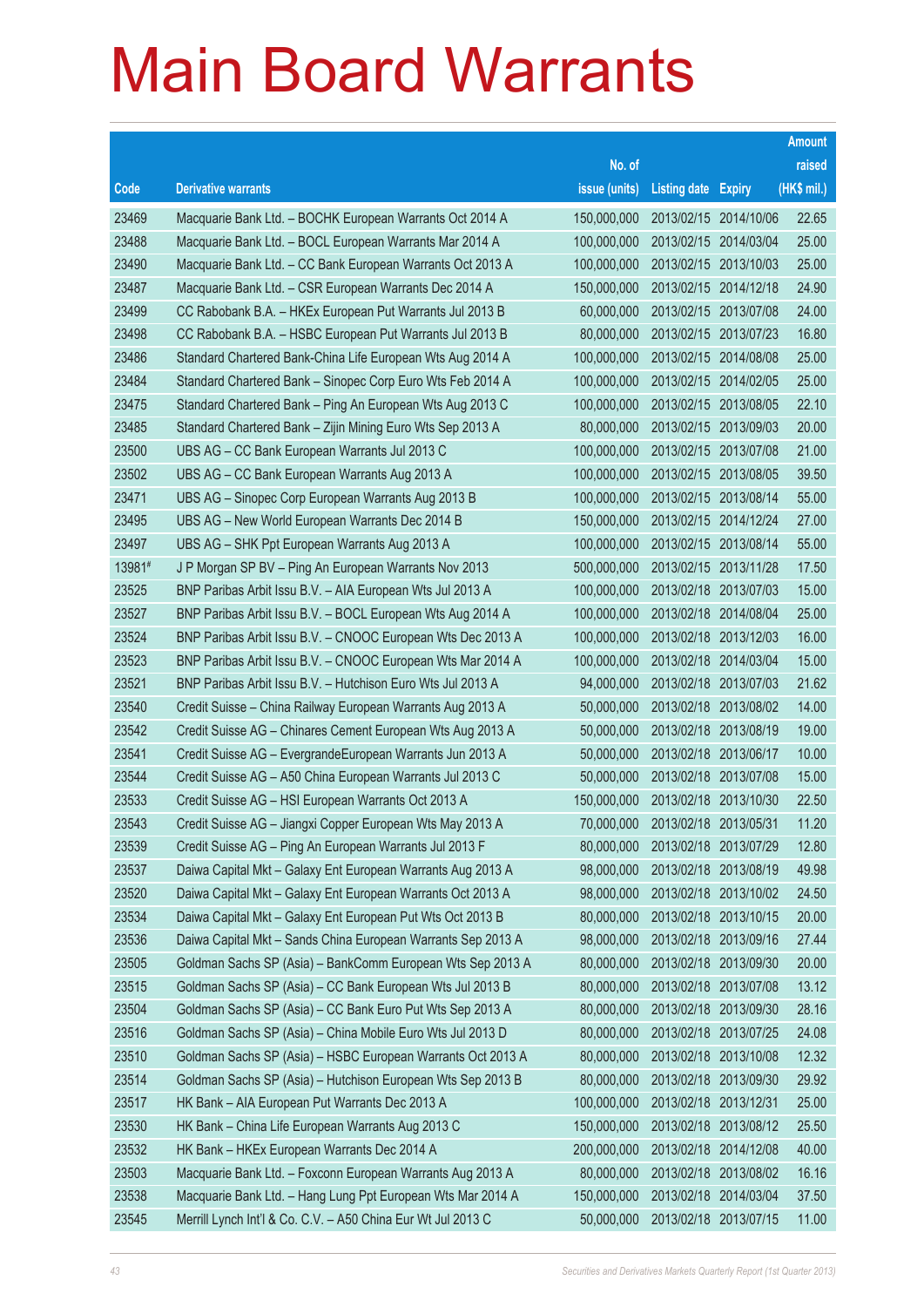|       |                                                              |               |                            |                       | <b>Amount</b> |
|-------|--------------------------------------------------------------|---------------|----------------------------|-----------------------|---------------|
|       |                                                              | No. of        |                            |                       | raised        |
| Code  | <b>Derivative warrants</b>                                   | issue (units) | <b>Listing date Expiry</b> |                       | (HK\$ mil.)   |
| 23529 | UBS AG - Galaxy Ent European Warrants Sep 2013 A             | 80,000,000    |                            | 2013/02/18 2013/09/25 | 13.60         |
| 23528 | UBS AG - Wynn Macau European Warrants Aug 2013 A             | 50,000,000    |                            | 2013/02/18 2013/08/19 | 18.00         |
| 23580 | Credit Suisse - Henderson Land European Warrants Aug 2013 A  | 50,000,000    | 2013/02/19                 | 2013/08/19            | 14.00         |
| 23578 | Credit Suisse AG - Sands China European Warrants Jun 2013 A  | 50,000,000    | 2013/02/19 2013/06/21      |                       | 14.00         |
| 23581 | Credit Suisse AG - SUNAC European Warrants Aug 2013 A        | 50,000,000    |                            | 2013/02/19 2013/08/19 | 29.00         |
| 23582 | Credit Suisse AG - Shenzhen Int'l European Wts Sep 2013 A    | 50,000,000    |                            | 2013/02/19 2013/09/30 | 12.50         |
| 23570 | Daiwa Capital Mkt - Sands China European Warrants Aug 2013 A | 80,000,000    | 2013/02/19                 | 2013/08/19            | 42.40         |
| 23569 | Daiwa Capital Mkt - Sands China European Put Wts Dec 2013 A  | 80,000,000    |                            | 2013/02/19 2013/12/02 | 20.00         |
| 23561 | Goldman Sachs SP (Asia) - China Life Euro Wts Aug 2013 B     | 100,000,000   |                            | 2013/02/19 2013/08/30 | 16.60         |
| 23563 | J P Morgan SP BV - China Life European Warrants Aug 2013 A   | 300,000,000   |                            | 2013/02/19 2013/08/12 | 45.00         |
| 23558 | J P Morgan SP BV - Minsheng Bank European Wts Aug 2013 A     | 100,000,000   | 2013/02/19                 | 2013/08/01            | 38.90         |
| 23557 | J P Morgan SP BV - Ch Railway Cons European Wts Sep 2013 A   | 58,000,000    |                            | 2013/02/19 2013/09/02 | 14.56         |
| 23556 | J P Morgan SP BV - Galaxy Ent European Warrants Aug 2013 A   | 200,000,000   | 2013/02/19 2013/08/01      |                       | 30.00         |
| 23553 | J P Morgan SP BV - HSI European Warrants Sep 2013 A          | 300,000,000   |                            | 2013/02/19 2013/09/27 | 75.00         |
| 23554 | J P Morgan SP BV - HSI European Warrants Sep 2013 B          | 300,000,000   | 2013/02/19 2013/09/27      |                       | 75.00         |
| 23555 | J P Morgan SP BV - HSI European Put Warrants Sep 2013 C      | 300,000,000   |                            | 2013/02/19 2013/09/27 | 75.00         |
| 23552 | J P Morgan SP BV - Ping An European Warrants Jul 2013 A      | 88,000,000    |                            | 2013/02/19 2013/07/02 | 17.51         |
| 23559 | Macquarie Bank Ltd. - CNBM European Warrants Oct 2014 A      | 200,000,000   |                            | 2013/02/19 2014/10/06 | 50.00         |
| 23560 | Macquarie Bank Ltd. - Li & Fung European Warrants Jan 2015 A | 150,000,000   | 2013/02/19                 | 2015/01/05            | 37.50         |
| 23565 | CC Rabobank B.A. - Cheung Kong European Warrants Jun 2013 A  | 40,000,000    |                            | 2013/02/19 2013/06/25 | 17.20         |
| 23564 | CC Rabobank B.A. - Ch Railway Cons European Wts Jun 2013 A   | 40,000,000    | 2013/02/19 2013/06/21      |                       | 12.00         |
| 23567 | CC Rabobank B.A. - Evergrande European Warrants Jul 2013 B   | 70,000,000    |                            | 2013/02/19 2013/07/25 | 21.00         |
| 23568 | CC Rabobank B.A. - Jiangxi Copper European Wts Aug 2013 B    | 140,000,000   | 2013/02/19                 | 2013/08/27            | 21.00         |
| 23566 | CC Rabobank B.A. - Zijin Mining European Warrants Aug 2013 A | 70,000,000    |                            | 2013/02/19 2013/08/19 | 17.50         |
| 23549 | Standard Chartered Bank - Cheung Kong Euro Wts Dec 2013 A    | 100,000,000   |                            | 2013/02/19 2013/12/20 | 19.70         |
| 23546 | Standard Chartered Bank - China Shenhua Euro Wts Aug 2013 A  | 100,000,000   | 2013/02/19 2013/08/28      |                       | 16.70         |
| 23577 | UBS AG - CITIC Sec European Warrants Aug 2013 A              | 80,000,000    |                            | 2013/02/19 2013/08/26 | 21.60         |
| 23573 | UBS AG - Evergrande European Warrants Jul 2013 B             | 50,000,000    | 2013/02/19 2013/07/25      |                       | 15.50         |
| 23562 | UBS AG - Haitong Sec European Warrants Aug 2013 A            | 100,000,000   | 2013/02/19 2013/08/19      |                       | 25.00         |
| 23572 | UBS AG - Hutchison European Warrants Aug 2013 A              | 200,000,000   | 2013/02/19 2013/08/19      |                       | 96.00         |
| 23571 | UBS AG - Li & Fung European Warrants Nov 2013 A              | 100,000,000   | 2013/02/19 2013/11/25      |                       | 15.00         |
| 23574 | UBS AG - SJM Holdings European Warrants Sep 2013 A           | 80,000,000    | 2013/02/19 2013/09/09      |                       | 12.00         |
| 23593 | Daiwa Capital Mkt - Tencent Holdings Euro Put Wts Aug 2013 A | 98,000,000    | 2013/02/20 2013/08/05      |                       | 22.54         |
| 23590 | HK Bank - Haitong Sec European Warrants Sep 2013 A           | 100,000,000   | 2013/02/20 2013/09/13      |                       | 16.00         |
| 23591 | HK Bank - Li & Fung European Warrants Dec 2013 A             | 100,000,000   | 2013/02/20 2013/12/09      |                       | 15.00         |
| 23588 | J P Morgan SP BV - Lenovo European Warrants Aug 2013 B       | 100,000,000   |                            | 2013/02/20 2013/08/02 | 25.00         |
| 23587 | J P Morgan SP BV - SUNAC European Warrants Aug 2013 A        | 50,000,000    | 2013/02/20 2013/08/19      |                       | 12.90         |
| 23586 | J P Morgan SP BV - Wynn Macau European Warrants Oct 2013 A   | 200,000,000   | 2013/02/20 2013/10/03      |                       | 50.00         |
| 23594 | CC Rabobank B.A. - Ch LongYuan European Warrants Aug 2013 A  | 45,000,000    | 2013/02/20 2013/08/19      |                       | 27.00         |
| 23595 | CC Rabobank B.A. - China Tel European Warrants Jul 2013 B    | 80,000,000    | 2013/02/20 2013/07/29      |                       | 14.40         |
| 23596 | CC Rabobank B.A. - Tencent Holdings Euro Put Wt Jun 2013 A   | 150,000,000   | 2013/02/20                 | 2013/06/26            | 24.00         |
| 23584 | Standard Chartered Bank - Minsheng Bank Euro Wts Aug 2013 A  | 80,000,000    | 2013/02/20 2013/08/20      |                       | 20.00         |
| 23607 | Credit Suisse AG - Minsheng Bank European Wts Aug 2013 B     | 60,000,000    | 2013/02/21                 | 2013/08/23            | 42.00         |
| 23600 | Goldman Sachs SP (Asia) - BEA European Warrants Dec 2013 A   | 80,000,000    | 2013/02/21 2013/12/30      |                       | 20.32         |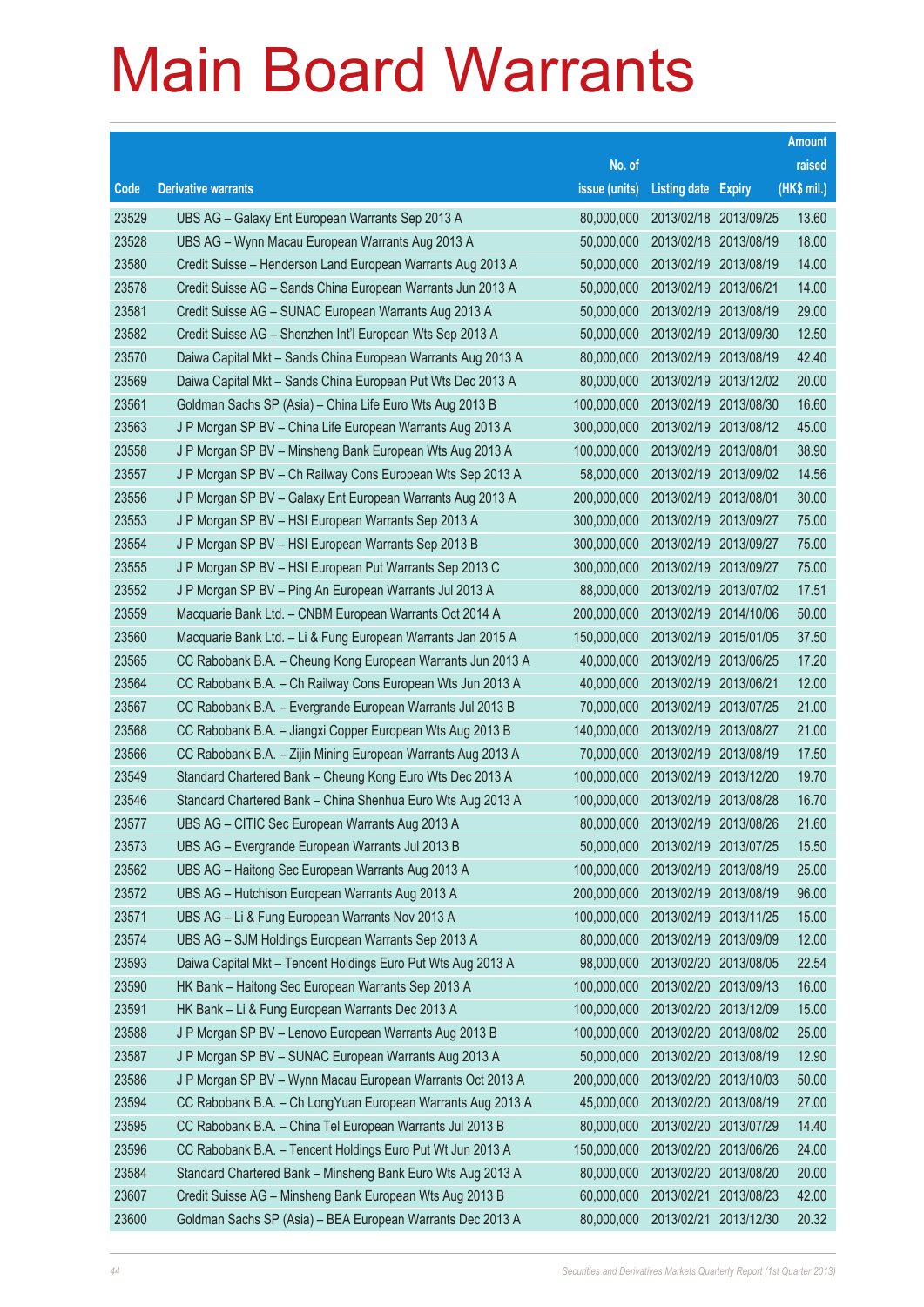|        |                                                              |               |                       |                       | <b>Amount</b> |
|--------|--------------------------------------------------------------|---------------|-----------------------|-----------------------|---------------|
|        |                                                              | No. of        |                       |                       | raised        |
| Code   | <b>Derivative warrants</b>                                   | issue (units) | <b>Listing date</b>   | <b>Expiry</b>         | (HK\$ mil.)   |
| 23598  | J P Morgan Int'l Der. Ltd. - CC Bank European Wts Sep 2013 B | 200,000,000   | 2013/02/21            | 2013/09/02            | 52.40         |
| 23597  | J P Morgan SP BV - China Life European Warrants Sep 2013 B   | 388,000,000   | 2013/02/21            | 2013/09/02            | 58.20         |
| 23602  | UBS AG - Agricultural Bank European Warrants Sep 2013 C      | 100,000,000   | 2013/02/21            | 2013/09/24            | 15.00         |
| 23605  | UBS AG - China Unicom European Warrants Sep 2014 A           | 100,000,000   | 2013/02/21            | 2014/09/25            | 18.00         |
| 23606  | UBS AG - GCL-Poly Energy European Warrants Sep 2013 A        | 60,000,000    | 2013/02/21            | 2013/09/16            | 21.00         |
| 17196# | Daiwa Capital Mkt - A50 China European Warrants Nov 2013 A   | 612,000,000   | 2013/02/21 2013/11/01 |                       | 30.60         |
| 21499# | CC Rabobank B.A. - Sands China European Put Wts Jun 2013 A   | 140,000,000   | 2013/02/21            | 2013/06/24            | 10.36         |
| 23614  | Daiwa Capital Mkt - Sinopec Corp European Wts Jul 2013 A     | 98,000,000    |                       | 2013/02/22 2013/07/02 | 40.18         |
| 23609  | HK Bank - Agricultural Bank European Warrants Aug 2013 B     | 80,000,000    |                       | 2013/02/22 2013/08/09 | 12.00         |
| 23608  | HK Bank - BOCL European Warrants Oct 2013 B                  | 80,000,000    | 2013/02/22 2013/10/21 |                       | 12.80         |
| 23610  | Macquarie Bank Ltd. - Geely Auto European Wts Oct 2013 A     | 80,000,000    |                       | 2013/02/22 2013/10/03 | 20.00         |
| 23611  | UBS AG - AIA European Warrants Oct 2013 A                    | 100,000,000   | 2013/02/22 2013/10/21 |                       | 18.50         |
| 23612  | UBS AG - China Life European Warrants Aug 2013 C             | 200,000,000   |                       | 2013/02/22 2013/08/30 | 35.00         |
| 19623# | Daiwa Capital Mkt - CNOOC European Warrants Oct 2013 A       | 300,000,000   |                       | 2013/02/22 2013/10/07 | 27.30         |
| 23620  | J P Morgan SP BV - CAM CSI300 European Warrants Nov 2013 A   | 180,000,000   | 2013/02/25 2013/11/01 |                       | 45.00         |
| 23621  | Macquarie Bank Ltd. - Angang Steel European Wts Oct 2013 A   | 45,000,000    |                       | 2013/02/25 2013/10/03 | 11.30         |
| 23615  | Macquarie Bank Ltd. - BYD European Warrants Sep 2013 A       | 180,000,000   |                       | 2013/02/25 2013/09/03 | 45.00         |
| 23618  | Macquarie Bank Ltd. - Minsheng Bank European Wts Oct 2013 A  | 80,000,000    |                       | 2013/02/25 2013/10/03 | 30.08         |
| 23617  | Macquarie Bank Ltd. - Minsheng Bank European Wts Aug 2014 A  | 250,000,000   |                       | 2013/02/25 2014/08/04 | 62.50         |
| 23625  | UBS AG - CNOOC European Warrants Nov 2013 C                  | 100,000,000   |                       | 2013/02/25 2013/11/20 | 17.00         |
| 23624  | UBS AG - Geely Auto European Warrants Jul 2013 A             | 50,000,000    |                       | 2013/02/25 2013/07/24 | 18.50         |
| 23623  | UBS AG - HSBC European Warrants Aug 2013 A                   | 100,000,000   |                       | 2013/02/25 2013/08/26 | 15.00         |
| 23622  | UBS AG - Zhaojin Mining European Warrants Sep 2013 A         | 100,000,000   |                       | 2013/02/25 2013/09/25 | 15.00         |
| 23626  | UBS AG - Zijin Mining European Warrants Jul 2013 B           | 60,000,000    |                       | 2013/02/25 2013/07/29 | 10.50         |
| 23668  | Credit Suisse AG - BYD European Warrants Aug 2013 A          | 70,000,000    |                       | 2013/02/26 2013/08/26 | 26.60         |
| 23667  | Credit Suisse AG - China Life European Warrants Aug 2013 B   | 70,000,000    |                       | 2013/02/26 2013/08/30 | 10.50         |
| 23669  | Credit Suisse AG - CSOP A50 ETF European Warrants Jun 2013 E | 80,000,000    | 2013/02/26 2013/06/28 |                       | 14.40         |
| 23670  | Credit Suisse AG - A50 China European Warrants Aug 2013 B    | 80,000,000    |                       | 2013/02/26 2013/08/26 | 32.80         |
| 23665  | Credit Suisse AG - Galaxy Ent European Warrants Jun 2013 A   | 70,000,000    |                       | 2013/02/26 2013/06/28 | 14.70         |
| 23666  | Credit Suisse AG - Lumena Newmat European Wts Jul 2013 A     | 70,000,000    |                       | 2013/02/26 2013/07/22 | 11.20         |
| 23664  | Credit Suisse AG - Tencent Holdings Euro Put Wts Jun 2013 C  | 70,000,000    |                       | 2013/02/26 2013/06/24 | 10.50         |
| 23691  | Daiwa Capital Mkt - CCB European Warrants Jul 2013 B         | 128,000,000   |                       | 2013/02/26 2013/07/22 | 49.92         |
| 23656  | Goldman Sachs SP (Asia) - AAC Acoustic Euro Wts Dec 2013 A   | 80,000,000    |                       | 2013/02/26 2013/12/16 | 20.08         |
| 23651  | Goldman Sachs SP (Asia) - CAM CSI300 European Wts Dec 2013 B | 80,000,000    |                       | 2013/02/26 2013/12/17 | 13.68         |
| 23653  | Goldman Sachs SP (Asia) - CQRC Bank European Wts Dec 2013 A  | 80,000,000    |                       | 2013/02/26 2013/12/02 | 32.32         |
| 23652  | Goldman Sachs SP (Asia) - A50 China European Wts Sep 2013 C  | 80,000,000    | 2013/02/26 2013/09/09 |                       | 20.16         |
| 23645  | HK Bank - CHALCO European Warrants Aug 2013 A                | 50,000,000    | 2013/02/26 2013/08/28 |                       | 12.50         |
| 23644  | HK Bank - China Shenhua European Warrants Nov 2013 A         | 100,000,000   | 2013/02/26 2013/11/29 |                       | 25.00         |
| 23643  | HK Bank - Zijin Mining European Warrants Aug 2013 A          | 60,000,000    |                       | 2013/02/26 2013/08/28 | 10.80         |
| 23676  | J P Morgan SP BV - Ch LongYuan European Warrants Sep 2013 A  | 60,000,000    |                       | 2013/02/26 2013/09/02 | 16.62         |
| 23675  | J P Morgan SP BV - Galaxy Ent European Put Wts Sep 2013 A    | 200,000,000   |                       | 2013/02/26 2013/09/02 | 50.00         |
| 23637  | J P Morgan SP BV - Henderson Land Dev European Wt Sep 2013 A | 80,000,000    |                       | 2013/02/26 2013/09/02 | 20.00         |
| 23672  | J P Morgan SP BV - Sands China European Put Wts Sep 2013 A   | 200,000,000   |                       | 2013/02/26 2013/09/02 | 50.00         |
| 23671  | J P Morgan SP BV - SPDR Gold Trust European Wts Sep 2013 B   | 100,000,000   |                       | 2013/02/26 2013/09/02 | 38.70         |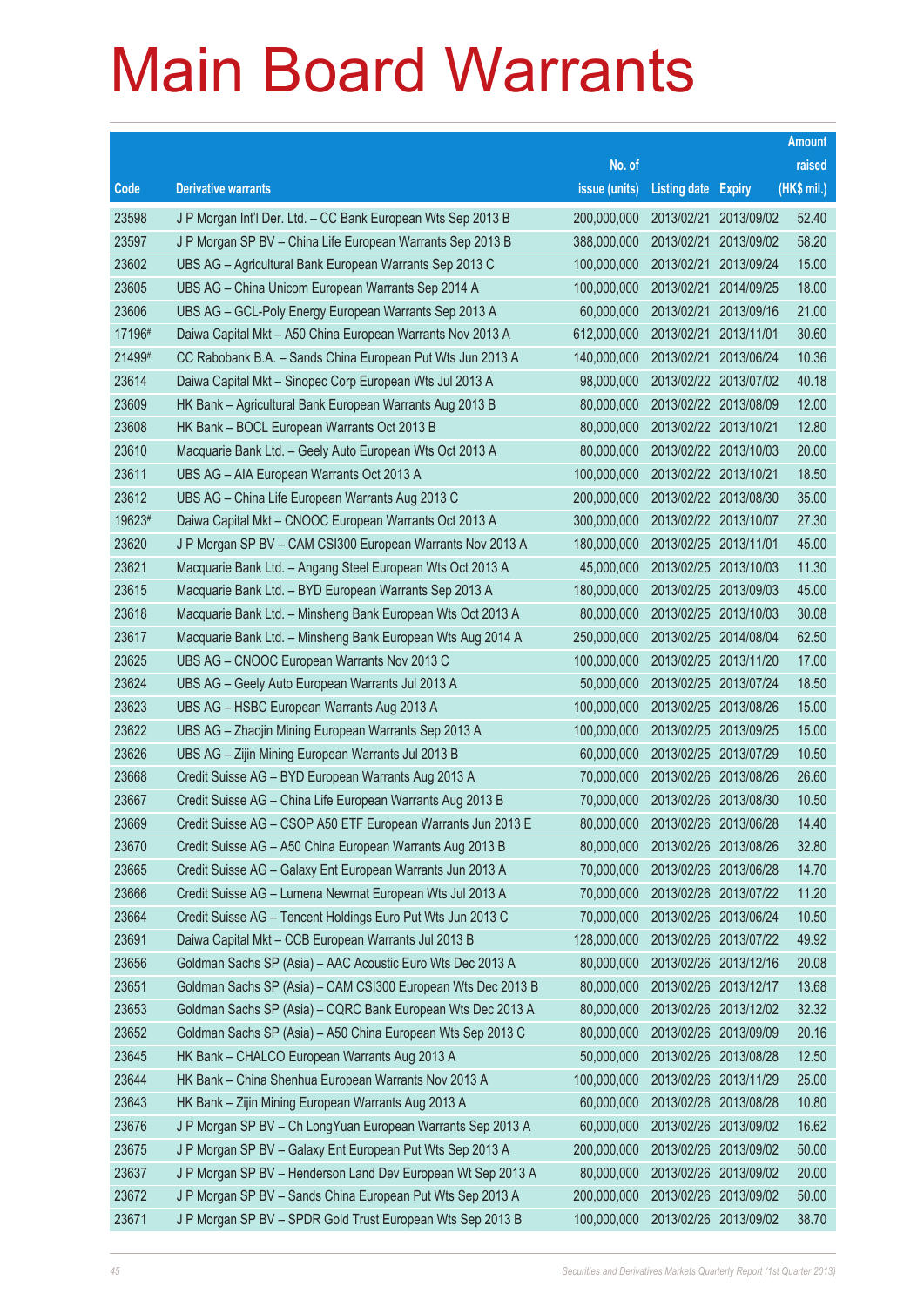|                |                                                                                                                        |                           |                                     |                          | <b>Amount</b>  |
|----------------|------------------------------------------------------------------------------------------------------------------------|---------------------------|-------------------------------------|--------------------------|----------------|
|                |                                                                                                                        | No. of                    |                                     |                          | raised         |
| Code           | <b>Derivative warrants</b>                                                                                             | issue (units)             | <b>Listing date Expiry</b>          |                          | (HK\$ mil.)    |
| 23690          | Macquarie Bank Ltd. - CSOP A50 ETF European Wts Aug 2013 A                                                             | 50,000,000                | 2013/02/26 2013/08/02               |                          | 15.00          |
| 23687          | Macquarie Bank Ltd. - A50 China European Warrants Jul 2013 C                                                           | 50,000,000                | 2013/02/26 2013/07/03               |                          | 19.15          |
| 23663          | Macquarie Bank Ltd. - Yurun Food European Wts Jul 2013 B                                                               | 80,000,000                | 2013/02/26 2013/07/09               |                          | 32.96          |
| 23635          | Merrill Lynch Int'l & Co. C.V. - CAM CSI300 Eu Wt Aug 2013 A                                                           | 70,000,000                | 2013/02/26 2013/08/05               |                          | 10.50          |
| 23628          | Merrill Lynch Int'l & Co. C.V. - CC Bank Euro Wts Jun 2013 B                                                           | 50,000,000                | 2013/02/26 2013/06/27               |                          | 10.50          |
| 23630          | Merrill Lynch Int'l & Co. C.V. - Sinopec Euro Wts Sep 2013 A                                                           | 40,000,000                | 2013/02/26 2013/09/23               |                          | 11.60          |
| 23632          | Merrill Lynch Int'l & Co. C.V. - HSBC Euro Wts Aug 2013 A                                                              | 70,000,000                | 2013/02/26 2013/08/26               |                          | 10.71          |
| 23631          | Merrill Lynch Int'l & Co. C.V. - HSBC Euro Put Wt Jul 2013 E                                                           | 40,000,000                | 2013/02/26 2013/07/26               |                          | 11.40          |
| 23634          | Merrill Lynch Int'l & Co. C.V. - Tencent Euro Wts Aug 2013 B                                                           | 60,000,000                | 2013/02/26 2013/08/27               |                          | 16.80          |
| 23633          | Merrill Lynch Int'l & Co. C.V. - Tencent Euro Wts Sep 2013 A                                                           | 60,000,000                | 2013/02/26 2013/09/02               |                          | 12.06          |
| 23629          | Merrill Lynch Int'l & Co. C.V. - Tencent Eu Put Wt Aug 2013A                                                           | 50,000,000                | 2013/02/26 2013/08/05               |                          | 10.80          |
| 23657          | CC Rabobank B.A. - BOCL European Warrants Aug 2013 B                                                                   | 100,000,000               | 2013/02/26 2013/08/09               |                          | 15.00          |
| 23658          | CC Rabobank B.A. - CNBM European Warrants Jun 2013 A                                                                   | 50,000,000                | 2013/02/26 2013/06/28               |                          | 28.00          |
| 23659          | CC Rabobank B.A. - China Ship Dev European Wts Sep 2013 A                                                              | 50,000,000                | 2013/02/26 2013/09/09               |                          | 25.00          |
| 23660          | CC Rabobank B.A. - GCL-Poly Energy European Wts Jul 2013 B                                                             | 100,000,000               | 2013/02/26 2013/07/26               |                          | 23.00          |
| 23661          | CC Rabobank B.A. - Geely Auto European Warrants Jul 2013 B                                                             | 50,000,000                | 2013/02/26 2013/07/24               |                          | 17.50          |
| 23650          | Standard Chartered Bank - BYD European Warrants Oct 2013 A                                                             | 100,000,000               | 2013/02/26 2013/10/08               |                          | 26.00          |
| 23649          | Standard Chartered Bank - A50 China Euro Warrants Oct 2014 A                                                           | 200,000,000               | 2013/02/26 2014/10/28               |                          | 32.00          |
| 23678          | UBS AG - AIA European Warrants Oct 2013 B                                                                              | 100,000,000               | 2013/02/26 2013/10/07               |                          | 15.00          |
| 23681          | UBS AG - BYD European Warrants Aug 2013 A                                                                              | 100,000,000               | 2013/02/26 2013/08/26               |                          | 30.00          |
| 23684          | UBS AG - China Life European Warrants Aug 2013 D                                                                       | 200,000,000               | 2013/02/26 2013/08/05               |                          | 40.00          |
| 23677          | UBS AG - China Mobile European Warrants Jul 2013 D                                                                     | 200,000,000               | 2013/02/26 2013/07/24               |                          | 41.00          |
| 23692          | UBS AG - CSOP A50 ETF European Warrants Aug 2013 A                                                                     | 100,000,000               | 2013/02/26 2013/08/26               |                          | 55.00          |
| 23693          | UBS AG - HSI European Warrants Jul 2013 C                                                                              | 300,000,000               | 2013/02/26 2013/07/30               |                          | 45.00          |
| 23709          | BOCI Asia Ltd. - China Life European Put Warrants Sep 2013 A                                                           | 100,000,000               | 2013/02/27 2013/09/30               |                          | 15.00          |
| 23708          | BOCI Asia Ltd. - Ping An European Warrants Aug 2013 A                                                                  | 100,000,000               | 2013/02/27 2013/08/09               |                          | 20.00          |
| 23744          | BNP Paribas Arbit Issu B.V. - Link REIT Euro Wts Mar 2014 A                                                            | 100,000,000               | 2013/02/27 2014/03/04               |                          | 26.00          |
| 23746          | BNP Paribas Arbit Issu B.V. - Sh Pharma Euro Wts Oct 2014 A                                                            | 31,000,000                | 2013/02/27 2014/10/06               |                          | 10.54          |
| 23745          | BNP Paribas Arbit Issu B.V. - Shenzhen Int'l Eu Wt Feb 2014A                                                           | 100,000,000               | 2013/02/27 2014/02/05               |                          | 30.00          |
| 23743          | BNP Paribas Arbit Issu B.V. - Yurun Food Euro Wts Oct 2013 A                                                           | 38,000,000                | 2013/02/27 2013/10/03               |                          | 20.90          |
| 23730          | Credit Suisse AG - Anhui Conch European Warrants Jun 2013 A                                                            | 70,000,000                | 2013/02/27 2013/06/21               |                          | 11.90          |
| 23727          | Credit Suisse AG - CITIC Sec European Warrants Aug 2013 A<br>Credit Suisse AG - CITIC Sec European Warrants Sep 2013 A | 50,000,000                | 2013/02/27 2013/08/19               |                          | 10.00<br>10.50 |
| 23728<br>23739 | Credit Suisse AG - CSR European Warrants Aug 2013 A                                                                    | 70,000,000<br>50,000,000  | 2013/02/27<br>2013/02/27            | 2013/09/13<br>2013/08/30 | 25.00          |
| 23738          | Credit Suisse AG - Datang European Warrants Aug 2013 A                                                                 | 50,000,000                | 2013/02/27 2013/08/30               |                          | 14.00          |
| 23724          | Credit Suisse AG - GCL-Poly Energy European Wts Jul 2013 A                                                             | 50,000,000                | 2013/02/27 2013/07/29               |                          | 10.00          |
| 23722          | Credit Suisse AG - PICC European Warrants Jul 2013 A                                                                   | 50,000,000                | 2013/02/27                          | 2013/07/29               | 37.50          |
| 23723          | Credit Suisse AG - SJM Holdings European Warrants Jun 2013 A                                                           | 60,000,000                | 2013/02/27 2013/06/24               |                          | 10.80          |
| 23733          | Credit Suisse AG - Shenzhen Int'l European Wts Sep 2013 B                                                              | 50,000,000                | 2013/02/27                          | 2013/09/06               | 12.50          |
| 23731          |                                                                                                                        |                           |                                     |                          | 20.00          |
| 23741          | Credit Suisse AG - Yanzhou Coal European Warrants May 2013 B                                                           | 50,000,000<br>100,000,000 | 2013/02/27 2013/05/31<br>2013/02/27 |                          | 40.00          |
| 23742          | Citigroup Global Mkt H Inc. - HKEx European Wts Sep 2013 A                                                             | 100,000,000               | 2013/02/27 2013/11/01               | 2013/09/26               | 26.00          |
|                | Citigroup Global Mkt H Inc. - HSBC European Wts Nov 2013 A                                                             |                           |                                     |                          |                |
| 23740          | Citigroup Global Mkt H Inc. - Hutchison Euro Wts Oct 2013 A                                                            | 100,000,000               | 2013/02/27                          | 2013/10/28               | 30.00          |
| 23747          | Daiwa Capital Mkt - AIA European Warrants Sep 2013 B                                                                   | 128,000,000               | 2013/02/27                          | 2013/09/16               | 32.00          |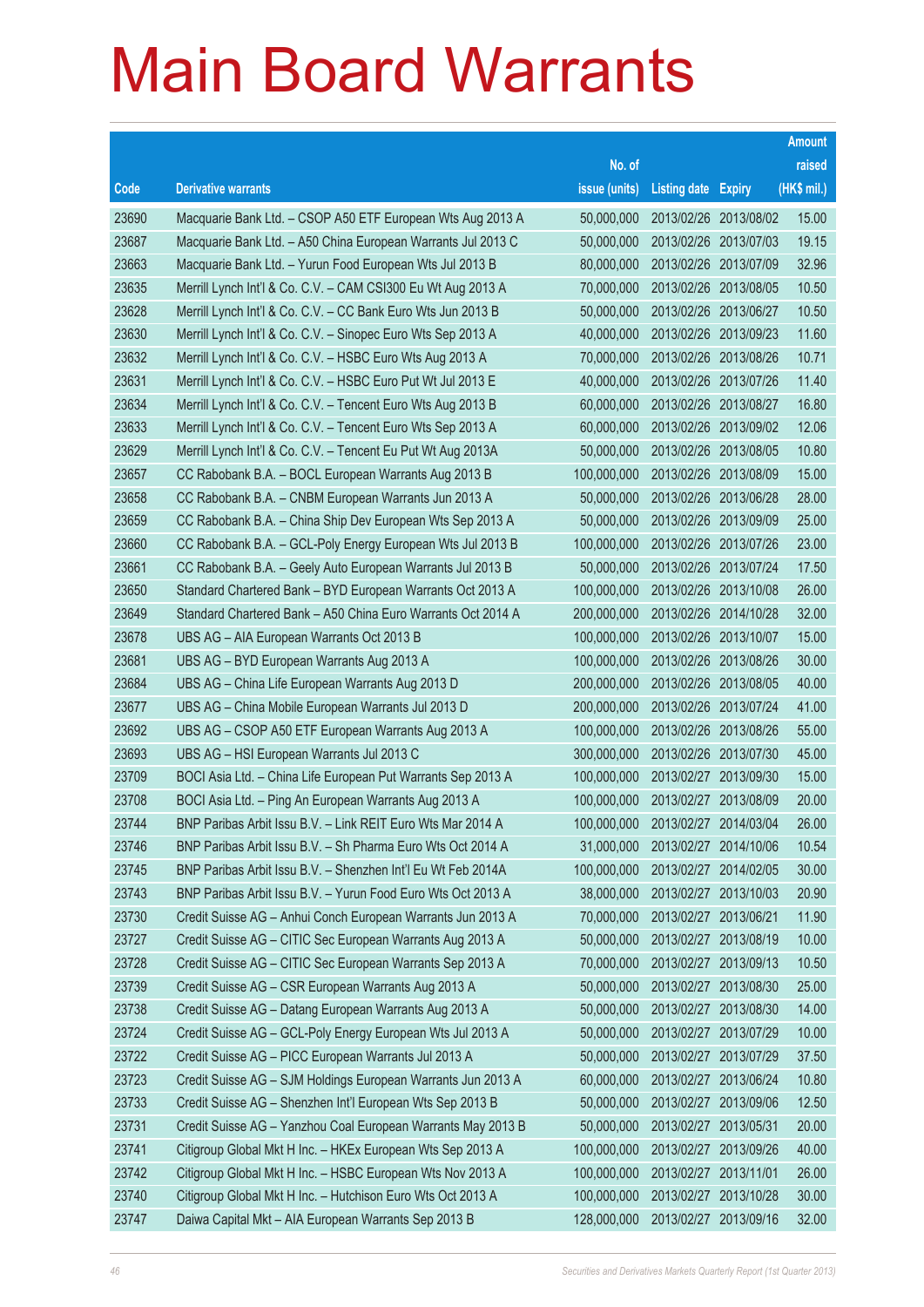|        |                                                              |               |                            |            | <b>Amount</b> |
|--------|--------------------------------------------------------------|---------------|----------------------------|------------|---------------|
|        |                                                              | No. of        |                            |            | raised        |
| Code   | <b>Derivative warrants</b>                                   | issue (units) | <b>Listing date Expiry</b> |            | (HK\$ mil.)   |
| 23749  | Daiwa Capital Mkt - AIA European Put Warrants Dec 2013 A     | 98,000,000    | 2013/02/27 2013/12/20      |            | 24.50         |
| 23710  | Goldman Sachs SP (Asia) - Agile Ppt European Wts Jul 2014 A  | 80,000,000    | 2013/02/27 2014/07/28      |            | 12.16         |
| 23718  | Goldman Sachs SP (Asia) – Belle Int'l Euro Wts Nov 2013 A    | 80,000,000    | 2013/02/27 2013/11/18      |            | 14.48         |
| 23720  | Goldman Sachs SP (Asia) – Brilliance Chi Euro Wts Mar 2014 A | 80,000,000    | 2013/02/27 2014/03/26      |            | 15.04         |
| 23719  | Goldman Sachs SP (Asia) – China Res Gas Euro Wt Feb 2014 A   | 80,000,000    | 2013/02/27 2014/02/24      |            | 20.00         |
| 23714  | Goldman Sachs SP (Asia) - SPDR Gold Trust Euro Wt Nov 2013 A | 80,000,000    | 2013/02/27 2013/11/25      |            | 20.72         |
| 23716  | Goldman Sachs SP (Asia) – Swire Properties Eu Wts Dec 2013 A | 80,000,000    | 2013/02/27 2013/12/23      |            | 20.08         |
| 23694  | HK Bank – Ch Ship Cont European Warrants Sep 2013 A          | 60,000,000    | 2013/02/27 2013/09/09      |            | 15.00         |
| 23695  | HK Bank - Foxconn European Warrants Oct 2013 A               | 60,000,000    | 2013/02/27 2013/10/28      |            | 15.00         |
| 23702  | Macquarie Bank Ltd. - CAM CSI300 European Wts Oct 2013 A     | 100,000,000   | 2013/02/27 2013/10/03      |            | 25.00         |
| 23703  | Macquarie Bank Ltd. - China Coal European Wts Oct 2013 A     | 100,000,000   | 2013/02/27 2013/10/03      |            | 25.00         |
| 23704  | Macquarie Bank Ltd. - China Railway European Wts Oct 2013 A  | 100,000,000   | 2013/02/27 2013/10/03      |            | 25.00         |
| 23707  | Macquarie Bank Ltd. - China Ship Dev European Wts Aug 2013 A | 80,000,000    | 2013/02/27 2013/08/27      |            | 20.00         |
| 23706  | Macquarie Bank Ltd. - MGM China European Warrants Oct 2013 A | 100,000,000   | 2013/02/27 2013/10/03      |            | 25.00         |
| 23698  | Standard Chartered Bank - CAM CSI300 European Wts Aug 2013 B | 100,000,000   | 2013/02/27                 | 2013/08/05 | 15.00         |
| 23697  | Standard Chartered Bank - CAM CSI300 European Wts Sep 2013 A | 150,000,000   | 2013/02/27 2013/09/06      |            | 37.50         |
| 23701  | Standard Chartered Bank – Cheung Kong Euro Wts Jul 2013 A    | 50,000,000    | 2013/02/27 2013/07/15      |            | 13.00         |
| 23696  | Standard Chartered Bank - CSOP A50 ETF Euro Wts Sep 2013 B   | 80,000,000    | 2013/02/27 2013/09/06      |            | 20.00         |
| 23699  | Standard Chartered Bank - Esprit European Wts Sep 2013 A     | 100,000,000   | 2013/02/27                 | 2013/09/10 | 25.00         |
| 12399# | Standard Chartered Bank – Evergrande European Wts Aug 2013   | 310,000,000   | 2013/02/27 2013/08/01      |            | 10.23         |
| 23800  | Credit Suisse AG - AIA European Put Warrants Jun 2013 C      | 70,000,000    | 2013/02/28 2013/06/07      |            | 10.50         |
| 23797  | Credit Suisse AG - China Coal European Warrants Jun 2013 A   | 50,000,000    | 2013/02/28 2013/06/24      |            | 10.00         |
| 23798  | Credit Suisse AG - China Tel European Warrants Jul 2013 A    | 50,000,000    | 2013/02/28 2013/07/29      |            | 12.75         |
| 23799  | Credit Suisse AG - Geely Auto European Warrants Aug 2013 A   | 50,000,000    | 2013/02/28 2013/08/30      |            | 13.00         |
| 23801  | Credit Suisse - SPDR Gold Trust European Warrants Aug 2013 A | 50,000,000    | 2013/02/28 2013/08/30      |            | 21.50         |
| 23796  | Credit Suisse AG - Sinopec Corp European Warrants Dec 2013 A | 70,000,000    | 2013/02/28 2013/12/20      |            | 10.50         |
| 23757  | Daiwa Capital Mkt - HSI European Warrants Aug 2013 B         | 200,000,000   | 2013/02/28 2013/08/29      |            | 50.00         |
| 23760  | Daiwa Capital Mkt - HSI European Warrants Aug 2013 C         | 200,000,000   | 2013/02/28 2013/08/29      |            | 50.00         |
| 23792  | Daiwa Capital Mkt - HSI European Put Warrants Aug 2013 D     | 200,000,000   | 2013/02/28 2013/08/29      |            | 50.00         |
| 23795  | Daiwa Capital Mkt - HSI European Put Warrants Aug 2013 E     | 200,000,000   | 2013/02/28 2013/08/29      |            | 50.00         |
| 23751  | Goldman Sachs SP (Asia) - BOCL European Warrants Aug 2013 A  | 80,000,000    | 2013/02/28 2013/08/16      |            | 12.00         |
| 23754  | Goldman Sachs SP (Asia) - China Coal European Wts Jun 2013 A | 80,000,000    | 2013/02/28 2013/06/26      |            | 12.08         |
| 23750  | Goldman Sachs SP (Asia) - CPIC European Warrants Dec 2013 A  | 80,000,000    | 2013/02/28 2013/12/30      |            | 20.16         |
| 23755  | Goldman Sachs SP (Asia) - China Unicom Euro Wts Sep 2014 A   | 80,000,000    | 2013/02/28 2014/09/29      |            | 12.16         |
| 23756  | Goldman Sachs SP (Asia) - Yurun Food European Wts Dec 2013 B | 80,000,000    | 2013/02/28 2013/12/30      |            | 41.44         |
| 23769  | HK Bank - Geely Auto European Warrants Oct 2013 A            | 60,000,000    | 2013/02/28 2013/10/15      |            | 15.00         |
| 23770  | HK Bank - HSI European Put Warrants Jul 2013 B               | 250,000,000   | 2013/02/28 2013/07/30      |            | 37.50         |
| 23781  | J P Morgan SP BV - BYD European Warrants Sep 2013 A          | 100,000,000   | 2013/02/28 2013/09/02      |            | 25.00         |
| 23780  | J P Morgan SP BV - China Life European Warrants Sep 2013 C   | 300,000,000   | 2013/02/28 2013/09/02      |            | 75.00         |
| 23779  | J P Morgan SP BV - CNOOC European Warrants Jul 2013 A        | 100,000,000   | 2013/02/28 2013/07/22      |            | 44.80         |
| 23776  | J P Morgan SP BV - HKEx European Warrants Sep 2013 A         | 100,000,000   | 2013/02/28 2013/09/02      |            | 32.40         |
| 23775  | J P Morgan SP BV - HSBC European Warrants Sep 2013 B         | 200,000,000   | 2013/02/28 2013/09/02      |            | 50.00         |
| 23778  | J P Morgan SP BV - HSCEI European Put Warrants Sep 2013 B    | 300,000,000   | 2013/02/28 2013/09/27      |            | 75.00         |
| 23774  | J P Morgan SP BV - Tencent European Warrants Oct 2013 B      | 200,000,000   | 2013/02/28 2013/10/02      |            | 50.00         |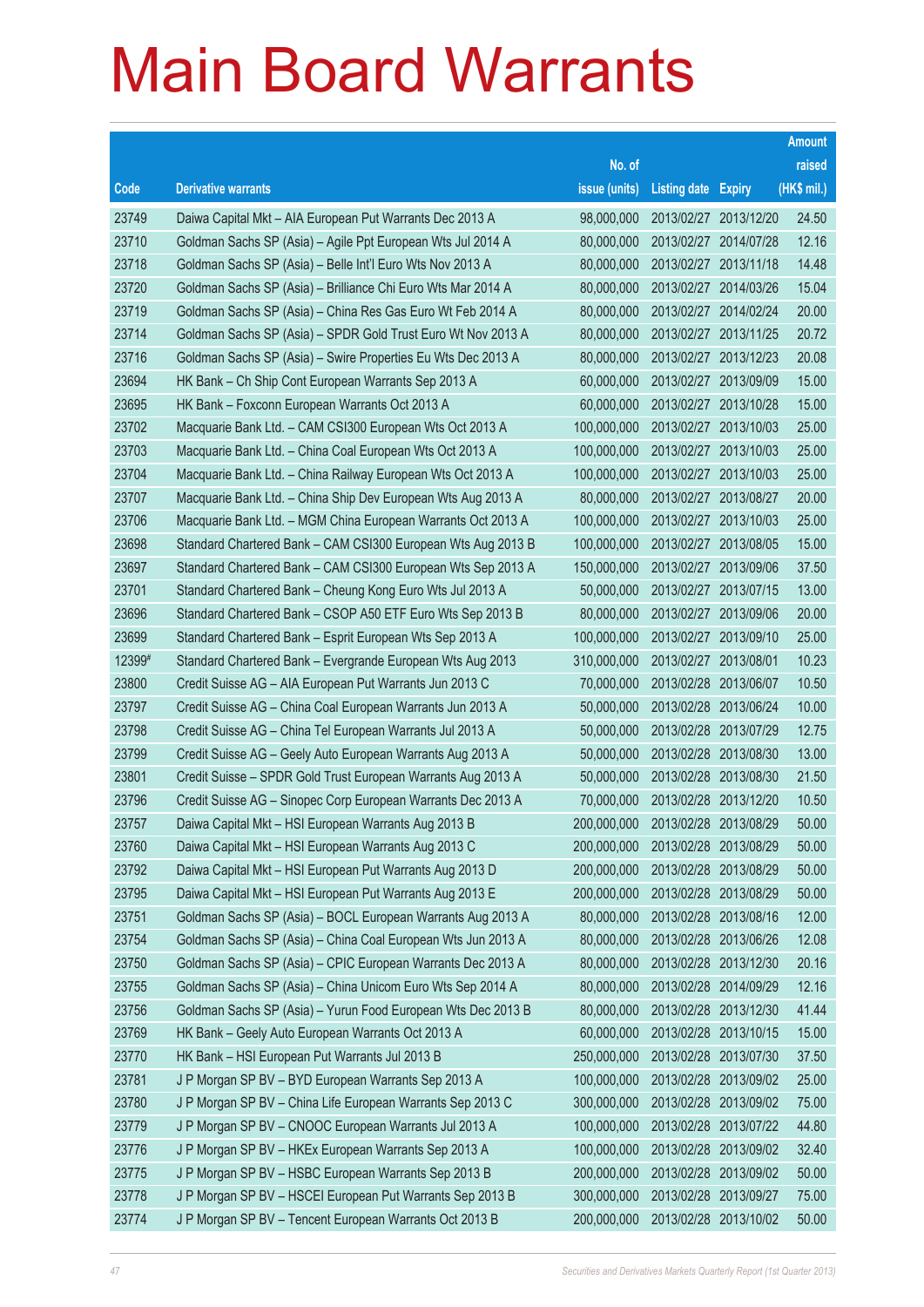|                |                                                                                                                        |                          |                            |                       | <b>Amount</b> |
|----------------|------------------------------------------------------------------------------------------------------------------------|--------------------------|----------------------------|-----------------------|---------------|
|                |                                                                                                                        | No. of                   |                            |                       | raised        |
| Code           | <b>Derivative warrants</b>                                                                                             | issue (units)            | <b>Listing date Expiry</b> |                       | (HK\$ mil.)   |
| 23773          | J P Morgan SP BV - Tencent European Put Warrants Oct 2013 A                                                            | 200,000,000              |                            | 2013/02/28 2013/10/02 | 50.00         |
| 23768          | Macquarie Bank Ltd. - Sinopharm European Warrants Oct 2013 A                                                           | 200,000,000              | 2013/02/28 2013/10/03      |                       | 50.00         |
| 23766          | Macquarie Bank Ltd. - Sh Pharma European Warrants Mar 2014 A                                                           | 200,000,000              | 2013/02/28                 | 2014/03/04            | 50.00         |
| 23767          | Macquarie Bank Ltd. - Shenzhen Int'l European Wts Oct 2013 A                                                           | 80,000,000               |                            | 2013/02/28 2013/10/03 | 20.00         |
| 23765          | Macquarie Bank Ltd. - Zijin Mining European Wts Oct 2013 A                                                             | 100,000,000              |                            | 2013/02/28 2013/10/03 | 25.00         |
| 23761          | CC Rabobank B.A. - Galaxy Ent European Put Wts Aug 2013 B                                                              | 100,000,000              |                            | 2013/02/28 2013/08/30 | 25.00         |
| 23763          | CC Rabobank B.A. - Lumena Newmat European Wts Aug 2013 A                                                               | 80,000,000               | 2013/02/28                 | 2013/08/30            | 20.00         |
| 23762          | CC Rabobank B.A. - Sands China European Put Wts Aug 2013 A                                                             | 100,000,000              |                            | 2013/02/28 2013/08/30 | 25.00         |
| 23764          | CC Rabobank B.A. - SPDR Gold Trust European Wts Aug 2013 A                                                             | 80,000,000               |                            | 2013/02/28 2013/08/30 | 40.00         |
| 23784          | Standard Chartered Bank - CITIC Pacific Euro Wts Feb 2014 A                                                            | 100,000,000              |                            | 2013/02/28 2014/02/07 | 25.00         |
| 23782          | Standard Chartered Bank - HSI European Warrants Aug 2013 A                                                             | 100,000,000              | 2013/02/28                 | 2013/08/29            | 15.00         |
| 23785          | Standard Chartered Bank - HSI European Put Wts Jul 2013 B                                                              | 100,000,000              |                            | 2013/02/28 2013/07/30 | 17.00         |
| 23783          | Standard Chartered Bank - Zijin Mining Euro Wts Oct 2013 A                                                             | 80,000,000               |                            | 2013/02/28 2013/10/08 | 20.00         |
| 23788          | UBS AG - CAM CSI300 European Warrants Sep 2013 D                                                                       | 100,000,000              |                            | 2013/02/28 2013/09/02 | 24.00         |
| 23790          | UBS AG - HKEx European Warrants Jul 2014 A                                                                             | 300,000,000              | 2013/02/28                 | 2014/07/16            | 54.00         |
| 23787          | UBS AG - HSI European Warrants Jul 2013 D                                                                              | 300,000,000              |                            | 2013/02/28 2013/07/30 | 54.00         |
| 23789          | UBS AG - SPDR Gold Trust European Warrants Aug 2013 A                                                                  | 100,000,000              |                            | 2013/02/28 2013/08/27 | 42.00         |
| 14442#         | Standard Chartered Bank - A50 China Euro Warrants Oct 2013                                                             | 350,000,000              |                            | 2013/02/28 2013/10/28 | 10.85         |
| 23843          | Daiwa Capital Mkt - China Life European Warrants Oct 2013 B                                                            | 188,000,000              | 2013/03/01                 | 2013/10/18            | 47.00         |
| 23845          | Daiwa Capital Mkt - China Mobile European Wts Jul 2013 A                                                               | 138,000,000              |                            | 2013/03/01 2013/07/25 | 44.16         |
| 23846          | Daiwa Capital Mkt - China Mobile European Put Wts Jul 2013 B                                                           | 98,000,000               | 2013/03/01                 | 2013/07/02            | 24.50         |
| 23842          | Daiwa Capital Mkt - HSBC European Warrants Sep 2013 A                                                                  | 158,000,000              |                            | 2013/03/01 2013/09/02 | 23.70         |
| 23833          | Bank of East Asia - BYD European Warrants Nov 2013 A                                                                   | 50,000,000               | 2013/03/01                 | 2013/11/22            | 12.50         |
| 23834          | Bank of East Asia - Ch Mobile European Warrants Feb 2014 A                                                             | 40,000,000               |                            | 2013/03/01 2014/02/06 | 10.00         |
| 23835          | Bank of East Asia - Foxconn European Warrants Sep 2013 A                                                               | 40,000,000               | 2013/03/01                 | 2013/09/06            | 10.00         |
| 23832          | Bank of East Asia - Ping An European Warrants Sep 2013 B                                                               | 35,000,000               | 2013/03/01                 | 2013/09/06            | 10.50         |
| 23847          | Goldman Sachs SP (Asia) - AIA European Put Wts Sep 2013 B                                                              | 80,000,000               | 2013/03/01                 | 2013/09/30            | 21.12         |
| 23848          | Goldman Sachs SP (Asia) - CR Cement European Wts Dec 2013 A                                                            | 80,000,000               |                            | 2013/03/01 2013/12/30 | 26.64         |
| 23825          | J P Morgan SP BV - Cheung Kong European Warrants Sep 2013 A                                                            | 100,000,000              | 2013/03/01                 | 2013/09/02            | 25.00         |
| 23818          | J P Morgan SP BV - China Shenhua European Wts Sep 2013 A                                                               | 200,000,000              |                            | 2013/03/01 2013/09/02 | 50.20         |
| 23819          | J P Morgan SP BV - China Shenhua European Wts Oct 2013 A                                                               | 200,000,000              | 2013/03/01                 | 2013/10/02            | 50.00         |
| 23821          | J P Morgan SP BV - Geely Auto European Warrants Sep 2013 B                                                             | 200,000,000              | 2013/03/01                 | 2013/09/02            | 50.20         |
| 23823          | J P Morgan SP BV - Greatwall Motor European Wts Sep 2013 A                                                             | 200,000,000              | 2013/03/01                 | 2013/09/02            | 50.00         |
| 23824          | J P Morgan SP BV - Prada European Warrants Sep 2013 A                                                                  | 80,000,000               | 2013/03/01                 | 2013/09/02            | 33.12         |
| 23822          | J P Morgan SP BV - Sinopharm European Warrants Sep 2013 A                                                              | 80,000,000               | 2013/03/01                 | 2013/09/02            | 20.08         |
| 23829          | Macquarie Bank Ltd. - BJ Ent Water European Wts Nov 2013 A                                                             | 80,000,000               | 2013/03/01                 | 2013/11/04            | 20.00         |
| 23838<br>23830 | Macquarie Bank Ltd. - China Gas Hold Euro Wts Dec 2014 A                                                               | 180,000,000              | 2013/03/01                 | 2014/12/11            | 29.34         |
|                | Macquarie Bank Ltd. - CKI Holdings European Wts Nov 2013 A                                                             | 180,000,000              | 2013/03/01                 | 2013/11/04            | 45.00         |
| 23836<br>23840 | Macquarie Bank Ltd. - PWR Assets European Wts Feb 2014 A                                                               | 180,000,000              | 2013/03/01                 | 2014/02/05            | 45.00         |
| 23826          | Macquarie Bank Ltd. - SUNAC European Warrants Oct 2013 A                                                               | 80,000,000               | 2013/03/01                 | 2013/10/03            | 60.88         |
|                | Macquarie Bank Ltd. - Tsingtao Brew European Wts Sep 2013 A                                                            | 80,000,000<br>70,000,000 | 2013/03/01                 | 2013/09/03            | 20.00         |
| 23802          | Merrill Lynch Int'l & Co. C.V. - AIA Euro Wts Sep 2013 B<br>Merrill Lynch Int'l & Co. C.V. - CK(H) Euro Wts Sep 2013 A | 40,000,000               | 2013/03/01                 | 2013/09/09            | 10.78         |
| 23808          |                                                                                                                        |                          | 2013/03/01                 | 2013/09/02            | 23.20         |
| 23804          | Merrill Lynch Int'l & Co. C.V. - Ch Shenhua Eu Wt Nov 2013 A                                                           | 40,000,000               | 2013/03/01                 | 2013/11/25            | 10.00         |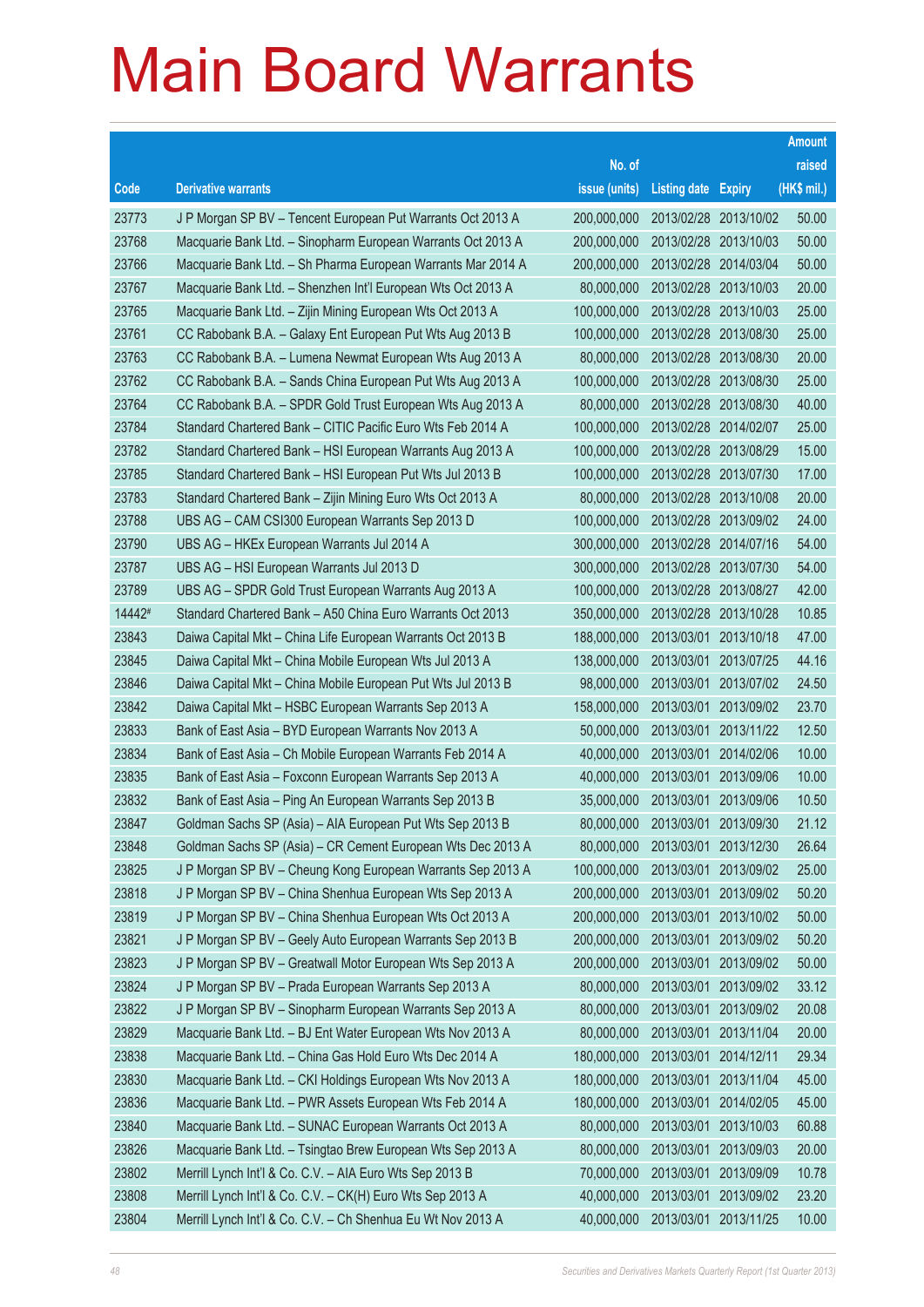|       |                                                              |               |                       |            | <b>Amount</b> |
|-------|--------------------------------------------------------------|---------------|-----------------------|------------|---------------|
|       |                                                              | No. of        |                       |            | raised        |
| Code  | <b>Derivative warrants</b>                                   | issue (units) | Listing date Expiry   |            | (HK\$ mil.)   |
| 23806 | Merrill Lynch Int'l & Co. C.V. - HKEx Euro Wts Sep 2013 A    | 40,000,000    | 2013/03/01            | 2013/09/02 | 31.60         |
| 23807 | Merrill Lynch Int'l & Co. C.V. - JX Copper Eu Wts Dec 2013 A | 40,000,000    | 2013/03/01            | 2013/12/16 | 10.00         |
| 23812 | Standard Chartered Bank - China Coal European Wts Sep 2013 A | 80,000,000    | 2013/03/01            | 2013/09/05 | 28.00         |
| 23810 | Standard Chartered Bank - CSOP A50 ETF Euro Wts Nov 2015 A   | 100,000,000   | 2013/03/01            | 2015/11/02 | 25.50         |
| 23816 | Standard Chartered Bank - CSR European Warrants Sep 2013 A   | 60,000,000    | 2013/03/01            | 2013/09/05 | 21.00         |
| 23817 | Standard Chartered Bank - CSR European Warrants Dec 2014 A   | 200,000,000   | 2013/03/01            | 2014/12/15 | 41.60         |
| 23865 | BNP Paribas Arbit Issu B.V. - Cheung Kong Euro Wt Sep 2013 A | 60,000,000    | 2013/03/04            | 2013/09/04 | 18.60         |
| 23863 | BNP Paribas Arbit Issu B.V. - SHK Ppt Euro Wts Oct 2013 B    | 70,000,000    | 2013/03/04 2013/10/03 |            | 24.50         |
| 23866 | Credit Suisse AG - China Shenhua European Wts Sep 2013 A     | 50,000,000    | 2013/03/04            | 2013/09/03 | 49.50         |
| 23868 | Credit Suisse AG - Evergrande European Warrants Jun 2013 B   | 50,000,000    | 2013/03/04 2013/06/21 |            | 15.50         |
| 23867 | Credit Suisse AG - SJM Holdings European Warrants Sep 2013 A | 70,000,000    | 2013/03/04            | 2013/09/09 | 10.50         |
| 23869 | Citigroup Global Mkt H Inc. - Sinopec Corp Eu Wts Aug 2013 B | 100,000,000   | 2013/03/04 2013/08/29 |            | 18.50         |
| 23861 | Daiwa Capital Mkt - CCB European Warrants Jul 2013 C         | 128,000,000   | 2013/03/04            | 2013/07/26 | 19.20         |
| 23860 | Daiwa Capital Mkt - China Life European Put Wts Oct 2013 C   | 98,000,000    | 2013/03/04 2013/10/02 |            | 14.70         |
| 23862 | Daiwa Capital Mkt - Ping An European Warrants Aug 2013 A     | 98,000,000    | 2013/03/04            | 2013/08/19 | 23.52         |
| 23854 | HK Bank - HSI European Warrants Sep 2013 C                   | 250,000,000   | 2013/03/04 2013/09/27 |            | 37.50         |
| 23853 | HK Bank - HSI European Warrants Oct 2013 A                   | 250,000,000   | 2013/03/04            | 2013/10/30 | 47.50         |
| 23852 | HK Bank - HSI European Put Warrants Sep 2013 B               | 250,000,000   | 2013/03/04 2013/09/27 |            | 62.50         |
| 23855 | HK Bank - HSI European Put Warrants Sep 2013 D               | 250,000,000   | 2013/03/04            | 2013/09/27 | 37.50         |
| 23851 | Macquarie Bank Ltd. - Cheung Kong European Wts Jun 2013 A    | 200,000,000   | 2013/03/04 2013/06/25 |            | 30.00         |
| 23850 | Macquarie Bank Ltd. - Henderson Land Dev Euro Wts Nov 2013 A | 180,000,000   | 2013/03/04            | 2013/11/04 | 45.00         |
| 23858 | Macquarie Bank Ltd. - Link REIT European Put Wts Dec 2013 A  | 200,000,000   | 2013/03/04 2013/12/03 |            | 50.00         |
| 23849 | Macquarie Bank Ltd. - SHK Ppt European Warrants Jul 2013 B   | 200,000,000   | 2013/03/04            | 2013/07/03 | 43.40         |
| 23859 | Macquarie Bank Ltd. - Tencent European Put Wts Sep 2013 A    | 250,000,000   | 2013/03/04 2013/09/03 |            | 38.50         |
| 23856 | Standard Chartered Bank - China Coal European Wts Nov 2014 A | 200,000,000   | 2013/03/04 2014/11/03 |            | 50.00         |
| 23873 | BOCI Asia Ltd. - China Life European Warrants Aug 2013 A     | 100,000,000   | 2013/03/05 2013/08/05 |            | 15.00         |
| 23874 | BOCI Asia Ltd. – SHK Ppt European Warrants Jul 2013 A        | 100,000,000   | 2013/03/05 2013/07/12 |            | 23.00         |
| 23892 | BNP Paribas Arbit Issu B.V. - Ch Shenhua Euro Wts Oct 2013 B | 100,000,000   | 2013/03/05 2013/10/03 |            | 25.00         |
| 23889 | BNP Paribas Arbit Issu B.V. - Evergrande Euro Wts Oct 2013 B | 100,000,000   | 2013/03/05 2013/10/03 |            | 25.00         |
| 23893 | BNP Paribas Arbit Issu B.V. - HKEx European Wts Jul 2014 A   | 100,000,000   | 2013/03/05 2014/07/30 |            | 16.00         |
| 23890 | BNP Paribas Arbit Issu B.V. - Ping An European Wt Nov 2013 A | 100,000,000   | 2013/03/05 2013/11/04 |            | 31.00         |
| 23891 | BNP Paribas Arbit Issu B.V. - Zoomlion Euro Wts Apr 2014 A   | 100,000,000   | 2013/03/05 2014/04/02 |            | 17.00         |
| 23897 | Daiwa Capital Mkt - CCB European Put Warrants Jul 2014 A     | 128,000,000   | 2013/03/05 2014/07/02 |            | 19.20         |
| 23895 | Daiwa Capital Mkt - Tencent Holdings European Wts Sep 2013 A | 128,000,000   | 2013/03/05 2013/09/02 |            | 19.20         |
| 23894 | J P Morgan SP BV - HSI European Put Warrants Sep 2013 D      | 300,000,000   | 2013/03/05 2013/09/27 |            | 75.00         |
| 23870 | Macquarie Bank Ltd. - Cheung Kong Euro Put Wts Dec 2013 A    | 200,000,000   | 2013/03/05 2013/12/03 |            | 50.00         |
| 23884 | CC Rabobank B.A. - BBMG European Warrants Sep 2013 A         | 50,000,000    | 2013/03/05 2013/09/09 |            | 35.00         |
| 23885 | CC Rabobank B.A. - Haier Elec European Warrants Dec 2013 A   | 150,000,000   | 2013/03/05 2013/12/16 |            | 37.50         |
| 23881 | Standard Chartered Bank - China Coal European Wts Jun 2013 A | 70,000,000    | 2013/03/05 2013/06/25 |            | 17.50         |
| 23882 | Standard Chartered Bank - China Coal European Wts Sep 2013 B | 70,000,000    | 2013/03/05 2013/09/05 |            | 53.20         |
| 23883 | Standard Chartered Bank - A50 China Euro Warrants Jul 2013 C | 100,000,000   | 2013/03/05 2013/07/10 |            | 19.60         |
| 23880 | UBS AG - CAM CSI300 European Warrants Oct 2013 C             | 100,000,000   | 2013/03/05 2013/10/21 |            | 16.00         |
| 23898 | UBS AG - China Life European Warrants Sep 2013 B             | 200,000,000   | 2013/03/05 2013/09/04 |            | 50.00         |
| 23878 | UBS AG - Minsheng Bank European Warrants May 2015 A          | 60,000,000    | 2013/03/05 2015/05/26 |            | 13.20         |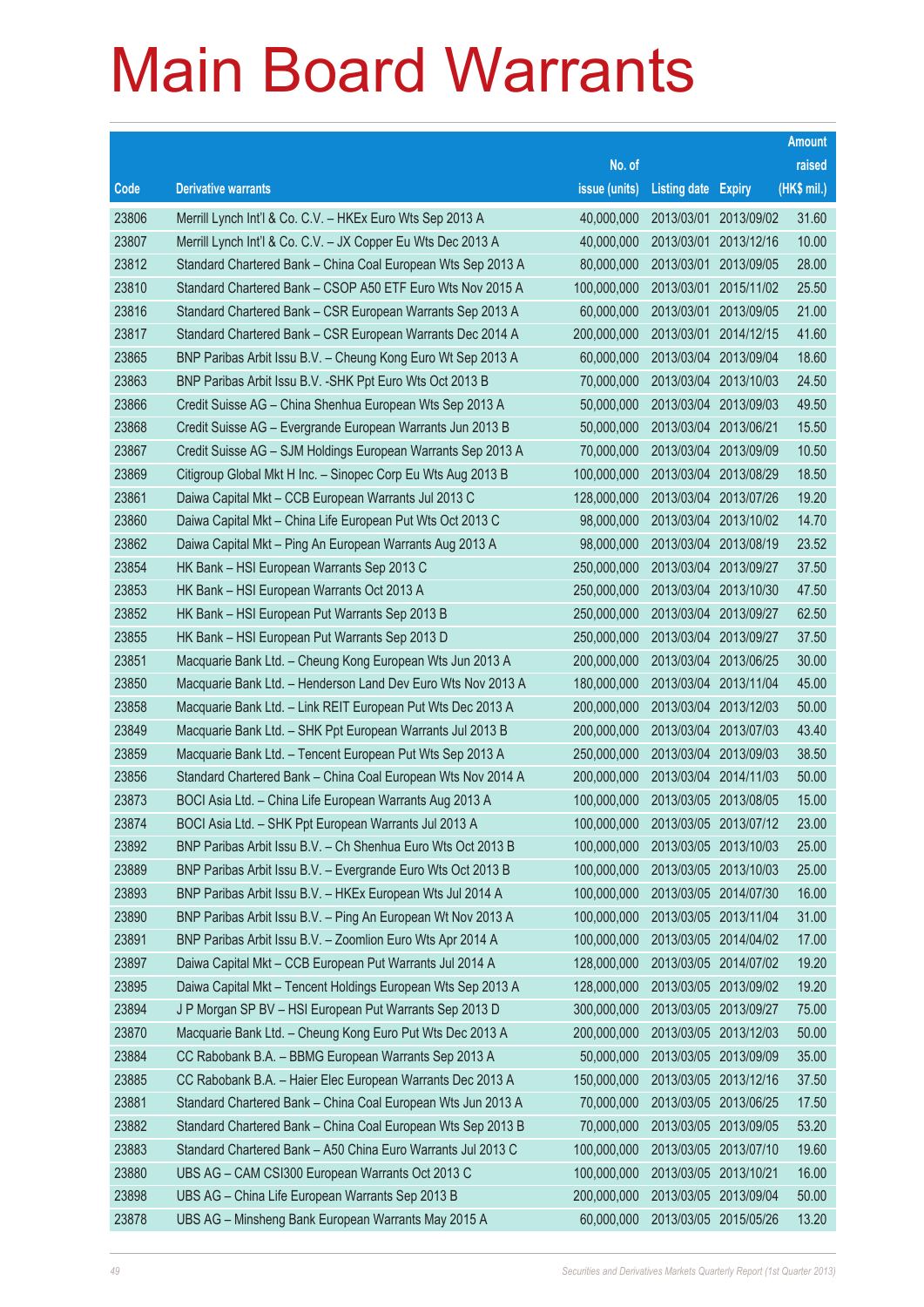|       |                                                              |               |                            | <b>Amount</b> |
|-------|--------------------------------------------------------------|---------------|----------------------------|---------------|
|       |                                                              | No. of        |                            | raised        |
| Code  | <b>Derivative warrants</b>                                   | issue (units) | <b>Listing date Expiry</b> | (HK\$ mil.)   |
| 23876 | UBS AG – China Unicom European Warrants Apr 2014 A           | 100,000,000   | 2013/03/05 2014/04/22      | 18.00         |
| 23886 | UBS AG - Evergrande European Warrants Sep 2013 A             | 50,000,000    | 2013/03/05 2013/09/09      | 20.00         |
| 23879 | UBS AG - Galaxy Ent European Warrants Jul 2013 A             | 80,000,000    | 2013/03/05 2013/07/08      | 12.00         |
| 23888 | UBS AG - Hutchison European Warrants Jul 2013 B              | 200,000,000   | 2013/03/05 2013/07/22      | 44.00         |
| 23875 | UBS AG - PICC European Warrants Jun 2014 A                   | 100,000,000   | 2013/03/05 2014/06/24      | 15.00         |
| 23887 | UBS AG – SHK Ppt European Warrants Sep 2013 A                | 100,000,000   | 2013/03/05 2013/09/09      | 60.00         |
| 23906 | BOCI Asia Ltd. - CC Bank European Warrants Aug 2013 A        | 100,000,000   | 2013/03/06 2013/08/26      | 23.00         |
| 23907 | BOCI Asia Ltd. - ICBC European Warrants Jul 2013 A           | 100,000,000   | 2013/03/06 2013/07/29      | 15.00         |
| 23941 | BNP Paribas Arbit Issu B.V. - Anhui Conch Euro Wt Nov 2013 A | 100,000,000   | 2013/03/06 2013/11/04      | 15.00         |
| 23944 | BNP Paribas Arbit Issu B.V. - AIA European Wts Apr 2014 A    | 100,000,000   | 2013/03/06 2014/04/02      | 25.00         |
| 23942 | BNP Paribas Arbit Issu B.V. - Belle Int'l Euro Wt Nov 2013 A | 100,000,000   | 2013/03/06 2013/11/04      | 17.00         |
| 23943 | BNP Paribas Arbit Issu B.V. - HKEx European Wts Jul 2014 B   | 100,000,000   | 2013/03/06 2014/07/03      | 16.00         |
| 10175 | BNP Paribas Arbit Issu B.V. - USD/YEN Euro Wts Nov 2013 A    | 100,000,000   | 2013/03/06 2013/11/29      | 25.00         |
| 23930 | Credit Suisse AG - China Gas Hold European Wts Sep 2013 A    | 50,000,000    | 2013/03/06 2013/09/09      | 50.00         |
| 23928 | Credit Suisse AG - Sinopharm European Warrants Sep 2013 A    | 50,000,000    | 2013/03/06 2013/09/09      | 12.50         |
| 23945 | Citigroup Global Mkt H Inc. - AIA European Wts Dec 2013 A    | 100,000,000   | 2013/03/06 2013/12/24      | 16.00         |
| 23946 | Citigroup Global Mkt H Inc. - Ping An Euro Put Wt Nov 2013 B | 100,000,000   | 2013/03/06 2013/11/11      | 25.00         |
| 23934 | Daiwa Capital Mkt - ICBC European Warrants Aug 2013 C        | 128,000,000   | 2013/03/06 2013/08/01      | 19.20         |
| 23908 | HK Bank – HSI European Put Warrants Jul 2013 C               | 250,000,000   | 2013/03/06 2013/07/30      | 37.50         |
| 23910 | HK Bank – HWL European Warrants Oct 2013 A                   | 80,000,000    | 2013/03/06 2013/10/09      | 34.40         |
| 23902 | J P Morgan SP BV - CITIC Sec European Warrants Sep 2013 A    | 100,000,000   | 2013/03/06 2013/09/05      | 25.00         |
| 23901 | J P Morgan SP BV - Haitong Sec European Warrants Dec 2013 A  | 150,000,000   | 2013/03/06 2013/12/02      | 37.50         |
| 23900 | J P Morgan SP BV - Li & Fung European Warrants Dec 2013 A    | 180,000,000   | 2013/03/06 2013/12/02      | 27.00         |
| 23904 | J P Morgan SP BV - Lumena Newmat European Wts Sep 2013 A     | 100,000,000   | 2013/03/06 2013/09/05      | 25.00         |
| 23903 | J P Morgan SP BV - Yurun Food European Warrants Sep 2013 A   | 50,000,000    | 2013/03/06 2013/09/05      | 17.55         |
| 23899 | J P Morgan SP BV - Yanzhou Coal European Warrants Sep 2013 A | 50,000,000    | 2013/03/06 2013/09/05      | 21.45         |
| 89008 | Macquarie Bank Ltd. - CAM CSI300 European Wts Apr 2014 A     | 40,000,000    | 2013/03/06 2014/04/02      | 12.45         |
| 23922 | Macquarie Bank Ltd. - Poly HK Inv European Wts Nov 2013 A    | 80,000,000    | 2013/03/06 2013/11/04      | 20.00         |
| 23925 | Macquarie Bank Ltd. - Sh Electric European Wts Sep 2013 A    | 80,000,000    | 2013/03/06 2013/09/05      | 20.00         |
| 23921 | CC Rabobank B.A. - Chi Resources European Wts Sep 2013 A     | 60,000,000    | 2013/03/06 2013/09/09      | 15.00         |
| 23919 | CC Rabobank B.A. - Haitong Sec European Warrants Aug 2013 A  | 120,000,000   | 2013/03/06 2013/08/12      | 18.00         |
| 23920 | CC Rabobank B.A. - Yanzhou Coal European Warrants Mar 2014 B | 120,000,000   | 2013/03/06 2014/03/24      | 18.00         |
| 23916 | Standard Chartered Bank-China Life European Wts Aug 2013 A   | 100,000,000   | 2013/03/06 2013/08/12      | 15.00         |
| 23915 | Standard Chartered Bank-China Life European Wts Nov 2013 B   | 100,000,000   | 2013/03/06 2013/11/22      | 25.00         |
| 23913 | Standard Chartered Bank - China Life Euro Put Wts Jul 2013 B | 100,000,000   | 2013/03/06 2013/07/08      | 18.80         |
| 23914 | Standard Chartered Bank - China Life Euro Put Wts Sep 2013 B | 100,000,000   | 2013/03/06 2013/09/24      | 15.00         |
| 23911 | Standard Chartered Bank - Ping An European Wts Jun 2013 A    | 100,000,000   | 2013/03/06 2013/06/17      | 34.00         |
| 23935 | UBS AG - AIA European Warrants Jan 2014 A                    | 100,000,000   | 2013/03/06 2014/01/27      | 25.00         |
| 23936 | UBS AG - China Mobile European Warrants Jul 2013 E           | 200,000,000   | 2013/03/06 2013/07/29      | 82.00         |
| 23940 | UBS AG - Lenovo European Warrants Sep 2013 B                 | 40,000,000    | 2013/03/06 2013/09/30      | 23.20         |
| 23968 | BOCI Asia Ltd. - AIA European Warrants Dec 2013 A            | 100,000,000   | 2013/03/07 2013/12/30      | 25.00         |
| 23970 | BOCI Asia Ltd. - Ch Overseas European Warrants Nov 2013 A    | 100,000,000   | 2013/03/07 2013/11/26      | 25.00         |
| 23969 | BOCI Asia Ltd. - China Shenhua European Warrants Nov 2013 A  | 100,000,000   | 2013/03/07 2013/11/29      | 25.00         |
| 23997 | Bank of East Asia - Nine Dragons European Wts Dec 2013 A     | 100,000,000   | 2013/03/07 2013/12/27      | 15.00         |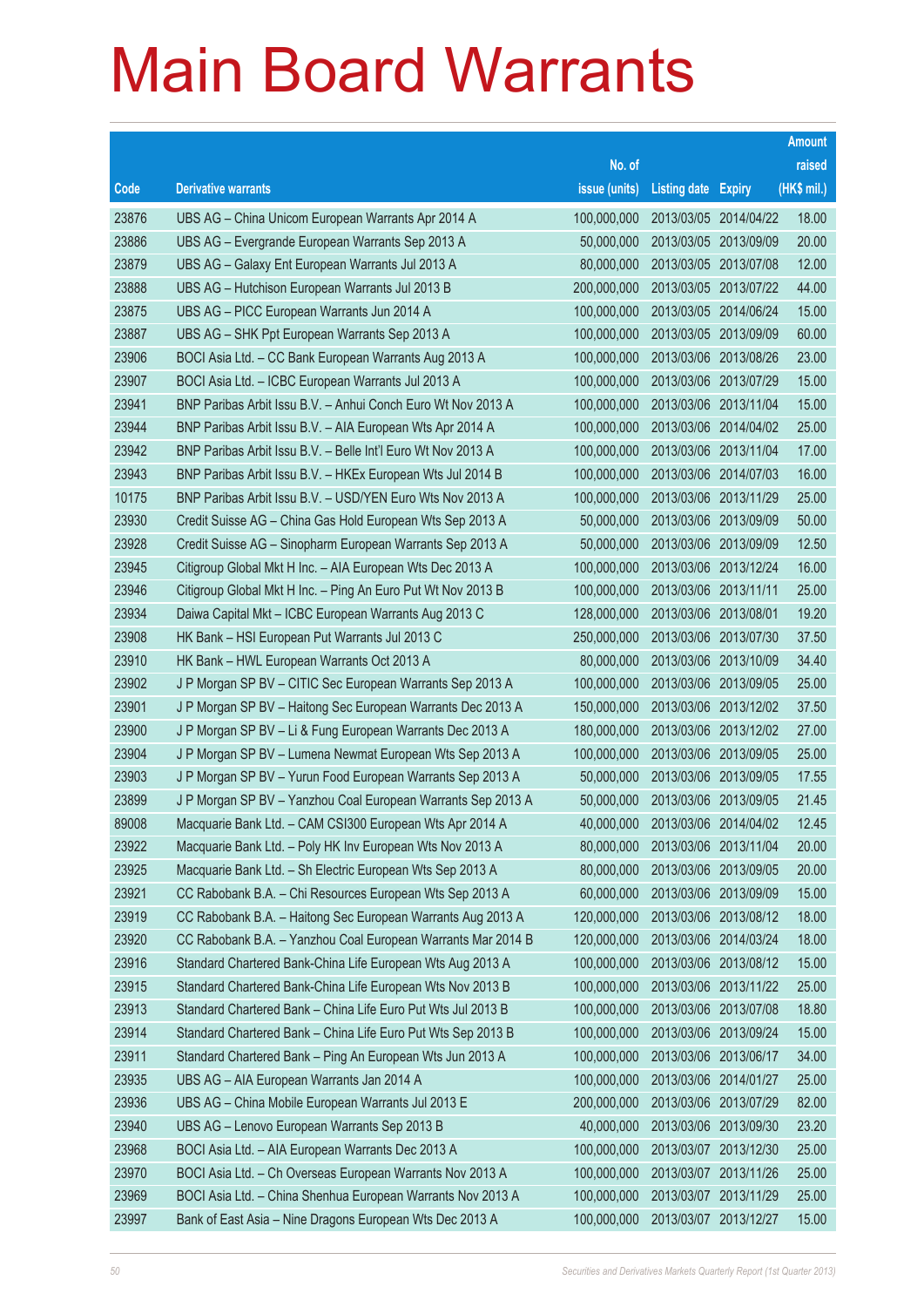|       |                                                              |               |                       | <b>Amount</b> |
|-------|--------------------------------------------------------------|---------------|-----------------------|---------------|
|       |                                                              | No. of        |                       | raised        |
| Code  | <b>Derivative warrants</b>                                   | issue (units) | Listing date Expiry   | (HK\$ mil.)   |
| 23988 | Goldman Sachs SP (Asia) - CHALCO European Wts Dec 2013 A     | 80,000,000    | 2013/03/07 2013/12/23 | 20.88         |
| 23983 | Goldman Sachs SP (Asia) - China Shenhua Euro Wts Feb 2014 A  | 100,000,000   | 2013/03/07 2014/02/24 | 25.00         |
| 23995 | J P Morgan SP BV - CAM CSI300 European Warrants Oct 2013 A   | 180,000,000   | 2013/03/07 2013/10/02 | 27.00         |
| 23996 | J P Morgan SP BV - BOC HK European Warrants Oct 2014 A       | 180,000,000   | 2013/03/07 2014/10/03 | 27.00         |
| 23965 | J P Morgan SP BV - CPIC European Warrants Aug 2013 C         | 200,000,000   | 2013/03/07 2013/08/26 | 30.00         |
| 23957 | J P Morgan Int'l Der. Ltd. - HSCEI European Wts Dec 2013 B   | 300,000,000   | 2013/03/07 2013/12/30 | 56.10         |
| 23956 | J P Morgan SP BV - HSCEI European Put Warrants Oct 2013 B    | 300,000,000   | 2013/03/07 2013/10/30 | 75.00         |
| 23958 | J P Morgan SP BV - HSI European Warrants Sep 2013 E          | 300,000,000   | 2013/03/07 2013/09/27 | 75.00         |
| 23959 | J P Morgan SP BV - Hutchison European Warrants Sep 2013 A    | 150,000,000   | 2013/03/07 2013/09/06 | 37.50         |
| 23994 | J P Morgan SP BV - ICBC European Warrants Aug 2013 B         | 200,000,000   | 2013/03/07 2013/08/01 | 30.00         |
| 23990 | Macquarie Bank Ltd. - Chinares Cement European Wt Jul 2013 A | 80,000,000    | 2013/03/07 2013/07/22 | 12.00         |
| 23991 | Macquarie Bank Ltd. - China Res Gas European Wts Nov 2013 A  | 180,000,000   | 2013/03/07 2013/11/04 | 45.00         |
| 23989 | Macquarie Bank Ltd. - Shui On Land European Wts Feb 2014 A   | 80,000,000    | 2013/03/07 2014/02/05 | 20.00         |
| 23950 | Merrill Lynch Int'l & Co. C.V. - AIA Euro Wts Mar 2014 A     | 60,000,000    | 2013/03/07 2014/03/31 | 14.40         |
| 23953 | Merrill Lynch Int'l & Co. C.V. - China Life Eu Wt Jun 2013 D | 80,000,000    | 2013/03/07 2013/06/17 | 12.00         |
| 23952 | Merrill Lynch Int'l & Co. C.V. - China Life Eu Wt Aug 2013 B | 80,000,000    | 2013/03/07 2013/08/05 | 12.00         |
| 23949 | Merrill Lynch Int'l & Co. C.V. - A50 China Eur Wt Aug 2013 A | 40,000,000    | 2013/03/07 2013/08/01 | 23.60         |
| 23948 | Merrill Lynch Int'l & Co. C.V. - Hutchison Eur Wt Jun 2013 C | 40,000,000    | 2013/03/07 2013/06/28 | 11.20         |
| 23955 | Merrill Lynch Int'l & Co. C.V. - SHK Ppt Euro Wts Jun 2013 A | 40,000,000    | 2013/03/07 2013/06/26 | 26.40         |
| 23982 | Standard Chartered Bank - BOCL European Warrants Oct 2013 B  | 100,000,000   | 2013/03/07 2013/10/02 | 16.90         |
| 23974 | Standard Chartered Bank - BOCL European Warrants Dec 2013 A  | 100,000,000   | 2013/03/07 2013/12/09 | 20.90         |
| 23977 | Standard Chartered Bank - BOCL European Put Wts Sep 2013 B   | 100,000,000   | 2013/03/07 2013/09/09 | 25.00         |
| 23972 | Standard Chartered Bank - CITIC Pacific Euro Wts Jul 2013 A  | 80,000,000    | 2013/03/07 2013/07/29 | 22.00         |
| 23971 | Standard Chartered Bank - China Mobile Euro Wts Jun 2013 C   | 100,000,000   | 2013/03/07 2013/06/11 | 16.60         |
| 23973 | Standard Chartered Bank - CNOOC European Warrants Jul 2013 A | 60,000,000    | 2013/03/07 2013/07/22 | 14.40         |
| 23981 | Standard Chartered Bank - Jiangxi Copper Euro Wts Dec 2013 A | 100,000,000   | 2013/03/07 2013/12/06 | 25.00         |
| 23978 | Standard Chartered Bank – Li & Fung Euro Put Wts Sep 2013 B  | 80,000,000    | 2013/03/07 2013/09/09 | 24.00         |
| 24001 | BOCI Asia Ltd. - A50 China European Warrants Sep 2013 A      | 100,000,000   | 2013/03/08 2013/09/09 | 20.00         |
| 24039 | Citigroup Global Mkt H Inc. - SHK Ppt Euro Wts Nov 2013 A    | 100,000,000   | 2013/03/08 2013/11/18 | 45.00         |
| 24013 | Goldman Sachs SP (Asia) - AIA European Warrants Feb 2014 A   | 120,000,000   | 2013/03/08 2014/02/04 | 30.12         |
| 24014 | Goldman Sachs SP (Asia) - SHK Ppt European Wts Oct 2013 A    | 100,000,000   | 2013/03/08 2013/10/31 | 54.40         |
| 24016 | Goldman Sachs SP (Asia) - Tencent European Wt Sep 2013 A     | 120,000,000   | 2013/03/08 2013/09/30 | 18.12         |
| 24019 | Goldman Sachs SP (Asia) - Tingyi European Wts Feb 2014 A     | 120,000,000   | 2013/03/08 2014/02/04 | 30.96         |
| 24017 | Goldman Sachs SP (Asia) - ZTE European Warrants Aug 2013 A   | 120,000,000   | 2013/03/08 2013/08/26 | 18.96         |
| 24008 | HK Bank - Cheung Kong European Warrants Sep 2013 A           | 60,000,000    | 2013/03/08 2013/09/30 | 24.00         |
| 24025 | J P Morgan SP BV - Zhaojin Mining European Wts Sep 2013 A    | 100,000,000   | 2013/03/08 2013/09/25 | 15.00         |
| 24021 | Macquarie Bank Ltd. - Agile Ppt European Warrants Jul 2014 A | 180,000,000   | 2013/03/08 2014/07/28 | 27.36         |
| 24020 | Macquarie Bank Ltd. - AIA European Warrants Jan 2014 A       | 75,000,000    | 2013/03/08 2014/01/03 | 18.75         |
| 24012 | Macquarie Bank Ltd. - Tingyi European Warrants Sep 2014 A    | 180,000,000   | 2013/03/08 2014/09/02 | 45.00         |
| 24022 | Macquarie Bank Ltd. - Zhaojin Mining Euro Wts Mar 2014 A     | 150,000,000   | 2013/03/08 2014/03/04 | 22.50         |
| 24038 | CC Rabobank B.A. - AIA European Warrants Sep 2013 B          | 120,000,000   | 2013/03/08 2013/09/25 | 18.00         |
| 24034 | CC Rabobank B.A. - China Agri European Warrants Sep 2013 A   | 50,000,000    | 2013/03/08 2013/09/09 | 20.00         |
| 24031 | CC Rabobank B.A. - China Coal European Warrants Mar 2014 A   | 50,000,000    | 2013/03/08 2014/03/28 | 23.50         |
| 24037 | CC Rabobank B.A. - Sinopec Corp European Warrants Aug 2013 B | 50,000,000    | 2013/03/08 2013/08/07 | 14.00         |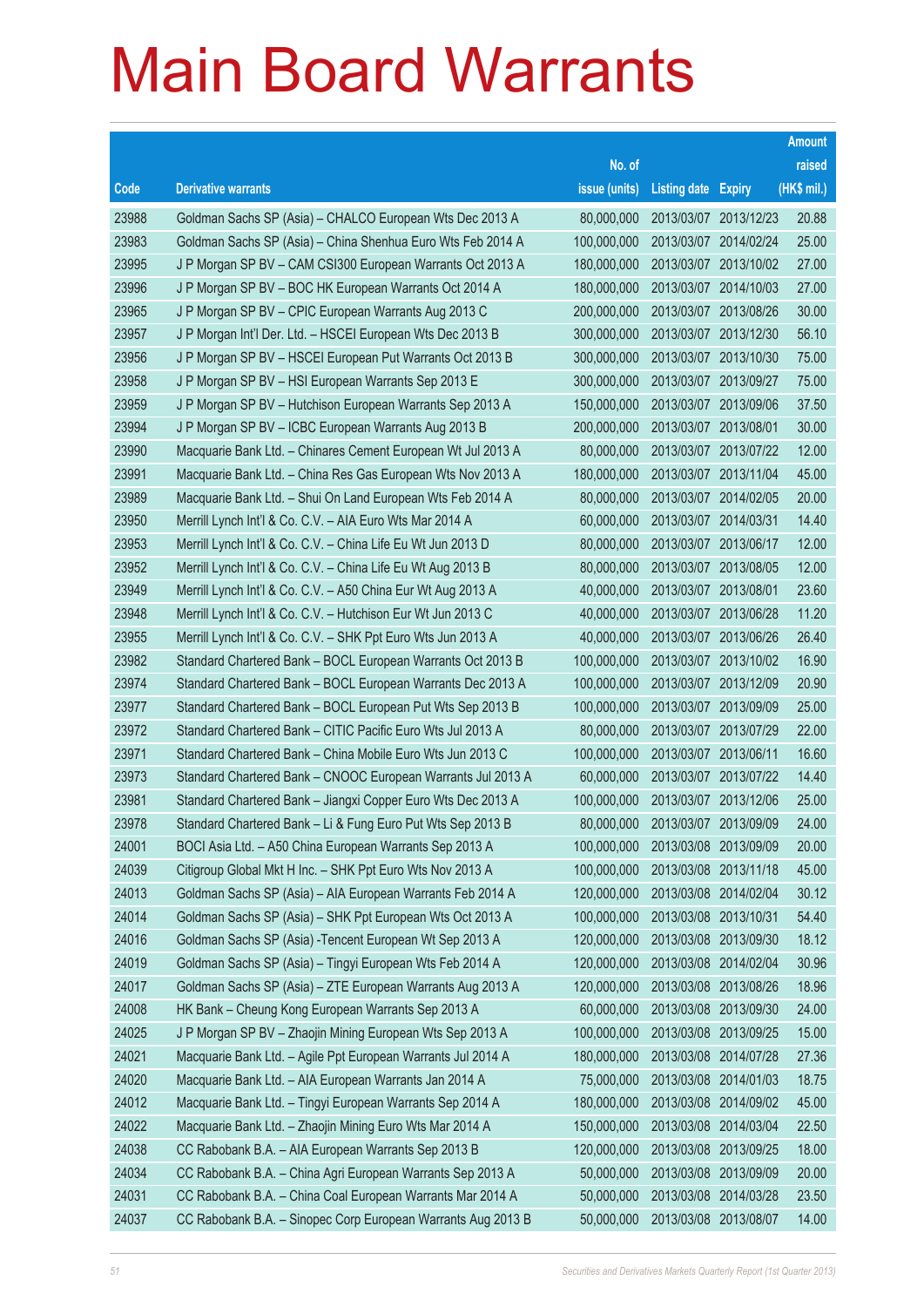|        |                                                              |               |                            |            | <b>Amount</b> |
|--------|--------------------------------------------------------------|---------------|----------------------------|------------|---------------|
|        |                                                              | No. of        |                            |            | raised        |
| Code   | <b>Derivative warrants</b>                                   | issue (units) | <b>Listing date Expiry</b> |            | (HK\$ mil.)   |
| 24030  | CC Rabobank B.A. - Chinares Cement Euro Put Wts Nov 2013 A   | 60,000,000    | 2013/03/08 2013/11/04      |            | 24.00         |
| 24035  | CC Rabobank B.A. - China Shenhua European Wts Sep 2013 A     | 80,000,000    | 2013/03/08 2013/09/24      |            | 14.40         |
| 24033  | CC Rabobank B.A. - PICC P&C European Warrants Aug 2014 A     | 150,000,000   | 2013/03/08 2014/08/28      |            | 37.50         |
| 24032  | CC Rabobank B.A. - Sino Land European Warrants Jul 2014 A    | 120,000,000   | 2013/03/08 2014/07/29      |            | 30.00         |
| 24036  | CC Rabobank B.A. - Shenzhen Int'l European Wts Aug 2013 A    | 50,000,000    | 2013/03/08 2013/08/30      |            | 10.00         |
| 24005  | Standard Chartered Bank - Anhui Conch Euro Wts Sep 2013 A    | 100,000,000   | 2013/03/08 2013/09/30      |            | 17.00         |
| 24007  | Standard Chartered Bank - CAM CSI300 European Wts Jul 2013 A | 100,000,000   | 2013/03/08 2013/07/22      |            | 23.70         |
| 24002  | Standard Chartered Bank – CITIC Sec European Wts Sep 2013 A  | 100,000,000   | 2013/03/08 2013/09/13      |            | 15.00         |
| 24004  | Standard Chartered Bank - China Shenhua Eur Put Wt Oct 2013A | 100,000,000   | 2013/03/08 2013/10/11      |            | 25.00         |
| 24000  | UBS AG - CNOOC European Warrants Jan 2014 A                  | 100,000,000   | 2013/03/08 2014/01/28      |            | 15.00         |
| 23999  | UBS AG - CNOOC European Warrants Jun 2014 B                  | 100,000,000   | 2013/03/08 2014/06/27      |            | 15.00         |
| 24010  | UBS AG – Sinopec Corp European Warrants Aug 2013 C           | 100,000,000   | 2013/03/08 2013/08/29      |            | 19.50         |
| 24011  | UBS AG - KECL European Warrants Nov 2014 A                   | 100,000,000   | 2013/03/08 2014/11/03      |            | 19.00         |
| 24009  | UBS AG - Tencent Holdings European Warrants Sep 2013 A       | 100,000,000   | 2013/03/08 2013/09/02      |            | 18.00         |
| 12309# | Standard Chartered Bank - Ping An European Warrants Dec 2013 | 460,000,000   | 2013/03/08 2013/12/02      |            | 10.12         |
| 24057  | Credit Suisse AG - Belle Int'l European Warrants Mar 2014 A  | 100,000,000   | 2013/03/11 2014/03/28      |            | 15.00         |
| 24053  | Credit Suisse AG - China Life European Warrants Aug 2013 C   | 70,000,000    | 2013/03/11                 | 2013/08/26 | 10.50         |
| 24055  | Credit Suisse AG - Minsheng Bank European Wts Jul 2013 C     | 50,000,000    | 2013/03/11                 | 2013/07/15 | 28.00         |
| 24054  | Credit Suisse AG - Minsheng Bank European Wts Jan 2015 A     | 100,000,000   | 2013/03/11                 | 2015/01/19 | 15.00         |
| 24050  | Credit Suisse AG - China Mobile European Warrants Jul 2013 C | 70,000,000    | 2013/03/11                 | 2013/07/29 | 16.80         |
| 24052  | Credit Suisse AG - China Mobile European Warrants Jul 2013 D | 70,000,000    | 2013/03/11                 | 2013/07/29 | 24.50         |
| 24059  | Credit Suisse AG - Lenovo European Warrants Mar 2015 A       | 100,000,000   | 2013/03/11                 | 2015/03/30 | 25.00         |
| 24058  | Credit Suisse AG - Xinyi Glass European Warrants Sep 2013 A  | 70,000,000    | 2013/03/11                 | 2013/09/16 | 30.80         |
| 24056  | Credit Suisse AG - Zijin Mining European Warrants Aug 2013 A | 70,000,000    | 2013/03/11                 | 2013/08/30 | 10.50         |
| 24073  | Daiwa Capital Mkt - BOCL European Warrants Sep 2013 C        | 128,000,000   | 2013/03/11                 | 2013/09/11 | 32.00         |
| 24074  | Daiwa Capital Mkt - China Mobile European Wts Jul 2013 C     | 138,000,000   | 2013/03/11                 | 2013/07/25 | 45.54         |
| 24072  | Daiwa Capital Mkt - Ch Overseas European Warrants Aug 2013 A | 80,000,000    | 2013/03/11 2013/08/05      |            | 18.40         |
| 24042  | Daiwa Capital Mkt - Hutchison European Warrants Aug 2013 A   | 128,000,000   | 2013/03/11 2013/08/01      |            | 19.20         |
| 24047  | Goldman Sachs SP (Asia) - CAM CSI300 European Wts Aug 2013 A | 120,000,000   | 2013/03/11                 | 2013/08/05 | 18.00         |
| 24044  | Goldman Sachs SP (Asia) - CSOP A50 ETF Euro Wts Jul 2013 A   | 120,000,000   | 2013/03/11                 | 2013/07/02 | 36.84         |
| 24046  | Goldman Sachs SP (Asia) - A50 China European Wts Jun 2013 C  | 120,000,000   | 2013/03/11                 | 2013/06/27 | 33.84         |
| 24040  | J P Morgan SP BV - China EB Int'l European Wts Sep 2013 A    | 50,000,000    | 2013/03/11                 | 2013/09/10 | 12.50         |
| 24068  | CC Rabobank B.A. - Ch Comm Cons European Warrants Oct 2013 A | 40,000,000    | 2013/03/11                 | 2013/10/30 | 22.00         |
| 24065  | CC Rabobank B.A. - Ch Mobile European Warrants Jul 2013 B    | 60,000,000    | 2013/03/11                 | 2013/07/25 | 13.20         |
| 24063  | CC Rabobank B.A. - Chi Res Land European Warrants Sep 2013 B | 80,000,000    | 2013/03/11                 | 2013/09/23 | 20.00         |
| 24066  | CC Rabobank B.A. - HKEx European Warrants Sep 2013 B         | 40,000,000    | 2013/03/11                 | 2013/09/16 | 16.00         |
| 24064  | CC Rabobank B.A. - Ping An European Warrants Aug 2013 B      | 60,000,000    | 2013/03/11                 | 2013/08/27 | 18.00         |
| 24070  | CC Rabobank B.A. - Poly HK Inv European Warrants Sep 2013 A  | 50,000,000    | 2013/03/11                 | 2013/09/10 | 16.50         |
| 24069  | CC Rabobank B.A. - Weichai Power European Wts Feb 2014 A     | 60,000,000    | 2013/03/11                 | 2014/02/20 | 28.80         |
| 24048  | Standard Chartered Bank - China Shenhua Euro Wts Aug 2013 B  | 80,000,000    | 2013/03/11                 | 2013/08/26 | 15.20         |
| 24062  | UBS AG - China Overseas European Warrants Nov 2013 A         | 100,000,000   | 2013/03/11                 | 2013/11/15 | 25.00         |
| 24060  | UBS AG - CSOP A50 ETF European Warrants Sep 2013 C           | 100,000,000   | 2013/03/11                 | 2013/09/23 | 72.00         |
| 24061  | UBS AG - A50 China European Warrants Dec 2013 A              | 300,000,000   | 2013/03/11                 | 2013/12/27 | 45.00         |
| 18864# | Standard Chartered Bank - China Unicom Euro Wts Oct 2014 A   | 100,000,000   | 2013/03/11                 | 2014/10/30 | 16.90         |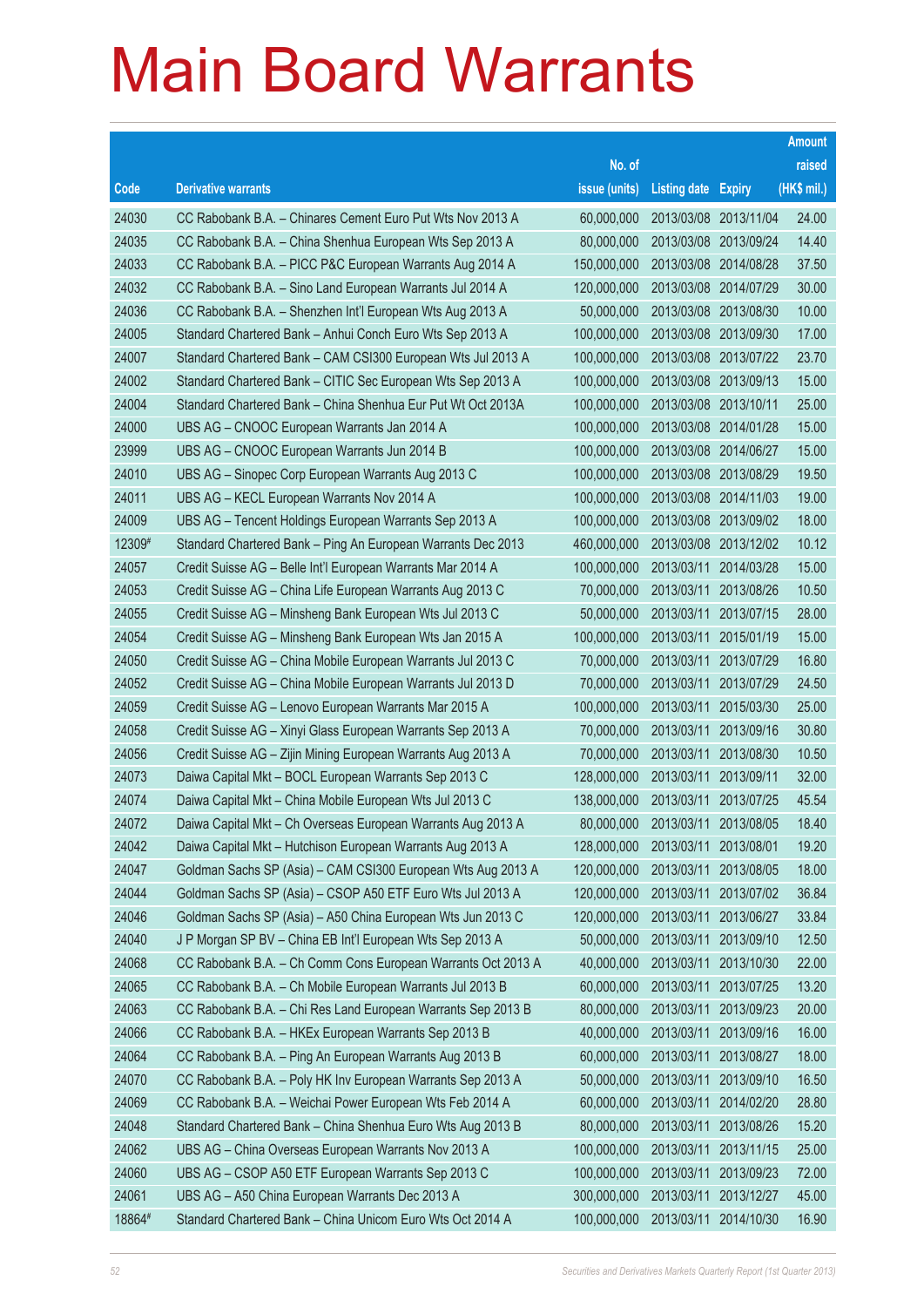|        |                                                              |               |                            |                       | <b>Amount</b> |
|--------|--------------------------------------------------------------|---------------|----------------------------|-----------------------|---------------|
|        |                                                              | No. of        |                            |                       | raised        |
| Code   | <b>Derivative warrants</b>                                   | issue (units) | <b>Listing date Expiry</b> |                       | (HK\$ mil.)   |
| 24099  | Daiwa Capital Mkt - China Telecom European Wts Aug 2013 A    | 80,000,000    | 2013/03/12 2013/08/08      |                       | 16.80         |
| 24100  | Daiwa Capital Mkt - China Telecom Euro Put Wts Oct 2013 A    | 80,000,000    | 2013/03/12 2013/10/08      |                       | 24.80         |
| 24118  | Daiwa Capital Mkt - HSBC European Warrants Jul 2013 B        | 128,000,000   | 2013/03/12 2013/07/09      |                       | 69.12         |
| 24116  | Daiwa Capital Mkt - HSBC European Warrants Sep 2013 B        | 128,000,000   | 2013/03/12 2013/09/11      |                       | 49.92         |
| 24089  | Goldman Sachs SP (Asia) - CC Bank European Wts Oct 2013 A    | 80,000,000    |                            | 2013/03/12 2013/10/02 | 20.08         |
| 24092  | Goldman Sachs SP (Asia) - China Life Euro Wts Aug 2013 C     | 80,000,000    | 2013/03/12 2013/08/28      |                       | 12.32         |
| 24093  | Goldman Sachs SP (Asia) - China Mobile Euro Wts Jul 2013 E   | 80,000,000    | 2013/03/12 2013/07/31      |                       | 26.00         |
| 24095  | Goldman Sachs SP (Asia) – HSI European Warrants Jul 2013 A   | 150,000,000   | 2013/03/12 2013/07/30      |                       | 22.65         |
| 24098  | Goldman Sachs SP (Asia) – HSI European Put Wts Jul 2013 B    | 150,000,000   |                            | 2013/03/12 2013/07/30 | 25.20         |
| 24097  | Goldman Sachs SP (Asia) - HSI European Put Wts Sep 2013 A    | 150,000,000   | 2013/03/12 2013/09/27      |                       | 23.70         |
| 24091  | Goldman Sachs Sp (Asia) – ICBC European Warrants Jun 2013 A  | 80,000,000    | 2013/03/12 2013/06/24      |                       | 12.32         |
| 24078  | HK Bank - CSOP A50 ETF European Warrants Sep 2013 A          | 80,000,000    | 2013/03/12 2013/09/16      |                       | 31.20         |
| 24077  | HK Bank - Evergrande European Warrants Sep 2013 A            | 100,000,000   | 2013/03/12 2013/09/30      |                       | 25.00         |
| 24101  | J P Morgan SP BV - JX Copper European Warrants Dec 2013 A    | 100,000,000   | 2013/03/12 2013/12/09      |                       | 15.00         |
| 24115  | CC Rabobank B.A. - CAM CSI300 European Warrants Nov 2013 A   | 70,000,000    | 2013/03/12 2013/11/18      |                       | 14.70         |
| 24109  | CC Rabobank B.A. - CSOP A50 ETF European Warrants Aug 2013 B | 50,000,000    | 2013/03/12 2013/08/01      |                       | 21.00         |
| 24102  | CC Rabobank B.A. - A50 China European Warrants Aug 2013 A    | 40,000,000    | 2013/03/12 2013/08/01      |                       | 22.00         |
| 24081  | Standard Chartered Bank – ICBC European Warrants Jul 2013 B  | 100,000,000   | 2013/03/12 2013/07/02      |                       | 20.00         |
| 24083  | Standard Chartered Bank - ICBC European Put Wts Oct 2013 A   | 80,000,000    |                            | 2013/03/12 2013/10/04 | 20.00         |
| 24123  | UBS AG - AIA European Put Warrants Sep 2013 C                | 100,000,000   | 2013/03/12 2013/09/23      |                       | 20.00         |
| 24143  | Credit Suisse AG - AIA European Warrants Sep 2013 C          | 80,000,000    |                            | 2013/03/13 2013/09/30 | 12.00         |
| 24142  | Credit Suisse AG - AIA European Warrants Jan 2014 A          | 100,000,000   | 2013/03/13 2014/01/20      |                       | 24.00         |
| 24144  | Credit Suisse AG - China EB Int'l European Wts Sep 2013 A    | 50,000,000    |                            | 2013/03/13 2013/09/16 | 22.50         |
| 24151  | Citigroup Global Mkt H Inc. - BOCL European Wts Jan 2014 A   | 100,000,000   | 2013/03/13 2014/01/20      |                       | 25.00         |
| 24150  | Citigroup Global Mkt H Inc. - China Shenhua Eu Wt Nov 2013 A | 100,000,000   | 2013/03/13 2013/11/22      |                       | 15.00         |
| 24132  | Goldman Sachs SP (Asia) - CC Bank European Wts Sep 2013 B    | 80,000,000    | 2013/03/13 2013/09/30      |                       | 20.08         |
| 24130  | Goldman Sachs SP (Asia) - PetroChina European Wts Sep 2013 A | 80,000,000    | 2013/03/13 2013/09/30      |                       | 29.28         |
| 24149  | Goldman Sachs SP (Asia) - Tencent European Put Wt Sep 2013 B | 100,000,000   | 2013/03/13 2013/09/30      |                       | 25.00         |
| 24128  | Goldman Sachs SP (Asia) - Yanzhou Coal Euro Wts Mar 2014 B   | 120,000,000   |                            | 2013/03/13 2014/03/24 | 18.12         |
| 24126  | J P Morgan SP BV - Chi Res Power European Wts Oct 2013 A     | 80,000,000    | 2013/03/13 2013/10/02      |                       | 20.00         |
| 24127  | J P Morgan SP BV - Xinyi Glass European Warrants Sep 2013 A  | 40,000,000    |                            | 2013/03/13 2013/09/12 | 11.44         |
| 24135  | Macquarie Bank Ltd. - Huaneng Power European Wts Oct 2013 A  | 80,000,000    | 2013/03/13 2013/10/03      |                       | 20.08         |
| 24137  | Macquarie Bank Ltd. - ZTE European Warrants Dec 2013 A       | 100,000,000   | 2013/03/13 2013/12/03      |                       | 17.30         |
| 24125  | Merrill Lynch Int'l & Co. C.V. - HSI Euro Put Wts Jul 2013 B | 100,000,000   | 2013/03/13 2013/07/30      |                       | 15.00         |
| 24124  | Merrill Lynch Int'l & Co. C.V. - HSI Euro Put Wts Nov 2013 B | 100,000,000   | 2013/03/13 2013/11/28      |                       | 25.00         |
| 24140  | CC Rabobank B.A. - Evergrande European Warrants Sep 2013 A   | 70,000,000    | 2013/03/13 2013/09/02      |                       | 27.30         |
| 24139  | CC Rabobank B.A. - Jiangxi Copper European Wts Dec 2013 A    | 100,000,000   | 2013/03/13 2013/12/09      |                       | 20.00         |
| 24141  | CC Rabobank B.A. - Link REIT European Warrants Sep 2013 A    | 60,000,000    | 2013/03/13 2013/09/19      |                       | 10.80         |
| 24152  | UBS AG - China Life European Warrants Sep 2013 C             | 200,000,000   | 2013/03/13 2013/09/09      |                       | 30.00         |
| 24145  | UBS AG - Galaxy Ent European Warrants Jul 2013 B             | 100,000,000   | 2013/03/13 2013/07/26      |                       | 22.00         |
| 24146  | UBS AG - KECL European Warrants Sep 2013 B                   | 50,000,000    | 2013/03/13 2013/09/23      |                       | 31.50         |
| 24147  | UBS AG - Tencent Holdings European Put Warrants Aug 2013 B   | 100,000,000   | 2013/03/13 2013/08/05      |                       | 18.00         |
| 21511# | UBS AG - KECL European Warrants Jul 2014 A                   | 100,000,000   | 2013/03/13 2014/07/28      |                       | 16.10         |
| 24165  | BNP Paribas Arbit Issu B.V. - Ch LongYuan Eu Wts Oct 2013 A  | 38,000,000    | 2013/03/14 2013/10/03      |                       | 14.82         |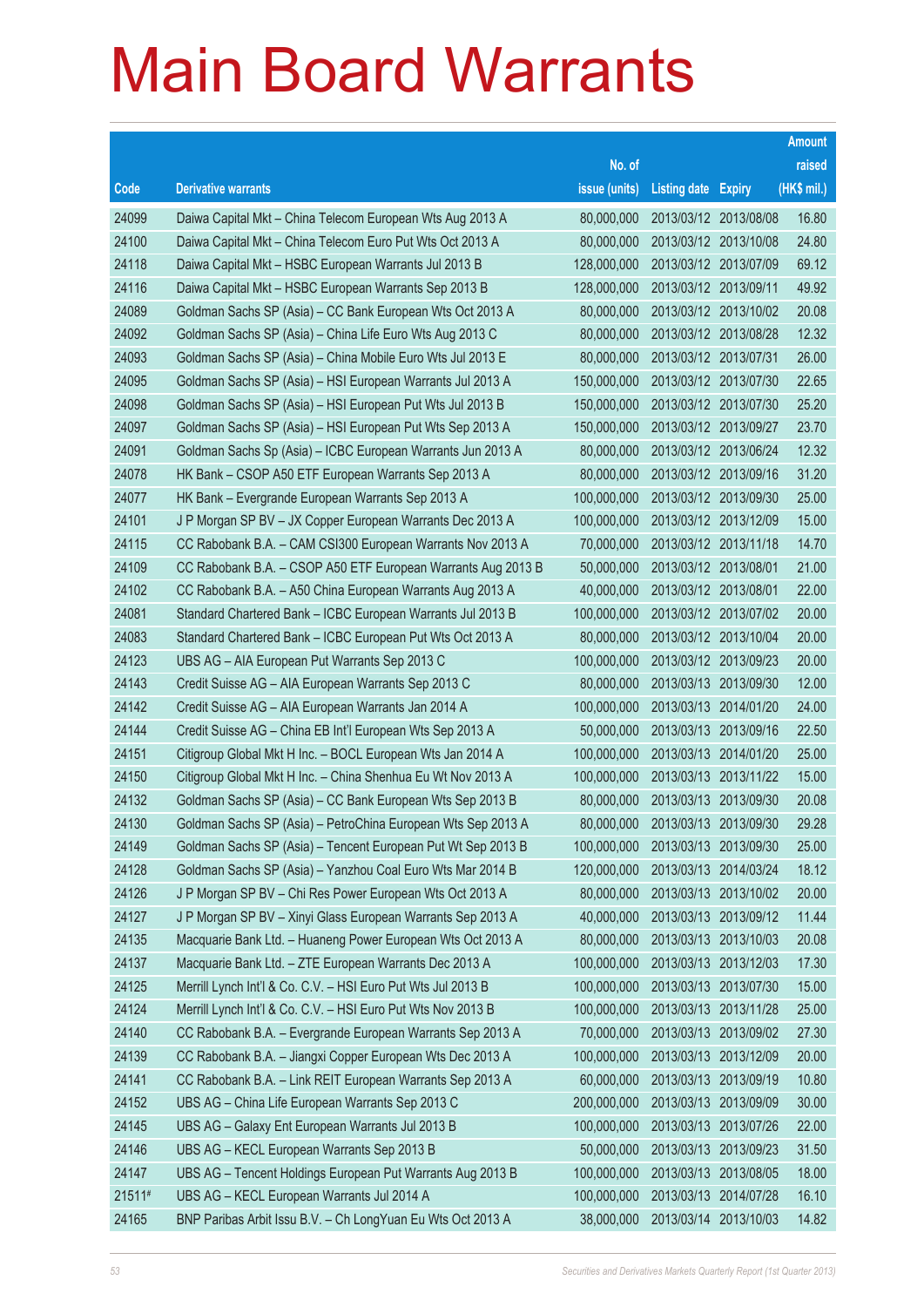|       |                                                               |               |                            |            | <b>Amount</b> |
|-------|---------------------------------------------------------------|---------------|----------------------------|------------|---------------|
|       |                                                               | No. of        |                            |            | raised        |
| Code  | <b>Derivative warrants</b>                                    | issue (units) | <b>Listing date Expiry</b> |            | (HK\$ mil.)   |
| 24166 | BNP Paribas Arbit Issu B.V. - China Tel Euro Wts Dec 2013 A   | 96,000,000    | 2013/03/14                 | 2013/12/03 | 24.00         |
| 24163 | BNP Paribas Arbit Issu B.V. - Esprit European Wts Feb 2014 A  | 100,000,000   | 2013/03/14 2014/02/05      |            | 26.00         |
| 24164 | BNP Paribas Arbit Issu B.V. - Henganintl Euro Wts Nov 2013 A  | 47,000,000    | 2013/03/14                 | 2013/11/04 | 22.56         |
| 24167 | BNP Paribas Arbit Issu B.V. - Tencent Hidgs Eu Wt Feb 2014 A  | 100,000,000   | 2013/03/14 2014/02/05      |            | 25.00         |
| 24154 | HK Bank - AIA European Put Warrants Sep 2013 B                | 80,000,000    | 2013/03/14 2013/09/24      |            | 16.00         |
| 24155 | HK Bank – Minsheng Bank European Warrants Sep 2013 A          | 60,000,000    | 2013/03/14 2013/09/30      |            | 36.00         |
| 24156 | HK Bank - Minsheng Bank European Warrants Sep 2013 B          | 50,000,000    | 2013/03/14                 | 2013/09/30 | 43.50         |
| 24153 | HK Bank – Galaxy Ent European Warrants Aug 2013 A             | 80,000,000    | 2013/03/14 2013/08/05      |            | 18.40         |
| 24162 | J P Morgan SP BV - China Gas Hold European Wts Nov 2014 A     | 128,000,000   | 2013/03/14 2014/11/03      |            | 32.00         |
| 24161 | J P Morgan SP BV - CSOP A50 ETF European Warrants Aug 2013 A  | 100,000,000   | 2013/03/14 2013/08/19      |            | 32.90         |
| 24160 | J P Morgan SP BV - CSOP A50 ETF European Warrants Sep 2013 A  | 100,000,000   | 2013/03/14                 | 2013/09/02 | 25.00         |
| 24159 | J P Morgan SP BV - A50 China European Warrants Aug 2013 A     | 100,000,000   | 2013/03/14 2013/08/26      |            | 43.10         |
| 24158 | J P Morgan SP BV - A50 China European Warrants Sep 2013 A     | 100,000,000   | 2013/03/14 2013/09/13      |            | 33.50         |
| 24157 | Macquarie Bank Ltd. - Angang Steel European Wts Jan 2014 A    | 50,000,000    | 2013/03/14 2014/01/03      |            | 12.50         |
| 24168 | Macquarie Bank Ltd. - China Mengniu European Wts Dec 2013 A   | 100,000,000   | 2013/03/14                 | 2013/12/03 | 25.30         |
| 24170 | BOCI Asia Ltd. – Tencent Holdings European Wts Aug 2013 B     | 100,000,000   | 2013/03/15 2013/08/05      |            | 15.00         |
| 24169 | BOCI Asia Ltd. - Tencent Holdings European Put Wts Aug 2013 A | 100,000,000   | 2013/03/15 2013/08/12      |            | 16.00         |
| 24197 | Citigroup Global Mkt H Inc. - PetroChina Euro Wts Oct 2013 A  | 100,000,000   | 2013/03/15 2013/10/21      |            | 35.00         |
| 24204 | Goldman Sachs SP (Asia) – China Mobile Euro Wts Sep 2013 B    | 80,000,000    | 2013/03/15 2013/09/30      |            | 20.00         |
| 24203 | Goldman Sachs SP (Asia) – Galaxy Ent Euro Wts Sep 2013 A      | 80,000,000    | 2013/03/15 2013/09/30      |            | 20.72         |
| 24200 | Goldman Sachs SP (Asia) – HSBC European Warrants Sep 2013 B   | 80,000,000    | 2013/03/15 2013/09/30      |            | 22.40         |
| 24201 | Goldman Sachs SP (Asia) - Hutchison European Wts Sep 2013 C   | 80,000,000    | 2013/03/15 2013/09/30      |            | 20.16         |
| 24195 | HK Bank - China Life European Warrants Oct 2013 A             | 100,000,000   | 2013/03/15 2013/10/10      |            | 16.00         |
| 24199 | Macquarie Bank Ltd. - CHALCO European Warrants Jan 2014 A     | 50,000,000    | 2013/03/15 2014/01/10      |            | 12.50         |
| 24171 | Macquarie Bank Ltd. - Geely Auto European Wts Oct 2013 B      | 100,000,000   | 2013/03/15 2013/10/03      |            | 25.50         |
| 24174 | Merrill Lynch Int'l & Co. C.V. - Ch Ship Dev Eu Wt Sep2013 A  | 40,000,000    | 2013/03/15 2013/09/23      |            | 14.00         |
| 24176 | Merrill Lynch Int'l & Co. C.V. - Ch Ship Dev Eu Wt Sep2013 B  | 40,000,000    | 2013/03/15 2013/09/16      |            | 18.80         |
| 24177 | Merrill Lynch Int'l & Co. C.V. - Huaneng Power Eu Wt Sep13 A  | 40,000,000    | 2013/03/15 2013/09/16      |            | 22.40         |
| 24179 | Merrill Lynch Int'l & Co. C.V. - Wharf Euro Wts Jun 2013 A    | 40,000,000    | 2013/03/15 2013/06/24      |            | 12.00         |
| 24178 | Merrill Lynch Int'l & Co. C.V. - Wharf Euro Wts Jul 2013 A    | 40,000,000    | 2013/03/15 2013/07/26      |            | 10.00         |
| 24192 | Standard Chartered Bank - CNBM European Warrants Jul 2013 A   | 50,000,000    | 2013/03/15 2013/07/08      |            | 14.25         |
| 24191 | Standard Chartered Bank - CNBM European Warrants Apr 2014 A   | 100,000,000   | 2013/03/15 2014/04/07      |            | 19.00         |
| 24190 | Standard Chartered Bank - Tencent Hidg Eu Put Wts Aug 2013 B  | 80,000,000    | 2013/03/15 2013/08/05      |            | 13.60         |
| 24193 | Standard Chartered Bank - ZTE European Warrants Aug 2013 A    | 100,000,000   | 2013/03/15 2013/08/26      |            | 17.00         |
| 24194 | Standard Chartered Bank - ZTE European Warrants Oct 2013 A    | 100,000,000   | 2013/03/15 2013/10/04      |            | 25.00         |
| 24180 | SGA Societe Generale Acceptance N.V. - CLife Eu Wt Jul2013 E  | 200,000,000   | 2013/03/15 2013/07/29      |            | 30.00         |
| 24181 | SGA Societe Generale Acceptance N.V. - CLife Eu Wt Aug2013 A  | 200,000,000   | 2013/03/15 2013/08/26      |            | 30.00         |
| 24182 | SGA Societe Generale Acceptance N.V. - CLife Eu Wt Oct2013 A  | 200,000,000   | 2013/03/15 2013/10/16      |            | 33.00         |
| 24183 | SGA Societe Generale Acceptance N.V. - Ch Mob Eu Wt Jul2013B  | 150,000,000   | 2013/03/15 2013/07/29      |            | 32.25         |
| 24184 | SGA Societe Generale Acceptance N.V. - Ch Mob Eu Wt Jul2013C  | 150,000,000   | 2013/03/15 2013/07/17      |            | 22.50         |
| 24185 | SGA Societe Generale Acceptance N.V. - Ch Mob Eu Wt Sep2013A  | 150,000,000   | 2013/03/15 2013/09/30      |            | 23.25         |
| 24186 | SGA Societe Generale Acceptance N.V. - CNOOC Eu Wt Jul2013 B  | 70,000,000    | 2013/03/15 2013/07/22      |            | 12.60         |
| 24189 | SGA Societe Generale Acceptance N.V.- A50 Ch Eu Wt Jul2013 D  | 50,000,000    | 2013/03/15 2013/07/29      |            | 18.00         |
| 24187 | SGA Societe Generale Acceptance N.V. - HSI Eu Put Wt Sep2013A | 300,000,000   | 2013/03/15 2013/09/27      |            | 55.50         |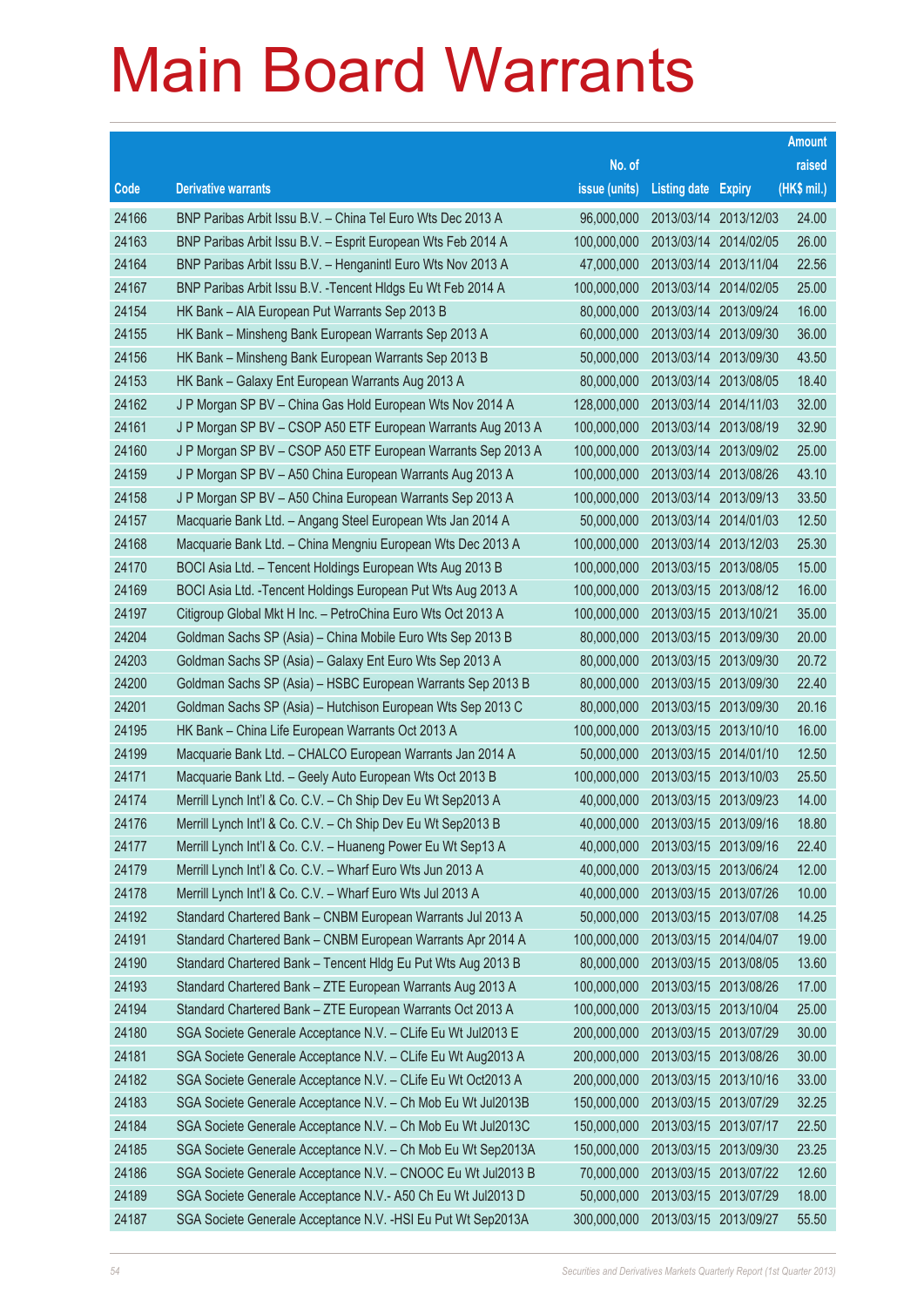|       |                                                               |               |                            | <b>Amount</b> |
|-------|---------------------------------------------------------------|---------------|----------------------------|---------------|
|       |                                                               | No. of        |                            | raised        |
| Code  | <b>Derivative warrants</b>                                    | issue (units) | <b>Listing date Expiry</b> | (HK\$ mil.)   |
| 24209 | UBS AG – CC Bank European Put Warrants Sep 2013 B             | 100,000,000   | 2013/03/15 2013/09/23      | 50.00         |
| 24210 | UBS AG – China Mobile European Put Warrants Oct 2013 A        | 100,000,000   | 2013/03/15 2013/10/09      | 52.00         |
| 24207 | UBS AG - Galaxy Ent European Warrants Sep 2013 B              | 80,000,000    | 2013/03/15 2013/09/16      | 24.00         |
| 24208 | UBS AG - HSBC European Put Warrants Sep 2013 B                | 100,000,000   | 2013/03/15 2013/09/16      | 51.00         |
| 24205 | UBS AG - HSI European Put Warrants Sep 2013 C                 | 300,000,000   | 2013/03/15 2013/09/27      | 75.00         |
| 24239 | HK Bank – CC Bank European Warrants Jul 2013 D                | 80,000,000    | 2013/03/18 2013/07/29      | 12.00         |
| 24235 | HK Bank - CC Bank European Warrants Sep 2013 A                | 60,000,000    | 2013/03/18 2013/09/30      | 19.20         |
| 24226 | HK Bank - Datang Power European Warrants Sep 2013 A           | 60,000,000    | 2013/03/18 2013/09/18      | 15.00         |
| 24232 | HK Bank – Huaneng Power European Warrants Sep 2013 A          | 60,000,000    | 2013/03/18 2013/09/18      | 21.60         |
| 24265 | Macquarie Bank Ltd. - Evergrande European Wts Oct 2013 A      | 100,000,000   | 2013/03/18 2013/10/03      | 25.00         |
| 24264 | Macquarie Bank Ltd. - First Pacific European Wts Apr 2015 A   | 150,000,000   | 2013/03/18 2015/04/10      | 37.50         |
| 24241 | Macquarie Bank Ltd. - Golden Eagle European Wts Dec 2013 A    | 120,000,000   | 2013/03/18 2013/12/03      | 18.00         |
| 24261 | Macquarie Bank Ltd. - Jiansu Express European Wts Dec 2014 A  | 150,000,000   | 2013/03/18 2014/12/11      | 22.50         |
| 24243 | Macquarie Bank Ltd. - Luk Fook Hold European Wts Oct 2013 A   | 120,000,000   | 2013/03/18 2013/10/03      | 30.00         |
| 24271 | Merrill Lynch Int'l & Co. C.V. - AIA Euro Put Wts Sep 2013 C  | 80,000,000    | 2013/03/18 2013/09/23      | 12.80         |
| 24213 | Merrill Lynch Int'l & Co. C.V. - Ch Mobile Eur Wt Jul 2013 D  | 80,000,000    | 2013/03/18 2013/07/24      | 12.00         |
| 24212 | Merrill Lynch Int'l & Co. C.V. - Ch Mobile Eur Wt Sep 2013 B  | 80,000,000    | 2013/03/18 2013/09/23      | 12.08         |
| 24217 | Merrill Lynch Int'l & Co. C.V. - Ch Mobile Eur Wt Sep 2013 C  | 40,000,000    | 2013/03/18 2013/09/18      | 10.00         |
| 24218 | Merrill Lynch Int'l & Co. C.V. - Ch Mobile Eur Wt Oct 2013 A  | 40,000,000    | 2013/03/18 2013/10/28      | 15.80         |
| 24274 | Merrill Lynch Int'l & Co. C.V. - Ch Telecom Eu Wt Jul 2013 A  | 80,000,000    | 2013/03/18 2013/07/29      | 12.00         |
| 24273 | Merrill Lynch Int'l & Co. C.V. - Ch Telecom Eu Wt Sep 2013 A  | 80,000,000    | 2013/03/18 2013/09/24      | 12.08         |
| 24278 | Merrill Lynch Int'l & Co. C.V. - HKEx Euro Wts Jul 2013 B     | 60,000,000    | 2013/03/18 2013/07/15      | 11.64         |
| 24277 | Merrill Lynch Int'l & Co. C.V. - HKEx Euro Wts Aug 2013 A     | 50,000,000    | 2013/03/18 2013/08/26      | 11.20         |
| 24211 | Merrill Lynch Int'l & Co. C.V. - HKEx Euro Wts Dec 2014 A     | 70,000,000    | 2013/03/18 2014/12/24      | 11.55         |
| 24269 | Merrill Lynch Int'l & Co. C.V. - HSCEI Euro Wts Oct 2013 B    | 100,000,000   | 2013/03/18 2013/10/30      | 15.30         |
| 24270 | Merrill Lynch Int'l & Co. C.V. - HSI Euro Put Wts Sep 2013 E  | 100,000,000   | 2013/03/18 2013/09/27      | 18.50         |
| 24275 | Merrill Lynch Int'l & Co. C.V. - Tencent Eu Put Wt Oct2013 A  | 40,000,000    | 2013/03/18 2013/10/28      | 12.00         |
| 24247 | CC Rabobank B.A. - AIA European Warrants Mar 2014 A           | 120,000,000   | 2013/03/18 2014/03/03      | 30.00         |
| 24248 | CC Rabobank B.A. - AIA European Put Warrants Sep 2013 C       | 120,000,000   | 2013/03/18 2013/09/23      | 18.00         |
| 24245 | CC Rabobank B.A. - CHALCO European Warrants Sep 2013 A        | 50,000,000    | 2013/03/18 2013/09/23      | 15.00         |
| 24244 | CC Rabobank B.A. - Angang Steel European Warrants Sep 2013 A  | 40,000,000    | 2013/03/18 2013/09/23      | 20.00         |
| 24246 | CC Rabobank B.A. - Ch State Con European Warrants Sep 2013 A  | 35,000,000    | 2013/03/18 2013/09/17      | 42.00         |
| 24240 | Standard Chartered Bank - CC Bank European Wts Sep 2013 A     | 100,000,000   | 2013/03/18 2013/09/27      | 15.00         |
| 24250 | SGA Societe Generale Acceptance N.V-Belle Int'l Eu Wt Sep13A  | 100,000,000   | 2013/03/18 2013/09/23      | 15.00         |
| 24255 | SGA Societe Generale Acceptance N.V. - CITIC Sec Eu Wt Sep13A | 100,000,000   | 2013/03/18 2013/09/30      | 20.50         |
| 24252 | SGA Societe Generale Acceptance NV-Minsheng Bk Eu Wt Oct13 A  | 30,000,000    | 2013/03/18 2013/10/07      | 19.50         |
| 24253 | SGA Societe Generale Acceptance N.V-Ch Overseas Eu Wt Sep13B  | 100,000,000   | 2013/03/18 2013/09/11      | 15.00         |
| 24219 | SGA Societe Generale Acceptance NV-CSOP A50 ETF Eu Wt Aug13A  | 50,000,000    | 2013/03/18 2013/08/19      | 23.00         |
| 24254 | SGA Societe Generale Acceptance N.V. - Shenhua Eu Wt Sep 13 B | 100,000,000   | 2013/03/18 2013/09/25      | 17.00         |
| 24256 | SGA Societe Generale Acceptance N.V. - Dongfeng Eu Wt Dec13A  | 150,000,000   | 2013/03/18 2013/12/02      | 22.50         |
| 24259 | SGA Societe Generale Acceptance N.V. - GCL-Poly Eu Wt Sep13A  | 100,000,000   | 2013/03/18 2013/09/02      | 32.00         |
| 24258 | SGA Societe Generale Acceptance N.V.-Galaxy Ent Eu Wt Oct13A  | 100,000,000   | 2013/03/18 2013/10/21      | 23.00         |
| 24224 | SGA Societe Generale Acceptance N.V. - HKEx Eu Wt Jul 2013 D  | 50,000,000    | 2013/03/18 2013/07/15      | 14.75         |
| 24225 | SGA Societe Generale Acceptance N.V. - HKEx Eu Wt Sep 2013 A  | 50,000,000    | 2013/03/18 2013/09/30      | 16.00         |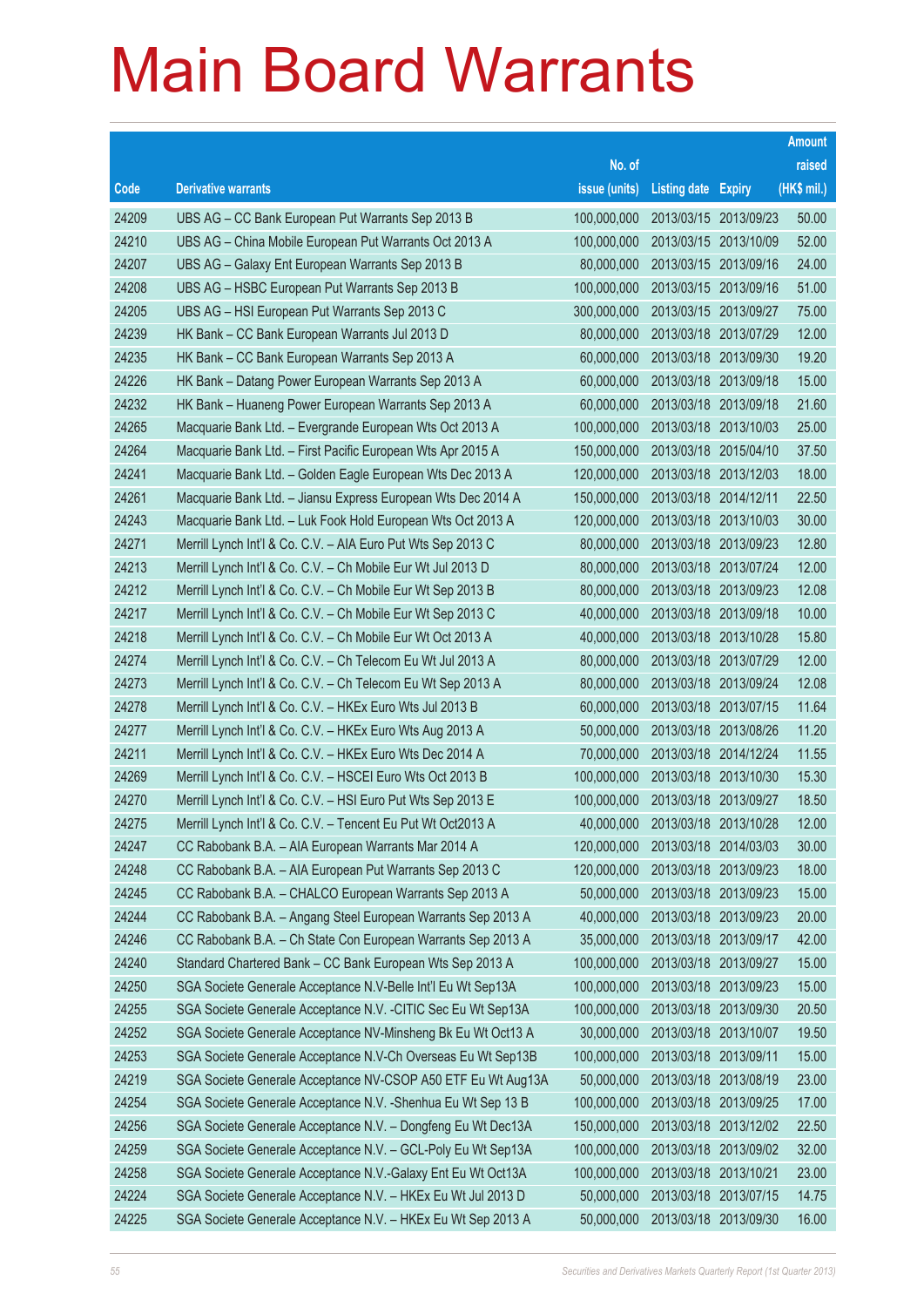|        |                                                               |               |                            |            | <b>Amount</b> |
|--------|---------------------------------------------------------------|---------------|----------------------------|------------|---------------|
|        |                                                               | No. of        |                            |            | raised        |
| Code   | <b>Derivative warrants</b>                                    | issue (units) | <b>Listing date Expiry</b> |            | (HK\$ mil.)   |
| 24249  | SGA Societe Generale Acceptance N.V. - HSI Eu Put Wt Aug 13 C | 300,000,000   | 2013/03/18 2013/08/29      |            | 52.50         |
| 24260  | SGA Societe Generale Acceptance NV-Yanzhou Coal Eu Wt Sep13B  | 25,000,000    | 2013/03/18 2013/09/18      |            | 14.00         |
| 24268  | UBS AG - China Tel European Warrants Jul 2013 A               | 100,000,000   | 2013/03/18 2013/07/29      |            | 27.50         |
| 24267  | UBS AG - Tencent Holdings European Warrants Sep 2013 B        | 200,000,000   | 2013/03/18 2013/09/24      |            | 38.00         |
| 24317  | Credit Suisse AG - HSI European Warrants Jun 2013 I           | 150,000,000   | 2013/03/19 2013/06/27      |            | 22.50         |
| 24318  | Credit Suisse AG - HSI European Warrants Oct 2013 B           | 150,000,000   | 2013/03/19 2013/10/30      |            | 25.50         |
| 24315  | Credit Suisse AG - Jiangxi Copper European Wts Nov 2013 A     | 70,000,000    | 2013/03/19 2013/11/29      |            | 13.30         |
| 24312  | Credit Suisse AG - KECL European Warrants Apr 2014 A          | 70,000,000    | 2013/03/19 2014/04/30      |            | 11.20         |
| 24310  | Credit Suisse AG - Lumena Newmat European Wts Jul 2013 B      | 70,000,000    | 2013/03/19 2013/07/03      |            | 10.50         |
| 24294  | Goldman Sachs SP (Asia)-Sinopec Corp European Wts Oct 2013 A  | 120,000,000   | 2013/03/19 2013/10/02      |            | 31.56         |
| 24298  | Goldman Sachs SP (Asia) - CRCC European Warrants Oct 2013 A   | 120,000,000   | 2013/03/19                 | 2013/10/02 | 30.00         |
| 24297  | Goldman Sachs SP (Asia) - HKEx European Warrants Oct 2013 A   | 120,000,000   | 2013/03/19 2013/10/02      |            | 39.96         |
| 24301  | Goldman Sachs SP (Asia) - Ping An European Wts Oct 2013 A     | 120,000,000   | 2013/03/19 2013/10/03      |            | 39.72         |
| 24299  | Goldman Sachs SP (Asia) - Sands China Euro Wts Oct 2013 A     | 120,000,000   | 2013/03/19 2013/10/30      |            | 30.00         |
| 24293  | HK Bank - AIA European Warrants Sep 2013 C                    | 100,000,000   | 2013/03/19                 | 2013/09/23 | 15.00         |
| 24320  | HK Bank - EFUND CSI100 European Warrants Sep 2013 A           | 60,000,000    | 2013/03/19 2013/09/19      |            | 15.00         |
| 24323  | J P Morgan SP BV - EFUND CSI100 European Warrants Sep 2013 B  | 100,000,000   | 2013/03/19 2013/09/18      |            | 25.00         |
| 24322  | J P Morgan SP BV - EFUND CSI100 European Warrants Oct 2013 A  | 100,000,000   | 2013/03/19 2013/10/02      |            | 25.00         |
| 24321  | J P Morgan SP BV - EFUND CSI100 European Put Wts Sep 2013 A   | 100,000,000   | 2013/03/19                 | 2013/09/18 | 25.00         |
| 24309  | Macquarie Bank Ltd. - China EB Int'l European Wts Sep 2013 A  | 80,000,000    | 2013/03/19 2013/09/03      |            | 29.20         |
| 24292  | Macquarie Bank Ltd. - Ch LongYuan European Wts Oct 2013 A     | 80,000,000    | 2013/03/19 2013/10/03      |            | 30.64         |
| 24325  | Macquarie Bank Ltd. - EFUND CSI100 European Wts Oct 2013 A    | 120,000,000   | 2013/03/19                 | 2013/10/03 | 30.00         |
| 24306  | Macquarie Bank Ltd. - Hutchison European Warrants Jul 2013 A  | 70,000,000    | 2013/03/19                 | 2013/07/03 | 10.50         |
| 24280  | Merrill Lynch Int'l & Co. C.V. - HKEx Eur Put Wts Mar 2014 B  | 40,000,000    | 2013/03/19 2014/03/24      |            | 10.00         |
| 24305  | Standard Chartered Bank - CNOOC European Warrants Jul 2013 B  | 80,000,000    | 2013/03/19 2013/07/29      |            | 12.00         |
| 24304  | Standard Chartered Bank - HSBC European Put Wts Jul 2013 B    | 80,000,000    | 2013/03/19 2013/07/23      |            | 13.20         |
| 24282  | SGA Societe Generale Acceptance N.V. - BOCom Eu Wt Oct2013 A  | 40,000,000    | 2013/03/19 2013/10/16      |            | 11.40         |
| 24284  | SGA Societe Generale Acceptance N.V. - CNBM Eu Wt Apr 2014 A  | 150,000,000   | 2013/03/19 2014/04/07      |            | 25.50         |
| 24285  | SGA Societe Generale Acceptance N.V. - CRCC Eu Wt Aug 2013 A  | 35,000,000    | 2013/03/19 2013/08/05      |            | 10.50         |
| 24324  | SGA Societe Generale Acceptance N.V. - EF CSI100 Eu Wt Oct13A | 70,000,000    | 2013/03/19 2013/10/07      |            | 17.50         |
| 24287  | SGA Societe Generale Acceptance N.V-Evergrande Eu Wt Jul13 B  | 70,000,000    | 2013/03/19 2013/07/29      |            | 11.55         |
| 24288  | SGA Societe Generale Acceptance N.V. - Greatwall Eu Wt Jul13A | 70,000,000    | 2013/03/19 2013/07/29      |            | 12.25         |
| 24289  | SGA Societe Generale Acceptance N.V.-Li & Fung Eu Wt Nov13 A  | 100,000,000   | 2013/03/19                 | 2013/11/25 | 18.00         |
| 24290  | SGA Societe Generale Acceptance N.V. - SJM Hold Eu Wt Oct13A  | 80,000,000    | 2013/03/19                 | 2013/10/02 | 13.20         |
| 24286  | SGA Societe Generale Acceptance N.V.-Yurun Food Eu Wt Aug13A  | 30,000,000    | 2013/03/19                 | 2013/08/05 | 10.65         |
| 24283  | SGA Societe Generale Acceptance N.V. - Zoomlion Eu Wt Nov13A  | 150,000,000   | 2013/03/19 2013/11/25      |            | 22.50         |
| 24291  | SGA Societe Generale Acceptance NV-Zijin Mining Eu Wt Oct13A  | 50,000,000    | 2013/03/19                 | 2013/10/02 | 10.50         |
| 24326  | UBS AG - EFUND CSI100 European Warrants Sep 2013 A            | 100,000,000   | 2013/03/19                 | 2013/09/18 | 25.00         |
| 21001# | Merrill Lynch Int'l & Co. C.V. - Ping An Euro Wts Jul 2013 A  | 110,000,000   | 2013/03/19 2013/07/29      |            | 10.56         |
| 24342  | Citigroup Global Mkt H Inc. - China Mobile Eur Wt Jan 2014 A  | 100,000,000   | 2013/03/20 2014/01/13      |            | 40.00         |
| 24343  | Citigroup Global Mkt H Inc. - Ping An Euro Wts Jan 2014 A     | 100,000,000   | 2013/03/20                 | 2014/01/13 | 50.00         |
| 24338  | Macquarie Bank Ltd. - CITIC Pacific European Wts Nov 2013 A   | 80,000,000    | 2013/03/20 2013/11/04      |            | 27.44         |
| 24337  | Macquarie Bank Ltd. - GCL-Poly Energy European Wts Oct 2013 A | 100,000,000   | 2013/03/20                 | 2013/10/03 | 25.00         |
| 24336  | Macquarie Bank Ltd. - Stanchart European Warrants Jan 2014 A  | 350,000,000   | 2013/03/20 2014/01/03      |            | 52.50         |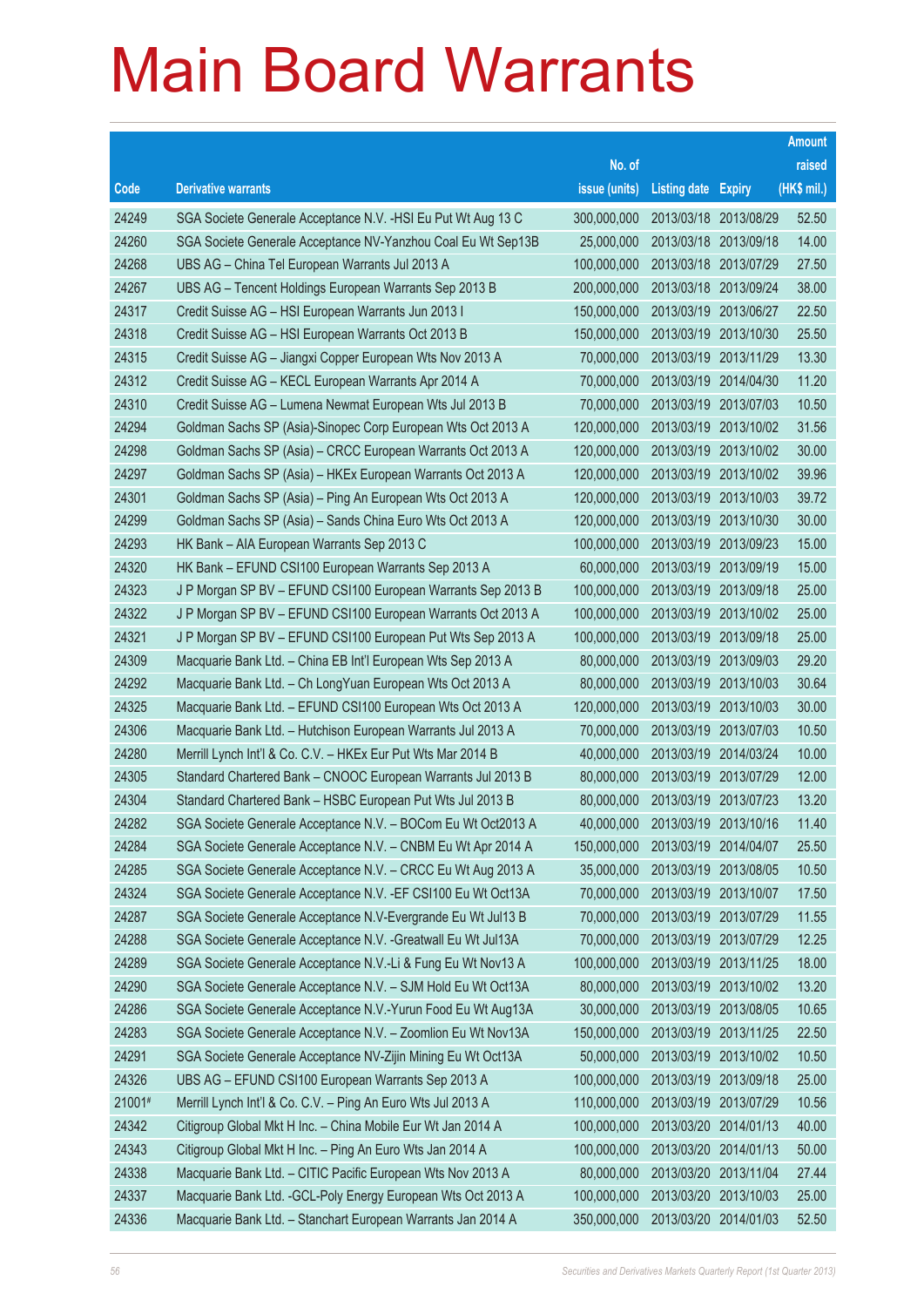|        |                                                               |               |                            |            | <b>Amount</b> |
|--------|---------------------------------------------------------------|---------------|----------------------------|------------|---------------|
|        |                                                               | No. of        |                            |            | raised        |
| Code   | <b>Derivative warrants</b>                                    | issue (units) | <b>Listing date Expiry</b> |            | (HK\$ mil.)   |
| 24335  | Standard Chartered Bank - HSI European Put Wts Sep 2013 B     | 100,000,000   | 2013/03/20 2013/09/27      |            | 15.00         |
| 24330  | SGA Societe Generale Acceptance N.V. - CCB Eur Wt Aug 2013 B  | 120,000,000   | 2013/03/20 2013/08/26      |            | 31.20         |
| 24331  | SGA Societe Generale Acceptance N.V-Chi COSCO Eu Wt Sep13 A   | 80,000,000    | 2013/03/20 2013/09/23      |            | 24.80         |
| 24328  | SGA Societe Generale Acceptance N.V. - CITBK Eu Wt Sep13 A    | 50,000,000    | 2013/03/20 2013/09/23      |            | 12.50         |
| 24334  | SGA Societe Generale Acceptance N.V. - CP&CC Eu Wt Sep2013 A  | 50,000,000    | 2013/03/20 2013/09/02      |            | 11.00         |
| 24332  | SGA Societe Generale Acceptance N.V. - Link REIT Eu Wt Aug13A | 80,000,000    | 2013/03/20 2013/08/26      |            | 12.00         |
| 24333  | SGA Societe Generale Acceptance N.V. - Ping An Eu Wt Aug 13 D | 100,000,000   | 2013/03/20                 | 2013/08/28 | 27.00         |
| 24339  | UBS AG - China Life European Warrants Sep 2013 D              | 200,000,000   | 2013/03/20 2013/09/23      |            | 50.00         |
| 24365  | Credit Suisse AG - CC Bank European Warrants Aug 2013 B       | 80,000,000    | 2013/03/21                 | 2013/08/30 | 16.00         |
| 24364  | Credit Suisse AG - Cheung Kong European Warrants Jun 2013 D   | 70,000,000    | 2013/03/21                 | 2013/06/28 | 10.50         |
| 24366  | Credit Suisse AG - China Life European Warrants Aug 2013 D    | 80,000,000    | 2013/03/21                 | 2013/08/30 | 12.00         |
| 24375  | Credit Suisse AG - CSOP A50 ETF European Warrants Aug 2013 A  | 70,000,000    | 2013/03/21                 | 2013/08/12 | 24.50         |
| 24374  | Credit Suisse AG - ChiUnicom European Warrants Apr 2014 A     | 70,000,000    | 2013/03/21                 | 2014/04/22 | 10.50         |
| 24378  | Credit Suisse AG - A50 China European Warrants Jul 2013 D     | 70,000,000    | 2013/03/21                 | 2013/07/29 | 13.30         |
| 24376  | Credit Suisse AG - A50 China European Warrants Apr 2014 A     | 80,000,000    | 2013/03/21                 | 2014/04/28 | 12.00         |
| 24373  | Credit Suisse AG - Geely Auto European Warrants Jul 2013 A    | 60,000,000    | 2013/03/21                 | 2013/07/29 | 12.00         |
| 24371  | Credit Suisse AG - HKEx European Warrants Jul 2014 A          | 80,000,000    | 2013/03/21                 | 2014/07/21 | 12.00         |
| 24372  | Credit Suisse AG - SHK Ppt European Warrants Sep 2013 A       | 60,000,000    | 2013/03/21                 | 2013/09/02 | 19.80         |
| 24353  | HK Bank - China Life European Warrants Aug 2013 D             | 120,000,000   | 2013/03/21                 | 2013/08/28 | 18.00         |
| 24351  | J P Morgan Int'l Der. Ltd. - CC Bank European Wts Oct 2013 A  | 200,000,000   | 2013/03/21                 | 2013/10/02 | 50.00         |
| 24350  | J P Morgan SP BV - Geely Auto European Warrants Jul 2013 A    | 100,000,000   | 2013/03/21                 | 2013/07/26 | 15.00         |
| 24347  | J P Morgan SP BV - KECL European Warrants Apr 2014 A          | 200,000,000   | 2013/03/21                 | 2014/04/28 | 30.00         |
| 24379  | J P Morgan SP BV - SHK Ppt European Warrants Sep 2013 A       | 100,000,000   | 2013/03/21                 | 2013/09/02 | 25.00         |
| 24357  | Standard Chartered Bank - Geely Auto European Wts Jul 2013 A  | 50,000,000    | 2013/03/21                 | 2013/07/26 | 10.75         |
| 24355  | Standard Chartered Bank - Zhaojin Mining Euro Wts Sep 2013 A  | 100,000,000   | 2013/03/21                 | 2013/09/27 | 15.00         |
| 24356  | Standard Chartered Bank - Zijin Mining Euro Wts Sep 2013 B    | 80,000,000    | 2013/03/21                 | 2013/09/27 | 28.00         |
| 24359  | SGA Societe Generale Acceptance N.V. - Ch Mob Eu Wt Jul 13 D  | 150,000,000   | 2013/03/21                 | 2013/07/29 | 37.50         |
| 24358  | SGA Societe Generale Acceptance N.V. - HSI Eu Put Wt Jun 13 F | 300,000,000   | 2013/03/21 2013/06/27      |            | 45.00         |
| 24346  | SGA Societe Generale Acceptance N.V. - HWL Eur Wt Sep 2013 A  | 100,000,000   | 2013/03/21                 | 2013/09/02 | 34.00         |
| 10176  | SGA Societe Generale Acceptance N.V. - USD/YEN Eu Wt Sep13 A  | 50,000,000    | 2013/03/21                 | 2013/09/30 | 12.75         |
| 10177  | SGA Societe Generale Acceptance N.V-USD/YEN Eu Put Wt Sep13B  | 50,000,000    | 2013/03/21                 | 2013/09/30 | 12.75         |
| 24363  | UBS AG - A50 China European Warrants Sep 2013 A               | 100,000,000   | 2013/03/21                 | 2013/09/23 | 25.00         |
| 24360  | UBS AG - ICBC European Warrants Jul 2013 C                    | 100,000,000   | 2013/03/21                 | 2013/07/26 | 37.00         |
| 17713# | Daiwa Capital Mkt - A50 China European Warrants Sep 2014 A    | 672,000,000   | 2013/03/21                 | 2014/09/15 | 71.23         |
| 24443  | Credit Suisse AG - Anhui Conch European Warrants Sep 2013 A   | 50,000,000    | 2013/03/22 2013/09/23      |            | 13.00         |
| 24438  | Credit Suisse AG - AIA European Put Warrants Sep 2013 D       | 70,000,000    | 2013/03/22 2013/09/23      |            | 10.50         |
| 24442  | Credit Suisse AG - CNBM European Warrants Sep 2013 A          | 50,000,000    | 2013/03/22 2013/09/23      |            | 40.00         |
| 24440  | Credit Suisse AG - CNBM European Warrants Apr 2014 A          | 70,000,000    | 2013/03/22 2014/04/11      |            | 10.50         |
| 24439  | Credit Suisse AG - Tencent Holdings European Wts Sep 2013 B   | 70,000,000    | 2013/03/22 2013/09/27      |            | 10.50         |
| 24464  | Citigroup Global Mkt H Inc. - AIA European Wts Nov 2013 A     | 100,000,000   | 2013/03/22 2013/11/18      |            | 25.00         |
| 24457  | Citigroup Global Mkt H Inc. - China Mobile Eur Wt Jan 2014 B  | 100,000,000   | 2013/03/22 2014/01/20      |            | 40.00         |
| 24460  | Citigroup Global Mkt H Inc. - CNOOC European Wts Nov 2013 A   | 100,000,000   | 2013/03/22 2013/11/18      |            | 80.00         |
| 24459  | Citigroup Global Mkt H Inc. - CNOOC European Wts Dec 2013 A   | 100,000,000   | 2013/03/22 2013/12/16      |            | 50.00         |
| 24454  | Citigroup Global Mkt H Inc. - Sinopec Corp Eu Wts Sep 2013 A  | 100,000,000   | 2013/03/22 2013/09/23      |            | 35.00         |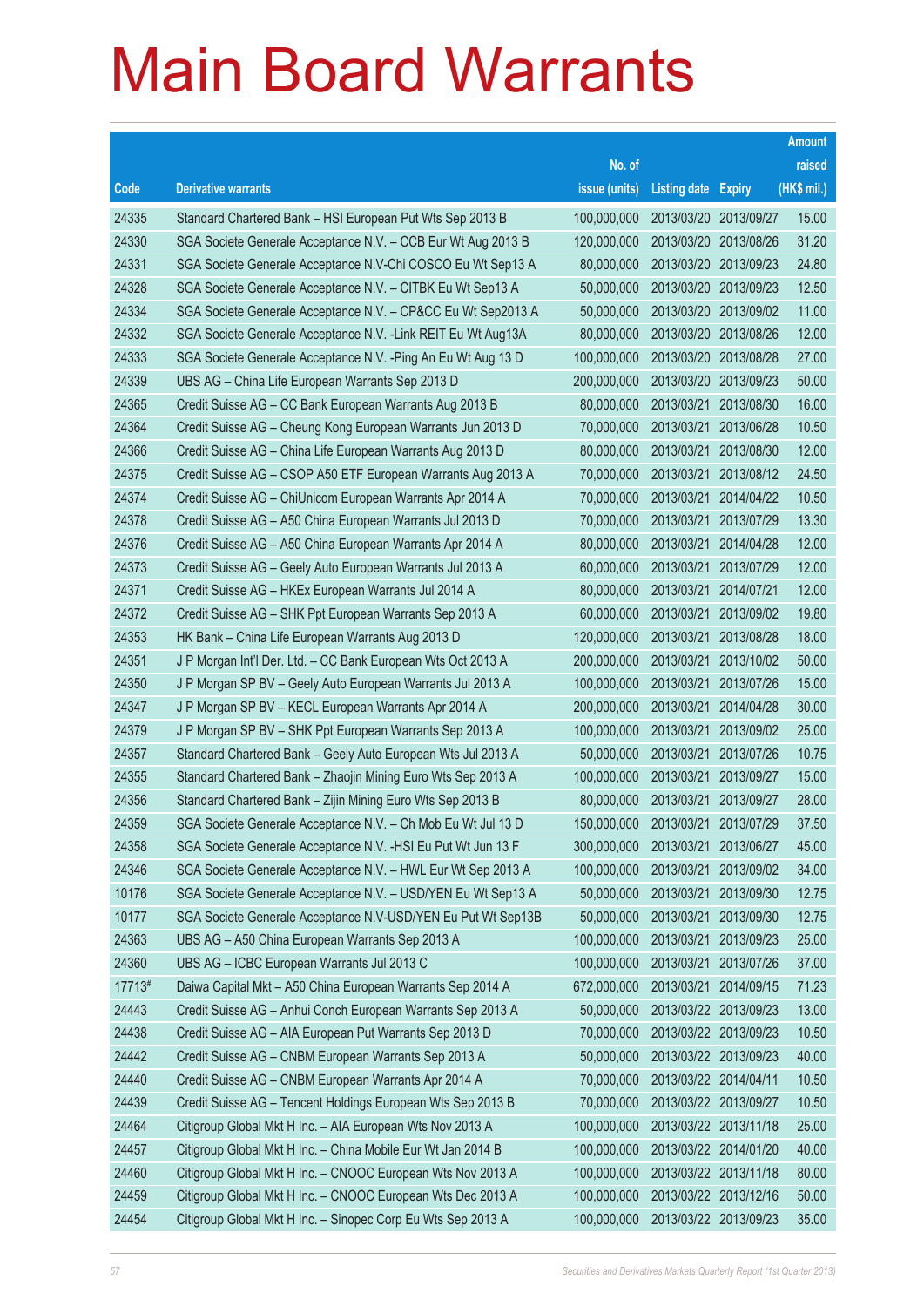|       |                                                              |               |                            |                       | <b>Amount</b> |
|-------|--------------------------------------------------------------|---------------|----------------------------|-----------------------|---------------|
|       |                                                              | No. of        |                            |                       | raised        |
| Code  | <b>Derivative warrants</b>                                   | issue (units) | <b>Listing date Expiry</b> |                       | (HK\$ mil.)   |
| 24453 | Citigroup Global Mkt H Inc. - ChiUnicom Euro Wts Sep 2013 A  | 100,000,000   | 2013/03/22 2013/09/23      |                       | 80.00         |
| 24451 | Citigroup Global Mkt H Inc. - ChiUnicom Euro Wts Jan 2014 A  | 100,000,000   |                            | 2013/03/22 2014/01/20 | 80.00         |
| 24469 | Citigroup Global Mkt H Inc. - Hutchison Euro Wts Dec 2013 A  | 100,000,000   |                            | 2013/03/22 2013/12/16 | 60.00         |
| 24466 | Citigroup Global Mkt H Inc. - Hutchison Eu Put Wt Jan 2014 A | 60,000,000    | 2013/03/22 2014/01/20      |                       | 21.00         |
| 24461 | Citigroup Global Mkt H Inc. - Ping An Euro Wts Nov 2013 C    | 100,000,000   |                            | 2013/03/22 2013/11/18 | 30.00         |
| 24472 | Citigroup Global Mkt H Inc. - SHK Ppt Euro Wts Dec 2013 A    | 100,000,000   | 2013/03/22 2013/12/16      |                       | 60.00         |
| 24470 | Citigroup Global Mkt H Inc. - SHK Ppt Euro Wts Jan 2014 A    | 100,000,000   |                            | 2013/03/22 2014/01/20 | 50.00         |
| 24450 | Daiwa Capital Mkt - CAM CSI300 European Warrants Oct 2013 B  | 100,000,000   | 2013/03/22 2013/10/15      |                       | 35.00         |
| 24446 | Daiwa Capital Mkt - CSOP A50 ETF European Wts Sep 2013 A     | 80,000,000    |                            | 2013/03/22 2013/09/16 | 43.20         |
| 24445 | Daiwa Capital Mkt - HSI European Put Warrants Sep 2013 C     | 200,000,000   | 2013/03/22 2013/09/27      |                       | 34.00         |
| 24444 | Daiwa Capital Mkt - Hutchison European Warrants Sep 2013 B   | 128,000,000   | 2013/03/22 2013/09/23      |                       | 44.80         |
| 24423 | HK Bank - BOC HK European Warrants Sep 2014 A                | 100,000,000   | 2013/03/22 2014/09/23      |                       | 15.00         |
| 24417 | HK Bank - China Mobile European Warrants Sep 2013 B          | 100,000,000   |                            | 2013/03/22 2013/09/30 | 25.00         |
| 24418 | HK Bank - China Mobile European Warrants Sep 2013 C          | 100,000,000   |                            | 2013/03/22 2013/09/30 | 15.00         |
| 24421 | HK Bank - China Shenhua European Warrants Sep 2013 A         | 100,000,000   | 2013/03/22 2013/09/30      |                       | 15.00         |
| 24415 | HK Bank - A50 China European Warrants Jan 2014 A             | 200,000,000   |                            | 2013/03/22 2014/01/02 | 30.00         |
| 24420 | HK Bank - SHK Ppt European Warrants Sep 2013 A               | 100,000,000   |                            | 2013/03/22 2013/09/23 | 25.00         |
| 24435 | HK Bank - Zoomlion European Warrants Apr 2014 B              | 100,000,000   | 2013/03/22 2014/04/14      |                       | 15.00         |
| 24414 | J P Morgan SP BV - BOCL European Warrants Oct 2013 A         | 200,000,000   |                            | 2013/03/22 2013/10/02 | 50.00         |
| 24413 | J P Morgan SP BV - Cheung Kong European Warrants Sep 2013 B  | 100,000,000   | 2013/03/22 2013/09/23      |                       | 29.30         |
| 24412 | J P Morgan SP BV - Sinopec Corp European Warrants Sep 2013 A | 200,000,000   | 2013/03/22 2013/09/23      |                       | 50.00         |
| 24426 | J P Morgan SP BV - Ping An European Warrants Aug 2013 A      | 120,000,000   | 2013/03/22 2013/08/05      |                       | 18.00         |
| 24428 | J P Morgan SP BV - Ping An European Warrants Oct 2013 A      | 120,000,000   |                            | 2013/03/22 2013/10/02 | 34.20         |
| 24382 | Nomura Int'l plc - Angang Steel European Warrants Dec 2013 A | 80,000,000    | 2013/03/22 2013/12/24      |                       | 13.76         |
| 24393 | Nomura Int'l plc - CC Bank European Warrants Sep 2013 A      | 50,000,000    | 2013/03/22 2013/09/26      |                       | 13.00         |
| 24395 | Nomura Int'l plc -CITIC Bank European Warrants Oct 2013 A    | 80,000,000    | 2013/03/22 2013/10/02      |                       | 20.48         |
| 24381 | Nomura Int'l plc - CITIC P European Warrants Jan 2014 A      | 80,000,000    |                            | 2013/03/22 2014/01/30 | 12.00         |
| 24407 | Nomura Int'l plc - Minsheng Bank European Wts Sep 2013 A     | 80,000,000    | 2013/03/22 2013/09/30      |                       | 39.20         |
| 24408 | Nomura Int'l plc - Minsheng Bank European Wts May 2015 A     | 100,000,000   | 2013/03/22 2015/05/28      |                       | 25.00         |
| 24410 | Nomura Int'l plc - Ch State Con European Warrants Apr 2014 A | 50,000,000    | 2013/03/22 2014/04/28      |                       | 12.50         |
| 24391 | Nomura Int'l plc - China Telecom European Wts Nov 2013 A     | 80,000,000    | 2013/03/22 2013/11/26      |                       | 12.32         |
| 24392 | Nomura Int'l plc - China Unicom European Warrants Apr 2014 A | 80,000,000    | 2013/03/22 2014/04/22      |                       | 12.00         |
| 24394 | Nomura Int'l plc - Datang European Warrants Mar 2014 A       | 50,000,000    | 2013/03/22 2014/03/28      |                       | 13.25         |
| 24409 | Nomura Int'l plc - Foxconn European Warrants Oct 2013 A      | 80,000,000    | 2013/03/22 2013/10/21      |                       | 13.52         |
| 24387 | Nomura Int'l plc - Gome European Warrants May 2014 A         | 80,000,000    | 2013/03/22 2014/05/19      |                       | 12.32         |
| 24383 | Nomura Int'l plc - HKEx European Warrants Sep 2014 A         | 80,000,000    | 2013/03/22 2014/09/05      |                       | 12.00         |
| 24402 | Nomura Int'l plc - ICBC European Warrants Dec 2013 A         | 80,000,000    | 2013/03/22 2013/12/31      |                       | 20.56         |
| 24389 | Nomura Int'l plc - Li & Fung European Warrants Nov 2013 A    | 80,000,000    | 2013/03/22 2013/11/25      |                       | 12.00         |
| 24390 | Nomura Int'l plc - Li & Fung European Warrants Dec 2014 A    | 80,000,000    | 2013/03/22 2014/12/24      |                       | 12.08         |
| 24411 | Nomura Int'l plc - Sunart Retail European Wts Aug 2014 A     | 50,000,000    | 2013/03/22 2014/08/28      |                       | 12.65         |
| 24397 | Nomura Int'l plc - Yurun Food European Warrants Sep 2013 A   | 50,000,000    | 2013/03/22 2013/09/26      |                       | 12.70         |
| 24399 | Nomura Int'l plc - Yanzhou Coal European Warrants Mar 2014 B | 80,000,000    | 2013/03/22 2014/03/21      |                       | 12.40         |
| 24436 | UBS AG - KECL European Warrants Apr 2014 A                   | 100,000,000   | 2013/03/22 2014/04/28      |                       | 17.40         |
| 24437 | UBS AG - Ping An European Warrants Aug 2013 B                | 100,000,000   | 2013/03/22 2013/08/15      |                       | 31.00         |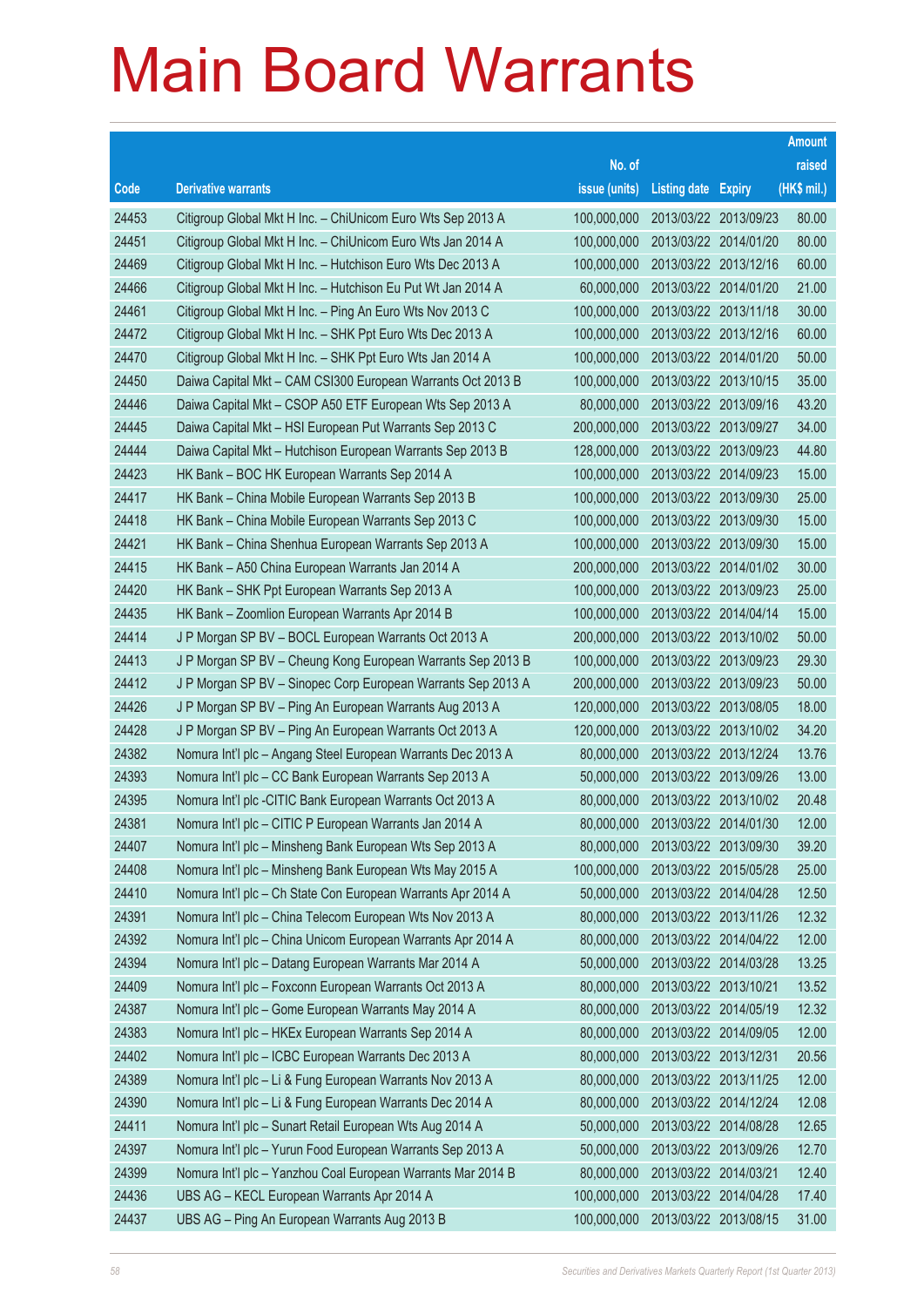|       |                                                              |               |                            | <b>Amount</b> |
|-------|--------------------------------------------------------------|---------------|----------------------------|---------------|
|       |                                                              | No. of        |                            | raised        |
| Code  | <b>Derivative warrants</b>                                   | issue (units) | <b>Listing date Expiry</b> | (HK\$ mil.)   |
| 24495 | BNP Paribas Arbit Issu B.V. - CC Bank Euro Wts Dec 2013 B    | 100,000,000   | 2013/03/25 2013/12/03      | 26.00         |
| 24496 | BNP Paribas Arbit Issu B.V. - China Life Euro Wts Nov 2013 A | 100,000,000   | 2013/03/25 2013/11/29      | 17.00         |
| 24499 | BNP Paribas Arbit Issu B.V. - Ch Mobile Euro Wts Feb 2014 A  | 100,000,000   | 2013/03/25 2014/02/05      | 15.00         |
| 24497 | BNP Paribas Arbit Issu B.V. - Ping An European Wt Aug 2013 B | 100,000,000   | 2013/03/25 2013/08/29      | 21.00         |
| 24501 | Credit Suisse - Henderson Land European Warrants Sep 2013 A  | 50,000,000    | 2013/03/25 2013/09/30      | 16.50         |
| 24504 | Credit Suisse AG - HSI European Warrants Jun 2013 J          | 150,000,000   | 2013/03/25 2013/06/27      | 22.50         |
| 24503 | Credit Suisse AG - HSI European Warrants Aug 2013 C          | 150,000,000   | 2013/03/25 2013/08/29      | 22.50         |
| 24505 | Credit Suisse AG - HSI European Warrants Sep 2013 C          | 150,000,000   | 2013/03/25 2013/09/27      | 24.00         |
| 24502 | Credit Suisse AG - Ping An European Warrants Jul 2013 G      | 70,000,000    | 2013/03/25 2013/07/22      | 14.00         |
| 24487 | Daiwa Capital Mkt - Ping An European Warrants Aug 2013 B     | 108,000,000   | 2013/03/25 2013/08/15      | 22.68         |
| 24474 | HK Bank - CPIC European Warrants Sep 2013 B                  | 80,000,000    | 2013/03/25 2013/09/30      | 20.00         |
| 24475 | HK Bank - GCL-Poly Energy European Warrants Sep 2013 A       | 60,000,000    | 2013/03/25 2013/09/30      | 15.00         |
| 24473 | HK Bank - Henderson Land Dev European Warrants Oct 2013 A    | 80,000,000    | 2013/03/25 2013/10/15      | 20.00         |
| 24480 | HK Bank - Jiangxi Copper European Warrants Dec 2013 A        | 100,000,000   | 2013/03/25 2013/12/09      | 15.00         |
| 24519 | J P Morgan SP BV - China Life European Warrants Sep 2013 D   | 300,000,000   | 2013/03/25 2013/09/02      | 45.00         |
| 24518 | J P Morgan SP BV - China Mob European Wts Oct 2013 A         | 200,000,000   | 2013/03/25 2013/10/02      | 50.00         |
| 24510 | J P Morgan SP BV - HSBC European Warrants Oct 2013 A         | 200,000,000   | 2013/03/25 2013/10/02      | 54.60         |
| 24512 | J P Morgan SP BV - HSI European Warrants Sep 2013 F          | 300,000,000   | 2013/03/25 2013/09/27      | 75.00         |
| 24513 | J P Morgan SP BV - HSI European Put Warrants Sep 2013 G      | 300,000,000   | 2013/03/25 2013/09/27      | 75.00         |
| 24509 | J P Morgan SP BV - Hutchison European Warrants Oct 2013 A    | 150,000,000   | 2013/03/25 2013/10/02      | 51.90         |
| 24491 | Macquarie Bank Ltd. - CC Bank European Warrants Dec 2013 A   | 100,000,000   | 2013/03/25 2013/12/03      | 25.10         |
| 24488 | Macquarie Bank Ltd. - China Life European Wts Sep 2013 A     | 100,000,000   | 2013/03/25 2013/09/03      | 15.80         |
| 24490 | Macquarie Bank Ltd. - ICBC European Warrants Dec 2013 A      | 100,000,000   | 2013/03/25 2013/12/03      | 25.10         |
| 24483 | Macquarie Bank Ltd. - Tencent European Warrants Nov 2013 A   | 200,000,000   | 2013/03/25 2013/11/04      | 50.20         |
| 24481 | Standard Chartered Bank - China Mobile Eur Put Wt Jul 2013 C | 80,000,000    | 2013/03/25 2013/07/30      | 12.00         |
| 24494 | SGA Societe Generale Acceptance N.V-Ch Overseas Eu Wt Aug13A | 100,000,000   | 2013/03/25 2013/08/05      | 17.00         |
| 24493 | SGA Societe Generale Acceptance N.V. - JIANC Eu Wt Dec2013 A | 100,000,000   | 2013/03/25 2013/12/02      | 17.00         |
| 24508 | UBS AG - Cheung Kong European Warrants Aug 2013 A            | 50,000,000    | 2013/03/25 2013/08/26      | 11.75         |
| 24485 | UBS AG - CNOOC European Warrants Nov 2014 A                  | 100,000,000   | 2013/03/25 2014/11/24      | 25.00         |
| 24507 | UBS AG - Chinares Cement European Warrants Sep 2013 B        | 30,000,000    | 2013/03/25 2013/09/30      | 11.70         |
| 24506 | UBS AG - GCL-Poly Energy European Warrants Oct 2013 A        | 60,000,000    | 2013/03/25 2013/10/11      | 16.80         |
| 24522 | HK Bank - HSI European Warrants Sep 2013 E                   | 100,000,000   | 2013/03/26 2013/09/27      | 25.00         |
| 24525 | HK Bank - HSI European Warrants Sep 2013 F                   | 100,000,000   | 2013/03/26 2013/09/27      | 19.00         |
| 24526 | HK Bank - Ping An European Warrants Jul 2013 A               | 100,000,000   | 2013/03/26 2013/07/15      | 18.00         |
| 24527 | HK Bank - Ping An European Warrants Oct 2013 A               | 100,000,000   | 2013/03/26 2013/10/28      | 18.00         |
| 24529 | HK Bank - Tencent European Put Warrants Aug 2013 B           | 100,000,000   | 2013/03/26 2013/08/27      | 15.00         |
| 24528 | HK Bank - Yanzhou Coal European Warrants Oct 2014 A          | 80,000,000    | 2013/03/26 2014/10/28      | 12.00         |
| 24535 | SGA Societe Generale Acceptance N.V. - CCB Eur Wt Sep 2013 A | 100,000,000   | 2013/03/26 2013/09/30      | 19.00         |
| 24531 | SGA Societe Generale Acceptance N.V. - CK(H) Eu Wt Sep2013 A | 80,000,000    | 2013/03/26 2013/09/02      | 19.60         |
| 24533 | SGA Societe Generale Acceptance N.V. - CLife Eu Wt Nov2013 A | 200,000,000   | 2013/03/26 2013/11/18      | 31.00         |
| 24540 | SGA Societe Generale Acceptance N.V. - CNOOC Eu Wt Oct2013 A | 50,000,000    | 2013/03/26 2013/10/02      | 24.50         |
| 24543 | SGA Societe Generale Acceptance N.V. - CP&CC Eu Wt Dec2013 A | 300,000,000   | 2013/03/26 2013/12/04      | 46.50         |
| 24541 | SGA Societe Generale Acceptance N.V. - HKEx Eu Wt Sep 2013 B | 50,000,000    | 2013/03/26 2013/09/30      | 25.00         |
| 24536 | SGA Societe Generale Acceptance N.V. - ICBC Eu Wt Sep 2013 B | 100,000,000   | 2013/03/26 2013/09/30      | 25.00         |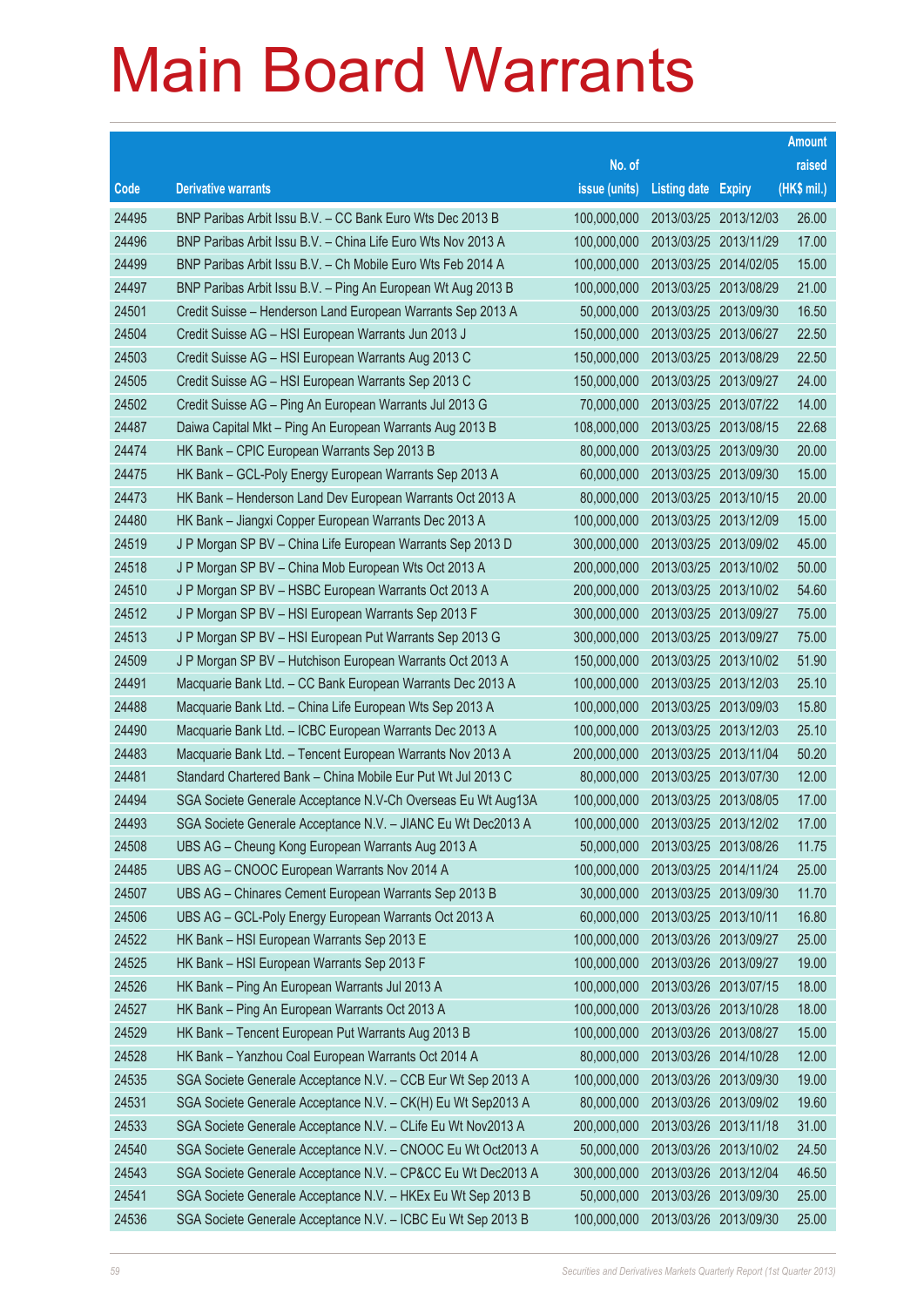|        |                                                               |               |                            |            | <b>Amount</b> |
|--------|---------------------------------------------------------------|---------------|----------------------------|------------|---------------|
|        |                                                               | No. of        |                            |            | raised        |
| Code   | <b>Derivative warrants</b>                                    | issue (units) | <b>Listing date Expiry</b> |            | (HK\$ mil.)   |
| 24538  | SGA Societe Generale Acceptance N.V. - ICBC Eu Wt Dec 2013 A  | 100,000,000   | 2013/03/26 2013/12/02      |            | 18.50         |
| 24542  | SGA Societe Generale Acceptance N.V. - Ping An Eu Wt Aug2013E | 100,000,000   | 2013/03/26 2013/08/19      |            | 20.00         |
| 24544  | SGA Societe Generale Acceptance N.V. - SHK P Eu Wt Sep2013 A  | 50,000,000    | 2013/03/26 2013/09/02      |            | 14.75         |
| 24547  | UBS AG - HSBC European Warrants Sep 2013 C                    | 100,000,000   | 2013/03/26 2013/09/25      |            | 25.00         |
| 24546  | UBS AG - HSI European Warrants Sep 2013 D                     | 300,000,000   | 2013/03/26 2013/09/27      |            | 75.00         |
| 24545  | UBS AG - Ping An European Warrants Oct 2013 A                 | 100,000,000   | 2013/03/26 2013/10/09      |            | 34.00         |
| 21748# | HK Bank - HSCEI European Warrants Oct 2013 A                  | 150,000,000   | 2013/03/26 2013/10/30      |            | 21.30         |
| 24600  | Daiwa Capital Mkt - China Life European Warrants Sep 2013 A   | 198,000,000   | 2013/03/27 2013/09/16      |            | 31.68         |
| 24588  | Goldman Sachs SP (Asia) - China Life Euro Wts Sep 2013 C      | 100,000,000   | 2013/03/27 2013/09/02      |            | 15.20         |
| 24590  | Goldman Sachs SP (Asia) - China Life Euro Wts Nov 2013 A      | 100,000,000   | 2013/03/27 2013/11/04      |            | 25.10         |
| 24593  | Goldman Sachs SP (Asia) – Henderson Land Euro Wts Dec 2013 A  | 80,000,000    | 2013/03/27 2013/12/30      |            | 21.12         |
| 24596  | Goldman Sachs SP (Asia) - JIANC European Warrants Dec 2013 A  | 80,000,000    | 2013/03/27 2013/12/09      |            | 13.52         |
| 24594  | Goldman Sachs SP (Asia) - SHK Ppt European Wts Dec 2013 A     | 80,000,000    | 2013/03/27 2013/12/30      |            | 35.04         |
| 24585  | HK Bank - China Life European Warrants Sep 2013 B             | 120,000,000   | 2013/03/27 2013/09/13      |            | 21.60         |
| 24556  | HK Bank - China Mobile European Warrants Oct 2013 A           | 80,000,000    | 2013/03/27 2013/10/09      |            | 20.00         |
| 24557  | HK Bank - Tencent European Warrants Sep 2013 B                | 120,000,000   | 2013/03/27 2013/09/25      |            | 18.00         |
| 24551  | J P Morgan SP BV - Anhui Conch European Warrants Oct 2013 A   | 100,000,000   | 2013/03/27 2013/10/02      |            | 25.00         |
| 24552  | J P Morgan SP BV - China Agri European Warrants Oct 2013 A    | 40,000,000    | 2013/03/27 2013/10/02      |            | 10.08         |
| 24553  | J P Morgan Int'l Der. Ltd. - CC Bank European Wts Oct 2013 B  | 200,000,000   | 2013/03/27 2013/10/02      |            | 50.00         |
| 24554  | J P Morgan SP BV - CNOOC European Warrants Oct 2013 A         | 100,000,000   | 2013/03/27 2013/10/02      |            | 34.90         |
| 24555  | J P Morgan SP BV - HKEx European Warrants Oct 2013 A          | 100,000,000   | 2013/03/27 2013/10/02      |            | 29.10         |
| 24566  | Macquarie Bank Ltd. - China Tel European Warrants Nov 2013 A  | 80,000,000    | 2013/03/27 2013/11/04      |            | 20.00         |
| 24573  | Macquarie Bank Ltd. - Lumena Newmat European Wts Mar 2014 A   | 80,000,000    | 2013/03/27 2014/03/04      |            | 21.92         |
| 24586  | Macquarie Bank Ltd. - Weichai Power European Wts Nov 2013 A   | 120,000,000   | 2013/03/27 2013/11/04      |            | 30.00         |
| 24559  | Standard Chartered Bank - China Mobile Euro Wts Nov 2013 A    | 100,000,000   | 2013/03/27 2013/11/04      |            | 30.00         |
| 24560  | Standard Chartered Bank - CNOOC European Warrants Nov 2013 B  | 100,000,000   | 2013/03/27 2013/11/04      |            | 25.00         |
| 24562  | Standard Chartered Bank – Chi Res Power Euro Wts Nov 2013 A   | 60,000,000    | 2013/03/27 2013/11/04      |            | 15.00         |
| 24563  | Standard Chartered Bank - HSI European Warrants Sep 2013 C    | 100,000,000   | 2013/03/27 2013/09/27      |            | 15.70         |
| 24561  | Standard Chartered Bank - Hutchison Euro Euro Wts Oct 2013 A  | 100,000,000   | 2013/03/27                 | 2013/10/10 | 40.00         |
| 24597  | SGA Societe Generale Acceptance N.V. - BOCL Eu Wt Jan 2014 A  | 100,000,000   | 2013/03/27 2014/01/15      |            | 18.00         |
| 24577  | SGA Societe Generale Acceptance N.V. - CLife Eu Wt Sep2013 A  | 200,000,000   | 2013/03/27                 | 2013/09/16 | 30.00         |
| 24578  | SGA Societe Generale Acceptance N.V. - Shenhua Eu Wt Aug2013A | 100,000,000   | 2013/03/27                 | 2013/08/26 | 15.00         |
| 24582  | SGA Societe Generale Acceptance N.V-Evergrande Eu Wt Sep 13A  | 50,000,000    | 2013/03/27                 | 2013/09/02 | 10.00         |
| 24599  | SGA Societe Generale Acceptance N.V-Haitong Sec Eu Wt Nov13A  | 100,000,000   | 2013/03/27                 | 2013/11/25 | 15.00         |
| 24583  | SGA Societe Generale Acceptance N.V. - ICBC Eu Wt Jul 2013 D  | 100,000,000   | 2013/03/27                 | 2013/07/31 | 32.50         |
| 21311# | Merrill Lynch Int'l & Co. C.V. - Tencent Euro Wts Jul 2013 B  | 160,000,000   | 2013/03/27                 | 2013/07/02 | 10.08         |
| 21927# | Daiwa Capital Mkt - BOCL European Warrants Aug 2013 A         | 200,000,000   | 2013/03/27                 | 2013/08/08 | 18.80         |
| 24651  | Credit Suisse AG - Lumena Newmat European Wts Aug 2013 A      | 70,000,000    | 2013/03/28 2013/08/30      |            | 12.60         |
| 24641  | Credit Suisse AG - Tencent Holdings European Wts Nov 2013 A   | 100,000,000   | 2013/03/28 2013/11/29      |            | 15.00         |
| 24650  | Credit Suisse AG - Yanzhou Coal European Warrants Aug 2013 A  | 70,000,000    | 2013/03/28 2013/08/30      |            | 31.50         |
| 24647  | Daiwa Capital Mkt - Tencent Holdings European Wts Aug 2013 B  | 128,000,000   | 2013/03/28                 | 2013/08/08 | 23.04         |
| 24648  | Daiwa Capital Mkt - Tencent Holdings Euro Put Wts Oct 2013 A  | 128,000,000   | 2013/03/28 2013/10/25      |            | 32.00         |
| 24639  | Goldman Sachs SP (Asia) - China Coal European Wts Dec 2013 A  | 80,000,000    | 2013/03/28                 | 2013/12/30 | 39.28         |
| 24635  | Goldman Sachs SP (Asia) - Cheung Kong Euro Wts Aug 2013 A     | 80,000,000    | 2013/03/28 2013/08/30      |            | 17.12         |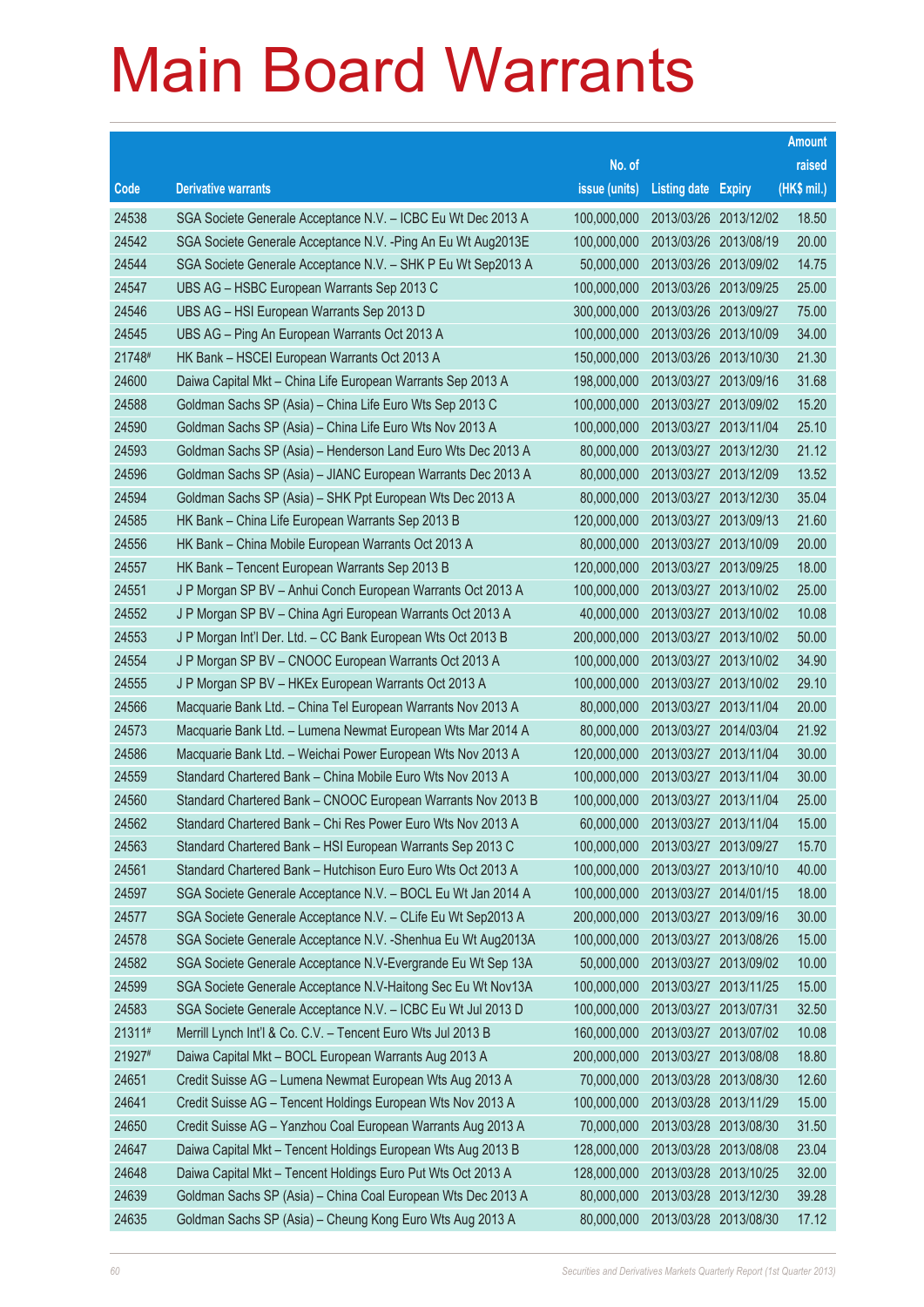|        |                                                               |               |                            | <b>Amount</b> |
|--------|---------------------------------------------------------------|---------------|----------------------------|---------------|
|        |                                                               | No. of        |                            | raised        |
| Code   | <b>Derivative warrants</b>                                    | issue (units) | <b>Listing date Expiry</b> | (HK\$ mil.)   |
| 24636  | Goldman Sachs SP (Asia) - Ch Overseas European Wts Nov 2013 A | 80,000,000    | 2013/03/28 2013/11/18      | 15.12         |
| 24638  | Goldman Sachs SP (Asia) - Lenovo European Wts Nov 2013 A      | 80,000,000    | 2013/03/28 2013/11/04      | 37.76         |
| 24640  | Goldman Sachs SP (Asia) - Ping An European Wts Nov 2013 A     | 80,000,000    | 2013/03/28 2013/11/04      | 27.44         |
| 24637  | Goldman Sachs SP (Asia) - Tencent European Put Wt Oct 2013 A  | 100,000,000   | 2013/03/28 2013/10/02      | 25.40         |
| 24644  | HK Bank - HSCEI European Warrants Dec 2013 B                  | 150,000,000   | 2013/03/28 2013/12/30      | 22.50         |
| 24646  | HK Bank - ICBC European Warrants Nov 2013 A                   | 80,000,000    | 2013/03/28 2013/11/25      | 20.00         |
| 24645  | HK Bank - Ping An European Warrants Oct 2013 B                | 80,000,000    | 2013/03/28 2013/10/09      | 45.60         |
| 24602  | J P Morgan SP BV - Tencent European Warrants Oct 2013 C       | 200,000,000   | 2013/03/28 2013/10/02      | 50.00         |
| 24652  | Macquarie Bank Ltd. - CQRC Bank European Warrants Dec 2013 A  | 80,000,000    | 2013/03/28 2013/12/03      | 20.40         |
| 24619  | Macquarie Bank Ltd. - Chi Resources European Wts Jan 2014 A   | 120,000,000   | 2013/03/28 2014/01/03      | 30.60         |
| 24617  | Macquarie Bank Ltd. - Foxconn European Warrants Nov 2013 A    | 120,000,000   | 2013/03/28 2013/11/04      | 34.20         |
| 24649  | Macquarie Bank Ltd. - HKT-SS European Warrants Nov 2013 A     | 100,000,000   | 2013/03/28 2013/11/04      | 25.70         |
| 24660  | Merrill Lynch Int'l & Co. C.V. - HSI European Wts Sep 2013 H  | 100,000,000   | 2013/03/28 2013/09/27      | 15.00         |
| 24658  | Merrill Lynch Int'l & Co. C.V. - HSI Euro Put Wts Sep 2013 F  | 100,000,000   | 2013/03/28 2013/09/27      | 28.00         |
| 24659  | Merrill Lynch Int'l & Co. C.V. - HSI Euro Put Wts Sep 2013 G  | 100,000,000   | 2013/03/28 2013/09/27      | 16.50         |
| 24621  | Nomura Int'l plc - BBMG European Put Warrants Jun 2015 A      | 50,000,000    | 2013/03/28 2015/06/29      | 12.50         |
| 24616  | Nomura Int'l plc - CNOOC European Warrants Nov 2013 B         | 30,000,000    | 2013/03/28 2013/11/01      | 25.20         |
| 24611  | Nomura Int'l plc - EFUND CSI100 European Warrants Sep 2013 A  | 80,000,000    | 2013/03/28 2013/09/11      | 12.00         |
| 24612  | Nomura Int'l plc - EFUND CSI100 European Put Wts Sep 2013 B   | 80,000,000    | 2013/03/28 2013/09/11      | 12.00         |
| 24629  | Nomura Int'l plc - Evergrande European Warrants Dec 2013 A    | 80,000,000    | 2013/03/28 2013/12/02      | 21.76         |
| 24608  | Nomura Int'l plc - A50 China European Warrants Oct 2013 A     | 50,000,000    | 2013/03/28 2013/10/02      | 24.00         |
| 24609  | Nomura Int'l plc - A50 China European Warrants Oct 2013 B     | 50,000,000    | 2013/03/28 2013/10/02      | 13.20         |
| 24610  | Nomura Int'l plc - A50 China European Put Wts Nov 2013 A      | 50,000,000    | 2013/03/28 2013/11/01      | 14.60         |
| 24613  | Nomura Int'l plc - Hutchison European Warrants Oct 2013 A     | 80,000,000    | 2013/03/28 2013/10/02      | 23.52         |
| 24615  | Nomura Int'l plc - Tencent Holdings Euro Warrants Mar 2014 A  | 50,000,000    | 2013/03/28 2014/03/31      | 16.85         |
| 24642  | Standard Chartered Bank - Datang Power Euro Wts Nov 2013 A    | 80,000,000    | 2013/03/28 2013/11/04      | 20.00         |
| 24643  | Standard Chartered Bank - A50 China Euro Put Wts Jan 2015 A   | 100,000,000   | 2013/03/28 2015/01/14      | 18.40         |
| 24603  | SGA Societe Generale Acceptance N.V.-Geely Auto Eu Wt Sep13A  | 50,000,000    | 2013/03/28 2013/09/30      | 14.00         |
| 24606  | SGA Societe Generale Acceptance N.V. - KECL Eu Wt Sep 2013 A  | 30,000,000    | 2013/03/28 2013/09/30      | 15.90         |
| 24607  | SGA Societe Generale Acceptance N.V. - Lenovo Eu Wt Sep 13 A  | 50,000,000    | 2013/03/28 2013/09/30      | 30.50         |
| 24634  | SGA Societe Generale Acceptance N.V. - Tencent Eu Wt Nov 13 A | 300,000,000   | 2013/03/28 2013/11/27      | 58.50         |
| 24656  | UBS AG - China Shenhua European Warrants Aug 2013 B           | 80,000,000    | 2013/03/28 2013/08/26      | 13.04         |
| 24654  | UBS AG - ICBC European Put Warrants Aug 2013 B                | 80,000,000    | 2013/03/28 2013/08/12      | 24.80         |
| 24655  | UBS AG - Tencent Holdings European Warrants Sep 2013 C        | 100,000,000   | 2013/03/28 2013/09/25      | 15.00         |
| 24653  | UBS AG - Tencent Holdings European Put Warrants Aug 2013 C    | 100,000,000   | 2013/03/28 2013/08/26      | 19.00         |
| 22529# | Standard Chartered Bank - HSI European Warrants Sep 2013 A    | 160,000,000   | 2013/03/28 2013/09/27      | 10.08         |
| 21294# | Standard Chartered Bank - Tencent Hldg Euro Wts Jul 2013 C    | 100,000,000   | 2013/03/28 2013/07/10      | 11.20         |
| Total  |                                                               |               |                            | 48,254.00     |

# Further issue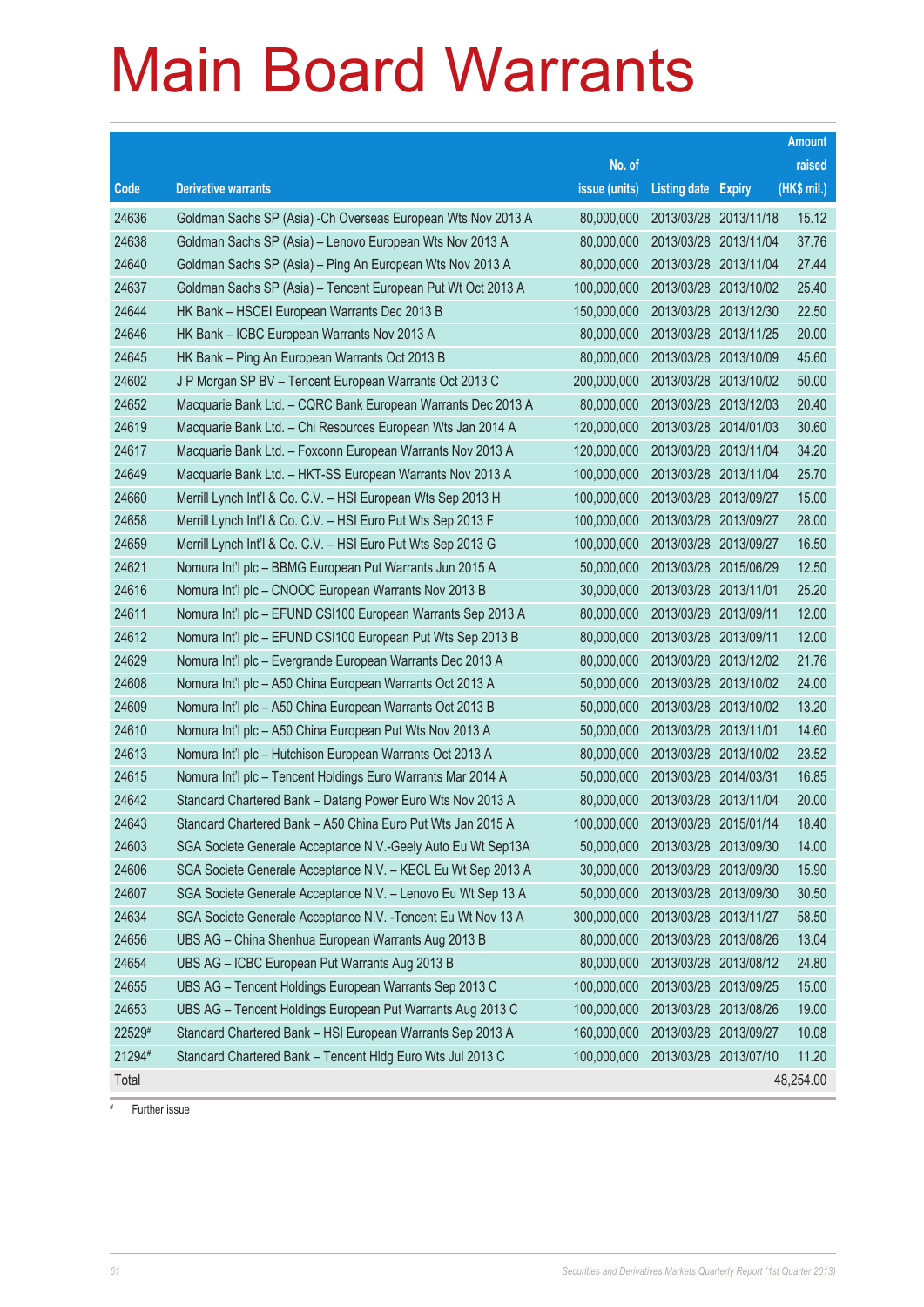# Main Board Debt Securities

#### **Debt Securities Trading Statistics**

|      |                |                                       | <b>Turnover value</b>   |  |  |
|------|----------------|---------------------------------------|-------------------------|--|--|
|      |                | <b>Exchange fund notes (HK\$ mil)</b> | Market total (HK\$ mil) |  |  |
| 2012 | Q1             | $\overline{\phantom{0}}$              | 390.38                  |  |  |
|      | Q2             | $\overline{\phantom{0}}$              | 1,069.72                |  |  |
|      | Q <sub>3</sub> | $\overline{\phantom{0}}$              | 742.85                  |  |  |
|      | Q4             | $\overline{\phantom{0}}$              | 567.60                  |  |  |
| 2013 | Q1             | $\overline{\phantom{0}}$              | 585.65                  |  |  |

#### **Debt Securities Nominal Value**

|      |                | No. of issues | Nominal value (HK\$ mil.) |
|------|----------------|---------------|---------------------------|
| 2012 | Q1             | 209           | 651,849.26                |
|      | Q2             | 231           | 754,232.63                |
|      | Q <sub>3</sub> | 247           | 811,545.76                |
|      | Q4             | 269           | 883,784.51                |
| 2013 | Q1             | 299           | 960,682.29                |

#### **New Listing Statistics – Debt Securities**

|      |                | No. of newly listed debt securities | Amount raised (HK\$ mil.) |
|------|----------------|-------------------------------------|---------------------------|
| 2012 | Q1             | 24                                  | 69,041.82                 |
|      | Q2             | 30                                  | 113,905.00                |
|      | Q <sub>3</sub> | 26                                  | 77,396.31                 |
|      | Q4             | 29                                  | 80,894.77                 |
| 2013 | Q1             | 37                                  | 113,959.19                |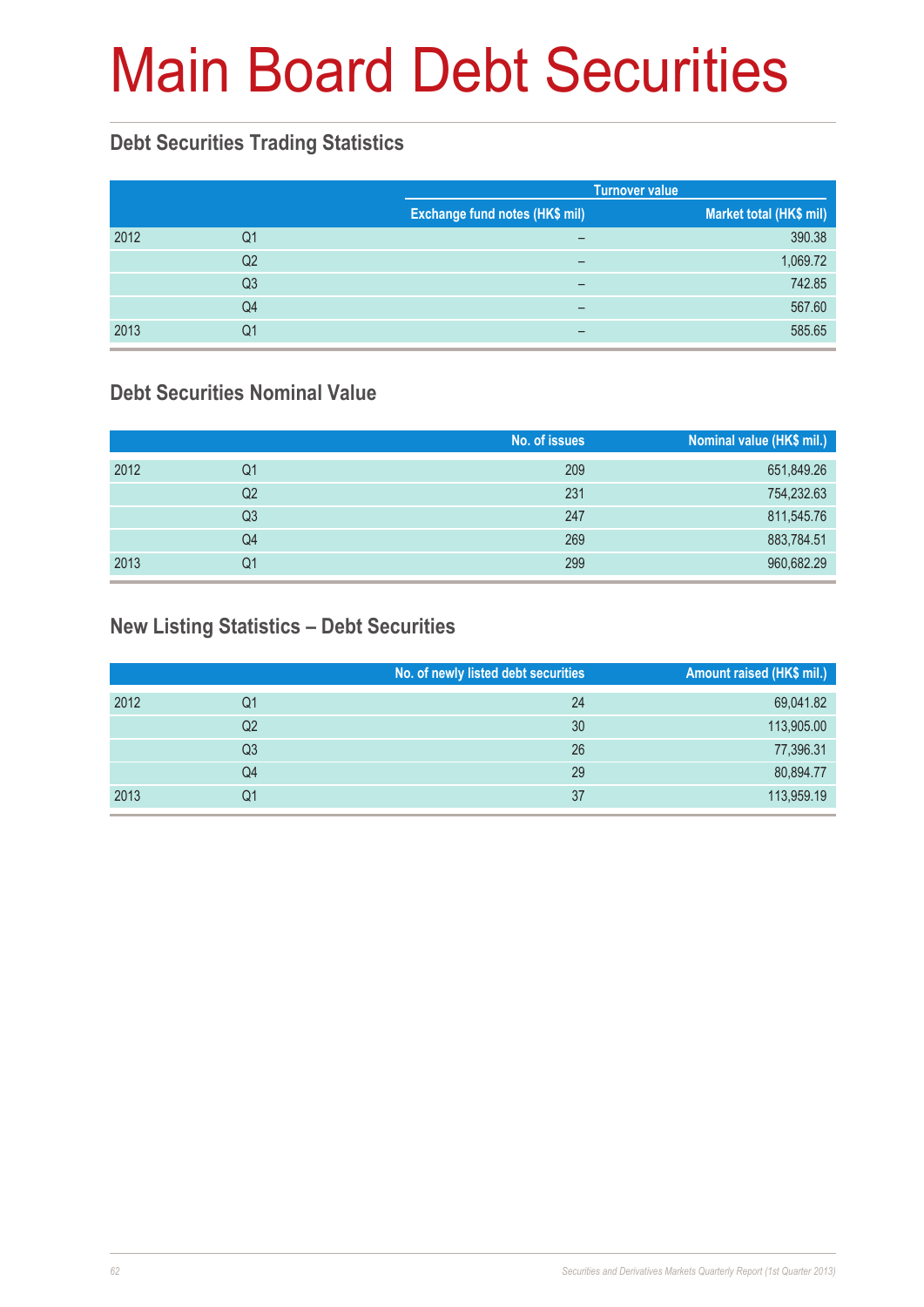# Main Board Debt Securities

#### **Newly Listed Debt Securities**

for 1st quarter 2013

|                |                                                                                                                           |                          |                                |                          |                 | <b>Amount raised</b> |
|----------------|---------------------------------------------------------------------------------------------------------------------------|--------------------------|--------------------------------|--------------------------|-----------------|----------------------|
| Code           | <b>Debt securities</b>                                                                                                    | <b>Principal</b>         |                                | <b>Listing date</b>      | <b>Maturity</b> | (HK\$ mil.)          |
| 04588          | Hong Kong Mortgage Corporation Ltd., The FR Notes 2014                                                                    | <b>GBP</b>               | 50,000,000                     | 2013/01/15               | 2014/01/10      | 625.13               |
| 85907#         | China Guangdong Nuclear Power Holding Co., Ltd. 3.75% CNY Bonds 2015                                                      | <b>RMB</b>               | 1,500,000,000                  | 2013/01/15               | 2015/11/02      | 1,877.78             |
| 04590          | Hysan (MTN) Ltd. 3.5% Guaranteed Notes 2023                                                                               | <b>USD</b>               | 300,000,000                    | 2013/01/17               | 2023/01/16      | 2,334.53             |
| 04589          | SHK Ppt (Capital Market) Ltd. 3.625% Instruments 2023                                                                     | <b>USD</b>               | 500,000,000                    | 2013/01/17               | 2023/01/16      | 3,876.06             |
| 04592          | Champion MTN Ltd. 3.75% Notes 2023                                                                                        | <b>USD</b>               | 400,000,000                    | 2013/01/18               | 2023/01/17      | 3,094.57             |
| 04215          | The Government of the HKSAR of the PRC 1.10% Bonds 2023                                                                   | <b>HKD</b>               | 1,500,000,000                  | 2013/01/18               | 2023/01/17      | 1,461.45             |
| 04594          | Hong Kong Mortgage Corporation Ltd., The FR Notes 2014                                                                    | <b>GBP</b>               | 50,000,000                     | 2013/01/18               | 2014/01/17      | 620.13               |
| 04593          | Agile Property Holdings Ltd. Perpetual Subordinated Cap Sec                                                               | <b>USD</b>               | 700,000,000                    | 2013/01/21               |                 | 5,460.00             |
| 04591          | Lai Sun International Finance (2012) Ltd. 5.7% Guaranteed Notes 2018                                                      | <b>USD</b>               | 350,000,000                    | 2013/01/21               | 2018/01/18      | 2,730.00             |
| 04595          | CK Bond Sec (03) Ltd. 5.375% Guar. Senior Perpetual Sec                                                                   | <b>USD</b>               | 500,000,000                    | 2013/01/25               |                 | 3,900.00             |
| 04596          | Yuexiu Property Co. Ltd. 3.25% Notes 2018                                                                                 | <b>USD</b>               | 350,000,000                    | 2013/01/25               | 2018/01/24      | 2,725.39             |
| 04597          | Yuexiu Property Co. Ltd. 4.50% Notes 2023                                                                                 | <b>USD</b>               | 500,000,000                    | 2013/01/25               | 2023/01/24      | 3,878.90             |
| 04598          | Powerlong Real Estate Holdings Ltd. 11.25% Senior Notes 2018                                                              | <b>USD</b>               | 250,000,000                    | 2013/01/28               | 2018/01/25      | 1,922.86             |
| 04583#         | China Aoyuan Property Group Ltd. 13.875% Guar. Senior Notes 2017                                                          | <b>USD</b>               | 100,000,000                    | 2013/01/29               | 2017/11/23      | 832.01               |
| 04581#         | China SCE Property Holdings Ltd. 11.5% Senior Notes 2017                                                                  | <b>USD</b>               | 150,000,000                    | 2013/01/29               | 2017/11/14      | 1,263.60             |
| 04599          | Hengdeli Holdings Ltd. 6.25% Senior Notes 2018                                                                            | <b>USD</b>               | 350,000,000                    | 2013/01/30               | 2018/01/29      | 2,730.00             |
| 05900          | COSCO Pacific Finance (2013) Co. Ltd. 4.375% Guar. Notes 2023                                                             | <b>USD</b>               | 300,000,000                    | 2013/02/01               | 2023/01/31      | 2,324.09             |
| 05901          | Mingfa Group (International) Co. Ltd. 13.25% Senior Notes 2018                                                            | <b>USD</b>               | 100,000,000                    | 2013/02/04               | 2018/02/01      | 780.00               |
| 05902          | Greentown China Holdings Ltd. 8.50% Senior Notes 2018                                                                     | <b>USD</b>               | 400,000,000                    | 2013/02/05               | 2018/02/04      | 3,120.00             |
| 05903          | KWG Property Holding Ltd. 8.625% Senior Notes 2020                                                                        | <b>USD</b>               | 300,000,000                    | 2013/02/06               | 2020/02/05      | 2,340.00             |
| 05904          | China Railway Resources Huitung Ltd. 3.85% Guar. Notes 2023                                                               | <b>USD</b>               | 500,000,000                    | 2013/02/06               | 2023/02/05      | 3,891.66             |
| 04216          | The Govt of the HKSAR of the PRC 0.61% Bonds 2018                                                                         | <b>HKD</b>               | 2,000,000,000                  | 2013/02/06               | 2018/02/05      | 1,973.00             |
| 85912          | Oversea-Chinese Banking Corporation Ltd. 3.5% CNY Notes 2020                                                              | <b>RMB</b>               | 500,000,000                    | 2013/02/06               | 2020/02/05      | 621.90               |
| 85913          | Huaneng Power International, Inc. 3.85% CNY Bonds 2016                                                                    | <b>RMB</b>               | 1,500,000,000                  | 2013/02/06               | 2016/02/05      | 1,865.70             |
| 85914          | New World China Land Ltd. 5.50% CNY Bonds 2018                                                                            | <b>RMB</b>               | 3,000,000,000                  | 2013/02/07               | 2018/02/06      | 3,733.50             |
| 05905<br>04035 | Petron Corporation Undated Subordinated Capital Securities<br>Hong Kong Monetary Authority 0.21% Exchange Fund Notes 2015 | <b>USD</b><br><b>HKD</b> | 500,000,000                    | 2013/02/07<br>2013/02/19 | 2015/02/18      | 3,900.00<br>1,199.64 |
| 05906          | Tong Jie Ltd. Zero Coupon Guaranteed Convertible Bonds 2018                                                               | <b>HKD</b>               | 1,200,000,000<br>3,900,000,000 | 2013/02/19               | 2018/02/18      | 3,900.00             |
| 04036          | Hong Kong Monetary Authority 1.49% Exchange Fund Notes 2028                                                               | <b>HKD</b>               | 600,000,000                    | 2013/02/25               | 2028/02/22      | 593.58               |
| 85915          | Far East Consortium International Ltd. 5.875% CNY Bonds 2016                                                              | <b>RMB</b>               | 1,000,000,000                  | 2013/03/05               | 2016/03/04      | 1,246.00             |
| 05907          | Glorious Property Holdings Ltd. 13.25% Senior Notes 2018                                                                  | <b>USD</b>               | 250,000,000                    | 2013/03/05               | 2018/03/04      | 1,950.00             |
| 05908          | CITIC Telecom International Finance Ltd. 6.1% Guar.Bonds 2025                                                             | <b>USD</b>               | 450,000,000                    | 2013/03/06               | 2025/03/05      | 3,510.00             |
| 05909          | Azure Orbit International Finance Ltd. 3.75% Guar. Notes 2023                                                             | <b>USD</b>               | 500,000,000                    | 2013/03/07               | 2023/03/06      | 3,887.44             |
| 04213#         | The Govt of the HKSAR of the PRC 0.46% Bonds 2015                                                                         | <b>HKD</b>               | 3,500,000,000                  | 2013/03/08               | 2015/05/11      | 3,507.35             |
| 05910          | Joyous Glory Group Ltd. 5.70% Guaranteed Notes 2020                                                                       | <b>USD</b>               | 400,000,000                    | 2013/03/08               | 2020/03/07      | 3,120.00             |
| 05911          | Swire Properties MTN Financing Ltd. 2.75% Guar. Notes 2020                                                                | <b>USD</b>               | 500,000,000                    | 2013/03/08               | 2020/03/07      | 3,869.54             |
| 05905 #        | Petron Corporation Undated Subordinated Capital Securities                                                                | <b>USD</b>               | 250,000,000                    | 2013/03/12               | -               | 2,032.88             |
| 05912          | AIA Group Ltd. 1.75% Notes 2018                                                                                           | <b>USD</b>               | 500,000,000                    | 2013/03/14               | 2018/03/13      | 3,877.58             |
| 05913          | AIA Group Ltd. 3.125% Notes 2023                                                                                          | <b>USD</b>               | 500,000,000                    | 2013/03/14               | 2023/03/13      | 3,877.11             |
| 05914          | Bestgain Real Estate Ltd. 2.625% Guaranteed Bonds 2018                                                                    | <b>USD</b>               | 800,000,000                    | 2013/03/14               | 2018/03/13      | 6,202.38             |
| 04013#         | Hong Kong Monetary Authority, The 1.91% Exchange Fund Notes 2016                                                          | <b>HKD</b>               | 1,200,000,000                  | 2013/03/19               | 2016/03/21      | 1,259.52             |
| 04037          | Hong Kong Monetary Authority 0.53% Exchange Fund Notes 2018                                                               | <b>HKD</b>               | 1,000,000,000                  | 2013/03/19               | 2018/03/19      | 998.50               |
| 05915          | Wheelock Finance Ltd. 3% Guaranteed Notes 2018                                                                            | <b>USD</b>               | 500,000,000                    | 2013/03/20               | 2018/03/19      | 3,875.47             |
| 05907 #        | Glorious Property Holdings Ltd. 13.25% Senior Notes 2018                                                                  | <b>USD</b>               | 150,000,000                    | 2013/03/21               | 2018/03/04      | 1,170.00             |
| Total          |                                                                                                                           |                          |                                |                          |                 | 113,959.19           |

# Further issue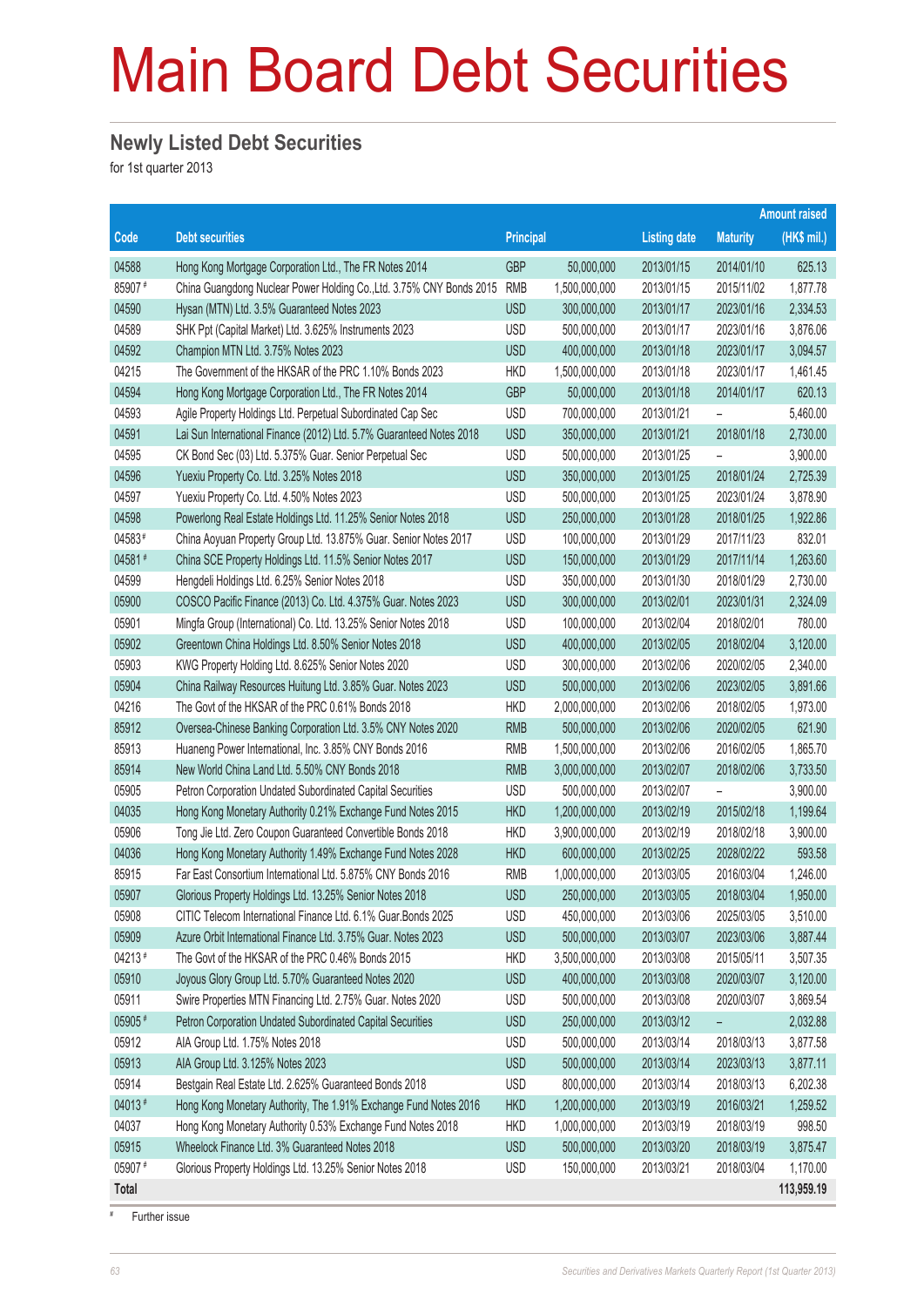# Main Board Unit Trusts and Mutual Funds

#### **Unit Trusts and Mutual Funds Trading Statistics**

|      |                | <b>Exchange</b><br><b>Traded</b><br>Fund (ETF)<br>(HK\$ mil.) | <b>Real Estate</b><br><b>Investment</b><br><b>Trusts (REITs)</b><br>(HK\$ mil.) | <b>Others</b><br>(HK\$ mil.) | <b>Total</b><br>(HK\$ mil.) | $%$ of<br>market total |
|------|----------------|---------------------------------------------------------------|---------------------------------------------------------------------------------|------------------------------|-----------------------------|------------------------|
| 2012 | Q <sub>1</sub> | 115,613.41                                                    | 13,420.51                                                                       | 82.93                        | 129,116.85                  | 3.36                   |
|      | Q <sub>2</sub> | 92,849.35                                                     | 16,848.41                                                                       | 66.55                        | 109,764.32                  | 3.59                   |
|      | Q <sub>3</sub> | 99,979.83                                                     | 14,391.15                                                                       | 105.35                       | 114,476.33                  | 3.86                   |
|      | Q4             | 213,637.42                                                    | 22,489.26                                                                       | 51.26                        | 236, 177.94                 | 6.93                   |
| 2013 | Q <sub>1</sub> | 309,073.10                                                    | 22,090.25                                                                       | 84.66                        | 331,248.01                  | 7.57                   |

Note: Turnover value traded in non-HKD currency securities have been included

#### **Unit Trusts and Mutual Funds Market Value**

|      |                | No. of<br><b>issues</b> | <b>Exchange</b><br><b>Traded</b><br><b>Funds (ETF)</b><br>(HK\$ mil.) | No. of<br><b>issues</b> | <b>Real Estate</b><br><b>Investment</b><br><b>Trusts</b><br>(REITs)<br>(HK\$ mil.) | No. of<br><b>issues</b> | <b>Others</b><br>(HK\$ mil.) | No. of<br><b>issues</b> | <b>Total</b><br>(HK\$ mil.) |
|------|----------------|-------------------------|-----------------------------------------------------------------------|-------------------------|------------------------------------------------------------------------------------|-------------------------|------------------------------|-------------------------|-----------------------------|
| 2012 | Q <sub>1</sub> | 89                      | 759,673.29                                                            | 9                       | 131,556.21                                                                         | $\overline{2}$          | 2,391.86                     | 100                     | 893,621.36                  |
|      | Q2             | 92                      | 711,788.89                                                            | 9                       | 136, 167.04                                                                        | $\overline{2}$          | 2,367.38                     | 103                     | 850,323.31                  |
|      | Q <sub>3</sub> | 96                      | 808,879.98                                                            | 9                       | 158,736.84                                                                         | $\overline{2}$          | 2,157.57                     | 107                     | 969,774.39                  |
|      | Q <sub>4</sub> | 100                     | 839,802.08                                                            | 9                       | 174,124.01                                                                         | $\overline{2}$          | 1,474.98                     | 111                     | 1,015,401.07                |
| 2013 | Q <sub>1</sub> | 100                     | 808,762.75                                                            | 9                       | 188,509.03                                                                         | $\overline{2}$          | 1,445.61                     | 111                     | 998,717.39                  |

#### **New Listing Unit Trust and Mutual Funds Statistics**

|      |                | No. of newly listed<br>unit trust and mutual funds | <b>Funds raised</b><br>(HK\$ mil.) |
|------|----------------|----------------------------------------------------|------------------------------------|
| 2012 | Q1             | 24                                                 | 136.80                             |
|      | Q2             | ≘                                                  |                                    |
|      | Q <sub>3</sub> |                                                    |                                    |
|      | Q4             |                                                    |                                    |
| 2013 | Q1             |                                                    |                                    |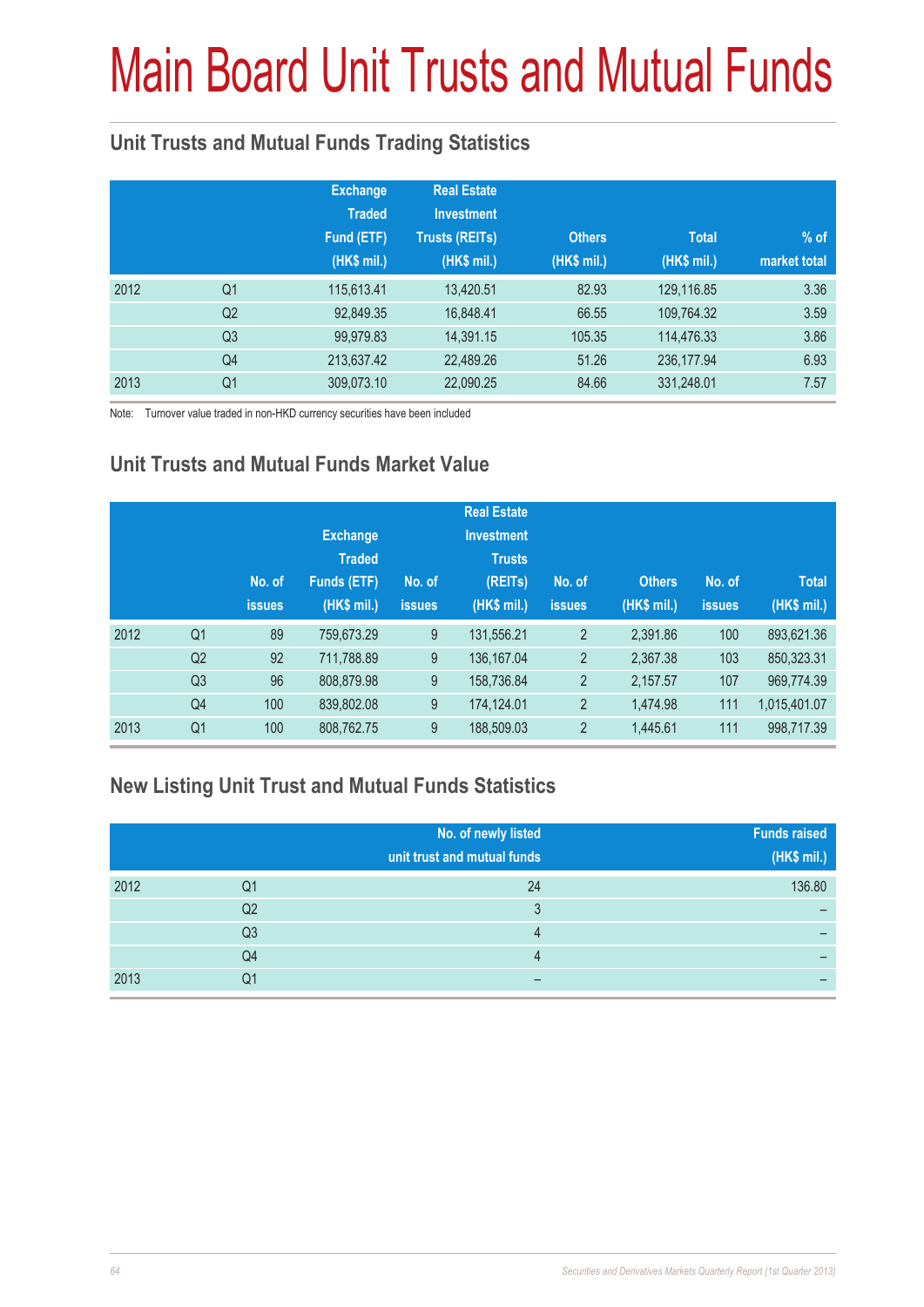# Main Board Unit Trusts and Mutual Funds

#### **Newly Listed Unit Trust and Mutual Funds**

for 1st quarter 2013

|      |                             |              |                                      |  | <b>Amount raised Subscription</b> |        |
|------|-----------------------------|--------------|--------------------------------------|--|-----------------------------------|--------|
| Code | Unit trust and Mutual funds | Fund manager | Issue price (HK\$) No. of unit offer |  | (HK\$ mil) rate (times)           | Lidate |
| Nil  |                             |              |                                      |  |                                   |        |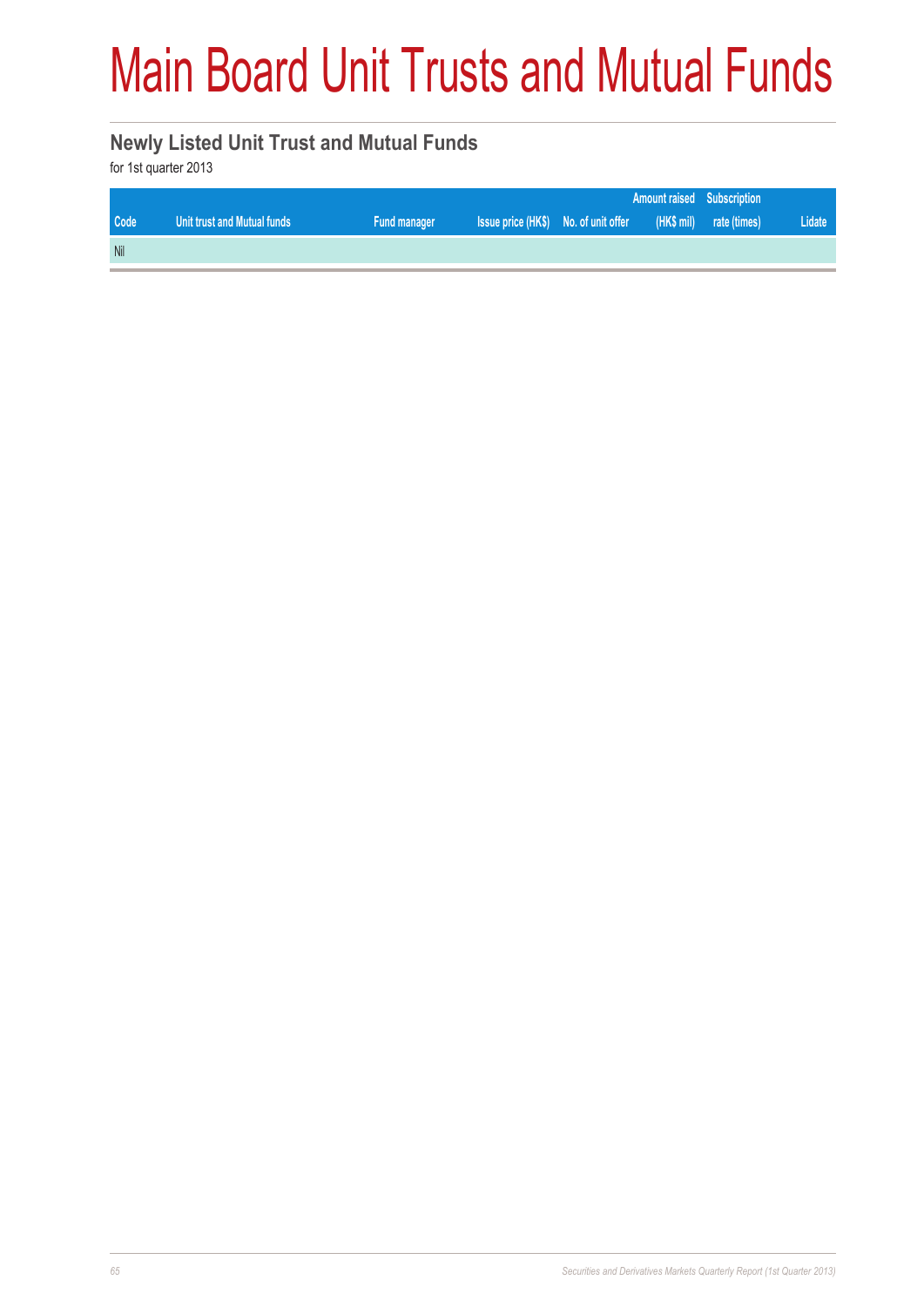#### **Callable Bull/Bear Contracts Trading Statistics**

|      |    | <b>Number</b> | Market value (HK\$ mil.) | Turnover value (HK\$ mil.) |
|------|----|---------------|--------------------------|----------------------------|
| 2012 | Q1 | 1,097         | 55,092.12                | 464,351.29                 |
|      | Q2 | 1.021         | 46,730.67                | 385,316.23                 |
|      | Q3 | 1.104         | 49,099.81                | 367,897.88                 |
|      | Q4 | 1.214         | 53,414.12                | 315,589.20                 |
| 2013 | Q1 | 1,276         | 45,190.12                | 355,912.23                 |

#### **New Listings Callable Bull/Bear Contracts Statistics**

|      |    | No. of newly listed CBBC | Amount raised (HK\$ mil.) |
|------|----|--------------------------|---------------------------|
| 2012 | Q1 | 1,419                    | 82,599.66                 |
|      | Q2 | 1,530                    | 91,955.65                 |
|      | Q3 | 1,656                    | 94,844.71                 |
|      | Q4 | 1.451                    | 80,018.42                 |
| 2013 | Q1 | 1,922                    | 100,336.26                |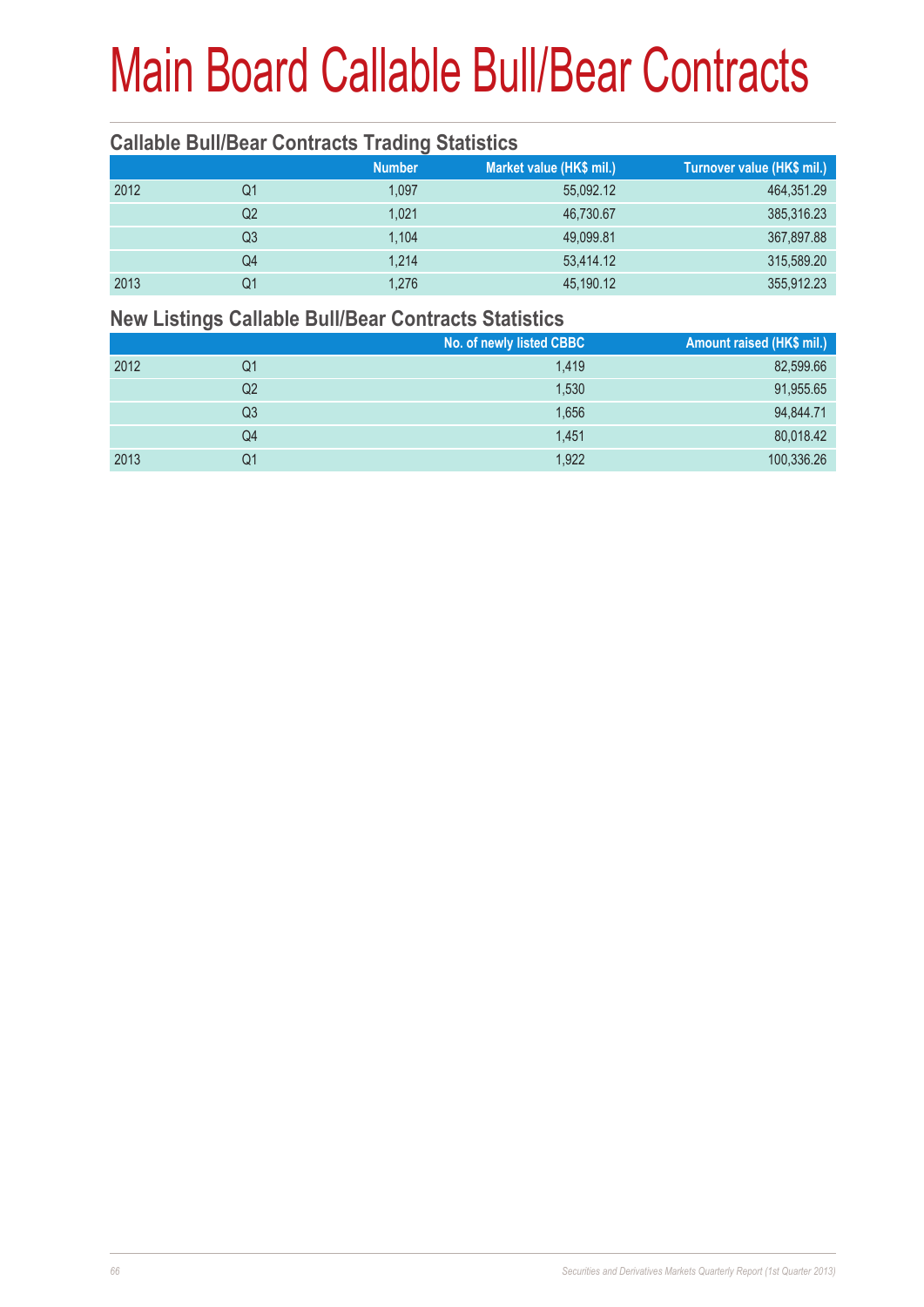#### **Newly Listed Callable Bull/Bear Contracts**

for 1st quarter 2013

|             |                                                                | No. of        |                     |               | <b>Amount raised</b> |
|-------------|----------------------------------------------------------------|---------------|---------------------|---------------|----------------------|
| <b>Code</b> | <b>Callable Bull/Bear Contracts</b>                            | issue (units) | <b>Listing date</b> | <b>Expiry</b> | (HK\$ mil.)          |
| 65750       | BNP Paribas Arbit Issu B.V. - HSI R Bull CBBC Sep 2013 T       | 200,000,000   | 2013/01/02          | 2013/09/27    | 50.00                |
| 65754       | BNP Paribas Arbit Issu B.V. - HSI R Bear CBBC Apr 2013 U       | 200,000,000   | 2013/01/02          | 2013/04/29    | 50.00                |
| 65748       | Credit Suisse AG - HSI R Bull CBBC Sep 2013 G                  | 350,000,000   | 2013/01/02          | 2013/09/27    | 87.50                |
| 65749       | Credit Suisse AG - HSI R Bull CBBC Sep 2013 H                  | 350,000,000   | 2013/01/02          | 2013/09/27    | 87.50                |
| 65770       | Credit Suisse AG - HSI R Bear CBBC Apr 2013 V                  | 350,000,000   | 2013/01/02          | 2013/04/29    | 87.50                |
| 65756       | SGA Societe Generale Acceptance N.V. - HSI R Bear CBBC Apr 13K | 300,000,000   | 2013/01/02          | 2013/04/29    | 75.00                |
| 65761       | SGA Societe Generale Acceptance N.V. - HSI R Bear CBBC Apr 13L | 300,000,000   | 2013/01/02          | 2013/04/29    | 75.00                |
| 65778       | UBS AG - A50 China R Bear CBBC Apr 2013 C                      | 100,000,000   | 2013/01/02          | 2013/04/29    | 25.00                |
| 65751       | UBS AG - HSI R Bull CBBC Aug 2013 R                            | 300,000,000   | 2013/01/02          | 2013/08/29    | 75.00                |
| 65753       | UBS AG - HSI R Bull CBBC Aug 2013 S                            | 300,000,000   | 2013/01/02          | 2013/08/29    | 75.00                |
| 65773       | UBS AG - HSI R Bear CBBC Apr 2013 R                            | 300,000,000   | 2013/01/02          | 2013/04/29    | 75.00                |
| 65779       | Credit Suisse AG - HSI R Bull CBBC Jul 2013 A                  | 350,000,000   | 2013/01/03          | 2013/07/30    | 87.50                |
| 65780       | Credit Suisse AG - HSI R Bear CBBC Apr 2013 W                  | 350,000,000   | 2013/01/03          | 2013/04/29    | 87.50                |
| 65785       | UBS AG - China Mobile R Bull CBBC Jul 2013 B                   | 100,000,000   | 2013/01/03          | 2013/07/22    | 25.00                |
| 65783       | UBS AG - China Mobile R Bull CBBC Aug 2013 B                   | 100,000,000   | 2013/01/03          | 2013/08/05    | 25.00                |
| 65782       | UBS AG - HSI R Bull CBBC Jun 2013 J                            | 300,000,000   | 2013/01/03          | 2013/06/27    | 75.00                |
| 65386#      | HK Bank - A50 R Bull CBBC Sep 2013 B                           | 200,000,000   | 2013/01/03          | 2013/09/23    | 24.00                |
| 65792       | BNP Paribas Arbit Issu B.V. - HSI R Bear CBBC Apr 2013 R       | 200,000,000   | 2013/01/04          | 2013/04/29    | 50.00                |
| 65793       | BNP Paribas Arbit Issu B.V. - HSI R Bear CBBC Apr 2013 S       | 200,000,000   | 2013/01/04          | 2013/04/29    | 50.00                |
| 65800       | Credit Suisse AG - HSI R Bull CBBC Aug 2013 W                  | 350,000,000   | 2013/01/04          | 2013/08/29    | 87.50                |
| 65797       | Credit Suisse AG - HSI R Bear CBBC Apr 2013 X                  | 350,000,000   | 2013/01/04          | 2013/04/29    | 87.50                |
| 65798       | Credit Suisse AG - HSI R Bear CBBC Apr 2013 Y                  | 350,000,000   | 2013/01/04          | 2013/04/29    | 87.50                |
| 65795       | HK Bank - Sinopec Corp R Bear CBBC Nov 2013 A                  | 40,000,000    | 2013/01/04          | 2013/11/08    | 10.00                |
| 65796       | HK Bank - Galaxy Ent R Bear CBBC Oct 2013 A                    | 40,000,000    | 2013/01/04          | 2013/10/24    | 12.00                |
| 65786       | SGA Societe Generale Acceptance N.V. - HSI R Bull CBBC Jun 13Y | 300,000,000   | 2013/01/04          | 2013/06/27    | 75.00                |
| 65787       | SGA Societe Generale Acceptance N.V. - HSI R Bear CBBC Apr 13M | 300,000,000   | 2013/01/04          | 2013/04/29    | 75.00                |
| 65802       | UBS AG - A50 China R Bull CBBC May 2013 B                      | 100,000,000   | 2013/01/04          | 2013/05/20    | 25.00                |
| 65801       | UBS AG - HSI R Bull CBBC Jun 2013 L                            | 300,000,000   | 2013/01/04          | 2013/06/27    | 75.00                |
| 65799       | UBS AG - HSI R Bear CBBC Apr 2013 I                            | 300,000,000   | 2013/01/04          | 2013/04/29    | 75.00                |
| 65893       | BNP Paribas Arbit Issu B.V. - HSI R Bear CBBC Apr 2013 M       | 200,000,000   | 2013/01/07          | 2013/04/29    | 50.00                |
| 65895       | BNP Paribas Arbit Issu B.V. - HSI R Bear CBBC Apr 2013 Q       | 200,000,000   | 2013/01/07          | 2013/04/29    | 50.00                |
| 65894       | BNP Paribas Arbit Issu B.V. - HSI R Bear CBBC Apr 2013 T       | 200,000,000   | 2013/01/07          | 2013/04/29    | 50.00                |
| 65896       | Credit Suisse AG - HSI R Bull CBBC Aug 2013 X                  | 350,000,000   | 2013/01/07          | 2013/08/29    | 87.50                |
| 65826       | Credit Suisse AG - HSI R Bear CBBC Apr 2013 Z                  | 350,000,000   | 2013/01/07          | 2013/04/29    | 87.50                |
| 65827       | Credit Suisse AG - HSI R Bear CBBC Jun 2013 H                  | 350,000,000   | 2013/01/07          | 2013/06/27    | 101.50               |
| 65828       | Credit Suisse AG - HSI R Bear CBBC Jun 2013 I                  | 350,000,000   | 2013/01/07          | 2013/06/27    | 112.00               |
| 65829       | Credit Suisse AG - HSI R Bear CBBC Jun 2013 J                  | 350,000,000   | 2013/01/07          | 2013/06/27    | 122.50               |
| 65837       | Citigroup Global Mkt H Inc. - HSI R Bull CBBC Dec 2013 K       | 150,000,000   | 2013/01/07          | 2013/12/30    | 37.50                |
| 65838       | Citigroup Global Mkt H Inc. - HSI R Bull CBBC Dec 2013 L       | 150,000,000   | 2013/01/07          | 2013/12/30    | 37.50                |
| 65851       | Citigroup Global Mkt H Inc. - HSI R Bull CBBC Dec 2013 M       | 150,000,000   | 2013/01/07          | 2013/12/30    | 37.50                |
| 65853       | Citigroup Global Mkt H Inc. - HSI R Bull CBBC Dec 2013 N       | 150,000,000   | 2013/01/07          | 2013/12/30    | 37.50                |
| 65854       | Citigroup Global Mkt H Inc. - HSI R Bull CBBC Dec 2013 O       | 150,000,000   | 2013/01/07          | 2013/12/30    | 37.50                |
| 65857       | Citigroup Global Mkt H Inc. - HSI R Bull CBBC Dec 2013 P       | 150,000,000   | 2013/01/07          | 2013/12/30    | 37.50                |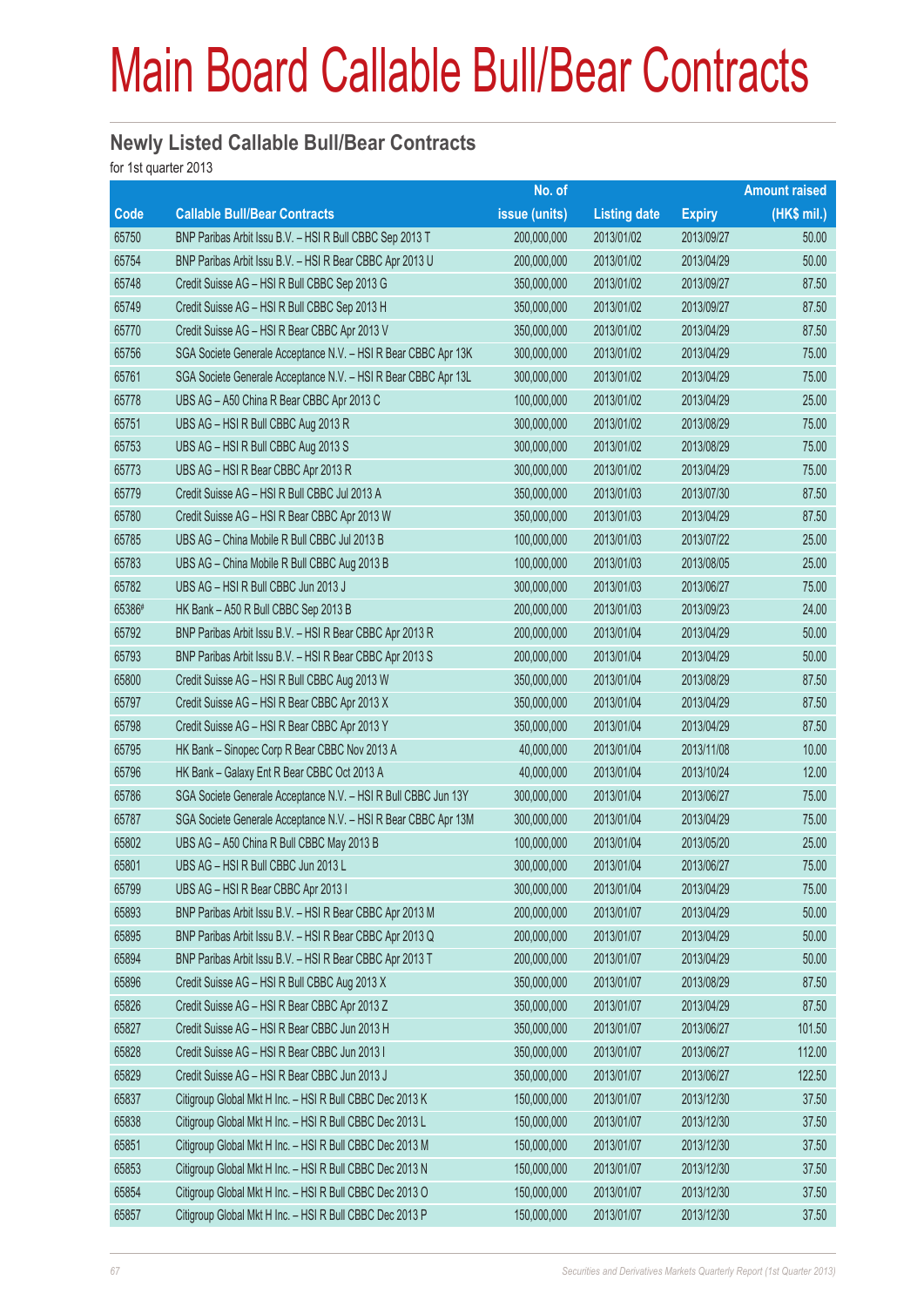|        |                                                                | No. of        |                     |               | <b>Amount raised</b> |
|--------|----------------------------------------------------------------|---------------|---------------------|---------------|----------------------|
| Code   | <b>Callable Bull/Bear Contracts</b>                            | issue (units) | <b>Listing date</b> | <b>Expiry</b> | $(HK$$ mil.)         |
| 65861  | Citigroup Global Mkt H Inc. - HSI R Bull CBBC Dec 2013 Q       | 150,000,000   | 2013/01/07          | 2013/12/30    | 37.50                |
| 65863  | Citigroup Global Mkt H Inc. - HSI R Bull CBBC Dec 2013 R       | 150,000,000   | 2013/01/07          | 2013/12/30    | 37.50                |
| 65888  | Citigroup Global Mkt H Inc. - HSI R Bull CBBC Dec 2013 S       | 150,000,000   | 2013/01/07          | 2013/12/30    | 37.50                |
| 65891  | Citigroup Global Mkt H Inc. - HSI R Bull CBBC Dec 2013 T       | 150,000,000   | 2013/01/07          | 2013/12/30    | 37.50                |
| 65865  | Citigroup Global Mkt H Inc. - HSI R Bear CBBC Jun 2013 I       | 150,000,000   | 2013/01/07          | 2013/06/27    | 37.50                |
| 65868  | Citigroup Global Mkt H Inc. - HSI R Bear CBBC Jun 2013 J       | 150,000,000   | 2013/01/07          | 2013/06/27    | 37.50                |
| 65871  | Citigroup Global Mkt H Inc. - HSI R Bear CBBC Jun 2013 K       | 150,000,000   | 2013/01/07          | 2013/06/27    | 37.50                |
| 65874  | Citigroup Global Mkt H Inc. - HSI R Bear CBBC Jun 2013 L       | 150,000,000   | 2013/01/07          | 2013/06/27    | 37.50                |
| 65875  | Citigroup Global Mkt H Inc. - HSI R Bear CBBC Jun 2013 M       | 150,000,000   | 2013/01/07          | 2013/06/27    | 37.50                |
| 65879  | Citigroup Global Mkt H Inc. - HSI R Bear CBBC Jun 2013 N       | 150,000,000   | 2013/01/07          | 2013/06/27    | 37.50                |
| 65880  | Citigroup Global Mkt H Inc. - HSI R Bear CBBC Jun 2013 O       | 150,000,000   | 2013/01/07          | 2013/06/27    | 37.50                |
| 65885  | Citigroup Global Mkt H Inc. - HSI R Bear CBBC Jun 2013 P       | 150,000,000   | 2013/01/07          | 2013/06/27    | 37.50                |
| 65892  | Citigroup Global Mkt H Inc. - HSI R Bear CBBC Jun 2013 Q       | 150,000,000   | 2013/01/07          | 2013/06/27    | 37.50                |
| 65900  | Goldman Sachs SP (Asia) - HSI R Bull CBBC Apr 2013 A           | 100,000,000   | 2013/01/07          | 2013/04/29    | 25.10                |
| 65901  | Goldman Sachs SP (Asia) - HSI R Bull CBBC Apr 2013 B           | 100,000,000   | 2013/01/07          | 2013/04/29    | 25.00                |
| 65902  | Goldman Sachs SP (Asia) - HSI R Bull CBBC Apr 2013 C           | 100,000,000   | 2013/01/07          | 2013/04/29    | 25.00                |
| 65813  | HK Bank - CC Bank R Bull CBBC Sep 2013 C                       | 80,000,000    | 2013/01/07          | 2013/09/30    | 20.00                |
| 65825  | HK Bank - China Life R Bull CBBC Jul 2013 C                    | 60,000,000    | 2013/01/07          | 2013/07/22    | 15.00                |
| 65814  | HK Bank - CNBM R Bull CBBC Sep 2013 A                          | 50,000,000    | 2013/01/07          | 2013/09/30    | 12.50                |
| 65804  | HK Bank - A50 R Bull CBBC Aug 2013 D                           | 100,000,000   | 2013/01/07          | 2013/08/05    | 25.00                |
| 65805  | HK Bank - A50 R Bear CBBC Sep 2013 B                           | 40,000,000    | 2013/01/07          | 2013/09/16    | 10.00                |
| 65811  | HK Bank - ICBC R Bull CBBC Sep 2013 B                          | 80,000,000    | 2013/01/07          | 2013/09/30    | 20.00                |
| 65897  | UBS AG - HSI R Bull CBBC May 2013 W                            | 300,000,000   | 2013/01/07          | 2013/05/30    | 75.00                |
| 65898  | UBS AG - HSI R Bull CBBC May 2013 X                            | 300,000,000   | 2013/01/07          | 2013/05/30    | 75.00                |
| 65833  | UBS AG - HSI R Bear CBBC Jun 2013 K                            | 300,000,000   | 2013/01/07          | 2013/06/27    | 75.00                |
| 65918  | Credit Suisse AG - HSI R Bull CBBC Sep 2013 I                  | 350,000,000   | 2013/01/08          | 2013/09/27    | 87.50                |
| 65921  | Credit Suisse AG - HSI R Bull CBBC Sep 2013 J                  | 350,000,000   | 2013/01/08          | 2013/09/27    | 87.50                |
| 65904  | Credit Suisse AG - HSI R Bear CBBC May 2013 K                  | 350,000,000   | 2013/01/08          | 2013/05/30    | 87.50                |
| 65919  | SGA Societe Generale Acceptance N.V. - HSI R Bull CBBC Jun13 Z | 300,000,000   | 2013/01/08          | 2013/06/27    | 75.00                |
| 65922  | UBS AG - China Life R Bull CBBC Jul 2013 A                     | 100,000,000   | 2013/01/08          | 2013/07/08    | 25.00                |
| 65929  | UBS AG - China Life R Bear CBBC Jun 2013 A                     | 100,000,000   | 2013/01/08          | 2013/06/17    | 36.00                |
| 65920  | UBS AG - HSI R Bear CBBC Apr 2013 P                            | 300,000,000   | 2013/01/08          | 2013/04/29    | 75.00                |
| 64054# | HK Bank - HKEx R Bull CBBC Sep 2013 A                          | 80,000,000    | 2013/01/08          | 2013/09/23    | 22.80                |
| 65941  | BNP Paribas Arbit Issu B.V. - A50 Ch R Bull CBBC Dec 2013 C    | 200,000,000   | 2013/01/09          | 2013/12/30    | 50.00                |
| 65940  | BNP Paribas Arbit Issu B.V. - A50 R Bear CBBC Dec 2013 D       | 200,000,000   | 2013/01/09          | 2013/12/30    | 50.00                |
| 65987  | BNP Paribas Arbit Issu B.V. - HSI R Bull CBBC Sep 2013 J       | 200,000,000   | 2013/01/09          | 2013/09/27    | 50.00                |
| 65991  | BNP Paribas Arbit Issu B.V. - HSI R Bull CBBC Sep 2013 K       | 200,000,000   | 2013/01/09          | 2013/09/27    | 50.00                |
| 65986  | BNP Paribas Arbit Issu B.V. - HSI R Bull CBBC Sep 2013 U       | 200,000,000   | 2013/01/09          | 2013/09/27    | 50.00                |
| 65992  | BNP Paribas Arbit Issu B.V. - HSI R Bull CBBC Sep 2013 Z       | 200,000,000   | 2013/01/09          | 2013/09/27    | 50.00                |
| 66078  | BNP Paribas Arbit Issu B.V. - HSI R Bull CBBC Dec 2013 A       | 200,000,000   | 2013/01/09          | 2013/12/30    | 50.00                |
| 66079  | BNP Paribas Arbit Issu B.V. - HSI R Bull CBBC Dec 2013 B       | 200,000,000   | 2013/01/09          | 2013/12/30    | 50.00                |
| 66082  | BNP Paribas Arbit Issu B.V. - HSI R Bull CBBC Dec 2013 C       | 200,000,000   | 2013/01/09          | 2013/12/30    | 50.00                |
| 66017  | BNP Paribas Arbit Issu B.V. - HSI R Bear CBBC Apr 2013 F       | 200,000,000   | 2013/01/09          | 2013/04/29    | 50.00                |
| 65943  | BNP Paribas Arbit Issu B.V. - HSI R Bear CBBC Apr 2013 H       | 200,000,000   | 2013/01/09          | 2013/04/29    | 50.00                |
| 66068  | BNP Paribas Arbit Issu B.V. - HSI R Bear CBBC Apr 2013 L       | 200,000,000   | 2013/01/09          | 2013/04/29    | 50.00                |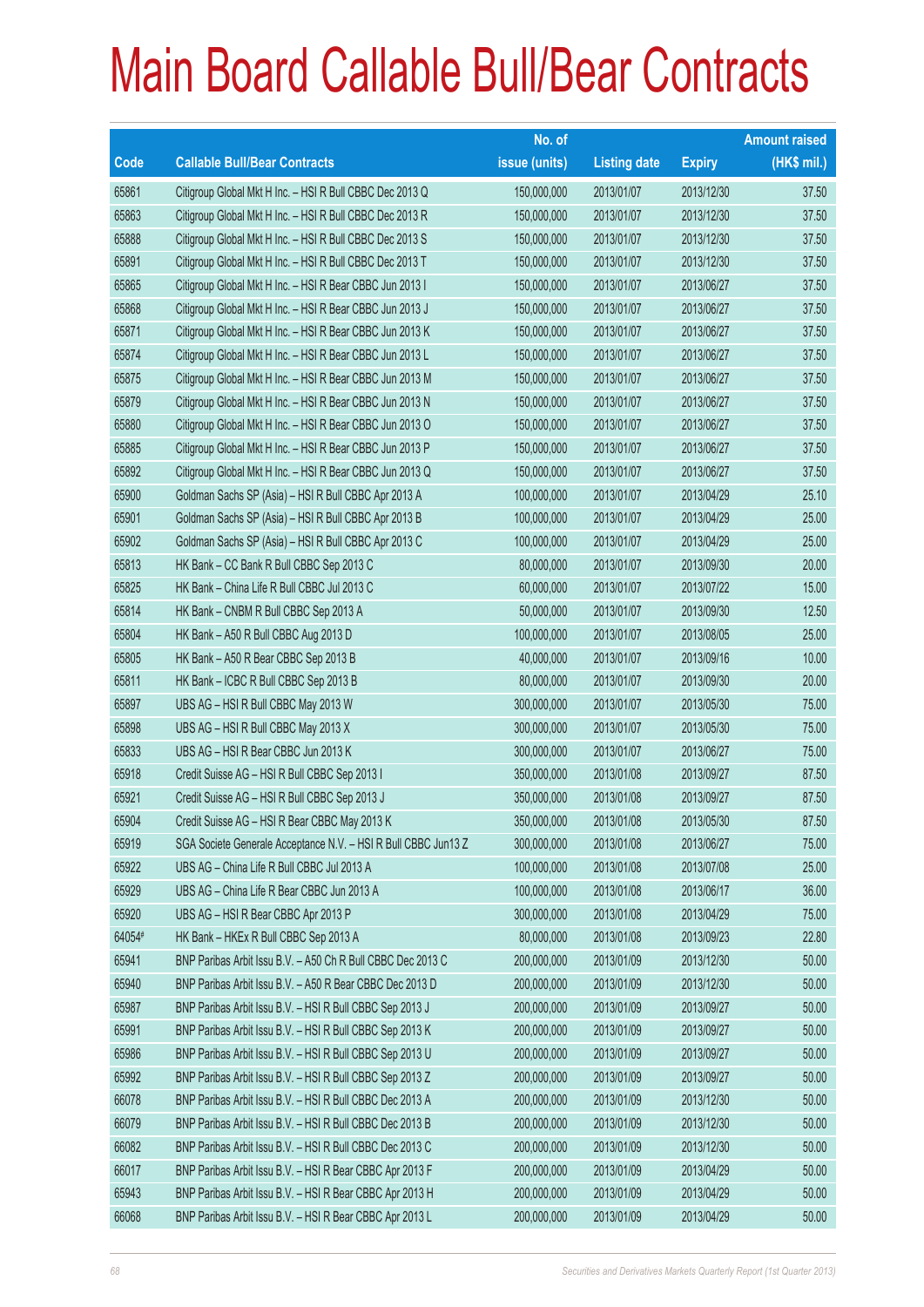|       |                                                          | No. of        |                     |               | <b>Amount raised</b> |
|-------|----------------------------------------------------------|---------------|---------------------|---------------|----------------------|
| Code  | <b>Callable Bull/Bear Contracts</b>                      | issue (units) | <b>Listing date</b> | <b>Expiry</b> | $(HK$$ mil.)         |
| 65998 | BNP Paribas Arbit Issu B.V. - HSI R Bear CBBC May 2013 A | 200,000,000   | 2013/01/09          | 2013/05/30    | 50.00                |
| 66013 | BNP Paribas Arbit Issu B.V. - HSI R Bear CBBC May 2013 B | 200,000,000   | 2013/01/09          | 2013/05/30    | 50.00                |
| 66014 | BNP Paribas Arbit Issu B.V. - HSI R Bear CBBC May 2013 C | 200,000,000   | 2013/01/09          | 2013/05/30    | 50.00                |
| 66083 | BNP Paribas Arbit Issu B.V. - HSI R Bear CBBC May 2013 D | 200,000,000   | 2013/01/09          | 2013/05/30    | 50.00                |
| 66086 | BNP Paribas Arbit Issu B.V. - HSI R Bear CBBC May 2013 E | 200,000,000   | 2013/01/09          | 2013/05/30    | 50.00                |
| 66087 | BNP Paribas Arbit Issu B.V. - HSI R Bear CBBC May 2013 F | 200,000,000   | 2013/01/09          | 2013/05/30    | 50.00                |
| 66095 | Credit Suisse AG - HSI R Bull CBBC Jul 2013 N            | 350,000,000   | 2013/01/09          | 2013/07/30    | 87.50                |
| 66099 | Credit Suisse AG - HSI R Bull CBBC Jul 2013 O            | 350,000,000   | 2013/01/09          | 2013/07/30    | 87.50                |
| 66107 | Credit Suisse AG - HSI R Bull CBBC Aug 2013 A            | 350,000,000   | 2013/01/09          | 2013/08/29    | 87.50                |
| 66088 | Credit Suisse AG - HSI R Bull CBBC Aug 2013 Y            | 350,000,000   | 2013/01/09          | 2013/08/29    | 87.50                |
| 66097 | Credit Suisse AG - HSI R Bull CBBC Aug 2013 Z            | 350,000,000   | 2013/01/09          | 2013/08/29    | 87.50                |
| 66090 | Credit Suisse AG - HSI R Bull CBBC Sep 2013 K            | 350,000,000   | 2013/01/09          | 2013/09/27    | 87.50                |
| 65970 | Credit Suisse AG - HSI R Bear CBBC Apr 2013 A            | 350,000,000   | 2013/01/09          | 2013/04/29    | 87.50                |
| 65971 | Credit Suisse AG - HSI R Bear CBBC Apr 2013 B            | 350,000,000   | 2013/01/09          | 2013/04/29    | 87.50                |
| 65968 | Credit Suisse AG - HSI R Bear CBBC Apr 2013 C            | 350,000,000   | 2013/01/09          | 2013/04/29    | 87.50                |
| 65969 | Credit Suisse AG - HSI R Bear CBBC Apr 2013 D            | 350,000,000   | 2013/01/09          | 2013/04/29    | 87.50                |
| 66076 | Credit Suisse AG - HSI R Bear CBBC Apr 2013 E            | 350,000,000   | 2013/01/09          | 2013/04/29    | 87.50                |
| 66063 | Credit Suisse AG - HSI R Bear CBBC Apr 2013 J            | 350,000,000   | 2013/01/09          | 2013/04/29    | 87.50                |
| 66123 | Credit Suisse AG - HSI R Bear CBBC Apr 2013 K            | 350,000,000   | 2013/01/09          | 2013/04/29    | 87.50                |
| 66124 | Credit Suisse AG - HSI R Bear CBBC Apr 2013 L            | 350,000,000   | 2013/01/09          | 2013/04/29    | 87.50                |
| 66112 | Credit Suisse AG - HSI R Bear CBBC May 2013 L            | 350,000,000   | 2013/01/09          | 2013/05/30    | 87.50                |
| 66115 | Credit Suisse AG - HSI R Bear CBBC May 2013 M            | 350,000,000   | 2013/01/09          | 2013/05/30    | 87.50                |
| 66120 | Credit Suisse AG - HSI R Bear CBBC May 2013 N            | 350,000,000   | 2013/01/09          | 2013/05/30    | 87.50                |
| 66121 | Credit Suisse AG - HSI R Bear CBBC May 2013 O            | 350,000,000   | 2013/01/09          | 2013/05/30    | 122.50               |
| 66122 | Credit Suisse AG - HSI R Bear CBBC May 2013 P            | 350,000,000   | 2013/01/09          | 2013/05/30    | 136.50               |
| 66108 | Credit Suisse AG - HSI R Bear CBBC Jun 2013 K            | 350,000,000   | 2013/01/09          | 2013/06/27    | 108.50               |
| 66109 | Credit Suisse AG - HSI R Bear CBBC Jun 2013 L            | 350,000,000   | 2013/01/09          | 2013/06/27    | 143.50               |
| 66111 | Credit Suisse AG - HSI R Bear CBBC Jul 2013 N            | 350,000,000   | 2013/01/09          | 2013/07/30    | 129.50               |
| 66288 | Citigroup Global Mkt H Inc. - HSI R Bull CBBC Dec 2013 I | 150,000,000   | 2013/01/09          | 2013/12/30    | 37.50                |
| 66053 | Citigroup Global Mkt H Inc. - HSI R Bull CBBC Dec 2013 U | 150,000,000   | 2013/01/09          | 2013/12/30    | 37.50                |
| 66054 | Citigroup Global Mkt H Inc. - HSI R Bull CBBC Dec 2013 V | 150,000,000   | 2013/01/09          | 2013/12/30    | 37.50                |
| 66055 | Citigroup Global Mkt H Inc. - HSI R Bull CBBC Dec 2013 W | 150,000,000   | 2013/01/09          | 2013/12/30    | 37.50                |
| 66056 | Citigroup Global Mkt H Inc. - HSI R Bull CBBC Dec 2013 X | 150,000,000   | 2013/01/09          | 2013/12/30    | 37.50                |
| 66285 | Citigroup Global Mkt H Inc. - HSI R Bull CBBC Dec 2013 Y | 150,000,000   | 2013/01/09          | 2013/12/30    | 37.50                |
| 66287 | Citigroup Global Mkt H Inc. - HSI R Bull CBBC Dec 2013 Z | 150,000,000   | 2013/01/09          | 2013/12/30    | 37.50                |
| 65950 | Citigroup Global Mkt H Inc. - HSI R Bear CBBC Jun 2013 R | 150,000,000   | 2013/01/09          | 2013/06/27    | 37.50                |
| 65951 | Citigroup Global Mkt H Inc. - HSI R Bear CBBC Jun 2013 S | 150,000,000   | 2013/01/09          | 2013/06/27    | 37.50                |
| 65956 | Citigroup Global Mkt H Inc. - HSI R Bear CBBC Jun 2013 T | 150,000,000   | 2013/01/09          | 2013/06/27    | 37.50                |
| 66057 | Citigroup Global Mkt H Inc. - HSI R Bear CBBC Jun 2013 U | 150,000,000   | 2013/01/09          | 2013/06/27    | 37.50                |
| 66058 | Citigroup Global Mkt H Inc. - HSI R Bear CBBC Jun 2013 V | 150,000,000   | 2013/01/09          | 2013/06/27    | 37.50                |
| 66060 | Citigroup Global Mkt H Inc. - HSI R Bear CBBC Jun 2013 W | 150,000,000   | 2013/01/09          | 2013/06/27    | 37.50                |
| 66071 | Citigroup Global Mkt H Inc. - HSI R Bear CBBC Jun 2013 X | 150,000,000   | 2013/01/09          | 2013/06/27    | 37.50                |
| 66077 | Citigroup Global Mkt H Inc. - HSI R Bear CBBC Jun 2013 Y | 150,000,000   | 2013/01/09          | 2013/06/27    | 37.50                |
| 66340 | Goldman Sachs SP (Asia) - HSI R Bull CBBC Apr 2013 D     | 100,000,000   | 2013/01/09          | 2013/04/29    | 25.20                |
| 66346 | Goldman Sachs SP (Asia) - HSI R Bull CBBC Apr 2013 E     | 100,000,000   | 2013/01/09          | 2013/04/29    | 25.20                |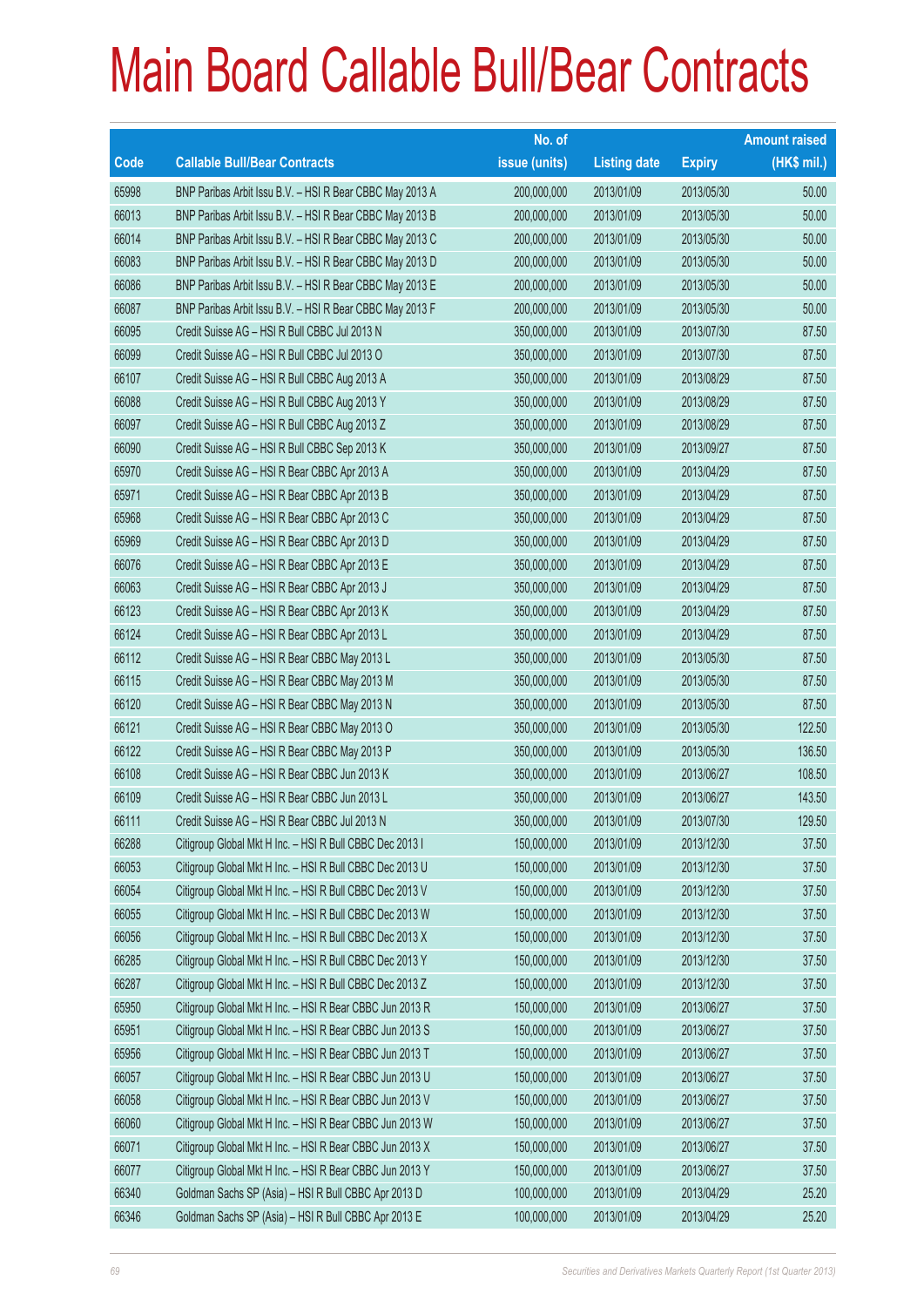|       |                                                                | No. of        |                     |               | <b>Amount raised</b> |
|-------|----------------------------------------------------------------|---------------|---------------------|---------------|----------------------|
| Code  | <b>Callable Bull/Bear Contracts</b>                            | issue (units) | <b>Listing date</b> | <b>Expiry</b> | $(HK$$ mil.)         |
| 66349 | Goldman Sachs SP (Asia) - HSI R Bull CBBC Apr 2013 F           | 100,000,000   | 2013/01/09          | 2013/04/29    | 25.20                |
| 66350 | Goldman Sachs SP (Asia) - HSI R Bull CBBC Apr 2013 G           | 100,000,000   | 2013/01/09          | 2013/04/29    | 25.00                |
| 66352 | Goldman Sachs SP (Asia) - HSI R Bull CBBC Apr 2013 H           | 100,000,000   | 2013/01/09          | 2013/04/29    | 25.10                |
| 66356 | Goldman Sachs SP (Asia) - HSI R Bear CBBC Apr 2013 A           | 100,000,000   | 2013/01/09          | 2013/04/29    | 25.30                |
| 66357 | Goldman Sachs SP (Asia) - HSI R Bear CBBC Apr 2013 B           | 100,000,000   | 2013/01/09          | 2013/04/29    | 25.30                |
| 66358 | Goldman Sachs SP (Asia) - HSI R Bear CBBC Apr 2013 C           | 100,000,000   | 2013/01/09          | 2013/04/29    | 25.10                |
| 66374 | Goldman Sachs SP (Asia) - HSI R Bear CBBC Apr 2013 D           | 100,000,000   | 2013/01/09          | 2013/04/29    | 25.20                |
| 66376 | Goldman Sachs SP (Asia) - HSI R Bear CBBC Apr 2013 E           | 100,000,000   | 2013/01/09          | 2013/04/29    | 25.20                |
| 66415 | J P Morgan SP BV - HSI R Bull CBBC Jun 2013 R                  | 300,000,000   | 2013/01/09          | 2013/06/27    | 75.00                |
| 66417 | J P Morgan SP BV - HSI R Bull CBBC Jun 2013 S                  | 300,000,000   | 2013/01/09          | 2013/06/27    | 75.00                |
| 66419 | J P Morgan SP BV - HSI R Bull CBBC Jun 2013 T                  | 300,000,000   | 2013/01/09          | 2013/06/27    | 75.00                |
| 66416 | J P Morgan SP BV - HSI R Bull CBBC Jul 2013 D                  | 300,000,000   | 2013/01/09          | 2013/07/30    | 75.00                |
| 66418 | J P Morgan SP BV - HSI R Bull CBBC Jul 2013 E                  | 300,000,000   | 2013/01/09          | 2013/07/30    | 75.00                |
| 66421 | J P Morgan SP BV - HSI R Bull CBBC Jul 2013 F                  | 300,000,000   | 2013/01/09          | 2013/07/30    | 75.00                |
| 66379 | J P Morgan SP BV - HSI R Bear CBBC May 2013 W                  | 300,000,000   | 2013/01/09          | 2013/05/30    | 75.00                |
| 66381 | J P Morgan SP BV - HSI R Bear CBBC May 2013 X                  | 300,000,000   | 2013/01/09          | 2013/05/30    | 75.00                |
| 66414 | J P Morgan SP BV - HSI R Bear CBBC May 2013 Y                  | 300,000,000   | 2013/01/09          | 2013/05/30    | 75.00                |
| 66377 | J P Morgan SP BV - HSI R Bear CBBC Jun 2013 G                  | 300,000,000   | 2013/01/09          | 2013/06/27    | 75.00                |
| 66380 | J P Morgan SP BV - HSI R Bear CBBC Jun 2013 H                  | 300,000,000   | 2013/01/09          | 2013/06/27    | 75.00                |
| 66385 | J P Morgan SP BV - HSI R Bear CBBC Jun 2013 I                  | 300,000,000   | 2013/01/09          | 2013/06/27    | 75.00                |
| 66251 | Merrill Lynch Int'l & Co. C.V. - HSI R Bull CBBC Jun 2013 P    | 60,000,000    | 2013/01/09          | 2013/06/27    | 15.00                |
| 66252 | Merrill Lynch Int'l & Co. C.V. - HSI R Bull CBBC Jun 2013 Q    | 60,000,000    | 2013/01/09          | 2013/06/27    | 15.00                |
| 66253 | Merrill Lynch Int'l & Co. C.V. - HSI R Bull CBBC Jun 2013 R    | 60,000,000    | 2013/01/09          | 2013/06/27    | 15.00                |
| 66264 | Merrill Lynch Int'l & Co. C.V. - HSI R Bull CBBC Jun 2013 S    | 60,000,000    | 2013/01/09          | 2013/06/27    | 15.00                |
| 66265 | Merrill Lynch Int'l & Co. C.V. - HSI R Bull CBBC Jun 2013 T    | 60,000,000    | 2013/01/09          | 2013/06/27    | 15.00                |
| 66279 | Merrill Lynch Int'l & Co. C.V. - HSI R Bull CBBC Jun 2013 U    | 60,000,000    | 2013/01/09          | 2013/06/27    | 15.00                |
| 66355 | Merrill Lynch Int'l & Co. C.V. - HSI R Bear CBBC Jun 2013 N    | 60,000,000    | 2013/01/09          | 2013/06/27    | 15.00                |
| 66235 | Merrill Lynch Int'l & Co. C.V. - HSI R Bear CBBC Jun 2013 V    | 60,000,000    | 2013/01/09          | 2013/06/27    | 15.00                |
| 66236 | Merrill Lynch Int'l & Co. C.V. - HSI R Bear CBBC Jun 2013 W    | 60,000,000    | 2013/01/09          | 2013/06/27    | 15.00                |
| 66237 | Merrill Lynch Int'l & Co. C.V. - HSI R Bear CBBC Jun 2013 X    | 60,000,000    | 2013/01/09          | 2013/06/27    | 15.00                |
| 66239 | Merrill Lynch Int'l & Co. C.V. - HSI R Bear CBBC Jun 2013 Y    | 60,000,000    | 2013/01/09          | 2013/06/27    | 15.00                |
| 66249 | Merrill Lynch Int'l & Co. C.V. - HSI R Bear CBBC Jun 2013 Z    | 60,000,000    | 2013/01/09          | 2013/06/27    | 15.00                |
| 66019 | SGA Societe Generale Acceptance N.V. - HSI R Bull CBBC Jun13 I | 300,000,000   | 2013/01/09          | 2013/06/27    | 75.00                |
| 66024 | SGA Societe Generale Acceptance N.V. - HSI R Bull CBBC Jun13 K | 300,000,000   | 2013/01/09          | 2013/06/27    | 75.00                |
| 66333 | SGA Societe Generale Acceptance N.V. - HSI R Bull CBBC Jun13 U | 300,000,000   | 2013/01/09          | 2013/06/27    | 75.00                |
| 66018 | SGA Societe Generale Acceptance N.V. - HSI R Bull CBBC Jul13 G | 300,000,000   | 2013/01/09          | 2013/07/30    | 75.00                |
| 66020 | SGA Societe Generale Acceptance N.V. - HSI R Bull CBBC Jul13 H | 300,000,000   | 2013/01/09          | 2013/07/30    | 75.00                |
| 66331 | SGA Societe Generale Acceptance N.V. - HSI R Bull CBBC Jul13 I | 300,000,000   | 2013/01/09          | 2013/07/30    | 75.00                |
| 65934 | SGA Societe Generale Acceptance N.V. - HSI R Bear CBBC Apr13 N | 300,000,000   | 2013/01/09          | 2013/04/29    | 75.00                |
| 65939 | SGA Societe Generale Acceptance N.V. - HSI R Bear CBBC Apr13 O | 300,000,000   | 2013/01/09          | 2013/04/29    | 75.00                |
| 66025 | SGA Societe Generale Acceptance N.V. - HSI R Bear CBBC Apr13 P | 300,000,000   | 2013/01/09          | 2013/04/29    | 75.00                |
| 66027 | SGA Societe Generale Acceptance N.V. - HSI R Bear CBBC Apr13 Q | 300,000,000   | 2013/01/09          | 2013/04/29    | 75.00                |
| 66031 | SGA Societe Generale Acceptance N.V. - HSI R Bear CBBC Apr13 R | 300,000,000   | 2013/01/09          | 2013/04/29    | 75.00                |
| 66051 | SGA Societe Generale Acceptance N.V. - HSI R Bear CBBC Apr13 S | 300,000,000   | 2013/01/09          | 2013/04/29    | 75.00                |
| 66335 | SGA Societe Generale Acceptance N.V. - HSI R Bear CBBC Apr13 T | 300,000,000   | 2013/01/09          | 2013/04/29    | 75.00                |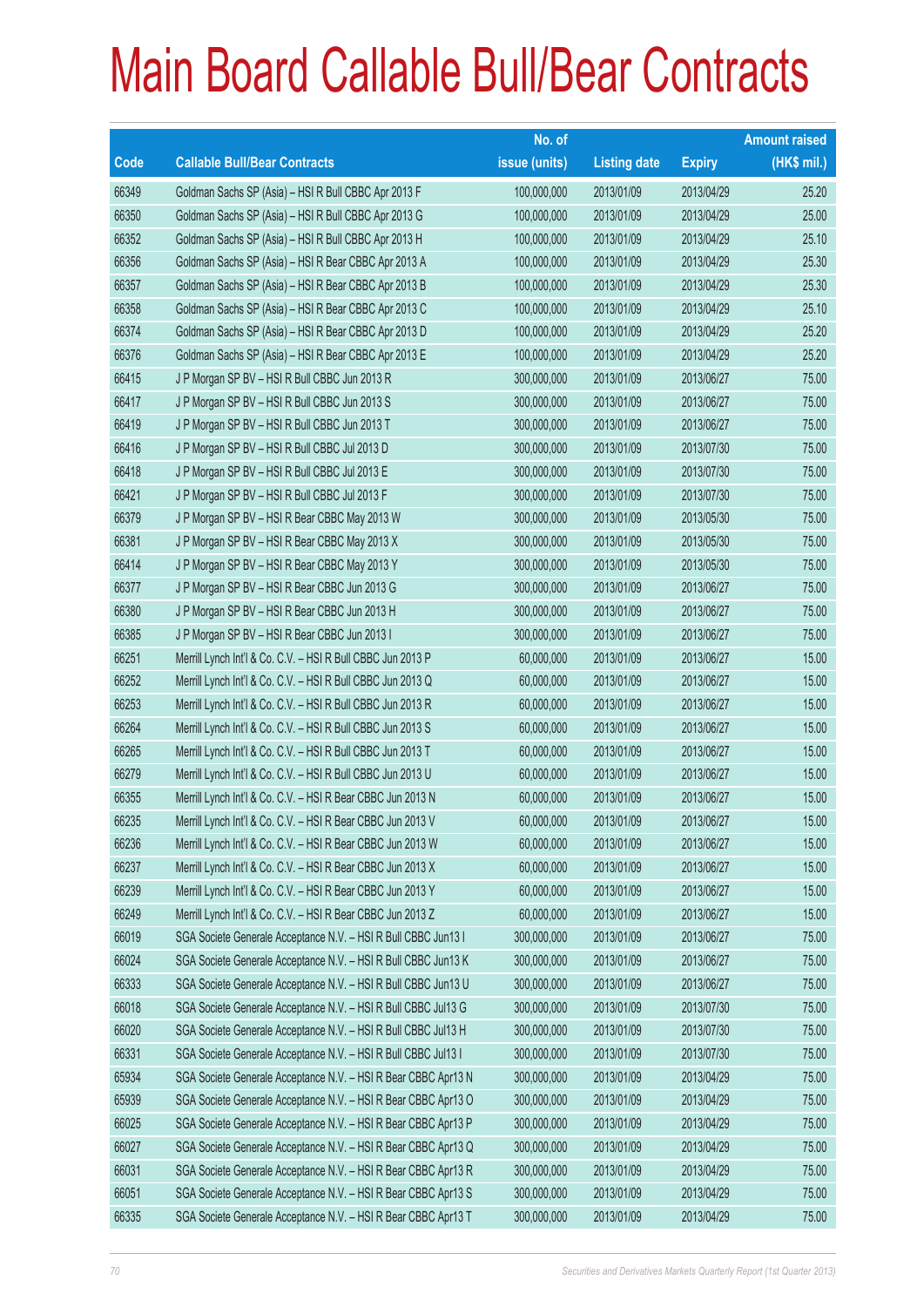|       |                                                                | No. of        |                     |               | <b>Amount raised</b> |
|-------|----------------------------------------------------------------|---------------|---------------------|---------------|----------------------|
| Code  | <b>Callable Bull/Bear Contracts</b>                            | issue (units) | <b>Listing date</b> | <b>Expiry</b> | (HK\$ mil.)          |
| 66337 | SGA Societe Generale Acceptance N.V. - HSI R Bear CBBC Apr13 U | 300,000,000   | 2013/01/09          | 2013/04/29    | 75.00                |
| 66339 | SGA Societe Generale Acceptance N.V. - HSI R Bear CBBC Apr13 V | 300,000,000   | 2013/01/09          | 2013/04/29    | 75.00                |
| 66026 | SGA Societe Generale Acceptance N.V. - HSI R Bear CBBC May13 F | 300,000,000   | 2013/01/09          | 2013/05/30    | 75.00                |
| 66028 | SGA Societe Generale Acceptance N.V. - HSI R Bear CBBC May13 G | 300,000,000   | 2013/01/09          | 2013/05/30    | 75.00                |
| 66049 | SGA Societe Generale Acceptance N.V. - HSI R Bear CBBC May13 H | 300,000,000   | 2013/01/09          | 2013/05/30    | 75.00                |
| 66052 | SGA Societe Generale Acceptance N.V. - HSI R Bear CBBC May13 I | 300,000,000   | 2013/01/09          | 2013/05/30    | 75.00                |
| 66334 | SGA Societe Generale Acceptance N.V. - HSI R Bear CBBC May13 J | 300,000,000   | 2013/01/09          | 2013/05/30    | 75.00                |
| 66336 | SGA Societe Generale Acceptance N.V. - HSI R Bear CBBC May13 K | 300,000,000   | 2013/01/09          | 2013/05/30    | 75.00                |
| 66338 | SGA Societe Generale Acceptance N.V. - HSI R Bear CBBC May13 L | 300,000,000   | 2013/01/09          | 2013/05/30    | 75.00                |
| 66216 | UBS AG - Anhui Conch R Bull CBBC Aug 2013 A                    | 100,000,000   | 2013/01/09          | 2013/08/12    | 51.00                |
| 66212 | UBS AG - ABC R Bull CBBC Sep 2013 A                            | 100,000,000   | 2013/01/09          | 2013/09/16    | 25.00                |
| 66208 | UBS AG - AIA R Bull CBBC Jun 2013 A                            | 100,000,000   | 2013/01/09          | 2013/06/17    | 25.00                |
| 66142 | UBS AG - BOCL R Bull CBBC Sep 2013 A                           | 100,000,000   | 2013/01/09          | 2013/09/02    | 25.00                |
| 66214 | UBS AG - China Mobile R Bear CBBC Jul 2013 A                   | 100,000,000   | 2013/01/09          | 2013/07/22    | 25.00                |
| 66222 | UBS AG - COVS R Bull CBBC Aug 2013 A                           | 100,000,000   | 2013/01/09          | 2013/08/05    | 25.00                |
| 66220 | UBS AG - China Tel R Bull CBBC Aug 2013 A                      | 100,000,000   | 2013/01/09          | 2013/08/05    | 25.00                |
| 66219 | UBS AG - CUni R Bull CBBC Jul 2013 A                           | 100,000,000   | 2013/01/09          | 2013/07/08    | 25.00                |
| 66215 | UBS AG - CC Bank R Bull CBBC Jul 2013 E                        | 100,000,000   | 2013/01/09          | 2013/07/22    | 25.00                |
| 66191 | UBS AG - China Life R Bull CBBC Jul 2013 B                     | 100,000,000   | 2013/01/09          | 2013/07/15    | 25.00                |
| 66187 | UBS AG - China Life R Bear CBBC Sep 2013 A                     | 100,000,000   | 2013/01/09          | 2013/09/23    | 42.50                |
| 66151 | UBS AG - CNBM R Bull CBBC Jul 2013 B                           | 50,000,000    | 2013/01/09          | 2013/07/15    | 12.50                |
| 66218 | UBS AG - CNOOC R Bear CBBC Jul 2013 A                          | 100,000,000   | 2013/01/09          | 2013/07/22    | 36.50                |
| 66228 | UBS AG - Sinopec Corp R Bear CBBC Jul 2013 A                   | 100,000,000   | 2013/01/09          | 2013/07/29    | 25.00                |
| 66195 | UBS AG - CPIC R Bull CBBC Jul 2013 A                           | 50,000,000    | 2013/01/09          | 2013/07/29    | 24.00                |
| 66213 | UBS AG - China Shenhua R Bull CBBC Jul 2013 B                  | 100,000,000   | 2013/01/09          | 2013/07/15    | 38.50                |
| 66185 | UBS AG - A50 China R Bull CBBC Jun 2013 B                      | 100,000,000   | 2013/01/09          | 2013/06/03    | 25.00                |
| 66159 | UBS AG - A50 China R Bear CBBC Aug 2013 A                      | 100,000,000   | 2013/01/09          | 2013/08/26    | 25.00                |
| 66229 | UBS AG - Galaxy Ent R Bull CBBC Jun 2013 A                     | 50,000,000    | 2013/01/09          | 2013/06/10    | 17.75                |
| 66226 | UBS AG - HKEx R Bull CBBC Jun 2013 B                           | 100,000,000   | 2013/01/09          | 2013/06/10    | 25.00                |
| 66225 | UBS AG - HKEx R Bear CBBC Jul 2013 A                           | 100,000,000   | 2013/01/09          | 2013/07/17    | 29.00                |
| 66233 | UBS AG - HSBC R Bull CBBC Jun 2013 B                           | 100,000,000   | 2013/01/09          | 2013/06/03    | 25.00                |
| 66137 | UBS AG - HSCEI R Bull CBBC Jul 2013 D                          | 100,000,000   | 2013/01/09          | 2013/07/30    | 25.00                |
| 66130 | UBS AG - HSCEI R Bear CBBC May 2013 A                          | 100,000,000   | 2013/01/09          | 2013/05/30    | 25.00                |
| 66300 | UBS AG - HSI R Bull CBBC May 2013 Y                            | 300,000,000   | 2013/01/09          | 2013/05/30    | 75.00                |
| 66304 | UBS AG - HSI R Bull CBBC May 2013 Z                            | 300,000,000   | 2013/01/09          | 2013/05/30    | 75.00                |
| 66308 | UBS AG - HSI R Bull CBBC Jun 2013 G                            | 300,000,000   | 2013/01/09          | 2013/06/27    | 75.00                |
| 66297 | UBS AG - HSI R Bull CBBC Jun 2013 V                            | 300,000,000   | 2013/01/09          | 2013/06/27    | 75.00                |
| 66301 | UBS AG - HSI R Bull CBBC Jun 2013 X                            | 300,000,000   | 2013/01/09          | 2013/06/27    | 75.00                |
| 66294 | UBS AG - HSI R Bull CBBC Sep 2013 J                            | 300,000,000   | 2013/01/09          | 2013/09/27    | 75.00                |
| 66295 | UBS AG - HSI R Bull CBBC Oct 2013 B                            | 300,000,000   | 2013/01/09          | 2013/10/30    | 75.00                |
| 66126 | UBS AG - HSI R Bear CBBC Apr 2013 G                            | 300,000,000   | 2013/01/09          | 2013/04/29    | 75.00                |
| 65974 | UBS AG - HSI R Bear CBBC Apr 2013 U                            | 300,000,000   | 2013/01/09          | 2013/04/29    | 75.00                |
| 65973 | UBS AG - HSI R Bear CBBC May 2013 E                            | 300,000,000   | 2013/01/09          | 2013/05/30    | 75.00                |
| 65985 | UBS AG - HSI R Bear CBBC Jun 2013 L                            | 300,000,000   | 2013/01/09          | 2013/06/27    | 75.00                |
| 66325 | UBS AG - HSI R Bear CBBC Aug 2013 F                            | 300,000,000   | 2013/01/09          | 2013/08/29    | 75.00                |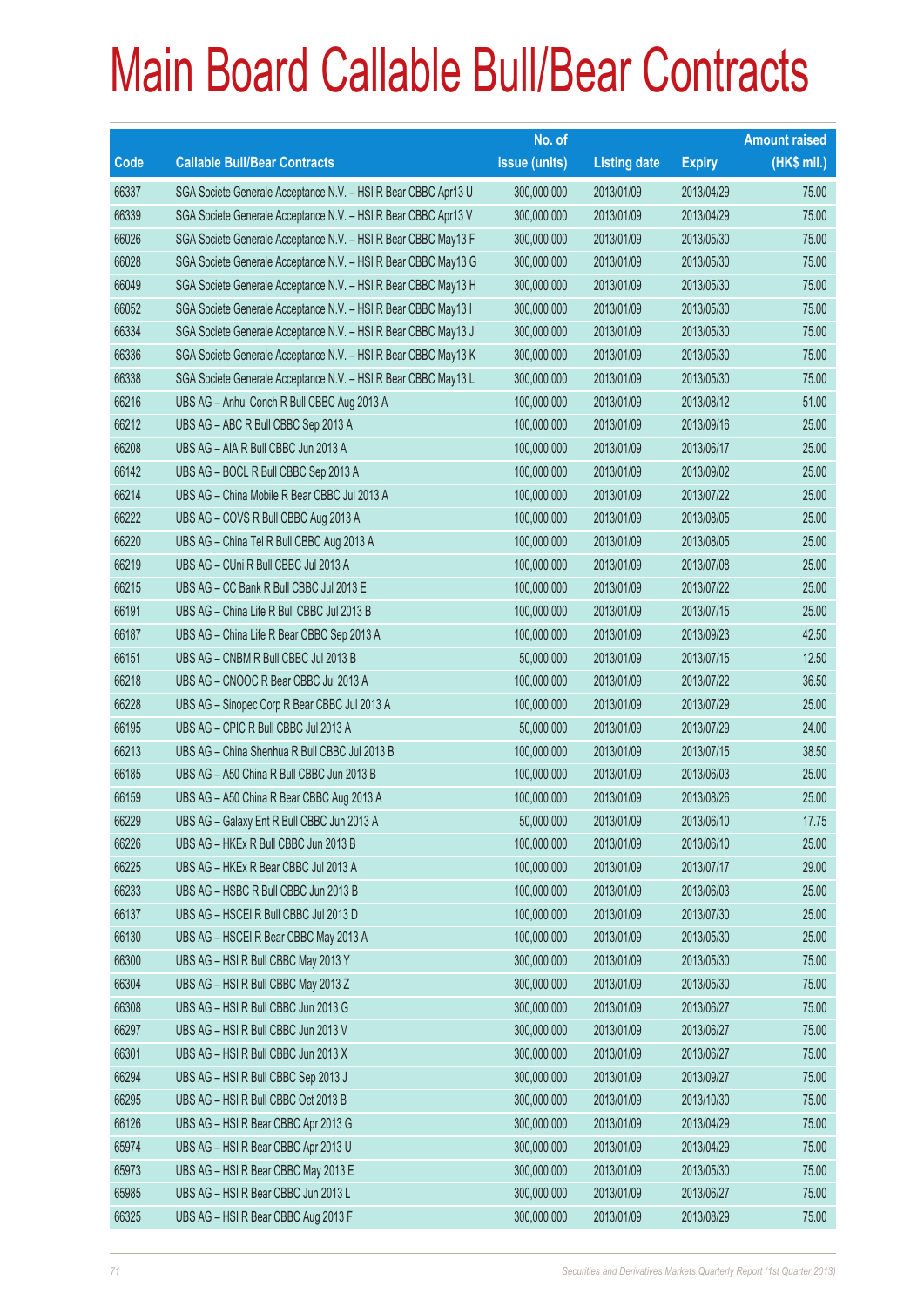|       |                                                          | No. of        |                     |               | <b>Amount raised</b> |
|-------|----------------------------------------------------------|---------------|---------------------|---------------|----------------------|
| Code  | <b>Callable Bull/Bear Contracts</b>                      | issue (units) | <b>Listing date</b> | <b>Expiry</b> | $(HK$$ mil.)         |
| 66327 | UBS AG - HSI R Bear CBBC Aug 2013 G                      | 300,000,000   | 2013/01/09          | 2013/08/29    | 75.00                |
| 66320 | UBS AG - HSI R Bear CBBC Sep 2013 D                      | 300,000,000   | 2013/01/09          | 2013/09/27    | 81.00                |
| 66326 | UBS AG - HSI R Bear CBBC Sep 2013 E                      | 300,000,000   | 2013/01/09          | 2013/09/27    | 75.00                |
| 66328 | UBS AG - HSI R Bear CBBC Oct 2013 D                      | 300,000,000   | 2013/01/09          | 2013/10/30    | 102.00               |
| 66317 | UBS AG - HSI R Bear CBBC Nov 2013 B                      | 300,000,000   | 2013/01/09          | 2013/11/28    | 75.00                |
| 66231 | UBS AG - Hutchison R Bear CBBC Apr 2013 A                | 100,000,000   | 2013/01/09          | 2013/04/22    | 25.00                |
| 66207 | UBS AG - ICBC R Bear CBBC Aug 2013 A                     | 100,000,000   | 2013/01/09          | 2013/08/19    | 25.00                |
| 66224 | UBS AG - Li & Fung R Bull CBBC Jun 2013 A                | 50,000,000    | 2013/01/09          | 2013/06/14    | 12.50                |
| 66138 | UBS AG - Lenovo R Bull CBBC Aug 2013 B                   | 50,000,000    | 2013/01/09          | 2013/08/26    | 12.50                |
| 66196 | UBS AG - Ping An R Bull CBBC Aug 2013 C                  | 100,000,000   | 2013/01/09          | 2013/08/26    | 25.00                |
| 66205 | UBS AG - Sands China R Bull CBBC Aug 2013 A              | 50,000,000    | 2013/01/09          | 2013/08/12    | 18.50                |
| 66230 | UBS AG - SHK Ppt R Bear CBBC Jun 2013 A                  | 100,000,000   | 2013/01/09          | 2013/06/24    | 26.50                |
| 66221 | UBS AG - TCH R Bull CBBC Jun 2013 E                      | 100,000,000   | 2013/01/09          | 2013/06/17    | 25.00                |
| 66601 | BOCI Asia Ltd. - HSI R Bull CBBC Aug 2013 A              | 100,000,000   | 2013/01/10          | 2013/08/29    | 25.00                |
| 66605 | BOCI Asia Ltd. - HSI R Bull CBBC Sep 2013 A              | 100,000,000   | 2013/01/10          | 2013/09/27    | 25.00                |
| 66753 | BNP Paribas Arbit Issu B.V. - A50 R Bear CBBC Dec 2013 E | 200,000,000   | 2013/01/10          | 2013/12/30    | 50.00                |
| 66749 | BNP Paribas Arbit Issu B.V. - HSI R Bear CBBC Apr 2013 E | 200,000,000   | 2013/01/10          | 2013/04/29    | 50.00                |
| 66750 | BNP Paribas Arbit Issu B.V. - HSI R Bear CBBC May 2013 G | 200,000,000   | 2013/01/10          | 2013/05/30    | 50.00                |
| 66751 | BNP Paribas Arbit Issu B.V. - HSI R Bear CBBC May 2013 H | 200,000,000   | 2013/01/10          | 2013/05/30    | 50.00                |
| 66607 | Credit Suisse AG - HSI R Bull CBBC Sep 2013 L            | 350,000,000   | 2013/01/10          | 2013/09/27    | 87.50                |
| 66610 | Credit Suisse AG - HSI R Bull CBBC Sep 2013 M            | 350,000,000   | 2013/01/10          | 2013/09/27    | 87.50                |
| 66613 | Credit Suisse AG - HSI R Bull CBBC Sep 2013 N            | 350,000,000   | 2013/01/10          | 2013/09/27    | 87.50                |
| 66614 | Credit Suisse AG - HSI R Bull CBBC Sep 2013 O            | 350,000,000   | 2013/01/10          | 2013/09/27    | 87.50                |
| 66616 | Credit Suisse AG - HSI R Bull CBBC Sep 2013 P            | 350,000,000   | 2013/01/10          | 2013/09/27    | 87.50                |
| 66636 | Credit Suisse AG - HSI R Bull CBBC Oct 2013 A            | 350,000,000   | 2013/01/10          | 2013/10/30    | 87.50                |
| 66480 | Credit Suisse AG - HSI R Bear CBBC Apr 2013 F            | 350,000,000   | 2013/01/10          | 2013/04/29    | 87.50                |
| 66453 | Credit Suisse AG - HSI R Bear CBBC Apr 2013 M            | 350,000,000   | 2013/01/10          | 2013/04/29    | 87.50                |
| 66479 | Credit Suisse AG - HSI R Bear CBBC Apr 2013 N            | 350,000,000   | 2013/01/10          | 2013/04/29    | 87.50                |
| 66535 | Credit Suisse AG - HSI R Bear CBBC May 2013 Q            | 350,000,000   | 2013/01/10          | 2013/05/30    | 87.50                |
| 66537 | Credit Suisse AG - HSI R Bear CBBC May 2013 R            | 350,000,000   | 2013/01/10          | 2013/05/30    | 87.50                |
| 66539 | Credit Suisse AG - HSI R Bear CBBC May 2013 S            | 350,000,000   | 2013/01/10          | 2013/05/30    | 87.50                |
| 66542 | Credit Suisse AG - HSI R Bear CBBC May 2013 T            | 350,000,000   | 2013/01/10          | 2013/05/30    | 94.50                |
| 66606 | Credit Suisse AG - HSI R Bear CBBC May 2013 U            | 350,000,000   | 2013/01/10          | 2013/05/30    | 87.50                |
| 66487 | Credit Suisse AG - HSI R Bear CBBC Jun 2013 M            | 350,000,000   | 2013/01/10          | 2013/06/27    | 122.50               |
| 66518 | Credit Suisse AG - HSI R Bear CBBC Jun 2013 N            | 350,000,000   | 2013/01/10          | 2013/06/27    | 105.00               |
| 66740 | Citigroup Global Mkt H Inc. - HSI R Bull CBBC Dec 2013 J | 150,000,000   | 2013/01/10          | 2013/12/30    | 37.50                |
| 66746 | Citigroup Global Mkt H Inc. - HSI R Bear CBBC Jun 2013 H | 150,000,000   | 2013/01/10          | 2013/06/27    | 37.50                |
| 66743 | Citigroup Global Mkt H Inc. - HSI R Bear CBBC Jun 2013 Z | 150,000,000   | 2013/01/10          | 2013/06/27    | 37.50                |
| 66779 | Citigroup Global Mkt H Inc. - HSI R Bear CBBC Jul 2013 A | 150,000,000   | 2013/01/10          | 2013/07/30    | 37.50                |
| 66450 | HK Bank - China Life R Bull CBBC Sep 2013 A              | 60,000,000    | 2013/01/10          | 2013/09/16    | 19.20                |
| 66444 | HK Bank - A50 R Bull CBBC Sep 2013 D                     | 100,000,000   | 2013/01/10          | 2013/09/30    | 25.00                |
| 66452 | HK Bank - Galaxy Ent R Bull CBBC Aug 2013 B              | 40,000,000    | 2013/01/10          | 2013/08/19    | 12.40                |
| 66449 | HK Bank - HKEx R Bull CBBC Nov 2013 A                    | 60,000,000    | 2013/01/10          | 2013/11/25    | 15.00                |
| 66422 | HK Bank - HSI R Bull CBBC Oct 2013 B                     | 100,000,000   | 2013/01/10          | 2013/10/30    | 25.00                |
| 66432 | HK Bank - HSI R Bull CBBC Dec 2013 A                     | 400,000,000   | 2013/01/10          | 2013/12/30    | 100.00               |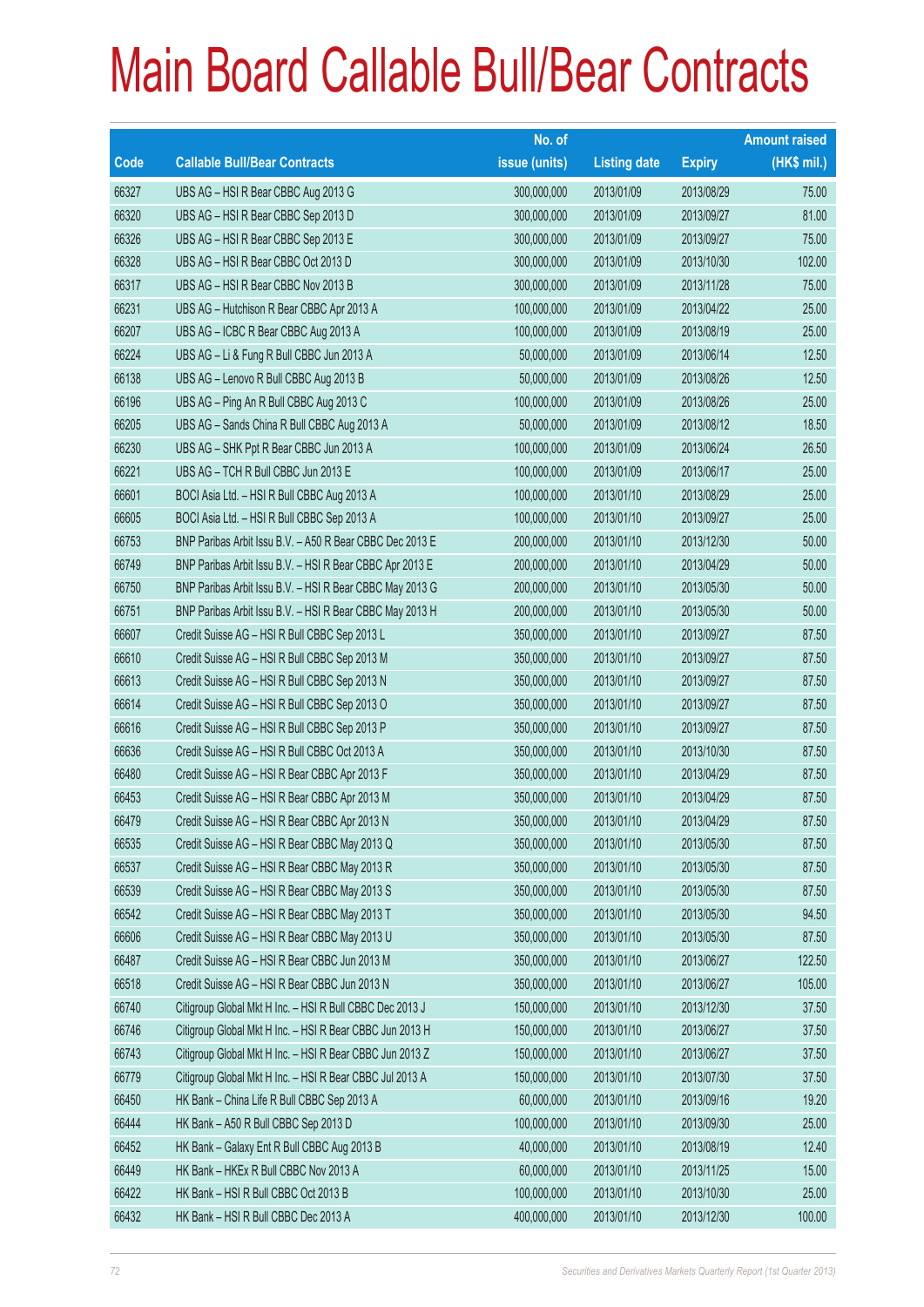|        |                                                                | No. of        |                     |               | <b>Amount raised</b> |
|--------|----------------------------------------------------------------|---------------|---------------------|---------------|----------------------|
| Code   | <b>Callable Bull/Bear Contracts</b>                            | issue (units) | <b>Listing date</b> | <b>Expiry</b> | $(HK$$ mil.)         |
| 66545  | SGA Societe Generale Acceptance N.V. - HSI R Bull CBBC Jun13 V | 300,000,000   | 2013/01/10          | 2013/06/27    | 75.00                |
| 66780  | SGA Societe Generale Acceptance N.V. - HSI R Bull CBBC Jun13 X | 300,000,000   | 2013/01/10          | 2013/06/27    | 75.00                |
| 66548  | SGA Societe Generale Acceptance N.V. - HSI R Bear CBBC Apr13 W | 300,000,000   | 2013/01/10          | 2013/04/29    | 75.00                |
| 66560  | SGA Societe Generale Acceptance N.V. - HSI R Bear CBBC Apr13 X | 300,000,000   | 2013/01/10          | 2013/04/29    | 76.50                |
| 66781  | SGA Societe Generale Acceptance N.V. - HSI R Bear CBBC Apr13 Y | 300,000,000   | 2013/01/10          | 2013/04/29    | 75.00                |
| 66555  | SGA Societe Generale Acceptance N.V. - HSI R Bear CBBC May13 M | 300,000,000   | 2013/01/10          | 2013/05/30    | 81.00                |
| 66581  | SGA Societe Generale Acceptance N.V. - HSI R Bear CBBC May13 N | 300,000,000   | 2013/01/10          | 2013/05/30    | 90.00                |
| 66583  | SGA Societe Generale Acceptance N.V. - HSI R Bear CBBC Jun13 C | 300,000,000   | 2013/01/10          | 2013/06/27    | 102.00               |
| 66586  | SGA Societe Generale Acceptance N.V. - HSI R Bear CBBC Jun13 D | 300,000,000   | 2013/01/10          | 2013/06/27    | 109.50               |
| 66589  | SGA Societe Generale Acceptance N.V. - HSI R Bear CBBC Jun13 E | 300,000,000   | 2013/01/10          | 2013/06/27    | 118.50               |
| 66590  | SGA Societe Generale Acceptance N.V. - HSI R Bear CBBC Jun13 F | 300,000,000   | 2013/01/10          | 2013/06/27    | 126.00               |
| 66732  | UBS AG - HSCEI R Bull CBBC Jun 2013 E                          | 100,000,000   | 2013/01/10          | 2013/06/27    | 25.00                |
| 66642  | UBS AG - HSI R Bull CBBC Jul 2013 D                            | 300,000,000   | 2013/01/10          | 2013/07/30    | 75.00                |
| 66729  | UBS AG - HSI R Bull CBBC Jul 2013 G                            | 300,000,000   | 2013/01/10          | 2013/07/30    | 75.00                |
| 66730  | UBS AG - HSI R Bull CBBC Jul 2013 I                            | 300,000,000   | 2013/01/10          | 2013/07/30    | 75.00                |
| 66726  | UBS AG - HSI R Bull CBBC Aug 2013 T                            | 300,000,000   | 2013/01/10          | 2013/08/29    | 75.00                |
| 66728  | UBS AG - HSI R Bull CBBC Aug 2013 U                            | 300,000,000   | 2013/01/10          | 2013/08/29    | 75.00                |
| 66698  | UBS AG - HSI R Bear CBBC Apr 2013 N                            | 300,000,000   | 2013/01/10          | 2013/04/29    | 75.00                |
| 66683  | UBS AG - HSI R Bear CBBC May 2013 B                            | 300,000,000   | 2013/01/10          | 2013/05/30    | 75.00                |
| 66599  | UBS AG - HSI R Bear CBBC May 2013 F                            | 300,000,000   | 2013/01/10          | 2013/05/30    | 75.00                |
| 66679  | UBS AG - HSI R Bear CBBC Jun 2013 M                            | 300,000,000   | 2013/01/10          | 2013/06/27    | 75.00                |
| 66680  | UBS AG - HSI R Bear CBBC Jun 2013 N                            | 300,000,000   | 2013/01/10          | 2013/06/27    | 75.00                |
| 66721  | UBS AG - HSI R Bear CBBC Jun 2013 O                            | 300,000,000   | 2013/01/10          | 2013/06/27    | 75.00                |
| 66722  | UBS AG - HSI R Bear CBBC Jun 2013 P                            | 300,000,000   | 2013/01/10          | 2013/06/27    | 75.00                |
| 66723  | UBS AG - HSI R Bear CBBC Jun 2013 Q                            | 300,000,000   | 2013/01/10          | 2013/06/27    | 75.00                |
| 66667  | UBS AG - HSI R Bear CBBC Jul 2013 H                            | 300,000,000   | 2013/01/10          | 2013/07/30    | 75.00                |
| 66699  | UBS AG - HSI R Bear CBBC Jul 2013 I                            | 300,000,000   | 2013/01/10          | 2013/07/30    | 87.00                |
| 66715  | UBS AG - HSI R Bear CBBC Jul 2013 J                            | 300,000,000   | 2013/01/10          | 2013/07/30    | 78.00                |
| 66711  | UBS AG - HSI R Bear CBBC Aug 2013 H                            | 300,000,000   | 2013/01/10          | 2013/08/29    | 84.00                |
| 65328# | HK Bank - China Mobile R Bull CBBC Jun 2013 B                  | 200,000,000   | 2013/01/10          | 2013/06/24    | 15.60                |
| 67006  | BNP Paribas Arbit Issu B.V. - HSI R Bear CBBC Apr 2013 K       | 200,000,000   | 2013/01/11          | 2013/04/29    | 50.00                |
| 66885  | Credit Suisse AG - A50 China R Bull CBBC Jun 2013 A            | 50,000,000    | 2013/01/11          | 2013/06/28    | 12.50                |
| 66886  | Credit Suisse AG - A50 China R Bull CBBC Jun 2013 B            | 50,000,000    | 2013/01/11          | 2013/06/28    | 12.50                |
| 66887  | Credit Suisse AG - A50 China R Bull CBBC Jun 2013 C            | 50,000,000    | 2013/01/11          | 2013/06/28    | 12.50                |
| 66890  | Credit Suisse AG - A50 China R Bear CBBC Jun 2013 A            | 50,000,000    | 2013/01/11          | 2013/06/28    | 12.50                |
| 66891  | Credit Suisse AG - A50 China R Bear CBBC Jun 2013 B            | 50,000,000    | 2013/01/11          | 2013/06/28    | 12.50                |
| 66892  | Credit Suisse AG - HSI R Bull CBBC Jul 2013 B                  | 350,000,000   | 2013/01/11          | 2013/07/30    | 87.50                |
| 66893  | Credit Suisse AG - HSI R Bull CBBC Jul 2013 X                  | 350,000,000   | 2013/01/11          | 2013/07/30    | 87.50                |
| 66900  | Credit Suisse AG - HSI R Bull CBBC Jul 2013 Y                  | 350,000,000   | 2013/01/11          | 2013/07/30    | 87.50                |
| 66895  | Credit Suisse AG - HSI R Bull CBBC Jul 2013 Z                  | 350,000,000   | 2013/01/11          | 2013/07/30    | 87.50                |
| 66989  | Credit Suisse AG - HSI R Bear CBBC May 2013 V                  | 350,000,000   | 2013/01/11          | 2013/05/30    | 87.50                |
| 66992  | Credit Suisse AG - HSI R Bear CBBC May 2013 W                  | 350,000,000   | 2013/01/11          | 2013/05/30    | 87.50                |
| 67000  | Credit Suisse AG - HSI R Bear CBBC May 2013 X                  | 350,000,000   | 2013/01/11          | 2013/05/30    | 87.50                |
| 67011  | Citigroup Global Mkt H Inc. - HSI R Bull CBBC Nov 2013 A       | 150,000,000   | 2013/01/11          | 2013/11/28    | 37.50                |
| 67012  | Citigroup Global Mkt H Inc. - HSI R Bull CBBC Nov 2013 B       | 150,000,000   | 2013/01/11          | 2013/11/28    | 37.50                |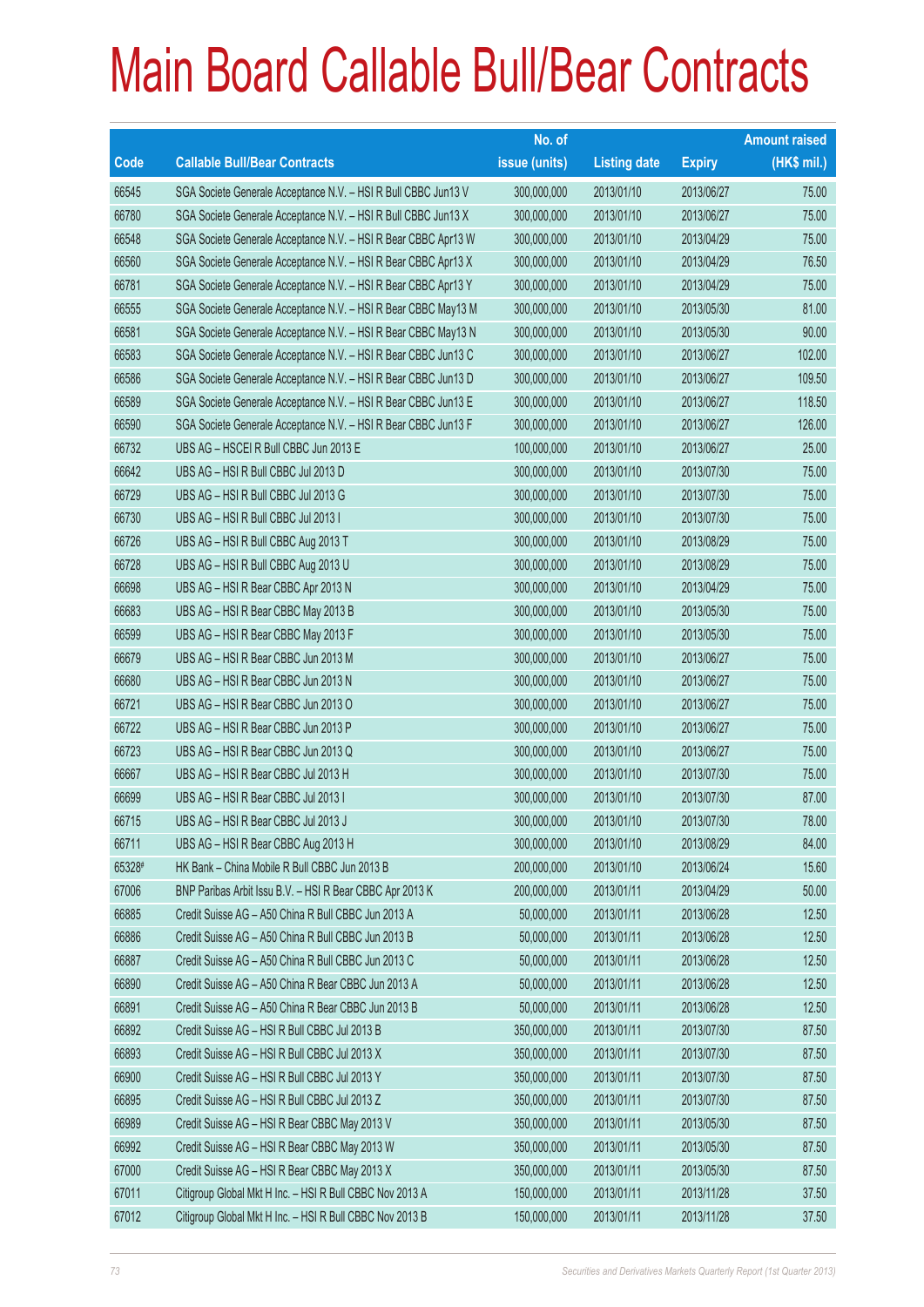|       |                                                                | No. of        |                     |               | <b>Amount raised</b> |
|-------|----------------------------------------------------------------|---------------|---------------------|---------------|----------------------|
| Code  | <b>Callable Bull/Bear Contracts</b>                            | issue (units) | <b>Listing date</b> | <b>Expiry</b> | $(HK$$ mil.)         |
| 67009 | Citigroup Global Mkt H Inc. - HSI R Bear CBBC Jul 2013 B       | 150,000,000   | 2013/01/11          | 2013/07/30    | 37.50                |
| 67010 | Citigroup Global Mkt H Inc. - HSI R Bear CBBC Jul 2013 C       | 150,000,000   | 2013/01/11          | 2013/07/30    | 37.50                |
| 67004 | HK Bank - China Mobile R Bull CBBC Jul 2013 B                  | 80,000,000    | 2013/01/11          | 2013/07/15    | 20.00                |
| 66844 | HK Bank - China Life R Bear CBBC Sep 2013 B                    | 50,000,000    | 2013/01/11          | 2013/09/30    | 16.00                |
| 66815 | HK Bank - HSI R Bull CBBC Nov 2013 D                           | 100,000,000   | 2013/01/11          | 2013/11/28    | 25.00                |
| 66838 | HK Bank - HSI R Bear CBBC Oct 2013 D                           | 100,000,000   | 2013/01/11          | 2013/10/30    | 25.00                |
| 66830 | HK Bank - HSI R Bear CBBC Nov 2013 F                           | 100,000,000   | 2013/01/11          | 2013/11/28    | 25.00                |
| 66843 | HK Bank - HSI R Bear CBBC Dec 2013 B                           | 400,000,000   | 2013/01/11          | 2013/12/30    | 100.00               |
| 67005 | HK Bank - HSI R Bear CBBC Mar 2014 A                           | 400,000,000   | 2013/01/11          | 2014/03/28    | 100.00               |
| 66884 | HK Bank - TCH R Bull CBBC Oct 2013 A                           | 50,000,000    | 2013/01/11          | 2013/10/21    | 12.50                |
| 66804 | Merrill Lynch Int'l & Co. C.V. - HSI R Bull CBBC Jun 2013 V    | 60,000,000    | 2013/01/11          | 2013/06/27    | 15.00                |
| 66806 | Merrill Lynch Int'l & Co. C.V. - HSI R Bull CBBC Jun 2013 W    | 60,000,000    | 2013/01/11          | 2013/06/27    | 15.00                |
| 66813 | Merrill Lynch Int'l & Co. C.V. - HSI R Bull CBBC Jun 2013 X    | 60,000,000    | 2013/01/11          | 2013/06/27    | 15.00                |
| 66814 | Merrill Lynch Int'l & Co. C.V. - HSI R Bull CBBC Jun 2013 Y    | 60,000,000    | 2013/01/11          | 2013/06/27    | 15.00                |
| 66797 | Merrill Lynch Int'l & Co. C.V. - HSI R Bear CBBC Jun 2013 J    | 60,000,000    | 2013/01/11          | 2013/06/27    | 15.00                |
| 66799 | Merrill Lynch Int'l & Co. C.V. - HSI R Bear CBBC Jun 2013 K    | 60,000,000    | 2013/01/11          | 2013/06/27    | 15.00                |
| 66802 | Merrill Lynch Int'l & Co. C.V. - HSI R Bear CBBC Jun 2013 L    | 60,000,000    | 2013/01/11          | 2013/06/27    | 15.00                |
| 66782 | Merrill Lynch Int'l & Co. C.V. - HSI R Bear CBBC Jun 2013 O    | 60,000,000    | 2013/01/11          | 2013/06/27    | 15.00                |
| 66948 | SGA Societe Generale Acceptance N.V. - HSI R Bull CBBC Jul13 J | 300,000,000   | 2013/01/11          | 2013/07/30    | 75.00                |
| 66950 | SGA Societe Generale Acceptance N.V. - HSI R Bear CBBC May13 O | 300,000,000   | 2013/01/11          | 2013/05/30    | 94.50                |
| 66961 | SGA Societe Generale Acceptance N.V. - HSI R Bear CBBC May13 P | 300,000,000   | 2013/01/11          | 2013/05/30    | 102.00               |
| 66977 | SGA Societe Generale Acceptance N.V. - HSI R Bear CBBC May13 Q | 300,000,000   | 2013/01/11          | 2013/05/30    | 109.50               |
| 66981 | SGA Societe Generale Acceptance N.V. - HSI R Bear CBBC Jun13 G | 300,000,000   | 2013/01/11          | 2013/06/27    | 138.00               |
| 66983 | SGA Societe Generale Acceptance N.V. - HSI R Bear CBBC Jun13 H | 300,000,000   | 2013/01/11          | 2013/06/27    | 156.00               |
| 66987 | SGA Societe Generale Acceptance N.V. - HSI R Bear CBBC Jun13 I | 300,000,000   | 2013/01/11          | 2013/06/27    | 171.00               |
| 66913 | UBS AG - HSI R Bull CBBC May 2013 D                            | 300,000,000   | 2013/01/11          | 2013/05/30    | 75.00                |
| 66935 | UBS AG - HSI R Bull CBBC Aug 2013 V                            | 300,000,000   | 2013/01/11          | 2013/08/29    | 75.00                |
| 66941 | UBS AG - HSI R Bull CBBC Aug 2013 W                            | 300,000,000   | 2013/01/11          | 2013/08/29    | 75.00                |
| 66910 | UBS AG - HSI R Bear CBBC Jun 2013 R                            | 300,000,000   | 2013/01/11          | 2013/06/27    | 75.00                |
| 67007 | UBS AG - HSI R Bear CBBC Jun 2013 S                            | 300,000,000   | 2013/01/11          | 2013/06/27    | 75.00                |
| 66907 | UBS AG - HSI R Bear CBBC Jul 2013 K                            | 300,000,000   | 2013/01/11          | 2013/07/30    | 75.00                |
| 66911 | UBS AG - HSI R Bear CBBC Jul 2013 L                            | 300,000,000   | 2013/01/11          | 2013/07/30    | 75.00                |
| 66908 | UBS AG - HSI R Bear CBBC Aug 2013 I                            | 300,000,000   | 2013/01/11          | 2013/08/29    | 75.00                |
| 66904 | UBS AG - HSI R Bear CBBC Sep 2013 F                            | 300,000,000   | 2013/01/11          | 2013/09/27    | 75.00                |
| 67073 | Credit Suisse AG - HSI R Bull CBBC Aug 2013 C                  | 350,000,000   | 2013/01/14          | 2013/08/29    | 87.50                |
| 67071 | Credit Suisse AG - HSI R Bull CBBC Aug 2013 D                  | 350,000,000   | 2013/01/14          | 2013/08/29    | 87.50                |
| 67029 | Credit Suisse AG - HSI R Bear CBBC Jun 2013 O                  | 350,000,000   | 2013/01/14          | 2013/06/27    | 87.50                |
| 67189 | Citigroup Global Mkt H Inc. - HSI R Bull CBBC Nov 2013 C       | 150,000,000   | 2013/01/14          | 2013/11/28    | 37.50                |
| 67193 | Citigroup Global Mkt H Inc. - HSI R Bear CBBC Jul 2013 D       | 150,000,000   | 2013/01/14          | 2013/07/30    | 37.50                |
| 67157 | Goldman Sachs SP (Asia) - HSI R Bull CBBC Apr 2013 I           | 150,000,000   | 2013/01/14          | 2013/04/29    | 37.95                |
| 67171 | Goldman Sachs SP (Asia) - HSI R Bull CBBC Apr 2013 J           | 150,000,000   | 2013/01/14          | 2013/04/29    | 37.95                |
| 67180 | Goldman Sachs SP (Asia) - HSI R Bull CBBC Apr 2013 K           | 150,000,000   | 2013/01/14          | 2013/04/29    | 38.55                |
| 67027 | HK Bank - ABC R Bull CBBC Nov 2013 C                           | 60,000,000    | 2013/01/14          | 2013/11/04    | 15.00                |
| 67028 | HK Bank - CUni R Bull CBBC Oct 2013 A                          | 40,000,000    | 2013/01/14          | 2013/10/28    | 10.00                |
| 67022 | HK Bank - HSI R Bull CBBC Aug 2013 G                           | 100,000,000   | 2013/01/14          | 2013/08/29    | 25.00                |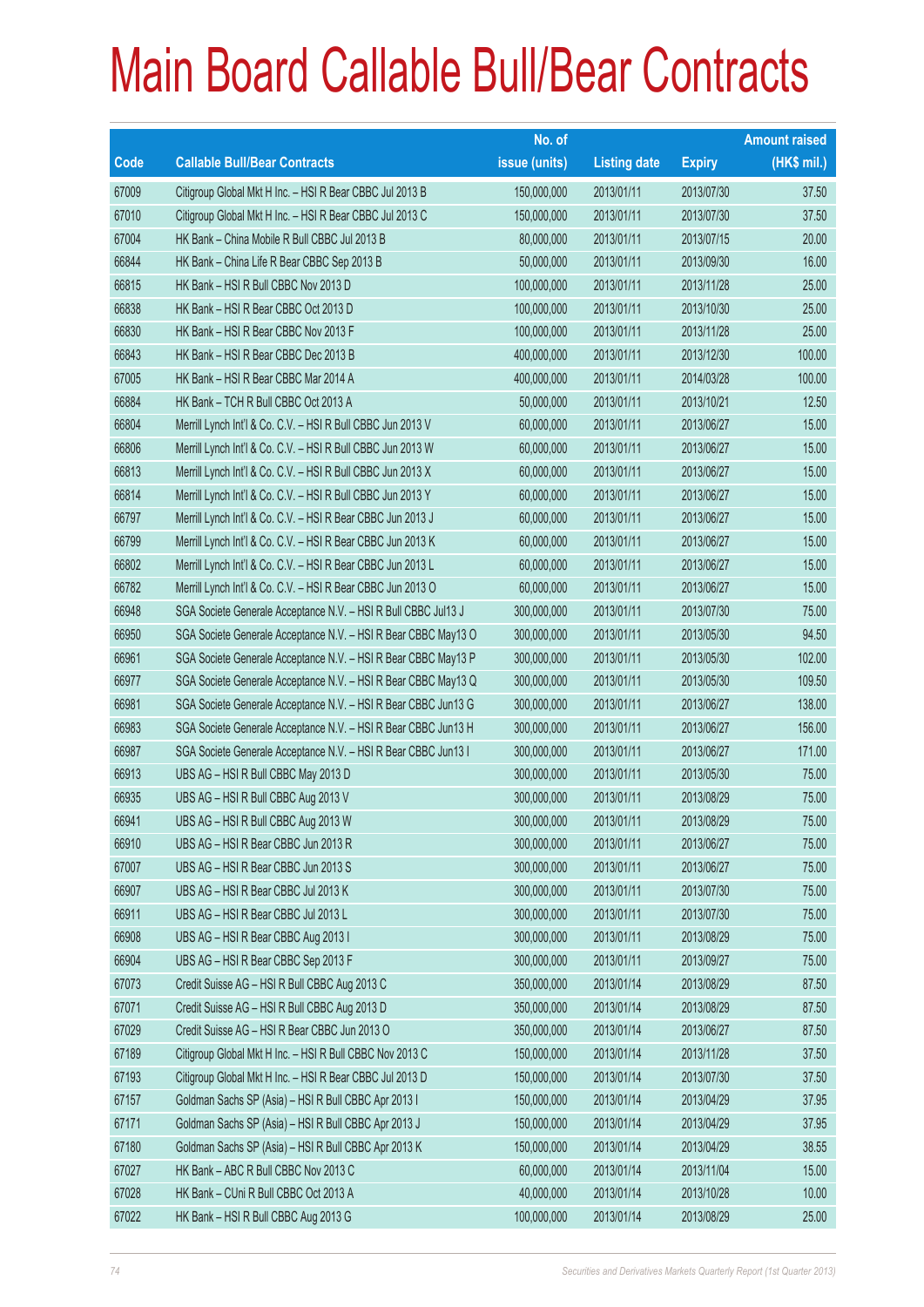|       |                                                                | No. of        |                     |               | <b>Amount raised</b> |
|-------|----------------------------------------------------------------|---------------|---------------------|---------------|----------------------|
| Code  | <b>Callable Bull/Bear Contracts</b>                            | issue (units) | <b>Listing date</b> | <b>Expiry</b> | $(HK$$ mil.)         |
| 67023 | HK Bank - HSI R Bear CBBC Sep 2013 F                           | 100,000,000   | 2013/01/14          | 2013/09/27    | 25.00                |
| 67025 | HK Bank - HSI R Bear CBBC Oct 2013 E                           | 100,000,000   | 2013/01/14          | 2013/10/30    | 25.00                |
| 67024 | HK Bank - HSI R Bear CBBC Feb 2014 A                           | 400,000,000   | 2013/01/14          | 2014/02/27    | 100.00               |
| 67026 | HK Bank - Hutchison R Bull CBBC Oct 2013 A                     | 60,000,000    | 2013/01/14          | 2013/10/07    | 15.00                |
| 67066 | SGA Societe Generale Acceptance N.V. - HSI R Bull CBBC Jul13 K | 300,000,000   | 2013/01/14          | 2013/07/30    | 75.00                |
| 67085 | UBS AG - CC Bank R Bear CBBC Aug 2013 A                        | 100,000,000   | 2013/01/14          | 2013/08/12    | 25.00                |
| 67149 | UBS AG - Cheung Kong R Bull CBBC Oct 2013 A                    | 100,000,000   | 2013/01/14          | 2013/10/21    | 25.00                |
| 67080 | UBS AG - CNBM R Bull CBBC Sep 2013 A                           | 50,000,000    | 2013/01/14          | 2013/09/16    | 12.50                |
| 67094 | UBS AG - HKEx R Bull CBBC Sep 2013 A                           | 100,000,000   | 2013/01/14          | 2013/09/23    | 25.00                |
| 67092 | UBS AG - HKEx R Bear CBBC Jul 2013 B                           | 100,000,000   | 2013/01/14          | 2013/07/29    | 30.50                |
| 67074 | UBS AG - HSI R Bull CBBC Oct 2013 C                            | 300,000,000   | 2013/01/14          | 2013/10/30    | 75.00                |
| 67031 | UBS AG - HSI R Bear CBBC Apr 2013 Q                            | 300,000,000   | 2013/01/14          | 2013/04/29    | 75.00                |
| 67096 | UBS AG - Hutchison R Bull CBBC Jul 2013 C                      | 100,000,000   | 2013/01/14          | 2013/07/22    | 25.00                |
| 67226 | Credit Suisse AG - HSI R Bull CBBC Oct 2013 B                  | 350,000,000   | 2013/01/15          | 2013/10/30    | 87.50                |
| 67241 | Credit Suisse AG - HSI R Bear CBBC Apr 2013 S                  | 350,000,000   | 2013/01/15          | 2013/04/29    | 87.50                |
| 67242 | Credit Suisse AG - HSI R Bear CBBC Apr 2013 T                  | 350,000,000   | 2013/01/15          | 2013/04/29    | 87.50                |
| 67229 | Citigroup Global Mkt H Inc. - HSI R Bull CBBC Nov 2013 D       | 150,000,000   | 2013/01/15          | 2013/11/28    | 37.50                |
| 67251 | Citigroup Global Mkt H Inc. - HSI R Bear CBBC Jul 2013 E       | 150,000,000   | 2013/01/15          | 2013/07/30    | 37.50                |
| 67223 | HK Bank - COVS R Bull CBBC Dec 2013 A                          | 40,000,000    | 2013/01/15          | 2013/12/23    | 11.20                |
| 67211 | HK Bank - Cheung Kong R Bear CBBC Aug 2013 B                   | 50,000,000    | 2013/01/15          | 2013/08/19    | 12.50                |
| 67203 | HK Bank - A50 R Bull CBBC Jun 2013 D                           | 100,000,000   | 2013/01/15          | 2013/06/17    | 25.00                |
| 67207 | HK Bank - A50 R Bear CBBC Aug 2013 C                           | 50,000,000    | 2013/01/15          | 2013/08/12    | 12.50                |
| 67205 | HK Bank - A50 R Bear CBBC Oct 2013 B                           | 50,000,000    | 2013/01/15          | 2013/10/21    | 14.00                |
| 67221 | HK Bank - Galaxy Ent R Bear CBBC Nov 2013 A                    | 40,000,000    | 2013/01/15          | 2013/11/25    | 14.80                |
| 67201 | HK Bank - HSI R Bear CBBC Oct 2013 F                           | 100,000,000   | 2013/01/15          | 2013/10/30    | 25.00                |
| 67220 | HK Bank - SHK Ppt R Bull CBBC Oct 2013 A                       | 60,000,000    | 2013/01/15          | 2013/10/28    | 15.00                |
| 67250 | Standard Chartered Bank - HSI R Bull CBBC Jun 2013 A           | 50,000,000    | 2013/01/15          | 2013/06/27    | 19.00                |
| 67230 | SGA Societe Generale Acceptance N.V. - HSI R Bull CBBC Jul13 L | 200,000,000   | 2013/01/15          | 2013/07/30    | 50.00                |
| 67238 | SGA Societe Generale Acceptance N.V. - HSI R Bear CBBC Apr13 Z | 200,000,000   | 2013/01/15          | 2013/04/29    | 50.00                |
| 67256 | UBS AG - A50 China R Bear CBBC Sep 2013 A                      | 100,000,000   | 2013/01/15          | 2013/09/16    | 25.50                |
| 67227 | UBS AG - HSI R Bull CBBC Oct 2013 D                            | 300,000,000   | 2013/01/15          | 2013/10/30    | 75.00                |
| 67252 | UBS AG - HSI R Bear CBBC Apr 2013 W                            | 300,000,000   | 2013/01/15          | 2013/04/29    | 75.00                |
| 67253 | UBS AG - HSI R Bear CBBC May 2013 G                            | 300,000,000   | 2013/01/15          | 2013/05/30    | 75.00                |
| 67362 | BNP Paribas Arbit Issu B.V. - HSI R Bull CBBC Dec 2013 D       | 200,000,000   | 2013/01/16          | 2013/12/30    | 50.00                |
| 67332 | BNP Paribas Arbit Issu B.V. - HSI R Bear CBBC Apr 2013 D       | 200,000,000   | 2013/01/16          | 2013/04/29    | 50.00                |
| 67360 | Credit Suisse AG - HSI R Bull CBBC Aug 2013 E                  | 350,000,000   | 2013/01/16          | 2013/08/29    | 87.50                |
| 67337 | Credit Suisse AG - HSI R Bear CBBC Apr 2013 U                  | 350,000,000   | 2013/01/16          | 2013/04/29    | 87.50                |
| 67357 | Citigroup Global Mkt H Inc. - HSI R Bull CBBC Nov 2013 E       | 150,000,000   | 2013/01/16          | 2013/11/28    | 37.50                |
| 67356 | Citigroup Global Mkt H Inc. - HSI R Bear CBBC Jul 2013 F       | 150,000,000   | 2013/01/16          | 2013/07/30    | 37.50                |
| 67257 | Goldman Sachs SP (Asia) - HSI R Bear CBBC Apr 2013 F           | 150,000,000   | 2013/01/16          | 2013/04/29    | 38.40                |
| 67261 | Goldman Sachs SP (Asia) - HSI R Bear CBBC Apr 2013 G           | 150,000,000   | 2013/01/16          | 2013/04/29    | 38.55                |
| 67328 | HK Bank - China Life R Bear CBBC Nov 2013 A                    | 50,000,000    | 2013/01/16          | 2013/11/25    | 12.50                |
| 67326 | HK Bank - HKEx R Bull CBBC Oct 2013 B                          | 60,000,000    | 2013/01/16          | 2013/10/07    | 15.00                |
| 67327 | HK Bank - HKEx R Bear CBBC Oct 2013 A                          | 50,000,000    | 2013/01/16          | 2013/10/28    | 12.50                |
| 67325 | HK Bank - HSI R Bear CBBC Oct 2013 G                           | 100,000,000   | 2013/01/16          | 2013/10/30    | 25.00                |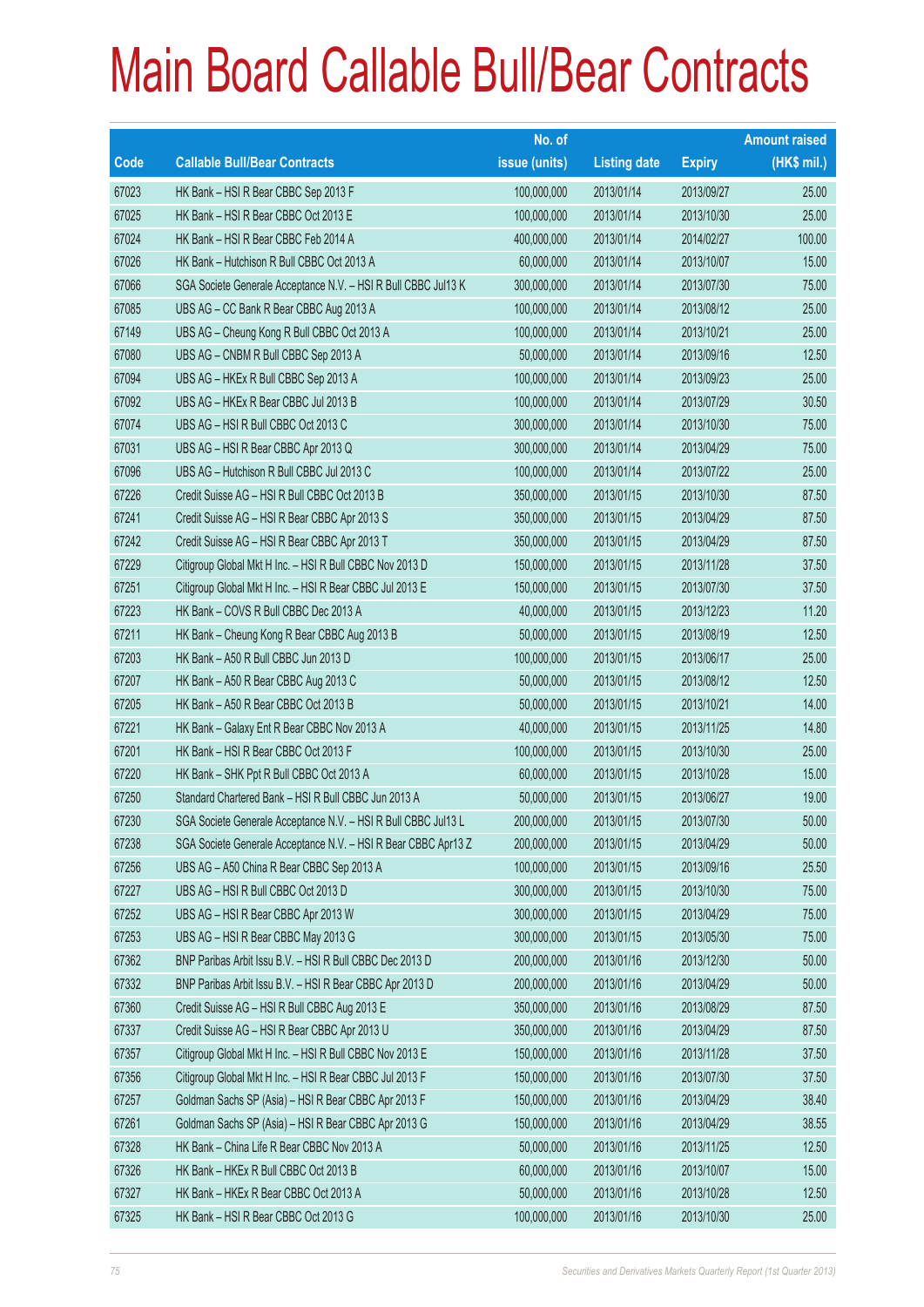|        |                                                                | No. of        |                     |               | <b>Amount raised</b> |
|--------|----------------------------------------------------------------|---------------|---------------------|---------------|----------------------|
| Code   | <b>Callable Bull/Bear Contracts</b>                            | issue (units) | <b>Listing date</b> | <b>Expiry</b> | (HK\$ mil.)          |
| 67331  | HK Bank - Li & Fung R Bull CBBC Sep 2013 A                     | 40,000,000    | 2013/01/16          | 2013/09/30    | 10.00                |
| 67330  | HK Bank - Sands China R Bull CBBC Sep 2013 B                   | 50,000,000    | 2013/01/16          | 2013/09/23    | 12.50                |
| 67349  | SGA Societe Generale Acceptance N.V. - HSI R Bull CBBC Jul13 M | 200,000,000   | 2013/01/16          | 2013/07/30    | 50.00                |
| 67262  | SGA Societe Generale Acceptance N.V. - HSI R Bull CBBC Sep13 A | 200,000,000   | 2013/01/16          | 2013/09/27    | 50.00                |
| 67267  | SGA Societe Generale Acceptance N.V. - HSI R Bull CBBC Sep13 B | 200,000,000   | 2013/01/16          | 2013/09/27    | 50.00                |
| 67294  | SGA Societe Generale Acceptance N.V. - HSI R Bull CBBC Sep13 C | 200,000,000   | 2013/01/16          | 2013/09/27    | 50.00                |
| 67297  | SGA Societe Generale Acceptance N.V. - HSI R Bull CBBC Sep13 D | 200,000,000   | 2013/01/16          | 2013/09/27    | 50.00                |
| 67302  | SGA Societe Generale Acceptance N.V. - HSI R Bull CBBC Sep13 E | 200,000,000   | 2013/01/16          | 2013/09/27    | 50.00                |
| 67303  | SGA Societe Generale Acceptance N.V. - HSI R Bear CBBC Jun13 J | 200,000,000   | 2013/01/16          | 2013/06/27    | 50.00                |
| 67308  | SGA Societe Generale Acceptance N.V. - HSI R Bear CBBC Jun13 K | 200,000,000   | 2013/01/16          | 2013/06/27    | 50.00                |
| 67320  | SGA Societe Generale Acceptance N.V. - HSI R Bear CBBC Jun13 L | 200,000,000   | 2013/01/16          | 2013/06/27    | 50.00                |
| 67321  | SGA Societe Generale Acceptance N.V. - HSI R Bear CBBC Jun13 M | 200,000,000   | 2013/01/16          | 2013/06/27    | 51.00                |
| 67323  | SGA Societe Generale Acceptance N.V. - HSI R Bear CBBC Jun13 N | 200,000,000   | 2013/01/16          | 2013/06/27    | 57.00                |
| 67354  | UBS AG - China Life R Bull CBBC Aug 2013 A                     | 100,000,000   | 2013/01/16          | 2013/08/05    | 26.50                |
| 67355  | UBS AG - CNOOC R Bull CBBC Oct 2013 A                          | 100,000,000   | 2013/01/16          | 2013/10/15    | 25.00                |
| 67361  | UBS AG - HSI R Bull CBBC May 2013 F                            | 300,000,000   | 2013/01/16          | 2013/05/30    | 75.00                |
| 67342  | UBS AG - HSI R Bear CBBC Apr 2013 X                            | 300,000,000   | 2013/01/16          | 2013/04/29    | 75.00                |
| 65624# | HK Bank - A50 R Bull CBBC Jul 2013 B                           | 180,000,000   | 2013/01/16          | 2013/07/08    | 20.88                |
| 67397  | BNP Paribas Arbit Issu B.V. - HSI R Bull CBBC Dec 2013 E       | 200,000,000   | 2013/01/17          | 2013/12/30    | 50.00                |
| 67400  | BNP Paribas Arbit Issu B.V. - HSI R Bull CBBC Dec 2013 F       | 200,000,000   | 2013/01/17          | 2013/12/30    | 50.00                |
| 67379  | BNP Paribas Arbit Issu B.V. - HSI R Bear CBBC Apr 2013 P       | 200,000,000   | 2013/01/17          | 2013/04/29    | 50.00                |
| 67418  | Credit Suisse AG - HSI R Bull CBBC Sep 2013 Q                  | 350,000,000   | 2013/01/17          | 2013/09/27    | 87.50                |
| 67419  | Credit Suisse AG - HSI R Bull CBBC Sep 2013 R                  | 350,000,000   | 2013/01/17          | 2013/09/27    | 87.50                |
| 67420  | Credit Suisse AG - HSI R Bull CBBC Sep 2013 S                  | 350,000,000   | 2013/01/17          | 2013/09/27    | 87.50                |
| 67382  | Credit Suisse AG - HSI R Bear CBBC Apr 2013 G                  | 350,000,000   | 2013/01/17          | 2013/04/29    | 87.50                |
| 67383  | Credit Suisse AG - HSI R Bear CBBC Apr 2013 H                  | 350,000,000   | 2013/01/17          | 2013/04/29    | 87.50                |
| 67416  | Credit Suisse AG - HSI R Bear CBBC May 2013 Y                  | 350,000,000   | 2013/01/17          | 2013/05/30    | 87.50                |
| 67414  | Citigroup Global Mkt H Inc. - HSI R Bull CBBC Nov 2013 F       | 150,000,000   | 2013/01/17          | 2013/11/28    | 37.50                |
| 67415  | Citigroup Global Mkt H Inc. - HSI R Bull CBBC Nov 2013 G       | 150,000,000   | 2013/01/17          | 2013/11/28    | 37.50                |
| 67387  | Citigroup Global Mkt H Inc. - HSI R Bear CBBC Jul 2013 G       | 150,000,000   | 2013/01/17          | 2013/07/30    | 37.50                |
| 67388  | Citigroup Global Mkt H Inc. - HSI R Bear CBBC Jul 2013 H       | 150,000,000   | 2013/01/17          | 2013/07/30    | 37.50                |
| 67396  | Citigroup Global Mkt H Inc. - HSI R Bear CBBC Jul 2013 I       | 150,000,000   | 2013/01/17          | 2013/07/30    | 37.50                |
| 67421  | Bank of East Asia - Lenovo R Bull CBBC Dec 2013 A              | 60,000,000    | 2013/01/17          | 2013/12/30    | 15.00                |
| 67454  | Goldman Sachs SP (Asia) - HSI R Bear CBBC Apr 2013 H           | 150,000,000   | 2013/01/17          | 2013/04/29    | 38.25                |
| 67455  | Goldman Sachs SP (Asia) - HSI R Bear CBBC Apr 2013 I           | 150,000,000   | 2013/01/17          | 2013/04/29    | 37.50                |
| 67456  | Goldman Sachs SP (Asia) - HSI R Bear CBBC Apr 2013 J           | 150,000,000   | 2013/01/17          | 2013/04/29    | 37.80                |
| 67465  | Goldman Sachs SP (Asia) - HSI R Bear CBBC Apr 2013 K           | 150,000,000   | 2013/01/17          | 2013/04/29    | 38.40                |
| 67466  | Goldman Sachs SP (Asia) - HSI R Bear CBBC Apr 2013 L           | 150,000,000   | 2013/01/17          | 2013/04/29    | 38.25                |
| 67494  | Goldman Sachs SP (Asia) - HSI R Bear CBBC Apr 2013 M           | 150,000,000   | 2013/01/17          | 2013/04/29    | 37.65                |
| 67499  | Goldman Sachs SP (Asia) - HSI R Bear CBBC Apr 2013 N           | 150,000,000   | 2013/01/17          | 2013/04/29    | 38.10                |
| 67374  | HK Bank - ABC R Bear CBBC Sep 2013 B                           | 40,000,000    | 2013/01/17          | 2013/09/09    | 10.00                |
| 67364  | HK Bank - COVS R Bear CBBC Oct 2013 A                          | 40,000,000    | 2013/01/17          | 2013/10/18    | 19.20                |
| 67363  | HK Bank - CNOOC R Bull CBBC Oct 2013 A                         | 50,000,000    | 2013/01/17          | 2013/10/28    | 18.00                |
| 67376  | HK Bank - Galaxy Ent R Bull CBBC Sep 2013 A                    | 40,000,000    | 2013/01/17          | 2013/09/30    | 14.00                |
| 67375  | HK Bank - SHK Ppt R Bear CBBC Aug 2013 A                       | 50,000,000    | 2013/01/17          | 2013/08/26    | 12.50                |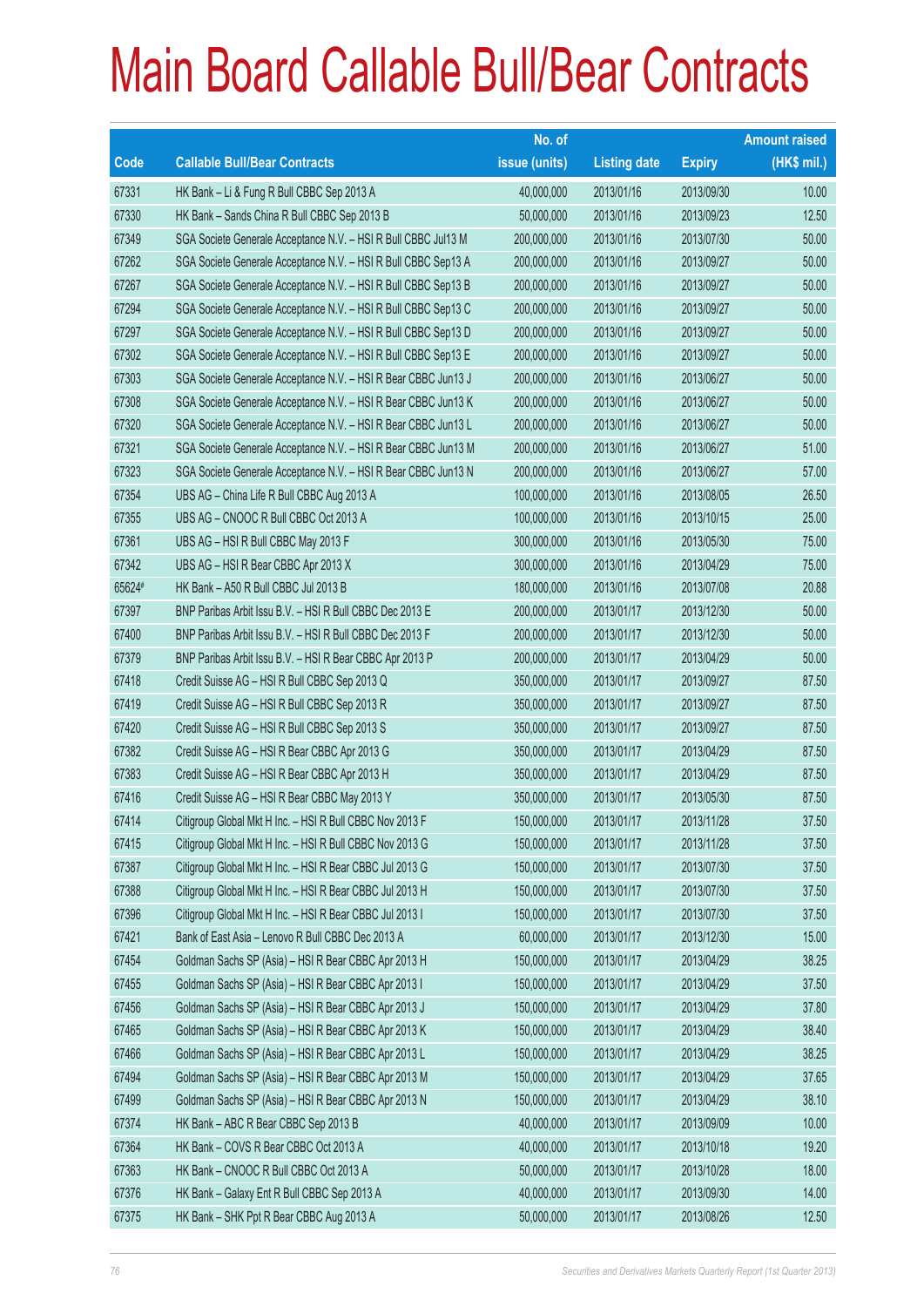|        |                                                                | No. of        |                     |               | <b>Amount raised</b> |
|--------|----------------------------------------------------------------|---------------|---------------------|---------------|----------------------|
| Code   | <b>Callable Bull/Bear Contracts</b>                            | issue (units) | <b>Listing date</b> | <b>Expiry</b> | $(HK$$ mil.)         |
| 67510  | J P Morgan SP BV - HSI R Bull CBBC Jun 2013 U                  | 300,000,000   | 2013/01/17          | 2013/06/27    | 75.00                |
| 67513  | J P Morgan SP BV - HSI R Bull CBBC Jun 2013 V                  | 300,000,000   | 2013/01/17          | 2013/06/27    | 75.00                |
| 67512  | J P Morgan SP BV - HSI R Bull CBBC Jul 2013 G                  | 300,000,000   | 2013/01/17          | 2013/07/30    | 75.00                |
| 67517  | J P Morgan SP BV - HSI R Bull CBBC Jul 2013 H                  | 300,000,000   | 2013/01/17          | 2013/07/30    | 75.00                |
| 67509  | J P Morgan SP BV - HSI R Bear CBBC May 2013 B                  | 300,000,000   | 2013/01/17          | 2013/05/30    | 75.00                |
| 67504  | J P Morgan SP BV - HSI R Bear CBBC May 2013 Z                  | 300,000,000   | 2013/01/17          | 2013/05/30    | 75.00                |
| 67501  | J P Morgan SP BV - HSI R Bear CBBC Jun 2013 J                  | 300,000,000   | 2013/01/17          | 2013/06/27    | 75.00                |
| 67508  | J P Morgan SP BV - HSI R Bear CBBC Jun 2013 K                  | 300,000,000   | 2013/01/17          | 2013/06/27    | 75.00                |
| 67403  | SGA Societe Generale Acceptance N.V. - HSI R Bull CBBC Jul13 N | 200,000,000   | 2013/01/17          | 2013/07/30    | 50.00                |
| 67405  | SGA Societe Generale Acceptance N.V. - HSI R Bull CBBC Jul13 O | 200,000,000   | 2013/01/17          | 2013/07/30    | 50.00                |
| 67428  | UBS AG - HSCEI R Bull CBBC Oct 2013 A                          | 100,000,000   | 2013/01/17          | 2013/10/30    | 25.00                |
| 67444  | UBS AG - HSI R Bull CBBC Jun 2013 G                            | 300,000,000   | 2013/01/17          | 2013/06/27    | 75.00                |
| 67443  | UBS AG - HSI R Bull CBBC Jul 2013 H                            | 300,000,000   | 2013/01/17          | 2013/07/30    | 75.00                |
| 67445  | UBS AG - HSI R Bull CBBC Jul 2013 J                            | 300,000,000   | 2013/01/17          | 2013/07/30    | 75.00                |
| 67453  | UBS AG - HSI R Bull CBBC Jul 2013 K                            | 300,000,000   | 2013/01/17          | 2013/07/30    | 75.00                |
| 67385  | UBS AG - HSI R Bear CBBC May 2013 H                            | 300,000,000   | 2013/01/17          | 2013/05/30    | 75.00                |
| 67384  | UBS AG - HSI R Bear CBBC May 2013 I                            | 300,000,000   | 2013/01/17          | 2013/05/30    | 75.00                |
| 67572  | BNP Paribas Arbit Issu B.V. - HSI R Bear CBBC Apr 2013 C       | 200,000,000   | 2013/01/18          | 2013/04/29    | 50.00                |
| 67541  | Credit Suisse AG - HSI R Bull CBBC Aug 2013 F                  | 350,000,000   | 2013/01/18          | 2013/08/29    | 87.50                |
| 67571  | Credit Suisse AG - HSI R Bear CBBC May 2013 G                  | 350,000,000   | 2013/01/18          | 2013/05/30    | 87.50                |
| 67570  | Credit Suisse AG - HSI R Bear CBBC May 2013 Z                  | 350,000,000   | 2013/01/18          | 2013/05/30    | 87.50                |
| 67555  | HK Bank - Anhui Conch R Bull CBBC Dec 2013 D                   | 40,000,000    | 2013/01/18          | 2013/12/18    | 10.00                |
| 67559  | HK Bank – CC Bank R Bear CBBC Dec 2013 A                       | 40,000,000    | 2013/01/18          | 2013/12/16    | 10.00                |
| 67546  | HK Bank - CNOOC R Bear CBBC Oct 2013 A                         | 40,000,000    | 2013/01/18          | 2013/10/28    | 10.00                |
| 67554  | HK Bank - Sinopec Corp R Bear CBBC Oct 2013 A                  | 40,000,000    | 2013/01/18          | 2013/10/15    | 10.00                |
| 67545  | HK Bank - HSI R Bull CBBC Sep 2013 E                           | 100,000,000   | 2013/01/18          | 2013/09/27    | 25.00                |
| 67556  | HK Bank - Lenovo R Bull CBBC Sep 2013 A                        | 40,000,000    | 2013/01/18          | 2013/09/09    | 10.00                |
| 67595  | UBS AG - AIA R Bull CBBC Oct 2013 A                            | 100,000,000   | 2013/01/18          | 2013/10/07    | 42.00                |
| 67560  | UBS AG - HSI R Bull CBBC Aug 2013 X                            | 300,000,000   | 2013/01/18          | 2013/08/29    | 75.00                |
| 67587  | UBS AG - HSI R Bear CBBC Jun 2013 T                            | 300,000,000   | 2013/01/18          | 2013/06/27    | 75.00                |
| 67601  | UBS AG - Hutchison R Bear CBBC Jun 2013 A                      | 100,000,000   | 2013/01/18          | 2013/06/10    | 25.00                |
| 67594  | UBS AG - Sands China R Bull CBBC Sep 2013 A                    | 100,000,000   | 2013/01/18          | 2013/09/23    | 25.00                |
| 65124# | HK Bank - A50 R Bear CBBC Nov 2013 A                           | 200,000,000   | 2013/01/18          | 2013/11/18    | 21.00                |
| 67675  | Credit Suisse AG - HSI R Bull CBBC Aug 2013 G                  | 350,000,000   | 2013/01/21          | 2013/08/29    | 87.50                |
| 67676  | Credit Suisse AG - HSI R Bull CBBC Aug 2013 H                  | 350,000,000   | 2013/01/21          | 2013/08/29    | 87.50                |
| 67656  | Credit Suisse AG - HSI R Bear CBBC Apr 2013 A                  | 350,000,000   | 2013/01/21          | 2013/04/29    | 87.50                |
| 67633  | Credit Suisse AG - HSI R Bear CBBC Apr 2013 V                  | 350,000,000   | 2013/01/21          | 2013/04/29    | 87.50                |
| 67647  | Credit Suisse AG - HSI R Bear CBBC Apr 2013 W                  | 350,000,000   | 2013/01/21          | 2013/04/29    | 87.50                |
| 67649  | Credit Suisse AG - HSI R Bear CBBC Apr 2013 X                  | 350,000,000   | 2013/01/21          | 2013/04/29    | 87.50                |
| 67651  | Credit Suisse AG - HSI R Bear CBBC Apr 2013 Y                  | 350,000,000   | 2013/01/21          | 2013/04/29    | 87.50                |
| 67654  | Credit Suisse AG - HSI R Bear CBBC Apr 2013 Z                  | 350,000,000   | 2013/01/21          | 2013/04/29    | 87.50                |
| 67657  | Citigroup Global Mkt H Inc. - HSI R Bull CBBC Nov 2013 H       | 150,000,000   | 2013/01/21          | 2013/11/28    | 37.50                |
| 67663  | Citigroup Global Mkt H Inc. - HSI R Bear CBBC Jul 2013 J       | 150,000,000   | 2013/01/21          | 2013/07/30    | 37.50                |
| 67666  | Citigroup Global Mkt H Inc. - HSI R Bear CBBC Jul 2013 K       | 150,000,000   | 2013/01/21          | 2013/07/30    | 37.50                |
| 67629  | HK Bank - AIA R Bull CBBC Nov 2013 A                           | 60,000,000    | 2013/01/21          | 2013/11/25    | 15.00                |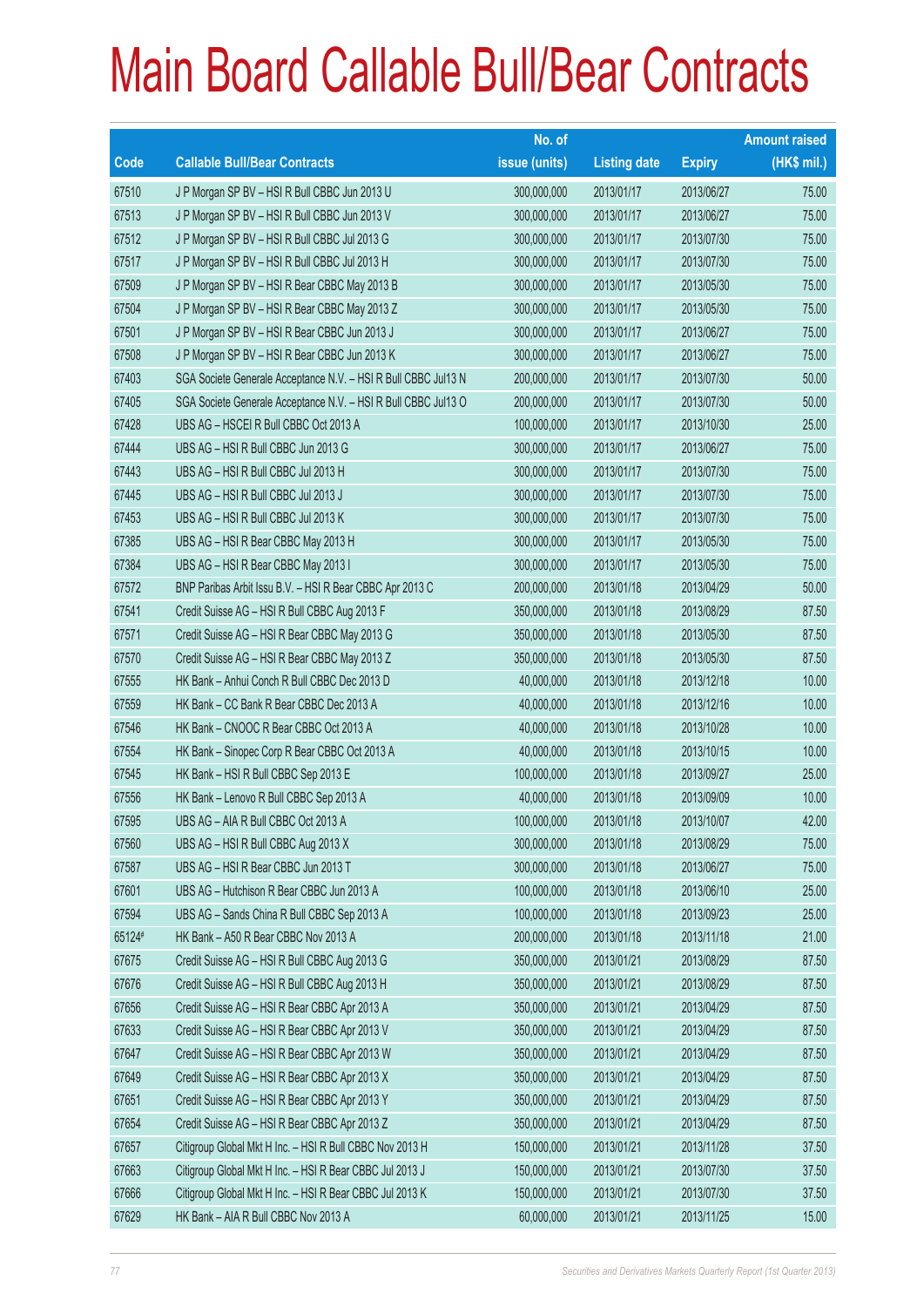|       |                                                                | No. of        |                     |               | <b>Amount raised</b> |
|-------|----------------------------------------------------------------|---------------|---------------------|---------------|----------------------|
| Code  | <b>Callable Bull/Bear Contracts</b>                            | issue (units) | <b>Listing date</b> | <b>Expiry</b> | $(HK$$ mil.)         |
| 67626 | HK Bank - AIA R Bull CBBC Dec 2013 A                           | 60,000,000    | 2013/01/21          | 2013/12/23    | 24.00                |
| 67610 | HK Bank - BOCL R Bear CBBC Nov 2013 B                          | 40,000,000    | 2013/01/21          | 2013/11/04    | 10.00                |
| 67613 | HK Bank - China Tel R Bull CBBC Oct 2013 A                     | 40,000,000    | 2013/01/21          | 2013/10/28    | 10.00                |
| 67603 | HK Bank - A50 R Bear CBBC Aug 2013 D                           | 50,000,000    | 2013/01/21          | 2013/08/19    | 12.50                |
| 67605 | HK Bank - A50 R Bear CBBC Aug 2013 E                           | 50,000,000    | 2013/01/21          | 2013/08/19    | 12.50                |
| 67607 | HK Bank - ICBC R Bear CBBC Nov 2013 A                          | 40,000,000    | 2013/01/21          | 2013/11/04    | 10.00                |
| 67667 | UBS AG - HSI R Bull CBBC Sep 2013 K                            | 300,000,000   | 2013/01/21          | 2013/09/27    | 75.00                |
| 67669 | UBS AG - HSI R Bull CBBC Sep 2013 L                            | 300,000,000   | 2013/01/21          | 2013/09/27    | 75.00                |
| 67632 | UBS AG - HSI R Bear CBBC Apr 2013 Y                            | 300,000,000   | 2013/01/21          | 2013/04/29    | 75.00                |
| 67670 | UBS AG - Ping An R Bear CBBC Jun 2013 A                        | 100,000,000   | 2013/01/21          | 2013/06/17    | 25.00                |
| 67696 | BNP Paribas Arbit Issu B.V. - HSI R Bear CBBC Apr 2013 J       | 200,000,000   | 2013/01/22          | 2013/04/29    | 50.00                |
| 67699 | Credit Suisse AG - HSI R Bull CBBC Jul 2013 J                  | 350,000,000   | 2013/01/22          | 2013/07/30    | 87.50                |
| 67708 | Credit Suisse AG - HSI R Bear CBBC May 2013 H                  | 350,000,000   | 2013/01/22          | 2013/05/30    | 87.50                |
| 67711 | Credit Suisse AG - HSI R Bear CBBC May 2013 I                  | 350,000,000   | 2013/01/22          | 2013/05/30    | 87.50                |
| 67703 | Citigroup Global Mkt H Inc. - HSI R Bear CBBC Jul 2013 L       | 150,000,000   | 2013/01/22          | 2013/07/30    | 37.50                |
| 67705 | Citigroup Global Mkt H Inc. - HSI R Bear CBBC Jul 2013 M       | 150,000,000   | 2013/01/22          | 2013/07/30    | 37.50                |
| 67707 | Citigroup Global Mkt H Inc. - HSI R Bear CBBC Jul 2013 N       | 150,000,000   | 2013/01/22          | 2013/07/30    | 37.50                |
| 67693 | HK Bank - CPIC R Bull CBBC Dec 2013 A                          | 40,000,000    | 2013/01/22          | 2013/12/18    | 10.00                |
| 67695 | HK Bank - Hutchison R Bear CBBC Nov 2013 A                     | 50,000,000    | 2013/01/22          | 2013/11/25    | 12.50                |
| 67677 | HK Bank - Li & Fung R Bull CBBC Oct 2013 A                     | 40,000,000    | 2013/01/22          | 2013/10/18    | 13.60                |
| 67678 | HK Bank - Li & Fung R Bull CBBC Nov 2013 A                     | 40,000,000    | 2013/01/22          | 2013/11/25    | 10.00                |
| 67679 | HK Bank - Li & Fung R Bear CBBC Nov 2013 A                     | 40,000,000    | 2013/01/22          | 2013/11/25    | 10.80                |
| 67713 | UBS AG - China Mobile R Bear CBBC Jun 2013 A                   | 100,000,000   | 2013/01/22          | 2013/06/17    | 25.00                |
| 67712 | UBS AG - HSI R Bear CBBC May 2013 J                            | 300,000,000   | 2013/01/22          | 2013/05/30    | 75.00                |
| 67714 | UBS AG - Li & Fung R Bull CBBC Sep 2013 A                      | 50,000,000    | 2013/01/22          | 2013/09/16    | 12.50                |
| 67715 | UBS AG - SHK Ppt R Bull CBBC Dec 2013 A                        | 100,000,000   | 2013/01/22          | 2013/12/09    | 25.00                |
| 67800 | Credit Suisse AG - HSI R Bull CBBC Jul 2013 K                  | 350,000,000   | 2013/01/23          | 2013/07/30    | 87.50                |
| 67751 | Credit Suisse AG - HSI R Bull CBBC Oct 2013 C                  | 350,000,000   | 2013/01/23          | 2013/10/30    | 87.50                |
| 67802 | Credit Suisse AG - HSI R Bear CBBC May 2013 A                  | 350,000,000   | 2013/01/23          | 2013/05/30    | 87.50                |
| 67756 | Citigroup Global Mkt H Inc. - HSI R Bull CBBC Nov 2013 I       | 150,000,000   | 2013/01/23          | 2013/11/28    | 37.50                |
| 67799 | Citigroup Global Mkt H Inc. - HSI R Bull CBBC Nov 2013 J       | 150,000,000   | 2013/01/23          | 2013/11/28    | 37.50                |
| 67801 | Citigroup Global Mkt H Inc. - HSI R Bull CBBC Nov 2013 K       | 150,000,000   | 2013/01/23          | 2013/11/28    | 37.50                |
| 67735 | HK Bank - BOCL R Bull CBBC Nov 2013 B                          | 80,000,000    | 2013/01/23          | 2013/11/25    | 20.00                |
| 67741 | HK Bank - CC Bank R Bull CBBC Aug 2013 C                       | 80,000,000    | 2013/01/23          | 2013/08/26    | 20.00                |
| 67725 | HK Bank - China Life R Bull CBBC Jul 2013 D                    | 60,000,000    | 2013/01/23          | 2013/07/08    | 15.00                |
| 67717 | HK Bank - A50 R Bull CBBC Jul 2013 C                           | 100,000,000   | 2013/01/23          | 2013/07/22    | 25.00                |
| 67724 | HK Bank - A50 R Bear CBBC Jul 2013 C                           | 50,000,000    | 2013/01/23          | 2013/07/22    | 12.50                |
| 67726 | HK Bank - HKEx R Bull CBBC Sep 2013 B                          | 60,000,000    | 2013/01/23          | 2013/09/16    | 15.00                |
| 67727 | HK Bank - HKEx R Bear CBBC Nov 2013 A                          | 50,000,000    | 2013/01/23          | 2013/11/25    | 13.50                |
| 67765 | SGA Societe Generale Acceptance N.V. - HSI R Bull CBBC Jun13 U | 200,000,000   | 2013/01/23          | 2013/06/27    | 50.00                |
| 67775 | SGA Societe Generale Acceptance N.V. - HSI R Bull CBBC Jun13 V | 200,000,000   | 2013/01/23          | 2013/06/27    | 50.00                |
| 67776 | SGA Societe Generale Acceptance N.V. - HSI R Bull CBBC Jun13 X | 200,000,000   | 2013/01/23          | 2013/06/27    | 50.00                |
| 67759 | SGA Societe Generale Acceptance N.V. - HSI R Bull CBBC Aug13 A | 200,000,000   | 2013/01/23          | 2013/08/29    | 50.00                |
| 67760 | SGA Societe Generale Acceptance N.V. - HSI R Bull CBBC Aug13 B | 200,000,000   | 2013/01/23          | 2013/08/29    | 50.00                |
| 67792 | SGA Societe Generale Acceptance N.V. - HSI R Bear CBBC Apr13 C | 200,000,000   | 2013/01/23          | 2013/04/29    | 50.00                |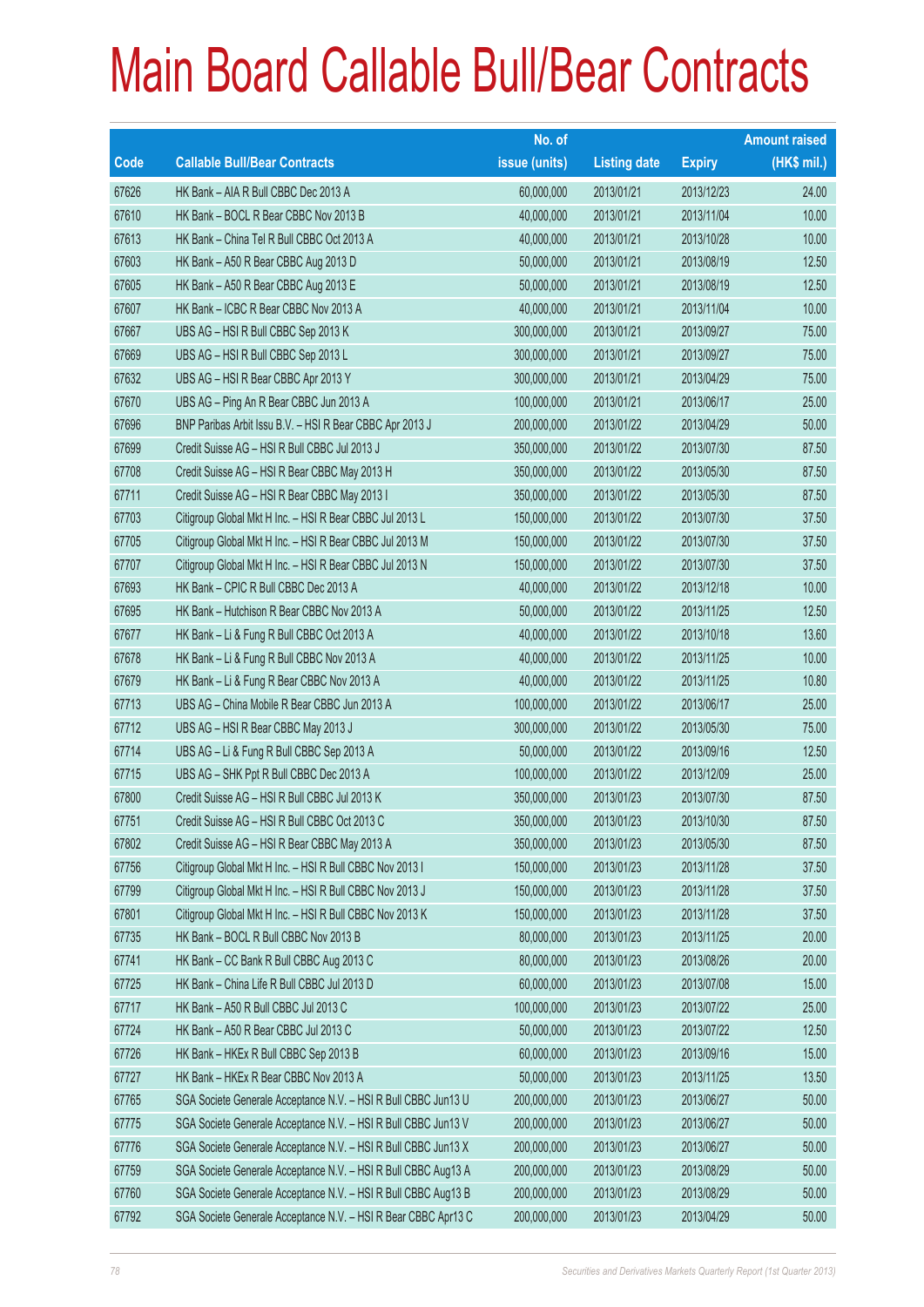|             |                                                                | No. of        |                     |               | <b>Amount raised</b> |
|-------------|----------------------------------------------------------------|---------------|---------------------|---------------|----------------------|
| <b>Code</b> | <b>Callable Bull/Bear Contracts</b>                            | issue (units) | <b>Listing date</b> | <b>Expiry</b> | $(HK$$ mil.)         |
| 67793       | SGA Societe Generale Acceptance N.V. - HSI R Bear CBBC Apr13 D | 200,000,000   | 2013/01/23          | 2013/04/29    | 50.00                |
| 67794       | SGA Societe Generale Acceptance N.V. - HSI R Bear CBBC Apr13 E | 200,000,000   | 2013/01/23          | 2013/04/29    | 50.00                |
| 67795       | SGA Societe Generale Acceptance N.V. - HSI R Bear CBBC Apr13 F | 200,000,000   | 2013/01/23          | 2013/04/29    | 50.00                |
| 67796       | SGA Societe Generale Acceptance N.V. - HSI R Bear CBBC Apr13 G | 200,000,000   | 2013/01/23          | 2013/04/29    | 50.00                |
| 67803       | UBS AG - Cheung Kong R Bear CBBC May 2013 B                    | 100,000,000   | 2013/01/23          | 2013/05/06    | 26.00                |
| 67798       | UBS AG - HSI R Bull CBBC Oct 2013 E                            | 300,000,000   | 2013/01/23          | 2013/10/30    | 75.00                |
| 67916       | BNP Paribas Arbit Issu B.V. - HSI R Bull CBBC Dec 2013 G       | 200,000,000   | 2013/01/24          | 2013/12/30    | 50.00                |
| 67832       | BNP Paribas Arbit Issu B.V. - HSI R Bear CBBC Apr 2013 O       | 200,000,000   | 2013/01/24          | 2013/04/29    | 50.00                |
| 67828       | Credit Suisse AG - HSI R Bull CBBC Sep 2013 T                  | 350,000,000   | 2013/01/24          | 2013/09/27    | 87.50                |
| 67853       | Credit Suisse AG - HSI R Bear CBBC Apr 2013 B                  | 350,000,000   | 2013/01/24          | 2013/04/29    | 87.50                |
| 67854       | Credit Suisse AG - HSI R Bear CBBC Apr 2013 C                  | 350,000,000   | 2013/01/24          | 2013/04/29    | 87.50                |
| 67850       | Citigroup Global Mkt H Inc. - HSI R Bear CBBC Jul 2013 O       | 150,000,000   | 2013/01/24          | 2013/07/30    | 37.50                |
| 67852       | Citigroup Global Mkt H Inc. - HSI R Bear CBBC Jul 2013 P       | 150,000,000   | 2013/01/24          | 2013/07/30    | 37.50                |
| 67907       | Bank of East Asia - COVS R Bear CBBC Nov 2013 A                | 60,000,000    | 2013/01/24          | 2013/11/25    | 16.80                |
| 67891       | Bank of East Asia - CPIC R Bull CBBC Dec 2013 A                | 60,000,000    | 2013/01/24          | 2013/12/11    | 24.00                |
| 67896       | Bank of East Asia - HKEx R Bull CBBC Dec 2013 A                | 60,000,000    | 2013/01/24          | 2013/12/11    | 15.00                |
| 67878       | Bank of East Asia - Ping An R Bull CBBC Dec 2013 A             | 60,000,000    | 2013/01/24          | 2013/12/11    | 15.00                |
| 67806       | HK Bank - China Mobile R Bear CBBC Jul 2013 A                  | 50,000,000    | 2013/01/24          | 2013/07/15    | 12.50                |
| 67822       | HK Bank - Cheung Kong R Bull CBBC Nov 2013 A                   | 60,000,000    | 2013/01/24          | 2013/11/18    | 15.00                |
| 67823       | HK Bank - Cheung Kong R Bear CBBC Nov 2013 A                   | 50,000,000    | 2013/01/24          | 2013/11/18    | 13.50                |
| 67812       | HK Bank - China Shenhua R Bear CBBC Oct 2013 B                 | 40,000,000    | 2013/01/24          | 2013/10/28    | 10.00                |
| 67827       | HK Bank - A50 R Bull CBBC Aug 2013 E                           | 100,000,000   | 2013/01/24          | 2013/08/26    | 25.00                |
| 67917       | SGA Societe Generale Acceptance N.V. - HSI R Bull CBBC Aug13 C | 200,000,000   | 2013/01/24          | 2013/08/29    | 50.00                |
| 67926       | SGA Societe Generale Acceptance N.V. - HSI R Bear CBBC Apr13 H | 200,000,000   | 2013/01/24          | 2013/04/29    | 50.00                |
| 67842       | UBS AG - BOCL R Bull CBBC Nov 2013 A                           | 100,000,000   | 2013/01/24          | 2013/11/04    | 25.00                |
| 67961       | UBS AG - CC Bank R Bull CBBC Aug 2013 B                        | 100,000,000   | 2013/01/24          | 2013/08/05    | 25.00                |
| 67946       | UBS AG - Sinopec Corp R Bull CBBC Oct 2013 A                   | 100,000,000   | 2013/01/24          | 2013/10/07    | 25.00                |
| 67959       | UBS AG - Galaxy Ent R Bull CBBC Sep 2013 A                     | 50,000,000    | 2013/01/24          | 2013/09/09    | 12.50                |
| 67840       | UBS AG - HSCEI R Bull CBBC Sep 2013 A                          | 100,000,000   | 2013/01/24          | 2013/09/27    | 25.00                |
| 67849       | UBS AG - HSI R Bull CBBC Jul 2013 L                            | 300,000,000   | 2013/01/24          | 2013/07/30    | 75.00                |
| 67859       | UBS AG - HSI R Bear CBBC May 2013 K                            | 300,000,000   | 2013/01/24          | 2013/05/30    | 75.00                |
| 67862       | UBS AG - HSI R Bear CBBC May 2013 L                            | 300,000,000   | 2013/01/24          | 2013/05/30    | 75.00                |
| 68023       | BNP Paribas Arbit Issu B.V. - HSI R Bull CBBC Dec 2013 H       | 200,000,000   | 2013/01/25          | 2013/12/30    | 50.00                |
| 68025       | BNP Paribas Arbit Issu B.V. - HSI R Bull CBBC Dec 2013 I       | 200,000,000   | 2013/01/25          | 2013/12/30    | 50.00                |
| 68089       | BNP Paribas Arbit Issu B.V. - HSI R Bull CBBC Dec 2013 J       | 200,000,000   | 2013/01/25          | 2013/12/30    | 50.00                |
| 68048       | Credit Suisse AG - HSI R Bull CBBC Sep 2013 U                  | 350,000,000   | 2013/01/25          | 2013/09/27    | 87.50                |
| 68050       | Credit Suisse AG - HSI R Bull CBBC Sep 2013 V                  | 350,000,000   | 2013/01/25          | 2013/09/27    | 87.50                |
| 68053       | Credit Suisse AG - HSI R Bull CBBC Sep 2013 W                  | 350,000,000   | 2013/01/25          | 2013/09/27    | 87.50                |
| 68010       | Credit Suisse AG - HSI R Bear CBBC Apr 2013 D                  | 350,000,000   | 2013/01/25          | 2013/04/29    | 87.50                |
| 68018       | Credit Suisse AG - HSI R Bear CBBC Apr 2013 J                  | 350,000,000   | 2013/01/25          | 2013/04/29    | 87.50                |
| 68045       | Citigroup Global Mkt H Inc. - HSI R Bull CBBC Nov 2013 L       | 150,000,000   | 2013/01/25          | 2013/11/28    | 37.50                |
| 68046       | Citigroup Global Mkt H Inc. - HSI R Bull CBBC Nov 2013 M       | 150,000,000   | 2013/01/25          | 2013/11/28    | 37.50                |
| 68099       | Citigroup Global Mkt H Inc. - HSI R Bull CBBC Nov 2013 N       | 150,000,000   | 2013/01/25          | 2013/11/28    | 37.50                |
| 68101       | Citigroup Global Mkt H Inc. - HSI R Bull CBBC Nov 2013 O       | 150,000,000   | 2013/01/25          | 2013/11/28    | 37.50                |
| 68001       | Citigroup Global Mkt H Inc. - HSI R Bear CBBC Jul 2013 Q       | 150,000,000   | 2013/01/25          | 2013/07/30    | 37.50                |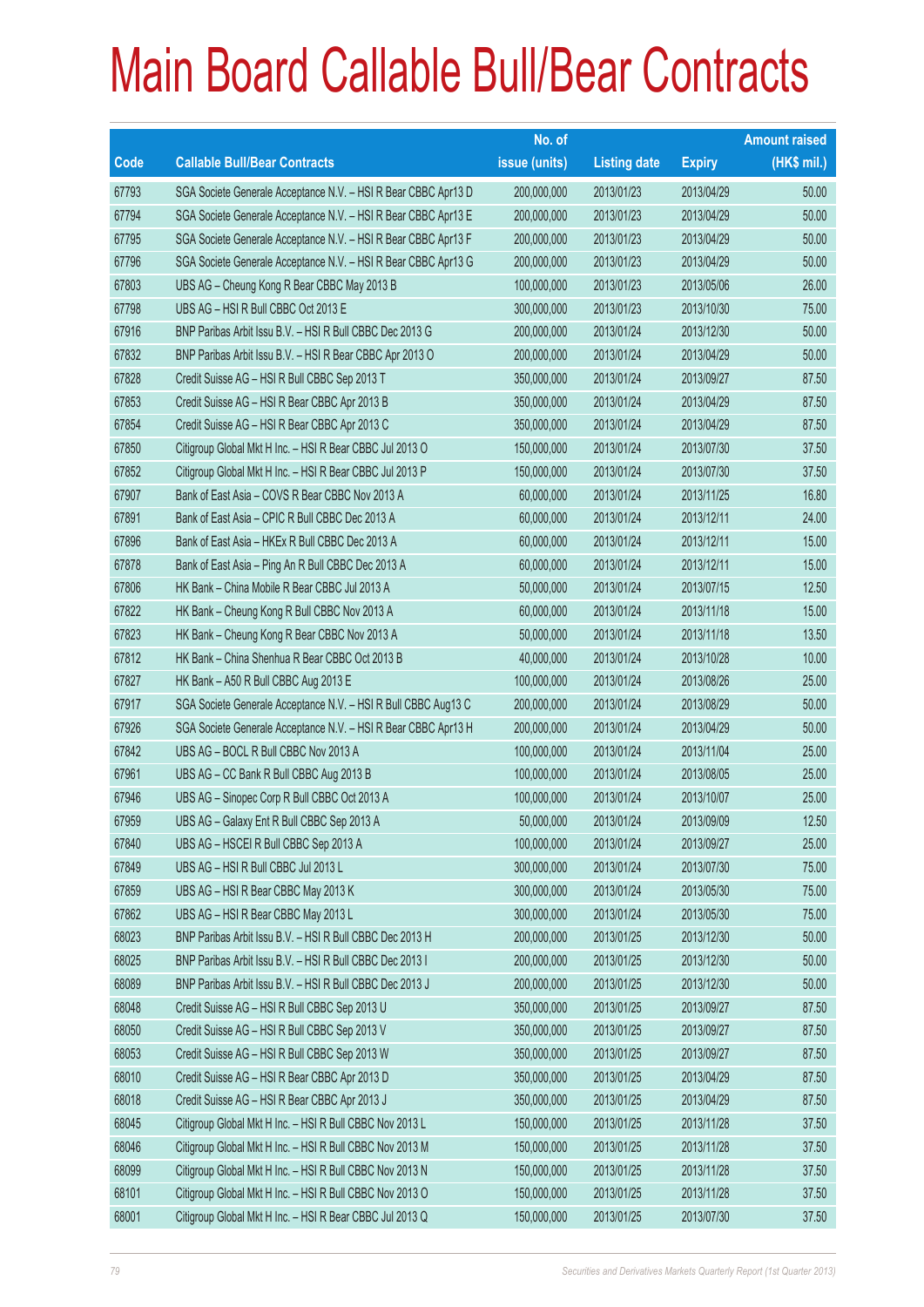|        |                                                                | No. of        |                     |               | <b>Amount raised</b> |
|--------|----------------------------------------------------------------|---------------|---------------------|---------------|----------------------|
| Code   | <b>Callable Bull/Bear Contracts</b>                            | issue (units) | <b>Listing date</b> | <b>Expiry</b> | $(HK$$ mil.)         |
| 68026  | Goldman Sachs SP (Asia) - HSI R Bull CBBC Apr 2013 L           | 150,000,000   | 2013/01/25          | 2013/04/29    | 37.95                |
| 68027  | Goldman Sachs SP (Asia) - HSI R Bull CBBC Apr 2013 M           | 150,000,000   | 2013/01/25          | 2013/04/29    | 37.95                |
| 68033  | Goldman Sachs SP (Asia) - HSI R Bull CBBC Apr 2013 N           | 150,000,000   | 2013/01/25          | 2013/04/29    | 38.25                |
| 68037  | Goldman Sachs SP (Asia) - HSI R Bull CBBC Apr 2013 O           | 150,000,000   | 2013/01/25          | 2013/04/29    | 37.80                |
| 68041  | Goldman Sachs SP (Asia) - HSI R Bull CBBC Apr 2013 P           | 150,000,000   | 2013/01/25          | 2013/04/29    | 39.00                |
| 68083  | Merrill Lynch Int'l & Co. C.V. - HSI R Bull CBBC Jun 2013 A    | 60,000,000    | 2013/01/25          | 2013/06/27    | 15.00                |
| 68080  | Merrill Lynch Int'l & Co. C.V. - HSI R Bull CBBC Jun 2013 Z    | 60,000,000    | 2013/01/25          | 2013/06/27    | 15.00                |
| 68081  | Merrill Lynch Int'l & Co. C.V. - HSI R Bear CBBC Jun 2013 I    | 60,000,000    | 2013/01/25          | 2013/06/27    | 15.00                |
| 68082  | Merrill Lynch Int'l & Co. C.V. - HSI R Bear CBBC Jun 2013 M    | 60,000,000    | 2013/01/25          | 2013/06/27    | 15.00                |
| 67965  | Standard Chartered Bank - HSI R Bear CBBC May 2013 A           | 50,000,000    | 2013/01/25          | 2013/05/30    | 12.50                |
| 68019  | SGA Societe Generale Acceptance N.V. - HSI R Bull CBBC Aug13 D | 200,000,000   | 2013/01/25          | 2013/08/29    | 50.00                |
| 68021  | SGA Societe Generale Acceptance N.V. - HSI R Bull CBBC Aug13 E | 200,000,000   | 2013/01/25          | 2013/08/29    | 50.00                |
| 68022  | SGA Societe Generale Acceptance N.V. - HSI R Bull CBBC Aug13 F | 200,000,000   | 2013/01/25          | 2013/08/29    | 50.00                |
| 68063  | SGA Societe Generale Acceptance N.V. - HSI R Bull CBBC Aug13 G | 200,000,000   | 2013/01/25          | 2013/08/29    | 50.00                |
| 68102  | UBS AG - HKEx R Bull CBBC Sep 2013 B                           | 100,000,000   | 2013/01/25          | 2013/09/30    | 25.00                |
| 68008  | UBS AG - HSI R Bull CBBC Sep 2013 M                            | 300,000,000   | 2013/01/25          | 2013/09/27    | 75.00                |
| 68055  | UBS AG - HSI R Bull CBBC Sep 2013 N                            | 300,000,000   | 2013/01/25          | 2013/09/27    | 75.00                |
| 68054  | UBS AG - HSI R Bull CBBC Oct 2013 F                            | 300,000,000   | 2013/01/25          | 2013/10/30    | 75.00                |
| 68007  | UBS AG - HSI R Bear CBBC Jun 2013 U                            | 300,000,000   | 2013/01/25          | 2013/06/27    | 75.00                |
| 68047  | UBS AG - HSI R Bear CBBC Jun 2013 V                            | 300,000,000   | 2013/01/25          | 2013/06/27    | 75.00                |
| 65030# | HK Bank - China Mobile R Bull CBBC Aug 2013 B                  | 200,000,000   | 2013/01/25          | 2013/08/05    | 10.60                |
| 65356# | HK Bank - HSI R Bear CBBC Oct 2013 B                           | 280,000,000   | 2013/01/25          | 2013/10/30    | 29.40                |
| 68171  | BNP Paribas Arbit Issu B.V. - HSI R Bear CBBC Apr 2013 U       | 200,000,000   | 2013/01/28          | 2013/04/29    | 50.00                |
| 68132  | BNP Paribas Arbit Issu B.V. - HSI R Bear CBBC May 2013 I       | 200,000,000   | 2013/01/28          | 2013/05/30    | 50.00                |
| 68135  | BNP Paribas Arbit Issu B.V. - HSI R Bear CBBC May 2013 J       | 200,000,000   | 2013/01/28          | 2013/05/30    | 50.00                |
| 68137  | Credit Suisse AG - HSI R Bull CBBC Aug 2013 I                  | 350,000,000   | 2013/01/28          | 2013/08/29    | 87.50                |
| 68142  | Credit Suisse AG - HSI R Bull CBBC Aug 2013 M                  | 350,000,000   | 2013/01/28          | 2013/08/29    | 87.50                |
| 68123  | Credit Suisse AG - HSI R Bear CBBC Apr 2013 E                  | 350,000,000   | 2013/01/28          | 2013/04/29    | 87.50                |
| 68124  | Citigroup Global Mkt H Inc. - HSI R Bull CBBC Nov 2013 P       | 150,000,000   | 2013/01/28          | 2013/11/28    | 37.50                |
| 68125  | Citigroup Global Mkt H Inc. - HSI R Bear CBBC Jul 2013 R       | 150,000,000   | 2013/01/28          | 2013/07/30    | 37.50                |
| 68126  | Citigroup Global Mkt H Inc. - HSI R Bear CBBC Jul 2013 S       | 150,000,000   | 2013/01/28          | 2013/07/30    | 37.50                |
| 68131  | Citigroup Global Mkt H Inc. - HSI R Bear CBBC Jul 2013 T       | 150,000,000   | 2013/01/28          | 2013/07/30    | 37.50                |
| 68122  | HK Bank - HSI R Bull CBBC Aug 2013 H                           | 100,000,000   | 2013/01/28          | 2013/08/29    | 25.00                |
| 68103  | HK Bank - HSI R Bear CBBC Nov 2013 G                           | 100,000,000   | 2013/01/28          | 2013/11/28    | 25.00                |
| 68106  | HK Bank - HSI R Bear CBBC Dec 2013 C                           | 400,000,000   | 2013/01/28          | 2013/12/30    | 100.00               |
| 68109  | HK Bank - HSI R Bear CBBC Dec 2013 D                           | 400,000,000   | 2013/01/28          | 2013/12/30    | 100.00               |
| 68108  | HK Bank - HSI R Bear CBBC Feb 2014 B                           | 400,000,000   | 2013/01/28          | 2014/02/27    | 100.00               |
| 68149  | UBS AG - Anhui Conch R Bull CBBC Dec 2013 A                    | 100,000,000   | 2013/01/28          | 2013/12/02    | 25.00                |
| 68158  | UBS AG - AIA R Bull CBBC Dec 2013 A                            | 100,000,000   | 2013/01/28          | 2013/12/16    | 25.00                |
| 68157  | UBS AG - China Shenhua R Bull CBBC Dec 2013 A                  | 100,000,000   | 2013/01/28          | 2013/12/09    | 25.00                |
| 68144  | UBS AG - HSI R Bull CBBC Aug 2013 Y                            | 300,000,000   | 2013/01/28          | 2013/08/29    | 75.00                |
| 68143  | UBS AG - HSI R Bull CBBC Oct 2013 G                            | 300,000,000   | 2013/01/28          | 2013/10/30    | 75.00                |
| 68145  | UBS AG - HSI R Bull CBBC Oct 2013 H                            | 300,000,000   | 2013/01/28          | 2013/10/30    | 75.00                |
| 68159  | UBS AG - HSI R Bear CBBC Apr 2013 T                            | 300,000,000   | 2013/01/28          | 2013/04/29    | 75.00                |
| 60774# | HK Bank - HSI R Bear CBBC May 2013 C                           | 200,000,000   | 2013/01/28          | 2013/05/30    | 23.20                |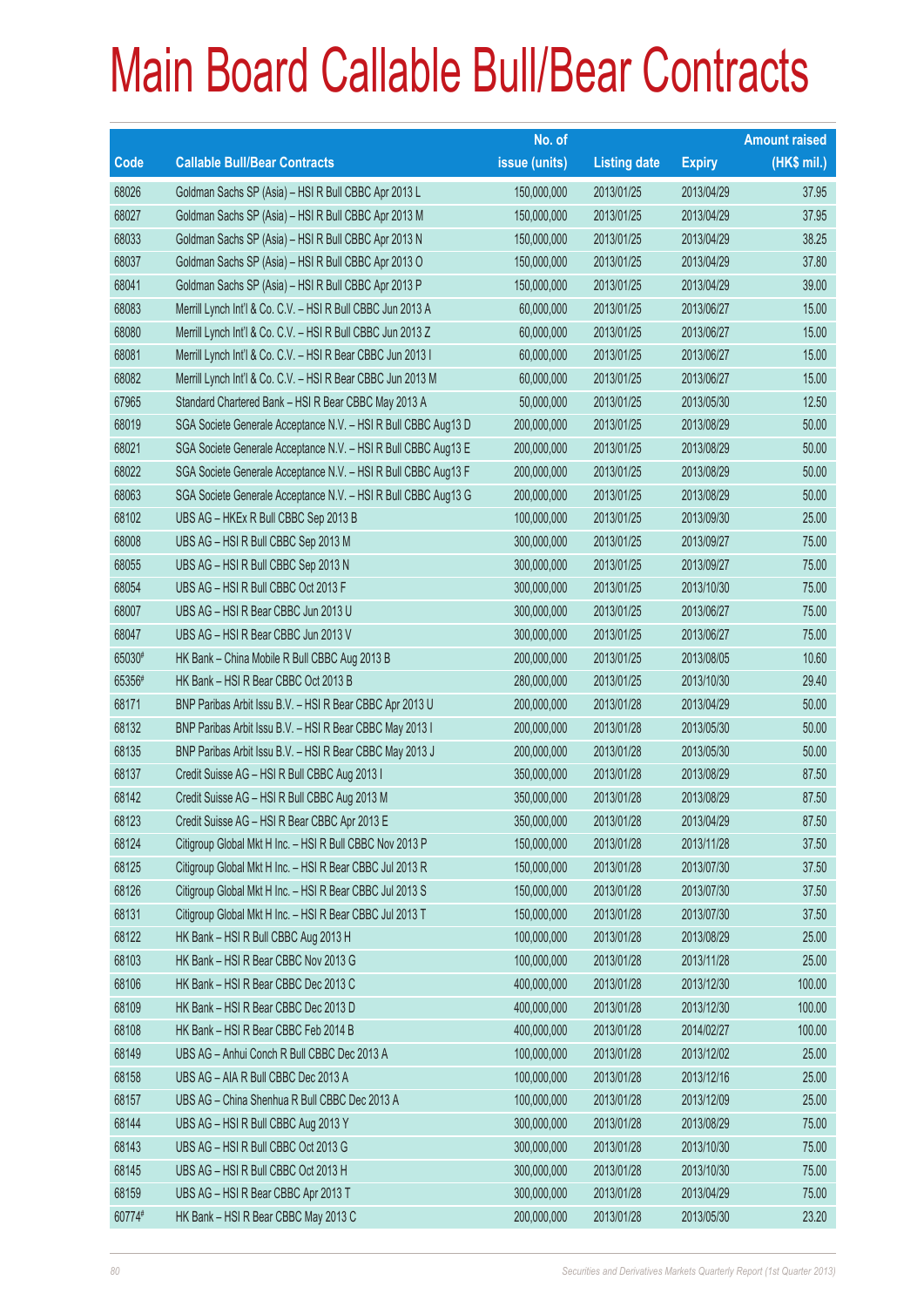|        |                                                                | No. of        |                     |               | <b>Amount raised</b> |
|--------|----------------------------------------------------------------|---------------|---------------------|---------------|----------------------|
| Code   | <b>Callable Bull/Bear Contracts</b>                            | issue (units) | <b>Listing date</b> | <b>Expiry</b> | $(HK$$ mil.)         |
| 68474# | UBS AG - China Mobile R Bull CBBC Jun 2013 A                   | 140,000,000   | 2013/01/28          | 2013/06/17    | 10.36                |
| 68254  | Credit Suisse AG - HSI R Bull CBBC Oct 2013 D                  | 350,000,000   | 2013/01/29          | 2013/10/30    | 87.50                |
| 68256  | Credit Suisse AG - HSI R Bull CBBC Oct 2013 E                  | 350,000,000   | 2013/01/29          | 2013/10/30    | 87.50                |
| 68186  | Credit Suisse AG - HSI R Bear CBBC Apr 2013 O                  | 350,000,000   | 2013/01/29          | 2013/04/29    | 87.50                |
| 68234  | Citigroup Global Mkt H Inc. - HSI R Bull CBBC Nov 2013 Q       | 150,000,000   | 2013/01/29          | 2013/11/28    | 37.50                |
| 68201  | Citigroup Global Mkt H Inc. - HSI R Bear CBBC Jul 2013 U       | 150,000,000   | 2013/01/29          | 2013/07/30    | 37.50                |
| 68206  | Citigroup Global Mkt H Inc. - HSI R Bear CBBC Jul 2013 V       | 150,000,000   | 2013/01/29          | 2013/07/30    | 37.50                |
| 68173  | Goldman Sachs SP (Asia) - HSI R Bull CBBC Apr 2013 Q           | 150,000,000   | 2013/01/29          | 2013/04/29    | 38.25                |
| 68185  | HK Bank - China Mobile R Bull CBBC Dec 2013 A                  | 80,000,000    | 2013/01/29          | 2013/12/23    | 20.00                |
| 68176  | HK Bank - China Tel R Bull CBBC Dec 2013 A                     | 40,000,000    | 2013/01/29          | 2013/12/18    | 10.00                |
| 68174  | HK Bank - HSCEI R Bull CBBC Aug 2013 A                         | 100,000,000   | 2013/01/29          | 2013/08/29    | 25.00                |
| 68175  | HK Bank - ICBC R Bull CBBC Aug 2013 D                          | 80,000,000    | 2013/01/29          | 2013/08/05    | 20.00                |
| 68184  | HK Bank - PetCh R Bull CBBC Oct 2013 A                         | 50,000,000    | 2013/01/29          | 2013/10/28    | 12.50                |
| 68183  | HK Bank - TCH R Bull CBBC Nov 2013 A                           | 50,000,000    | 2013/01/29          | 2013/11/25    | 12.50                |
| 68264  | J P Morgan SP BV - HSI R Bull CBBC Jun 2013 W                  | 300,000,000   | 2013/01/29          | 2013/06/27    | 75.00                |
| 68260  | J P Morgan SP BV - HSI R Bull CBBC Jul 2013 I                  | 300,000,000   | 2013/01/29          | 2013/07/30    | 75.00                |
| 68266  | J P Morgan SP BV - HSI R Bull CBBC Jul 2013 J                  | 300,000,000   | 2013/01/29          | 2013/07/30    | 75.00                |
| 68192  | UBS AG - HKEx R Bull CBBC Oct 2013 A                           | 100,000,000   | 2013/01/29          | 2013/10/21    | 25.00                |
| 68236  | UBS AG - HSI R Bull CBBC Jun 2013 A                            | 300,000,000   | 2013/01/29          | 2013/06/27    | 75.00                |
| 68200  | UBS AG - HSI R Bear CBBC Apr 2013 Z                            | 300,000,000   | 2013/01/29          | 2013/04/29    | 75.00                |
| 68322  | BNP Paribas Arbit Issu B.V. - HSI R Bear CBBC May 2013 K       | 200,000,000   | 2013/01/30          | 2013/05/30    | 50.00                |
| 68349  | Credit Suisse AG - HSI R Bull CBBC Nov 2013 A                  | 350,000,000   | 2013/01/30          | 2013/11/28    | 87.50                |
| 68350  | Credit Suisse AG - HSI R Bull CBBC Nov 2013 B                  | 350,000,000   | 2013/01/30          | 2013/11/28    | 87.50                |
| 68308  | Credit Suisse AG - HSI R Bear CBBC Apr 2013 S                  | 350,000,000   | 2013/01/30          | 2013/04/29    | 87.50                |
| 68348  | Citigroup Global Mkt H Inc. - HSI R Bear CBBC Jul 2013 W       | 150,000,000   | 2013/01/30          | 2013/07/30    | 37.50                |
| 68271  | HK Bank - HSCEI R Bull CBBC Nov 2013 B                         | 100,000,000   | 2013/01/30          | 2013/11/28    | 25.00                |
| 68267  | HK Bank - HSCEI R Bull CBBC Dec 2013 B                         | 100,000,000   | 2013/01/30          | 2013/12/30    | 25.00                |
| 68274  | HK Bank - HSCEI R Bear CBBC Nov 2013 A                         | 68,000,000    | 2013/01/30          | 2013/11/28    | 17.00                |
| 68337  | SGA Societe Generale Acceptance N.V. - HSI R Bull CBBC Aug13 H | 200,000,000   | 2013/01/30          | 2013/08/29    | 50.00                |
| 68347  | SGA Societe Generale Acceptance N.V. - HSI R Bear CBBC Apr13 I | 200,000,000   | 2013/01/30          | 2013/04/29    | 50.00                |
| 68383  | UBS AG - China Mobile R Bull CBBC Oct 2013 A                   | 100,000,000   | 2013/01/30          | 2013/10/07    | 25.00                |
| 68386  | UBS AG - China Mobile R Bull CBBC Nov 2013 A                   | 100,000,000   | 2013/01/30          | 2013/11/04    | 25.00                |
| 68373  | UBS AG - China Mobile R Bear CBBC May 2013 A                   | 100,000,000   | 2013/01/30          | 2013/05/06    | 25.00                |
| 68394  | UBS AG - Cheung Kong R Bull CBBC Oct 2013 B                    | 100,000,000   | 2013/01/30          | 2013/10/28    | 25.00                |
| 68395  | UBS AG - HSCEI R Bear CBBC May 2013 B                          | 100,000,000   | 2013/01/30          | 2013/05/30    | 25.00                |
| 68372  | UBS AG - HSI R Bull CBBC Aug 2013 Z                            | 300,000,000   | 2013/01/30          | 2013/08/29    | 75.00                |
| 68371  | UBS AG - HSI R Bear CBBC May 2013 M                            | 300,000,000   | 2013/01/30          | 2013/05/30    | 75.00                |
| 68396  | UBS AG - ICBC R Bear CBBC Jul 2013 B                           | 100,000,000   | 2013/01/30          | 2013/07/29    | 25.00                |
| 64189# | UBS AG - Evergrande R Bull CBBC Jul 2013 B                     | 100,000,000   | 2013/01/30          | 2013/07/29    | 14.30                |
| 68434  | Credit Suisse AG - HSI R Bull CBBC Oct 2013 F                  | 350,000,000   | 2013/01/31          | 2013/10/30    | 87.50                |
| 68436  | Credit Suisse AG - HSI R Bull CBBC Oct 2013 G                  | 350,000,000   | 2013/01/31          | 2013/10/30    | 87.50                |
| 68437  | Credit Suisse AG - HSI R Bear CBBC May 2013 J                  | 350,000,000   | 2013/01/31          | 2013/05/30    | 87.50                |
| 68430  | SGA Societe Generale Acceptance N.V. - HSI R Bull CBBC Aug13 I | 200,000,000   | 2013/01/31          | 2013/08/29    | 50.00                |
| 68431  | SGA Societe Generale Acceptance N.V. - HSI R Bear CBBC May13 R | 200,000,000   | 2013/01/31          | 2013/05/30    | 50.00                |
| 68405  | UBS AG - ABC R Bear CBBC Aug 2013 A                            | 100,000,000   | 2013/01/31          | 2013/08/12    | 25.00                |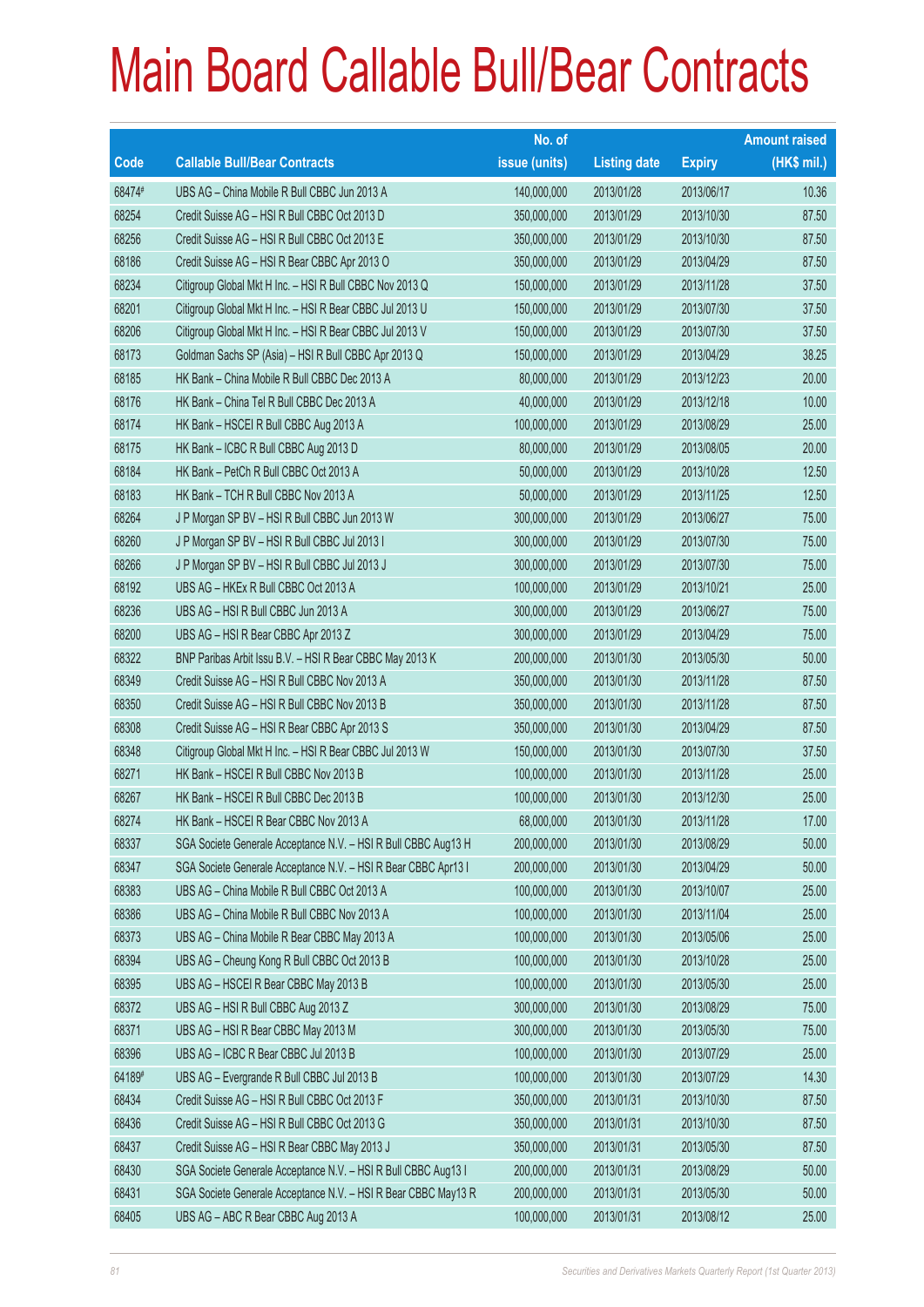|        |                                                                | No. of        |                     |               | <b>Amount raised</b> |
|--------|----------------------------------------------------------------|---------------|---------------------|---------------|----------------------|
| Code   | <b>Callable Bull/Bear Contracts</b>                            | issue (units) | <b>Listing date</b> | <b>Expiry</b> | $(HK$$ mil.)         |
| 68452  | UBS AG - China Mobile R Bull CBBC Nov 2013 B                   | 100,000,000   | 2013/01/31          | 2013/11/18    | 25.00                |
| 68397  | UBS AG - HSI R Bull CBBC Aug 2013 A                            | 300,000,000   | 2013/01/31          | 2013/08/29    | 75.00                |
| 68403  | UBS AG - Hutchison R Bull CBBC Oct 2013 A                      | 100,000,000   | 2013/01/31          | 2013/10/21    | 25.00                |
| 68398  | UBS AG - ICBC R Bull CBBC Jul 2013 D                           | 100,000,000   | 2013/01/31          | 2013/07/22    | 25.00                |
| 68455  | UBS AG - Li & Fung R Bull CBBC Oct 2013 A                      | 100,000,000   | 2013/01/31          | 2013/10/21    | 25.00                |
| 68453  | UBS AG - Li & Fung R Bear CBBC Jul 2013 A                      | 100,000,000   | 2013/01/31          | 2013/07/08    | 25.00                |
| 68450  | UBS AG - Lenovo R Bull CBBC Dec 2013 A                         | 50,000,000    | 2013/01/31          | 2013/12/16    | 12.50                |
| 68449  | UBS AG - Lenovo R Bear CBBC Aug 2013 A                         | 50,000,000    | 2013/01/31          | 2013/08/26    | 13.25                |
| 66732# | UBS AG - HSCEI R Bull CBBC Jun 2013 E                          | 140,000,000   | 2013/01/31          | 2013/06/27    | 10.64                |
| 68586  | BNP Paribas Arbit Issu B.V. - HSI R Bull CBBC Dec 2013 K       | 200,000,000   | 2013/02/01          | 2013/12/30    | 50.00                |
| 68475  | Credit Suisse AG - HSI R Bull CBBC Sep 2013 X                  | 350,000,000   | 2013/02/01          | 2013/09/27    | 87.50                |
| 68585  | Credit Suisse AG - HSI R Bull CBBC Sep 2013 Y                  | 350,000,000   | 2013/02/01          | 2013/09/27    | 87.50                |
| 68607  | Credit Suisse AG - HSI R Bear CBBC May 2013 B                  | 350,000,000   | 2013/02/01          | 2013/05/30    | 87.50                |
| 69999  | Credit Suisse AG - HSI R Bear CBBC May 2013 C                  | 350,000,000   | 2013/02/01          | 2013/05/30    | 87.50                |
| 68590  | Citigroup Global Mkt H Inc. - HSI R Bull CBBC Nov 2013 R       | 150,000,000   | 2013/02/01          | 2013/11/28    | 37.50                |
| 60018  | Citigroup Global Mkt H Inc. - HSI R Bear CBBC Jul 2013 X       | 150,000,000   | 2013/02/01          | 2013/07/30    | 37.50                |
| 68606  | Goldman Sachs SP (Asia) - HSI R Bear CBBC May 2013 A           | 150,000,000   | 2013/02/01          | 2013/05/30    | 38.70                |
| 68486  | HK Bank - ABC R Bull CBBC Nov 2013 D                           | 60,000,000    | 2013/02/01          | 2013/11/25    | 15.00                |
| 68488  | HK Bank - ABC R Bear CBBC Nov 2013 B                           | 40,000,000    | 2013/02/01          | 2013/11/25    | 10.00                |
| 68480  | HK Bank - Galaxy Ent R Bear CBBC Nov 2013 B                    | 40,000,000    | 2013/02/01          | 2013/11/28    | 22.00                |
| 68478  | HK Bank - HSI R Bull CBBC Oct 2013 C                           | 400,000,000   | 2013/02/01          | 2013/10/30    | 100.00               |
| 68507  | HK Bank - Lenovo R Bear CBBC Jun 2013 B                        | 40,000,000    | 2013/02/01          | 2013/06/03    | 10.00                |
| 68521  | HK Bank - SHK Ppt R Bull CBBC Aug 2013 A                       | 60,000,000    | 2013/02/01          | 2013/08/19    | 15.00                |
| 68465  | SGA Societe Generale Acceptance N.V. - HSI R Bull CBBC Aug13 J | 200,000,000   | 2013/02/01          | 2013/08/29    | 50.00                |
| 68602  | SGA Societe Generale Acceptance N.V. - HSI R Bull CBBC Aug13 K | 200,000,000   | 2013/02/01          | 2013/08/29    | 50.00                |
| 68605  | SGA Societe Generale Acceptance N.V. - HSI R Bear CBBC May13 S | 200,000,000   | 2013/02/01          | 2013/05/30    | 50.00                |
| 60007  | UBS AG - AIA R Bear CBBC Oct 2013 A                            | 100,000,000   | 2013/02/01          | 2013/10/07    | 25.00                |
| 60009  | UBS AG - CNOOC R Bull CBBC Jun 2013 A                          | 100,000,000   | 2013/02/01          | 2013/06/10    | 25.00                |
| 60008  | UBS AG - CNOOC R Bear CBBC May 2013 A                          | 100,000,000   | 2013/02/01          | 2013/05/06    | 25.00                |
| 60004  | UBS AG - HSCEI R Bear CBBC May 2013 C                          | 100,000,000   | 2013/02/01          | 2013/05/30    | 25.00                |
| 68588  | UBS AG - HSI R Bull CBBC Sep 2013 O                            | 300,000,000   | 2013/02/01          | 2013/09/27    | 75.00                |
| 60003  | UBS AG - HSI R Bear CBBC May 2013 S                            | 300,000,000   | 2013/02/01          | 2013/05/30    | 75.00                |
| 60006  | UBS AG - ICBC R Bull CBBC Jul 2013 E                           | 100,000,000   | 2013/02/01          | 2013/07/08    | 25.00                |
| 60013  | UBS AG - Petrochina R Bull CBBC Oct 2013 A                     | 100,000,000   | 2013/02/01          | 2013/10/21    | 25.00                |
| 60005  | UBS AG - Sands China R Bull CBBC Oct 2013 A                    | 100,000,000   | 2013/02/01          | 2013/10/07    | 25.00                |
| 60017  | UBS AG - TCH R Bull CBBC Jul 2013 C                            | 100,000,000   | 2013/02/01          | 2013/07/15    | 25.00                |
| 64157# | HK Bank - China Mobile R Bull CBBC Oct 2013 A                  | 200,000,000   | 2013/02/01          | 2013/10/21    | 20.80                |
| 64162# | HK Bank - China Mobile R Bull CBBC Oct 2013 B                  | 200,000,000   | 2013/02/01          | 2013/10/07    | 17.40                |
| 60047  | BNP Paribas Arbit Issu B.V. - HSI R Bull CBBC Dec 2013 L       | 200,000,000   | 2013/02/04          | 2013/12/30    | 50.00                |
| 60050  | Credit Suisse AG - HSI R Bull CBBC Sep 2013 E                  | 350,000,000   | 2013/02/04          | 2013/09/27    | 87.50                |
| 60048  | Credit Suisse AG - HSI R Bull CBBC Sep 2013 Z                  | 350,000,000   | 2013/02/04          | 2013/09/27    | 87.50                |
| 60045  | Credit Suisse AG - HSI R Bear CBBC May 2013 D                  | 350,000,000   | 2013/02/04          | 2013/05/30    | 87.50                |
| 60044  | Credit Suisse AG - HSI R Bear CBBC May 2013 F                  | 350,000,000   | 2013/02/04          | 2013/05/30    | 87.50                |
| 60073  | Citigroup Global Mkt H Inc. - HSI R Bull CBBC Nov 2013 S       | 150,000,000   | 2013/02/04          | 2013/11/28    | 37.50                |
| 60074  | Citigroup Global Mkt H Inc. - HSI R Bull CBBC Nov 2013 T       | 150,000,000   | 2013/02/04          | 2013/11/28    | 37.50                |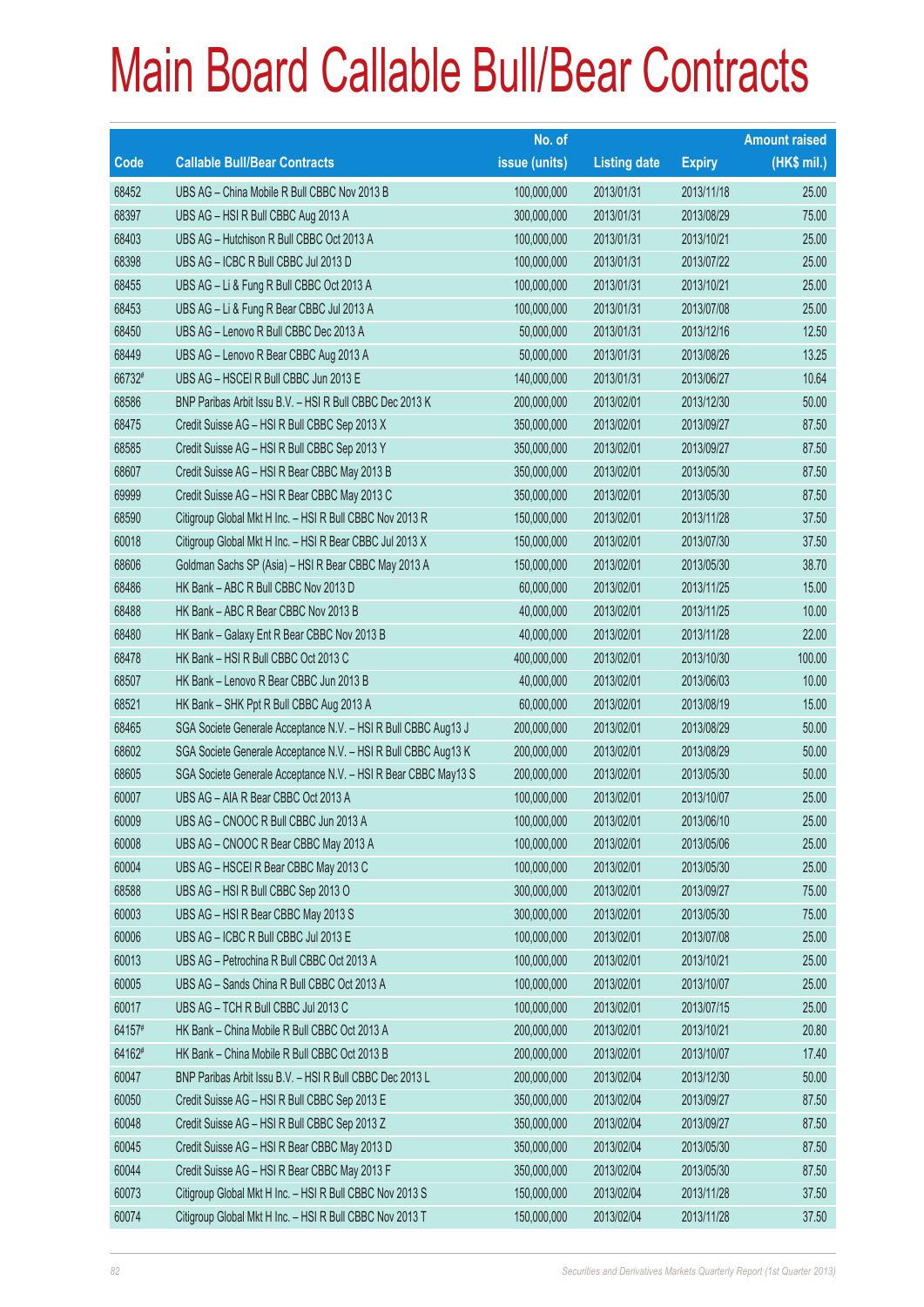|        |                                                                | No. of        |                     |               | <b>Amount raised</b> |
|--------|----------------------------------------------------------------|---------------|---------------------|---------------|----------------------|
| Code   | <b>Callable Bull/Bear Contracts</b>                            | issue (units) | <b>Listing date</b> | <b>Expiry</b> | $(HK$$ mil.)         |
| 60028  | HK Bank - China Mobile R Bull CBBC Aug 2013 C                  | 80,000,000    | 2013/02/04          | 2013/08/05    | 20.00                |
| 60037  | HK Bank - China Mobile R Bull CBBC Nov 2013 A                  | 80,000,000    | 2013/02/04          | 2013/11/25    | 20.00                |
| 60039  | HK Bank - China Mobile R Bear CBBC Oct 2013 A                  | 50,000,000    | 2013/02/04          | 2013/10/28    | 12.50                |
| 60025  | HK Bank - HSCEI R Bear CBBC Feb 2014 A                         | 68,000,000    | 2013/02/04          | 2014/02/27    | 17.00                |
| 60041  | HK Bank - Hutchison R Bull CBBC Nov 2013 A                     | 60,000,000    | 2013/02/04          | 2013/11/25    | 15.00                |
| 60042  | HK Bank - Lenovo R Bull CBBC Oct 2013 B                        | 40,000,000    | 2013/02/04          | 2013/10/28    | 10.00                |
| 60093  | J P Morgan SP BV - HSI R Bull CBBC Jun 2013 X                  | 300,000,000   | 2013/02/04          | 2013/06/27    | 75.00                |
| 60095  | J P Morgan SP BV - HSI R Bull CBBC Jul 2013 K                  | 300,000,000   | 2013/02/04          | 2013/07/30    | 75.00                |
| 60091  | J P Morgan SP BV - HSI R Bear CBBC Jun 2013 L                  | 300,000,000   | 2013/02/04          | 2013/06/27    | 75.00                |
| 60092  | J P Morgan SP BV - HSI R Bear CBBC Jun 2013 M                  | 300,000,000   | 2013/02/04          | 2013/06/27    | 75.00                |
| 60046  | SGA Societe Generale Acceptance N.V. - HSI R Bull CBBC Aug13 L | 200,000,000   | 2013/02/04          | 2013/08/29    | 50.00                |
| 60059  | UBS AG - China Tel R Bear CBBC Aug 2013 A                      | 100,000,000   | 2013/02/04          | 2013/08/12    | 25.00                |
| 60058  | UBS AG - CUni R Bull CBBC Jul 2013 B                           | 100,000,000   | 2013/02/04          | 2013/07/22    | 29.50                |
| 60068  | UBS AG - Galaxy Ent R Bull CBBC Oct 2013 A                     | 40,000,000    | 2013/02/04          | 2013/10/21    | 10.00                |
| 60072  | UBS AG - HSBC R Bear CBBC Sep 2013 A                           | 100,000,000   | 2013/02/04          | 2013/09/09    | 25.00                |
| 60056  | UBS AG - HSI R Bull CBBC Oct 2013 I                            | 300,000,000   | 2013/02/04          | 2013/10/30    | 75.00                |
| 60043  | UBS AG - HSI R Bear CBBC Jun 2013 W                            | 300,000,000   | 2013/02/04          | 2013/06/27    | 75.00                |
| 60057  | UBS AG - HSI R Bear CBBC Jun 2013 X                            | 300,000,000   | 2013/02/04          | 2013/06/27    | 75.00                |
| 60069  | UBS AG - Hutchison R Bear CBBC Jul 2013 A                      | 100,000,000   | 2013/02/04          | 2013/07/15    | 25.00                |
| 60071  | UBS AG - Hutchison R Bear CBBC Aug 2013 A                      | 100,000,000   | 2013/02/04          | 2013/08/05    | 25.00                |
| 60053  | UBS AG - SHK Ppt R Bear CBBC Sep 2013 A                        | 100,000,000   | 2013/02/04          | 2013/09/16    | 25.50                |
| 60105  | Credit Suisse AG - HSI R Bull CBBC Aug 2013 S                  | 350,000,000   | 2013/02/05          | 2013/08/29    | 87.50                |
| 60106  | Credit Suisse AG - HSI R Bear CBBC May 2013 K                  | 350,000,000   | 2013/02/05          | 2013/05/30    | 87.50                |
| 60096  | UBS AG - HSI R Bull CBBC Jun 2013 B                            | 300,000,000   | 2013/02/05          | 2013/06/27    | 75.00                |
| 60107  | UBS AG - HSI R Bear CBBC Jul 2013 M                            | 300,000,000   | 2013/02/05          | 2013/07/30    | 75.00                |
| 64127# | HK Bank - HSI R Bear CBBC Nov 2013 A                           | 200,000,000   | 2013/02/05          | 2013/11/28    | 10.00                |
| 65811# | HK Bank - ICBC R Bull CBBC Sep 2013 B                          | 140,000,000   | 2013/02/05          | 2013/09/30    | 10.64                |
| 67025# | HK Bank - HSI R Bear CBBC Oct 2013 E                           | 180,000,000   | 2013/02/05          | 2013/10/30    | 11.88                |
| 60204  | BNP Paribas Arbit Issu B.V. - A50 Ch R Bull CBBC Dec 2013 D    | 200,000,000   | 2013/02/06          | 2013/12/30    | 50.00                |
| 60205  | BNP Paribas Arbit Issu B.V. - A50 Ch R Bull CBBC Dec 2013 E    | 200,000,000   | 2013/02/06          | 2013/12/30    | 50.00                |
| 60206  | BNP Paribas Arbit Issu B.V. - HSI R Bull CBBC Dec 2013 M       | 300,000,000   | 2013/02/06          | 2013/12/30    | 75.00                |
| 60207  | BNP Paribas Arbit Issu B.V. - HSI R Bull CBBC Dec 2013 N       | 300,000,000   | 2013/02/06          | 2013/12/30    | 75.00                |
| 60167  | BNP Paribas Arbit Issu B.V. - HSI R Bear CBBC May 2013 L       | 300,000,000   | 2013/02/06          | 2013/05/30    | 90.00                |
| 60168  | BNP Paribas Arbit Issu B.V. - HSI R Bear CBBC May 2013 M       | 300,000,000   | 2013/02/06          | 2013/05/30    | 75.00                |
| 60169  | BNP Paribas Arbit Issu B.V. - HSI R Bear CBBC May 2013 N       | 300,000,000   | 2013/02/06          | 2013/05/30    | 75.00                |
| 60170  | BNP Paribas Arbit Issu B.V. - HSI R Bear CBBC May 2013 O       | 300,000,000   | 2013/02/06          | 2013/05/30    | 75.00                |
| 60171  | BNP Paribas Arbit Issu B.V. - HSI R Bear CBBC May 2013 P       | 300,000,000   | 2013/02/06          | 2013/05/30    | 75.00                |
| 60287  | Credit Suisse AG - HSI R Bull CBBC Sep 2013 F                  | 350,000,000   | 2013/02/06          | 2013/09/27    | 87.50                |
| 60288  | Credit Suisse AG - HSI R Bull CBBC Sep 2013 K                  | 350,000,000   | 2013/02/06          | 2013/09/27    | 87.50                |
| 60249  | Credit Suisse AG - HSI R Bull CBBC Oct 2013 H                  | 350,000,000   | 2013/02/06          | 2013/10/30    | 87.50                |
| 60186  | Credit Suisse AG - HSI R Bear CBBC May 2013 U                  | 350,000,000   | 2013/02/06          | 2013/05/30    | 87.50                |
| 60192  | Credit Suisse AG - HSI R Bear CBBC May 2013 V                  | 350,000,000   | 2013/02/06          | 2013/05/30    | 87.50                |
| 60211  | Credit Suisse AG - HSI R Bear CBBC May 2013 W                  | 350,000,000   | 2013/02/06          | 2013/05/30    | 94.50                |
| 60251  | Credit Suisse AG - HSI R Bear CBBC May 2013 X                  | 350,000,000   | 2013/02/06          | 2013/05/30    | 87.50                |
| 60182  | Credit Suisse AG - HSI R Bear CBBC Jun 2013 P                  | 350,000,000   | 2013/02/06          | 2013/06/27    | 87.50                |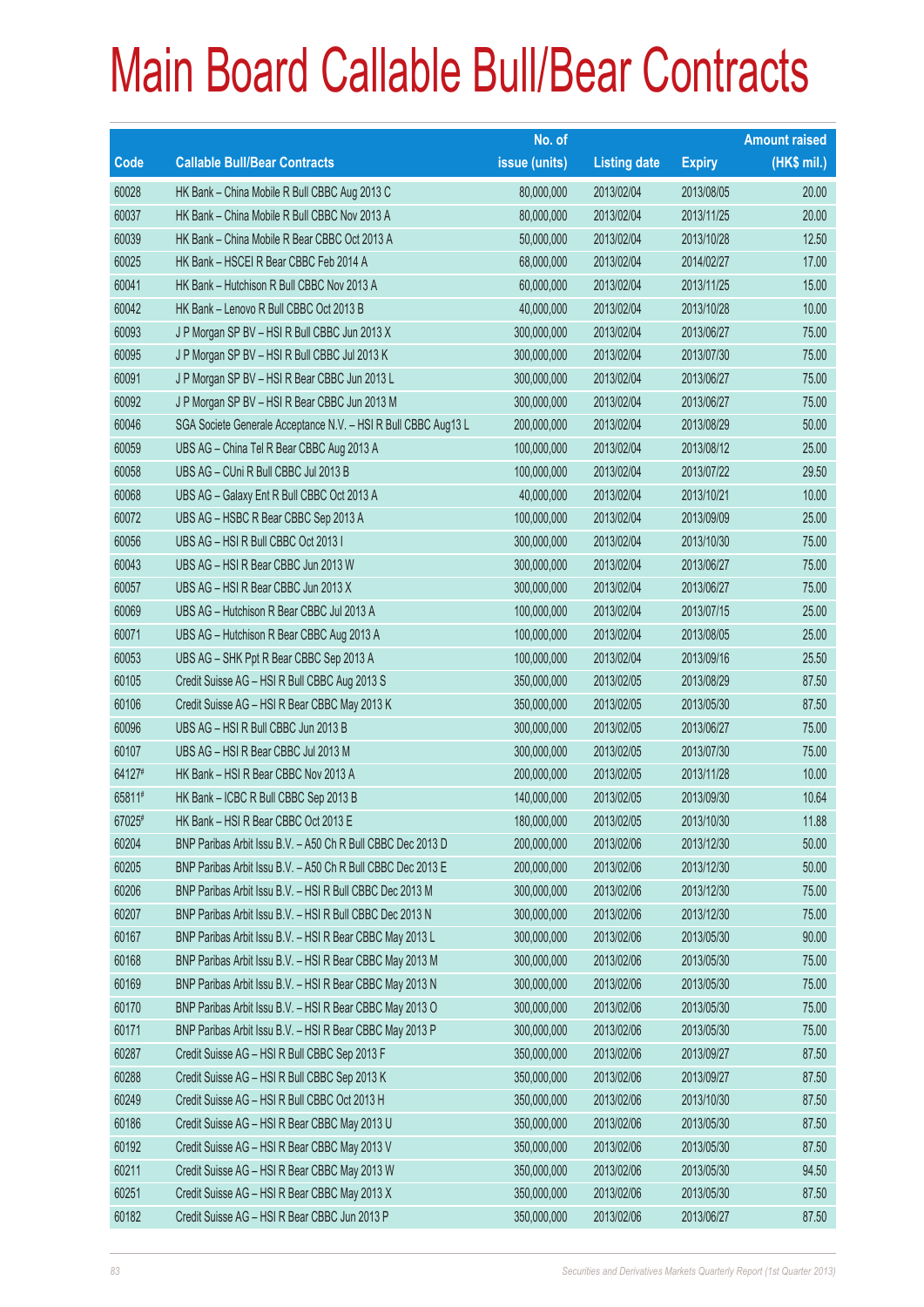|       |                                                                | No. of        |                     |               | <b>Amount raised</b> |
|-------|----------------------------------------------------------------|---------------|---------------------|---------------|----------------------|
| Code  | <b>Callable Bull/Bear Contracts</b>                            | issue (units) | <b>Listing date</b> | <b>Expiry</b> | (HK\$ mil.)          |
| 60240 | Credit Suisse AG - HSI R Bear CBBC Jun 2013 Q                  | 350,000,000   | 2013/02/06          | 2013/06/27    | 120.75               |
| 60252 | Credit Suisse AG - HSI R Bear CBBC Jun 2013 R                  | 350,000,000   | 2013/02/06          | 2013/06/27    | 87.50                |
| 60254 | Credit Suisse AG - HSI R Bear CBBC Jun 2013 S                  | 350,000,000   | 2013/02/06          | 2013/06/27    | 87.50                |
| 60264 | Credit Suisse AG - HSI R Bear CBBC Jun 2013 T                  | 350,000,000   | 2013/02/06          | 2013/06/27    | 87.50                |
| 60265 | Credit Suisse AG - HSI R Bear CBBC Jun 2013 U                  | 350,000,000   | 2013/02/06          | 2013/06/27    | 87.50                |
| 60250 | Credit Suisse AG - HSI R Bear CBBC Jul 2013 O                  | 350,000,000   | 2013/02/06          | 2013/07/30    | 87.50                |
| 60255 | Credit Suisse AG - HSI R Bear CBBC Jul 2013 P                  | 350,000,000   | 2013/02/06          | 2013/07/30    | 87.50                |
| 60239 | Credit Suisse AG - HSI R Bear CBBC Aug 2013 I                  | 350,000,000   | 2013/02/06          | 2013/08/29    | 113.75               |
| 60248 | Credit Suisse AG - HSI R Bear CBBC Aug 2013 J                  | 350,000,000   | 2013/02/06          | 2013/08/29    | 112.00               |
| 60285 | Citigroup Global Mkt H Inc. - HSI R Bull CBBC Nov 2013 U       | 150,000,000   | 2013/02/06          | 2013/11/28    | 37.50                |
| 60286 | Citigroup Global Mkt H Inc. - HSI R Bull CBBC Nov 2013 V       | 150,000,000   | 2013/02/06          | 2013/11/28    | 37.50                |
| 60315 | Citigroup Global Mkt H Inc. - HSI R Bull CBBC Nov 2013 W       | 150,000,000   | 2013/02/06          | 2013/11/28    | 37.50                |
| 60160 | Citigroup Global Mkt H Inc. - HSI R Bear CBBC Jul 2013 B       | 150,000,000   | 2013/02/06          | 2013/07/30    | 37.50                |
| 60161 | Citigroup Global Mkt H Inc. - HSI R Bear CBBC Jul 2013 D       | 150,000,000   | 2013/02/06          | 2013/07/30    | 37.50                |
| 60162 | Citigroup Global Mkt H Inc. - HSI R Bear CBBC Jul 2013 E       | 150,000,000   | 2013/02/06          | 2013/07/30    | 37.50                |
| 60149 | Citigroup Global Mkt H Inc. - HSI R Bear CBBC Jul 2013 Y       | 150,000,000   | 2013/02/06          | 2013/07/30    | 37.50                |
| 60151 | Citigroup Global Mkt H Inc. - HSI R Bear CBBC Jul 2013 Z       | 150,000,000   | 2013/02/06          | 2013/07/30    | 37.50                |
| 60278 | Goldman Sachs SP (Asia) - HSI R Bull CBBC May 2013 A           | 150,000,000   | 2013/02/06          | 2013/05/30    | 38.25                |
| 60280 | Goldman Sachs SP (Asia) - HSI R Bull CBBC May 2013 B           | 150,000,000   | 2013/02/06          | 2013/05/30    | 37.95                |
| 60283 | Goldman Sachs SP (Asia) - HSI R Bull CBBC May 2013 C           | 150,000,000   | 2013/02/06          | 2013/05/30    | 37.80                |
| 60279 | Goldman Sachs SP (Asia) - HSI R Bear CBBC May 2013 B           | 150,000,000   | 2013/02/06          | 2013/05/30    | 38.70                |
| 60281 | Goldman Sachs SP (Asia) - HSI R Bear CBBC May 2013 C           | 150,000,000   | 2013/02/06          | 2013/05/30    | 39.00                |
| 60121 | HK Bank - CUni R Bear CBBC Nov 2013 A                          | 40,000,000    | 2013/02/06          | 2013/11/25    | 10.00                |
| 60115 | HK Bank - CNBM R Bull CBBC Oct 2013 A                          | 50,000,000    | 2013/02/06          | 2013/10/28    | 12.50                |
| 60116 | HK Bank - CNBM R Bear CBBC Dec 2013 A                          | 50,000,000    | 2013/02/06          | 2013/12/23    | 15.50                |
| 60120 | HK Bank - Sinopec Corp R Bull CBBC Nov 2013 A                  | 60,000,000    | 2013/02/06          | 2013/11/18    | 15.00                |
| 60108 | HK Bank - A50 R Bull CBBC Sep 2013 E                           | 100,000,000   | 2013/02/06          | 2013/09/30    | 25.00                |
| 60117 | HK Bank - Sands China R Bull CBBC Nov 2013 A                   | 50,000,000    | 2013/02/06          | 2013/11/25    | 12.50                |
| 60301 | Merrill Lynch Int'l & Co. C.V. - HSI R Bull CBBC Jun 2013 B    | 60,000,000    | 2013/02/06          | 2013/06/27    | 15.00                |
| 60309 | Merrill Lynch Int'l & Co. C.V. - HSI R Bull CBBC Jun 2013 C    | 60,000,000    | 2013/02/06          | 2013/06/27    | 15.00                |
| 60310 | Merrill Lynch Int'l & Co. C.V. - HSI R Bull CBBC Jun 2013 E    | 60,000,000    | 2013/02/06          | 2013/06/27    | 15.00                |
| 60314 | Merrill Lynch Int'l & Co. C.V. - HSI R Bull CBBC Jul 2013 A    | 60,000,000    | 2013/02/06          | 2013/07/30    | 15.00                |
| 60294 | Merrill Lynch Int'l & Co. C.V. - HSI R Bear CBBC Jun 2013 G    | 60,000,000    | 2013/02/06          | 2013/06/27    | 15.00                |
| 60299 | Merrill Lynch Int'l & Co. C.V. - HSI R Bear CBBC Jun 2013 H    | 60,000,000    | 2013/02/06          | 2013/06/27    | 15.00                |
| 60296 | Merrill Lynch Int'l & Co. C.V. - HSI R Bear CBBC Jun 2013 P    | 60,000,000    | 2013/02/06          | 2013/06/27    | 15.00                |
| 60298 | Merrill Lynch Int'l & Co. C.V. - HSI R Bear CBBC Jun 2013 Q    | 60,000,000    | 2013/02/06          | 2013/06/27    | 15.00                |
| 60124 | SGA Societe Generale Acceptance N.V. - A50 R Bull CBBC Aug13 A | 100,000,000   | 2013/02/06          | 2013/08/29    | 25.00                |
| 60125 | SGA Societe Generale Acceptance N.V. - A50 R Bull CBBC Aug13 B | 100,000,000   | 2013/02/06          | 2013/08/29    | 25.00                |
| 60128 | SGA Societe Generale Acceptance N.V. - A50 R Bull CBBC Aug13 C | 100,000,000   | 2013/02/06          | 2013/08/29    | 25.00                |
| 60139 | SGA Societe Generale Acceptance N.V. - A50 R Bear CBBC Aug13A  | 100,000,000   | 2013/02/06          | 2013/08/29    | 25.00                |
| 60208 | SGA Societe Generale Acceptance N.V. - HSI R Bull CBBC Aug13 M | 200,000,000   | 2013/02/06          | 2013/08/29    | 50.00                |
| 60141 | SGA Societe Generale Acceptance N.V. - HSI R Bear CBBC May13 T | 200,000,000   | 2013/02/06          | 2013/05/30    | 50.00                |
| 60142 | SGA Societe Generale Acceptance N.V. - HSI R Bear CBBC May13 U | 200,000,000   | 2013/02/06          | 2013/05/30    | 50.00                |
| 60147 | SGA Societe Generale Acceptance N.V. - HSI R Bear CBBC May13 V | 200,000,000   | 2013/02/06          | 2013/05/30    | 50.00                |
| 60148 | SGA Societe Generale Acceptance N.V. - HSI R Bear CBBC May13 W | 200,000,000   | 2013/02/06          | 2013/05/30    | 50.00                |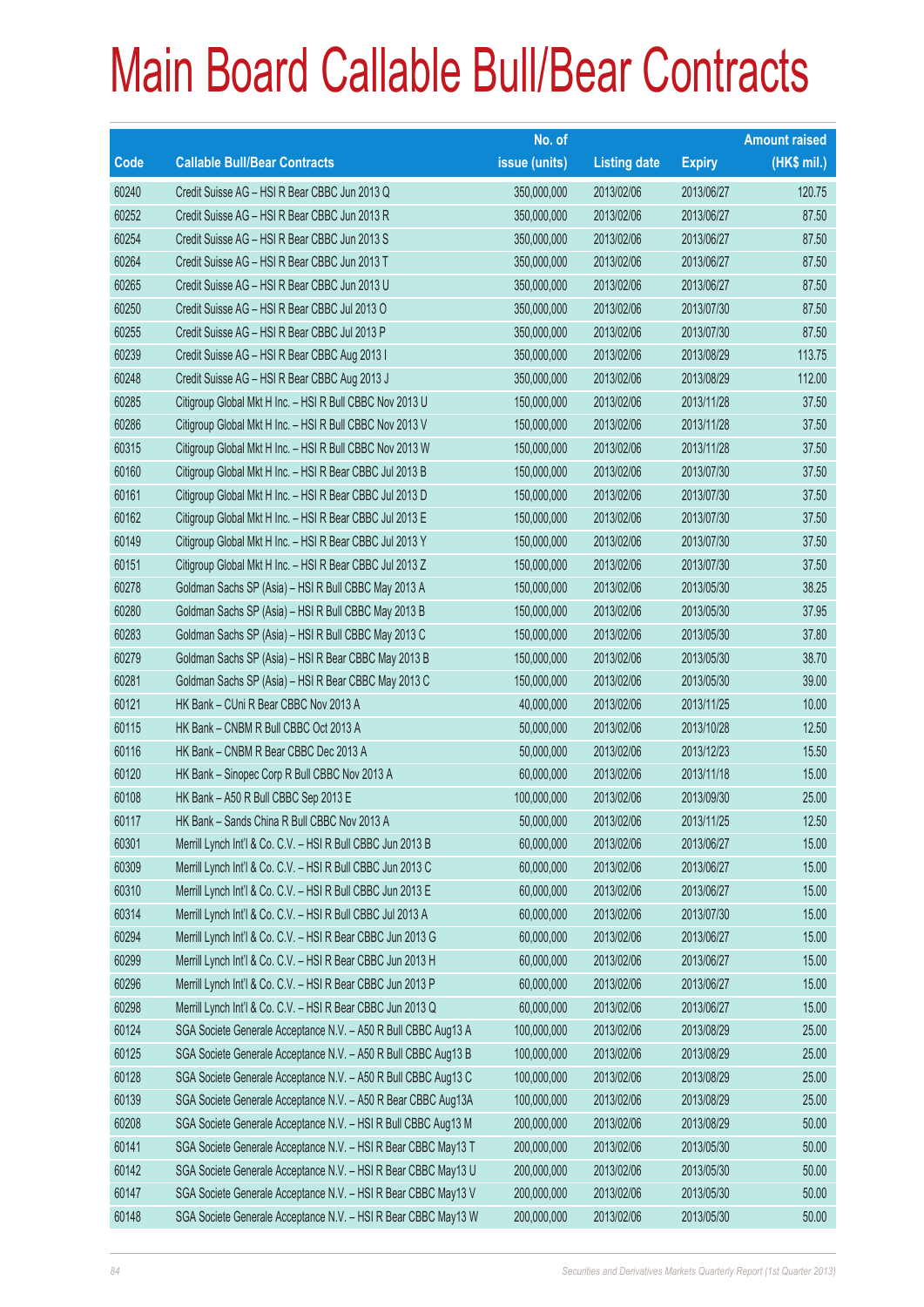|       |                                                                | No. of        |                     |               | <b>Amount raised</b> |
|-------|----------------------------------------------------------------|---------------|---------------------|---------------|----------------------|
| Code  | <b>Callable Bull/Bear Contracts</b>                            | issue (units) | <b>Listing date</b> | <b>Expiry</b> | $(HK$$ mil.)         |
| 60202 | UBS AG - A50 China R Bull CBBC May 2013 C                      | 100,000,000   | 2013/02/06          | 2013/05/06    | 25.00                |
| 60203 | UBS AG - HSBC R Bull CBBC Nov 2013 A                           | 100,000,000   | 2013/02/06          | 2013/11/18    | 25.00                |
| 60318 | UBS AG - HSI R Bull CBBC Jul 2013 F                            | 300,000,000   | 2013/02/06          | 2013/07/30    | 75.00                |
| 60323 | UBS AG - HSI R Bull CBBC Aug 2013 P                            | 300,000,000   | 2013/02/06          | 2013/08/29    | 75.00                |
| 60317 | UBS AG - HSI R Bull CBBC Nov 2013 A                            | 300,000,000   | 2013/02/06          | 2013/11/28    | 75.00                |
| 60195 | UBS AG - HSI R Bear CBBC May 2013 R                            | 300,000,000   | 2013/02/06          | 2013/05/30    | 75.00                |
| 60196 | UBS AG - HSI R Bear CBBC May 2013 T                            | 300,000,000   | 2013/02/06          | 2013/05/30    | 75.00                |
| 60349 | BNP Paribas Arbit Issu B.V. - HSI R Bear CBBC May 2013 Q       | 300,000,000   | 2013/02/07          | 2013/05/30    | 75.00                |
| 60344 | Credit Suisse AG - HSI R Bull CBBC Aug 2013 U                  | 350,000,000   | 2013/02/07          | 2013/08/29    | 87.50                |
| 60345 | Credit Suisse AG - HSI R Bull CBBC Aug 2013 V                  | 350,000,000   | 2013/02/07          | 2013/08/29    | 87.50                |
| 60350 | Credit Suisse AG - HSI R Bear CBBC May 2013 G                  | 350,000,000   | 2013/02/07          | 2013/05/30    | 87.50                |
| 60355 | Credit Suisse AG - HSI R Bear CBBC May 2013 Z                  | 350,000,000   | 2013/02/07          | 2013/05/30    | 87.50                |
| 60347 | Citigroup Global Mkt H Inc. - HSI R Bear CBBC Jul 2013 F       | 150,000,000   | 2013/02/07          | 2013/07/30    | 37.50                |
| 60348 | Citigroup Global Mkt H Inc. - HSI R Bear CBBC Jul 2013 G       | 150,000,000   | 2013/02/07          | 2013/07/30    | 37.50                |
| 60341 | HK Bank - Galaxy Ent R Bull CBBC Oct 2013 A                    | 40,000,000    | 2013/02/07          | 2013/10/28    | 12.40                |
| 60336 | HK Bank - HSI R Bull CBBC Oct 2013 D                           | 100,000,000   | 2013/02/07          | 2013/10/30    | 25.00                |
| 60324 | HK Bank - HSI R Bull CBBC Dec 2013 B                           | 400,000,000   | 2013/02/07          | 2013/12/30    | 100.00               |
| 60342 | HK Bank - Hutchison R Bear CBBC Dec 2013 A                     | 50,000,000    | 2013/02/07          | 2013/12/23    | 12.50                |
| 60343 | UBS AG - HSI R Bull CBBC Oct 2013 J                            | 300,000,000   | 2013/02/07          | 2013/10/30    | 75.00                |
| 60356 | UBS AG - HSI R Bear CBBC Jun 2013 Y                            | 300,000,000   | 2013/02/07          | 2013/06/27    | 75.00                |
| 60357 | UBS AG - HSI R Bear CBBC Jul 2013 N                            | 300,000,000   | 2013/02/07          | 2013/07/30    | 75.00                |
| 60380 | Credit Suisse AG - HSI R Bull CBBC Aug 2013 B                  | 350,000,000   | 2013/02/08          | 2013/08/29    | 87.50                |
| 60381 | Credit Suisse AG - HSI R Bull CBBC Aug 2013 Y                  | 350,000,000   | 2013/02/08          | 2013/08/29    | 87.50                |
| 60424 | Credit Suisse AG - HSI R Bear CBBC May 2013 H                  | 350,000,000   | 2013/02/08          | 2013/05/30    | 87.50                |
| 60426 | Credit Suisse AG - HSI R Bear CBBC May 2013 I                  | 350,000,000   | 2013/02/08          | 2013/05/30    | 87.50                |
| 60398 | Citigroup Global Mkt H Inc. - HSI R Bear CBBC Jul 2013 H       | 150,000,000   | 2013/02/08          | 2013/07/30    | 37.50                |
| 60379 | HK Bank - AIA R Bear CBBC Dec 2013 B                           | 50,000,000    | 2013/02/08          | 2013/12/23    | 15.50                |
| 60366 | HK Bank - China Tel R Bull CBBC Nov 2013 A                     | 40,000,000    | 2013/02/08          | 2013/11/25    | 10.00                |
| 60372 | HK Bank - China Tel R Bear CBBC Nov 2013 A                     | 40,000,000    | 2013/02/08          | 2013/11/25    | 10.00                |
| 60364 | HK Bank - CPIC R Bull CBBC Dec 2013 B                          | 40,000,000    | 2013/02/08          | 2013/12/12    | 10.00                |
| 60360 | HK Bank - Li & Fung R Bull CBBC Nov 2013 B                     | 40,000,000    | 2013/02/08          | 2013/11/25    | 10.00                |
| 60359 | HK Bank - Li & Fung R Bull CBBC Dec 2013 A                     | 40,000,000    | 2013/02/08          | 2013/12/23    | 14.00                |
| 60363 | HK Bank - Li & Fung R Bear CBBC Dec 2013 A                     | 40,000,000    | 2013/02/08          | 2013/12/23    | 20.40                |
| 60378 | HK Bank - Lenovo R Bear CBBC Oct 2013 B                        | 40,000,000    | 2013/02/08          | 2013/10/07    | 10.40                |
| 60393 | SGA Societe Generale Acceptance N.V. - HSI R Bull CBBC Aug13 N | 200,000,000   | 2013/02/08          | 2013/08/29    | 50.00                |
| 60396 | SGA Societe Generale Acceptance N.V. - HSI R Bear CBBC May13 X | 200,000,000   | 2013/02/08          | 2013/05/30    | 50.00                |
| 60423 | UBS AG - CUni R Bull CBBC Sep 2013 A                           | 100,000,000   | 2013/02/08          | 2013/09/16    | 25.00                |
| 60422 | UBS AG - CUni R Bear CBBC Jul 2013 A                           | 100,000,000   | 2013/02/08          | 2013/07/22    | 25.00                |
| 60420 | UBS AG - A50 China R Bull CBBC Dec 2013 A                      | 100,000,000   | 2013/02/08          | 2013/12/30    | 25.00                |
| 60419 | UBS AG - A50 China R Bear CBBC Oct 2013 A                      | 100,000,000   | 2013/02/08          | 2013/10/21    | 25.50                |
| 60388 | UBS AG - HSI R Bull CBBC Jun 2013 D                            | 300,000,000   | 2013/02/08          | 2013/06/27    | 75.00                |
| 60410 | UBS AG - HSI R Bull CBBC Aug 2013 Q                            | 300,000,000   | 2013/02/08          | 2013/08/29    | 75.00                |
| 60385 | UBS AG - HSI R Bull CBBC Sep 2013 P                            | 300,000,000   | 2013/02/08          | 2013/09/27    | 75.00                |
| 60416 | UBS AG - HSI R Bull CBBC Sep 2013 Q                            | 300,000,000   | 2013/02/08          | 2013/09/27    | 75.00                |
| 60409 | UBS AG - HSI R Bear CBBC May 2013 U                            | 300,000,000   | 2013/02/08          | 2013/05/30    | 75.00                |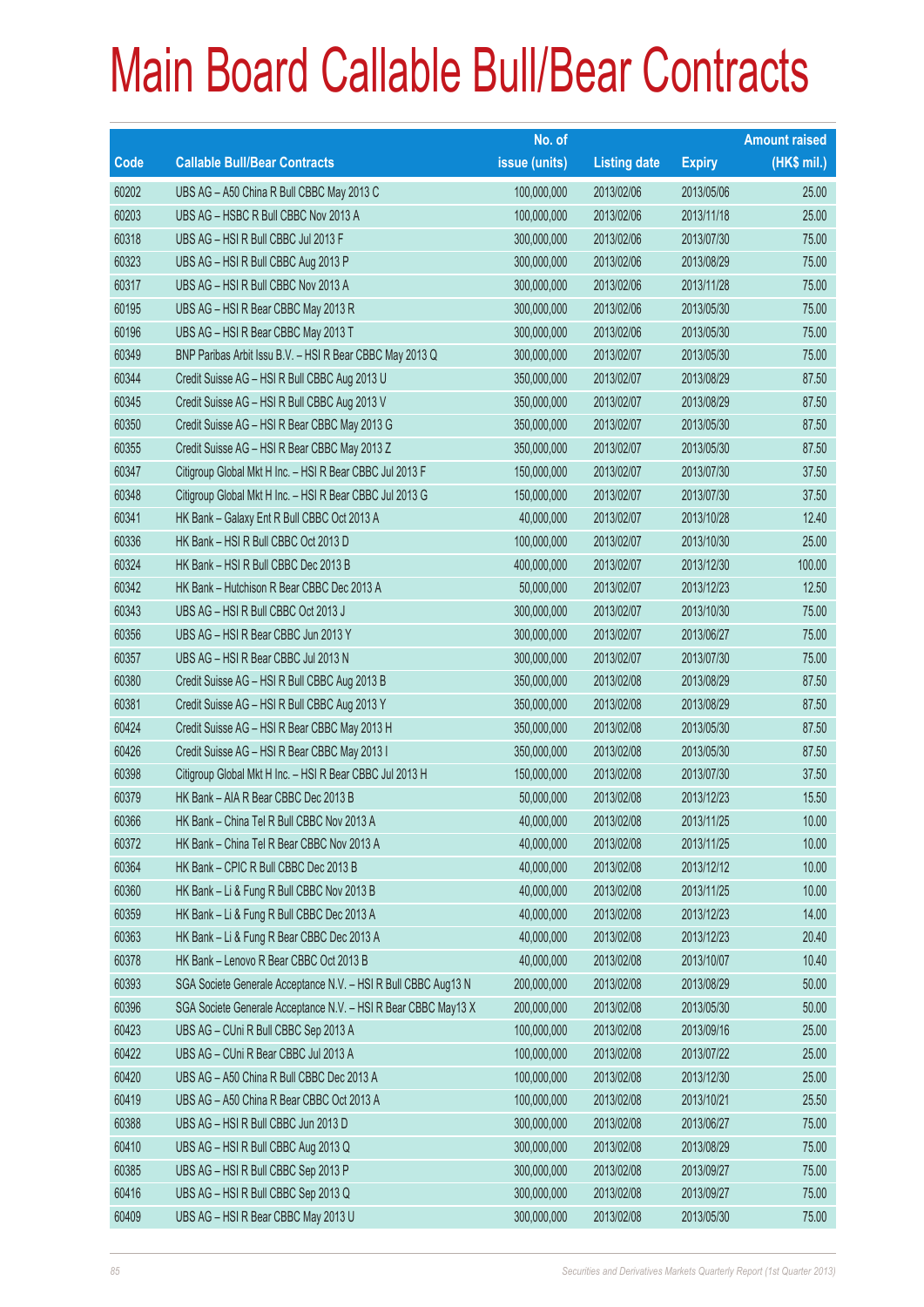|       |                                                          | No. of        |                     |               | <b>Amount raised</b> |
|-------|----------------------------------------------------------|---------------|---------------------|---------------|----------------------|
| Code  | <b>Callable Bull/Bear Contracts</b>                      | issue (units) | <b>Listing date</b> | <b>Expiry</b> | $(HK$$ mil.)         |
| 60408 | UBS AG - HSI R Bear CBBC Aug 2013 J                      | 300,000,000   | 2013/02/08          | 2013/08/29    | 75.00                |
| 60446 | Credit Suisse AG - HSI R Bull CBBC Oct 2013 I            | 350,000,000   | 2013/02/14          | 2013/10/30    | 87.50                |
| 60447 | Credit Suisse AG - HSI R Bull CBBC Oct 2013 J            | 350,000,000   | 2013/02/14          | 2013/10/30    | 87.50                |
| 60471 | Credit Suisse AG - HSI R Bear CBBC Jun 2013 W            | 350,000,000   | 2013/02/14          | 2013/06/27    | 87.50                |
| 60443 | Citigroup Global Mkt H Inc. - HSI R Bull CBBC Nov 2013 X | 150,000,000   | 2013/02/14          | 2013/11/28    | 37.50                |
| 60445 | Citigroup Global Mkt H Inc. - HSI R Bull CBBC Nov 2013 Y | 150,000,000   | 2013/02/14          | 2013/11/28    | 37.50                |
| 60487 | Citigroup Global Mkt H Inc. - HSI R Bear CBBC Jul 2013 C | 150,000,000   | 2013/02/14          | 2013/07/30    | 37.50                |
| 60441 | Citigroup Global Mkt H Inc. - HSI R Bear CBBC Jul 2013 I | 150,000,000   | 2013/02/14          | 2013/07/30    | 37.50                |
| 60491 | Citigroup Global Mkt H Inc. - HSI R Bear CBBC Jul 2013 J | 150,000,000   | 2013/02/14          | 2013/07/30    | 37.50                |
| 60472 | Goldman Sachs SP (Asia) - HSI R Bull CBBC May 2013 D     | 150,000,000   | 2013/02/14          | 2013/05/30    | 38.55                |
| 60483 | Goldman Sachs SP (Asia) - HSI R Bull CBBC May 2013 E     | 150,000,000   | 2013/02/14          | 2013/05/30    | 38.40                |
| 60484 | Goldman Sachs SP (Asia) - HSI R Bear CBBC May 2013 D     | 150,000,000   | 2013/02/14          | 2013/05/30    | 38.55                |
| 60485 | Goldman Sachs SP (Asia) - HSI R Bear CBBC May 2013 E     | 150,000,000   | 2013/02/14          | 2013/05/30    | 37.80                |
| 60486 | Goldman Sachs SP (Asia) - HSI R Bear CBBC May 2013 F     | 150,000,000   | 2013/02/14          | 2013/05/30    | 38.10                |
| 60438 | HK Bank - A50 R Bull CBBC Nov 2013 A                     | 100,000,000   | 2013/02/14          | 2013/11/25    | 25.00                |
| 60439 | HK Bank - A50 R Bear CBBC Oct 2013 C                     | 50,000,000    | 2013/02/14          | 2013/10/07    | 13.00                |
| 60467 | UBS AG - CC Bank R Bull CBBC Dec 2013 A                  | 100,000,000   | 2013/02/14          | 2013/12/16    | 25.00                |
| 60466 | UBS AG - CC Bank R Bear CBBC Oct 2013 A                  | 100,000,000   | 2013/02/14          | 2013/10/07    | 25.00                |
| 60469 | UBS AG - Sinopec Corp R Bull CBBC Oct 2013 B             | 100,000,000   | 2013/02/14          | 2013/10/28    | 25.00                |
| 60455 | UBS AG - HSI R Bull CBBC Jul 2013 M                      | 300,000,000   | 2013/02/14          | 2013/07/30    | 75.00                |
| 60454 | UBS AG - HSI R Bull CBBC Oct 2013 K                      | 300,000,000   | 2013/02/14          | 2013/10/30    | 75.00                |
| 60453 | UBS AG - HSI R Bull CBBC Nov 2013 B                      | 300,000,000   | 2013/02/14          | 2013/11/28    | 75.00                |
| 60442 | UBS AG - HSI R Bear CBBC Jul 2013 O                      | 300,000,000   | 2013/02/14          | 2013/07/30    | 75.00                |
| 60457 | UBS AG - Ping An R Bull CBBC Oct 2013 A                  | 100,000,000   | 2013/02/14          | 2013/10/21    | 25.00                |
| 60456 | UBS AG - Ping An R Bear CBBC Aug 2013 A                  | 100,000,000   | 2013/02/14          | 2013/08/12    | 25.00                |
| 60501 | BNP Paribas Arbit Issu B.V. - HSI R Bull CBBC Dec 2013 O | 300,000,000   | 2013/02/15          | 2013/12/30    | 75.00                |
| 60504 | BNP Paribas Arbit Issu B.V. - HSI R Bull CBBC Dec 2013 P | 300,000,000   | 2013/02/15          | 2013/12/30    | 75.00                |
| 60540 | BNP Paribas Arbit Issu B.V. - HSI R Bull CBBC Dec 2013 Q | 300,000,000   | 2013/02/15          | 2013/12/30    | 75.00                |
| 60519 | BNP Paribas Arbit Issu B.V. - HSI R Bear CBBC May 2013 R | 300,000,000   | 2013/02/15          | 2013/05/30    | 75.00                |
| 60522 | BNP Paribas Arbit Issu B.V. - HSI R Bear CBBC May 2013 S | 300,000,000   | 2013/02/15          | 2013/05/30    | 75.00                |
| 60526 | BNP Paribas Arbit Issu B.V. - HSI R Bear CBBC May 2013 T | 300,000,000   | 2013/02/15          | 2013/05/30    | 75.00                |
| 60533 | BNP Paribas Arbit Issu B.V. - HSI R Bear CBBC May 2013 U | 300,000,000   | 2013/02/15          | 2013/05/30    | 75.00                |
| 60599 | BNP Paribas Arbit Issu B.V. - HSI R Bear CBBC May 2013 V | 300,000,000   | 2013/02/15          | 2013/05/30    | 75.00                |
| 60505 | Credit Suisse AG - HSI R Bull CBBC Sep 2013 P            | 350,000,000   | 2013/02/15          | 2013/09/27    | 87.50                |
| 60506 | Credit Suisse AG - HSI R Bull CBBC Sep 2013 Q            | 350,000,000   | 2013/02/15          | 2013/09/27    | 87.50                |
| 60507 | Credit Suisse AG - HSI R Bull CBBC Sep 2013 R            | 350,000,000   | 2013/02/15          | 2013/09/27    | 87.50                |
| 60508 | Credit Suisse AG - HSI R Bull CBBC Sep 2013 S            | 350,000,000   | 2013/02/15          | 2013/09/27    | 87.50                |
| 60539 | Credit Suisse AG - HSI R Bull CBBC Sep 2013 U            | 350,000,000   | 2013/02/15          | 2013/09/27    | 87.50                |
| 60542 | Credit Suisse AG - HSI R Bull CBBC Sep 2013 V            | 350,000,000   | 2013/02/15          | 2013/09/27    | 87.50                |
| 60602 | Credit Suisse AG - HSI R Bear CBBC May 2013 A            | 350,000,000   | 2013/02/15          | 2013/05/30    | 87.50                |
| 60611 | Credit Suisse AG - HSI R Bear CBBC May 2013 B            | 350,000,000   | 2013/02/15          | 2013/05/30    | 87.50                |
| 60606 | Credit Suisse AG - HSI R Bear CBBC May 2013 E            | 350,000,000   | 2013/02/15          | 2013/05/30    | 87.50                |
| 60610 | Credit Suisse AG - HSI R Bear CBBC May 2013 J            | 350,000,000   | 2013/02/15          | 2013/05/30    | 87.50                |
| 60612 | Credit Suisse AG - HSI R Bear CBBC Jun 2013 X            | 350,000,000   | 2013/02/15          | 2013/06/27    | 87.50                |
| 60509 | Citigroup Global Mkt H Inc. - HSI R Bull CBBC Oct 2013 A | 150,000,000   | 2013/02/15          | 2013/10/30    | 37.50                |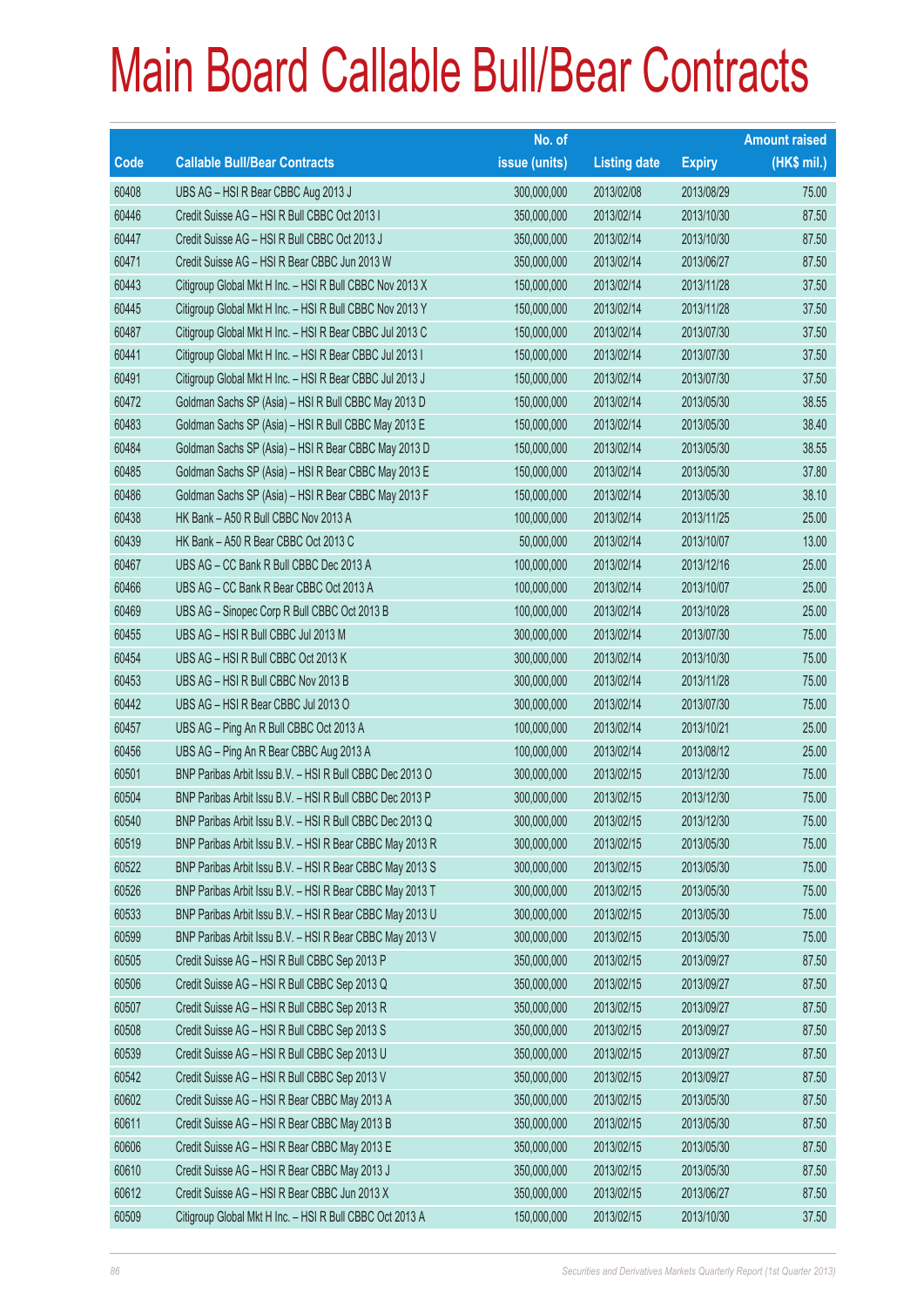|       |                                                             | No. of        |                     |               | <b>Amount raised</b> |
|-------|-------------------------------------------------------------|---------------|---------------------|---------------|----------------------|
| Code  | <b>Callable Bull/Bear Contracts</b>                         | issue (units) | <b>Listing date</b> | <b>Expiry</b> | (HK\$ mil.)          |
| 60510 | Citigroup Global Mkt H Inc. - HSI R Bull CBBC Oct 2013 B    | 150,000,000   | 2013/02/15          | 2013/10/30    | 37.50                |
| 60514 | Citigroup Global Mkt H Inc. - HSI R Bull CBBC Oct 2013 C    | 150,000,000   | 2013/02/15          | 2013/10/30    | 37.50                |
| 60516 | Citigroup Global Mkt H Inc. - HSI R Bull CBBC Oct 2013 D    | 150,000,000   | 2013/02/15          | 2013/10/30    | 37.50                |
| 60517 | Citigroup Global Mkt H Inc. - HSI R Bull CBBC Oct 2013 E    | 150,000,000   | 2013/02/15          | 2013/10/30    | 37.50                |
| 60518 | Citigroup Global Mkt H Inc. - HSI R Bull CBBC Oct 2013 F    | 150,000,000   | 2013/02/15          | 2013/10/30    | 37.50                |
| 60580 | Citigroup Global Mkt H Inc. - HSI R Bull CBBC Oct 2013 G    | 150,000,000   | 2013/02/15          | 2013/10/30    | 37.50                |
| 60581 | Citigroup Global Mkt H Inc. - HSI R Bull CBBC Oct 2013 H    | 150,000,000   | 2013/02/15          | 2013/10/30    | 37.50                |
| 60585 | Citigroup Global Mkt H Inc. - HSI R Bear CBBC Jul 2013 K    | 150,000,000   | 2013/02/15          | 2013/07/30    | 37.50                |
| 60587 | Citigroup Global Mkt H Inc. - HSI R Bear CBBC Jul 2013 L    | 150,000,000   | 2013/02/15          | 2013/07/30    | 37.50                |
| 60588 | Citigroup Global Mkt H Inc. - HSI R Bear CBBC Jul 2013 M    | 150,000,000   | 2013/02/15          | 2013/07/30    | 37.50                |
| 60589 | Citigroup Global Mkt H Inc. - HSI R Bear CBBC Jul 2013 O    | 150,000,000   | 2013/02/15          | 2013/07/30    | 37.50                |
| 60613 | Citigroup Global Mkt H Inc. - HSI R Bear CBBC Jul 2013 P    | 150,000,000   | 2013/02/15          | 2013/07/30    | 37.50                |
| 60614 | Citigroup Global Mkt H Inc. - HSI R Bear CBBC Jul 2013 Q    | 150,000,000   | 2013/02/15          | 2013/07/30    | 37.50                |
| 60615 | Citigroup Global Mkt H Inc. - HSI R Bear CBBC Jul 2013 U    | 150,000,000   | 2013/02/15          | 2013/07/30    | 37.50                |
| 60616 | Citigroup Global Mkt H Inc. - HSI R Bear CBBC Jul 2013 V    | 150,000,000   | 2013/02/15          | 2013/07/30    | 37.50                |
| 60572 | Goldman Sachs SP (Asia) - HSI R Bear CBBC May 2013 G        | 150,000,000   | 2013/02/15          | 2013/05/30    | 37.65                |
| 60573 | Goldman Sachs SP (Asia) - HSI R Bear CBBC May 2013 H        | 150,000,000   | 2013/02/15          | 2013/05/30    | 39.15                |
| 60574 | Goldman Sachs SP (Asia) - HSI R Bear CBBC May 2013 I        | 150,000,000   | 2013/02/15          | 2013/05/30    | 37.65                |
| 60576 | Goldman Sachs SP (Asia) - HSI R Bear CBBC May 2013 J        | 150,000,000   | 2013/02/15          | 2013/05/30    | 37.65                |
| 60578 | Goldman Sachs SP (Asia) - HSI R Bear CBBC May 2013 K        | 150,000,000   | 2013/02/15          | 2013/05/30    | 37.95                |
| 60579 | Goldman Sachs SP (Asia) - HSI R Bear CBBC May 2013 L        | 150,000,000   | 2013/02/15          | 2013/05/30    | 37.65                |
| 60617 | Goldman Sachs SP (Asia) - HSI R Bear CBBC May 2013 M        | 150,000,000   | 2013/02/15          | 2013/05/30    | 38.40                |
| 60618 | Goldman Sachs SP (Asia) - HSI R Bear CBBC May 2013 N        | 150,000,000   | 2013/02/15          | 2013/05/30    | 37.80                |
| 60493 | HK Bank - A50 R Bull CBBC Oct 2013 C                        | 100,000,000   | 2013/02/15          | 2013/10/21    | 25.00                |
| 60534 | J P Morgan SP BV - HSI R Bear CBBC Jun 2013 N               | 300,000,000   | 2013/02/15          | 2013/06/27    | 75.00                |
| 60535 | J P Morgan SP BV - HSI R Bear CBBC Jun 2013 O               | 300,000,000   | 2013/02/15          | 2013/06/27    | 75.00                |
| 60536 | J P Morgan SP BV - HSI R Bear CBBC Jun 2013 P               | 300,000,000   | 2013/02/15          | 2013/06/27    | 75.00                |
| 60537 | J P Morgan SP BV - HSI R Bear CBBC Jun 2013 Q               | 300,000,000   | 2013/02/15          | 2013/06/27    | 75.00                |
| 60538 | J P Morgan SP BV - HSI R Bear CBBC Jul 2013 B               | 300,000,000   | 2013/02/15          | 2013/07/30    | 75.00                |
| 60594 | Merrill Lynch Int'l & Co. C.V. - HSI R Bull CBBC Jul 2013 B | 60,000,000    | 2013/02/15          | 2013/07/30    | 15.00                |
| 60590 | Merrill Lynch Int'l & Co. C.V. - HSI R Bear CBBC Jul 2013 A | 60,000,000    | 2013/02/15          | 2013/07/30    | 15.00                |
| 60591 | Merrill Lynch Int'l & Co. C.V. - HSI R Bear CBBC Jul 2013 B | 60,000,000    | 2013/02/15          | 2013/07/30    | 15.00                |
| 60592 | Merrill Lynch Int'l & Co. C.V. - HSI R Bear CBBC Jul 2013 C | 60,000,000    | 2013/02/15          | 2013/07/30    | 15.00                |
| 60593 | Merrill Lynch Int'l & Co. C.V. - HSI R Bear CBBC Jul 2013 D | 60,000,000    | 2013/02/15          | 2013/07/30    | 15.00                |
| 60568 | UBS AG - CC Bank R Bear CBBC Sep 2013 A                     | 100,000,000   | 2013/02/15          | 2013/09/16    | 25.00                |
| 60556 | UBS AG - China Life R Bear CBBC Aug 2013 A                  | 100,000,000   | 2013/02/15          | 2013/08/12    | 25.00                |
| 60569 | UBS AG - Sinopec Corp R Bear CBBC Aug 2013 A                | 100,000,000   | 2013/02/15          | 2013/08/12    | 25.00                |
| 60624 | UBS AG - HSCEIR Bear CBBC May 2013 D                        | 100,000,000   | 2013/02/15          | 2013/05/30    | 25.00                |
| 60500 | UBS AG - HSI R Bull CBBC Jun 2013 E                         | 300,000,000   | 2013/02/15          | 2013/06/27    | 75.00                |
| 60499 | UBS AG - HSI R Bull CBBC Aug 2013 B                         | 300,000,000   | 2013/02/15          | 2013/08/29    | 75.00                |
| 60494 | UBS AG - HSI R Bull CBBC Aug 2013 W                         | 300,000,000   | 2013/02/15          | 2013/08/29    | 75.00                |
| 60553 | UBS AG - HSI R Bull CBBC Sep 2013 R                         | 300,000,000   | 2013/02/15          | 2013/09/27    | 75.00                |
| 60554 | UBS AG - HSI R Bull CBBC Oct 2013 L                         | 300,000,000   | 2013/02/15          | 2013/10/30    | 75.00                |
| 60555 | UBS AG - HSI R Bull CBBC Oct 2013 M                         | 300,000,000   | 2013/02/15          | 2013/10/30    | 75.00                |
| 60621 | UBS AG - HSI R Bear CBBC May 2013 V                         | 300,000,000   | 2013/02/15          | 2013/05/30    | 75.00                |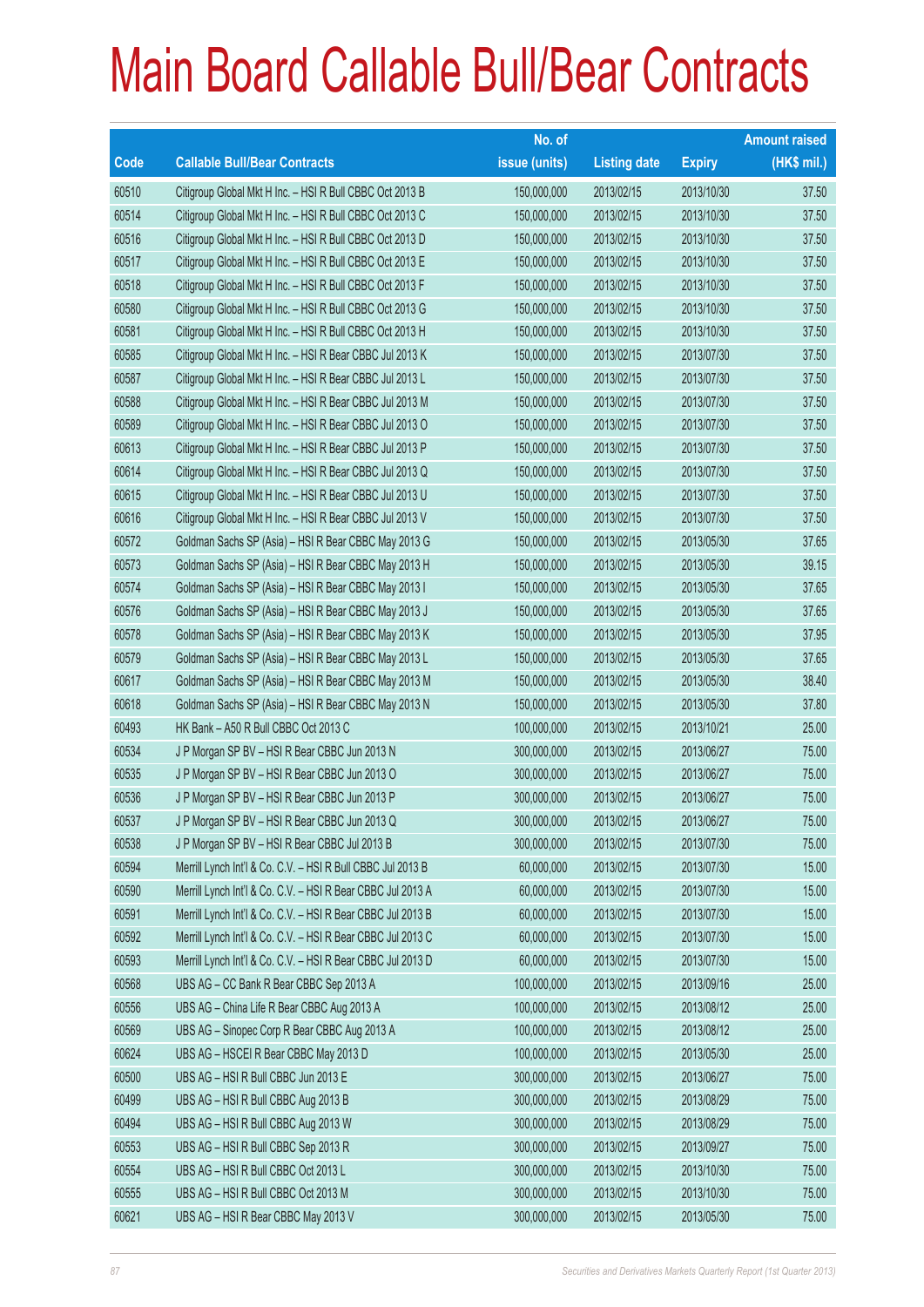|                          |                                                          | No. of        |                     |               | <b>Amount raised</b> |
|--------------------------|----------------------------------------------------------|---------------|---------------------|---------------|----------------------|
| $\overline{\text{Code}}$ | <b>Callable Bull/Bear Contracts</b>                      | issue (units) | <b>Listing date</b> | <b>Expiry</b> | $(HK$$ mil.)         |
| 60622                    | UBS AG - HSI R Bear CBBC May 2013 Y                      | 300,000,000   | 2013/02/15          | 2013/05/30    | 75.00                |
| 60620                    | UBS AG - HSI R Bear CBBC Jun 2013 Z                      | 300,000,000   | 2013/02/15          | 2013/06/27    | 75.00                |
| 60619                    | UBS AG - HSI R Bear CBBC Jul 2013 P                      | 300,000,000   | 2013/02/15          | 2013/07/30    | 75.00                |
| 60679                    | Credit Suisse AG - HSI R Bull CBBC Oct 2013 K            | 350,000,000   | 2013/02/18          | 2013/10/30    | 87.50                |
| 60680                    | Credit Suisse AG - HSI R Bull CBBC Oct 2013 L            | 350,000,000   | 2013/02/18          | 2013/10/30    | 87.50                |
| 60643                    | Credit Suisse AG - HSI R Bear CBBC May 2013 C            | 350,000,000   | 2013/02/18          | 2013/05/30    | 87.50                |
| 60646                    | Credit Suisse AG - HSI R Bear CBBC Jun 2013 A            | 350,000,000   | 2013/02/18          | 2013/06/27    | 87.50                |
| 60644                    | Credit Suisse AG - HSI R Bear CBBC Jun 2013 Y            | 350,000,000   | 2013/02/18          | 2013/06/27    | 87.50                |
| 60645                    | Credit Suisse AG - HSI R Bear CBBC Jun 2013 Z            | 350,000,000   | 2013/02/18          | 2013/06/27    | 87.50                |
| 60683                    | Goldman Sachs SP (Asia) - HSI R Bull CBBC May 2013 F     | 150,000,000   | 2013/02/18          | 2013/05/30    | 38.40                |
| 60684                    | Goldman Sachs SP (Asia) - HSI R Bull CBBC May 2013 G     | 150,000,000   | 2013/02/18          | 2013/05/30    | 38.40                |
| 60685                    | Goldman Sachs SP (Asia) - HSI R Bull CBBC May 2013 H     | 150,000,000   | 2013/02/18          | 2013/05/30    | 37.95                |
| 60627                    | HK Bank - HSCEI R Bear CBBC Aug 2013 C                   | 68,000,000    | 2013/02/18          | 2013/08/29    | 17.00                |
| 60628                    | HK Bank - HSI R Bull CBBC Sep 2013 F                     | 100,000,000   | 2013/02/18          | 2013/09/27    | 25.00                |
| 60625                    | HK Bank - HSI R Bear CBBC Aug 2013 E                     | 100,000,000   | 2013/02/18          | 2013/08/29    | 25.00                |
| 60626                    | HK Bank - HSI R Bear CBBC Sep 2013 G                     | 100,000,000   | 2013/02/18          | 2013/09/27    | 25.00                |
| 60629                    | HK Bank - HSI R Bear CBBC Nov 2013 H                     | 100,000,000   | 2013/02/18          | 2013/11/28    | 25.00                |
| 60669                    | UBS AG - China Tel R Bull CBBC Oct 2013 A                | 100,000,000   | 2013/02/18          | 2013/10/28    | 25.00                |
| 60647                    | UBS AG - China Life R Bull CBBC Jul 2013 C               | 100,000,000   | 2013/02/18          | 2013/07/22    | 41.50                |
| 60668                    | UBS AG - CNOOC R Bull CBBC Oct 2013 B                    | 100,000,000   | 2013/02/18          | 2013/10/21    | 25.00                |
| 60652                    | UBS AG - CNOOC R Bear CBBC Aug 2013 A                    | 100,000,000   | 2013/02/18          | 2013/08/12    | 31.50                |
| 60649                    | UBS AG - CPIC R Bull CBBC Dec 2013 A                     | 50,000,000    | 2013/02/18          | 2013/12/09    | 30.00                |
| 60648                    | UBS AG - CPIC R Bear CBBC Aug 2013 A                     | 50,000,000    | 2013/02/18          | 2013/08/19    | 30.50                |
| 60678                    | UBS AG - HSBC R Bear CBBC Aug 2013 A                     | 100,000,000   | 2013/02/18          | 2013/08/09    | 25.00                |
| 60681                    | UBS AG - HSI R Bull CBBC Jul 2013 N                      | 300,000,000   | 2013/02/18          | 2013/07/30    | 75.00                |
| 60682                    | UBS AG - HSI R Bull CBBC Jul 2013 S                      | 300,000,000   | 2013/02/18          | 2013/07/30    | 75.00                |
| 60630                    | UBS AG - HSI R Bear CBBC May 2013 C                      | 300,000,000   | 2013/02/18          | 2013/05/30    | 75.00                |
| 60639                    | UBS AG - HSI R Bear CBBC Jun 2013 C                      | 300,000,000   | 2013/02/18          | 2013/06/27    | 75.00                |
| 60631                    | UBS AG - HSI R Bear CBBC Jul 2013 Q                      | 300,000,000   | 2013/02/18          | 2013/07/30    | 75.00                |
| 60675                    | UBS AG - Li & Fung R Bull CBBC Oct 2013 B                | 100,000,000   | 2013/02/18          | 2013/10/21    | 25.00                |
| 60673                    | UBS AG - Li & Fung R Bull CBBC Nov 2013 A                | 100,000,000   | 2013/02/18          | 2013/11/25    | 34.00                |
| 60672                    | UBS AG - Li & Fung R Bear CBBC Jul 2013 B                | 100,000,000   | 2013/02/18          | 2013/07/08    | 25.00                |
| 60671                    | UBS AG - Li & Fung R Bear CBBC Sep 2013 A                | 100,000,000   | 2013/02/18          | 2013/09/23    | 30.00                |
| 60651                    | UBS AG - Lenovo R Bull CBBC Dec 2013 B                   | 100,000,000   | 2013/02/18          | 2013/12/16    | 25.00                |
| 60650                    | UBS AG - Lenovo R Bear CBBC Jul 2013 A                   | 100,000,000   | 2013/02/18          | 2013/07/08    | 25.00                |
| 60670                    | UBS AG - TCH R Bear CBBC Jul 2013 A                      | 100,000,000   | 2013/02/18          | 2013/07/29    | 43.00                |
| 60704                    | Credit Suisse AG - CSOP A50 ETF R Bull CBBC May 2013 A   | 50,000,000    | 2013/02/19          | 2013/05/24    | 12.50                |
| 60705                    | Credit Suisse AG - CSOP A50 ETF R Bull CBBC May 2013 B   | 50,000,000    | 2013/02/19          | 2013/05/24    | 12.50                |
| 60707                    | Credit Suisse AG - CSOP A50 ETF R Bear CBBC May 2013 A   | 50,000,000    | 2013/02/19          | 2013/05/24    | 12.50                |
| 60708                    | Credit Suisse AG - CSOP A50 ETF R Bear CBBC May 2013 B   | 50,000,000    | 2013/02/19          | 2013/05/24    | 12.50                |
| 60710                    | Credit Suisse AG - HSI R Bull CBBC Jul 2013 L            | 350,000,000   | 2013/02/19          | 2013/07/30    | 87.50                |
| 60713                    | Credit Suisse AG - HSI R Bear CBBC Jun 2013 B            | 350,000,000   | 2013/02/19          | 2013/06/27    | 87.50                |
| 60714                    | Credit Suisse AG - HSI R Bear CBBC Jun 2013 C            | 350,000,000   | 2013/02/19          | 2013/06/27    | 87.50                |
| 60738                    | Credit Suisse AG - HSI R Bear CBBC Jul 2013 Q            | 350,000,000   | 2013/02/19          | 2013/07/30    | 87.50                |
| 60740                    | Citigroup Global Mkt H Inc. - HSI R Bear CBBC Jul 2013 N | 150,000,000   | 2013/02/19          | 2013/07/30    | 37.50                |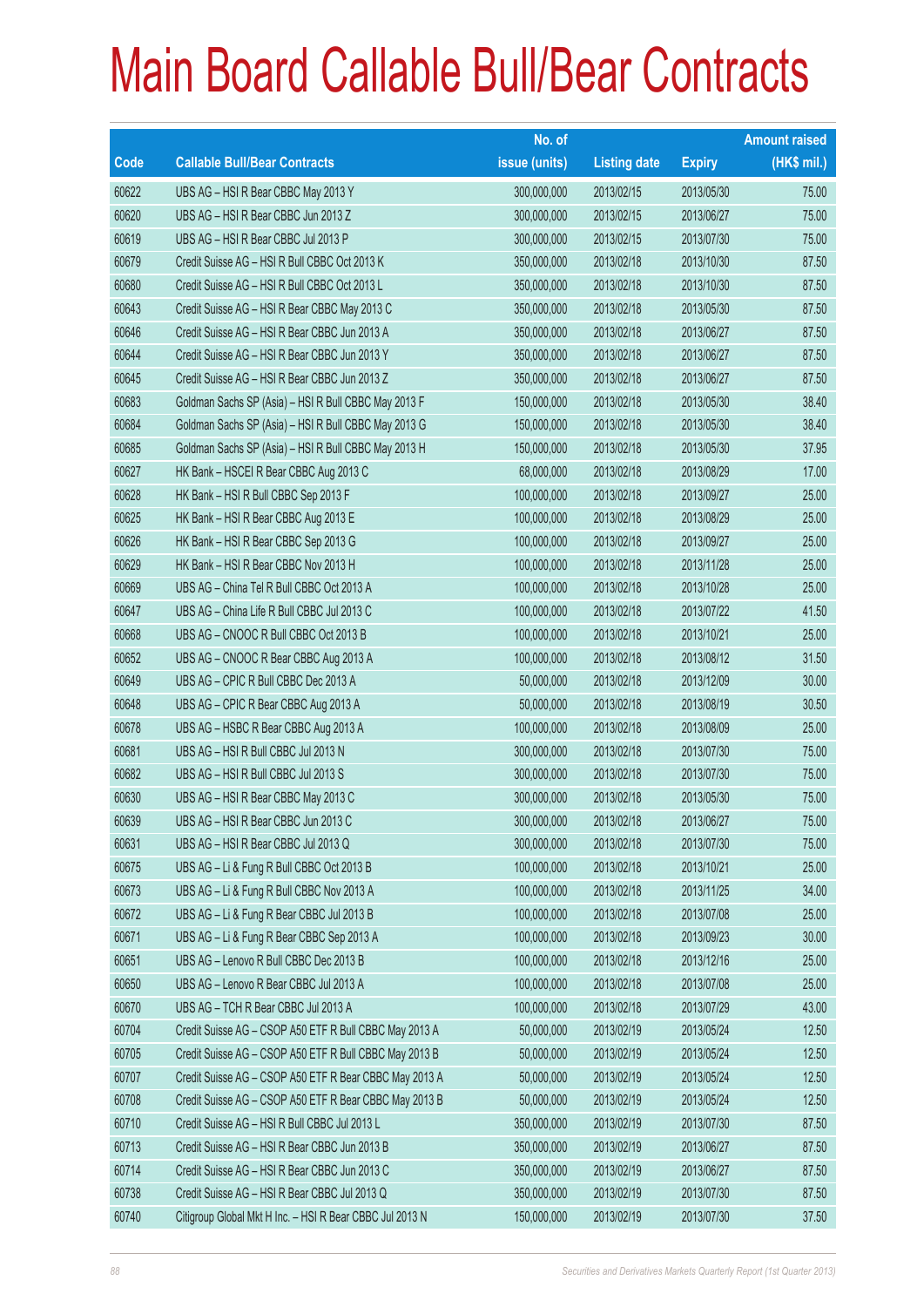|        |                                                          | No. of        |                     |               | <b>Amount raised</b> |
|--------|----------------------------------------------------------|---------------|---------------------|---------------|----------------------|
| Code   | <b>Callable Bull/Bear Contracts</b>                      | issue (units) | <b>Listing date</b> | <b>Expiry</b> | $(HK$$ mil.)         |
| 60741  | Citigroup Global Mkt H Inc. - HSI R Bear CBBC Jul 2013 R | 150,000,000   | 2013/02/19          | 2013/07/30    | 37.50                |
| 60691  | HK Bank - ABC R Bear CBBC Jul 2013 A                     | 40,000,000    | 2013/02/19          | 2013/07/15    | 10.00                |
| 60699  | HK Bank - CSOP A50 ETF R Bull CBBC Aug 2013 A            | 100,000,000   | 2013/02/19          | 2013/08/26    | 25.00                |
| 60698  | HK Bank - CSOP A50 ETF R Bull CBBC Sep 2013 A            | 100,000,000   | 2013/02/19          | 2013/09/30    | 25.00                |
| 60696  | HK Bank - CSOP A50 ETF R Bull CBBC Oct 2013 A            | 100,000,000   | 2013/02/19          | 2013/10/28    | 25.00                |
| 60694  | HK Bank - CSOP A50 ETF R Bear CBBC Aug 2013 A            | 50,000,000    | 2013/02/19          | 2013/08/26    | 12.50                |
| 60693  | HK Bank - CSOP A50 ETF R Bear CBBC Sep 2013 A            | 50,000,000    | 2013/02/19          | 2013/09/30    | 12.50                |
| 60692  | HK Bank - Evergrande R Bull CBBC Nov 2013 A              | 50,000,000    | 2013/02/19          | 2013/11/25    | 12.50                |
| 60731  | UBS AG - CSOP A50 ETF R Bull CBBC Jun 2013 A             | 100,000,000   | 2013/02/19          | 2013/06/10    | 25.00                |
| 60730  | UBS AG - CSOP A50 ETF R Bear CBBC Jun 2013 A             | 100,000,000   | 2013/02/19          | 2013/06/24    | 25.00                |
| 60729  | UBS AG - Evergrande R Bull CBBC Sep 2013 A               | 100,000,000   | 2013/02/19          | 2013/09/30    | 25.00                |
| 60728  | UBS AG - Evergrande R Bear CBBC Sep 2013 A               | 100,000,000   | 2013/02/19          | 2013/09/16    | 25.00                |
| 60737  | UBS AG - HKEx R Bear CBBC Jun 2013 A                     | 100,000,000   | 2013/02/19          | 2013/06/17    | 25.00                |
| 60715  | UBS AG - HSI R Bull CBBC Jun 2013 F                      | 300,000,000   | 2013/02/19          | 2013/06/27    | 75.00                |
| 60722  | UBS AG - HSI R Bear CBBC May 2013 X                      | 300,000,000   | 2013/02/19          | 2013/05/30    | 75.00                |
| 60717  | UBS AG - HSI R Bear CBBC Jul 2013 R                      | 300,000,000   | 2013/02/19          | 2013/07/30    | 75.00                |
| 60721  | UBS AG - HSI R Bear CBBC Aug 2013 K                      | 300,000,000   | 2013/02/19          | 2013/08/29    | 75.00                |
| 60727  | UBS AG - HSI R Bear CBBC Aug 2013 L                      | 300,000,000   | 2013/02/19          | 2013/08/29    | 75.00                |
| 60732  | UBS AG - Ping An R Bear CBBC Jun 2013 B                  | 100,000,000   | 2013/02/19          | 2013/06/10    | 25.00                |
| 60791  | Credit Suisse AG - HSI R Bull CBBC Jul 2013 M            | 350,000,000   | 2013/02/20          | 2013/07/30    | 87.50                |
| 60754  | Credit Suisse AG - HSI R Bear CBBC Jul 2013 R            | 350,000,000   | 2013/02/20          | 2013/07/30    | 87.50                |
| 60758  | HK Bank - AIA R Bull CBBC Sep 2013 C                     | 60,000,000    | 2013/02/20          | 2013/09/09    | 15.00                |
| 60760  | HK Bank - COVS R Bear CBBC Dec 2013 A                    | 40,000,000    | 2013/02/20          | 2013/12/23    | 10.00                |
| 60766  | HK Bank - China Life R Bear CBBC Jul 2013 C              | 50,000,000    | 2013/02/20          | 2013/07/29    | 12.50                |
| 60765  | HK Bank - China Shenhua R Bear CBBC Dec 2013 A           | 40,000,000    | 2013/02/20          | 2013/12/23    | 10.00                |
| 60756  | HK Bank - A50 R Bear CBBC Oct 2013 D                     | 50,000,000    | 2013/02/20          | 2013/10/28    | 12.50                |
| 60761  | HK Bank - SHK Ppt R Bear CBBC Sep 2013 A                 | 50,000,000    | 2013/02/20          | 2013/09/30    | 12.50                |
| 60742  | J P Morgan SP BV - HSI R Bull CBBC Jul 2013 L            | 300,000,000   | 2013/02/20          | 2013/07/30    | 75.00                |
| 60744  | J P Morgan SP BV - HSI R Bear CBBC Jun 2013 R            | 300,000,000   | 2013/02/20          | 2013/06/27    | 75.00                |
| 60745  | J P Morgan SP BV - HSI R Bear CBBC Jun 2013 S            | 300,000,000   | 2013/02/20          | 2013/06/27    | 75.00                |
| 60781  | UBS AG - Anhui Conch R Bear CBBC Aug 2013 A              | 50,000,000    | 2013/02/20          | 2013/08/05    | 25.50                |
| 60780  | UBS AG - AIA R Bull CBBC Dec 2013 B                      | 100,000,000   | 2013/02/20          | 2013/12/30    | 25.00                |
| 60782  | UBS AG - CUni R Bull CBBC Aug 2013 A                     | 100,000,000   | 2013/02/20          | 2013/08/19    | 34.50                |
| 60778  | UBS AG - CSOP A50 ETF R Bull CBBC May 2013 A             | 100,000,000   | 2013/02/20          | 2013/05/27    | 25.00                |
| 60776  | UBS AG - CSOP A50 ETF R Bull CBBC Jun 2013 B             | 100,000,000   | 2013/02/20          | 2013/06/24    | 25.00                |
| 60777  | UBS AG - CSOP A50 ETF R Bull CBBC Jun 2013 C             | 100,000,000   | 2013/02/20          | 2013/06/03    | 25.00                |
| 60775  | UBS AG - CSOP A50 ETF R Bull CBBC Jul 2013 A             | 100,000,000   | 2013/02/20          | 2013/07/08    | 25.00                |
| 60772  | UBS AG - CSOP A50 ETF R Bear CBBC May 2013 A             | 100,000,000   | 2013/02/20          | 2013/05/27    | 25.00                |
| 60769  | UBS AG - CSOP A50 ETF R Bear CBBC Jul 2013 A             | 100,000,000   | 2013/02/20          | 2013/07/22    | 25.00                |
| 60792  | UBS AG - HSI R Bull CBBC Aug 2013 C                      | 300,000,000   | 2013/02/20          | 2013/08/29    | 75.00                |
| 60768  | UBS AG - HSI R Bear CBBC Jul 2013 S                      | 300,000,000   | 2013/02/20          | 2013/07/30    | 75.00                |
| 60779  | UBS AG - ICBC R Bear CBBC Jul 2013 C                     | 100,000,000   | 2013/02/20          | 2013/07/02    | 25.00                |
| 65462# | HK Bank - Sinopec Corp R Bull CBBC Oct 2013 A            | 140,000,000   | 2013/02/20          | 2013/10/07    | 10.64                |
| 60810  | Credit Suisse AG - HSI R Bull CBBC Jul 2013 N            | 350,000,000   | 2013/02/21          | 2013/07/30    | 87.50                |
| 60800  | Credit Suisse AG - HSI R Bear CBBC Jul 2013 S            | 350,000,000   | 2013/02/21          | 2013/07/30    | 87.50                |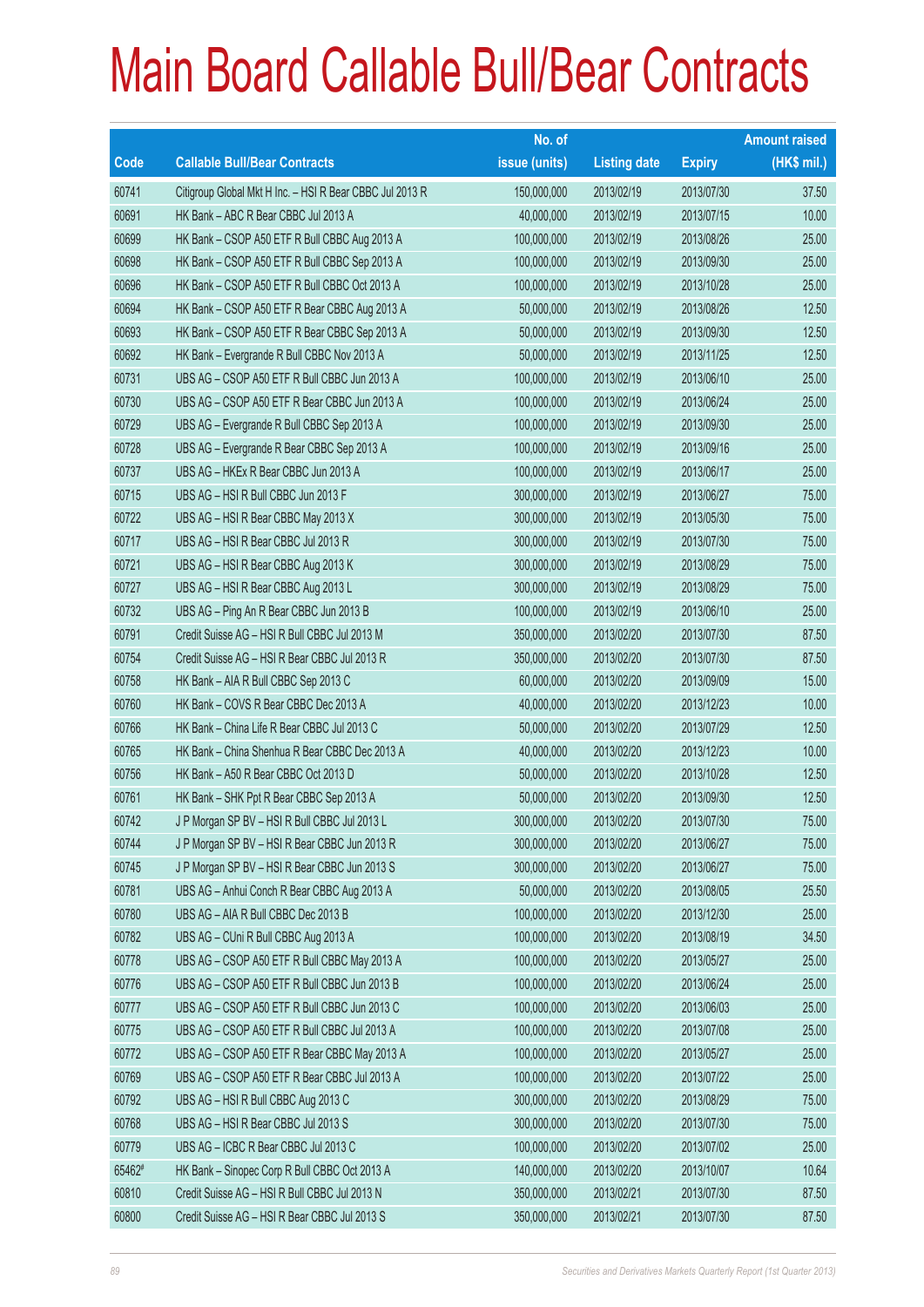|       |                                                          | No. of        |                     |               | <b>Amount raised</b> |
|-------|----------------------------------------------------------|---------------|---------------------|---------------|----------------------|
| Code  | <b>Callable Bull/Bear Contracts</b>                      | issue (units) | <b>Listing date</b> | <b>Expiry</b> | (HK\$ mil.)          |
| 60809 | Citigroup Global Mkt H Inc. - HSI R Bull CBBC Oct 2013 I | 150,000,000   | 2013/02/21          | 2013/10/30    | 37.50                |
| 60799 | Citigroup Global Mkt H Inc. - HSI R Bear CBBC Jul 2013 W | 150,000,000   | 2013/02/21          | 2013/07/30    | 37.50                |
| 60814 | Goldman Sachs SP (Asia) - HSI R Bull CBBC May 2013 I     | 150,000,000   | 2013/02/21          | 2013/05/30    | 38.40                |
| 60796 | HK Bank - AIA R Bull CBBC Dec 2013 B                     | 60,000,000    | 2013/02/21          | 2013/12/23    | 15.00                |
| 60797 | HK Bank - AIA R Bear CBBC Dec 2013 C                     | 50,000,000    | 2013/02/21          | 2013/12/23    | 17.50                |
| 60794 | HK Bank - CUni R Bull CBBC Oct 2013 B                    | 40,000,000    | 2013/02/21          | 2013/10/28    | 11.60                |
| 60795 | HK Bank - CUni R Bear CBBC Oct 2013 B                    | 40,000,000    | 2013/02/21          | 2013/10/28    | 10.00                |
| 60793 | HK Bank - CNOOC R Bear CBBC Aug 2013 A                   | 40,000,000    | 2013/02/21          | 2013/08/12    | 10.00                |
| 60802 | UBS AG - HSI R Bull CBBC Sep 2013 S                      | 300,000,000   | 2013/02/21          | 2013/09/27    | 75.00                |
| 60803 | UBS AG - HSI R Bull CBBC Sep 2013 T                      | 300,000,000   | 2013/02/21          | 2013/09/27    | 75.00                |
| 60801 | UBS AG - HSI R Bull CBBC Nov 2013 C                      | 350,000,000   | 2013/02/21          | 2013/11/28    | 87.50                |
| 60798 | UBS AG - HSI R Bear CBBC Sep 2013 G                      | 300,000,000   | 2013/02/21          | 2013/09/27    | 75.00                |
| 60822 | BNP Paribas Arbit Issu B.V. - HSI R Bull CBBC Dec 2013 R | 300,000,000   | 2013/02/22          | 2013/12/30    | 75.00                |
| 60823 | BNP Paribas Arbit Issu B.V. - HSI R Bull CBBC Dec 2013 S | 300,000,000   | 2013/02/22          | 2013/12/30    | 75.00                |
| 60841 | BNP Paribas Arbit Issu B.V. - HSI R Bear CBBC May 2013 W | 300,000,000   | 2013/02/22          | 2013/05/30    | 75.00                |
| 60853 | Credit Suisse AG - HSI R Bull CBBC Aug 2013 C            | 350,000,000   | 2013/02/22          | 2013/08/29    | 87.50                |
| 60860 | Credit Suisse AG - HSI R Bull CBBC Aug 2013 I            | 350,000,000   | 2013/02/22          | 2013/08/29    | 87.50                |
| 60836 | Credit Suisse AG - HSI R Bear CBBC May 2013 D            | 350,000,000   | 2013/02/22          | 2013/05/30    | 87.50                |
| 60824 | Citigroup Global Mkt H Inc. - HSI R Bull CBBC Oct 2013 J | 150,000,000   | 2013/02/22          | 2013/10/30    | 37.50                |
| 60832 | Citigroup Global Mkt H Inc. - HSI R Bull CBBC Oct 2013 K | 150,000,000   | 2013/02/22          | 2013/10/30    | 37.50                |
| 60842 | Citigroup Global Mkt H Inc. - HSI R Bear CBBC Jul 2013 X | 150,000,000   | 2013/02/22          | 2013/07/30    | 37.50                |
| 60821 | HK Bank - Sinopec Corp R Bear CBBC Jul 2013 A            | 40,000,000    | 2013/02/22          | 2013/07/22    | 10.00                |
| 60817 | HK Bank - Evergrande R Bull CBBC Sep 2013 B              | 60,000,000    | 2013/02/22          | 2013/09/30    | 15.00                |
| 60815 | HK Bank - HKEx R Bear CBBC Aug 2013 A                    | 50,000,000    | 2013/02/22          | 2013/08/05    | 12.50                |
| 60819 | HK Bank - Hutchison R Bear CBBC Aug 2013 A               | 50,000,000    | 2013/02/22          | 2013/08/12    | 12.50                |
| 60846 | UBS AG - ABC R Bull CBBC Nov 2013 A                      | 100,000,000   | 2013/02/22          | 2013/11/04    | 25.00                |
| 60850 | UBS AG - Cheung Kong R Bear CBBC Aug 2013 A              | 100,000,000   | 2013/02/22          | 2013/08/12    | 25.00                |
| 60833 | UBS AG - HSI R Bull CBBC Jul 2013 R                      | 300,000,000   | 2013/02/22          | 2013/07/30    | 75.00                |
| 60844 | UBS AG - HSI R Bear CBBC Sep 2013 H                      | 350,000,000   | 2013/02/22          | 2013/09/27    | 87.50                |
| 60849 | UBS AG - SHK Ppt R Bear CBBC Sep 2013 B                  | 100,000,000   | 2013/02/22          | 2013/09/23    | 25.00                |
| 60881 | BNP Paribas Arbit Issu B.V. - HSI R Bull CBBC Dec 2013 A | 300,000,000   | 2013/02/25          | 2013/12/30    | 75.00                |
| 60882 | BNP Paribas Arbit Issu B.V. - HSI R Bull CBBC Dec 2013 B | 300,000,000   | 2013/02/25          | 2013/12/30    | 75.00                |
| 60883 | BNP Paribas Arbit Issu B.V. - HSI R Bull CBBC Dec 2013 E | 300,000,000   | 2013/02/25          | 2013/12/30    | 75.00                |
| 60869 | BNP Paribas Arbit Issu B.V. - HSI R Bull CBBC Dec 2013 T | 300,000,000   | 2013/02/25          | 2013/12/30    | 75.00                |
| 60873 | BNP Paribas Arbit Issu B.V. - HSI R Bull CBBC Dec 2013 U | 300,000,000   | 2013/02/25          | 2013/12/30    | 75.00                |
| 60875 | BNP Paribas Arbit Issu B.V. - HSI R Bull CBBC Dec 2013 V | 300,000,000   | 2013/02/25          | 2013/12/30    | 75.00                |
| 60876 | BNP Paribas Arbit Issu B.V. - HSI R Bull CBBC Dec 2013 W | 300,000,000   | 2013/02/25          | 2013/12/30    | 75.00                |
| 60877 | BNP Paribas Arbit Issu B.V. - HSI R Bull CBBC Dec 2013 X | 300,000,000   | 2013/02/25          | 2013/12/30    | 75.00                |
| 60879 | BNP Paribas Arbit Issu B.V. - HSI R Bull CBBC Dec 2013 Y | 300,000,000   | 2013/02/25          | 2013/12/30    | 75.00                |
| 60880 | BNP Paribas Arbit Issu B.V. - HSI R Bull CBBC Dec 2013 Z | 300,000,000   | 2013/02/25          | 2013/12/30    | 75.00                |
| 60891 | BNP Paribas Arbit Issu B.V. - HSI R Bear CBBC May 2013 K | 300,000,000   | 2013/02/25          | 2013/05/30    | 75.00                |
| 60892 | BNP Paribas Arbit Issu B.V. - HSI R Bear CBBC May 2013 R | 300,000,000   | 2013/02/25          | 2013/05/30    | 75.00                |
| 60884 | BNP Paribas Arbit Issu B.V. - HSI R Bear CBBC May 2013 X | 300,000,000   | 2013/02/25          | 2013/05/30    | 75.00                |
| 60889 | BNP Paribas Arbit Issu B.V. - HSI R Bear CBBC May 2013 Y | 300,000,000   | 2013/02/25          | 2013/05/30    | 75.00                |
| 60890 | BNP Paribas Arbit Issu B.V. - HSI R Bear CBBC May 2013 Z | 300,000,000   | 2013/02/25          | 2013/05/30    | 75.00                |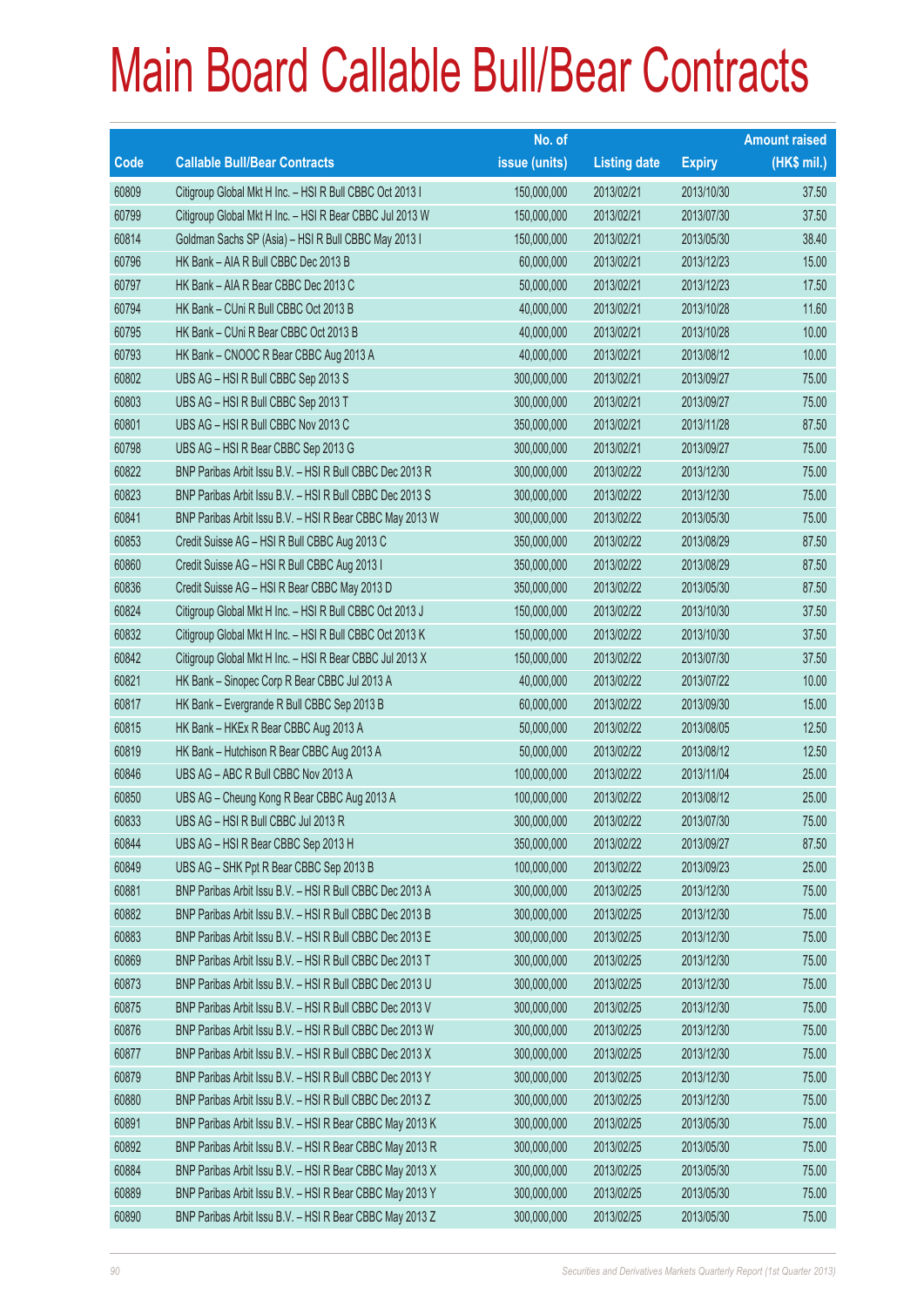|             |                                                          | No. of        |                     |               | <b>Amount raised</b> |
|-------------|----------------------------------------------------------|---------------|---------------------|---------------|----------------------|
| <b>Code</b> | <b>Callable Bull/Bear Contracts</b>                      | issue (units) | <b>Listing date</b> | <b>Expiry</b> | $(HK$$ mil.)         |
| 60893       | BNP Paribas Arbit Issu B.V. - HSI R Bear CBBC Jun 2013 A | 300,000,000   | 2013/02/25          | 2013/06/27    | 75.00                |
| 60894       | BNP Paribas Arbit Issu B.V. - HSI R Bear CBBC Jun 2013 B | 300,000,000   | 2013/02/25          | 2013/06/27    | 75.00                |
| 60896       | BNP Paribas Arbit Issu B.V. - HSI R Bear CBBC Jun 2013 C | 300,000,000   | 2013/02/25          | 2013/06/27    | 75.00                |
| 60897       | BNP Paribas Arbit Issu B.V. - HSI R Bear CBBC Jun 2013 D | 300,000,000   | 2013/02/25          | 2013/06/27    | 75.00                |
| 60899       | BNP Paribas Arbit Issu B.V. - HSI R Bear CBBC Jun 2013 E | 300,000,000   | 2013/02/25          | 2013/06/27    | 75.00                |
| 60862       | Credit Suisse AG - HSI R Bull CBBC Sep 2013 W            | 300,000,000   | 2013/02/25          | 2013/09/27    | 75.00                |
| 60904       | Credit Suisse AG - HSI R Bear CBBC May 2013 B            | 300,000,000   | 2013/02/25          | 2013/05/30    | 75.00                |
| 60863       | Credit Suisse AG - HSI R Bear CBBC May 2013 F            | 300,000,000   | 2013/02/25          | 2013/05/30    | 75.00                |
| 60866       | Citigroup Global Mkt H Inc. - HSI R Bull CBBC Oct 2013 L | 150,000,000   | 2013/02/25          | 2013/10/30    | 37.50                |
| 60867       | Citigroup Global Mkt H Inc. - HSI R Bull CBBC Oct 2013 M | 150,000,000   | 2013/02/25          | 2013/10/30    | 37.50                |
| 60868       | Citigroup Global Mkt H Inc. - HSI R Bear CBBC Jul 2013 K | 150,000,000   | 2013/02/25          | 2013/07/30    | 37.50                |
| 60905       | Goldman Sachs SP (Asia) - HSI R Bear CBBC May 2013 O     | 150,000,000   | 2013/02/25          | 2013/05/30    | 37.80                |
| 60903       | UBS AG - A50 China R Bear CBBC Jul 2013 A                | 100,000,000   | 2013/02/25          | 2013/07/29    | 25.00                |
| 60864       | UBS AG - HSI R Bull CBBC Oct 2013 N                      | 300,000,000   | 2013/02/25          | 2013/10/30    | 75.00                |
| 60865       | UBS AG - HSI R Bull CBBC Oct 2013 O                      | 350,000,000   | 2013/02/25          | 2013/10/30    | 87.50                |
| 60902       | UBS AG - HSI R Bear CBBC Jul 2013 T                      | 300,000,000   | 2013/02/25          | 2013/07/30    | 75.00                |
| 60931       | BNP Paribas Arbit Issu B.V. - HSI R Bull CBBC Dec 2013 F | 300,000,000   | 2013/02/26          | 2013/12/30    | 75.00                |
| 60936       | BNP Paribas Arbit Issu B.V. - HSI R Bull CBBC Dec 2013 H | 300,000,000   | 2013/02/26          | 2013/12/30    | 75.00                |
| 60937       | BNP Paribas Arbit Issu B.V. - HSI R Bull CBBC Dec 2013 J | 300,000,000   | 2013/02/26          | 2013/12/30    | 75.00                |
| 60945       | BNP Paribas Arbit Issu B.V. - HSI R Bear CBBC Jun 2013 F | 300,000,000   | 2013/02/26          | 2013/06/27    | 75.00                |
| 60946       | BNP Paribas Arbit Issu B.V. - HSI R Bear CBBC Jun 2013 G | 300,000,000   | 2013/02/26          | 2013/06/27    | 75.00                |
| 60947       | BNP Paribas Arbit Issu B.V. - HSI R Bear CBBC Jun 2013 H | 300,000,000   | 2013/02/26          | 2013/06/27    | 75.00                |
| 60951       | BNP Paribas Arbit Issu B.V. - HSI R Bear CBBC Jun 2013 I | 300,000,000   | 2013/02/26          | 2013/06/27    | 75.00                |
| 60952       | BNP Paribas Arbit Issu B.V. - HSI R Bear CBBC Jun 2013 J | 300,000,000   | 2013/02/26          | 2013/06/27    | 75.00                |
| 60912       | Credit Suisse AG - HSI R Bull CBBC Aug 2013 E            | 300,000,000   | 2013/02/26          | 2013/08/29    | 75.00                |
| 60916       | Credit Suisse AG - HSI R Bull CBBC Aug 2013 F            | 300,000,000   | 2013/02/26          | 2013/08/29    | 75.00                |
| 60944       | Credit Suisse AG - HSI R Bear CBBC May 2013 C            | 300,000,000   | 2013/02/26          | 2013/05/30    | 75.00                |
| 60942       | Credit Suisse AG - HSI R Bear CBBC May 2013 E            | 300,000,000   | 2013/02/26          | 2013/05/30    | 75.00                |
| 60943       | Credit Suisse AG - HSI R Bear CBBC May 2013 J            | 300,000,000   | 2013/02/26          | 2013/05/30    | 75.00                |
| 60913       | Citigroup Global Mkt H Inc. - HSI R Bull CBBC Oct 2013 N | 150,000,000   | 2013/02/26          | 2013/10/30    | 37.50                |
| 60915       | Citigroup Global Mkt H Inc. - HSI R Bear CBBC Jul 2013 L | 150,000,000   | 2013/02/26          | 2013/07/30    | 37.50                |
| 60938       | Citigroup Global Mkt H Inc. - HSI R Bear CBBC Jul 2013 P | 150,000,000   | 2013/02/26          | 2013/07/30    | 37.50                |
| 60939       | Citigroup Global Mkt H Inc. - HSI R Bear CBBC Jul 2013 Q | 150,000,000   | 2013/02/26          | 2013/07/30    | 37.50                |
| 60958       | Goldman Sachs SP (Asia) - HSI R Bear CBBC May 2013 P     | 150,000,000   | 2013/02/26          | 2013/05/30    | 38.70                |
| 60959       | Goldman Sachs SP (Asia) - HSI R Bear CBBC May 2013 Q     | 150,000,000   | 2013/02/26          | 2013/05/30    | 37.80                |
| 60909       | HK Bank - CSOP A50 ETF R Bull CBBC Jun 2013 A            | 100,000,000   | 2013/02/26          | 2013/06/24    | 25.00                |
| 60910       | HK Bank - CSOP A50 ETF R Bear CBBC Jun 2013 A            | 50,000,000    | 2013/02/26          | 2013/06/24    | 12.50                |
| 60906       | Standard Chartered Bank - HSI R Bull CBBC Sep 2013 A     | 100,000,000   | 2013/02/26          | 2013/09/27    | 25.00                |
| 60907       | Standard Chartered Bank - HSI R Bear CBBC May 2013 B     | 100,000,000   | 2013/02/26          | 2013/05/30    | 25.00                |
| 60908       | Standard Chartered Bank - HSI R Bear CBBC May 2013 C     | 100,000,000   | 2013/02/26          | 2013/05/30    | 25.00                |
| 60926       | UBS AG - CSOP A50 ETF R Bull CBBC Jul 2013 B             | 100,000,000   | 2013/02/26          | 2013/07/29    | 25.00                |
| 60927       | UBS AG - CSOP A50 ETF R Bear CBBC Jun 2013 B             | 100,000,000   | 2013/02/26          | 2013/06/03    | 25.00                |
| 60928       | UBS AG - A50 China R Bear CBBC Jun 2013 A                | 100,000,000   | 2013/02/26          | 2013/06/17    | 25.00                |
| 60929       | UBS AG - HSI R Bull CBBC Jun 2013 Q                      | 300,000,000   | 2013/02/26          | 2013/06/27    | 75.00                |
| 60911       | UBS AG - HSI R Bull CBBC Aug 2013 G                      | 350,000,000   | 2013/02/26          | 2013/08/29    | 87.50                |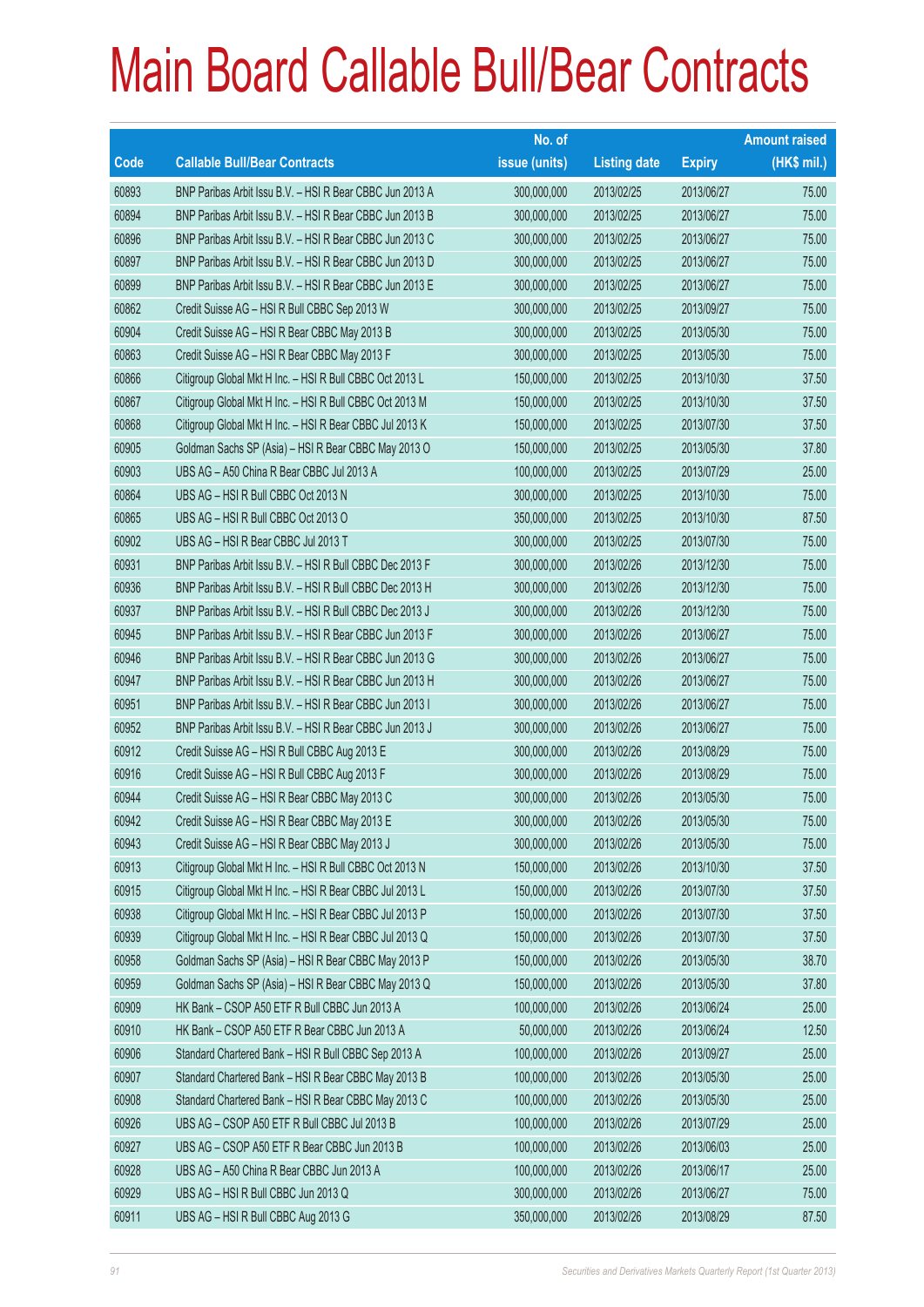|       |                                                          | No. of        |                     |               | <b>Amount raised</b> |
|-------|----------------------------------------------------------|---------------|---------------------|---------------|----------------------|
| Code  | <b>Callable Bull/Bear Contracts</b>                      | issue (units) | <b>Listing date</b> | <b>Expiry</b> | (HK\$ mil.)          |
| 60930 | UBS AG - HSI R Bull CBBC Oct 2013 P                      | 350,000,000   | 2013/02/26          | 2013/10/30    | 87.50                |
| 60953 | UBS AG - HSI R Bear CBBC May 2013 D                      | 300,000,000   | 2013/02/26          | 2013/05/30    | 75.00                |
| 60954 | UBS AG - HSI R Bear CBBC Jun 2013 B                      | 300,000,000   | 2013/02/26          | 2013/06/27    | 75.00                |
| 60955 | UBS AG - HSI R Bear CBBC Aug 2013 M                      | 300,000,000   | 2013/02/26          | 2013/08/29    | 75.00                |
| 60957 | UBS AG - HSI R Bear CBBC Nov 2013 C                      | 300,000,000   | 2013/02/26          | 2013/11/28    | 75.00                |
| 60970 | Credit Suisse AG - CSOP A50 ETF R Bull CBBC May 2013 C   | 50,000,000    | 2013/02/27          | 2013/05/31    | 12.50                |
| 60971 | Credit Suisse AG - CSOP A50 ETF R Bear CBBC May 2013 C   | 50,000,000    | 2013/02/27          | 2013/05/31    | 12.50                |
| 60979 | Credit Suisse AG - HSI R Bull CBBC Jul 2013 B            | 300,000,000   | 2013/02/27          | 2013/07/30    | 75.00                |
| 60983 | Credit Suisse AG - HSI R Bull CBBC Jul 2013 J            | 300,000,000   | 2013/02/27          | 2013/07/30    | 75.00                |
| 60975 | Credit Suisse AG - HSI R Bear CBBC Jun 2013 D            | 300,000,000   | 2013/02/27          | 2013/06/27    | 75.00                |
| 60973 | Credit Suisse AG - HSI R Bear CBBC Jun 2013 O            | 300,000,000   | 2013/02/27          | 2013/06/27    | 75.00                |
| 60978 | Citigroup Global Mkt H Inc. - HSI R Bear CBBC Jul 2013 U | 150,000,000   | 2013/02/27          | 2013/07/30    | 37.50                |
| 61005 | Bank of East Asia - China Mobile R Bull CBBC Dec 2013 A  | 60,000,000    | 2013/02/27          | 2013/12/20    | 15.00                |
| 60998 | Bank of East Asia - CSOP A50 ETF R Bull CBBC Sep 2013 A  | 60,000,000    | 2013/02/27          | 2013/09/27    | 15.00                |
| 61001 | Bank of East Asia - Galaxy Ent R Bull CBBC Dec 2013 A    | 50,000,000    | 2013/02/27          | 2013/12/20    | 18.50                |
| 60999 | Bank of East Asia - Sands China R Bull CBBC Dec 2013 A   | 100,000,000   | 2013/02/27          | 2013/12/20    | 25.00                |
| 60994 | Goldman Sachs SP (Asia) - HSI R Bull CBBC May 2013 J     | 150,000,000   | 2013/02/27          | 2013/05/30    | 37.65                |
| 60995 | Goldman Sachs SP (Asia) - HSI R Bull CBBC May 2013 K     | 150,000,000   | 2013/02/27          | 2013/05/30    | 37.50                |
| 60966 | HK Bank - CSOP A50 ETF R Bull CBBC Jul 2013 A            | 100,000,000   | 2013/02/27          | 2013/07/15    | 25.00                |
| 60965 | HK Bank - CSOP A50 ETF R Bull CBBC Aug 2013 B            | 100,000,000   | 2013/02/27          | 2013/08/12    | 25.00                |
| 60967 | HK Bank - CSOP A50 ETF R Bear CBBC Aug 2013 B            | 50,000,000    | 2013/02/27          | 2013/08/12    | 12.50                |
| 60968 | HK Bank - HSCEI R Bear CBBC Oct 2013 B                   | 68,000,000    | 2013/02/27          | 2013/10/30    | 17.00                |
| 60962 | Standard Chartered Bank - HSI R Bear CBBC May 2013 D     | 100,000,000   | 2013/02/27          | 2013/05/30    | 25.00                |
| 60963 | Standard Chartered Bank - HSI R Bear CBBC May 2013 E     | 100,000,000   | 2013/02/27          | 2013/05/30    | 25.00                |
| 60964 | Standard Chartered Bank - HSI R Bear CBBC May 2013 F     | 100,000,000   | 2013/02/27          | 2013/05/30    | 25.00                |
| 60992 | UBS AG - CUni R Bear CBBC Jun 2013 A                     | 100,000,000   | 2013/02/27          | 2013/06/17    | 25.00                |
| 60991 | UBS AG - China Life R Bear CBBC Jul 2013 A               | 100,000,000   | 2013/02/27          | 2013/07/15    | 25.00                |
| 60990 | UBS AG - HSCEI R Bear CBBC Jul 2013 A                    | 100,000,000   | 2013/02/27          | 2013/07/30    | 25.00                |
| 60985 | UBS AG - HSI R Bull CBBC Jul 2013 Y                      | 300,000,000   | 2013/02/27          | 2013/07/30    | 75.00                |
| 60988 | UBS AG - HSI R Bull CBBC Nov 2013 D                      | 350,000,000   | 2013/02/27          | 2013/11/28    | 87.50                |
| 60977 | UBS AG - HSI R Bear CBBC Jul 2013 U                      | 300,000,000   | 2013/02/27          | 2013/07/30    | 75.00                |
| 61040 | BNP Paribas Arbit Issu B.V. - A50 R Bear CBBC Dec 2013 F | 200,000,000   | 2013/02/28          | 2013/12/30    | 50.00                |
| 61017 | BNP Paribas Arbit Issu B.V. - HSI R Bull CBBC Dec 2013 D | 300,000,000   | 2013/02/28          | 2013/12/30    | 75.00                |
| 61019 | BNP Paribas Arbit Issu B.V. - HSI R Bull CBBC Dec 2013 G | 300,000,000   | 2013/02/28          | 2013/12/30    | 75.00                |
| 61020 | BNP Paribas Arbit Issu B.V. - HSI R Bull CBBC Dec 2013 I | 300,000,000   | 2013/02/28          | 2013/12/30    | 75.00                |
| 61021 | BNP Paribas Arbit Issu B.V. - HSI R Bull CBBC Dec 2013 K | 300,000,000   | 2013/02/28          | 2013/12/30    | 75.00                |
| 61041 | BNP Paribas Arbit Issu B.V. - HSI R Bear CBBC Jun 2013 K | 300,000,000   | 2013/02/28          | 2013/06/27    | 75.00                |
| 61042 | BNP Paribas Arbit Issu B.V. - HSI R Bear CBBC Jun 2013 L | 300,000,000   | 2013/02/28          | 2013/06/27    | 75.00                |
| 61043 | BNP Paribas Arbit Issu B.V. - HSI R Bear CBBC Jun 2013 M | 300,000,000   | 2013/02/28          | 2013/06/27    | 75.00                |
| 61044 | BNP Paribas Arbit Issu B.V. - HSI R Bear CBBC Jun 2013 N | 300,000,000   | 2013/02/28          | 2013/06/27    | 75.00                |
| 61048 | BNP Paribas Arbit Issu B.V. - HSI R Bear CBBC Jun 2013 O | 300,000,000   | 2013/02/28          | 2013/06/27    | 75.00                |
| 61025 | Credit Suisse AG - HSI R Bull CBBC Oct 2013 M            | 300,000,000   | 2013/02/28          | 2013/10/30    | 75.00                |
| 61026 | Credit Suisse AG - HSI R Bull CBBC Oct 2013 N            | 300,000,000   | 2013/02/28          | 2013/10/30    | 75.00                |
| 61027 | Credit Suisse AG - HSI R Bull CBBC Oct 2013 O            | 300,000,000   | 2013/02/28          | 2013/10/30    | 75.00                |
| 61028 | Credit Suisse AG - HSI R Bull CBBC Oct 2013 P            | 300,000,000   | 2013/02/28          | 2013/10/30    | 75.00                |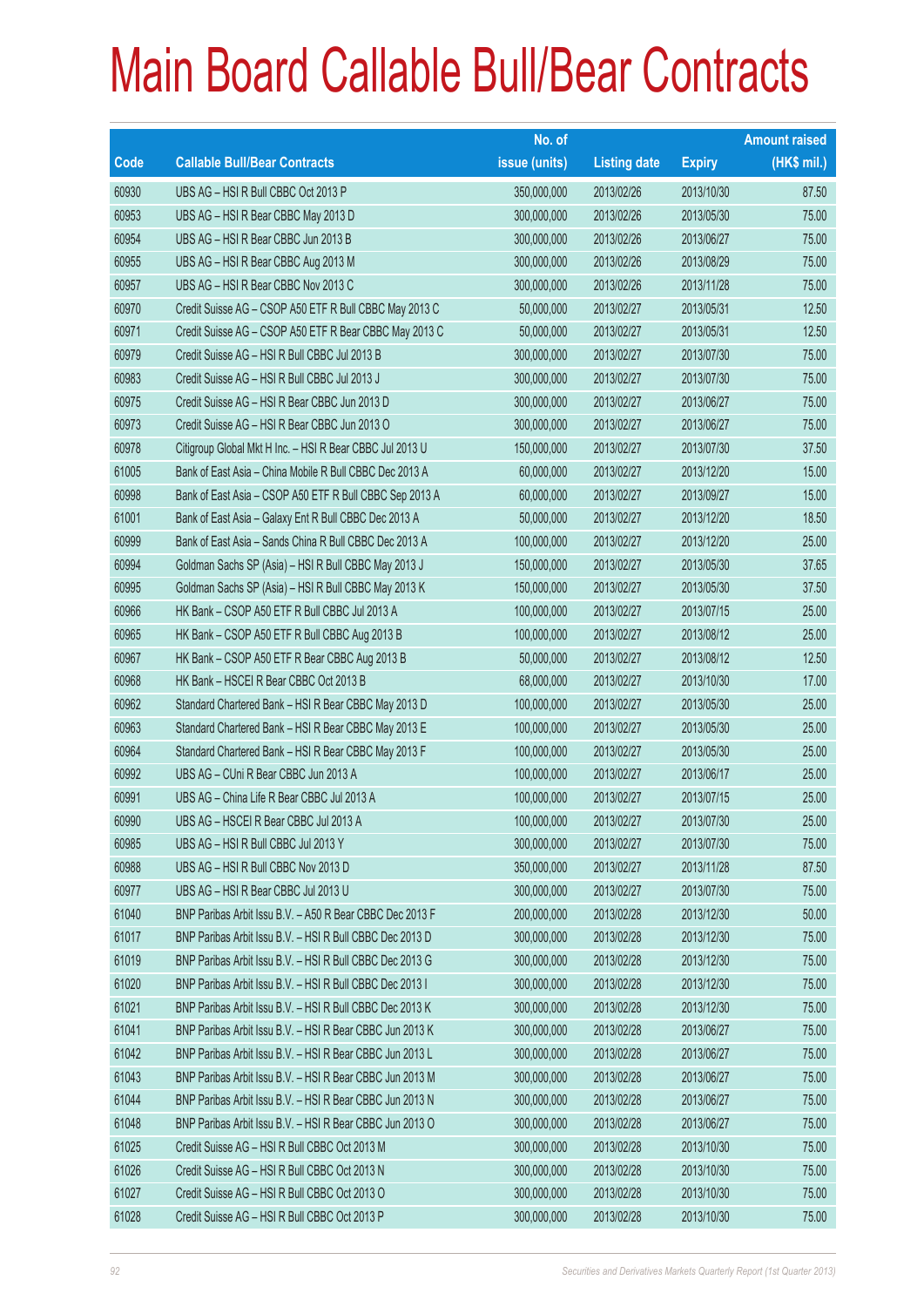|       |                                                             | No. of        |                     |               | <b>Amount raised</b> |
|-------|-------------------------------------------------------------|---------------|---------------------|---------------|----------------------|
| Code  | <b>Callable Bull/Bear Contracts</b>                         | issue (units) | <b>Listing date</b> | <b>Expiry</b> | $(HK$$ mil.)         |
| 61061 | Credit Suisse AG - HSI R Bear CBBC Jun 2013 E               | 300,000,000   | 2013/02/28          | 2013/06/27    | 75.00                |
| 61062 | Credit Suisse AG - HSI R Bear CBBC Jun 2013 V               | 300,000,000   | 2013/02/28          | 2013/06/27    | 75.00                |
| 61064 | Credit Suisse AG - HSI R Bear CBBC Jun 2013 X               | 300,000,000   | 2013/02/28          | 2013/06/27    | 75.00                |
| 61065 | Credit Suisse AG - HSI R Bear CBBC Jun 2013 Y               | 300,000,000   | 2013/02/28          | 2013/06/27    | 75.00                |
| 61022 | Citigroup Global Mkt H Inc. - HSI R Bull CBBC Oct 2013 O    | 150,000,000   | 2013/02/28          | 2013/10/30    | 37.50                |
| 61023 | Citigroup Global Mkt H Inc. - HSI R Bull CBBC Oct 2013 P    | 150,000,000   | 2013/02/28          | 2013/10/30    | 37.50                |
| 61024 | Citigroup Global Mkt H Inc. - HSI R Bull CBBC Oct 2013 Q    | 150,000,000   | 2013/02/28          | 2013/10/30    | 37.50                |
| 61039 | Citigroup Global Mkt H Inc. - HSI R Bull CBBC Oct 2013 R    | 150,000,000   | 2013/02/28          | 2013/10/30    | 37.50                |
| 61038 | Citigroup Global Mkt H Inc. - HSI R Bear CBBC Jul 2013 N    | 150,000,000   | 2013/02/28          | 2013/07/30    | 37.50                |
| 61037 | Citigroup Global Mkt H Inc. - HSI R Bear CBBC Jul 2013 V    | 150,000,000   | 2013/02/28          | 2013/07/30    | 37.50                |
| 61049 | Citigroup Global Mkt H Inc. - HSI R Bear CBBC Aug 2013 A    | 150,000,000   | 2013/02/28          | 2013/08/29    | 37.50                |
| 61077 | Goldman Sachs SP (Asia) - HSI R Bull CBBC May 2013 L        | 150,000,000   | 2013/02/28          | 2013/05/30    | 39.00                |
| 61078 | Goldman Sachs SP (Asia) - HSI R Bull CBBC May 2013 M        | 150,000,000   | 2013/02/28          | 2013/05/30    | 37.80                |
| 61057 | Goldman Sachs SP (Asia) - HSI R Bear CBBC May 2013 R        | 150,000,000   | 2013/02/28          | 2013/05/30    | 37.95                |
| 61058 | Goldman Sachs SP (Asia) - HSI R Bear CBBC May 2013 S        | 150,000,000   | 2013/02/28          | 2013/05/30    | 38.10                |
| 61059 | Goldman Sachs SP (Asia) - HSI R Bear CBBC May 2013 T        | 150,000,000   | 2013/02/28          | 2013/05/30    | 37.80                |
| 61009 | HK Bank - COVS R Bear CBBC Dec 2013 B                       | 40,000,000    | 2013/02/28          | 2013/12/16    | 12.80                |
| 61010 | HK Bank - China Life R Bear CBBC Aug 2013 C                 | 50,000,000    | 2013/02/28          | 2013/08/26    | 14.00                |
| 61013 | HK Bank - CSOP A50 ETF R Bull CBBC Sep 2013 B               | 100,000,000   | 2013/02/28          | 2013/09/30    | 25.00                |
| 61015 | HK Bank - CSOP A50 ETF R Bear CBBC Jul 2013 A               | 50,000,000    | 2013/02/28          | 2013/07/15    | 12.50                |
| 61011 | HK Bank - China Shenhua R Bear CBBC Oct 2013 C              | 50,000,000    | 2013/02/28          | 2013/10/28    | 12.50                |
| 61016 | HK Bank - A50 R Bear CBBC Jun 2013 C                        | 50,000,000    | 2013/02/28          | 2013/06/24    | 12.50                |
| 61032 | J P Morgan SP BV - HSI R Bear CBBC Jul 2013 C               | 300,000,000   | 2013/02/28          | 2013/07/30    | 75.00                |
| 61034 | J P Morgan SP BV - HSI R Bear CBBC Jul 2013 D               | 300,000,000   | 2013/02/28          | 2013/07/30    | 75.00                |
| 61035 | J P Morgan SP BV - HSI R Bear CBBC Jul 2013 E               | 300,000,000   | 2013/02/28          | 2013/07/30    | 75.00                |
| 61036 | J P Morgan SP BV - HSI R Bear CBBC Aug 2013 A               | 300,000,000   | 2013/02/28          | 2013/08/29    | 75.00                |
| 61070 | Merrill Lynch Int'l & Co. C.V. - HSI R Bear CBBC Jul 2013 E | 60,000,000    | 2013/02/28          | 2013/07/30    | 15.00                |
| 61071 | Merrill Lynch Int'l & Co. C.V. - HSI R Bear CBBC Jul 2013 F | 60,000,000    | 2013/02/28          | 2013/07/30    | 15.00                |
| 61072 | Merrill Lynch Int'l & Co. C.V. - HSI R Bear CBBC Jul 2013 G | 60,000,000    | 2013/02/28          | 2013/07/30    | 15.00                |
| 61073 | Merrill Lynch Int'l & Co. C.V. - HSI R Bear CBBC Jul 2013 H | 60,000,000    | 2013/02/28          | 2013/07/30    | 15.00                |
| 61074 | Merrill Lynch Int'l & Co. C.V. - HSI R Bear CBBC Jul 2013 I | 60,000,000    | 2013/02/28          | 2013/07/30    | 15.00                |
| 61006 | Standard Chartered Bank - HSI R Bull CBBC Sep 2013 B        | 100,000,000   | 2013/02/28          | 2013/09/27    | 25.00                |
| 61007 | Standard Chartered Bank - HSI R Bull CBBC Sep 2013 C        | 100,000,000   | 2013/02/28          | 2013/09/27    | 25.00                |
| 61008 | Standard Chartered Bank - HSI R Bull CBBC Sep 2013 D        | 100,000,000   | 2013/02/28          | 2013/09/27    | 25.00                |
| 61056 | UBS AG - CSOP A50 ETF R Bull CBBC Jul 2013 C                | 100,000,000   | 2013/02/28          | 2013/07/08    | 25.00                |
| 61055 | UBS AG - CSOP A50 ETF R Bull CBBC Aug 2013 A                | 100,000,000   | 2013/02/28          | 2013/08/12    | 25.00                |
| 61054 | UBS AG - CSOP A50 ETF R Bear CBBC Jun 2013 C                | 100,000,000   | 2013/02/28          | 2013/06/10    | 25.00                |
| 61053 | UBS AG - A50 China R Bull CBBC Dec 2013 B                   | 100,000,000   | 2013/02/28          | 2013/12/30    | 25.00                |
| 61052 | UBS AG - A50 China R Bear CBBC Jul 2013 B                   | 100,000,000   | 2013/02/28          | 2013/07/08    | 25.00                |
| 61051 | UBS AG - HSCEI R Bear CBBC Jun 2013 A                       | 100,000,000   | 2013/02/28          | 2013/06/27    | 25.00                |
| 61050 | UBS AG - HSI R Bull CBBC Jun 2013 A                         | 300,000,000   | 2013/02/28          | 2013/06/27    | 75.00                |
| 61029 | UBS AG - HSI R Bull CBBC Jul 2013 D                         | 300,000,000   | 2013/02/28          | 2013/07/30    | 75.00                |
| 61030 | UBS AG - HSI R Bull CBBC Jul 2013 I                         | 300,000,000   | 2013/02/28          | 2013/07/30    | 75.00                |
| 61031 | UBS AG - HSI R Bull CBBC Sep 2013 U                         | 300,000,000   | 2013/02/28          | 2013/09/27    | 75.00                |
| 61069 | UBS AG - HSI R Bear CBBC May 2013 N                         | 300,000,000   | 2013/02/28          | 2013/05/30    | 75.00                |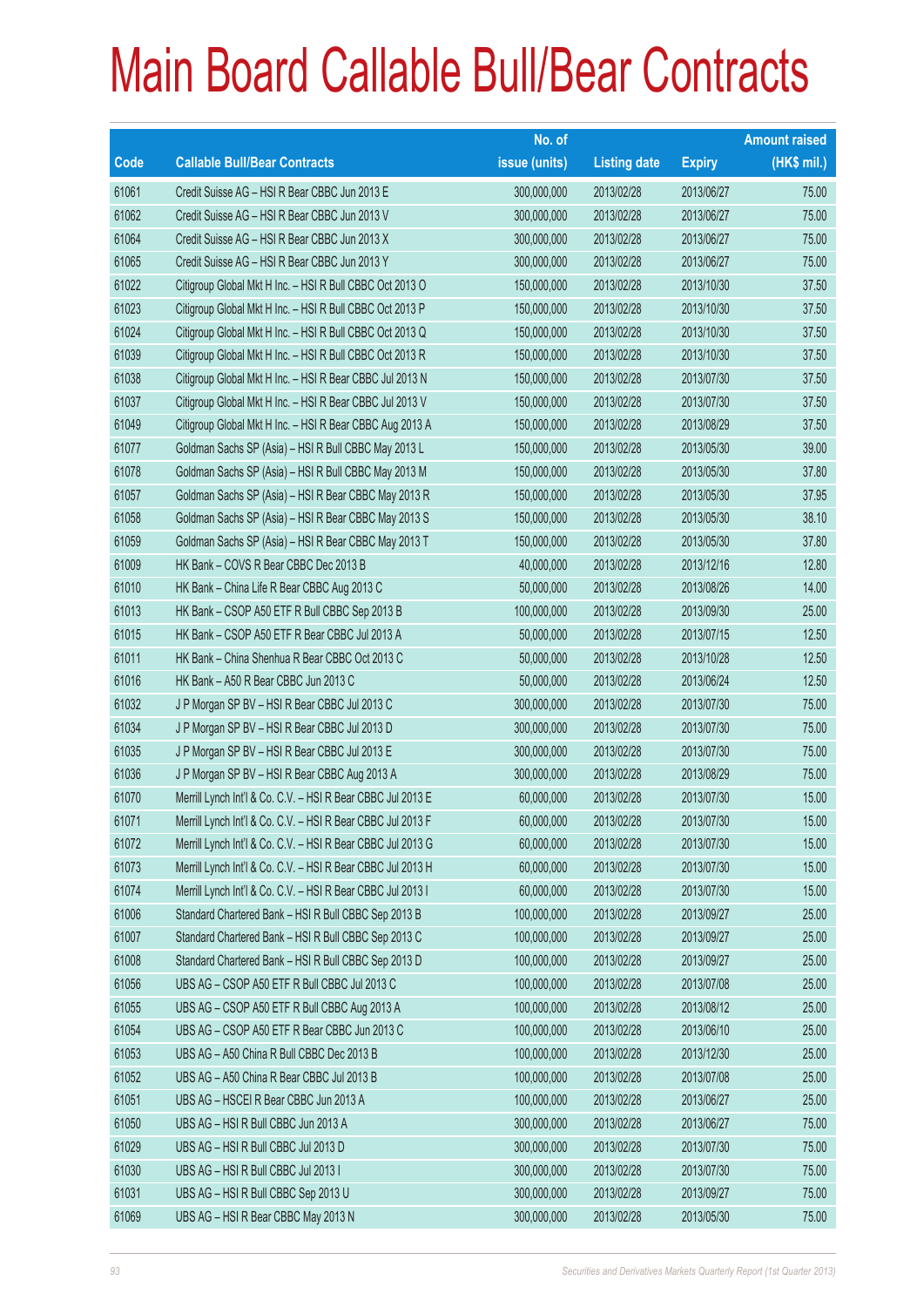|        |                                                          | No. of        |                     |               | <b>Amount raised</b> |
|--------|----------------------------------------------------------|---------------|---------------------|---------------|----------------------|
| Code   | <b>Callable Bull/Bear Contracts</b>                      | issue (units) | <b>Listing date</b> | <b>Expiry</b> | $(HK$$ mil.)         |
| 61060  | UBS AG - HSI R Bear CBBC Jun 2013 D                      | 300,000,000   | 2013/02/28          | 2013/06/27    | 75.00                |
| 61066  | UBS AG - HSI R Bear CBBC Jun 2013 F                      | 300,000,000   | 2013/02/28          | 2013/06/27    | 75.00                |
| 61068  | UBS AG - HSI R Bear CBBC Aug 2013 N                      | 300,000,000   | 2013/02/28          | 2013/08/29    | 75.00                |
| 65566# | HK Bank - A50 R Bull CBBC Oct 2013 B                     | 120,000,000   | 2013/02/28          | 2013/10/28    | 11.88                |
| 61092  | BNP Paribas Arbit Issu B.V. - HSI R Bull CBBC Dec 2013 L | 300,000,000   | 2013/03/01          | 2013/12/30    | 75.00                |
| 61093  | BNP Paribas Arbit Issu B.V. - HSI R Bull CBBC Dec 2013 M | 300,000,000   | 2013/03/01          | 2013/12/30    | 75.00                |
| 61094  | BNP Paribas Arbit Issu B.V. - HSI R Bull CBBC Dec 2013 N | 300,000,000   | 2013/03/01          | 2013/12/30    | 75.00                |
| 61097  | BNP Paribas Arbit Issu B.V. - HSI R Bull CBBC Dec 2013 O | 300,000,000   | 2013/03/01          | 2013/12/30    | 75.00                |
| 61106  | BNP Paribas Arbit Issu B.V. - HSI R Bear CBBC Jun 2013 P | 300,000,000   | 2013/03/01          | 2013/06/27    | 75.00                |
| 61125  | BNP Paribas Arbit Issu B.V. - HSI R Bear CBBC Jun 2013 Q | 300,000,000   | 2013/03/01          | 2013/06/27    | 75.00                |
| 61088  | Credit Suisse AG - HSI R Bull CBBC Sep 2013 E            | 300,000,000   | 2013/03/01          | 2013/09/27    | 75.00                |
| 61087  | Credit Suisse AG - HSI R Bull CBBC Sep 2013 X            | 300,000,000   | 2013/03/01          | 2013/09/27    | 75.00                |
| 61120  | Credit Suisse AG - HSI R Bear CBBC Jun 2013 C            | 300,000,000   | 2013/03/01          | 2013/06/27    | 75.00                |
| 61119  | Credit Suisse AG - HSI R Bear CBBC Jun 2013 Z            | 300,000,000   | 2013/03/01          | 2013/06/27    | 75.00                |
| 61121  | Credit Suisse AG - HSI R Bear CBBC Jul 2013 T            | 300,000,000   | 2013/03/01          | 2013/07/30    | 75.00                |
| 61122  | Credit Suisse AG - HSI R Bear CBBC Jul 2013 U            | 300,000,000   | 2013/03/01          | 2013/07/30    | 75.00                |
| 61124  | Credit Suisse AG - HSI R Bear CBBC Jul 2013 W            | 300,000,000   | 2013/03/01          | 2013/07/30    | 75.00                |
| 61098  | Citigroup Global Mkt H Inc. - HSI R Bull CBBC Oct 2013 S | 150,000,000   | 2013/03/01          | 2013/10/30    | 37.50                |
| 61103  | Citigroup Global Mkt H Inc. - HSI R Bull CBBC Oct 2013 T | 150,000,000   | 2013/03/01          | 2013/10/30    | 37.50                |
| 61111  | Citigroup Global Mkt H Inc. - HSI R Bull CBBC Oct 2013 U | 150,000,000   | 2013/03/01          | 2013/10/30    | 37.50                |
| 61117  | Citigroup Global Mkt H Inc. - HSI R Bear CBBC Aug 2013 B | 150,000,000   | 2013/03/01          | 2013/08/29    | 37.50                |
| 61118  | Citigroup Global Mkt H Inc. - HSI R Bear CBBC Aug 2013 C | 150,000,000   | 2013/03/01          | 2013/08/29    | 37.50                |
| 61126  | Goldman Sachs SP (Asia) - HSI R Bear CBBC Jun 2013 A     | 150,000,000   | 2013/03/01          | 2013/06/27    | 37.95                |
| 61128  | Goldman Sachs SP (Asia) - HSI R Bear CBBC Jun 2013 B     | 150,000,000   | 2013/03/01          | 2013/06/27    | 37.50                |
| 61081  | HK Bank - Cheung Kong R Bear CBBC Jun 2013 A             | 50,000,000    | 2013/03/01          | 2013/06/24    | 12.50                |
| 61083  | HK Bank - CSOP A50 ETF R Bull CBBC Aug 2013 C            | 100,000,000   | 2013/03/01          | 2013/08/26    | 25.00                |
| 61084  | HK Bank - CSOP A50 ETF R Bear CBBC Jun 2013 B            | 50,000,000    | 2013/03/01          | 2013/06/24    | 12.50                |
| 61086  | HK Bank - A50 R Bear CBBC Jul 2013 D                     | 50,000,000    | 2013/03/01          | 2013/07/29    | 12.50                |
| 61079  | HK Bank - HSI R Bull CBBC Nov 2013 E                     | 400,000,000   | 2013/03/01          | 2013/11/28    | 100.00               |
| 61080  | HK Bank - HSI R Bull CBBC Dec 2013 C                     | 400,000,000   | 2013/03/01          | 2013/12/30    | 100.00               |
| 61082  | HK Bank - SHK Ppt R Bear CBBC Oct 2013 B                 | 50,000,000    | 2013/03/01          | 2013/10/07    | 12.50                |
| 61107  | UBS AG - CSOP A50 ETF R Bull CBBC Aug 2013 B             | 100,000,000   | 2013/03/01          | 2013/08/26    | 25.00                |
| 61104  | UBS AG - HSI R Bull CBBC Aug 2013 A                      | 300,000,000   | 2013/03/01          | 2013/08/29    | 75.00                |
| 61105  | UBS AG - HSI R Bull CBBC Sep 2013 V                      | 300,000,000   | 2013/03/01          | 2013/09/27    | 75.00                |
| 61108  | UBS AG - HSI R Bear CBBC Jun 2013 E                      | 300,000,000   | 2013/03/01          | 2013/06/27    | 75.00                |
| 61109  | UBS AG - HSI R Bear CBBC Jul 2013 V                      | 300,000,000   | 2013/03/01          | 2013/07/30    | 75.00                |
| 61110  | UBS AG - HSI R Bear CBBC Sep 2013 I                      | 350,000,000   | 2013/03/01          | 2013/09/27    | 87.50                |
| 61155  | Credit Suisse AG - HSI R Bull CBBC Sep 2013 T            | 300,000,000   | 2013/03/04          | 2013/09/27    | 75.00                |
| 61147  | Credit Suisse AG - HSI R Bull CBBC Sep 2013 Z            | 300,000,000   | 2013/03/04          | 2013/09/27    | 75.00                |
| 61146  | Credit Suisse AG - HSI R Bear CBBC Jul 2013 Y            | 300,000,000   | 2013/03/04          | 2013/07/30    | 75.00                |
| 61153  | Credit Suisse AG - HSI R Bear CBBC Jul 2013 Z            | 300,000,000   | 2013/03/04          | 2013/07/30    | 75.00                |
| 61148  | Citigroup Global Mkt H Inc. - HSI R Bull CBBC Oct 2013 V | 150,000,000   | 2013/03/04          | 2013/10/30    | 37.50                |
| 61152  | Citigroup Global Mkt H Inc. - HSI R Bear CBBC Aug 2013 D | 150,000,000   | 2013/03/04          | 2013/08/29    | 37.50                |
| 61141  | HK Bank - HSCEI R Bull CBBC Oct 2013 B                   | 100,000,000   | 2013/03/04          | 2013/10/30    | 25.00                |
| 61138  | HK Bank - HSI R Bear CBBC Jul 2013 F                     | 100,000,000   | 2013/03/04          | 2013/07/30    | 25.00                |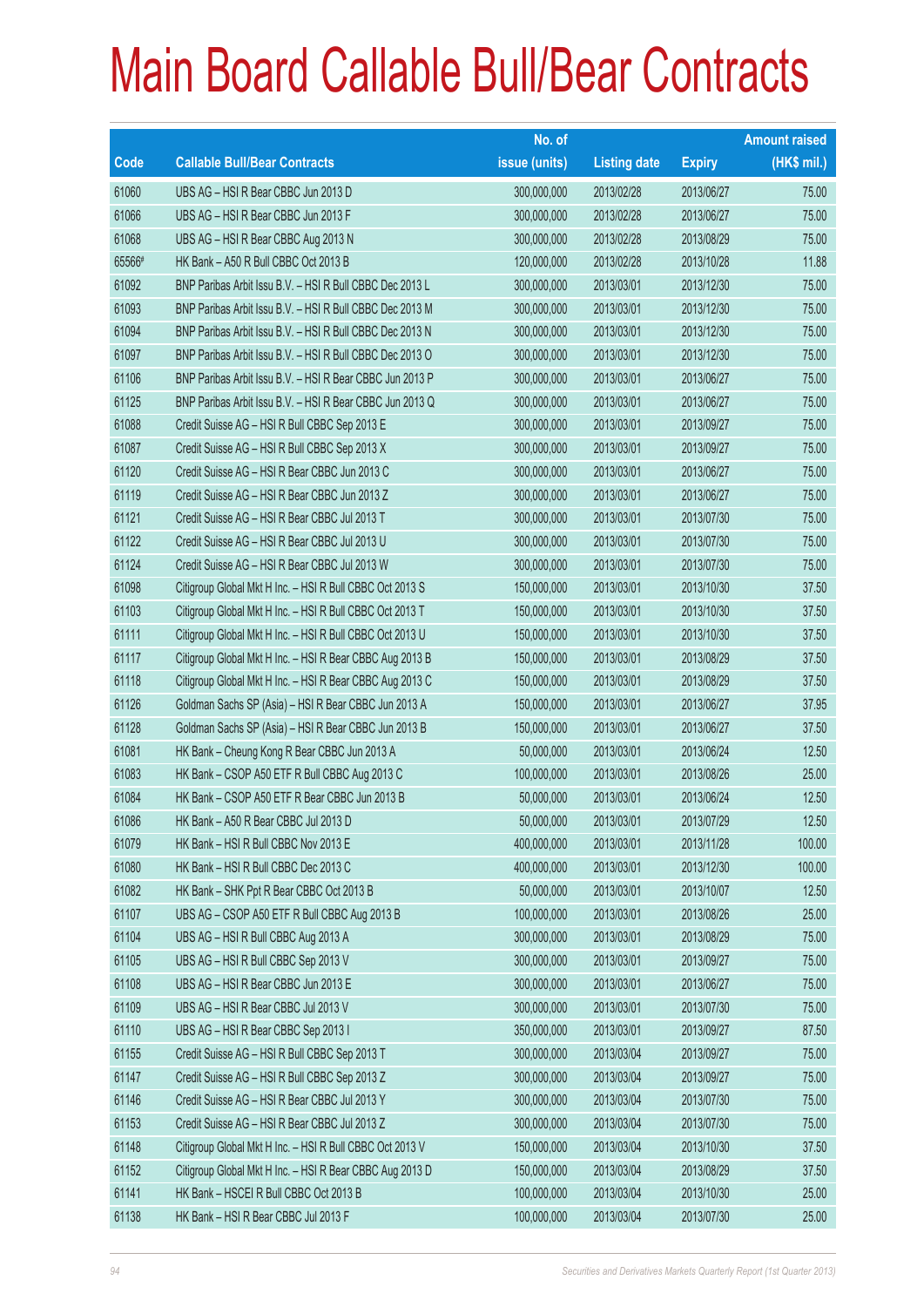|       |                                                             | No. of        |                     |               | <b>Amount raised</b> |
|-------|-------------------------------------------------------------|---------------|---------------------|---------------|----------------------|
| Code  | <b>Callable Bull/Bear Contracts</b>                         | issue (units) | <b>Listing date</b> | <b>Expiry</b> | (HK\$ mil.)          |
| 61136 | HK Bank - HSI R Bear CBBC Aug 2013 F                        | 100,000,000   | 2013/03/04          | 2013/08/29    | 25.00                |
| 61140 | HK Bank - HSI R Bear CBBC Nov 2013 I                        | 400,000,000   | 2013/03/04          | 2013/11/28    | 100.00               |
| 61135 | Merrill Lynch Int'l & Co. C.V. - HSI R Bull CBBC Jul 2013 C | 60,000,000    | 2013/03/04          | 2013/07/30    | 15.00                |
| 61131 | Merrill Lynch Int'l & Co. C.V. - HSI R Bear CBBC Jul 2013 J | 60,000,000    | 2013/03/04          | 2013/07/30    | 15.00                |
| 61159 | UBS AG - HSI R Bull CBBC Jun 2013 B                         | 300,000,000   | 2013/03/04          | 2013/06/27    | 75.00                |
| 61168 | UBS AG - HSI R Bull CBBC Nov 2013 E                         | 350,000,000   | 2013/03/04          | 2013/11/28    | 87.50                |
| 61142 | UBS AG - HSI R Bear CBBC Jul 2013 W                         | 300,000,000   | 2013/03/04          | 2013/07/30    | 75.00                |
| 61144 | UBS AG - HSI R Bear CBBC Jul 2013 X                         | 300,000,000   | 2013/03/04          | 2013/07/30    | 75.00                |
| 61185 | BNP Paribas Arbit Issu B.V. - A50 R Bear CBBC Dec 2013 G    | 200,000,000   | 2013/03/05          | 2013/12/30    | 50.00                |
| 61200 | BNP Paribas Arbit Issu B.V. - HSI R Bull CBBC Dec 2013 C    | 300,000,000   | 2013/03/05          | 2013/12/30    | 75.00                |
| 61174 | BNP Paribas Arbit Issu B.V. - HSI R Bull CBBC Dec 2013 P    | 300,000,000   | 2013/03/05          | 2013/12/30    | 75.00                |
| 61199 | BNP Paribas Arbit Issu B.V. - HSI R Bull CBBC Dec 2013 Q    | 300,000,000   | 2013/03/05          | 2013/12/30    | 75.00                |
| 61201 | BNP Paribas Arbit Issu B.V. - HSI R Bull CBBC Dec 2013 R    | 300,000,000   | 2013/03/05          | 2013/12/30    | 75.00                |
| 61186 | BNP Paribas Arbit Issu B.V. - HSI R Bear CBBC Jun 2013 R    | 300,000,000   | 2013/03/05          | 2013/06/27    | 75.00                |
| 61191 | BNP Paribas Arbit Issu B.V. - HSI R Bear CBBC Jun 2013 S    | 300,000,000   | 2013/03/05          | 2013/06/27    | 75.00                |
| 61192 | BNP Paribas Arbit Issu B.V. - HSI R Bear CBBC Jun 2013 T    | 300,000,000   | 2013/03/05          | 2013/06/27    | 75.00                |
| 61212 | BNP Paribas Arbit Issu B.V. - HSI R Bear CBBC Jun 2013 U    | 300,000,000   | 2013/03/05          | 2013/06/27    | 75.00                |
| 61213 | BNP Paribas Arbit Issu B.V. - HSI R Bear CBBC Jun 2013 V    | 300,000,000   | 2013/03/05          | 2013/06/27    | 75.00                |
| 61175 | Credit Suisse AG - HSI R Bull CBBC Aug 2013 G               | 300,000,000   | 2013/03/05          | 2013/08/29    | 75.00                |
| 61177 | Credit Suisse AG - HSI R Bull CBBC Aug 2013 H               | 300,000,000   | 2013/03/05          | 2013/08/29    | 75.00                |
| 61202 | Credit Suisse AG - HSI R Bull CBBC Aug 2013 M               | 300,000,000   | 2013/03/05          | 2013/08/29    | 75.00                |
| 61206 | Credit Suisse AG - HSI R Bear CBBC Jul 2013 A               | 300,000,000   | 2013/03/05          | 2013/07/30    | 75.00                |
| 61207 | Credit Suisse AG - HSI R Bear CBBC Jul 2013 B               | 300,000,000   | 2013/03/05          | 2013/07/30    | 75.00                |
| 61208 | Credit Suisse AG - HSI R Bear CBBC Jul 2013 C               | 300,000,000   | 2013/03/05          | 2013/07/30    | 75.00                |
| 61209 | Credit Suisse AG - HSI R Bear CBBC Jul 2013 D               | 300,000,000   | 2013/03/05          | 2013/07/30    | 75.00                |
| 61210 | Credit Suisse AG - HSI R Bear CBBC Jul 2013 G               | 300,000,000   | 2013/03/05          | 2013/07/30    | 75.00                |
| 61179 | Citigroup Global Mkt H Inc. - HSI R Bull CBBC Oct 2013 W    | 150,000,000   | 2013/03/05          | 2013/10/30    | 37.50                |
| 61203 | Citigroup Global Mkt H Inc. - HSI R Bull CBBC Oct 2013 X    | 150,000,000   | 2013/03/05          | 2013/10/30    | 37.50                |
| 61205 | Citigroup Global Mkt H Inc. - HSI R Bull CBBC Oct 2013 Z    | 150,000,000   | 2013/03/05          | 2013/10/30    | 37.50                |
| 61230 | Citigroup Global Mkt H Inc. - HSI R Bear CBBC Aug 2013 E    | 150,000,000   | 2013/03/05          | 2013/08/29    | 37.50                |
| 61233 | Citigroup Global Mkt H Inc. - HSI R Bear CBBC Aug 2013 F    | 150,000,000   | 2013/03/05          | 2013/08/29    | 37.50                |
| 61234 | Citigroup Global Mkt H Inc. - HSI R Bear CBBC Aug 2013 G    | 150,000,000   | 2013/03/05          | 2013/08/29    | 37.50                |
| 61235 | Goldman Sachs SP (Asia) - HSI R Bear CBBC Jun 2013 C        | 150,000,000   | 2013/03/05          | 2013/06/27    | 38.40                |
| 61242 | Goldman Sachs SP (Asia) - HSI R Bear CBBC Jun 2013 D        | 150,000,000   | 2013/03/05          | 2013/06/27    | 43.50                |
| 61243 | Goldman Sachs SP (Asia) - HSI R Bear CBBC Jun 2013 E        | 150,000,000   | 2013/03/05          | 2013/06/27    | 39.75                |
| 61250 | Goldman Sachs SP (Asia) - HSI R Bear CBBC Jun 2013 F        | 150,000,000   | 2013/03/05          | 2013/06/27    | 38.70                |
| 61214 | UBS AG - Galaxy Ent R Bull CBBC Nov 2013 A                  | 50,000,000    | 2013/03/05          | 2013/11/18    | 13.75                |
| 61183 | UBS AG - HSI R Bull CBBC Sep 2013 W                         | 300,000,000   | 2013/03/05          | 2013/09/27    | 75.00                |
| 61184 | UBS AG - HSI R Bull CBBC Sep 2013 X                         | 300,000,000   | 2013/03/05          | 2013/09/27    | 75.00                |
| 61211 | UBS AG - HSI R Bull CBBC Sep 2013 Y                         | 350,000,000   | 2013/03/05          | 2013/09/27    | 87.50                |
| 61221 | UBS AG - HSI R Bull CBBC Nov 2013 F                         | 300,000,000   | 2013/03/05          | 2013/11/28    | 75.00                |
| 61216 | UBS AG - HSI R Bear CBBC Jun 2013 A                         | 300,000,000   | 2013/03/05          | 2013/06/27    | 75.00                |
| 61215 | UBS AG - HSI R Bear CBBC Aug 2013 O                         | 300,000,000   | 2013/03/05          | 2013/08/29    | 75.00                |
| 61217 | UBS AG - HSI R Bear CBBC Sep 2013 J                         | 350,000,000   | 2013/03/05          | 2013/09/27    | 87.50                |
| 61220 | UBS AG - HSI R Bear CBBC Dec 2013 B                         | 300,000,000   | 2013/03/05          | 2013/12/30    | 75.00                |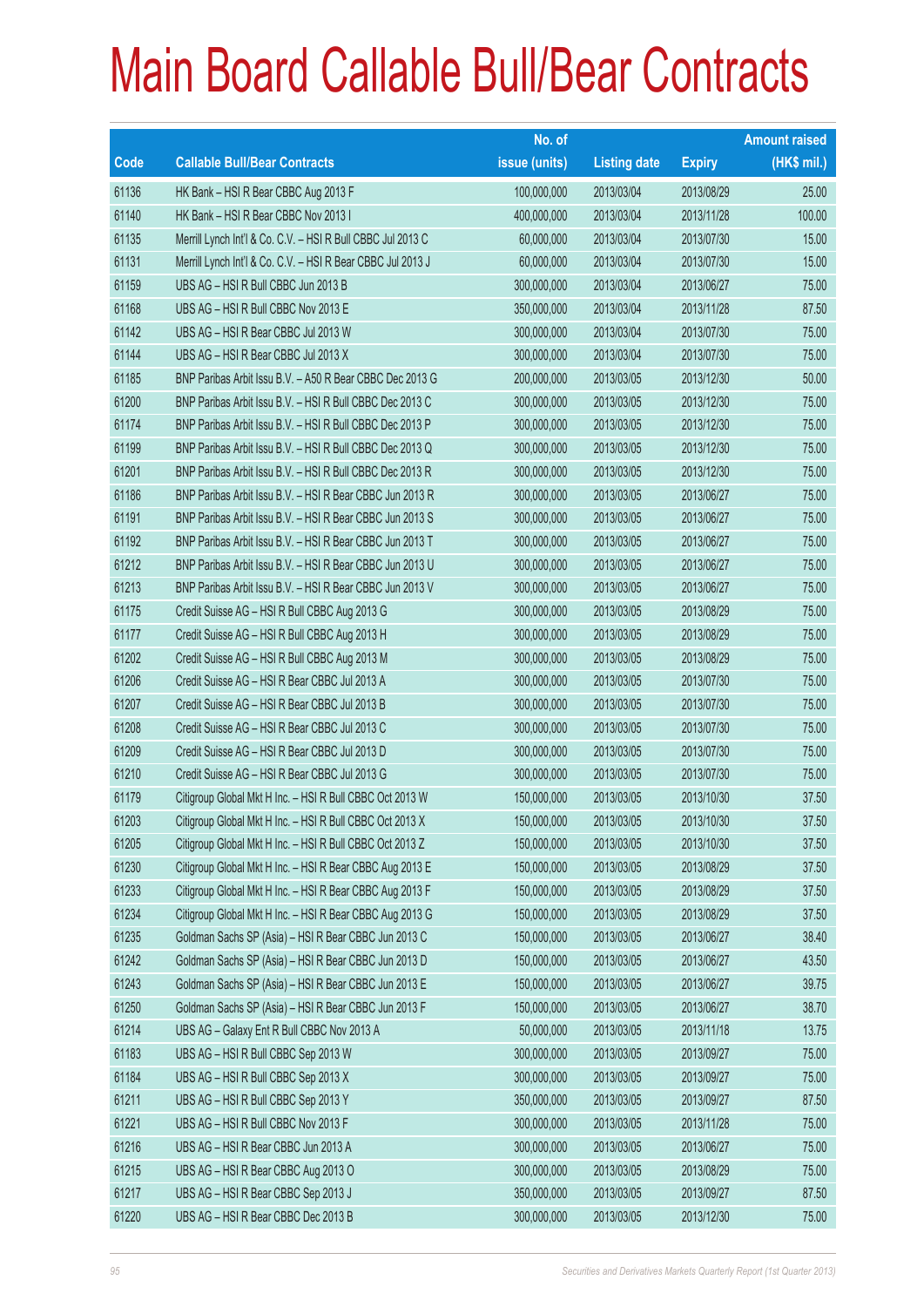|       |                                                             | No. of        |                     |               | <b>Amount raised</b> |
|-------|-------------------------------------------------------------|---------------|---------------------|---------------|----------------------|
| Code  | <b>Callable Bull/Bear Contracts</b>                         | issue (units) | <b>Listing date</b> | <b>Expiry</b> | $(HK$$ mil.)         |
| 61229 | UBS AG - Hutchison R Bear CBBC Oct 2013 A                   | 100,000,000   | 2013/03/05          | 2013/10/21    | 25.00                |
| 61228 | UBS AG - TCH R Bear CBBC Aug 2013 A                         | 100,000,000   | 2013/03/05          | 2013/08/19    | 31.50                |
| 61297 | BNP Paribas Arbit Issu B.V. - HSI R Bull CBBC Dec 2013 S    | 300,000,000   | 2013/03/06          | 2013/12/30    | 75.00                |
| 61298 | BNP Paribas Arbit Issu B.V. - HSI R Bull CBBC Dec 2013 T    | 300,000,000   | 2013/03/06          | 2013/12/30    | 75.00                |
| 61292 | Credit Suisse AG - HSI R Bull CBBC Jul 2013 K               | 300,000,000   | 2013/03/06          | 2013/07/30    | 75.00                |
| 61294 | Credit Suisse AG - HSI R Bull CBBC Jul 2013 L               | 300,000,000   | 2013/03/06          | 2013/07/30    | 75.00                |
| 61281 | Credit Suisse AG - HSI R Bear CBBC Jul 2013 H               | 300,000,000   | 2013/03/06          | 2013/07/30    | 75.00                |
| 61279 | Credit Suisse AG - HSI R Bear CBBC Jul 2013 L               | 300,000,000   | 2013/03/06          | 2013/07/30    | 75.00                |
| 61290 | Citigroup Global Mkt H Inc. - HSI R Bull CBBC Oct 2013 A    | 150,000,000   | 2013/03/06          | 2013/10/30    | 37.50                |
| 61291 | Citigroup Global Mkt H Inc. - HSI R Bull CBBC Oct 2013 B    | 150,000,000   | 2013/03/06          | 2013/10/30    | 37.50                |
| 61289 | Citigroup Global Mkt H Inc. - HSI R Bear CBBC Aug 2013 H    | 150,000,000   | 2013/03/06          | 2013/08/29    | 37.50                |
| 61301 | Goldman Sachs SP (Asia) - HSI R Bull CBBC Jun 2013 A        | 150,000,000   | 2013/03/06          | 2013/06/27    | 37.95                |
| 61305 | Goldman Sachs SP (Asia) - HSI R Bull CBBC Jun 2013 B        | 150,000,000   | 2013/03/06          | 2013/06/27    | 37.65                |
| 61263 | HK Bank - ABC R Bear CBBC Sep 2013 C                        | 40,000,000    | 2013/03/06          | 2013/09/30    | 10.00                |
| 61261 | HK Bank - CC Bank R Bear CBBC Aug 2013 B                    | 40,000,000    | 2013/03/06          | 2013/08/26    | 10.00                |
| 61258 | HK Bank - CSOP A50 ETF R Bull CBBC Sep 2013 C               | 100,000,000   | 2013/03/06          | 2013/09/16    | 25.00                |
| 61259 | HK Bank - CSOP A50 ETF R Bull CBBC Dec 2013 A               | 100,000,000   | 2013/03/06          | 2013/12/09    | 25.00                |
| 61257 | HK Bank - HSCEI R Bear CBBC Aug 2013 D                      | 68,000,000    | 2013/03/06          | 2013/08/29    | 17.00                |
| 61270 | HK Bank - HSI R Bull CBBC Oct 2013 E                        | 100,000,000   | 2013/03/06          | 2013/10/30    | 25.00                |
| 61255 | HK Bank - HSI R Bear CBBC Sep 2013 H                        | 100,000,000   | 2013/03/06          | 2013/09/27    | 25.00                |
| 61274 | HK Bank - TCH R Bear CBBC Aug 2013 B                        | 50,000,000    | 2013/03/06          | 2013/08/19    | 12.50                |
| 61309 | J P Morgan SP BV - HSI R Bull CBBC Jul 2013 M               | 300,000,000   | 2013/03/06          | 2013/07/30    | 75.00                |
| 61251 | Merrill Lynch Int'l & Co. C.V. - HSI R Bear CBBC Jul 2013 K | 60,000,000    | 2013/03/06          | 2013/07/30    | 15.00                |
| 61253 | Merrill Lynch Int'l & Co. C.V. - HSI R Bear CBBC Jul 2013 L | 60,000,000    | 2013/03/06          | 2013/07/30    | 15.00                |
| 61275 | Standard Chartered Bank - HSI R Bull CBBC Sep 2013 E        | 100,000,000   | 2013/03/06          | 2013/09/27    | 25.00                |
| 61276 | Standard Chartered Bank - HSI R Bull CBBC Sep 2013 F        | 100,000,000   | 2013/03/06          | 2013/09/27    | 25.00                |
| 61296 | Standard Chartered Bank - HSI R Bull CBBC Sep 2013 G        | 100,000,000   | 2013/03/06          | 2013/09/27    | 25.00                |
| 61277 | Standard Chartered Bank - HSI R Bear CBBC Jul 2013 A        | 100,000,000   | 2013/03/06          | 2013/07/30    | 25.00                |
| 61278 | Standard Chartered Bank - HSI R Bear CBBC Jul 2013 B        | 100,000,000   | 2013/03/06          | 2013/07/30    | 25.00                |
| 61333 | UBS AG - AIA R Bull CBBC Dec 2013 C                         | 100,000,000   | 2013/03/06          | 2013/12/16    | 25.00                |
| 61332 | UBS AG - AIA R Bear CBBC Nov 2013 A                         | 100,000,000   | 2013/03/06          | 2013/11/18    | 25.00                |
| 61326 | UBS AG - China Life R Bull CBBC Jun 2013 D                  | 100,000,000   | 2013/03/06          | 2013/06/24    | 49.00                |
| 61325 | UBS AG - CSOP A50 ETF R Bull CBBC Sep 2013 A                | 100,000,000   | 2013/03/06          | 2013/09/16    | 25.00                |
| 61320 | UBS AG - CSOP A50 ETF R Bear CBBC Jul 2013 B                | 100,000,000   | 2013/03/06          | 2013/07/08    | 25.00                |
| 61342 | UBS AG - China Shenhua R Bull CBBC Jan 2014 A               | 100,000,000   | 2013/03/06          | 2014/01/13    | 25.00                |
| 61334 | UBS AG - China Shenhua R Bear CBBC Dec 2013 A               | 100,000,000   | 2013/03/06          | 2013/12/09    | 25.00                |
| 61316 | UBS AG - A50 China R Bull CBBC Jan 2014 A                   | 100,000,000   | 2013/03/06          | 2014/01/13    | 25.00                |
| 61313 | UBS AG - HSCEI R Bear CBBC Jul 2013 B                       | 100,000,000   | 2013/03/06          | 2013/07/30    | 25.00                |
| 61300 | UBS AG - HSI R Bull CBBC Nov 2013 G                         | 350,000,000   | 2013/03/06          | 2013/11/28    | 87.50                |
| 61288 | UBS AG - HSI R Bear CBBC Jul 2013 Y                         | 300,000,000   | 2013/03/06          | 2013/07/30    | 75.00                |
| 61310 | UBS AG - HSI R Bear CBBC Aug 2013 Q                         | 300,000,000   | 2013/03/06          | 2013/08/29    | 75.00                |
| 61312 | UBS AG - HSI R Bear CBBC Oct 2013 E                         | 350,000,000   | 2013/03/06          | 2013/10/30    | 87.50                |
| 64070 | BNP Paribas Arbit Issu B.V. - HSI R Bull CBBC Dec 2013 A    | 300,000,000   | 2013/03/07          | 2013/12/30    | 75.00                |
| 63427 | BNP Paribas Arbit Issu B.V. - HSI R Bull CBBC Dec 2013 U    | 300,000,000   | 2013/03/07          | 2013/12/30    | 75.00                |
| 63507 | BNP Paribas Arbit Issu B.V. - HSI R Bull CBBC Dec 2013 V    | 300,000,000   | 2013/03/07          | 2013/12/30    | 75.00                |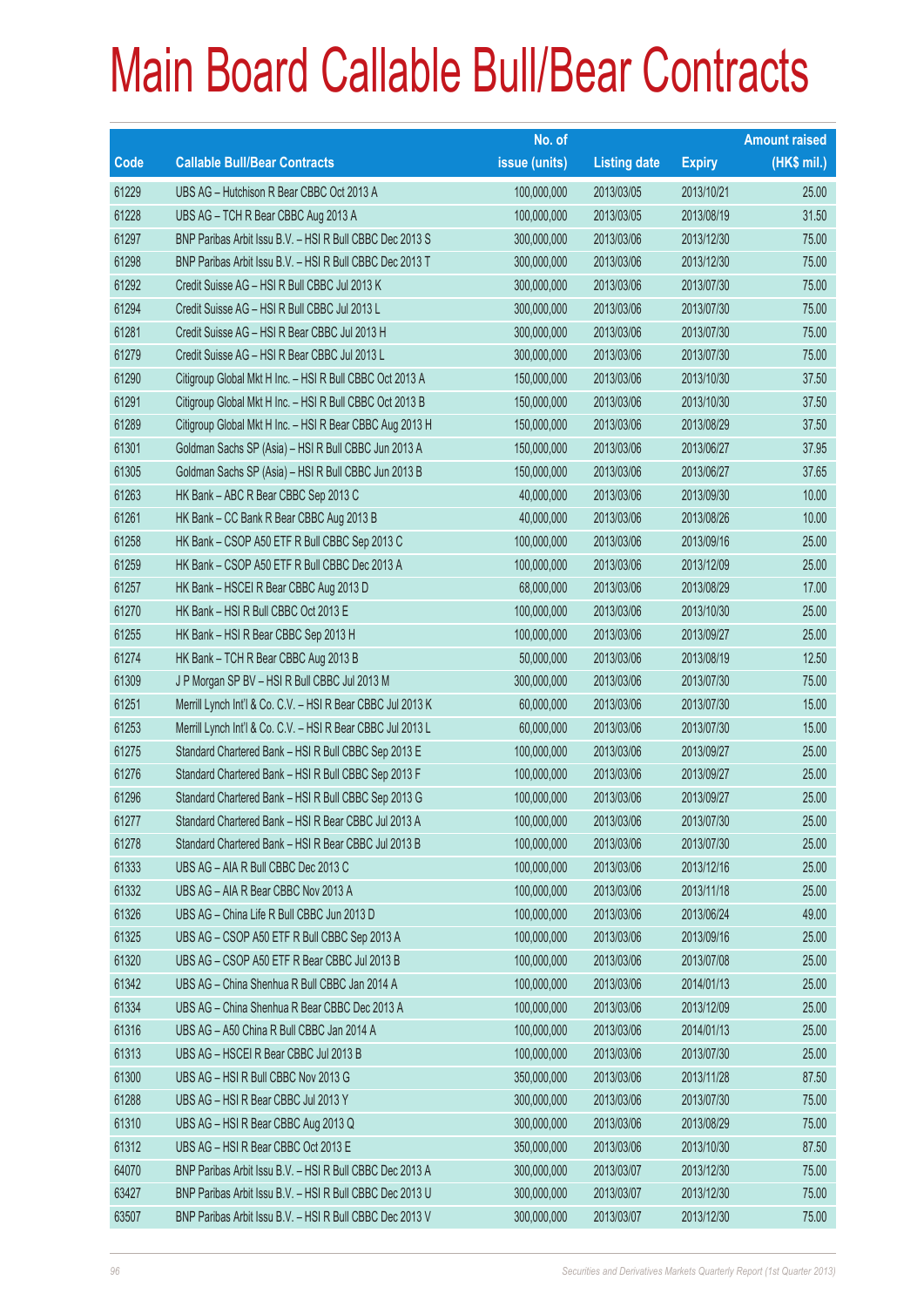|             |                                                             | No. of        |                     |               | <b>Amount raised</b> |
|-------------|-------------------------------------------------------------|---------------|---------------------|---------------|----------------------|
| <b>Code</b> | <b>Callable Bull/Bear Contracts</b>                         | issue (units) | <b>Listing date</b> | <b>Expiry</b> | $(HK$$ mil.)         |
| 63513       | BNP Paribas Arbit Issu B.V. - HSI R Bull CBBC Dec 2013 W    | 300,000,000   | 2013/03/07          | 2013/12/30    | 75.00                |
| 64068       | BNP Paribas Arbit Issu B.V. - HSI R Bull CBBC Dec 2013 X    | 300,000,000   | 2013/03/07          | 2013/12/30    | 75.00                |
| 64069       | BNP Paribas Arbit Issu B.V. - HSI R Bull CBBC Dec 2013 Y    | 300,000,000   | 2013/03/07          | 2013/12/30    | 75.00                |
| 63270       | BNP Paribas Arbit Issu B.V. - HSI R Bear CBBC Jun 2013 W    | 300,000,000   | 2013/03/07          | 2013/06/27    | 75.00                |
| 63324       | BNP Paribas Arbit Issu B.V. - HSI R Bear CBBC Jun 2013 X    | 300,000,000   | 2013/03/07          | 2013/06/27    | 75.00                |
| 63566       | BNP Paribas Arbit Issu B.V. - HSI R Bear CBBC Jun 2013 Y    | 300,000,000   | 2013/03/07          | 2013/06/27    | 75.00                |
| 63717       | Credit Suisse AG - HSI R Bull CBBC Oct 2013 Q               | 300,000,000   | 2013/03/07          | 2013/10/30    | 75.00                |
| 63750       | Credit Suisse AG - HSI R Bull CBBC Oct 2013 R               | 300,000,000   | 2013/03/07          | 2013/10/30    | 75.00                |
| 63809       | Credit Suisse AG - HSI R Bull CBBC Oct 2013 S               | 300,000,000   | 2013/03/07          | 2013/10/30    | 75.00                |
| 63664       | Credit Suisse AG - HSI R Bull CBBC Nov 2013 C               | 300,000,000   | 2013/03/07          | 2013/11/28    | 75.00                |
| 63697       | Credit Suisse AG - HSI R Bull CBBC Nov 2013 D               | 300,000,000   | 2013/03/07          | 2013/11/28    | 75.00                |
| 61343       | Credit Suisse AG - HSI R Bear CBBC Jul 2013 M               | 300,000,000   | 2013/03/07          | 2013/07/30    | 75.00                |
| 61344       | Credit Suisse AG - HSI R Bear CBBC Jul 2013 Q               | 300,000,000   | 2013/03/07          | 2013/07/30    | 75.00                |
| 63117       | Credit Suisse AG - HSI R Bear CBBC Jul 2013 R               | 300,000,000   | 2013/03/07          | 2013/07/30    | 75.00                |
| 63516       | Citigroup Global Mkt H Inc. - HSI R Bear CBBC Aug 2013 I    | 150,000,000   | 2013/03/07          | 2013/08/29    | 37.50                |
| 63558       | Citigroup Global Mkt H Inc. - HSI R Bear CBBC Aug 2013 J    | 150,000,000   | 2013/03/07          | 2013/08/29    | 37.50                |
| 63645       | Citigroup Global Mkt H Inc. - HSI R Bear CBBC Aug 2013 K    | 150,000,000   | 2013/03/07          | 2013/08/29    | 37.50                |
| 63844       | Goldman Sachs SP (Asia) - HSI R Bull CBBC Jun 2013 C        | 150,000,000   | 2013/03/07          | 2013/06/27    | 37.80                |
| 63875       | Goldman Sachs SP (Asia) - HSI R Bull CBBC Jun 2013 D        | 150,000,000   | 2013/03/07          | 2013/06/27    | 37.50                |
| 63876       | Goldman Sachs SP (Asia) - HSI R Bull CBBC Jun 2013 E        | 150,000,000   | 2013/03/07          | 2013/06/27    | 38.10                |
| 63910       | Goldman Sachs SP (Asia) - HSI R Bull CBBC Jun 2013 F        | 150,000,000   | 2013/03/07          | 2013/06/27    | 37.80                |
| 64058       | Goldman Sachs SP (Asia) - HSI R Bull CBBC Jun 2013 G        | 150,000,000   | 2013/03/07          | 2013/06/27    | 38.70                |
| 64059       | Goldman Sachs SP (Asia) - HSI R Bull CBBC Jun 2013 H        | 150,000,000   | 2013/03/07          | 2013/06/27    | 37.65                |
| 63832       | Merrill Lynch Int'l & Co. C.V. - HSI R Bull CBBC Jul 2013 D | 60,000,000    | 2013/03/07          | 2013/07/30    | 15.00                |
| 63833       | Merrill Lynch Int'l & Co. C.V. - HSI R Bull CBBC Jul 2013 E | 60,000,000    | 2013/03/07          | 2013/07/30    | 15.00                |
| 63173       | Standard Chartered Bank - HSI R Bull CBBC Sep 2013 H        | 100,000,000   | 2013/03/07          | 2013/09/27    | 25.00                |
| 63267       | Standard Chartered Bank - HSI R Bear CBBC Jul 2013 C        | 100,000,000   | 2013/03/07          | 2013/07/30    | 25.00                |
| 63103       | UBS AG - CNBM R Bull CBBC Aug 2013 A                        | 50,000,000    | 2013/03/07          | 2013/08/19    | 12.50                |
| 63066       | UBS AG - CNBM R Bear CBBC Oct 2013 A                        | 50,000,000    | 2013/03/07          | 2013/10/21    | 12.50                |
| 62176       | UBS AG - CNOOC R Bull CBBC Oct 2013 C                       | 100,000,000   | 2013/03/07          | 2013/10/21    | 29.50                |
| 62175       | UBS AG - CNOOC R Bear CBBC Jul 2013 B                       | 100,000,000   | 2013/03/07          | 2013/07/08    | 25.00                |
| 63842       | UBS AG - HSI R Bull CBBC Jul 2013 J                         | 300,000,000   | 2013/03/07          | 2013/07/30    | 75.00                |
| 63834       | UBS AG - HSI R Bull CBBC Aug 2013 X                         | 300,000,000   | 2013/03/07          | 2013/08/29    | 75.00                |
| 63836       | UBS AG - HSI R Bull CBBC Oct 2013 Q                         | 300,000,000   | 2013/03/07          | 2013/10/30    | 75.00                |
| 63843       | UBS AG - HSI R Bull CBBC Nov 2013 H                         | 350,000,000   | 2013/03/07          | 2013/11/28    | 87.50                |
| 63636       | UBS AG - HSI R Bear CBBC Jun 2013 G                         | 300,000,000   | 2013/03/07          | 2013/06/27    | 75.00                |
| 61349       | UBS AG - HSI R Bear CBBC Sep 2013 K                         | 300,000,000   | 2013/03/07          | 2013/09/27    | 75.00                |
| 61345       | UBS AG - HSI R Bear CBBC Oct 2013 F                         | 300,000,000   | 2013/03/07          | 2013/10/30    | 75.00                |
| 64133       | Credit Suisse AG - HSI R Bull CBBC Aug 2013 S               | 300,000,000   | 2013/03/08          | 2013/08/29    | 75.00                |
| 64155       | Credit Suisse AG - HSI R Bull CBBC Aug 2013 U               | 300,000,000   | 2013/03/08          | 2013/08/29    | 75.00                |
| 64163       | Credit Suisse AG - HSI R Bear CBBC Jun 2013 E               | 300,000,000   | 2013/03/08          | 2013/06/27    | 75.00                |
| 64178       | Credit Suisse AG - HSI R Bear CBBC Jun 2013 X               | 300,000,000   | 2013/03/08          | 2013/06/27    | 75.00                |
| 64122       | Citigroup Global Mkt H Inc. - HSI R Bull CBBC Oct 2013 C    | 150,000,000   | 2013/03/08          | 2013/10/30    | 37.50                |
| 64196       | Citigroup Global Mkt H Inc. - HSI R Bear CBBC Aug 2013 L    | 150,000,000   | 2013/03/08          | 2013/08/29    | 37.50                |
| 64088       | HK Bank - CSOP A50 ETF R Bull CBBC Jul 2013 B               | 100,000,000   | 2013/03/08          | 2013/07/29    | 25.00                |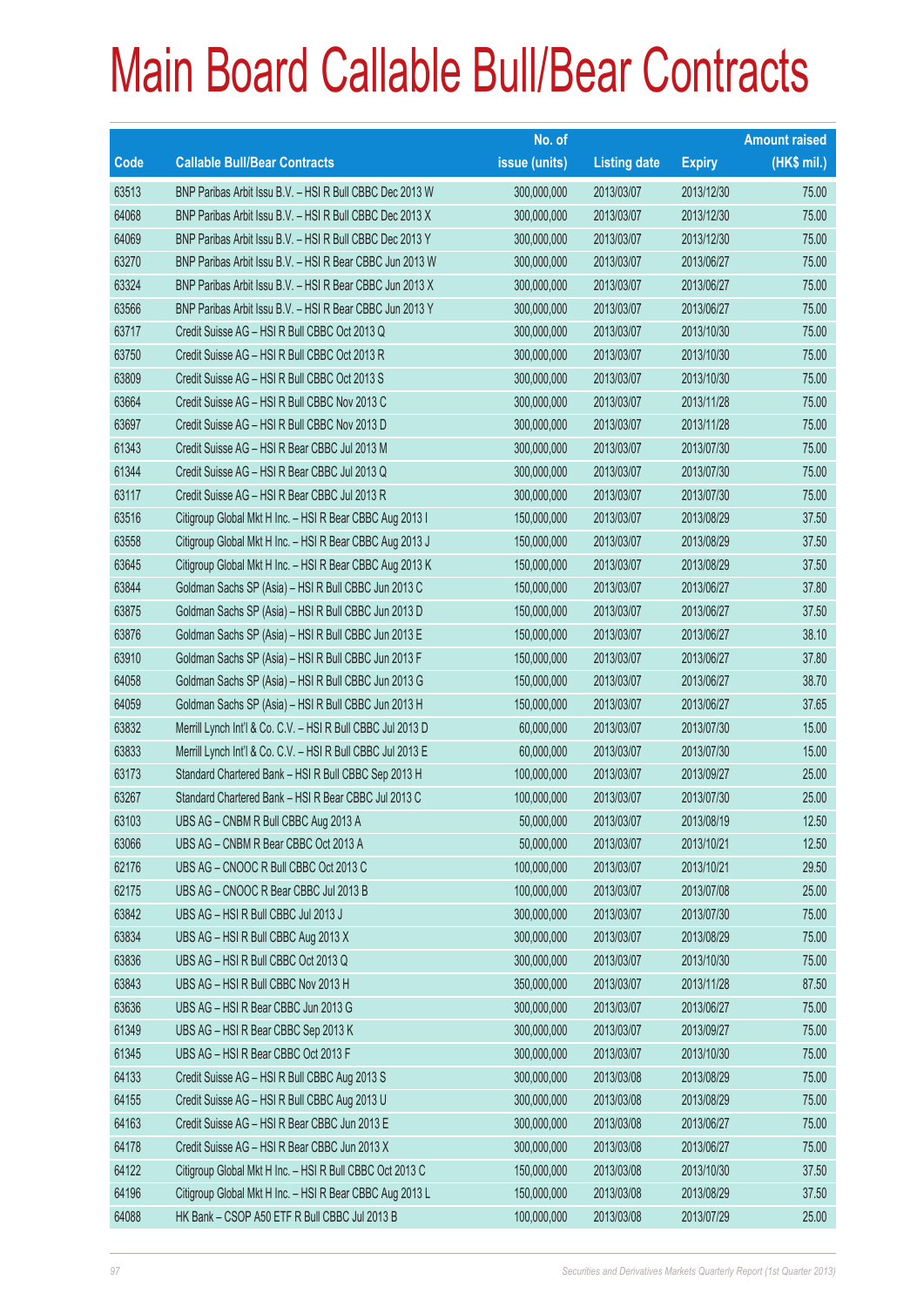|        |                                                          | No. of        |                     |               | <b>Amount raised</b> |
|--------|----------------------------------------------------------|---------------|---------------------|---------------|----------------------|
| Code   | <b>Callable Bull/Bear Contracts</b>                      | issue (units) | <b>Listing date</b> | <b>Expiry</b> | $(HK$$ mil.)         |
| 64087  | HK Bank - A50 R Bull CBBC Jun 2013 E                     | 100,000,000   | 2013/03/08          | 2013/06/17    | 25.00                |
| 64081  | HK Bank - A50 R Bull CBBC Jul 2013 D                     | 100,000,000   | 2013/03/08          | 2013/07/29    | 25.00                |
| 64082  | HK Bank - A50 R Bull CBBC Jul 2013 E                     | 100,000,000   | 2013/03/08          | 2013/07/15    | 25.00                |
| 64085  | HK Bank - A50 R Bull CBBC Jul 2013 F                     | 100,000,000   | 2013/03/08          | 2013/07/02    | 25.00                |
| 64119  | J P Morgan SP BV - HSI R Bull CBBC Jul 2013 N            | 300,000,000   | 2013/03/08          | 2013/07/30    | 75.00                |
| 64120  | J P Morgan SP BV - HSI R Bull CBBC Aug 2013 A            | 300,000,000   | 2013/03/08          | 2013/08/29    | 75.00                |
| 64121  | J P Morgan SP BV - HSI R Bull CBBC Aug 2013 B            | 300,000,000   | 2013/03/08          | 2013/08/29    | 75.00                |
| 64209  | UBS AG - A50 China R Bull CBBC Jan 2014 B                | 100,000,000   | 2013/03/08          | 2014/01/06    | 25.00                |
| 64159  | UBS AG - HSI R Bull CBBC Aug 2013 Y                      | 300,000,000   | 2013/03/08          | 2013/08/29    | 75.00                |
| 64199  | UBS AG - HSI R Bear CBBC Oct 2013 G                      | 350,000,000   | 2013/03/08          | 2013/10/30    | 87.50                |
| 68526# | HK Bank - China Mobile R Bull CBBC Jun 2013 A            | 200,000,000   | 2013/03/08          | 2013/06/17    | 10.60                |
| 64271  | BNP Paribas Arbit Issu B.V. - HSI R Bull CBBC Dec 2013 B | 300,000,000   | 2013/03/11          | 2013/12/30    | 75.00                |
| 64493  | BNP Paribas Arbit Issu B.V. - HSI R Bear CBBC Jun 2013 K | 300,000,000   | 2013/03/11          | 2013/06/27    | 75.00                |
| 64475  | BNP Paribas Arbit Issu B.V. - HSI R Bear CBBC Jun 2013 Z | 300,000,000   | 2013/03/11          | 2013/06/27    | 75.00                |
| 64284  | Credit Suisse AG - HSI R Bull CBBC Oct 2013 T            | 300,000,000   | 2013/03/11          | 2013/10/30    | 75.00                |
| 64349  | Credit Suisse AG - HSI R Bull CBBC Oct 2013 U            | 300,000,000   | 2013/03/11          | 2013/10/30    | 75.00                |
| 64501  | Credit Suisse AG - HSI R Bull CBBC Oct 2013 V            | 300,000,000   | 2013/03/11          | 2013/10/30    | 75.00                |
| 64585  | Credit Suisse AG - HSI R Bear CBBC Jun 2013 C            | 300,000,000   | 2013/03/11          | 2013/06/27    | 75.00                |
| 64578  | Credit Suisse AG - HSI R Bear CBBC Jun 2013 Y            | 300,000,000   | 2013/03/11          | 2013/06/27    | 75.00                |
| 64350  | Credit Suisse AG - Hutchison R Bull CBBC Oct 2013 A      | 80,000,000    | 2013/03/11          | 2013/10/25    | 20.00                |
| 64354  | Credit Suisse AG - Hutchison R Bull CBBC Oct 2013 B      | 80,000,000    | 2013/03/11          | 2013/10/25    | 20.00                |
| 64355  | Credit Suisse AG - TCH R Bull CBBC Oct 2013 A            | 60,000,000    | 2013/03/11          | 2013/10/25    | 15.00                |
| 64358  | Credit Suisse AG - TCH R Bull CBBC Oct 2013 B            | 60,000,000    | 2013/03/11          | 2013/10/25    | 17.40                |
| 64366  | Credit Suisse AG - TCH R Bear CBBC Oct 2013 A            | 60,000,000    | 2013/03/11          | 2013/10/25    | 15.00                |
| 64252  | Citigroup Global Mkt H Inc. - HSI R Bull CBBC Oct 2013 D | 150,000,000   | 2013/03/11          | 2013/10/30    | 37.50                |
| 64253  | Citigroup Global Mkt H Inc. - HSI R Bull CBBC Oct 2013 E | 150,000,000   | 2013/03/11          | 2013/10/30    | 37.50                |
| 64263  | Citigroup Global Mkt H Inc. - HSI R Bull CBBC Oct 2013 F | 150,000,000   | 2013/03/11          | 2013/10/30    | 37.50                |
| 64605  | Citigroup Global Mkt H Inc. - HSI R Bull CBBC Oct 2013 G | 150,000,000   | 2013/03/11          | 2013/10/30    | 37.50                |
| 64601  | Citigroup Global Mkt H Inc. - HSI R Bear CBBC Aug 2013 M | 150,000,000   | 2013/03/11          | 2013/08/29    | 37.50                |
| 64604  | Citigroup Global Mkt H Inc. - HSI R Bear CBBC Aug 2013 N | 150,000,000   | 2013/03/11          | 2013/08/29    | 37.50                |
| 64586  | Goldman Sachs SP (Asia) - HSI R Bear CBBC Jun 2013 G     | 150,000,000   | 2013/03/11          | 2013/06/27    | 37.80                |
| 64593  | Goldman Sachs SP (Asia) - HSI R Bear CBBC Jun 2013 H     | 150,000,000   | 2013/03/11          | 2013/06/27    | 37.80                |
| 64600  | Goldman Sachs SP (Asia) - HSI R Bear CBBC Jun 2013 I     | 150,000,000   | 2013/03/11          | 2013/06/27    | 37.65                |
| 64626  | J P Morgan SP BV - HSI R Bear CBBC Jul 2013 F            | 300,000,000   | 2013/03/11          | 2013/07/30    | 75.00                |
| 64625  | J P Morgan SP BV - HSI R Bear CBBC Aug 2013 B            | 300,000,000   | 2013/03/11          | 2013/08/29    | 75.00                |
| 64627  | J P Morgan SP BV - HSI R Bear CBBC Aug 2013 C            | 300,000,000   | 2013/03/11          | 2013/08/29    | 75.00                |
| 64547  | UBS AG - COVS R Bull CBBC Oct 2013 A                     | 100,000,000   | 2013/03/11          | 2013/10/07    | 29.00                |
| 64520  | UBS AG - COVS R Bear CBBC Jul 2013 A                     | 100,000,000   | 2013/03/11          | 2013/07/08    | 30.00                |
| 64279  | UBS AG - HSI R Bull CBBC Jun 2013 G                      | 300,000,000   | 2013/03/11          | 2013/06/27    | 75.00                |
| 64519  | UBS AG - HSI R Bull CBBC Jul 2013 K                      | 300,000,000   | 2013/03/11          | 2013/07/30    | 75.00                |
| 64615  | UBS AG - HSI R Bull CBBC Sep 2013 Z                      | 350,000,000   | 2013/03/11          | 2013/09/27    | 87.50                |
| 64281  | UBS AG - HSI R Bull CBBC Oct 2013 R                      | 300,000,000   | 2013/03/11          | 2013/10/30    | 75.00                |
| 64503  | UBS AG - HSI R Bear CBBC Jul 2013 Z                      | 300,000,000   | 2013/03/11          | 2013/07/30    | 75.00                |
| 64504  | UBS AG - HSI R Bear CBBC Aug 2013 R                      | 300,000,000   | 2013/03/11          | 2013/08/29    | 75.00                |
| 65358# | HK Bank - HSCEI R Bull CBBC Oct 2013 A                   | 170,000,000   | 2013/03/11          | 2013/10/30    | 11.05                |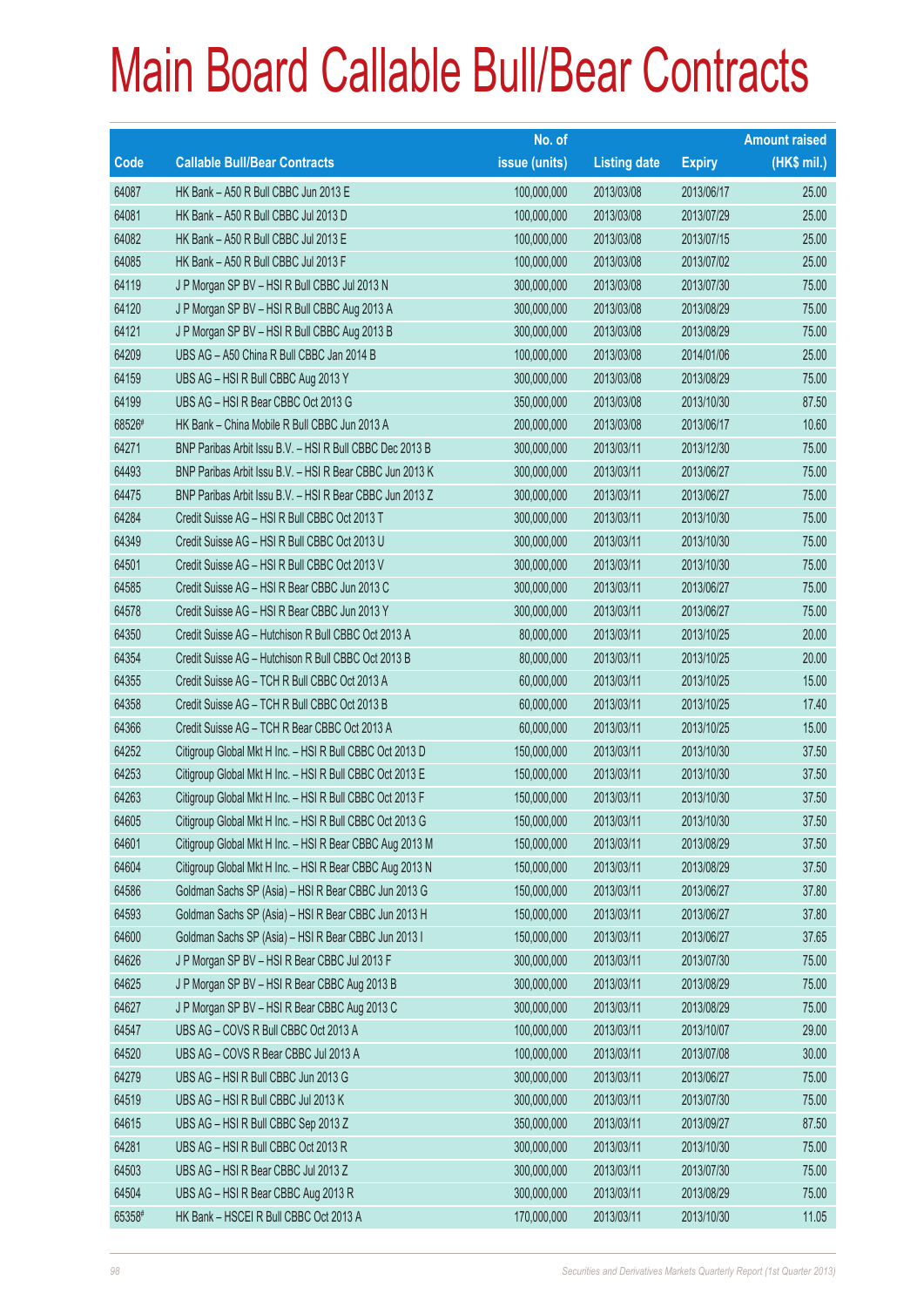|       |                                                          | No. of        |                     |               | <b>Amount raised</b> |
|-------|----------------------------------------------------------|---------------|---------------------|---------------|----------------------|
| Code  | <b>Callable Bull/Bear Contracts</b>                      | issue (units) | <b>Listing date</b> | <b>Expiry</b> | (HK\$ mil.)          |
| 64770 | BNP Paribas Arbit Issu B.V. - HSI R Bull CBBC Dec 2013 J | 300,000,000   | 2013/03/12          | 2013/12/30    | 75.00                |
| 64697 | BNP Paribas Arbit Issu B.V. - HSI R Bear CBBC Jun 2013 L | 300,000,000   | 2013/03/12          | 2013/06/27    | 75.00                |
| 64698 | BNP Paribas Arbit Issu B.V. - HSI R Bear CBBC Jun 2013 M | 300,000,000   | 2013/03/12          | 2013/06/27    | 75.00                |
| 64827 | Credit Suisse AG - HSI R Bull CBBC Sep 2013 Y            | 300,000,000   | 2013/03/12          | 2013/09/27    | 75.00                |
| 64740 | Credit Suisse AG - HSI R Bear CBBC Jun 2013 Z            | 300,000,000   | 2013/03/12          | 2013/06/27    | 75.00                |
| 64814 | Credit Suisse AG - HSI R Bear CBBC Jul 2013 V            | 300,000,000   | 2013/03/12          | 2013/07/30    | 75.00                |
| 64831 | Credit Suisse AG - HSI R Bear CBBC Jul 2013 X            | 300,000,000   | 2013/03/12          | 2013/07/30    | 75.00                |
| 64787 | Citigroup Global Mkt H Inc. - HSI R Bull CBBC Oct 2013 H | 150,000,000   | 2013/03/12          | 2013/10/30    | 37.50                |
| 64902 | Citigroup Global Mkt H Inc. - HSI R Bear CBBC Aug 2013 O | 150,000,000   | 2013/03/12          | 2013/08/29    | 37.50                |
| 64664 | HK Bank - CNOOC R Bull CBBC Nov 2013 A                   | 60,000,000    | 2013/03/12          | 2013/11/25    | 15.00                |
| 64652 | HK Bank - China Shenhua R Bull CBBC Mar 2014 A           | 60,000,000    | 2013/03/12          | 2014/03/26    | 15.00                |
| 64680 | HK Bank - Galaxy Ent R Bear CBBC Dec 2013 C              | 40,000,000    | 2013/03/12          | 2013/12/23    | 24.00                |
| 64628 | HK Bank - HSI R Bull CBBC Dec 2013 D                     | 100,000,000   | 2013/03/12          | 2013/12/30    | 25.00                |
| 64651 | HK Bank - HSI R Bull CBBC Feb 2014 A                     | 400,000,000   | 2013/03/12          | 2014/02/27    | 100.00               |
| 64665 | HK Bank - Yanzhou Coal R Bull CBBC Aug 2013 A            | 50,000,000    | 2013/03/12          | 2013/08/26    | 12.50                |
| 64771 | UBS AG - BOCL R Bear CBBC Dec 2013 A                     | 100,000,000   | 2013/03/12          | 2013/12/16    | 25.00                |
| 64773 | UBS AG - China Mobile R Bear CBBC Aug 2013 A             | 100,000,000   | 2013/03/12          | 2013/08/19    | 25.00                |
| 64772 | UBS AG - Evergrande R Bull CBBC Oct 2013 A               | 100,000,000   | 2013/03/12          | 2013/10/07    | 25.00                |
| 64901 | UBS AG - HSI R Bull CBBC Aug 2013 Z                      | 350,000,000   | 2013/03/12          | 2013/08/29    | 87.50                |
| 64756 | UBS AG - HSI R Bear CBBC Sep 2013 L                      | 350,000,000   | 2013/03/12          | 2013/09/27    | 87.50                |
| 64899 | UBS AG - HSI R Bear CBBC Oct 2013 H                      | 300,000,000   | 2013/03/12          | 2013/10/30    | 75.00                |
| 64781 | UBS AG - TCH R Bull CBBC Aug 2013 A                      | 100,000,000   | 2013/03/12          | 2013/08/12    | 25.00                |
| 65159 | BNP Paribas Arbit Issu B.V. - HSI R Bull CBBC Dec 2013 Z | 300,000,000   | 2013/03/13          | 2013/12/30    | 75.00                |
| 65038 | BNP Paribas Arbit Issu B.V. - HSI R Bear CBBC Jun 2013 P | 300,000,000   | 2013/03/13          | 2013/06/27    | 75.00                |
| 65145 | Credit Suisse AG - HSI R Bull CBBC Sep 2013 F            | 300,000,000   | 2013/03/13          | 2013/09/27    | 75.00                |
| 65158 | Credit Suisse AG - HSI R Bull CBBC Sep 2013 K            | 300,000,000   | 2013/03/13          | 2013/09/27    | 75.00                |
| 65041 | Credit Suisse AG - HSI R Bear CBBC Jul 2013 W            | 300,000,000   | 2013/03/13          | 2013/07/30    | 75.00                |
| 65073 | Credit Suisse AG - HSI R Bear CBBC Jul 2013 Z            | 300,000,000   | 2013/03/13          | 2013/07/30    | 75.00                |
| 65161 | Citigroup Global Mkt H Inc. - HSI R Bull CBBC Oct 2013 I | 150,000,000   | 2013/03/13          | 2013/10/30    | 37.50                |
| 65087 | Citigroup Global Mkt H Inc. - HSI R Bear CBBC Aug 2013 P | 150,000,000   | 2013/03/13          | 2013/08/29    | 37.50                |
| 65162 | Citigroup Global Mkt H Inc. - HSI R Bear CBBC Aug 2013 Q | 150,000,000   | 2013/03/13          | 2013/08/29    | 37.50                |
| 65160 | Goldman Sachs SP (Asia) - HSI R Bear CBBC Jun 2013 J     | 150,000,000   | 2013/03/13          | 2013/06/27    | 37.50                |
| 65008 | HK Bank - AIA R Bear CBBC Nov 2013 A                     | 50,000,000    | 2013/03/13          | 2013/11/04    | 17.50                |
| 64988 | HK Bank - CUni R Bull CBBC Dec 2013 A                    | 50,000,000    | 2013/03/13          | 2013/12/23    | 13.00                |
| 65007 | HK Bank - China Life R Bull CBBC Oct 2013 A              | 60,000,000    | 2013/03/13          | 2013/10/21    | 29.40                |
| 64915 | HK Bank - PetCh R Bull CBBC Oct 2013 B                   | 60,000,000    | 2013/03/13          | 2013/10/15    | 15.00                |
| 64903 | HK Bank - TCH R Bull CBBC Aug 2013 B                     | 50,000,000    | 2013/03/13          | 2013/08/19    | 12.50                |
| 65129 | UBS AG - HSCEI R Bull CBBC Sep 2013 B                    | 100,000,000   | 2013/03/13          | 2013/09/27    | 25.00                |
| 65132 | UBS AG - HSCEI R Bull CBBC Oct 2013 B                    | 100,000,000   | 2013/03/13          | 2013/10/30    | 25.00                |
| 65103 | UBS AG - HSI R Bull CBBC Sep 2013 B                      | 300,000,000   | 2013/03/13          | 2013/09/27    | 75.00                |
| 65122 | UBS AG - HSI R Bull CBBC Nov 2013 I                      | 350,000,000   | 2013/03/13          | 2013/11/28    | 87.50                |
| 65074 | UBS AG - HSI R Bear CBBC Aug 2013 S                      | 300,000,000   | 2013/03/13          | 2013/08/29    | 75.00                |
| 65080 | UBS AG - HSI R Bear CBBC Oct 2013 I                      | 350,000,000   | 2013/03/13          | 2013/10/30    | 87.50                |
| 65133 | UBS AG - TCH R Bear CBBC Dec 2013 A                      | 100,000,000   | 2013/03/13          | 2013/12/09    | 68.00                |
| 65238 | BNP Paribas Arbit Issu B.V. - HSI R Bull CBBC Dec 2013 E | 300,000,000   | 2013/03/14          | 2013/12/30    | 75.00                |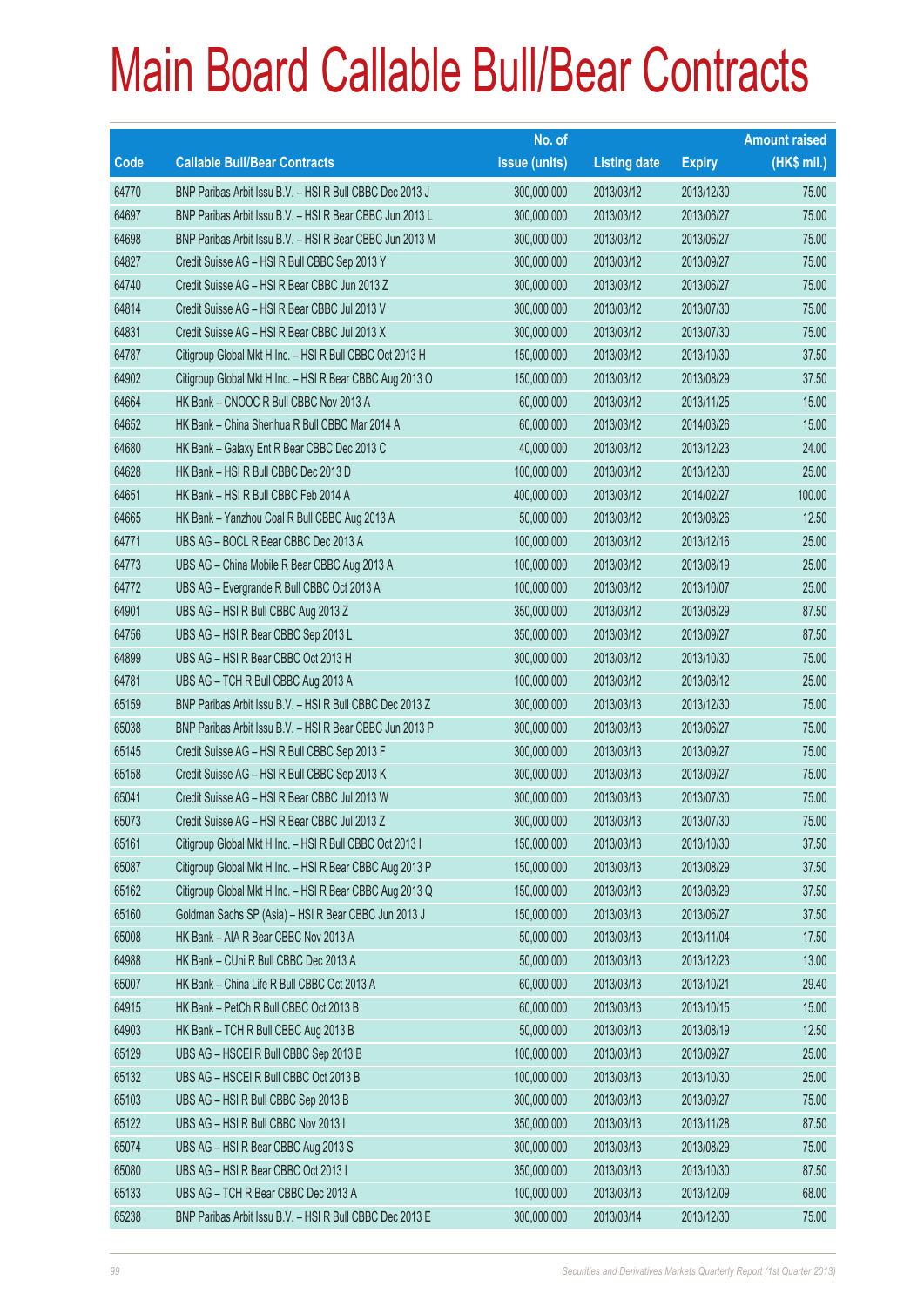|       |                                                          | No. of        |                     |               | <b>Amount raised</b> |
|-------|----------------------------------------------------------|---------------|---------------------|---------------|----------------------|
| Code  | <b>Callable Bull/Bear Contracts</b>                      | issue (units) | <b>Listing date</b> | <b>Expiry</b> | (HK\$ mil.)          |
| 65240 | Credit Suisse AG - HSI R Bull CBBC Oct 2013 Y            | 300,000,000   | 2013/03/14          | 2013/10/30    | 75.00                |
| 65237 | Credit Suisse AG - HSI R Bear CBBC Jul 2013 C            | 300,000,000   | 2013/03/14          | 2013/07/30    | 75.00                |
| 65241 | Citigroup Global Mkt H Inc. - HSI R Bull CBBC Oct 2013 J | 150,000,000   | 2013/03/14          | 2013/10/30    | 37.50                |
| 65242 | Citigroup Global Mkt H Inc. - HSI R Bull CBBC Oct 2013 K | 150,000,000   | 2013/03/14          | 2013/10/30    | 37.50                |
| 65211 | HK Bank - AIA R Bull CBBC Oct 2013 B                     | 60,000,000    | 2013/03/14          | 2013/10/15    | 15.00                |
| 65236 | HK Bank - GCL-Poly Energy R Bull CBBC Jul 2014 A         | 50,000,000    | 2013/03/14          | 2014/07/18    | 12.50                |
| 65222 | HK Bank - Galaxy Ent R Bear CBBC Oct 2013 B              | 40,000,000    | 2013/03/14          | 2013/10/21    | 16.00                |
| 65176 | HK Bank - HSI R Bull CBBC Sep 2013 G                     | 100,000,000   | 2013/03/14          | 2013/09/27    | 25.00                |
| 65186 | HK Bank - HSI R Bull CBBC Oct 2013 F                     | 100,000,000   | 2013/03/14          | 2013/10/30    | 25.00                |
| 65187 | HK Bank - HSI R Bull CBBC Nov 2013 F                     | 100,000,000   | 2013/03/14          | 2013/11/28    | 25.00                |
| 65196 | HK Bank - HSI R Bear CBBC Sep 2013 I                     | 100,000,000   | 2013/03/14          | 2013/09/27    | 25.00                |
| 65197 | HK Bank - HSI R Bear CBBC Nov 2013 J                     | 100,000,000   | 2013/03/14          | 2013/11/28    | 25.00                |
| 65244 | UBS AG - HSI R Bull CBBC Jul 2013 L                      | 300,000,000   | 2013/03/14          | 2013/07/30    | 75.00                |
| 65243 | UBS AG - HSI R Bull CBBC Aug 2013 P                      | 300,000,000   | 2013/03/14          | 2013/08/29    | 75.00                |
| 65239 | UBS AG - HSI R Bear CBBC Aug 2013 T                      | 350,000,000   | 2013/03/14          | 2013/08/29    | 87.50                |
| 65498 | BNP Paribas Arbit Issu B.V. - HSI R Bull CBBC Dec 2013 D | 300,000,000   | 2013/03/15          | 2013/12/30    | 75.00                |
| 65499 | BNP Paribas Arbit Issu B.V. - HSI R Bull CBBC Dec 2013 K | 300,000,000   | 2013/03/15          | 2013/12/30    | 75.00                |
| 65501 | BNP Paribas Arbit Issu B.V. - HSI R Bull CBBC Dec 2013 N | 300,000,000   | 2013/03/15          | 2013/12/30    | 75.00                |
| 65457 | BNP Paribas Arbit Issu B.V. - HSI R Bear CBBC Jun 2013 Q | 300,000,000   | 2013/03/15          | 2013/06/27    | 75.00                |
| 65502 | BNP Paribas Arbit Issu B.V. - HSI R Bear CBBC Jun 2013 R | 300,000,000   | 2013/03/15          | 2013/06/27    | 75.00                |
| 65523 | BNP Paribas Arbit Issu B.V. - HSI R Bear CBBC Jun 2013 U | 300,000,000   | 2013/03/15          | 2013/06/27    | 75.00                |
| 65504 | Credit Suisse AG - HSI R Bull CBBC Nov 2013 E            | 300,000,000   | 2013/03/15          | 2013/11/28    | 75.00                |
| 65519 | Credit Suisse AG - HSI R Bull CBBC Nov 2013 F            | 300,000,000   | 2013/03/15          | 2013/11/28    | 75.00                |
| 65520 | Credit Suisse AG - HSI R Bull CBBC Nov 2013 G            | 300,000,000   | 2013/03/15          | 2013/11/28    | 75.00                |
| 65521 | Credit Suisse AG - HSI R Bull CBBC Nov 2013 H            | 300,000,000   | 2013/03/15          | 2013/11/28    | 75.00                |
| 65522 | Credit Suisse AG - HSI R Bull CBBC Nov 2013 I            | 300,000,000   | 2013/03/15          | 2013/11/28    | 75.00                |
| 65254 | Credit Suisse AG - HSI R Bear CBBC Jun 2013 E            | 300,000,000   | 2013/03/15          | 2013/06/27    | 75.00                |
| 65334 | Credit Suisse AG - HSI R Bear CBBC Jun 2013 X            | 300,000,000   | 2013/03/15          | 2013/06/27    | 75.00                |
| 65496 | Credit Suisse AG - HSI R Bear CBBC Jul 2013 B            | 300,000,000   | 2013/03/15          | 2013/07/30    | 75.00                |
| 65253 | Credit Suisse AG - HSI R Bear CBBC Jul 2013 D            | 300,000,000   | 2013/03/15          | 2013/07/30    | 75.00                |
| 65489 | Credit Suisse AG - HSI R Bear CBBC Jul 2013 G            | 300,000,000   | 2013/03/15          | 2013/07/30    | 75.00                |
| 65559 | Citigroup Global Mkt H Inc. - HSI R Bull CBBC Oct 2013 L | 150,000,000   | 2013/03/15          | 2013/10/30    | 37.50                |
| 65460 | Citigroup Global Mkt H Inc. - HSI R Bear CBBC Aug 2013 R | 150,000,000   | 2013/03/15          | 2013/08/29    | 37.50                |
| 65469 | Citigroup Global Mkt H Inc. - HSI R Bear CBBC Aug 2013 S | 150,000,000   | 2013/03/15          | 2013/08/29    | 37.50                |
| 65470 | Citigroup Global Mkt H Inc. - HSI R Bear CBBC Aug 2013 T | 150,000,000   | 2013/03/15          | 2013/08/29    | 37.50                |
| 65525 | Citigroup Global Mkt H Inc. - HSI R Bear CBBC Aug 2013 U | 150,000,000   | 2013/03/15          | 2013/08/29    | 37.50                |
| 65528 | Goldman Sachs SP (Asia) - HSI R Bull CBBC Jun 2013 I     | 150,000,000   | 2013/03/15          | 2013/06/27    | 39.60                |
| 65533 | Goldman Sachs SP (Asia) - HSI R Bull CBBC Jun 2013 J     | 150,000,000   | 2013/03/15          | 2013/06/27    | 37.50                |
| 65534 | Goldman Sachs SP (Asia) - HSI R Bull CBBC Jun 2013 K     | 150,000,000   | 2013/03/15          | 2013/06/27    | 38.55                |
| 65539 | Goldman Sachs SP (Asia) - HSI R Bull CBBC Jun 2013 L     | 150,000,000   | 2013/03/15          | 2013/06/27    | 37.50                |
| 65541 | Goldman Sachs SP (Asia) - HSI R Bull CBBC Jun 2013 M     | 150,000,000   | 2013/03/15          | 2013/06/27    | 38.25                |
| 65542 | Goldman Sachs SP (Asia) - HSI R Bull CBBC Jun 2013 N     | 150,000,000   | 2013/03/15          | 2013/06/27    | 38.70                |
| 65477 | HK Bank - China Life R Bear CBBC Oct 2013 A              | 50,000,000    | 2013/03/15          | 2013/10/28    | 12.50                |
| 65479 | HK Bank - CNOOC R Bear CBBC Jul 2013 B                   | 40,000,000    | 2013/03/15          | 2013/07/29    | 10.00                |
| 65487 | HK Bank - Galaxy Ent R Bull CBBC Oct 2013 B              | 50,000,000    | 2013/03/15          | 2013/10/28    | 20.00                |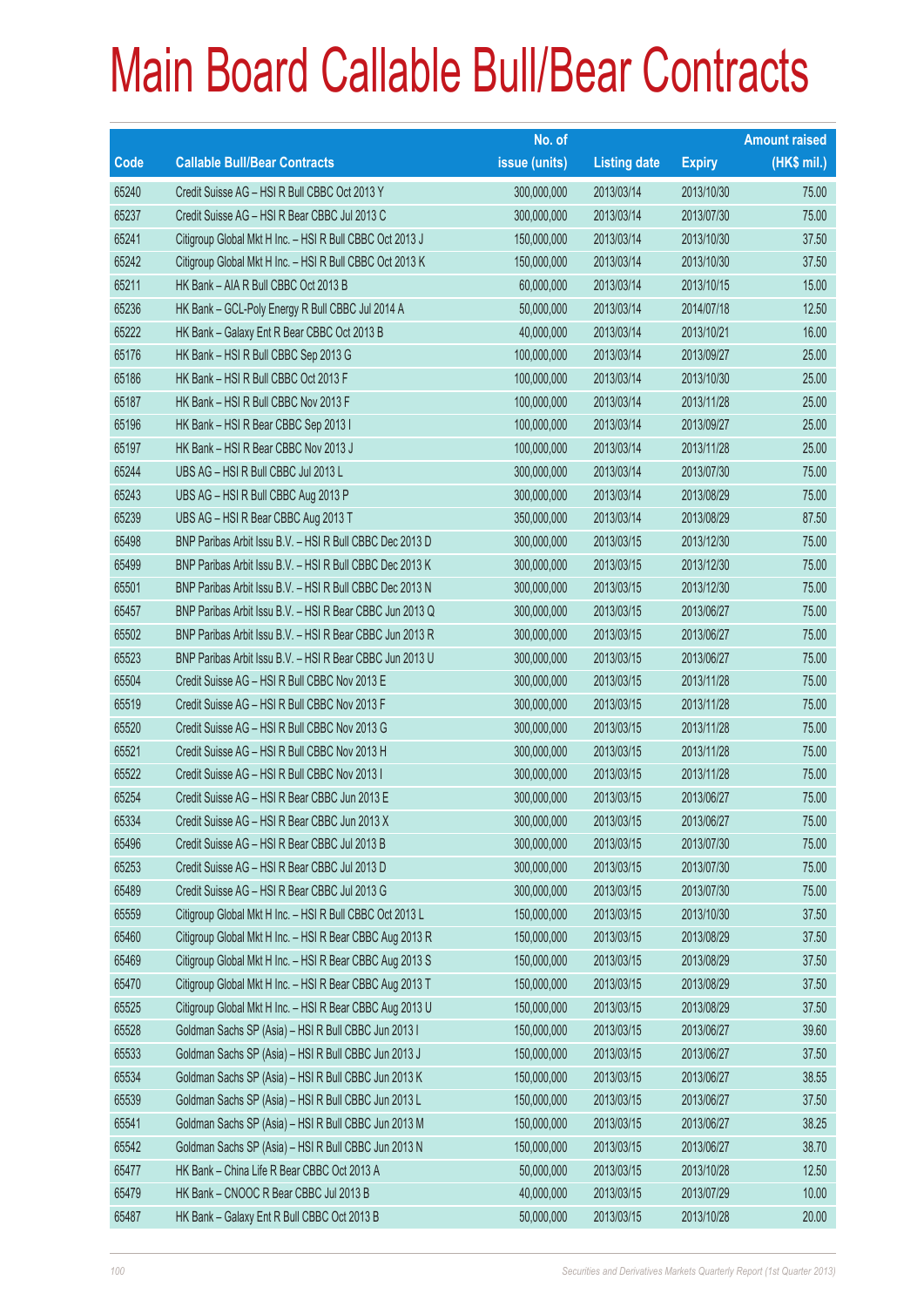|       |                                                                | No. of        |                     |               | <b>Amount raised</b> |
|-------|----------------------------------------------------------------|---------------|---------------------|---------------|----------------------|
| Code  | <b>Callable Bull/Bear Contracts</b>                            | issue (units) | <b>Listing date</b> | <b>Expiry</b> | (HK\$ mil.)          |
| 65472 | HK Bank - HSI R Bull CBBC Aug 2013 I                           | 100,000,000   | 2013/03/15          | 2013/08/29    | 25.00                |
| 65473 | HK Bank - HSI R Bear CBBC Aug 2013 G                           | 100,000,000   | 2013/03/15          | 2013/08/29    | 25.00                |
| 65474 | HK Bank - HSI R Bear CBBC Oct 2013 H                           | 100,000,000   | 2013/03/15          | 2013/10/30    | 25.00                |
| 65563 | J P Morgan SP BV - HSI R Bull CBBC Jul 2013 O                  | 300,000,000   | 2013/03/15          | 2013/07/30    | 75.00                |
| 65567 | J P Morgan SP BV - HSI R Bull CBBC Jul 2013 P                  | 300,000,000   | 2013/03/15          | 2013/07/30    | 75.00                |
| 65560 | J P Morgan SP BV - HSI R Bull CBBC Aug 2013 C                  | 300,000,000   | 2013/03/15          | 2013/08/29    | 75.00                |
| 65562 | J P Morgan SP BV - HSI R Bull CBBC Aug 2013 D                  | 300,000,000   | 2013/03/15          | 2013/08/29    | 75.00                |
| 65471 | Standard Chartered Bank - HSI R Bear CBBC Jul 2013 D           | 100,000,000   | 2013/03/15          | 2013/07/30    | 25.00                |
| 65497 | Standard Chartered Bank - HSI R Bear CBBC Jul 2013 E           | 100,000,000   | 2013/03/15          | 2013/07/30    | 25.00                |
| 65361 | SGA Societe Generale Acceptance N.V. - HSI R Bull CBBC Jun13 I | 200,000,000   | 2013/03/15          | 2013/06/27    | 50.00                |
| 65336 | SGA Societe Generale Acceptance N.V. - HSI R Bull CBBC Jun13 K | 200,000,000   | 2013/03/15          | 2013/06/27    | 50.00                |
| 65441 | SGA Societe Generale Acceptance N.V. - HSI R Bull CBBC Jun13 U | 200,000,000   | 2013/03/15          | 2013/06/27    | 50.00                |
| 65370 | SGA Societe Generale Acceptance N.V. - HSI R Bull CBBC Jun13 V | 200,000,000   | 2013/03/15          | 2013/06/27    | 50.00                |
| 65342 | SGA Societe Generale Acceptance N.V. - HSI R Bull CBBC Jun13 X | 200,000,000   | 2013/03/15          | 2013/06/27    | 50.00                |
| 65442 | SGA Societe Generale Acceptance N.V. - HSI R Bear CBBC Jun13 O | 200,000,000   | 2013/03/15          | 2013/06/27    | 50.00                |
| 65444 | SGA Societe Generale Acceptance N.V. - HSI R Bear CBBC Jun13 P | 200,000,000   | 2013/03/15          | 2013/06/27    | 50.00                |
| 65445 | SGA Societe Generale Acceptance N.V. - HSI R Bear CBBC Jun13 Q | 200,000,000   | 2013/03/15          | 2013/06/27    | 50.00                |
| 65446 | SGA Societe Generale Acceptance N.V. - HSI R Bear CBBC Jun13 R | 200,000,000   | 2013/03/15          | 2013/06/27    | 50.00                |
| 65447 | SGA Societe Generale Acceptance N.V. - HSI R Bear CBBC Jun13 S | 200,000,000   | 2013/03/15          | 2013/06/27    | 50.00                |
| 65558 | UBS AG - CSOP A50 ETF R Bull CBBC Aug 2013 C                   | 100,000,000   | 2013/03/15          | 2013/08/19    | 25.00                |
| 65543 | UBS AG - HSCEI R Bear CBBC Jul 2013 C                          | 100,000,000   | 2013/03/15          | 2013/07/30    | 25.00                |
| 65551 | UBS AG - HSI R Bull CBBC Jul 2013 F                            | 300,000,000   | 2013/03/15          | 2013/07/30    | 75.00                |
| 65550 | UBS AG - HSI R Bull CBBC Aug 2013 Q                            | 300,000,000   | 2013/03/15          | 2013/08/29    | 75.00                |
| 65544 | UBS AG - HSI R Bull CBBC Sep 2013 N                            | 300,000,000   | 2013/03/15          | 2013/09/27    | 75.00                |
| 65554 | UBS AG - HSI R Bear CBBC Jul 2013 A                            | 300,000,000   | 2013/03/15          | 2013/07/30    | 75.00                |
| 65552 | UBS AG - HSI R Bear CBBC Jul 2013 B                            | 300,000,000   | 2013/03/15          | 2013/07/30    | 75.00                |
| 65458 | UBS AG - HSI R Bear CBBC Jul 2013 C                            | 300,000,000   | 2013/03/15          | 2013/07/30    | 75.00                |
| 65459 | UBS AG - HSI R Bear CBBC Aug 2013 U                            | 300,000,000   | 2013/03/15          | 2013/08/29    | 75.00                |
| 65553 | UBS AG - HSI R Bear CBBC Oct 2013 J                            | 350,000,000   | 2013/03/15          | 2013/10/30    | 87.50                |
| 65627 | BNP Paribas Arbit Issu B.V. - HSI R Bull CBBC Dec 2013 O       | 300,000,000   | 2013/03/18          | 2013/12/30    | 75.00                |
| 65636 | Credit Suisse AG - HSI R Bull CBBC Sep 2013 P                  | 300,000,000   | 2013/03/18          | 2013/09/27    | 75.00                |
| 65637 | Credit Suisse AG - HSI R Bull CBBC Sep 2013 Q                  | 300,000,000   | 2013/03/18          | 2013/09/27    | 75.00                |
| 65640 | Credit Suisse AG - HSI R Bull CBBC Sep 2013 R                  | 300,000,000   | 2013/03/18          | 2013/09/27    | 75.00                |
| 65650 | Credit Suisse AG - HSI R Bull CBBC Sep 2013 S                  | 300,000,000   | 2013/03/18          | 2013/09/27    | 75.00                |
| 65595 | Credit Suisse AG - HSI R Bear CBBC Jun 2013 O                  | 300,000,000   | 2013/03/18          | 2013/06/27    | 75.00                |
| 65634 | Citigroup Global Mkt H Inc. - HSI R Bull CBBC Oct 2013 M       | 150,000,000   | 2013/03/18          | 2013/10/30    | 37.50                |
| 65635 | Citigroup Global Mkt H Inc. - HSI R Bull CBBC Oct 2013 N       | 150,000,000   | 2013/03/18          | 2013/10/30    | 37.50                |
| 65594 | Citigroup Global Mkt H Inc. - HSI R Bear CBBC Aug 2013 V       | 150,000,000   | 2013/03/18          | 2013/08/29    | 37.50                |
| 65587 | Goldman Sachs SP (Asia) - HSI R Bear CBBC Jun 2013 K           | 150,000,000   | 2013/03/18          | 2013/06/27    | 38.10                |
| 65582 | HK Bank - China Mobile R Bull CBBC Aug 2013 D                  | 120,000,000   | 2013/03/18          | 2013/08/05    | 30.00                |
| 65581 | HK Bank - Cheung Kong R Bull CBBC Oct 2013 B                   | 60,000,000    | 2013/03/18          | 2013/10/28    | 17.40                |
| 65580 | HK Bank - HSI R Bull CBBC Aug 2013 J                           | 100,000,000   | 2013/03/18          | 2013/08/29    | 25.00                |
| 65569 | HK Bank - HSI R Bull CBBC Sep 2013 H                           | 100,000,000   | 2013/03/18          | 2013/09/27    | 25.00                |
| 65568 | HK Bank - HSI R Bull CBBC Oct 2013 G                           | 100,000,000   | 2013/03/18          | 2013/10/30    | 25.00                |
| 65583 | HK Bank - SHK Ppt R Bear CBBC Sep 2013 B                       | 50,000,000    | 2013/03/18          | 2013/09/09    | 12.50                |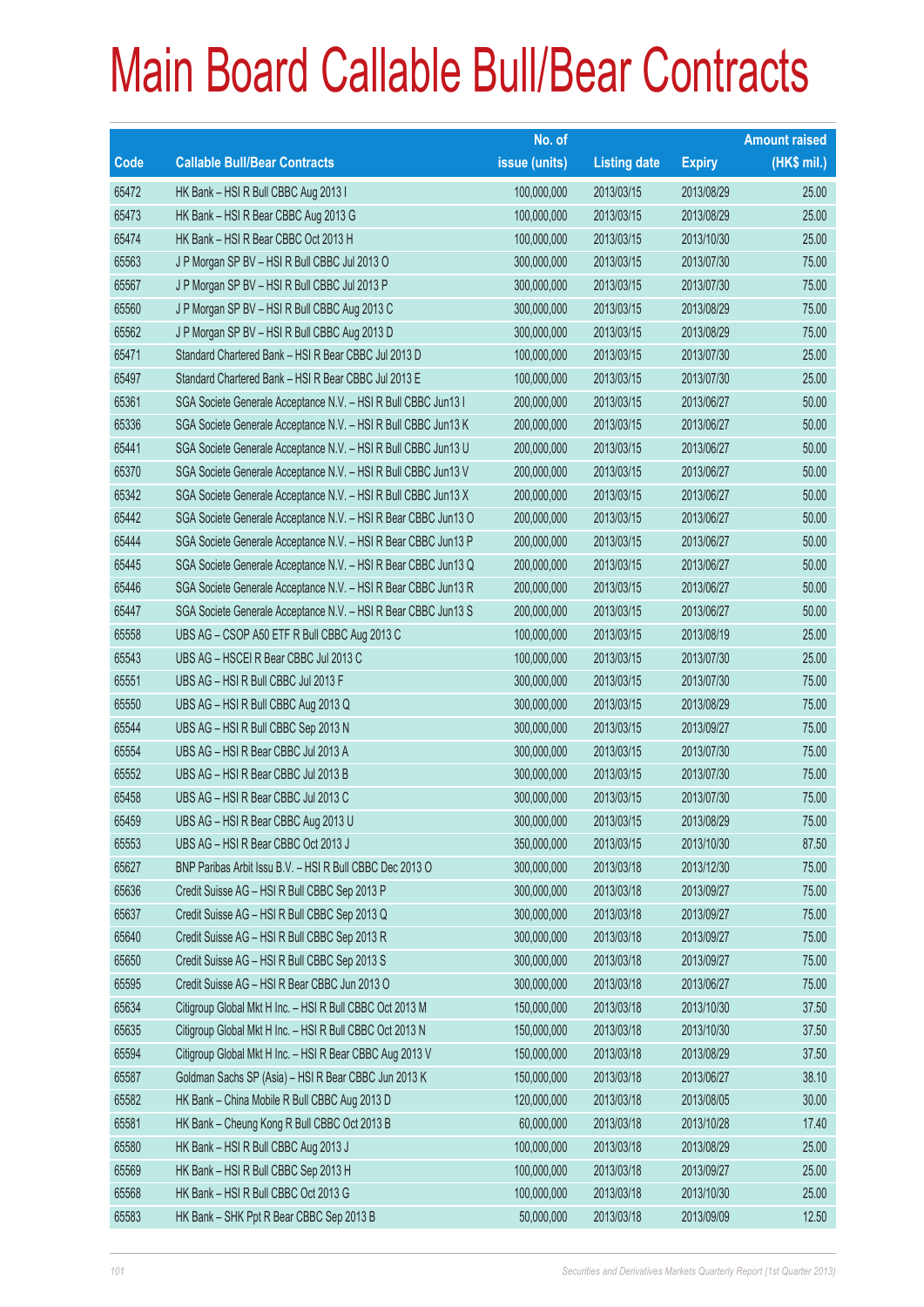|        |                                                                | No. of        |                     |               | <b>Amount raised</b> |
|--------|----------------------------------------------------------------|---------------|---------------------|---------------|----------------------|
| Code   | <b>Callable Bull/Bear Contracts</b>                            | issue (units) | <b>Listing date</b> | <b>Expiry</b> | (HK\$ mil.)          |
| 65660  | Merrill Lynch Int'l & Co. C.V. - HSI R Bull CBBC Jul 2013 F    | 60,000,000    | 2013/03/18          | 2013/07/30    | 15.00                |
| 65671  | Merrill Lynch Int'l & Co. C.V. - HSI R Bull CBBC Jul 2013 G    | 60,000,000    | 2013/03/18          | 2013/07/30    | 15.00                |
| 65655  | Merrill Lynch Int'l & Co. C.V. - HSI R Bear CBBC Jul 2013 M    | 60,000,000    | 2013/03/18          | 2013/07/30    | 15.00                |
| 65586  | Standard Chartered Bank - HSI R Bull CBBC Sep 2013 I           | 100,000,000   | 2013/03/18          | 2013/09/27    | 25.00                |
| 65616  | SGA Societe Generale Acceptance N.V. - HSI R Bull CBBC Jun13 W | 200,000,000   | 2013/03/18          | 2013/06/27    | 50.00                |
| 65602  | SGA Societe Generale Acceptance N.V. - HSI R Bull CBBC Jun13 Z | 200,000,000   | 2013/03/18          | 2013/06/27    | 50.00                |
| 65598  | SGA Societe Generale Acceptance N.V. - HSI R Bull CBBC Jul13 P | 200,000,000   | 2013/03/18          | 2013/07/30    | 50.00                |
| 65617  | SGA Societe Generale Acceptance N.V. - HSI R Bear CBBC Jun13 T | 200,000,000   | 2013/03/18          | 2013/06/27    | 50.00                |
| 65674  | UBS AG - Anhui Conch R Bull CBBC Feb 2014 A                    | 100,000,000   | 2013/03/18          | 2014/02/10    | 25.00                |
| 65672  | UBS AG - Anhui Conch R Bear CBBC Dec 2013 A                    | 100,000,000   | 2013/03/18          | 2013/12/23    | 25.00                |
| 65631  | UBS AG - HSI R Bull CBBC Jul 2013 M                            | 300,000,000   | 2013/03/18          | 2013/07/30    | 75.00                |
| 65633  | UBS AG - HSI R Bull CBBC Sep 2013 K                            | 300,000,000   | 2013/03/18          | 2013/09/27    | 75.00                |
| 65632  | UBS AG - HSI R Bull CBBC Sep 2013 O                            | 300,000,000   | 2013/03/18          | 2013/09/27    | 75.00                |
| 65629  | UBS AG - HSI R Bull CBBC Oct 2013 S                            | 300,000,000   | 2013/03/18          | 2013/10/30    | 75.00                |
| 65590  | UBS AG - HSI R Bear CBBC Aug 2013 V                            | 300,000,000   | 2013/03/18          | 2013/08/29    | 75.00                |
| 65758  | BNP Paribas Arbit Issu B.V. - HSI R Bear CBBC Jun 2013 V       | 300,000,000   | 2013/03/19          | 2013/06/27    | 75.00                |
| 65718  | Credit Suisse AG - HSI R Bull CBBC Oct 2013 A                  | 300,000,000   | 2013/03/19          | 2013/10/30    | 75.00                |
| 65726  | Credit Suisse AG - HSI R Bull CBBC Oct 2013 B                  | 300,000,000   | 2013/03/19          | 2013/10/30    | 75.00                |
| 65693  | Credit Suisse AG - HSI R Bull CBBC Oct 2013 Z                  | 300,000,000   | 2013/03/19          | 2013/10/30    | 75.00                |
| 65727  | Credit Suisse AG - HSI R Bear CBBC Jun 2013 C                  | 300,000,000   | 2013/03/19          | 2013/06/27    | 75.00                |
| 65684  | Credit Suisse AG - HSI R Bear CBBC Jun 2013 V                  | 300,000,000   | 2013/03/19          | 2013/06/27    | 75.00                |
| 65690  | Citigroup Global Mkt H Inc. - HSI R Bull CBBC Oct 2013 Y       | 150,000,000   | 2013/03/19          | 2013/10/30    | 37.50                |
| 65686  | Citigroup Global Mkt H Inc. - HSI R Bear CBBC Aug 2013 W       | 150,000,000   | 2013/03/19          | 2013/08/29    | 37.50                |
| 65715  | Citigroup Global Mkt H Inc. - HSI R Bear CBBC Aug 2013 X       | 150,000,000   | 2013/03/19          | 2013/08/29    | 37.50                |
| 65759  | Goldman Sachs SP (Asia) - HSI R Bear CBBC Jun 2013 L           | 150,000,000   | 2013/03/19          | 2013/06/27    | 38.55                |
| 65760  | Goldman Sachs SP (Asia) - HSI R Bear CBBC Jun 2013 M           | 150,000,000   | 2013/03/19          | 2013/06/27    | 37.65                |
| 65771  | Goldman Sachs SP (Asia) - HSI R Bear CBBC Jun 2013 N           | 150,000,000   | 2013/03/19          | 2013/06/27    | 37.95                |
| 65772  | Goldman Sachs SP (Asia) - HSI R Bear CBBC Jun 2013 O           | 150,000,000   | 2013/03/19          | 2013/06/27    | 37.95                |
| 65678  | HK Bank - AIA R Bull CBBC Oct 2013 C                           | 60,000,000    | 2013/03/19          | 2013/10/28    | 15.60                |
| 65683  | HK Bank - AIA R Bear CBBC Dec 2013 D                           | 50,000,000    | 2013/03/19          | 2013/12/16    | 20.00                |
| 65675  | HK Bank - HSCEI R Bull CBBC Aug 2013 B                         | 100,000,000   | 2013/03/19          | 2013/08/29    | 25.00                |
| 65677  | HK Bank - TCH R Bear CBBC Sep 2013 B                           | 50,000,000    | 2013/03/19          | 2013/09/18    | 27.50                |
| 65676  | HK Bank - TCH R Bear CBBC Oct 2013 A                           | 50,000,000    | 2013/03/19          | 2013/10/28    | 21.00                |
| 65774  | J P Morgan SP BV - HSI R Bear CBBC Jun 2013 T                  | 300,000,000   | 2013/03/19          | 2013/06/27    | 75.00                |
| 65781  | J P Morgan SP BV - HSI R Bear CBBC Jul 2013 G                  | 300,000,000   | 2013/03/19          | 2013/07/30    | 75.00                |
| 65784  | J P Morgan SP BV - HSI R Bear CBBC Jul 2013 H                  | 300,000,000   | 2013/03/19          | 2013/07/30    | 75.00                |
| 65685  | UBS AG - HSI R Bull CBBC Nov 2013 J                            | 350,000,000   | 2013/03/19          | 2013/11/28    | 87.50                |
| 65694  | UBS AG - HSI R Bull CBBC Nov 2013 K                            | 300,000,000   | 2013/03/19          | 2013/11/28    | 75.00                |
| 65737  | UBS AG - HSI R Bear CBBC Sep 2013 M                            | 300,000,000   | 2013/03/19          | 2013/09/27    | 75.00                |
| 65740  | UBS AG - HSI R Bear CBBC Sep 2013 N                            | 300,000,000   | 2013/03/19          | 2013/09/27    | 75.00                |
| 65757  | UBS AG - HSI R Bear CBBC Sep 2013 O                            | 300,000,000   | 2013/03/19          | 2013/09/27    | 75.00                |
| 65714  | UBS AG - SHK Ppt R Bear CBBC Sep 2013 C                        | 100,000,000   | 2013/03/19          | 2013/09/02    | 25.00                |
| 65710  | UBS AG - Yanzhou Coal R Bull CBBC Aug 2013 A                   | 50,000,000    | 2013/03/19          | 2013/08/12    | 12.50                |
| 65682# | HK Bank - A50 R Bull CBBC Sep 2013 C                           | 120,000,000   | 2013/03/19          | 2013/09/02    | 10.32                |
| 65890  | BNP Paribas Arbit Issu B.V. - HSI R Bull CBBC Dec 2013 A       | 300,000,000   | 2013/03/20          | 2013/12/30    | 75.00                |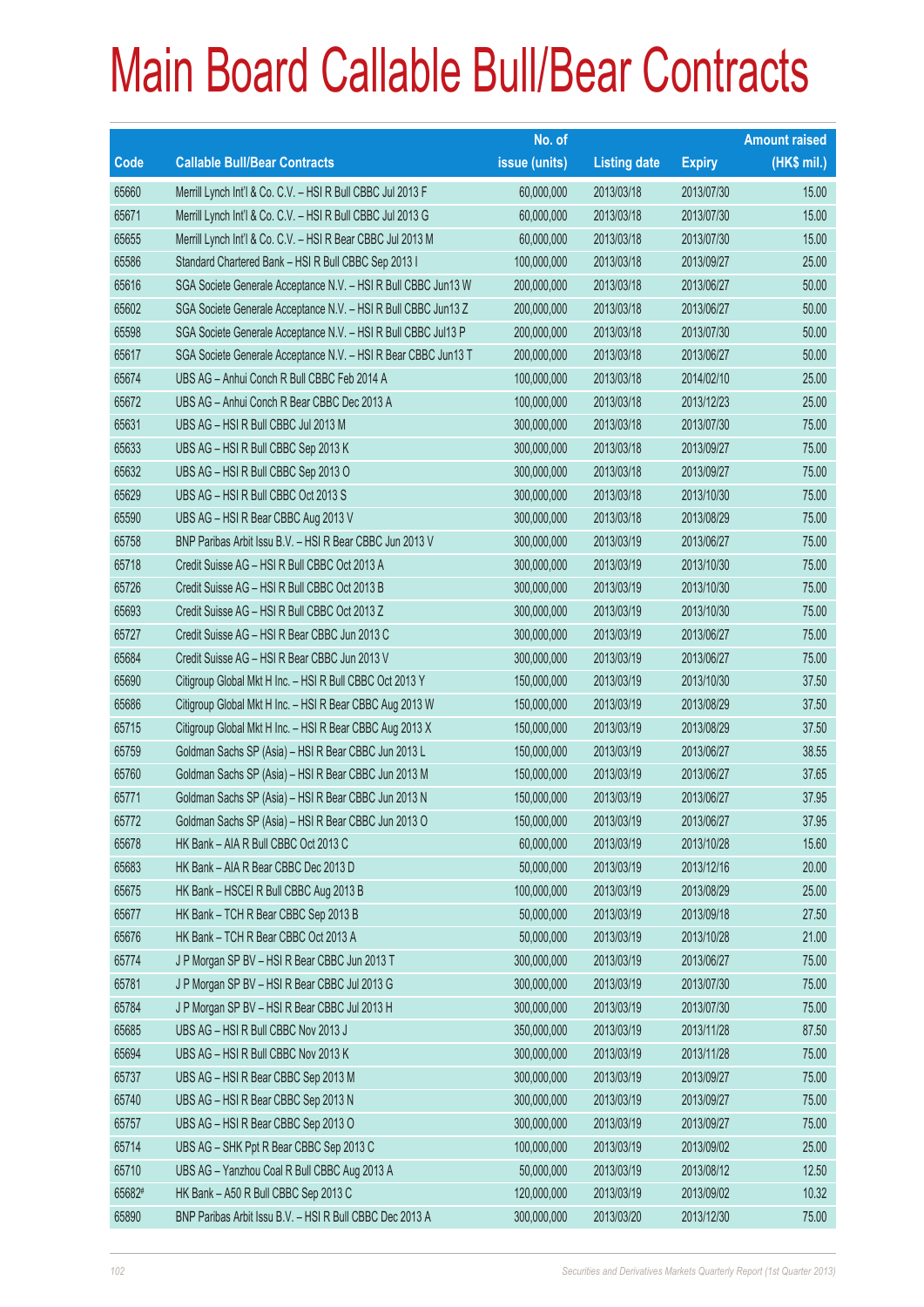|             |                                                                | No. of        |                     |               | <b>Amount raised</b> |
|-------------|----------------------------------------------------------------|---------------|---------------------|---------------|----------------------|
| <b>Code</b> | <b>Callable Bull/Bear Contracts</b>                            | issue (units) | <b>Listing date</b> | <b>Expiry</b> | $(HK$$ mil.)         |
| 65816       | BNP Paribas Arbit Issu B.V. - HSI R Bull CBBC Dec 2013 P       | 300,000,000   | 2013/03/20          | 2013/12/30    | 75.00                |
| 65869       | BNP Paribas Arbit Issu B.V. - HSI R Bull CBBC Dec 2013 R       | 300,000,000   | 2013/03/20          | 2013/12/30    | 75.00                |
| 65887       | BNP Paribas Arbit Issu B.V. - HSI R Bear CBBC Jun 2013 F       | 300,000,000   | 2013/03/20          | 2013/06/27    | 75.00                |
| 65984       | BNP Paribas Arbit Issu B.V. - HSI R Bear CBBC Jun 2013 G       | 300,000,000   | 2013/03/20          | 2013/06/27    | 75.00                |
| 66009       | BNP Paribas Arbit Issu B.V. - HSI R Bear CBBC Jun 2013 N       | 300,000,000   | 2013/03/20          | 2013/06/27    | 75.00                |
| 65881       | BNP Paribas Arbit Issu B.V. - HSI R Bear CBBC Jun 2013 S       | 300,000,000   | 2013/03/20          | 2013/06/27    | 75.00                |
| 65882       | BNP Paribas Arbit Issu B.V. - HSI R Bear CBBC Jun 2013 T       | 300,000,000   | 2013/03/20          | 2013/06/27    | 75.00                |
| 65791       | Credit Suisse AG - HSI R Bull CBBC Aug 2013 B                  | 300,000,000   | 2013/03/20          | 2013/08/29    | 75.00                |
| 65928       | Credit Suisse AG - HSI R Bull CBBC Aug 2013 D                  | 300,000,000   | 2013/03/20          | 2013/08/29    | 75.00                |
| 65790       | Credit Suisse AG - HSI R Bull CBBC Aug 2013 V                  | 300,000,000   | 2013/03/20          | 2013/08/29    | 75.00                |
| 65917       | Credit Suisse AG - HSI R Bull CBBC Aug 2013 Y                  | 300,000,000   | 2013/03/20          | 2013/08/29    | 75.00                |
| 65953       | Credit Suisse AG - HSI R Bear CBBC Jun 2013 Y                  | 300,000,000   | 2013/03/20          | 2013/06/27    | 75.00                |
| 65955       | Credit Suisse AG - HSI R Bear CBBC Jun 2013 Z                  | 300,000,000   | 2013/03/20          | 2013/06/27    | 75.00                |
| 65945       | Credit Suisse AG - HSI R Bear CBBC Jul 2013 H                  | 300,000,000   | 2013/03/20          | 2013/07/30    | 75.00                |
| 65959       | Credit Suisse AG - HSI R Bear CBBC Jul 2013 L                  | 300,000,000   | 2013/03/20          | 2013/07/30    | 75.00                |
| 65960       | Credit Suisse AG - HSI R Bear CBBC Jul 2013 M                  | 300,000,000   | 2013/03/20          | 2013/07/30    | 75.00                |
| 65975       | Credit Suisse AG - HSI R Bear CBBC Jul 2013 Q                  | 300,000,000   | 2013/03/20          | 2013/07/30    | 75.00                |
| 65847       | Citigroup Global Mkt H Inc. - HSI R Bull CBBC Oct 2013 O       | 150,000,000   | 2013/03/20          | 2013/10/30    | 37.50                |
| 65936       | Citigroup Global Mkt H Inc. - HSI R Bull CBBC Oct 2013 P       | 150,000,000   | 2013/03/20          | 2013/10/30    | 37.50                |
| 65944       | Citigroup Global Mkt H Inc. - HSI R Bull CBBC Oct 2013 Q       | 150,000,000   | 2013/03/20          | 2013/10/30    | 37.50                |
| 66066       | Citigroup Global Mkt H Inc. - HSI R Bear CBBC Aug 2013 Y       | 150,000,000   | 2013/03/20          | 2013/08/29    | 37.50                |
| 66069       | Citigroup Global Mkt H Inc. - HSI R Bear CBBC Aug 2013 Z       | 150,000,000   | 2013/03/20          | 2013/08/29    | 37.50                |
| 66036       | Goldman Sachs SP (Asia) - HSI R Bull CBBC Jun 2013 O           | 150,000,000   | 2013/03/20          | 2013/06/27    | 38.10                |
| 66044       | Goldman Sachs SP (Asia) - HSI R Bull CBBC Jun 2013 P           | 150,000,000   | 2013/03/20          | 2013/06/27    | 37.95                |
| 66059       | Goldman Sachs SP (Asia) - HSI R Bull CBBC Jun 2013 Q           | 150,000,000   | 2013/03/20          | 2013/06/27    | 37.80                |
| 66010       | Goldman Sachs SP (Asia) - HSI R Bear CBBC Jun 2013 P           | 150,000,000   | 2013/03/20          | 2013/06/27    | 38.40                |
| 66012       | Goldman Sachs SP (Asia) - HSI R Bear CBBC Jun 2013 Q           | 150,000,000   | 2013/03/20          | 2013/06/27    | 38.85                |
| 66022       | Goldman Sachs SP (Asia) - HSI R Bear CBBC Jun 2013 R           | 150,000,000   | 2013/03/20          | 2013/06/27    | 38.10                |
| 66023       | Goldman Sachs SP (Asia) - HSI R Bear CBBC Jun 2013 S           | 150,000,000   | 2013/03/20          | 2013/06/27    | 37.95                |
| 65789       | HK Bank - CSOP A50 ETF R Bear CBBC Jul 2013 B                  | 40,000,000    | 2013/03/20          | 2013/07/29    | 10.00                |
| 65788       | HK Bank - A50 R Bear CBBC Aug 2013 F                           | 50,000,000    | 2013/03/20          | 2013/08/26    | 12.50                |
| 66074       | J P Morgan SP BV - HSI R Bear CBBC Jun 2013 U                  | 300,000,000   | 2013/03/20          | 2013/06/27    | 75.00                |
| 66073       | J P Morgan SP BV - HSI R Bear CBBC Jul 2013 I                  | 300,000,000   | 2013/03/20          | 2013/07/30    | 75.00                |
| 65899       | Standard Chartered Bank - HSI R Bull CBBC Sep 2013 J           | 100,000,000   | 2013/03/20          | 2013/09/27    | 25.00                |
| 65817       | SGA Societe Generale Acceptance N.V. - HSI R Bull CBBC Jun13 Y | 200,000,000   | 2013/03/20          | 2013/06/27    | 50.00                |
| 65820       | SGA Societe Generale Acceptance N.V. - HSI R Bear CBBC Jun13 U | 200,000,000   | 2013/03/20          | 2013/06/27    | 50.00                |
| 65822       | SGA Societe Generale Acceptance N.V. - HSI R Bear CBBC Jun13 V | 200,000,000   | 2013/03/20          | 2013/06/27    | 50.00                |
| 65831       | SGA Societe Generale Acceptance N.V. - HSI R Bear CBBC Jun13 W | 200,000,000   | 2013/03/20          | 2013/06/27    | 50.00                |
| 65859       | UBS AG - China Life R Bear CBBC Aug 2013 B                     | 100,000,000   | 2013/03/20          | 2013/08/26    | 25.00                |
| 65858       | UBS AG - CSOP A50 ETF R Bear CBBC Jul 2013 C                   | 100,000,000   | 2013/03/20          | 2013/07/15    | 25.00                |
| 65850       | UBS AG - A50 China R Bear CBBC Aug 2013 B                      | 100,000,000   | 2013/03/20          | 2013/08/19    | 25.00                |
| 65864       | UBS AG - HKEx R Bear CBBC Aug 2013 A                           | 100,000,000   | 2013/03/20          | 2013/08/05    | 25.00                |
| 65909       | UBS AG - HSCEI R Bull CBBC Oct 2013 C                          | 100,000,000   | 2013/03/20          | 2013/10/30    | 25.00                |
| 65903       | UBS AG - HSCEI R Bear CBBC Jul 2013 D                          | 100,000,000   | 2013/03/20          | 2013/07/30    | 25.00                |
| 65844       | UBS AG - HSI R Bull CBBC Sep 2013 L                            | 300,000,000   | 2013/03/20          | 2013/09/27    | 75.00                |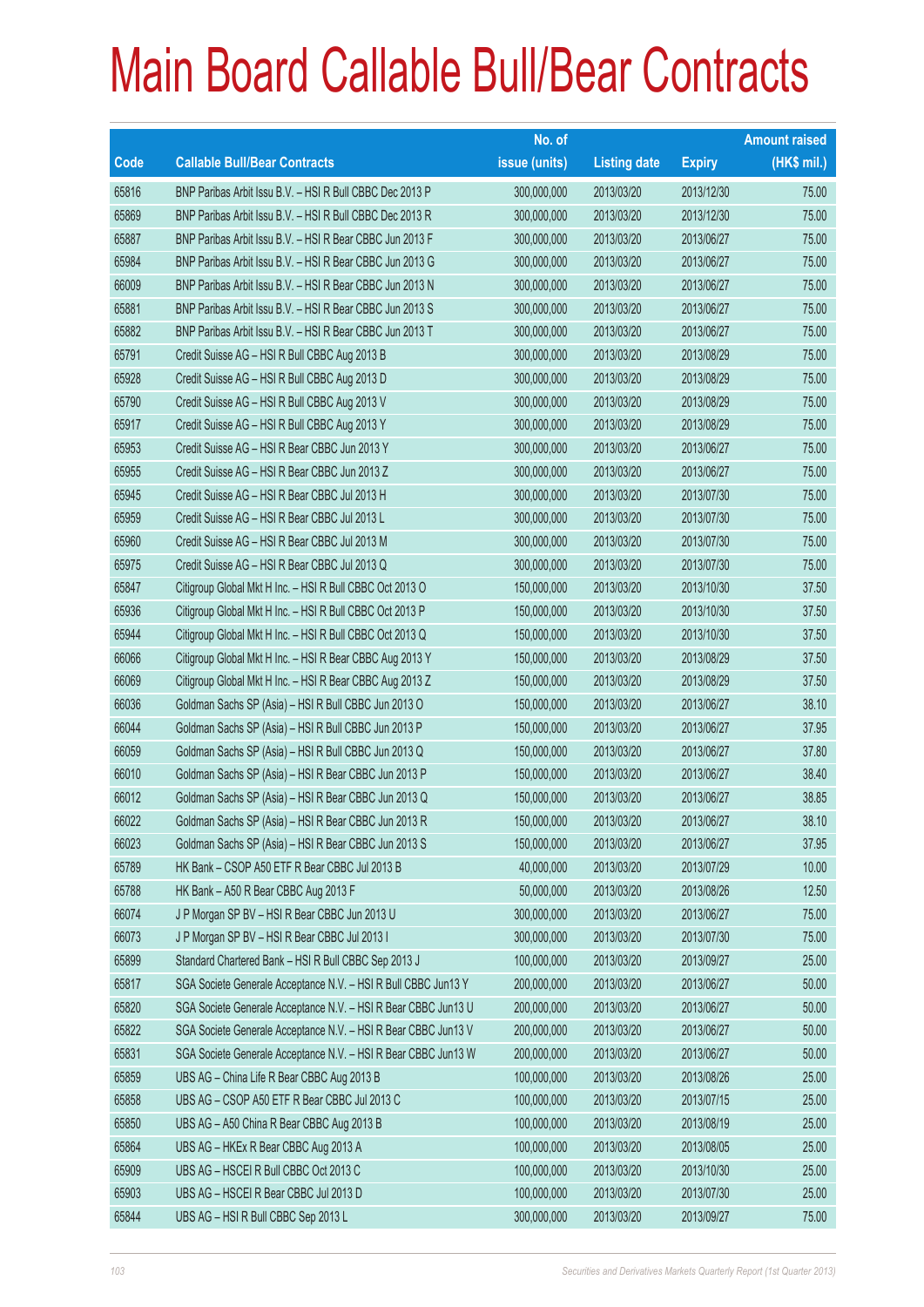|        |                                                                | No. of        |                     |               | <b>Amount raised</b> |
|--------|----------------------------------------------------------------|---------------|---------------------|---------------|----------------------|
| Code   | <b>Callable Bull/Bear Contracts</b>                            | issue (units) | <b>Listing date</b> | <b>Expiry</b> | $(HK$$ mil.)         |
| 65849  | UBS AG - HSI R Bull CBBC Sep 2013 P                            | 350,000,000   | 2013/03/20          | 2013/09/27    | 87.50                |
| 65905  | UBS AG - HSI R Bull CBBC Sep 2013 Q                            | 300,000,000   | 2013/03/20          | 2013/09/27    | 75.00                |
| 65846  | UBS AG - HSI R Bull CBBC Oct 2013 T                            | 350,000,000   | 2013/03/20          | 2013/10/30    | 87.50                |
| 65978  | UBS AG - HSI R Bear CBBC Jul 2013 D                            | 300,000,000   | 2013/03/20          | 2013/07/30    | 75.00                |
| 65981  | UBS AG - HSI R Bear CBBC Jul 2013 Q                            | 300,000,000   | 2013/03/20          | 2013/07/30    | 75.00                |
| 65976  | UBS AG - HSI R Bear CBBC Aug 2013 W                            | 300,000,000   | 2013/03/20          | 2013/08/29    | 75.00                |
| 65977  | UBS AG - HSI R Bear CBBC Oct 2013 K                            | 300,000,000   | 2013/03/20          | 2013/10/30    | 75.00                |
| 65067# | HK Bank - HSCEI R Bull CBBC Nov 2013 A                         | 130,000,000   | 2013/03/20          | 2013/11/28    | 13.52                |
| 65162# | SGA Societe Generale Acceptance N.V. - HSI R Bear CBBC Dec11R  | 150,000,000   | 2013/03/20          | 2011/12/29    | 11.55                |
| 66147  | BNP Paribas Arbit Issu B.V. - HSI R Bull CBBC Dec 2013 U       | 300,000,000   | 2013/03/21          | 2013/12/30    | 75.00                |
| 66150  | BNP Paribas Arbit Issu B.V. - HSI R Bull CBBC Dec 2013 V       | 300,000,000   | 2013/03/21          | 2013/12/30    | 75.00                |
| 66152  | BNP Paribas Arbit Issu B.V. - HSI R Bull CBBC Dec 2013 X       | 300,000,000   | 2013/03/21          | 2013/12/30    | 75.00                |
| 66145  | BNP Paribas Arbit Issu B.V. - HSI R Bear CBBC Jun 2013 O       | 300,000,000   | 2013/03/21          | 2013/06/27    | 75.00                |
| 66146  | BNP Paribas Arbit Issu B.V. - HSI R Bear CBBC Jun 2013 W       | 300,000,000   | 2013/03/21          | 2013/06/27    | 75.00                |
| 66161  | Credit Suisse AG - HSI R Bull CBBC Sep 2013 M                  | 300,000,000   | 2013/03/21          | 2013/09/27    | 75.00                |
| 66201  | Credit Suisse AG - HSI R Bull CBBC Sep 2013 N                  | 300,000,000   | 2013/03/21          | 2013/09/27    | 75.00                |
| 66156  | Credit Suisse AG - HSI R Bull CBBC Sep 2013 U                  | 300,000,000   | 2013/03/21          | 2013/09/27    | 75.00                |
| 66160  | Credit Suisse AG - HSI R Bull CBBC Sep 2013 V                  | 300,000,000   | 2013/03/21          | 2013/09/27    | 75.00                |
| 66180  | Credit Suisse AG - HSI R Bear CBBC Jul 2013 A                  | 300,000,000   | 2013/03/21          | 2013/07/30    | 75.00                |
| 66181  | Credit Suisse AG - HSI R Bear CBBC Jul 2013 R                  | 300,000,000   | 2013/03/21          | 2013/07/30    | 75.00                |
| 66182  | Credit Suisse AG - HSI R Bear CBBC Jul 2013 T                  | 300,000,000   | 2013/03/21          | 2013/07/30    | 75.00                |
| 66186  | Credit Suisse AG - HSI R Bear CBBC Jul 2013 U                  | 300,000,000   | 2013/03/21          | 2013/07/30    | 75.00                |
| 66183  | Credit Suisse AG - HSI R Bear CBBC Jul 2013 Y                  | 300,000,000   | 2013/03/21          | 2013/07/30    | 75.00                |
| 66118  | Citigroup Global Mkt H Inc. - HSI R Bull CBBC Oct 2013 R       | 150,000,000   | 2013/03/21          | 2013/10/30    | 37.50                |
| 66202  | Citigroup Global Mkt H Inc. - HSI R Bull CBBC Oct 2013 S       | 150,000,000   | 2013/03/21          | 2013/10/30    | 37.50                |
| 66168  | Citigroup Global Mkt H Inc. - HSI R Bear CBBC Aug 2013 B       | 150,000,000   | 2013/03/21          | 2013/08/29    | 37.50                |
| 66169  | Citigroup Global Mkt H Inc. - HSI R Bear CBBC Aug 2013 C       | 150,000,000   | 2013/03/21          | 2013/08/29    | 37.50                |
| 66209  | Citigroup Global Mkt H Inc. - HSI R Bear CBBC Aug 2013 D       | 150,000,000   | 2013/03/21          | 2013/08/29    | 37.50                |
| 66089  | HK Bank - CSOP A50 ETF R Bull CBBC Oct 2013 B                  | 80,000,000    | 2013/03/21          | 2013/10/28    | 20.00                |
| 66075  | HK Bank - CSOP A50 ETF R Bull CBBC Nov 2013 A                  | 80,000,000    | 2013/03/21          | 2013/11/25    | 20.00                |
| 66096  | HK Bank - GCL-Poly Energy R Bull CBBC Dec 2014 A               | 50,000,000    | 2013/03/21          | 2014/12/18    | 12.50                |
| 66092  | HK Bank - Yanzhou Coal R Bull CBBC Oct 2013 A                  | 50,000,000    | 2013/03/21          | 2013/10/21    | 12.50                |
| 66238  | J P Morgan SP BV - HSI R Bull CBBC Jul 2013 Q                  | 300,000,000   | 2013/03/21          | 2013/07/30    | 75.00                |
| 66244  | J P Morgan SP BV - HSI R Bull CBBC Jul 2013 R                  | 300,000,000   | 2013/03/21          | 2013/07/30    | 75.00                |
| 66246  | J P Morgan SP BV - HSI R Bull CBBC Jul 2013 S                  | 300,000,000   | 2013/03/21          | 2013/07/30    | 75.00                |
| 66250  | J P Morgan SP BV - HSI R Bull CBBC Jul 2013 T                  | 300,000,000   | 2013/03/21          | 2013/07/30    | 75.00                |
| 66243  | J P Morgan SP BV - HSI R Bull CBBC Aug 2013 E                  | 300,000,000   | 2013/03/21          | 2013/08/29    | 75.00                |
| 66245  | J P Morgan SP BV - HSI R Bull CBBC Aug 2013 F                  | 300,000,000   | 2013/03/21          | 2013/08/29    | 75.00                |
| 66247  | J P Morgan SP BV - HSI R Bull CBBC Aug 2013 G                  | 300,000,000   | 2013/03/21          | 2013/08/29    | 75.00                |
| 66255  | J P Morgan SP BV - HSI R Bull CBBC Aug 2013 H                  | 300,000,000   | 2013/03/21          | 2013/08/29    | 75.00                |
| 66154  | Standard Chartered Bank - HSI R Bull CBBC Sep 2013 K           | 100,000,000   | 2013/03/21          | 2013/09/27    | 25.00                |
| 66155  | Standard Chartered Bank - HSI R Bull CBBC Sep 2013 L           | 100,000,000   | 2013/03/21          | 2013/09/27    | 25.00                |
| 66153  | Standard Chartered Bank - HSI R Bear CBBC Jul 2013 F           | 100,000,000   | 2013/03/21          | 2013/07/30    | 25.00                |
| 66119  | SGA Societe Generale Acceptance N.V. - HSI R Bull CBBC Jul13 Q | 200,000,000   | 2013/03/21          | 2013/07/30    | 50.00                |
| 66132  | SGA Societe Generale Acceptance N.V. - HSI R Bull CBBC Jul13 R | 200,000,000   | 2013/03/21          | 2013/07/30    | 50.00                |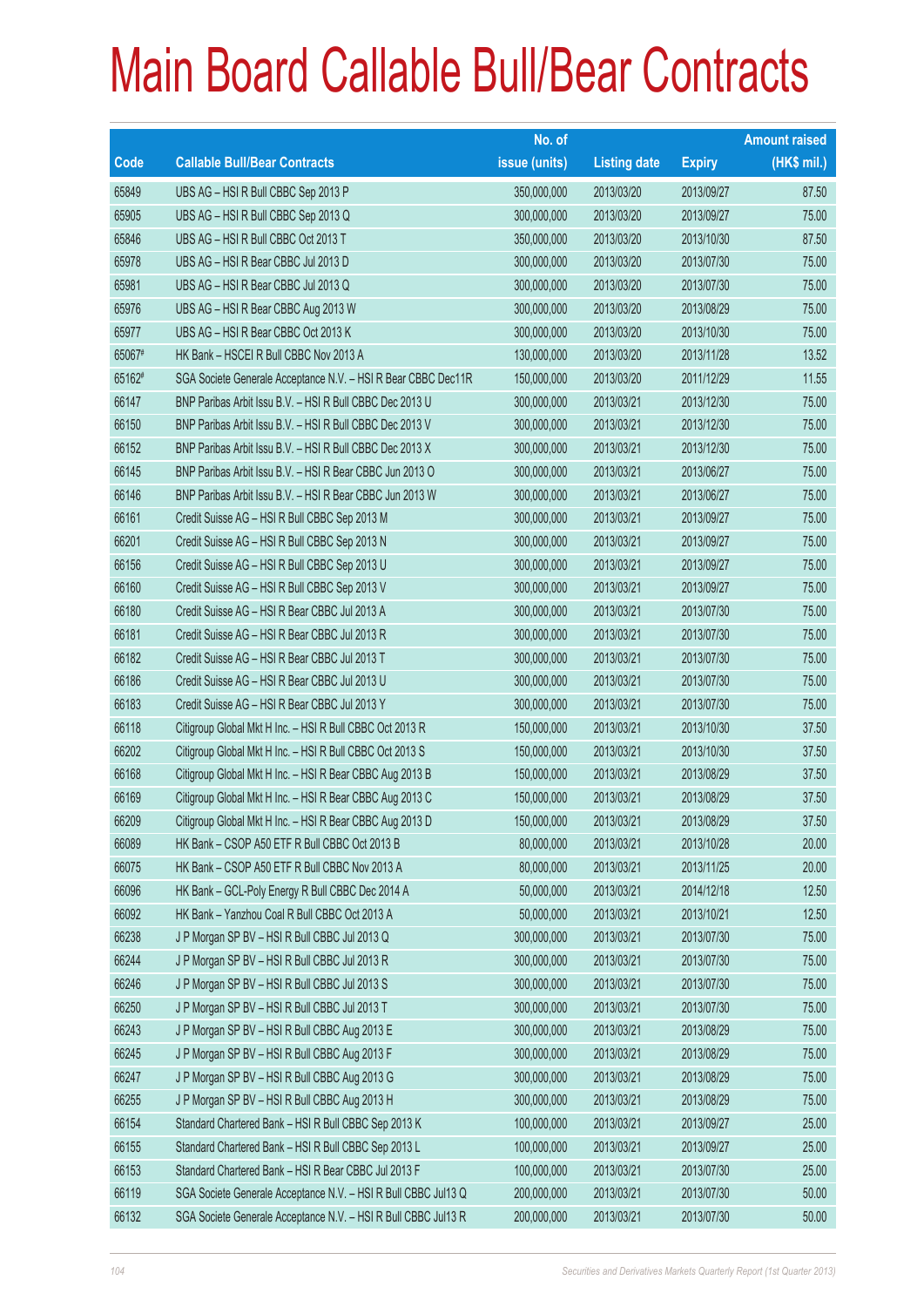|       |                                                                | No. of        |                     |               | <b>Amount raised</b> |
|-------|----------------------------------------------------------------|---------------|---------------------|---------------|----------------------|
| Code  | <b>Callable Bull/Bear Contracts</b>                            | issue (units) | <b>Listing date</b> | <b>Expiry</b> | (HK\$ mil.)          |
| 66136 | SGA Societe Generale Acceptance N.V. - HSI R Bull CBBC Jul13 S | 200,000,000   | 2013/03/21          | 2013/07/30    | 50.00                |
| 66139 | SGA Societe Generale Acceptance N.V. - HSI R Bear CBBC Jun13 X | 200,000,000   | 2013/03/21          | 2013/06/27    | 50.00                |
| 66143 | SGA Societe Generale Acceptance N.V. - HSI R Bear CBBC Jun13 Y | 200,000,000   | 2013/03/21          | 2013/06/27    | 50.00                |
| 66144 | SGA Societe Generale Acceptance N.V. - HSI R Bear CBBC Jun13 Z | 200,000,000   | 2013/03/21          | 2013/06/27    | 50.00                |
| 66234 | UBS AG - Cheung Kong R Bear CBBC Jul 2013 A                    | 100,000,000   | 2013/03/21          | 2013/07/29    | 25.00                |
| 66227 | UBS AG - China Life R Bull CBBC Sep 2013 A                     | 100,000,000   | 2013/03/21          | 2013/09/09    | 54.00                |
| 66165 | UBS AG - HSI R Bull CBBC Oct 2013 U                            | 300,000,000   | 2013/03/21          | 2013/10/30    | 75.00                |
| 66166 | UBS AG - HSI R Bull CBBC Nov 2013 L                            | 350,000,000   | 2013/03/21          | 2013/11/28    | 87.50                |
| 66223 | UBS AG - HSI R Bull CBBC Dec 2013 A                            | 350,000,000   | 2013/03/21          | 2013/12/30    | 87.50                |
| 66175 | UBS AG - HSI R Bear CBBC Jul 2013 R                            | 300,000,000   | 2013/03/21          | 2013/07/30    | 75.00                |
| 66178 | UBS AG - HSI R Bear CBBC Jul 2013 S                            | 300,000,000   | 2013/03/21          | 2013/07/30    | 75.00                |
| 66176 | UBS AG - HSI R Bear CBBC Aug 2013 X                            | 300,000,000   | 2013/03/21          | 2013/08/29    | 75.00                |
| 66177 | UBS AG - HSI R Bear CBBC Aug 2013 Y                            | 350,000,000   | 2013/03/21          | 2013/08/29    | 87.50                |
| 66232 | UBS AG - SHK Ppt R Bull CBBC Dec 2013 B                        | 100,000,000   | 2013/03/21          | 2013/12/30    | 25.00                |
| 66296 | Credit Suisse AG - HSI R Bull CBBC Oct 2013 C                  | 300,000,000   | 2013/03/22          | 2013/10/30    | 75.00                |
| 66291 | Credit Suisse AG - HSI R Bull CBBC Oct 2013 D                  | 300,000,000   | 2013/03/22          | 2013/10/30    | 75.00                |
| 66293 | Credit Suisse AG - HSI R Bull CBBC Oct 2013 G                  | 300,000,000   | 2013/03/22          | 2013/10/30    | 75.00                |
| 66298 | Credit Suisse AG - HSI R Bear CBBC Jun 2013 E                  | 300,000,000   | 2013/03/22          | 2013/06/27    | 75.00                |
| 66270 | Credit Suisse AG - HSI R Bear CBBC Jul 2013 V                  | 300,000,000   | 2013/03/22          | 2013/07/30    | 75.00                |
| 66273 | Credit Suisse AG - HSI R Bear CBBC Jul 2013 X                  | 300,000,000   | 2013/03/22          | 2013/07/30    | 75.00                |
| 66278 | Citigroup Global Mkt H Inc. - HSI R Bull CBBC Oct 2013 T       | 150,000,000   | 2013/03/22          | 2013/10/30    | 37.50                |
| 66299 | Citigroup Global Mkt H Inc. - HSI R Bull CBBC Oct 2013 U       | 150,000,000   | 2013/03/22          | 2013/10/30    | 37.50                |
| 66313 | Citigroup Global Mkt H Inc. - HSI R Bull CBBC Dec 2013 I       | 150,000,000   | 2013/03/22          | 2013/12/30    | 37.50                |
| 66316 | Citigroup Global Mkt H Inc. - HSI R Bull CBBC Dec 2013 J       | 150,000,000   | 2013/03/22          | 2013/12/30    | 37.50                |
| 66319 | Citigroup Global Mkt H Inc. - HSI R Bull CBBC Dec 2013 W       | 150,000,000   | 2013/03/22          | 2013/12/30    | 37.50                |
| 66321 | Citigroup Global Mkt H Inc. - HSI R Bull CBBC Dec 2013 X       | 150,000,000   | 2013/03/22          | 2013/12/30    | 37.50                |
| 66322 | Citigroup Global Mkt H Inc. - HSI R Bull CBBC Dec 2013 Y       | 150,000,000   | 2013/03/22          | 2013/12/30    | 37.50                |
| 66314 | Citigroup Global Mkt H Inc. - HSI R Bull CBBC Dec 2013 Z       | 150,000,000   | 2013/03/22          | 2013/12/30    | 37.50                |
| 66343 | Citigroup Global Mkt H Inc. - HSI R Bear CBBC Aug 2013 A       | 150,000,000   | 2013/03/22          | 2013/08/29    | 37.50                |
| 66312 | Citigroup Global Mkt H Inc. - HSI R Bear CBBC Aug 2013 E       | 150,000,000   | 2013/03/22          | 2013/08/29    | 37.50                |
| 66329 | Citigroup Global Mkt H Inc. - HSI R Bear CBBC Aug 2013 F       | 150,000,000   | 2013/03/22          | 2013/08/29    | 37.50                |
| 66330 | Citigroup Global Mkt H Inc. - HSI R Bear CBBC Aug 2013 G       | 150,000,000   | 2013/03/22          | 2013/08/29    | 37.50                |
| 66332 | Citigroup Global Mkt H Inc. - HSI R Bear CBBC Aug 2013 H       | 150,000,000   | 2013/03/22          | 2013/08/29    | 37.50                |
| 66268 | HK Bank - China Life R Bull CBBC Nov 2013 A                    | 60,000,000    | 2013/03/22          | 2013/11/25    | 33.60                |
| 66269 | HK Bank - HKEx R Bear CBBC Sep 2013 A                          | 50,000,000    | 2013/03/22          | 2013/09/30    | 12.50                |
| 66263 | HK Bank - HSCEI R Bull CBBC Sep 2013 C                         | 68,000,000    | 2013/03/22          | 2013/09/27    | 17.00                |
| 66260 | HK Bank - HSI R Bear CBBC Aug 2013 H                           | 100,000,000   | 2013/03/22          | 2013/08/29    | 25.00                |
| 66256 | HK Bank - HSI R Bear CBBC Sep 2013 J                           | 100,000,000   | 2013/03/22          | 2013/09/27    | 25.00                |
| 66266 | HK Bank - SHK Ppt R Bull CBBC Sep 2013 B                       | 60,000,000    | 2013/03/22          | 2013/09/30    | 15.00                |
| 66267 | HK Bank - SHK Ppt R Bull CBBC Oct 2013 B                       | 60,000,000    | 2013/03/22          | 2013/10/08    | 15.00                |
| 66310 | UBS AG - CSOP A50 ETF R Bull CBBC Oct 2013 A                   | 100,000,000   | 2013/03/22          | 2013/10/07    | 25.00                |
| 66306 | UBS AG - HSI R Bull CBBC Oct 2013 V                            | 300,000,000   | 2013/03/22          | 2013/10/30    | 75.00                |
| 66307 | UBS AG - HSI R Bull CBBC Nov 2013 M                            | 300,000,000   | 2013/03/22          | 2013/11/28    | 75.00                |
| 66309 | UBS AG - HSI R Bull CBBC Nov 2013 N                            | 300,000,000   | 2013/03/22          | 2013/11/28    | 75.00                |
| 66305 | UBS AG - HSI R Bull CBBC Dec 2013 B                            | 300,000,000   | 2013/03/22          | 2013/12/30    | 75.00                |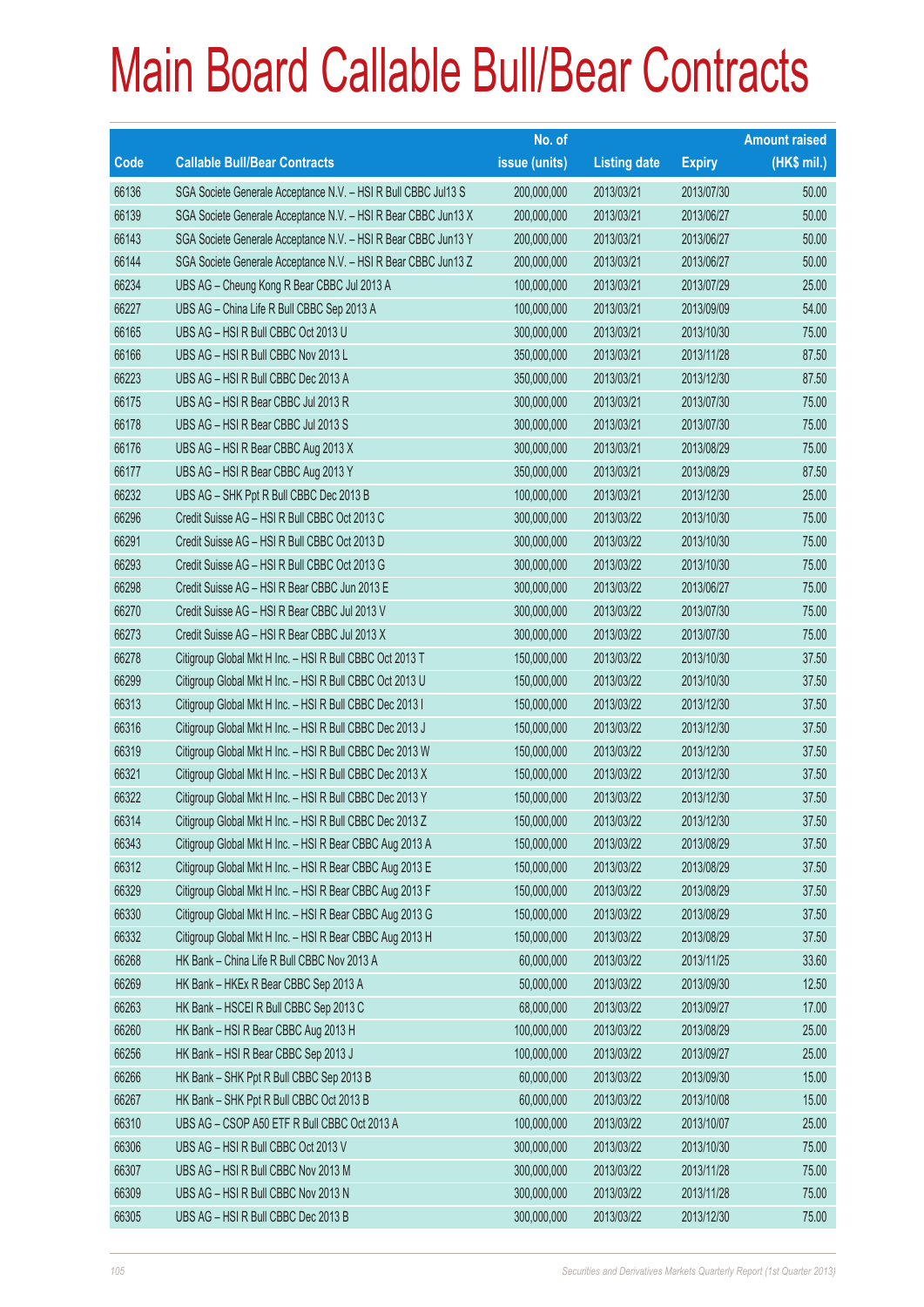|       |                                                          | No. of        |                     |               | <b>Amount raised</b> |
|-------|----------------------------------------------------------|---------------|---------------------|---------------|----------------------|
| Code  | <b>Callable Bull/Bear Contracts</b>                      | issue (units) | <b>Listing date</b> | <b>Expiry</b> | $(HK$$ mil.)         |
| 66302 | UBS AG - HSI R Bear CBBC Jun 2013 J                      | 300,000,000   | 2013/03/22          | 2013/06/27    | 75.00                |
| 66275 | UBS AG - HSI R Bear CBBC Aug 2013 Z                      | 300,000,000   | 2013/03/22          | 2013/08/29    | 75.00                |
| 66276 | UBS AG - HSI R Bear CBBC Sep 2013 P                      | 350,000,000   | 2013/03/22          | 2013/09/27    | 87.50                |
| 66311 | UBS AG - Ping An R Bull CBBC Nov 2013 A                  | 100,000,000   | 2013/03/22          | 2013/11/04    | 25.00                |
| 66353 | BNP Paribas Arbit Issu B.V. - HSI R Bull CBBC Dec 2013 B | 300,000,000   | 2013/03/25          | 2013/12/30    | 75.00                |
| 66362 | BNP Paribas Arbit Issu B.V. - HSI R Bull CBBC Dec 2013 J | 300,000,000   | 2013/03/25          | 2013/12/30    | 75.00                |
| 66369 | BNP Paribas Arbit Issu B.V. - HSI R Bull CBBC Dec 2013 T | 300,000,000   | 2013/03/25          | 2013/12/30    | 75.00                |
| 66430 | BNP Paribas Arbit Issu B.V. - HSI R Bull CBBC Dec 2013 W | 300,000,000   | 2013/03/25          | 2013/12/30    | 75.00                |
| 66351 | BNP Paribas Arbit Issu B.V. - HSI R Bull CBBC Dec 2013 Y | 300,000,000   | 2013/03/25          | 2013/12/30    | 75.00                |
| 66445 | BNP Paribas Arbit Issu B.V. - HSI R Bear CBBC Jun 2013 H | 300,000,000   | 2013/03/25          | 2013/06/27    | 75.00                |
| 66441 | BNP Paribas Arbit Issu B.V. - HSI R Bear CBBC Jun 2013 K | 300,000,000   | 2013/03/25          | 2013/06/27    | 75.00                |
| 66439 | BNP Paribas Arbit Issu B.V. - HSI R Bear CBBC Jun 2013 X | 300,000,000   | 2013/03/25          | 2013/06/27    | 75.00                |
| 66440 | BNP Paribas Arbit Issu B.V. - HSI R Bear CBBC Jun 2013 Y | 300,000,000   | 2013/03/25          | 2013/06/27    | 75.00                |
| 66442 | BNP Paribas Arbit Issu B.V. - HSI R Bear CBBC Jun 2013 Z | 300,000,000   | 2013/03/25          | 2013/06/27    | 75.00                |
| 66433 | BNP Paribas Arbit Issu B.V. - HSI R Bear CBBC Jul 2013 A | 300,000,000   | 2013/03/25          | 2013/07/30    | 75.00                |
| 66437 | BNP Paribas Arbit Issu B.V. - HSI R Bear CBBC Jul 2013 B | 300,000,000   | 2013/03/25          | 2013/07/30    | 75.00                |
| 66438 | BNP Paribas Arbit Issu B.V. - HSI R Bear CBBC Jul 2013 C | 300,000,000   | 2013/03/25          | 2013/07/30    | 75.00                |
| 66458 | Credit Suisse AG - HSI R Bull CBBC Sep 2013 G            | 300,000,000   | 2013/03/25          | 2013/09/27    | 75.00                |
| 66451 | Credit Suisse AG - HSI R Bull CBBC Sep 2013 L            | 300,000,000   | 2013/03/25          | 2013/09/27    | 75.00                |
| 66456 | Credit Suisse AG - HSI R Bull CBBC Sep 2013 O            | 300,000,000   | 2013/03/25          | 2013/09/27    | 75.00                |
| 66457 | Credit Suisse AG - HSI R Bull CBBC Sep 2013 W            | 300,000,000   | 2013/03/25          | 2013/09/27    | 75.00                |
| 66388 | Credit Suisse AG - HSI R Bull CBBC Oct 2013 E            | 300,000,000   | 2013/03/25          | 2013/10/30    | 75.00                |
| 66466 | Credit Suisse AG - HSI R Bull CBBC Oct 2013 F            | 300,000,000   | 2013/03/25          | 2013/10/30    | 75.00                |
| 66389 | Credit Suisse AG - HSI R Bull CBBC Oct 2013 H            | 300,000,000   | 2013/03/25          | 2013/10/30    | 75.00                |
| 66390 | Credit Suisse AG - HSI R Bull CBBC Oct 2013 I            | 300,000,000   | 2013/03/25          | 2013/10/30    | 75.00                |
| 66447 | Credit Suisse AG - HSI R Bull CBBC Oct 2013 J            | 300,000,000   | 2013/03/25          | 2013/10/30    | 75.00                |
| 66448 | Credit Suisse AG - HSI R Bull CBBC Oct 2013 K            | 300,000,000   | 2013/03/25          | 2013/10/30    | 75.00                |
| 66465 | Credit Suisse AG - HSI R Bull CBBC Oct 2013 L            | 300,000,000   | 2013/03/25          | 2013/10/30    | 75.00                |
| 66467 | Credit Suisse AG - HSI R Bull CBBC Oct 2013 M            | 300,000,000   | 2013/03/25          | 2013/10/30    | 75.00                |
| 66460 | Credit Suisse AG - HSI R Bull CBBC Nov 2013 J            | 300,000,000   | 2013/03/25          | 2013/11/28    | 75.00                |
| 66462 | Credit Suisse AG - HSI R Bull CBBC Nov 2013 K            | 300,000,000   | 2013/03/25          | 2013/11/28    | 75.00                |
| 66463 | Credit Suisse AG - HSI R Bull CBBC Nov 2013 L            | 300,000,000   | 2013/03/25          | 2013/11/28    | 75.00                |
| 66470 | Credit Suisse AG - HSI R Bear CBBC Jul 2013 W            | 300,000,000   | 2013/03/25          | 2013/07/30    | 75.00                |
| 66472 | Credit Suisse AG - HSI R Bear CBBC Jul 2013 Z            | 300,000,000   | 2013/03/25          | 2013/07/30    | 75.00                |
| 66468 | Credit Suisse AG - HSI R Bear CBBC Aug 2013 K            | 300,000,000   | 2013/03/25          | 2013/08/29    | 75.00                |
| 66469 | Credit Suisse AG - HSI R Bear CBBC Aug 2013 L            | 300,000,000   | 2013/03/25          | 2013/08/29    | 75.00                |
| 66471 | Credit Suisse AG - HSI R Bear CBBC Aug 2013 M            | 300,000,000   | 2013/03/25          | 2013/08/29    | 75.00                |
| 66482 | J P Morgan SP BV - HSI R Bear CBBC Jun 2013 V            | 300,000,000   | 2013/03/25          | 2013/06/27    | 75.00                |
| 66484 | J P Morgan SP BV - HSI R Bear CBBC Jun 2013 W            | 300,000,000   | 2013/03/25          | 2013/06/27    | 75.00                |
| 66483 | J P Morgan SP BV - HSI R Bear CBBC Jul 2013 J            | 300,000,000   | 2013/03/25          | 2013/07/30    | 75.00                |
| 66485 | J P Morgan SP BV - HSI R Bear CBBC Jul 2013 K            | 300,000,000   | 2013/03/25          | 2013/07/30    | 75.00                |
| 66391 | Standard Chartered Bank - HSI R Bull CBBC Sep 2013 M     | 100,000,000   | 2013/03/25          | 2013/09/27    | 25.00                |
| 66397 | Standard Chartered Bank - HSI R Bull CBBC Sep 2013 N     | 100,000,000   | 2013/03/25          | 2013/09/27    | 25.00                |
| 66446 | Standard Chartered Bank - HSI R Bull CBBC Sep 2013 O     | 100,000,000   | 2013/03/25          | 2013/09/27    | 25.00                |
| 66344 | Standard Chartered Bank - HSI R Bear CBBC Jul 2013 G     | 100,000,000   | 2013/03/25          | 2013/07/30    | 25.00                |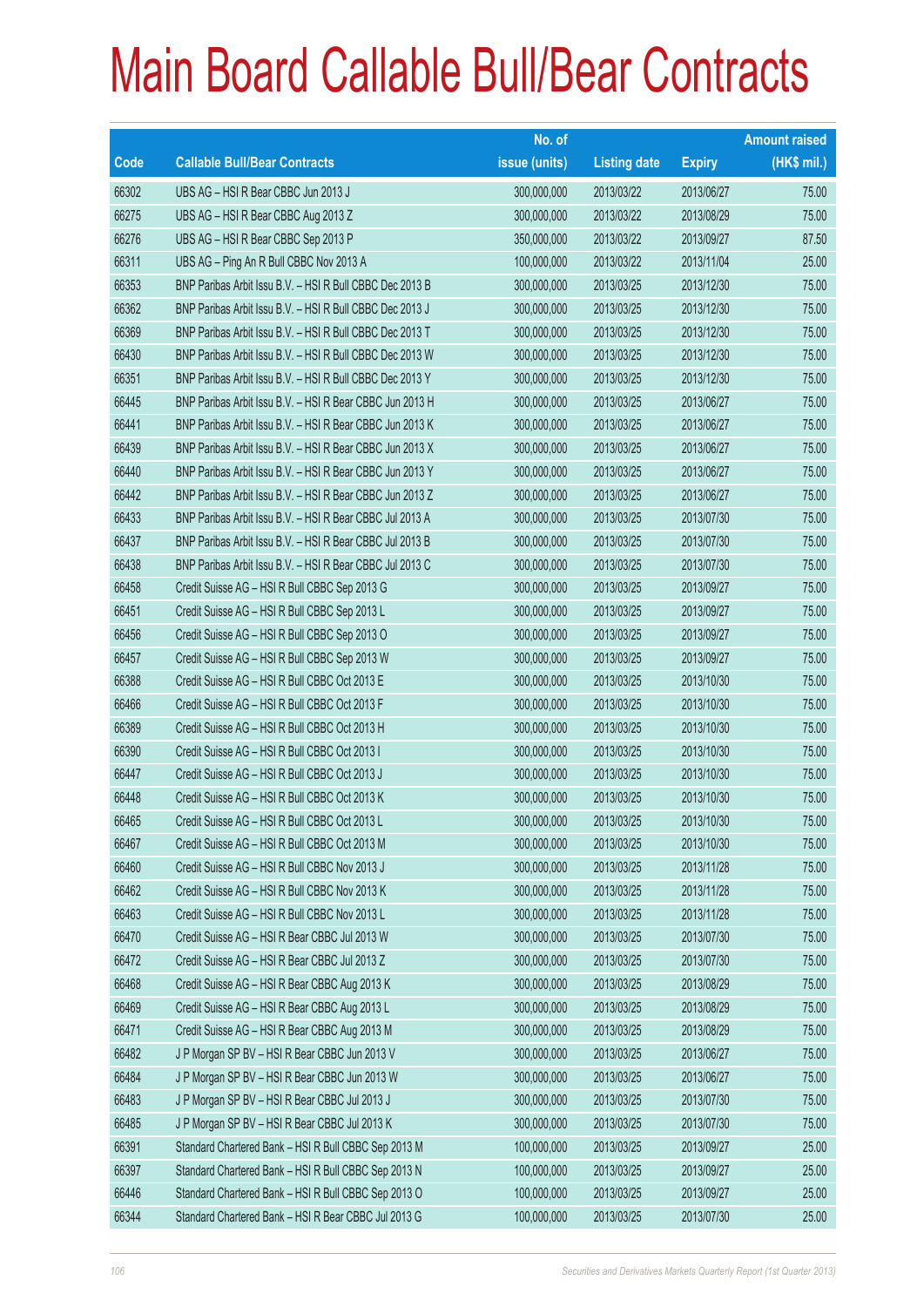|       |                                                                | No. of        |                     |               | <b>Amount raised</b> |
|-------|----------------------------------------------------------------|---------------|---------------------|---------------|----------------------|
| Code  | <b>Callable Bull/Bear Contracts</b>                            | issue (units) | <b>Listing date</b> | <b>Expiry</b> | $(HK$$ mil.)         |
| 66396 | Standard Chartered Bank - HSI R Bear CBBC Jul 2013 H           | 100,000,000   | 2013/03/25          | 2013/07/30    | 25.00                |
| 66387 | SGA Societe Generale Acceptance N.V. - HSI R Bull CBBC Jun13 T | 200,000,000   | 2013/03/25          | 2013/06/27    | 50.00                |
| 66424 | SGA Societe Generale Acceptance N.V. - HSI R Bull CBBC Jun13 U | 200,000,000   | 2013/03/25          | 2013/06/27    | 50.00                |
| 66425 | SGA Societe Generale Acceptance N.V. - HSI R Bull CBBC Jun13 V | 200,000,000   | 2013/03/25          | 2013/06/27    | 50.00                |
| 66370 | SGA Societe Generale Acceptance N.V. - HSI R Bull CBBC Jul13 T | 200,000,000   | 2013/03/25          | 2013/07/30    | 50.00                |
| 66383 | SGA Societe Generale Acceptance N.V. - HSI R Bull CBBC Jul13 U | 200,000,000   | 2013/03/25          | 2013/07/30    | 50.00                |
| 66384 | SGA Societe Generale Acceptance N.V. - HSI R Bull CBBC Jul13 V | 200,000,000   | 2013/03/25          | 2013/07/30    | 50.00                |
| 66386 | SGA Societe Generale Acceptance N.V. - HSI R Bull CBBC Jul13 W | 200,000,000   | 2013/03/25          | 2013/07/30    | 50.00                |
| 66410 | SGA Societe Generale Acceptance N.V. - HSI R Bull CBBC Jul13 X | 200,000,000   | 2013/03/25          | 2013/07/30    | 50.00                |
| 66420 | SGA Societe Generale Acceptance N.V. - HSI R Bull CBBC Jul13 Y | 200,000,000   | 2013/03/25          | 2013/07/30    | 50.00                |
| 66423 | SGA Societe Generale Acceptance N.V. - HSI R Bull CBBC Jul13 Z | 200,000,000   | 2013/03/25          | 2013/07/30    | 50.00                |
| 66427 | SGA Societe Generale Acceptance N.V. - HSI R Bear CBBC Jun13 J | 200,000,000   | 2013/03/25          | 2013/06/27    | 50.00                |
| 66428 | SGA Societe Generale Acceptance N.V. - HSI R Bear CBBC Jun13 K | 200,000,000   | 2013/03/25          | 2013/06/27    | 50.00                |
| 66429 | SGA Societe Generale Acceptance N.V. - HSI R Bear CBBC Jul13 A | 200,000,000   | 2013/03/25          | 2013/07/30    | 50.00                |
| 66402 | UBS AG - Anhui Conch R Bull CBBC Jun 2014 A                    | 100,000,000   | 2013/03/25          | 2014/06/23    | 25.00                |
| 66409 | UBS AG - Cheung Kong R Bull CBBC Oct 2013 C                    | 100,000,000   | 2013/03/25          | 2013/10/21    | 26.50                |
| 66399 | UBS AG - CSOP A50 ETF R Bull CBBC Oct 2013 B                   | 100,000,000   | 2013/03/25          | 2013/10/28    | 25.00                |
| 66404 | UBS AG - HKEx R Bull CBBC Aug 2013 A                           | 100,000,000   | 2013/03/25          | 2013/08/05    | 39.00                |
| 66393 | UBS AG - HSI R Bull CBBC Nov 2013 O                            | 300,000,000   | 2013/03/25          | 2013/11/28    | 75.00                |
| 66394 | UBS AG - HSI R Bull CBBC Nov 2013 P                            | 300,000,000   | 2013/03/25          | 2013/11/28    | 75.00                |
| 66398 | UBS AG - HSI R Bull CBBC Nov 2013 Q                            | 300,000,000   | 2013/03/25          | 2013/11/28    | 75.00                |
| 66392 | UBS AG - HSI R Bull CBBC Dec 2013 C                            | 300,000,000   | 2013/03/25          | 2013/12/30    | 75.00                |
| 66395 | UBS AG - HSI R Bull CBBC Dec 2013 D                            | 300,000,000   | 2013/03/25          | 2013/12/30    | 75.00                |
| 66473 | UBS AG - HSI R Bull CBBC Dec 2013 E                            | 350,000,000   | 2013/03/25          | 2013/12/30    | 87.50                |
| 66477 | UBS AG - HSI R Bear CBBC Jun 2013 H                            | 300,000,000   | 2013/03/25          | 2013/06/27    | 75.00                |
| 66478 | UBS AG - HSI R Bear CBBC Jun 2013 K                            | 300,000,000   | 2013/03/25          | 2013/06/27    | 75.00                |
| 66481 | UBS AG - HSI R Bear CBBC Jun 2013 L                            | 300,000,000   | 2013/03/25          | 2013/06/27    | 75.00                |
| 66474 | UBS AG - HSI R Bear CBBC Jul 2013 V                            | 300,000,000   | 2013/03/25          | 2013/07/30    | 75.00                |
| 66408 | UBS AG - Hutchison R Bear CBBC Aug 2013 B                      | 100,000,000   | 2013/03/25          | 2013/08/12    | 25.00                |
| 66401 | UBS AG - ICBC R Bear CBBC Aug 2013 B                           | 100,000,000   | 2013/03/25          | 2013/08/26    | 25.00                |
| 66400 | UBS AG - Ping An R Bear CBBC Aug 2013 B                        | 100,000,000   | 2013/03/25          | 2013/08/19    | 25.00                |
| 66407 | UBS AG - SHK Ppt R Bull CBBC Jan 2014 A                        | 100,000,000   | 2013/03/25          | 2014/01/20    | 25.00                |
| 66406 | UBS AG - SHK Ppt R Bull CBBC Feb 2014 A                        | 100,000,000   | 2013/03/25          | 2014/02/10    | 29.00                |
| 66403 | UBS AG - TCH R Bear CBBC Jul 2013 B                            | 100,000,000   | 2013/03/25          | 2013/07/15    | 25.00                |
| 66498 | BNP Paribas Arbit Issu B.V. - A50 Ch R Bull CBBC Dec 2013 F    | 200,000,000   | 2013/03/26          | 2013/12/30    | 50.00                |
| 66496 | BNP Paribas Arbit Issu B.V. - HSCEI R Bull CBBC Dec 2013 A     | 200,000,000   | 2013/03/26          | 2013/12/30    | 50.00                |
| 66497 | BNP Paribas Arbit Issu B.V. - HSCEI R Bull CBBC Dec 2013 B     | 200,000,000   | 2013/03/26          | 2013/12/30    | 50.00                |
| 66520 | Credit Suisse AG - HSI R Bull CBBC Sep 2013 I                  | 300,000,000   | 2013/03/26          | 2013/09/27    | 75.00                |
| 66521 | Credit Suisse AG - HSI R Bull CBBC Sep 2013 J                  | 300,000,000   | 2013/03/26          | 2013/09/27    | 75.00                |
| 66500 | Credit Suisse AG - HSI R Bear CBBC Aug 2013 O                  | 300,000,000   | 2013/03/26          | 2013/08/29    | 75.00                |
| 66501 | Credit Suisse AG - HSI R Bear CBBC Aug 2013 P                  | 300,000,000   | 2013/03/26          | 2013/08/29    | 75.00                |
| 66522 | Credit Suisse AG - HSI R Bear CBBC Aug 2013 Q                  | 300,000,000   | 2013/03/26          | 2013/08/29    | 75.00                |
| 66564 | Bank of East Asia - BOCL R Bull CBBC Dec 2013 A                | 150,000,000   | 2013/03/26          | 2013/12/20    | 37.50                |
| 66515 | Bank of East Asia - CSOP A50 ETF R Bull CBBC Sep 2013 B        | 60,000,000    | 2013/03/26          | 2013/09/27    | 15.00                |
| 66513 | Bank of East Asia - HKEx R Bull CBBC Sep 2013 A                | 60,000,000    | 2013/03/26          | 2013/09/27    | 15.00                |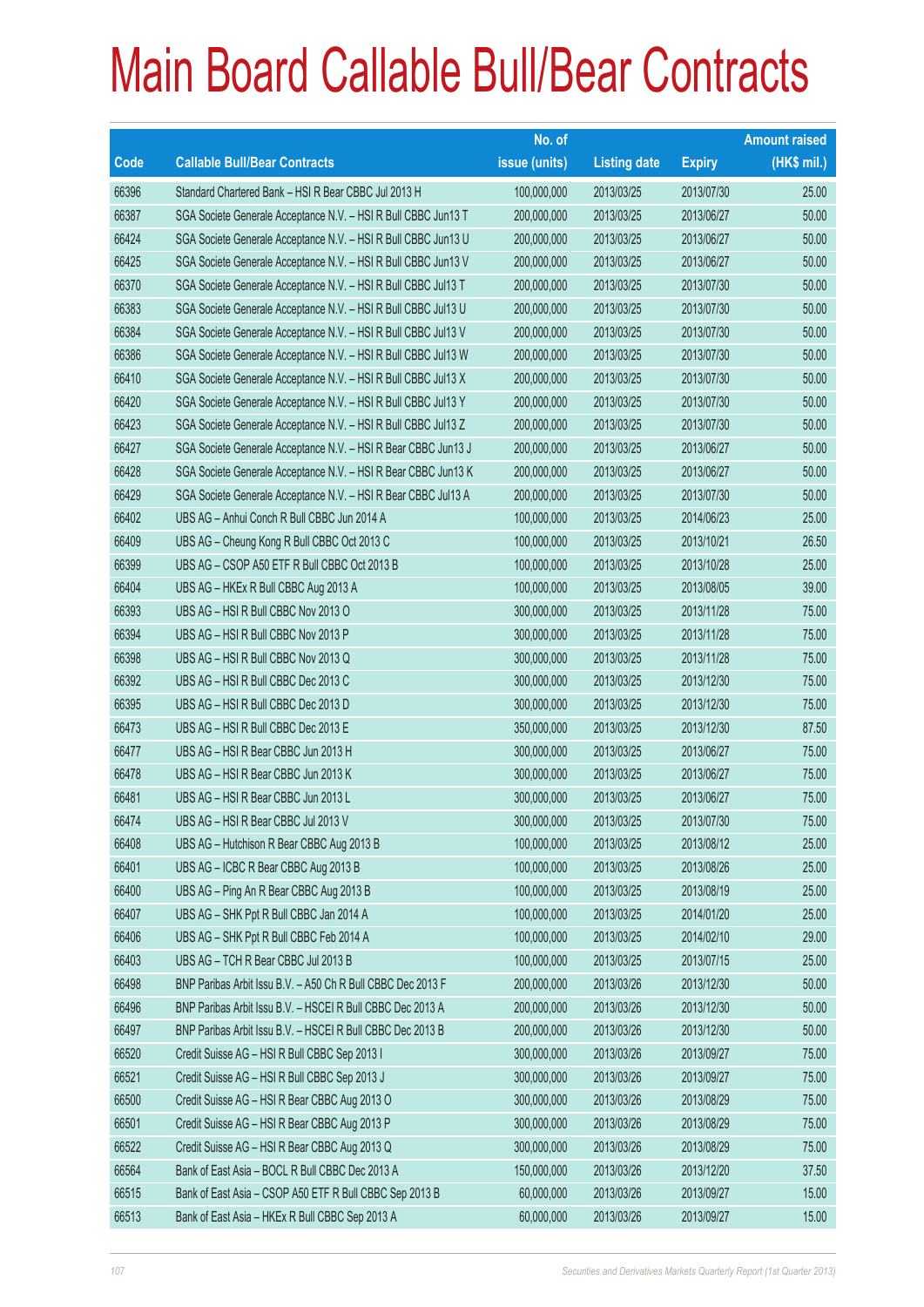## Main Board Callable Bull/Bear Contracts

|       |                                                                | No. of        |                     |               | <b>Amount raised</b> |
|-------|----------------------------------------------------------------|---------------|---------------------|---------------|----------------------|
| Code  | <b>Callable Bull/Bear Contracts</b>                            | issue (units) | <b>Listing date</b> | <b>Expiry</b> | $(HK$$ mil.)         |
| 66514 | Bank of East Asia - Ping An R Bull CBBC Sep 2013 A             | 80,000,000    | 2013/03/26          | 2013/09/27    | 20.00                |
| 66566 | Bank of East Asia - Yanzhou Coal R Bull CBBC Dec 2013 A        | 60,000,000    | 2013/03/26          | 2013/12/20    | 15.00                |
| 66553 | Goldman Sachs SP (Asia) - HSI R Bear CBBC Jun 2013 T           | 150,000,000   | 2013/03/26          | 2013/06/27    | 39.15                |
| 66556 | Goldman Sachs SP (Asia) - HSI R Bear CBBC Jun 2013 U           | 150,000,000   | 2013/03/26          | 2013/06/27    | 38.85                |
| 66557 | Goldman Sachs SP (Asia) - HSI R Bear CBBC Jun 2013 V           | 150,000,000   | 2013/03/26          | 2013/06/27    | 37.65                |
| 66559 | Goldman Sachs SP (Asia) - HSI R Bear CBBC Jun 2013 W           | 150,000,000   | 2013/03/26          | 2013/06/27    | 37.65                |
| 66563 | Goldman Sachs SP (Asia) - HSI R Bear CBBC Jun 2013 X           | 150,000,000   | 2013/03/26          | 2013/06/27    | 37.65                |
| 66494 | HK Bank - COVS R Bull CBBC Dec 2013 B                          | 50,000,000    | 2013/03/26          | 2013/12/23    | 27.50                |
| 66493 | HK Bank - CNBM R Bull CBBC Jul 2013 B                          | 50,000,000    | 2013/03/26          | 2013/07/29    | 12.50                |
| 66486 | HK Bank - A50 R Bull CBBC Oct 2013 D                           | 100,000,000   | 2013/03/26          | 2013/10/28    | 25.00                |
| 66489 | HK Bank - HSI R Bull CBBC Dec 2013 E                           | 100,000,000   | 2013/03/26          | 2013/12/30    | 25.00                |
| 66488 | HK Bank - HSI R Bear CBBC Jul 2013 G                           | 100,000,000   | 2013/03/26          | 2013/07/30    | 25.00                |
| 66490 | HK Bank - Ping An R Bull CBBC Oct 2013 A                       | 60,000,000    | 2013/03/26          | 2013/10/07    | 15.00                |
| 66491 | HK Bank - Ping An R Bull CBBC Dec 2013 A                       | 60,000,000    | 2013/03/26          | 2013/12/23    | 15.00                |
| 66495 | HK Bank - TCH R Bear CBBC Aug 2013 C                           | 50,000,000    | 2013/03/26          | 2013/08/26    | 14.50                |
| 66502 | SGA Societe Generale Acceptance N.V. - HSI R Bear CBBC Jul13 B | 200,000,000   | 2013/03/26          | 2013/07/30    | 50.00                |
| 66503 | SGA Societe Generale Acceptance N.V. - HSI R Bear CBBC Jul13 C | 200,000,000   | 2013/03/26          | 2013/07/30    | 50.00                |
| 66504 | SGA Societe Generale Acceptance N.V. - HSI R Bear CBBC Jul13 D | 200,000,000   | 2013/03/26          | 2013/07/30    | 50.00                |
| 66506 | SGA Societe Generale Acceptance N.V. - HSI R Bear CBBC Jul13 E | 200,000,000   | 2013/03/26          | 2013/07/30    | 50.00                |
| 66507 | SGA Societe Generale Acceptance N.V. - HSI R Bear CBBC Jul13 F | 200,000,000   | 2013/03/26          | 2013/07/30    | 50.00                |
| 66529 | UBS AG - China Life R Bull CBBC Jun 2014 A                     | 100,000,000   | 2013/03/26          | 2014/06/27    | 54.00                |
| 66528 | UBS AG - China Life R Bear CBBC Jul 2013 B                     | 100,000,000   | 2013/03/26          | 2013/07/15    | 25.00                |
| 66541 | UBS AG - Galaxy Ent R Bull CBBC Aug 2013 A                     | 50,000,000    | 2013/03/26          | 2013/08/19    | 12.50                |
| 66526 | UBS AG - HSCEI R Bull CBBC Sep 2013 C                          | 100,000,000   | 2013/03/26          | 2013/09/27    | 25.00                |
| 66525 | UBS AG - HSCEI R Bull CBBC Jun 2014 A                          | 100,000,000   | 2013/03/26          | 2014/06/27    | 25.50                |
| 66524 | UBS AG - HSCEI R Bear CBBC Aug 2013 A                          | 100,000,000   | 2013/03/26          | 2013/08/29    | 25.00                |
| 66546 | UBS AG - HSI R Bull CBBC Sep 2013 R                            | 300,000,000   | 2013/03/26          | 2013/09/27    | 75.00                |
| 66543 | UBS AG - HSI R Bull CBBC Oct 2013 W                            | 300,000,000   | 2013/03/26          | 2013/10/30    | 75.00                |
| 66547 | UBS AG - HSI R Bull CBBC Oct 2013 X                            | 300,000,000   | 2013/03/26          | 2013/10/30    | 75.00                |
| 66544 | UBS AG - HSI R Bull CBBC Dec 2013 F                            | 300,000,000   | 2013/03/26          | 2013/12/30    | 75.00                |
| 66508 | UBS AG - HSI R Bear CBBC Jun 2013 S                            | 300,000,000   | 2013/03/26          | 2013/06/27    | 75.00                |
| 66549 | UBS AG - HSI R Bear CBBC Jun 2013 T                            | 300,000,000   | 2013/03/26          | 2013/06/27    | 75.00                |
| 66550 | UBS AG - HSI R Bear CBBC Jul 2013 U                            | 300,000,000   | 2013/03/26          | 2013/07/30    | 75.00                |
| 66512 | UBS AG - HSI R Bear CBBC Jul 2013 X                            | 300,000,000   | 2013/03/26          | 2013/07/30    | 75.00                |
| 66523 | UBS AG - HSI R Bear CBBC Jul 2013 Y                            | 350,000,000   | 2013/03/26          | 2013/07/30    | 87.50                |
| 66551 | UBS AG - HSI R Bear CBBC Dec 2013 C                            | 300,000,000   | 2013/03/26          | 2013/12/30    | 75.00                |
| 66530 | UBS AG - Ping An R Bull CBBC Oct 2013 B                        | 100,000,000   | 2013/03/26          | 2013/10/28    | 25.00                |
| 66533 | UBS AG - TCH R Bull CBBC Dec 2013 A                            | 100,000,000   | 2013/03/26          | 2013/12/30    | 68.00                |
| 66585 | BNP Paribas Arbit Issu B.V. - HSI R Bull CBBC Dec 2013 Z       | 300,000,000   | 2013/03/27          | 2013/12/30    | 75.00                |
| 66587 | Credit Suisse AG - HSI R Bull CBBC Nov 2013 M                  | 300,000,000   | 2013/03/27          | 2013/11/28    | 75.00                |
| 66588 | Credit Suisse AG - HSI R Bull CBBC Nov 2013 N                  | 300,000,000   | 2013/03/27          | 2013/11/28    | 75.00                |
| 66575 | Credit Suisse AG - HSI R Bear CBBC Aug 2013 R                  | 300,000,000   | 2013/03/27          | 2013/08/29    | 75.00                |
| 66576 | Credit Suisse AG - HSI R Bear CBBC Aug 2013 S                  | 300,000,000   | 2013/03/27          | 2013/08/29    | 75.00                |
| 66591 | Goldman Sachs SP (Asia) - HSI R Bull CBBC Jun 2013 R           | 150,000,000   | 2013/03/27          | 2013/06/27    | 37.65                |
| 66594 | Goldman Sachs SP (Asia) - HSI R Bull CBBC Jun 2013 S           | 150,000,000   | 2013/03/27          | 2013/06/27    | 37.80                |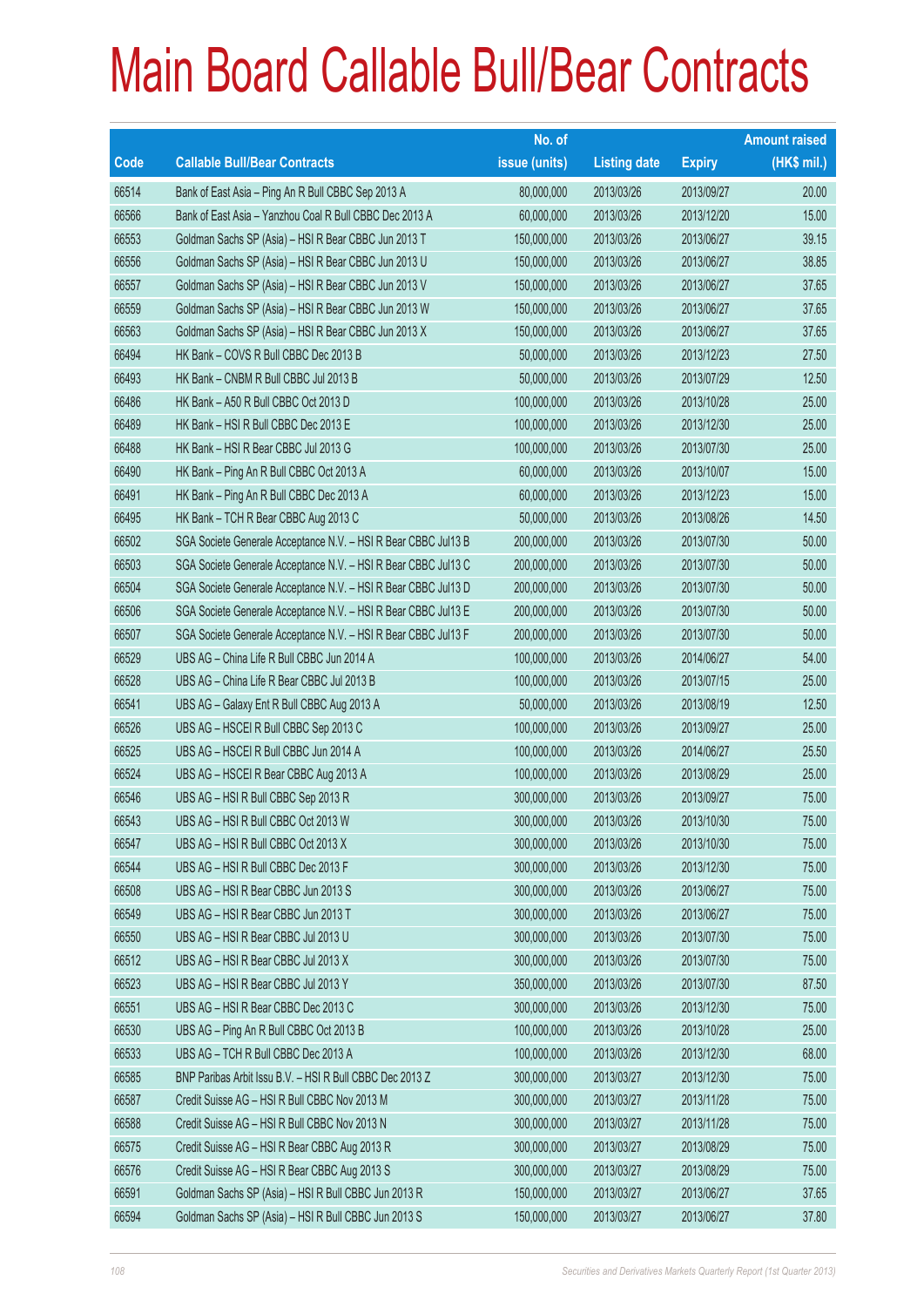## Main Board Callable Bull/Bear Contracts

|       |                                                                | No. of        |                     |               | <b>Amount raised</b> |
|-------|----------------------------------------------------------------|---------------|---------------------|---------------|----------------------|
| Code  | <b>Callable Bull/Bear Contracts</b>                            | issue (units) | <b>Listing date</b> | <b>Expiry</b> | (HK\$ mil.)          |
| 66595 | Goldman Sachs SP (Asia) - HSI R Bull CBBC Jun 2013 T           | 150,000,000   | 2013/03/27          | 2013/06/27    | 39.00                |
| 66600 | Goldman Sachs SP (Asia) - HSI R Bull CBBC Jun 2013 U           | 150,000,000   | 2013/03/27          | 2013/06/27    | 37.50                |
| 66567 | HK Bank - Anhui Conch R Bull CBBC Aug 2014 A                   | 80,000,000    | 2013/03/27          | 2014/08/11    | 20.00                |
| 66569 | HK Bank - China Mobile R Bull CBBC Nov 2013 B                  | 120,000,000   | 2013/03/27          | 2013/11/04    | 30.00                |
| 66568 | HK Bank - CNBM R Bear CBBC Nov 2013 A                          | 50,000,000    | 2013/03/27          | 2013/11/25    | 12.50                |
| 66572 | HK Bank - China Shenhua R Bull CBBC Feb 2014 A                 | 60,000,000    | 2013/03/27          | 2014/02/26    | 15.00                |
| 66570 | HK Bank - Hutchison R Bull CBBC Nov 2013 B                     | 60,000,000    | 2013/03/27          | 2013/11/25    | 15.00                |
| 66571 | HK Bank - Hutchison R Bear CBBC Nov 2013 B                     | 50,000,000    | 2013/03/27          | 2013/11/25    | 12.50                |
| 66573 | HK Bank - ICBC R Bear CBBC Sep 2013 B                          | 40,000,000    | 2013/03/27          | 2013/09/30    | 10.00                |
| 66622 | J P Morgan SP BV - HSI R Bull CBBC Jun 2013 Y                  | 300,000,000   | 2013/03/27          | 2013/06/27    | 75.00                |
| 66621 | J P Morgan SP BV - HSI R Bull CBBC Jul 2013 U                  | 300,000,000   | 2013/03/27          | 2013/07/30    | 75.00                |
| 66625 | J P Morgan SP BV - HSI R Bull CBBC Jul 2013 V                  | 300,000,000   | 2013/03/27          | 2013/07/30    | 75.00                |
| 66574 | Standard Chartered Bank - HSI R Bull CBBC Sep 2013 P           | 100,000,000   | 2013/03/27          | 2013/09/27    | 25.00                |
| 66579 | SGA Societe Generale Acceptance N.V. - HSI R Bull CBBC Jun13 N | 200,000,000   | 2013/03/27          | 2013/06/27    | 50.00                |
| 66580 | SGA Societe Generale Acceptance N.V. - HSI R Bull CBBC Jun13 Q | 200,000,000   | 2013/03/27          | 2013/06/27    | 50.00                |
| 66582 | SGA Societe Generale Acceptance N.V. - HSI R Bear CBBC Jul13 G | 200,000,000   | 2013/03/27          | 2013/07/30    | 50.00                |
| 66584 | SGA Societe Generale Acceptance N.V. - HSI R Bear CBBC Jul13 H | 200,000,000   | 2013/03/27          | 2013/07/30    | 50.00                |
| 66603 | UBS AG - China Life R Bull CBBC Jul 2013 D                     | 100,000,000   | 2013/03/27          | 2013/07/29    | 25.00                |
| 66620 | UBS AG - HSI R Bull CBBC Oct 2013 Y                            | 300,000,000   | 2013/03/27          | 2013/10/30    | 75.00                |
| 66615 | UBS AG - HSI R Bull CBBC Nov 2013 R                            | 300,000,000   | 2013/03/27          | 2013/11/28    | 75.00                |
| 66611 | UBS AG - HSI R Bull CBBC Dec 2013 G                            | 300,000,000   | 2013/03/27          | 2013/12/30    | 75.00                |
| 66617 | UBS AG - HSI R Bull CBBC Dec 2013 H                            | 300,000,000   | 2013/03/27          | 2013/12/30    | 75.00                |
| 66577 | UBS AG - HSI R Bear CBBC Aug 2013 A                            | 300,000,000   | 2013/03/27          | 2013/08/29    | 75.00                |
| 66578 | UBS AG - HSI R Bear CBBC Aug 2013 B                            | 350,000,000   | 2013/03/27          | 2013/08/29    | 87.50                |
| 66670 | Credit Suisse AG - HSI R Bull CBBC Sep 2013 H                  | 300,000,000   | 2013/03/28          | 2013/09/27    | 75.00                |
| 66672 | Credit Suisse AG - HSI R Bear CBBC Jul 2013 A                  | 300,000,000   | 2013/03/28          | 2013/07/30    | 75.00                |
| 66671 | Credit Suisse AG - HSI R Bear CBBC Jul 2013 C                  | 300,000,000   | 2013/03/28          | 2013/07/30    | 75.00                |
| 66665 | HK Bank - ABC R Bear CBBC Oct 2013 A                           | 40,000,000    | 2013/03/28          | 2013/10/28    | 10.00                |
| 66661 | HK Bank - China Mobile R Bear CBBC Aug 2013 B                  | 50,000,000    | 2013/03/28          | 2013/08/19    | 12.50                |
| 66666 | HK Bank - CC Bank R Bear CBBC Sep 2013 B                       | 40,000,000    | 2013/03/28          | 2013/09/02    | 10.00                |
| 66658 | HK Bank - CSOP A50 ETF R Bull CBBC Sep 2013 D                  | 80,000,000    | 2013/03/28          | 2013/09/02    | 20.00                |
| 66664 | HK Bank - HKEx R Bull CBBC Dec 2013 A                          | 60,000,000    | 2013/03/28          | 2013/12/23    | 18.00                |
| 66656 | HK Bank - HSCEI R Bear CBBC Nov 2013 B                         | 68,000,000    | 2013/03/28          | 2013/11/28    | 17.00                |
| 66657 | HK Bank - HSI R Bear CBBC Aug 2013 I                           | 100,000,000   | 2013/03/28          | 2013/08/29    | 25.00                |
| 66627 | Merrill Lynch Int'l & Co. C.V. - HSI R Bull CBBC Sep 2013 A    | 60,000,000    | 2013/03/28          | 2013/09/27    | 15.00                |
| 66643 | Merrill Lynch Int'l & Co. C.V. - HSI R Bull CBBC Sep 2013 B    | 60,000,000    | 2013/03/28          | 2013/09/27    | 15.00                |
| 66655 | Merrill Lynch Int'l & Co. C.V. - HSI R Bull CBBC Sep 2013 C    | 60,000,000    | 2013/03/28          | 2013/09/27    | 15.00                |
| 66629 | Merrill Lynch Int'l & Co. C.V. - HSI R Bear CBBC Sep 2013 A    | 60,000,000    | 2013/03/28          | 2013/09/27    | 15.00                |
| 66630 | Merrill Lynch Int'l & Co. C.V. - HSI R Bear CBBC Sep 2013 B    | 60,000,000    | 2013/03/28          | 2013/09/27    | 15.00                |
| 66631 | Merrill Lynch Int'l & Co. C.V. - HSI R Bear CBBC Sep 2013 C    | 60,000,000    | 2013/03/28          | 2013/09/27    | 15.00                |
| 66633 | Merrill Lynch Int'l & Co. C.V. - HSI R Bear CBBC Sep 2013 D    | 60,000,000    | 2013/03/28          | 2013/09/27    | 15.00                |
| 66634 | Merrill Lynch Int'l & Co. C.V. - HSI R Bear CBBC Sep 2013 E    | 60,000,000    | 2013/03/28          | 2013/09/27    | 15.00                |
| 66637 | Merrill Lynch Int'l & Co. C.V. - HSI R Bear CBBC Sep 2013 F    | 60,000,000    | 2013/03/28          | 2013/09/27    | 15.00                |
| 66638 | Merrill Lynch Int'l & Co. C.V. - HSI R Bear CBBC Sep 2013 G    | 60,000,000    | 2013/03/28          | 2013/09/27    | 15.00                |
| 66668 | Standard Chartered Bank - HSI R Bull CBBC Sep 2013 Q           | 100,000,000   | 2013/03/28          | 2013/09/27    | 25.00                |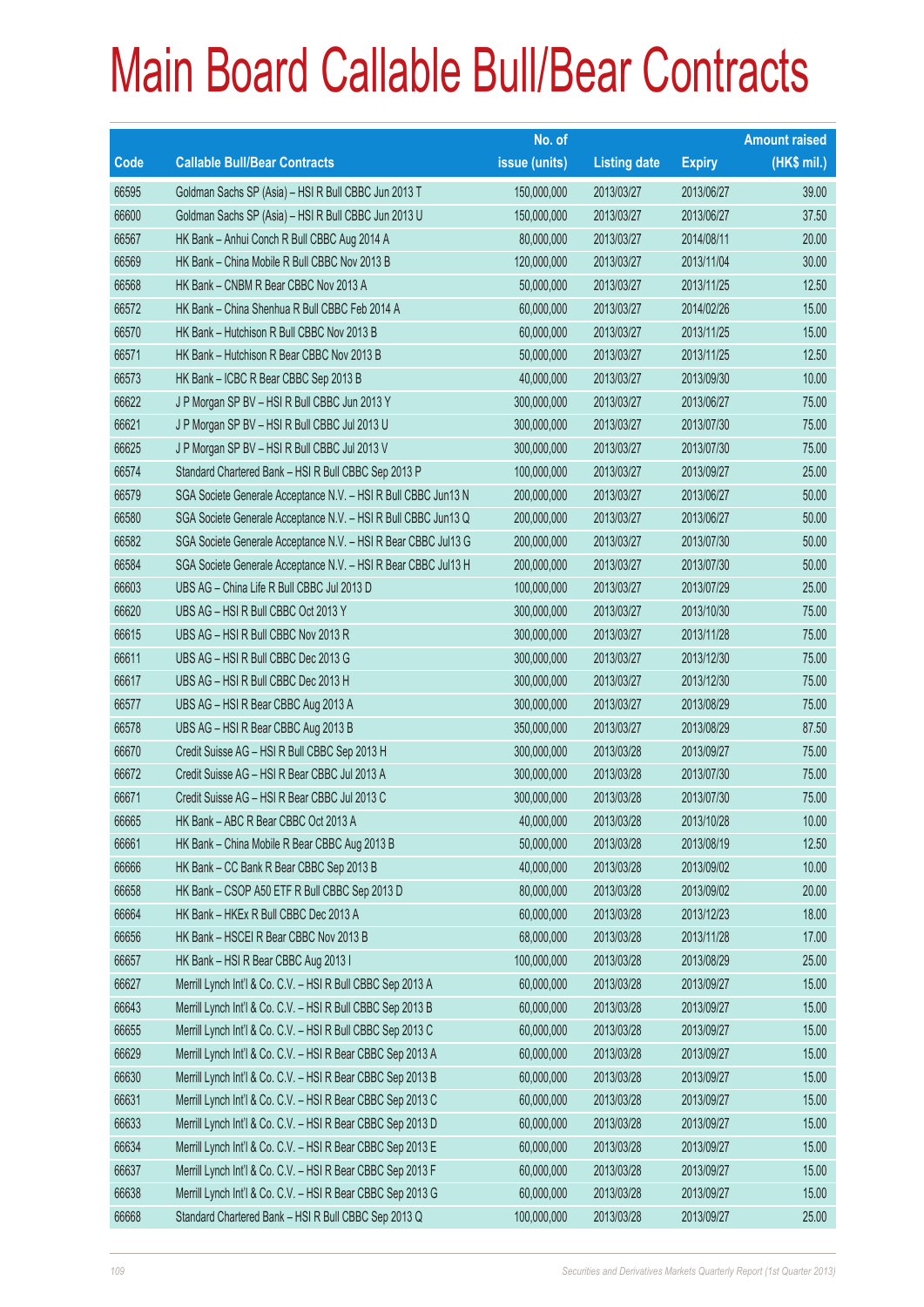## Main Board Callable Bull/Bear Contracts

|              |                                                      | No. of        |                     |               | <b>Amount raised</b> |
|--------------|------------------------------------------------------|---------------|---------------------|---------------|----------------------|
| Code         | <b>Callable Bull/Bear Contracts</b>                  | issue (units) | <b>Listing date</b> | <b>Expiry</b> | (HK\$ mil.)          |
| 66669        | Standard Chartered Bank - HSI R Bear CBBC Jul 2013 I | 100,000,000   | 2013/03/28          | 2013/07/30    | 25.00                |
| 66675        | UBS AG - China Mobile R Bull CBBC Jun 2014 A         | 100,000,000   | 2013/03/28          | 2014/06/30    | 25.00                |
| 66677        | UBS AG - CUni R Bull CBBC Jun 2014 A                 | 100,000,000   | 2013/03/28          | 2014/06/16    | 25.50                |
| 66690        | UBS AG - HKEx R Bull CBBC Sep 2013 C                 | 100,000,000   | 2013/03/28          | 2013/09/30    | 30.00                |
| 66696        | UBS AG - HKEx R Bull CBBC Sep 2013 D                 | 100,000,000   | 2013/03/28          | 2013/09/09    | 25.00                |
| 66674        | UBS AG - HSI R Bull CBBC Nov 2013 S                  | 300,000,000   | 2013/03/28          | 2013/11/28    | 75.00                |
| 66673        | UBS AG - HSI R Bull CBBC Feb 2014 A                  | 300,000,000   | 2013/03/28          | 2014/02/27    | 75.00                |
| 66704        | UBS AG - HSI R Bull CBBC Feb 2014 B                  | 350,000,000   | 2013/03/28          | 2014/02/27    | 87.50                |
| 66703        | UBS AG - HSI R Bear CBBC Jul 2013 W                  | 300,000,000   | 2013/03/28          | 2013/07/30    | 75.00                |
| 66697        | UBS AG - HSI R Bear CBBC Aug 2013 L                  | 350,000,000   | 2013/03/28          | 2013/08/29    | 87.50                |
| 66686        | UBS AG - TCH R Bull CBBC Aug 2013 B                  | 100,000,000   | 2013/03/28          | 2013/08/19    | 41.50                |
| 66678        | UBS AG - TCH R Bear CBBC Jul 2013 C                  | 100,000,000   | 2013/03/28          | 2013/07/08    | 25.50                |
| <b>Total</b> |                                                      |               |                     |               | 100,336.26           |

# Further issue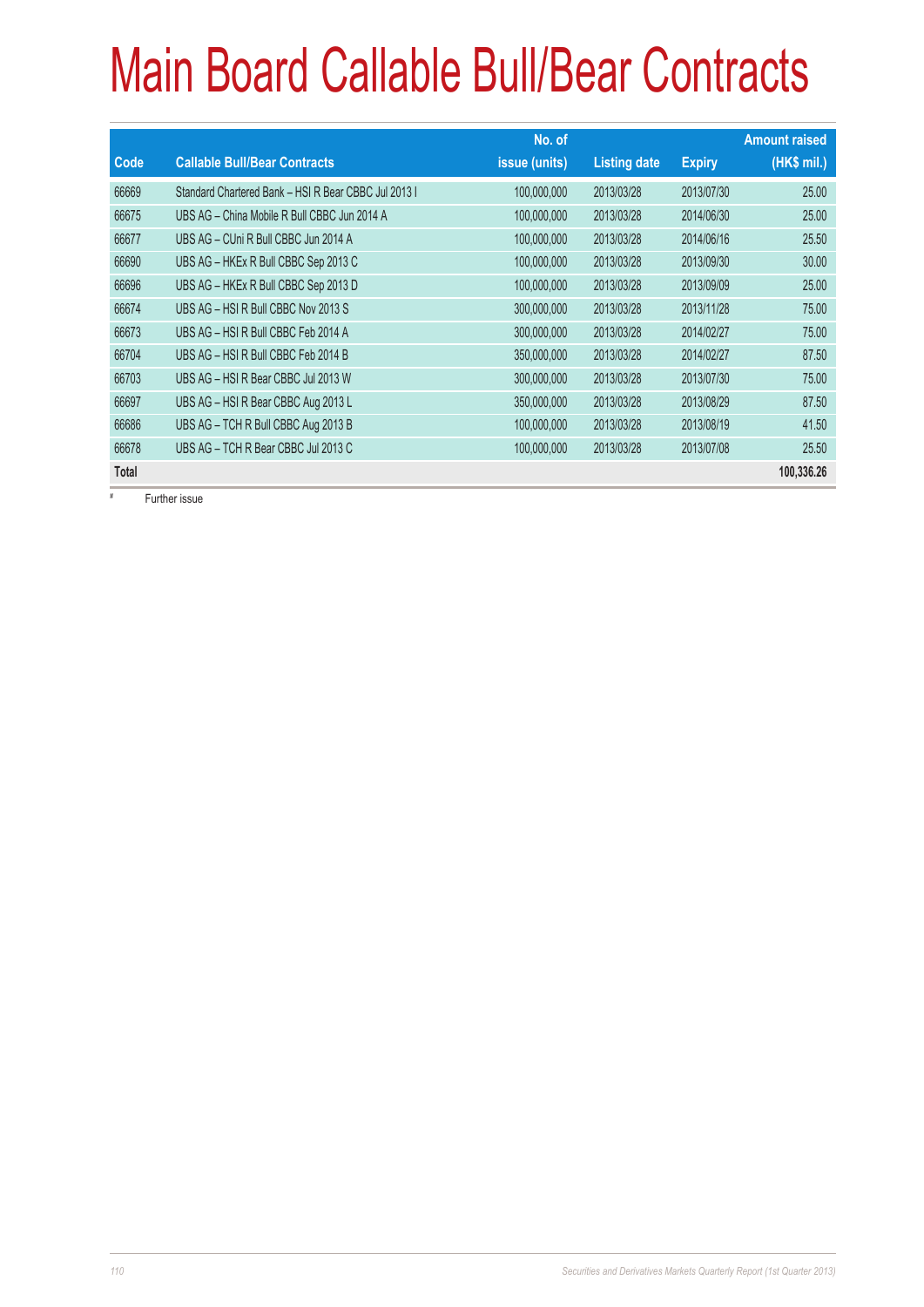## DR/ELI/Trading Only Stocks Trading Statistics

### **Depositary Receipt Trading Statistics**

|      |    | No. of issues | Turnover value (HK\$ mil.) |
|------|----|---------------|----------------------------|
| 2012 | Q1 |               | 37.53                      |
|      | Q2 |               | 14.88                      |
|      | Q3 |               | 10.47                      |
|      | Q4 |               | 18.62                      |
| 2013 | Q1 |               | 15.07                      |

## **Equity Linked Instrument Trading Statistics**

|      |    | No. of issues | Turnover value (HK\$ mil.) |
|------|----|---------------|----------------------------|
| 2012 | Q1 | –             | –                          |
|      | Q2 | –             | -                          |
|      | Q3 | -             | -                          |
|      | Q4 | -             | -                          |
| 2013 | Q1 | -             | -                          |

### **NASDAQ Stocks**

|      |                | No. of issues | Turnover value (HK\$ mil.) |
|------|----------------|---------------|----------------------------|
| 2012 | Q1             |               | 0.00                       |
|      | Q2             |               | 0.14                       |
|      | Q <sub>3</sub> |               | 0.49                       |
|      | Q4             |               | 0.00                       |
| 2013 | Q1             |               | 0.00                       |

#### **iShares**

|      |    | No. of issues | Turnover value (HK\$ mil.) |
|------|----|---------------|----------------------------|
| 2012 | Ő. |               |                            |
|      | Q2 |               |                            |
|      | Q3 |               |                            |
|      | Q4 |               |                            |
| 2013 | Q1 |               |                            |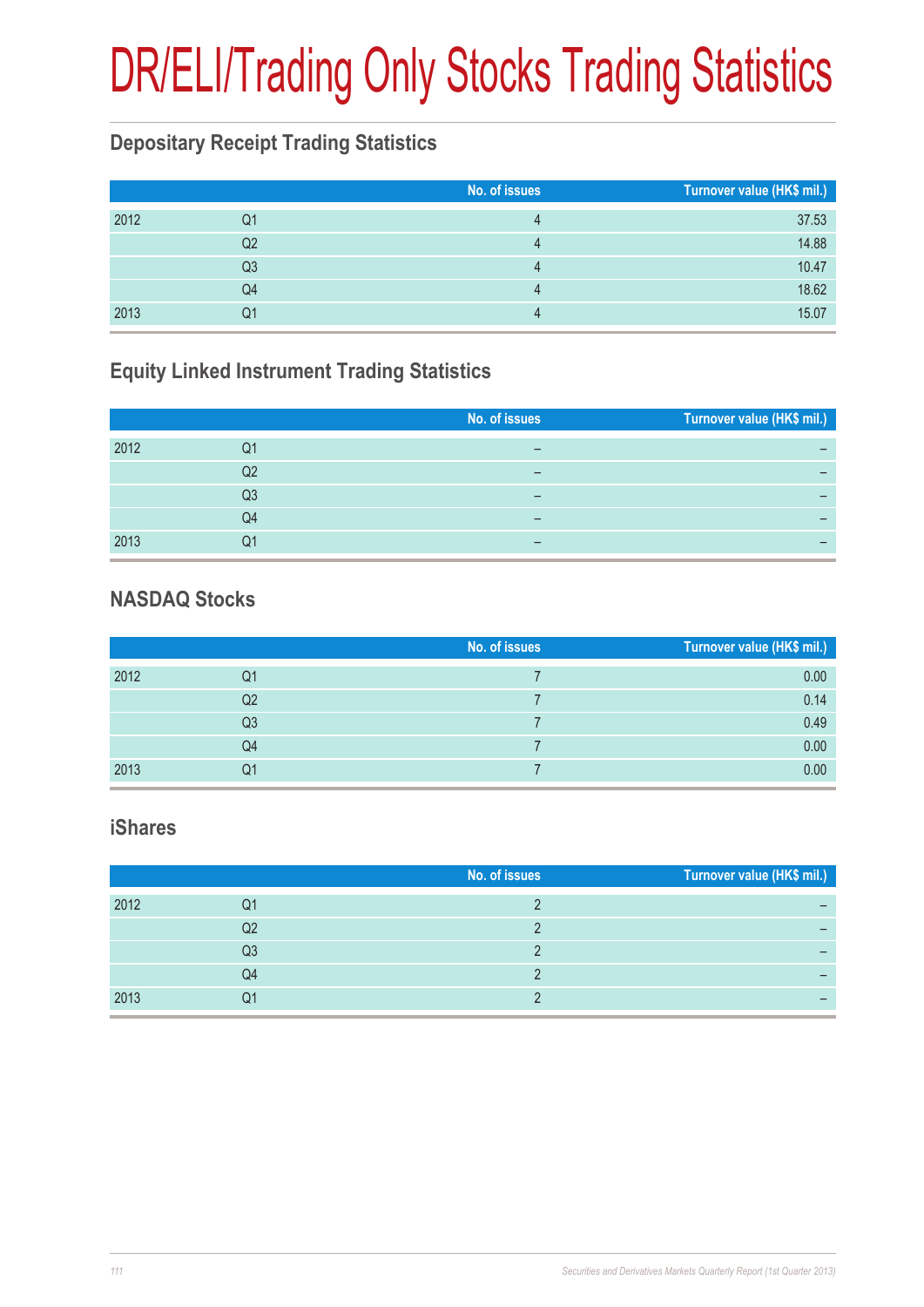## **Equity Turnover – GEM**

|      |                | Share (Mil. shs) | Value (HK\$ mil.) | No. of deals |
|------|----------------|------------------|-------------------|--------------|
| 2012 | Q1             | 41,517.67        | 12,232.86         | 343,014      |
|      | Q <sub>2</sub> | 33.806.65        | 6.874.87          | 228,059      |
|      | Q3             | 33,483.43        | 5,395.70          | 206,623      |
|      | Q4             | 45,943.00        | 9,037.19          | 329,420      |
| 2013 | Q1             | 55,775.21        | 12,379.11         | 371,122      |

## **Equity Trading Statistics – GEM**

|      |                | No. of<br>trading days | <b>Average daily turnover</b><br>(HK\$ mil.) | <b>Average value</b><br>per deal |
|------|----------------|------------------------|----------------------------------------------|----------------------------------|
| 2012 | Q <sub>1</sub> | 61                     | 200.54                                       | 35,663                           |
|      | Q <sub>2</sub> | 61                     | 112.70                                       | 30,145                           |
|      | Q <sub>3</sub> | 64                     | 84.31                                        | 26,114                           |
|      | Q4             | 61                     | 148.15                                       | 27,434                           |
| 2013 | Q <sub>1</sub> | 59                     | 209.82                                       | 33,356                           |

#### **20 Most Advanced GEM Stocks**

for 1st quarter 2013

|                |       |                        | <b>Closing price</b> |                         |        |
|----------------|-------|------------------------|----------------------|-------------------------|--------|
| Rank           | Code  | <b>Stock</b>           | End of Mar 2013      | End of Dec 2012         | $%$ up |
| $\mathbf{1}$   | 08017 | <b>LONG SUCCESS</b>    | 0.600                | 0.143                   | 319.58 |
| $\overline{2}$ | 08150 | <b>SEAMLESS GREEN</b>  | 0.820                | 0.305                   | 168.85 |
| 3              | 08175 | <b>CHI DIGITAL LIC</b> | 0.300                | 0.129                   | 132.56 |
| 4              | 08120 | <b>ORI UNICORN</b>     | 0.780                | 0.355                   | 119.72 |
| 5              | 08130 | <b>ZHI CHENG H</b>     | 0.380                | 0.174                   | 118.39 |
| 6              | 08031 | <b>ETS GROUP</b>       | 1.470                | 0.720                   | 104.17 |
| $\overline{7}$ | 08198 | <b>MELCOLOT</b>        | 0.740                | 0.415                   | 78.31  |
| 8              | 08009 | CHI ENGY HOLD          | 0.410                | 0.235                   | 74.47  |
| 9              | 08041 | LUXEY INT'L            | 0.069                | 0.040                   | 72.50  |
| 10             | 08081 | <b>COMPUTECH</b>       | 0.510                | 0.300                   | 70.00  |
| 11             | 08137 | <b>HONBRIDGE</b>       | 1.420                | 0.850                   | 67.06  |
| 12             | 08006 | CHINA.COM              | 4.840                | 2.920                   | 65.75  |
| 13             | 08146 | <b>MASTERCRAFT I</b>   | 0.310                | 0.188                   | 64.89  |
| 14             | 08148 | <b>AURUM PACIFIC</b>   | 0.385                | 0.244<br>$\overline{A}$ | 57.79  |
| 15             | 08178 | <b>CHINA INFO TECH</b> | 0.280                | 0.179                   | 56.42  |
| 16             | 08186 | <b>CHINA ASEAN RES</b> | 0.077                | 0.050                   | 54.00  |
| 17             | 08050 | <b>YUNBO DIGITAL</b>   | 0.177                | 0.117                   | 51.28  |
| 18             | 08231 | <b>FUDANZHANGJIANG</b> | 3.400                | 2.300                   | 47.83  |
| 19             | 08049 | <b>JILIN CHANGLONG</b> | 1.280                | 0.870                   | 47.13  |
| 20             | 08292 | <b>HC INTL</b>         | 4.390                | 3.110                   | 41.16  |
|                |       |                        |                      |                         |        |

A Adjusted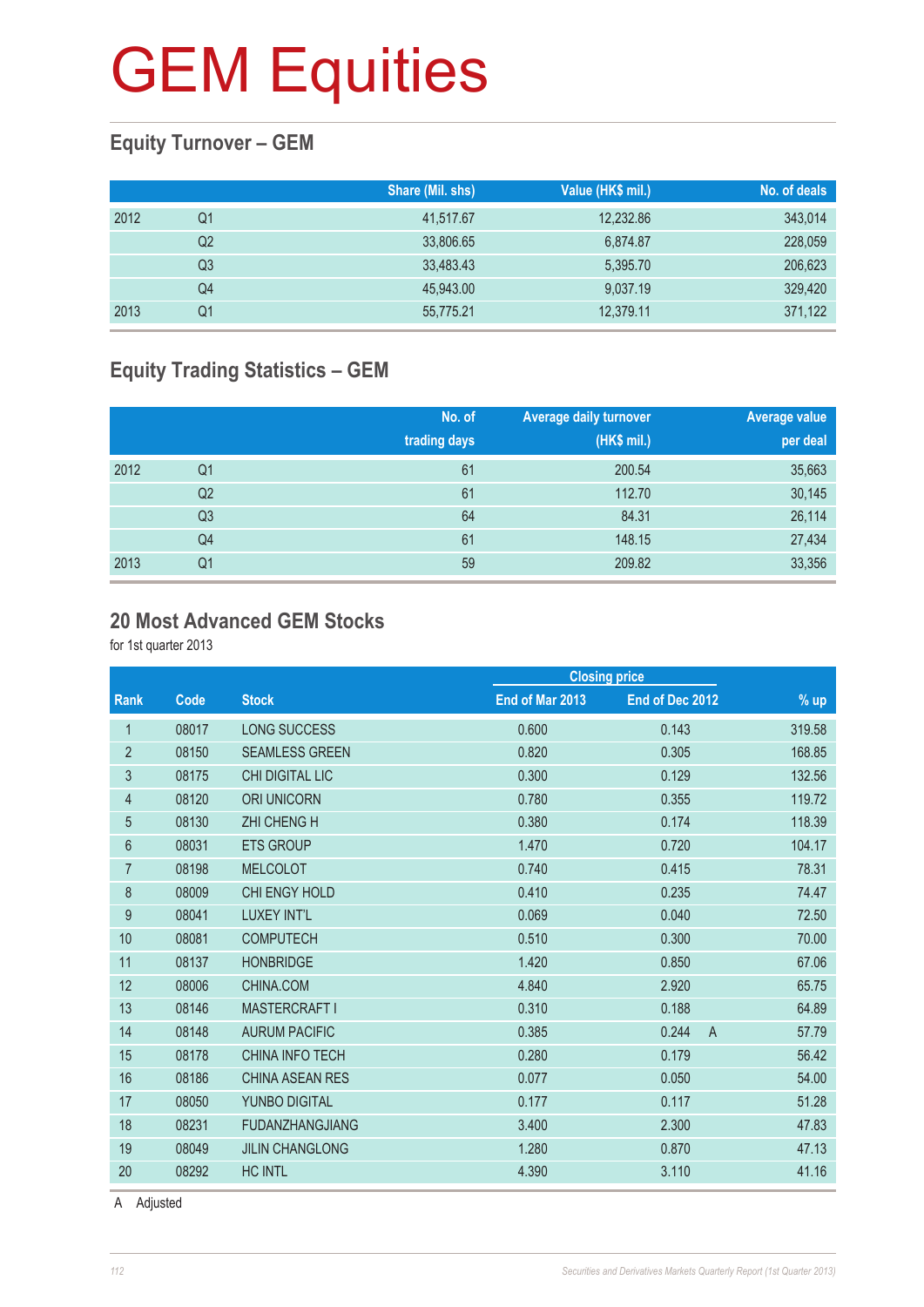#### **20 Most Declined GEM Stocks**

for 1st quarter 2013

| Code  | <b>Stock</b>           | End of Mar 2013 | End of Dec 2012         | $%$ down             |
|-------|------------------------|-----------------|-------------------------|----------------------|
| 08079 | <b>UL CREATIVITY</b>   | 0.028           | 0.078<br>$\overline{A}$ | $-64.10$             |
| 08096 | <b>RUIFENG PETRO</b>   | 0.110           | 0.305<br>$\overline{A}$ | $-63.93$             |
| 08163 | <b>MERDEKA RES</b>     | 0.177           | 0.400<br>$\overline{A}$ | $-55.75$             |
| 08019 | <b>HAO WEN HLDGS</b>   | 0.027           | 0.059                   | $-54.24$             |
| 08192 | <b>GLOBAL ENERGY</b>   | 0.132           | 0.270<br>$\overline{A}$ | $-51.11$             |
| 08116 | C FORTUNE INV          | 0.114           | 0.200<br>$\overline{A}$ | $-43.00$             |
| 08112 | <b>FOCUS MEDIA</b>     | 0.600           | 1.040                   | $-42.31$             |
| 08088 | <b>CROSBY CAPITAL</b>  | 0.610           | 0.990                   | $-38.38$             |
| 08100 | <b>M DREAM INWORLD</b> | 0.122           | 0.196                   | $-37.76$             |
| 08132 | <b>FAIRSON HLDGS</b>   | 0.122           | 0.194                   | $-37.11$             |
| 08047 | CHI NENG XIAO          | 0.072           | 0.114<br>$\overline{A}$ | $-36.84$             |
| 08071 | <b>CH NETCOMTECH</b>   | 0.054           | 0.085                   | $-36.47$             |
| 08153 | <b>CODE AGRI</b>       | 0.090           | 0.140                   | $-35.71$             |
| 08166 | <b>CHINA ECO-FARM</b>  | 0.045           | 0.068                   | $-33.82$             |
| 08190 | <b>COMBEST HOLD</b>    | 0.063           | 0.094                   | $-32.98$             |
| 08039 | <b>PEGASUS ENT</b>     | 0.590           | 0.880                   | $-32.95$             |
| 08061 | <b>ACROSSASIA</b>      | 0.050           | 0.073                   | $-31.51$             |
| 08156 | <b>CHINA VANGUARD</b>  | 0.330           | 0.480<br>$\overline{A}$ | $-31.25$             |
| 08202 | INNO-TECH HOLD         | 0.249           | 0.350<br>$\overline{A}$ | $-28.86$             |
| 08076 | <b>SING LEE</b>        | 0.200           | 0.280                   | $-28.57$             |
|       |                        |                 |                         | <b>Closing price</b> |

A Adjusted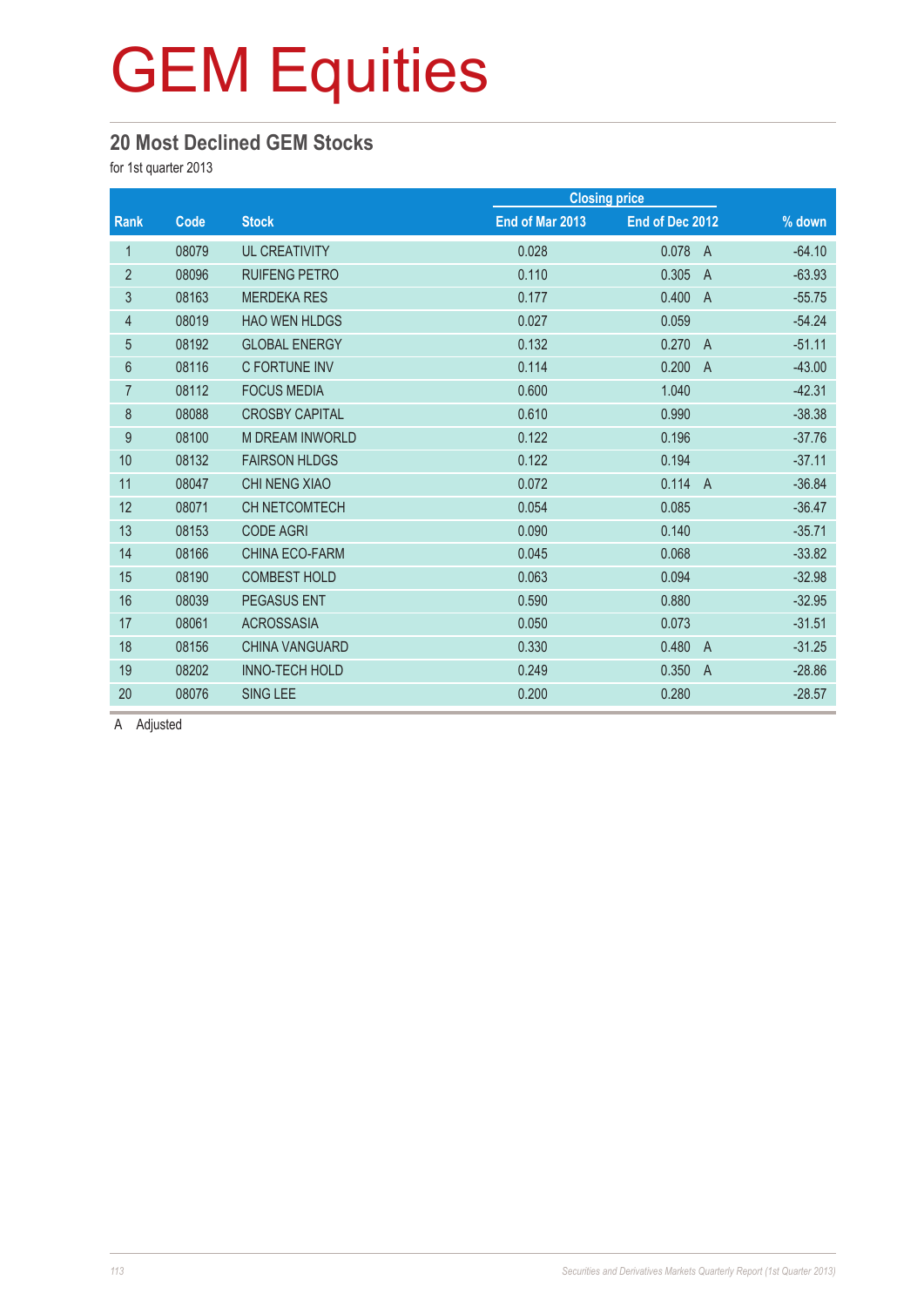## **20 Most Active GEM Stocks by Value**

for 1st quarter 2013

| Rank             | Code  | <b>Stock</b>           | Turnover (HK\$ mil.) | % of total |
|------------------|-------|------------------------|----------------------|------------|
| $\mathbf{1}$     | 08137 | <b>HONBRIDGE</b>       | 1,041.41             | 8.41       |
| $\overline{2}$   | 08207 | <b>CREDIT CHINA</b>    | 803.20               | 6.49       |
| $\mathfrak{S}$   | 08167 | <b>NEO TELEMEDIA</b>   | 571.57               | 4.62       |
| 4                | 08079 | <b>UL CREATIVITY</b>   | 464.22               | 3.75       |
| 5                | 08037 | LONGLIFE GROUP         | 434.98               | 3.51       |
| $\,6\,$          | 08100 | <b>M DREAM INWORLD</b> | 395.97               | 3.20       |
| $\overline{7}$   | 08017 | <b>LONG SUCCESS</b>    | 366.40               | 2.96       |
| $\,8\,$          | 08356 | <b>CNC HOLDINGS</b>    | 360.19               | 2.91       |
| $\boldsymbol{9}$ | 08081 | <b>COMPUTECH</b>       | 299.27               | 2.42       |
| 10               | 08008 | <b>SUNEVISION</b>      | 289.77               | 2.34       |
| 11               | 08066 | PHOENITRON HOLD        | 269.18               | 2.17       |
| 12               | 08198 | <b>MELCOLOT</b>        | 266.80               | 2.16       |
| 13               | 08266 | M TEL                  | 244.53               | 1.98       |
| 14               | 08058 | <b>LUOXIN PHARMA</b>   | 235.00               | 1.90       |
| 15               | 08168 | <b>UKF</b>             | 226.66               | 1.83       |
| 16               | 08220 | <b>BINGO GROUP</b>     | 206.35               | 1.67       |
| 17               | 08046 | <b>HENG XIN CHINA</b>  | 196.70               | 1.59       |
| 18               | 08269 | <b>WEALTH GLORY</b>    | 195.27               | 1.58       |
| 19               | 08086 | <b>EPRO</b>            | 194.49               | 1.57       |
| 20               | 08178 | <b>CHINA INFO TECH</b> | 187.71               | 1.52       |
| <b>Total</b>     |       |                        | 7,249.65             | 58.56      |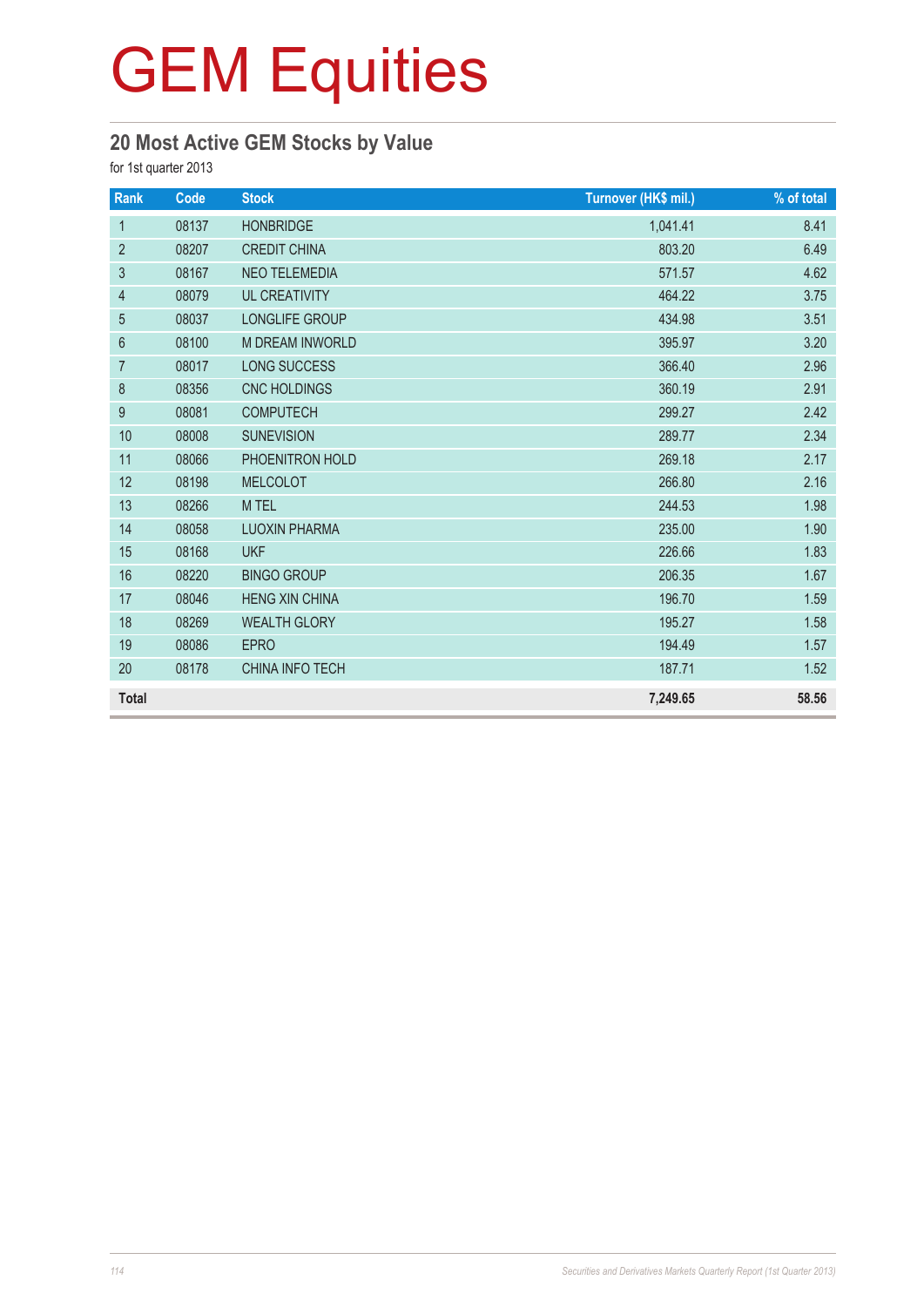## **20 Most Active GEM Stock by Shares**

for 1st quarter 2013

| Rank             | Code  | <b>Stock</b>           | <b>Turnover (Mil. shs)</b> | % of total |
|------------------|-------|------------------------|----------------------------|------------|
| $\mathbf{1}$     | 08116 | C FORTUNE INV          | 11,009.29                  | 19.74      |
| $\overline{2}$   | 08079 | <b>UL CREATIVITY</b>   | 4,092.70                   | 7.34       |
| $\mathfrak{S}$   | 08272 | C FOOD&BEV GP          | 3,240.97                   | 5.81       |
| $\overline{4}$   | 08100 | <b>M DREAM INWORLD</b> | 2,188.47                   | 3.92       |
| $\sqrt{5}$       | 08037 | LONGLIFE GROUP         | 1,935.26                   | 3.47       |
| $6\phantom{1}$   | 08041 | LUXEY INT'L            | 1,878.74                   | 3.37       |
| $\overline{7}$   | 08266 | M TEL                  | 1,545.93                   | 2.77       |
| $\,8\,$          | 08103 | <b>TAI SHING</b>       | 1,126.08                   | 2.02       |
| $\boldsymbol{9}$ | 08163 | <b>MERDEKA RES</b>     | 1,092.99                   | 1.96       |
| 10               | 08158 | <b>CHINA BIO-MED</b>   | 1,004.40                   | 1.80       |
| 11               | 08220 | <b>BINGO GROUP</b>     | 935.72                     | 1.68       |
| 12               | 08047 | CHI NENG XIAO          | 917.76                     | 1.65       |
| 13               | 08161 | <b>CHINALOTSYNERGY</b> | 909.56                     | 1.63       |
| 14               | 08269 | <b>WEALTH GLORY</b>    | 909.52                     | 1.63       |
| 15               | 08207 | <b>CREDIT CHINA</b>    | 907.46                     | 1.63       |
| 16               | 08167 | NEO TELEMEDIA          | 856.91                     | 1.54       |
| 17               | 08250 | CHI NATURAL INV        | 854.47                     | 1.53       |
| 18               | 08137 | <b>HONBRIDGE</b>       | 792.19                     | 1.42       |
| 19               | 08192 | <b>GLOBAL ENERGY</b>   | 783.08                     | 1.40       |
| 20               | 08085 | HK LIFE SCI            | 766.51                     | 1.37       |
| <b>Total</b>     |       |                        | 37,748.01                  | 67.68      |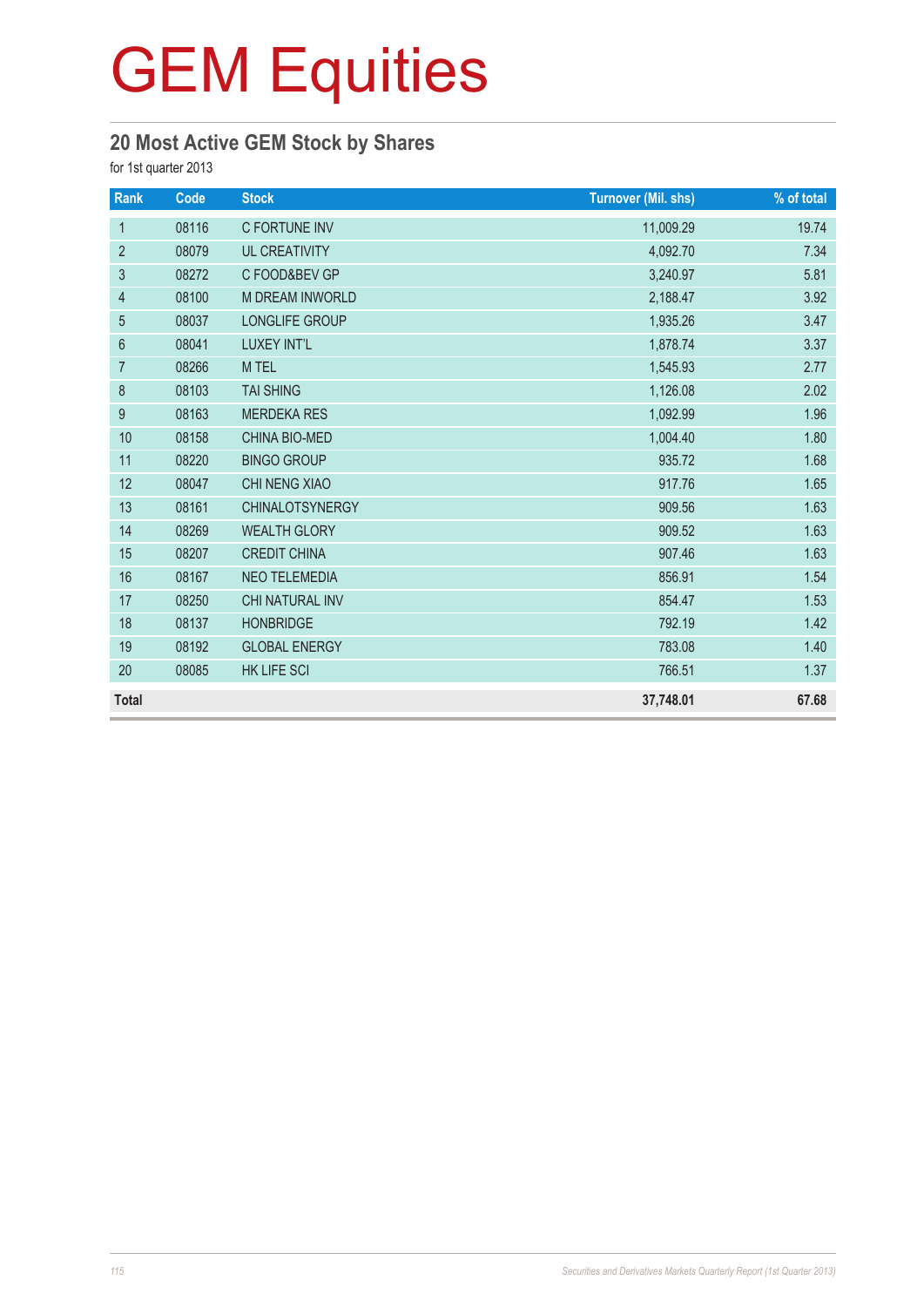#### **Market Capitalisation of Listed Companies for GEM**

as at the quarter end

|      |    | HK\$ mil. |
|------|----|-----------|
| 2012 | Q1 | 84,618.24 |
|      | Q2 | 77,357.91 |
|      | Q3 | 73,436.35 |
|      | Q4 | 78,398.98 |
| 2013 | Q1 | 87,318.43 |

#### **Market Capitalisation by Hang Seng Industry Classification System\* – GEM** Quarter-end figures



Hang Seng Industry Classification System (HSICS) is provided by Hang Seng Indexes Company Limited.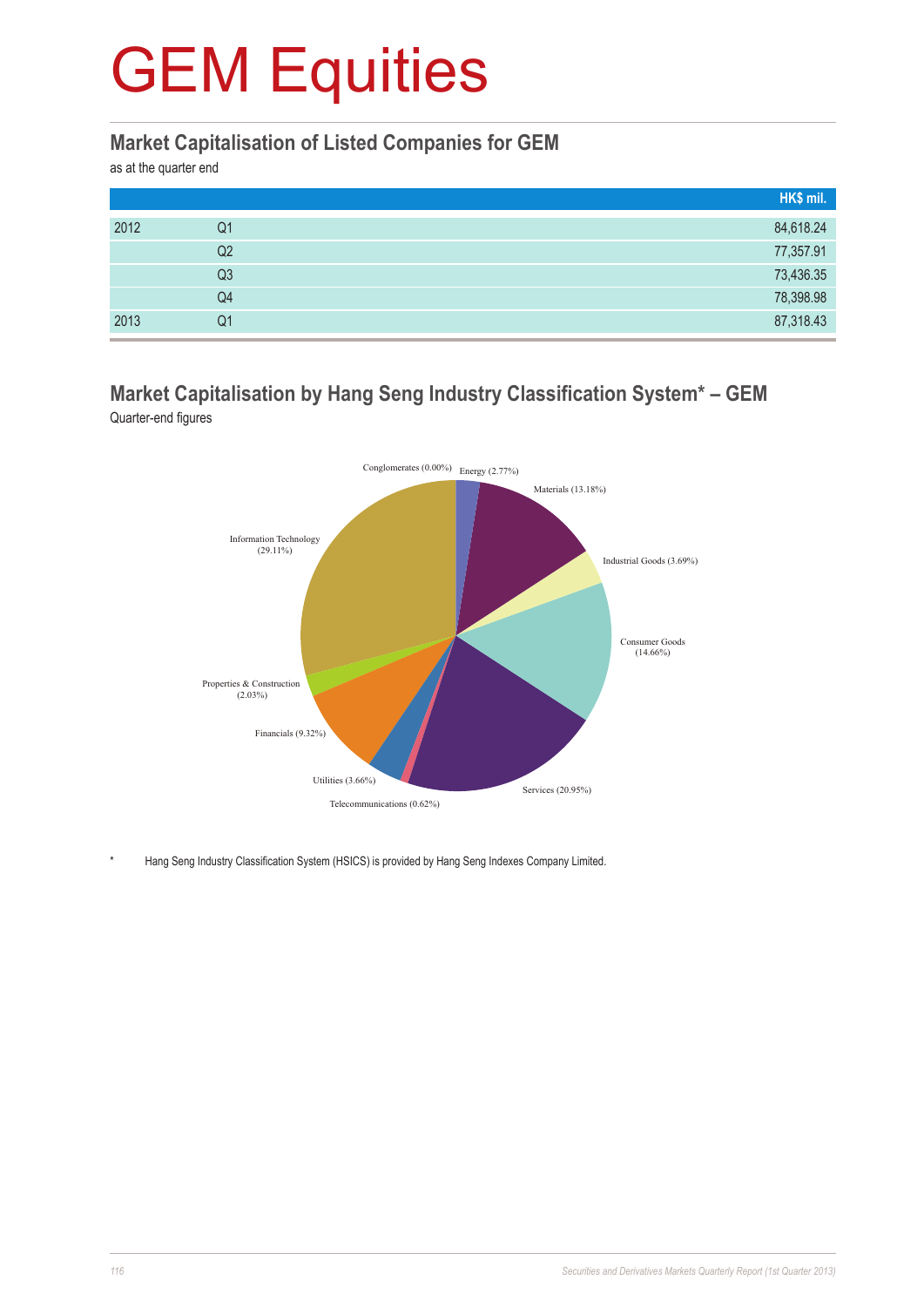### **50 Leading Companies by Market Capitalisation – GEM**

as at the 1st quarter end 2013

|                     |       |                                                              | <b>Market capitalisation</b> |                   |
|---------------------|-------|--------------------------------------------------------------|------------------------------|-------------------|
| Rank                |       | <b>Company</b>                                               | (HK\$ mil.)                  | % of market total |
| $\mathbf{1}$        | 08137 | Honbridge Holdings Ltd.                                      | 8,826.27                     | 10.11             |
| $\overline{2}$      | 08008 | Sunevision Holdings Ltd.                                     | 4,551.57                     | 5.21              |
| $\sqrt{3}$          | 08122 | LifeTech Scientific Corporation                              | 3,165.00                     | 3.62              |
| 4                   | 08032 | Viva China Holdings Ltd.                                     | 2,734.38                     | 3.13              |
| 5                   | 08035 | Binhai Investment Co. Ltd.                                   | 2,516.98                     | 2.88              |
| $6\,$               | 08292 | HC International, Inc.                                       | 2,482.77                     | 2.84              |
| $\overline{7}$      | 08086 | ePRO Ltd.                                                    | 2,355.39                     | 2.70              |
| 8                   | 08207 | Credit China Holdings Ltd.                                   | 1,905.60                     | 2.18              |
| 9                   | 08198 | MelcoLot Ltd.                                                | 1,712.59                     | 1.96              |
| 10                  | 08058 | Shandong Luoxin Pharmacy Stock Co. Ltd. - H Shares           | 1,691.68                     | 1.94              |
| 11                  | 08090 | China Assurance Finance Group Ltd.                           | 1,596.50                     | 1.83              |
| 12                  | 08232 | China U-Ton Holdings Ltd.                                    | 1,512.00                     | 1.73              |
| 13                  | 08155 | South China Land Ltd.                                        | 1,475.56                     | 1.69              |
| 14                  | 08167 | Neo Telemedia Ltd.                                           | 1,442.69                     | 1.65              |
| 15                  | 08005 | Yuxing InfoTech Investment Holdings Ltd.                     | 1,383.98                     | 1.58              |
| 16                  | 08066 | Phoenitron Holdings Ltd.                                     | 1,356.91                     | 1.55              |
| 17                  | 08158 | China Bio-Med Regeneration Technology Ltd.                   | 1,352.14                     | 1.55              |
| 18                  | 08279 | AGTech Holdings Ltd.                                         | 1,309.34                     | 1.50              |
| 19                  | 08270 | China Leason CBM & Shale Gas Group Co. Ltd.                  | 1,300.81                     | 1.49              |
| 20                  | 08128 | China Ground Source Energy Ltd.                              | 1,219.19                     | 1.40              |
| 21                  | 08231 | Shanghai Fudan-Zhangjiang Bio-Pharmaceutical Co. Ltd. -H Shs | 1,156.00                     | 1.32              |
| 22                  | 08020 | Chanceton Financial Group Ltd.                               | 1,154.40                     | 1.32              |
| 23                  | 08025 | Asian Capital Resources (Holdings) Ltd.                      | 1,084.43                     | 1.24              |
| 24                  | 08356 | CNC Holdings Ltd.                                            | 988.09                       | 1.13              |
| 25                  | 08161 | China LotSynergy Holdings Ltd.                               | 983.74                       | 1.13              |
| 26                  | 08083 | China Innovationpay Group Ltd.                               | 941.43                       | 1.08              |
| 27                  | 08075 | Media Asia Group Holdings Ltd.                               | 840.98                       | 0.96              |
| 28                  | 08046 | Heng Xin China Holdings Ltd.                                 | 770.93                       | 0.88              |
| 29                  | 08016 | Changhong Jiahua Holdings Ltd.                               | 769.16                       | 0.88              |
| 30                  | 08102 | Shanghai Fudan Microelectronics Group Co. Ltd. - H Shares    | 753.65                       | 0.86              |
| 31                  | 08175 | China Digital Licensing (Group) Ltd.                         | 741.07                       | 0.85              |
| 32                  | 08029 | Sun International Resources Ltd.                             | 686.42                       | 0.79              |
| 33                  | 08261 | Haitian Hydropower International Ltd.                        | 680.00                       | 0.78              |
| 34                  | 08085 | Hong Kong Life Sciences and Technologies Group Ltd.          | 664.97                       | 0.76              |
| 35                  | 08240 | China City Railway Transportation Technology Hldgs Co. Ltd.  | 656.00                       | 0.75              |
| 36                  | 08219 | Branding China Group Ltd.                                    | 634.00                       | 0.73              |
| 37                  | 08306 | China Nonferrous Metals Co. Ltd.                             | 630.47                       | 0.72              |
| 38                  | 08072 | Roma Group Ltd.                                              | 592.00                       | 0.68              |
| 39                  | 08189 | Tianjin TEDA Biomedical Engineering Co. Ltd. - H Shares      | 585.15                       | 0.67              |
| 40                  | 08030 | Flying Financial Service Holdings Ltd.                       | 571.51                       | 0.65              |
| 41                  | 08109 | Creative Energy Solutions Holdings Ltd.                      | 564.88                       | 0.65              |
| 42                  | 08325 | Oriental City Group Holdings Ltd.                            | 558.00                       | 0.64              |
| 43                  | 08006 | China.com Inc.                                               | 518.72                       | 0.59              |
| 44                  | 08173 | Pan Asia Mining Ltd.                                         | 514.18                       | 0.59              |
| 45                  | 08206 | China Communication Telecom Services Co. Ltd.                | 491.98                       | 0.56              |
| 46                  | 08129 | China Bio Cassava Holdings Ltd.                              | 446.56                       | 0.51              |
| 47                  | 08220 | Bingo Group Holdings Ltd.                                    | 443.90                       | 0.51              |
| 48                  | 08009 | Chinese Energy Holdings Ltd.                                 | 434.12                       | 0.50              |
| 49                  | 08160 | Legend Strategy International Holdings Group Co. Ltd.        | 433.80                       | 0.50              |
| 50                  | 08123 | First China Financial Network Holdings Ltd.                  | 427.07                       | 0.49              |
| <b>Total</b>        |       |                                                              | 66,608.98                    | 76.28             |
| <b>Market Total</b> |       |                                                              | 87,318.43                    | 100.00            |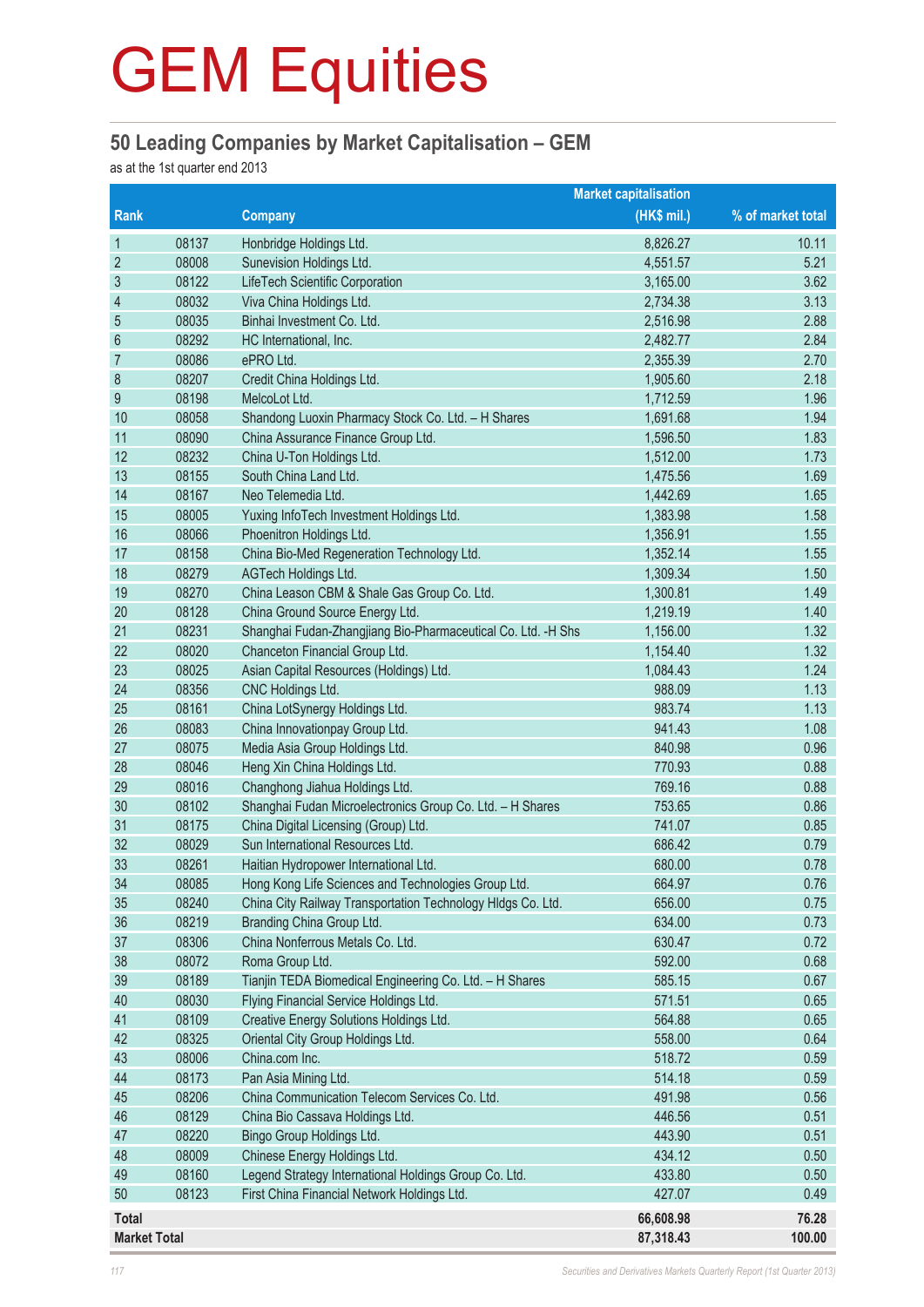### **New Listing Statistics – equities for GEM**

|      |    | No. of newly listed companies | Funds raised (HK\$ mil.) |
|------|----|-------------------------------|--------------------------|
| 2012 | Q1 |                               | 189.80                   |
|      | Q2 |                               | 617.66                   |
|      | Q3 |                               | 179.40                   |
|      | Q4 |                               | 139.50                   |
| 2013 | Q1 |                               | 60.00                    |

### **Newly Listed Companies for GEM**

for 1st quarter 2013

| Code         | Company name    | Listing date | No. of issued shares | Funds raised (HK\$ mil.) |
|--------------|-----------------|--------------|----------------------|--------------------------|
| 08072        | Roma Group Ltd. | 2013/02/25   | 800,000,000          | 60.00                    |
| <b>Total</b> |                 |              |                      | 60.00                    |

### **Withdrawal of listed Companies – GEM**

for 1st quarter 2013

| Code  | <b>Company name</b>                         | Last trading date | Delisted date |
|-------|---------------------------------------------|-------------------|---------------|
| 08188 | Mudan Automobile Shares Co. Ltd. - H Shares | 2005/03/29        | 2013/03/13    |

## **Company Name Changes for GEM**

for 1st quarter 2013

| Code  | Old name                                     | New name                                            | <b>Effective date</b> | <b>Adoption date</b> |
|-------|----------------------------------------------|-----------------------------------------------------|-----------------------|----------------------|
| 08085 | <b>ZMAY Holdings Ltd.</b>                    | Hong Kong Life Sciences and Technologies Group Ltd. | 2012/10/31            | 2013/01/02           |
| 08048 | Excel Technology International Holdings Ltd. | Hong Kong Jewellery Holding Ltd.                    | 2012/11/20            | 2013/01/07           |
| 08016 | China Data Broadcasting Holdings Ltd.        | Changhong Jiahua Holdings Ltd.                      | 2013/01/15            | 2013/02/18           |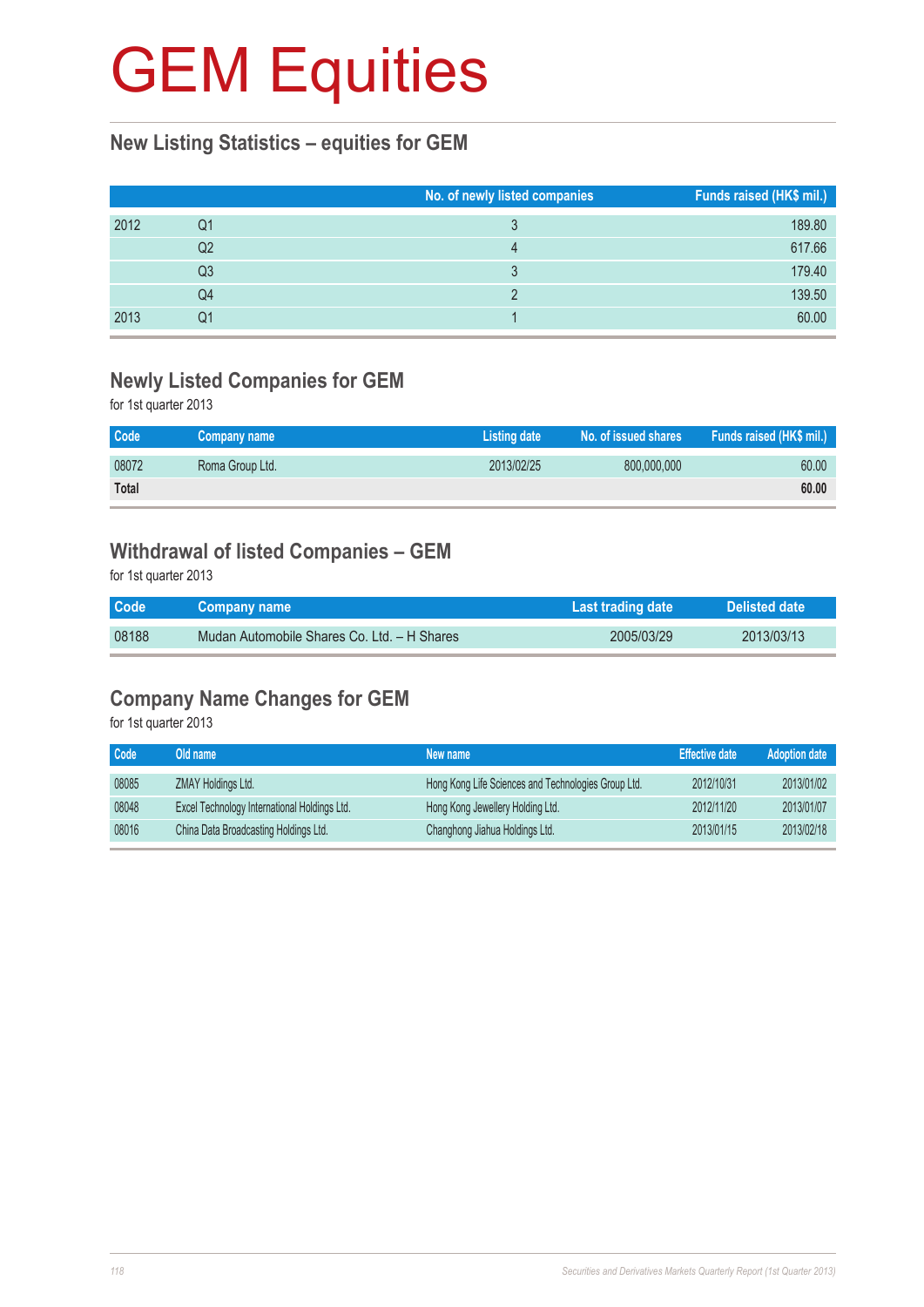#### **Bonus Issues/Bonus Warrants for GEM**

for 1st quarter 2013

| Code <sup>1</sup> | <b>Company</b>                     | <b>Particulars</b> |            |
|-------------------|------------------------------------|--------------------|------------|
| 08079             | Unlimited Creativity Holdings Ltd. | 2 for 1            | 2013/03/04 |

### **Share Split/Consolidation for GEM**

for 1st quarter 2013

| Code  | Company                                          | <b>Particulars</b>      | <b>Effective date</b> |
|-------|--------------------------------------------------|-------------------------|-----------------------|
| 08148 | Aurum Pacific (China) Group Ltd.                 | Consolidation 2 into 1  | 2013/01/22            |
| 08096 | Ruifeng Petroleum Chemical Holdings Ltd.         | Consolidation 5 into 1  | 2013/01/24            |
| 08202 | Inno-Tech Holdings Ltd.                          | Consolidation 10 into 1 | 2013/01/29            |
| 08156 | China Vanguard Group Ltd.                        | Consolidation 5 into 1  | 2013/02/01            |
| 08192 | Global Energy Resources International Group Ltd. | Consolidation 10 into 1 | 2013/02/07            |
| 08116 | China Fortune Investments (Holding) Ltd.         | Consolidation 10 into 1 | 2013/03/26            |
| 08163 | Merdeka Resources Holdings Ltd.                  | Consolidation 40 into 1 | 2013/03/26            |

## **Rights Issues & Open Offers for GEM**

for 1st quarter 2013

| <b>Month</b> | Code  | Company                                 | <b>Ratio</b>                   | Funds raised (HK\$ mil.) |
|--------------|-------|-----------------------------------------|--------------------------------|--------------------------|
| Jan          | 08051 | TeleEye Holdings Ltd.                   | Open offer 1 for 2 @\$1.40     | 6.33                     |
|              | 08047 | China Neng Xiao Technology (Group) Ltd. | Open offer 1 for 2 @\$0.025    | 24.95                    |
| Feb          | 08148 | Aurum Pacific (China) Group Ltd.        | Open offer 4 for 1 $@$0.15$    | 60.00                    |
|              |       |                                         | (after consolidation 2 into 1) |                          |
| <b>Total</b> |       |                                         |                                | 91.28                    |
|              |       |                                         |                                |                          |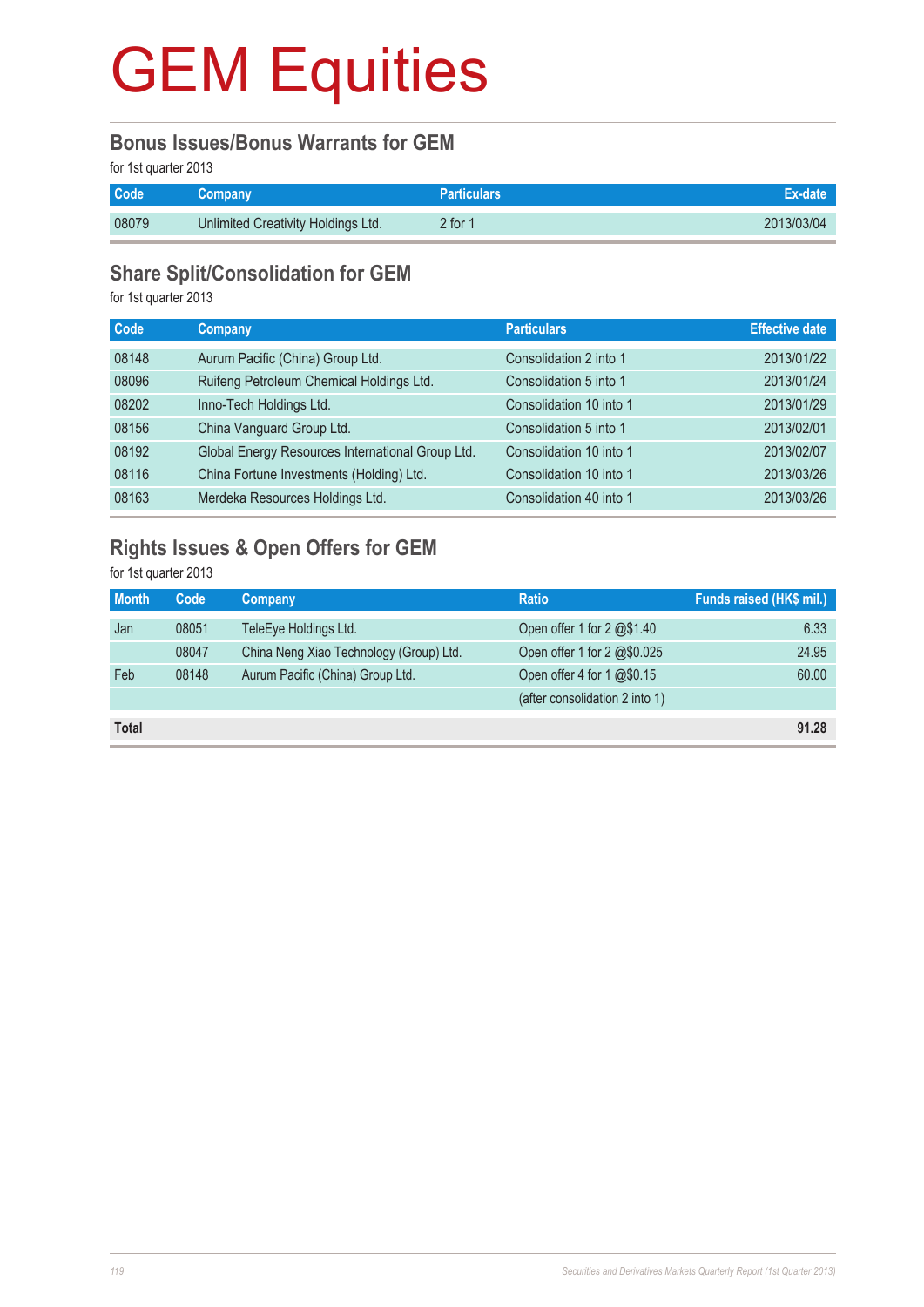### **Placing\***

|              |       |                        | No. of      |                      |                     |
|--------------|-------|------------------------|-------------|----------------------|---------------------|
|              |       |                        | new shares  | <b>Placing price</b> | <b>Funds raised</b> |
| <b>Month</b> | Code  | <b>Company</b>         | placed      | (HK\$)               | (HK\$ mil.)         |
| 2013         |       |                        |             |                      |                     |
| Jan          | 08025 | <b>ACR HOLDINGS</b>    | 100,000,000 | 0.650                | 65.00               |
|              | 08129 | <b>CH BIO CASSAVA</b>  | 400,000,000 | 0.100                | 40.00               |
|              | 08207 | <b>CREDIT CHINA</b>    | 240,000,000 | 0.800                | 192.00              |
|              | 08202 | <b>INNO-TECH HOLD</b>  | 198,341,217 | 0.032                | 6.35                |
| Feb          | 08009 | CHI ENGY HOLD          | 150,000,000 | 0.171                | 25.65               |
|              | 08231 | <b>FUDANZHANGJIANG</b> | 142,000,000 | 1.700                | 241.40              |
|              | 08017 | <b>LONG SUCCESS</b>    | 10,000,000  | 0.385                | 3.85                |
| Mar          | 08206 | C COMM TELE SER        | 100,000,000 | 0.310                | 31.00               |
|              | 08020 | <b>CHANCETON FIN</b>   | 30,000,000  | 2.000                | 60.00               |
|              | 08047 | CHI NENG XIAO          | 345,000,000 | 0.072                | 24.84               |
|              | 08103 | <b>TAI SHING</b>       | 72,000,000  | 0.140                | 10.08               |
|              | 08168 | <b>UKF</b>             | 192,000,000 | 0.325                | 62.40               |
|              | 08032 | <b>VIVA CHINA</b>      | 480,000,000 | 0.500                | 240.00              |
| <b>Total</b> |       |                        |             |                      | 1,002.57            |

\* Due to the reporting time-lag, placing figures for the quarter are provisional.

\*\* Supplementary information update for previous quarters.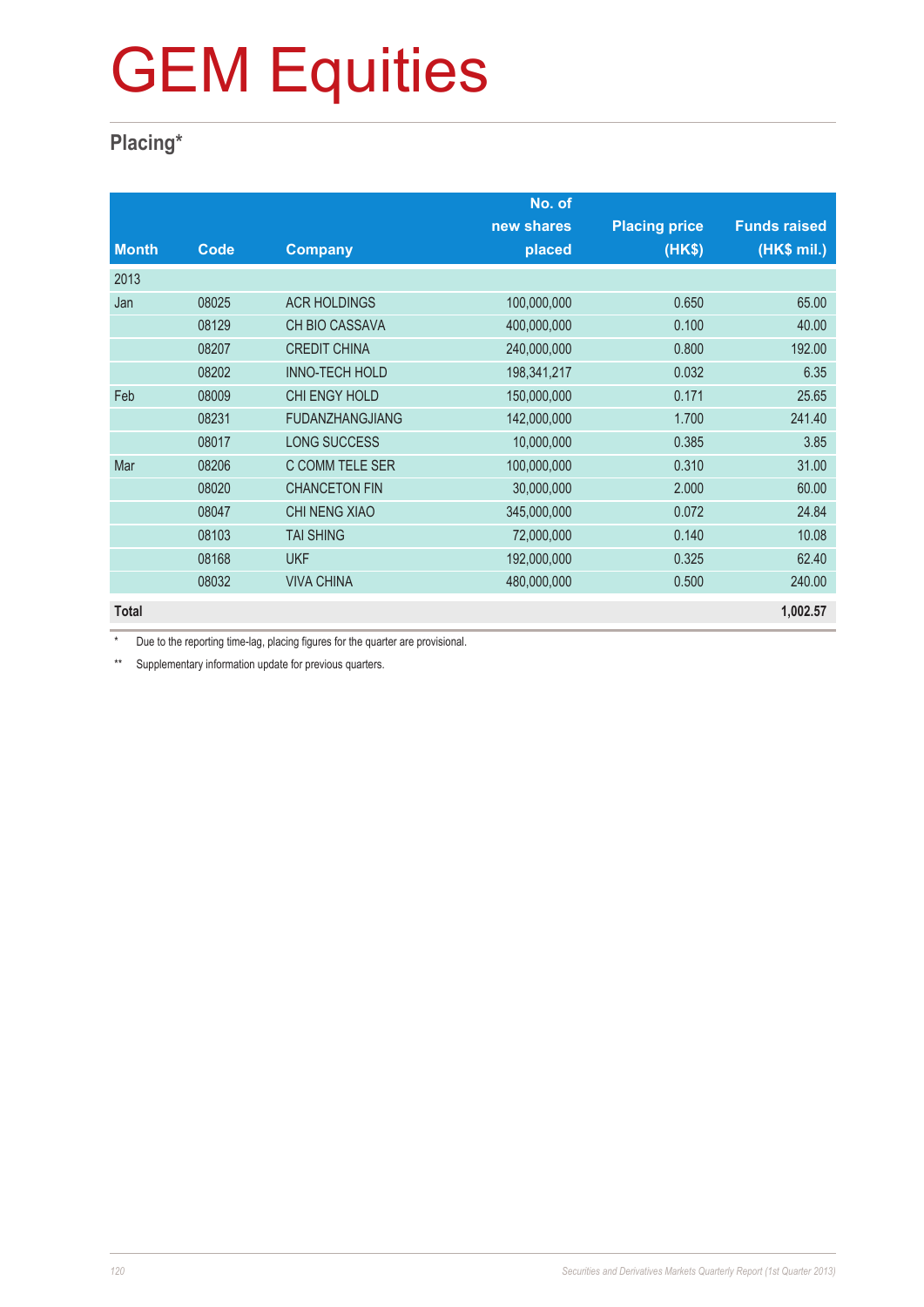## GEM Warrants

### **Warrant Trading and Market Value Statistics – GEM**

|      |    | <b>Number</b> | Turnover value (HK\$ mil.) | Market value (HK\$ mil.) |
|------|----|---------------|----------------------------|--------------------------|
| 2012 | Q1 |               | $\overline{\phantom{0}}$   | 15.97                    |
|      | Q2 |               | 0.27                       | 15.17                    |
|      | Q3 |               | 0.13                       | 8.00                     |
|      | Q4 |               | 0.01                       | 8.00                     |
| 2013 | Q1 |               | 0.85                       | 0.00                     |

## **Newly Listed Equity GEM Warrants**

for 1st quarter 2013

|              |                        | <b>Initial issued</b> |                     |               | <b>Amount raised</b> |
|--------------|------------------------|-----------------------|---------------------|---------------|----------------------|
| <b>Code</b>  | <b>Equity warrants</b> | amount (HK)           | <b>Listing date</b> | <b>Expiry</b> | (HK\$ mil.)          |
| Nil          |                        |                       |                     |               |                      |
| <b>Total</b> |                        |                       |                     |               | -                    |
|              |                        |                       |                     |               |                      |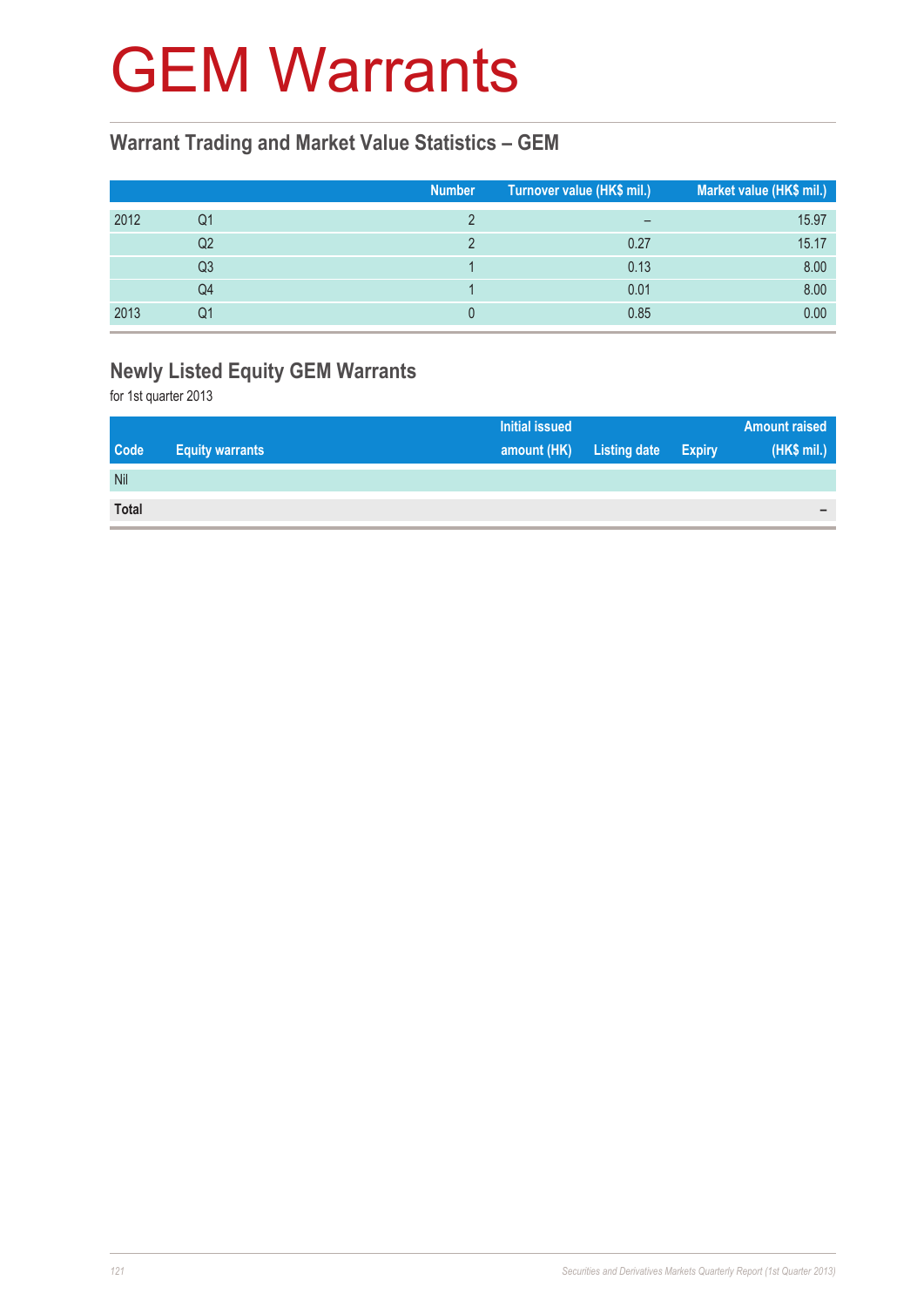## Stock Market Indices

#### **Hang Seng Index**



### **S&P/HKEx LargeCap Index**



#### **S&P/HKEx GEM Index**

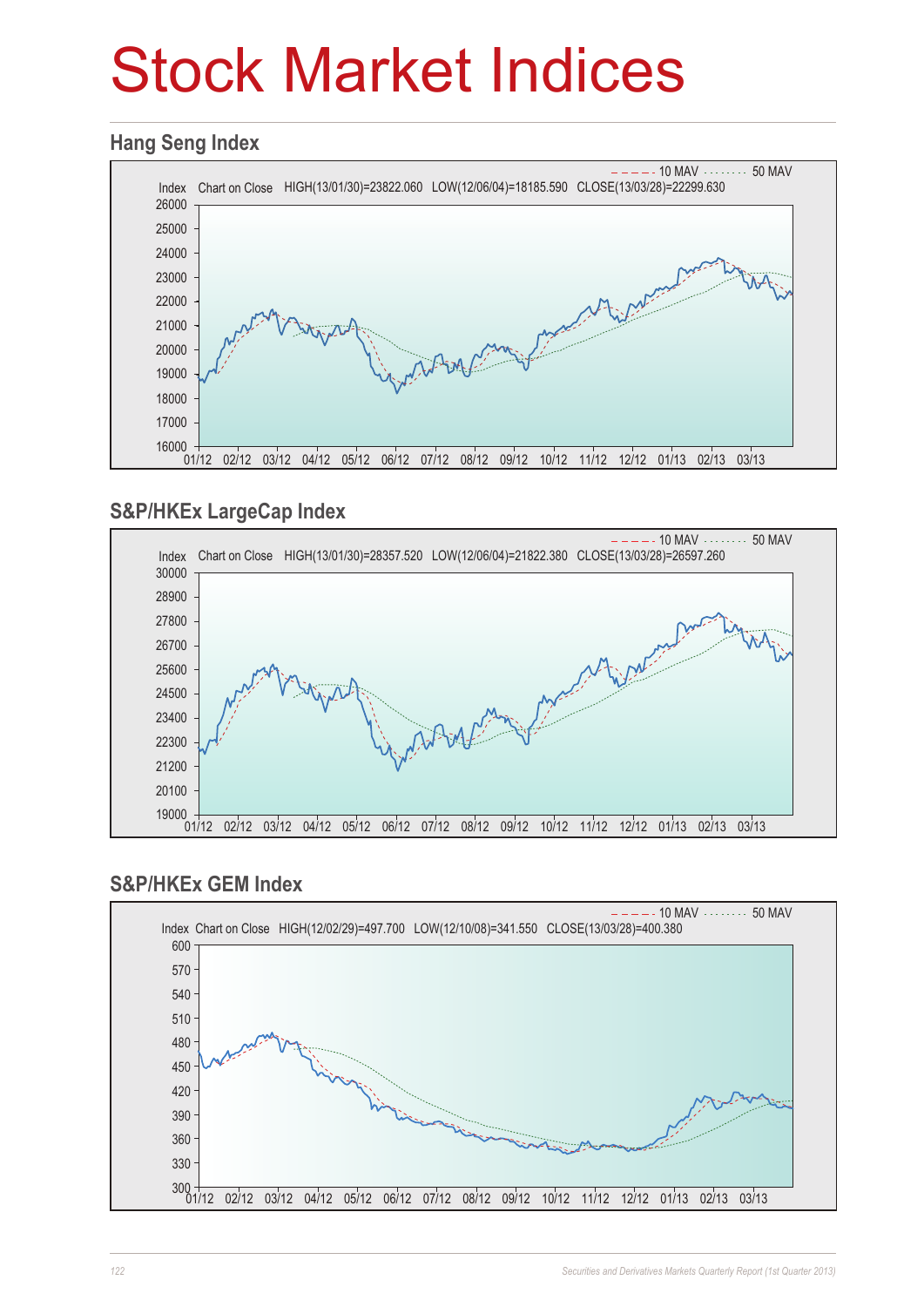## Stock Market Indices

### **Hong Kong Stock Market Indices**

|                                               | End of Mar 2013 | End of Dec 2012 |                          |          |
|-----------------------------------------------|-----------------|-----------------|--------------------------|----------|
| <b>Index</b>                                  | <b>Close</b>    | <b>Close</b>    |                          | Change % |
| S&P/HKEx LargeCap Index                       | 26,597.26       | 27,082.16       | $\overline{\phantom{0}}$ | 1.79%    |
|                                               |                 |                 |                          |          |
| S&P/HKEx GEM Index                            | 400.38          | 381.51          | $\ddot{}$                | 4.95%    |
|                                               |                 |                 |                          |          |
| <b>HANG SENG INDEX</b>                        | 22,299.63       | 22,656.92       | $\overline{\phantom{0}}$ | 1.58%    |
| <b>SECTORIAL INDICES</b>                      |                 |                 |                          |          |
| Finance                                       | 31,536.57       | 31,231.56       | $\ddot{}$                | 0.98%    |
| <b>Utilities</b>                              | 56,114.25       | 51,797.82       | $\ddot{}$                | 8.33%    |
| Properties                                    | 30,591.29       | 31,383.11       | $\equiv$                 | 2.52%    |
| Commerce & Industry                           | 12,360.83       | 13,136.24       | $\overline{\phantom{0}}$ | 5.90%    |
|                                               |                 |                 |                          |          |
| HANG SENG CHINA-AFFILIATED CORPORATIONS INDEX | 4,362.55        | 4,531.12        | -                        | 3.72%    |
| HANG SENG CHINA ENTERPRISES INDEX             | 10,896.22       | 11,436.16       |                          | 4.72%    |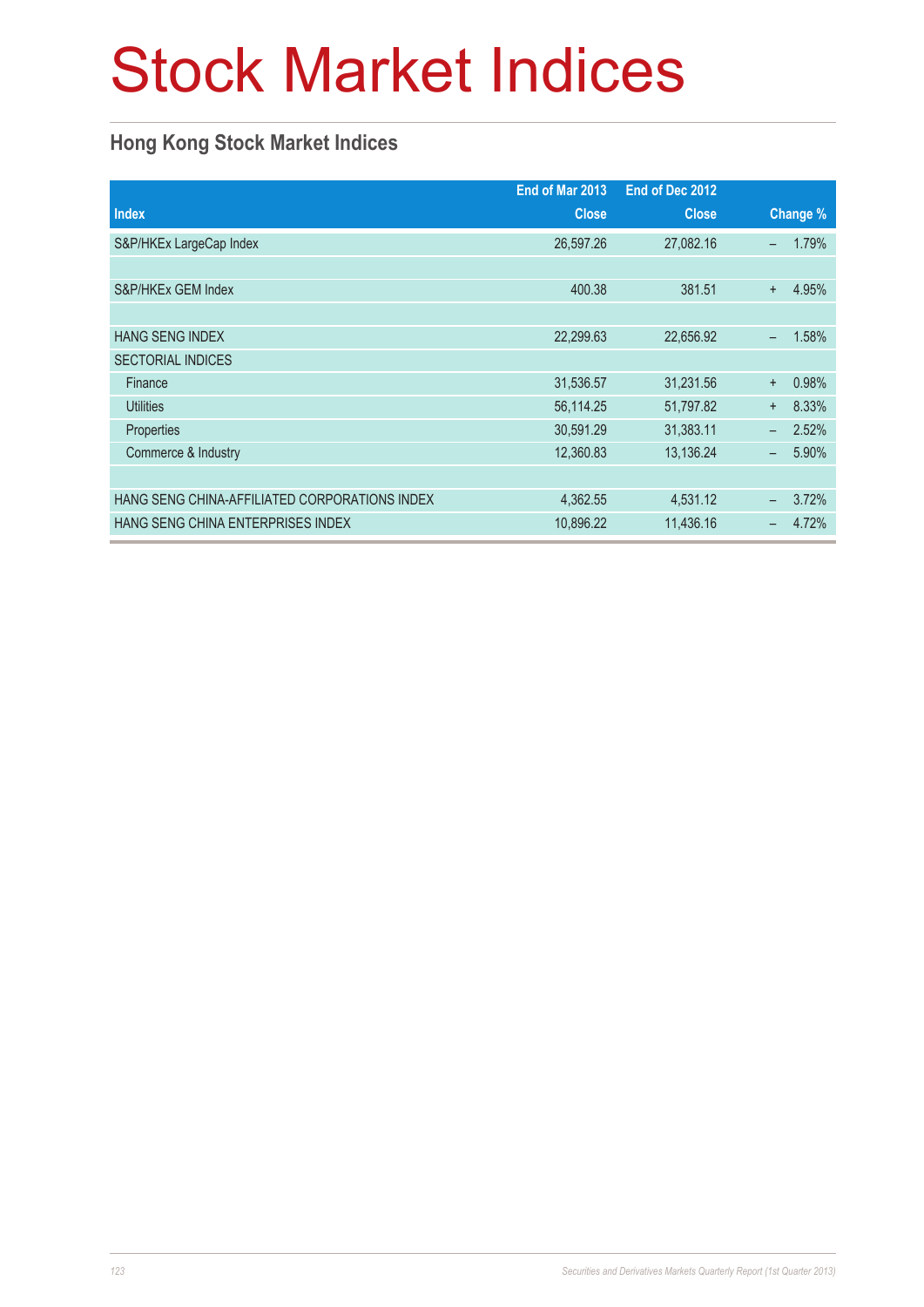## Stock Market Indices

### **WORLD INDICES**

|                                 | End of Mar 2013 | End of Dec 2012 |                                   |
|---------------------------------|-----------------|-----------------|-----------------------------------|
| <b>Index</b>                    | <b>Close</b>    | <b>Close</b>    | Change %                          |
| <b>HONG KONG</b>                |                 |                 |                                   |
| S&P/HKEx LargeCap Index         | 26,597.26       | 27,082.16       | 1.79%<br>$\overline{\phantom{0}}$ |
| Hang Seng Index                 | 22,299.63       | 22,656.92       | 1.58%<br>-                        |
| <b>AUSTRALIA</b>                |                 |                 |                                   |
| All Ordinaries Index            | 4,979.87        | 4,664.59        | 6.76%<br>$\ddot{}$                |
| <b>JAKARTA</b>                  |                 |                 |                                   |
| Composite Index                 | 4,940.99        | 4,316.69        | $+ 14.46%$                        |
| <b>JAPAN</b>                    |                 |                 |                                   |
| Nikkei (225)                    | 12,397.91       | 10,395.18       | + 19.27%                          |
| <b>KOREA</b>                    |                 |                 |                                   |
| Composite Index                 | 2,004.89        | 1,997.05        | 0.39%<br>$\ddot{}$                |
| <b>KUALA LUMPUR</b>             |                 |                 |                                   |
| Composite Index                 | 1,671.63        | 1,688.95        | 1.03%<br>$\qquad \qquad -$        |
| <b>MANILA</b>                   |                 |                 |                                   |
| Composite Index                 | 6,847.47        | 5,812.73        | + 17.80%                          |
| <b>NEW ZEALAND</b>              |                 |                 |                                   |
| <b>NZSE (50)</b>                | 4,422.75        | 4,066.51        | 8.76%<br>$\ddot{}$                |
| <b>SHANGHAI</b>                 |                 |                 |                                   |
| A Shares Index                  | 2,340.92        | 2,376.04        | 1.48%<br>$\qquad \qquad -$        |
| <b>B</b> Shares Index           | 263.80          | 244.92          | 7.71%<br>$\ddot{}$                |
| <b>SHENZHEN</b>                 |                 |                 |                                   |
| A Shares Index                  | 967.96          | 919.80          | 5.24%<br>$\ddot{}$                |
| <b>B</b> Shares Index           | 791.26          | 711.23          | $+ 11.25%$                        |
| <b>SINGAPORE</b>                |                 |                 |                                   |
| <b>FTSE Straits Times Index</b> | 3,308.10        | 3,167.08        | 4.45%<br>$^{+}$                   |
| <b>TAIWAN</b>                   |                 |                 |                                   |
| Taipei Weighted Stock Index     | 7,918.61        | 7,699.50        | 2.85%<br>$\ddot{}$                |
| <b>THAILAND</b>                 |                 |                 |                                   |
| <b>SET Index</b>                | 1,561.06        | 1,391.93        | $+ 12.15%$                        |
| <b>NEW YORK</b>                 |                 |                 |                                   |
| <b>DJIA</b>                     | 14,578.54       | 13,104.14       | $+ 11.25%$                        |
| Nasdaq Composite Index          | 3,267.52        | 3,019.51        | 8.21%<br>$\ddot{}$                |
| <b>TORONTO</b>                  |                 |                 |                                   |
| S&P/TSX Composite Index         | 12,749.90       | 12,433.53       | 2.54%<br>$^{\mathrm{+}}$          |
| <b>GERMANY</b>                  |                 |                 |                                   |
| DAX Capital Value Index         | 4,245.47        | 4,161.30        | 2.02%<br>$\ddot{}$                |
| <b>LONDON</b>                   |                 |                 |                                   |
| FTSE (100)                      | 6,411.70        | 5,897.80        | 8.71%<br>$\ddagger$               |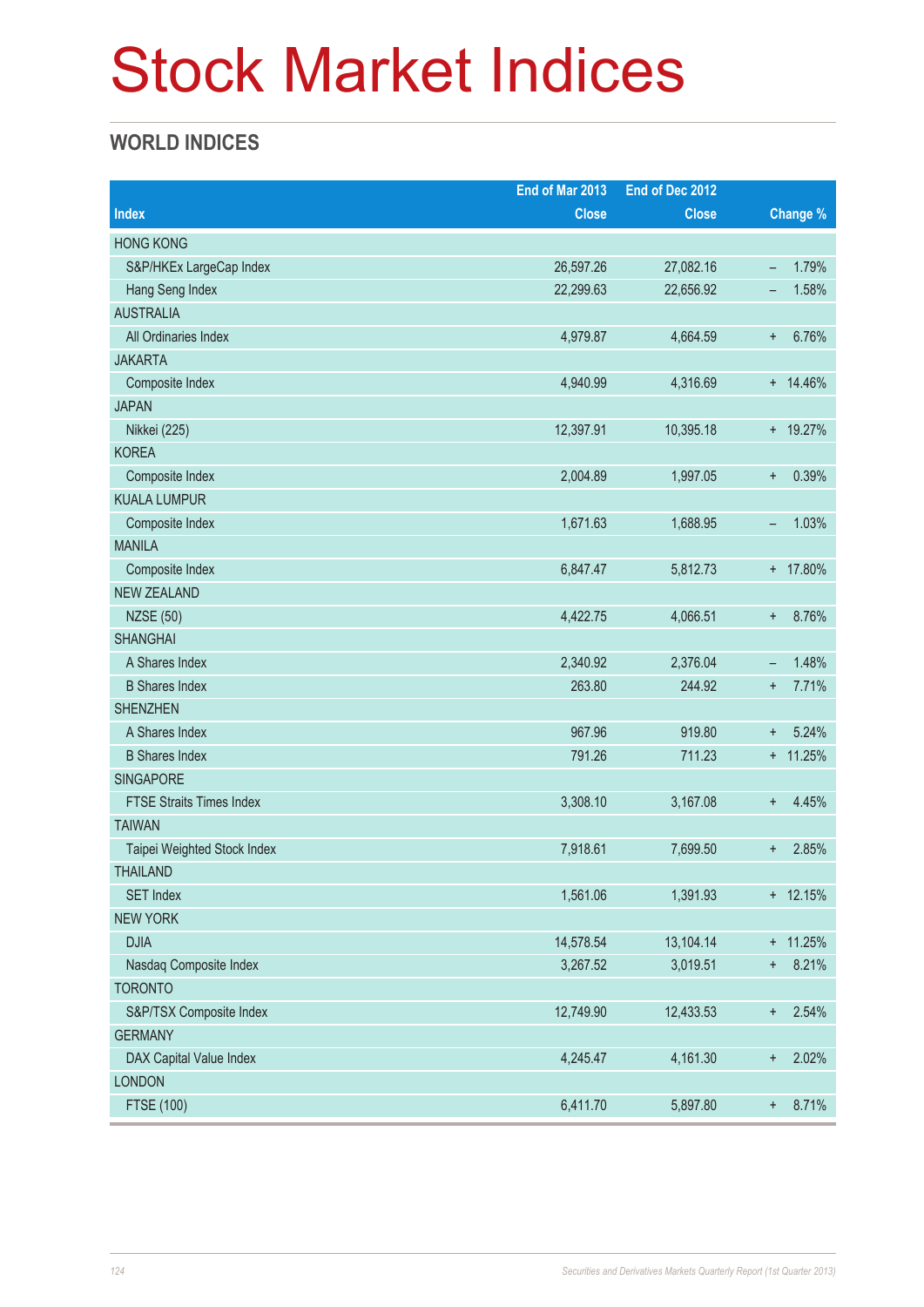### **Contract Volume by Derivatives Products**

|                                           | <b>Contracts</b> |                  |
|-------------------------------------------|------------------|------------------|
| <b>Derivatives product</b>                | 1st Quarter 2013 | 1st Quarter 2012 |
| Hang Seng Index Futures                   | 4,871,620        | 5,140,968        |
| Hang Seng Index Options                   | 2,269,370        | 2,163,972        |
| Mini-Hang Seng Index Futures              | 1,873,375        | 2,349,431        |
| Mini-Hang Seng Index Options              | 292,080          | 220,641          |
| <b>H-shares Index Futures</b>             | 4,549,577        | 3,860,446        |
| H-shares Index Options                    | 1,586,493        | 1,285,722        |
| Mini H-shares Index Futures               | 493,496          | 398,659          |
| Flexible Hang Seng Index Options          | 8,611            |                  |
| Flexible H-shares Index Options           | 14,855           | 1,300            |
| <b>HSI Dividend Point Index Futures</b>   | 4,701            | 5,404            |
| <b>HSCEI Dividend Point Index Futures</b> | 33,986           | 55,900           |
| <b>HSI Volatility Index Futures1</b>      | 172              | 289              |
| <b>IBOVESPA Futures2</b>                  | 0                |                  |
| <b>MICEX Index Futures3</b>               | 0                |                  |
| Sensex Index Futures4                     |                  | 5                |
| FTSE/JSE Top40 Futures5                   | $\Omega$         |                  |
| <b>Stock Futures</b>                      | 176,284          | 78,870           |
| <b>Stock Options</b>                      | 16,408,792       | 14,545,164       |
| Three-month HIBOR Futures                 |                  | 95               |
| One-month HIBOR Futures                   |                  | 10               |
| Three-year Exchange Fund Note Futures     |                  | $\Omega$         |
| RMB Currency Futures - USD/CNH Futures6   | 25,054           |                  |
| <b>Gold Futures</b>                       | 0                | $\Omega$         |
| <b>Total</b>                              | 32,608,466       | 30,106,876       |

1 Trading in HSI Volatility Index Futures commenced on 20 Feb 2012

2 Trading in IBOVESPA Futures commenced on 30 Mar 2012

3 Trading in MICEX Index Futures commenced on 30 Mar 2012

4 Trading in Sensex Index Futures commenced on 30 Mar 2012

5 Trading in FTSE/JSE Top40 Futures commenced on 30 Mar 2012

6 Trading in RMB Currency Futures – USD/CNH Futures commenced on 17 Sep 2012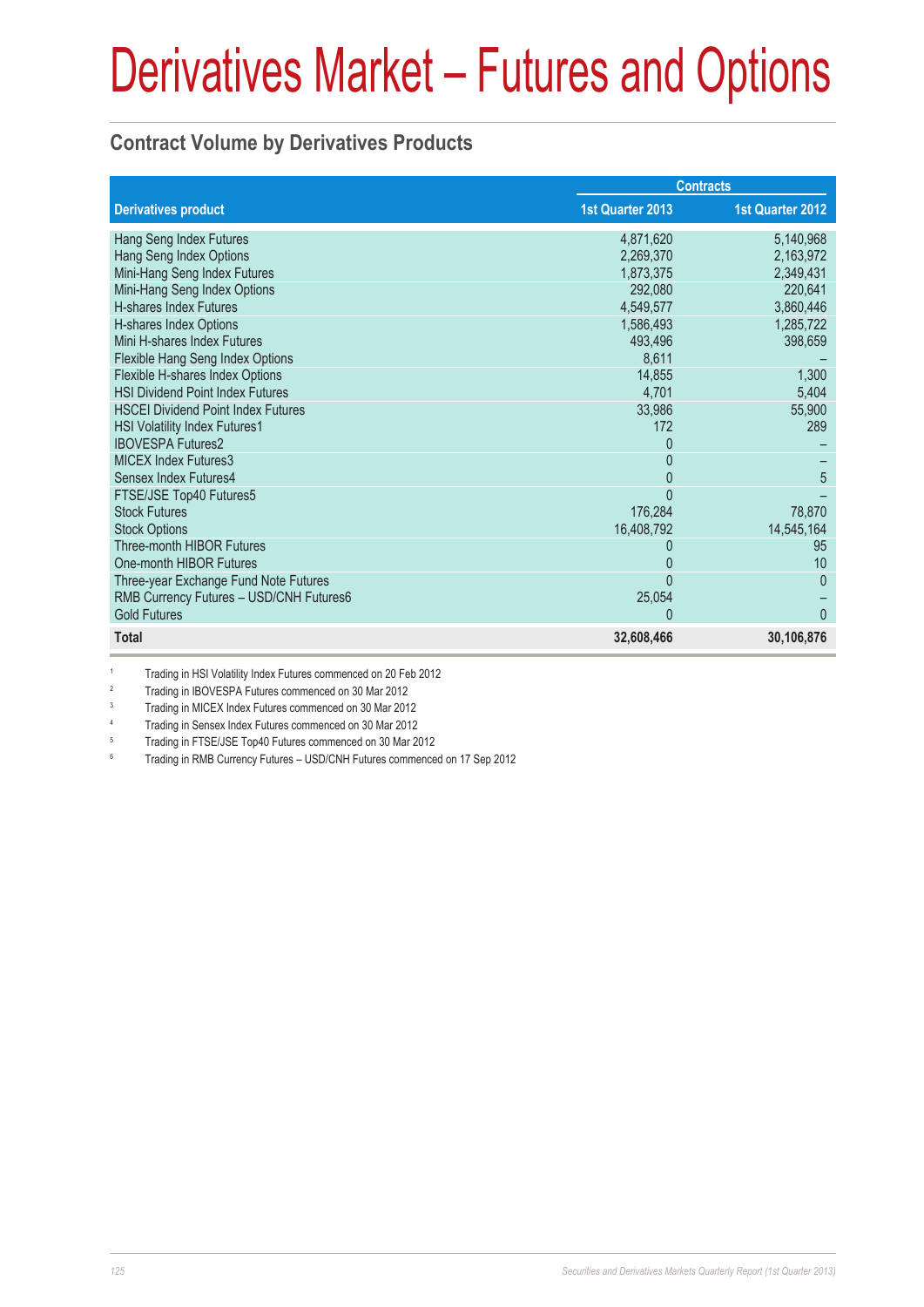### **Hang Seng Index Futures – Contract Volume and Open Interest (contracts)**

|      |                | <b>Total</b><br>contract volume | <b>Quarter-end</b><br>open interest |
|------|----------------|---------------------------------|-------------------------------------|
| 2012 | Q <sub>1</sub> | 5,140,968                       | 99,821                              |
|      | Q <sub>2</sub> | 5,405,446                       | 103,069                             |
|      | Q <sub>3</sub> | 4,924,352                       | 124,794                             |
|      | Q4             | 4,882,303                       | 139,344                             |
| 2013 | Q1             | 4,871,620                       | 107,939                             |

#### **Mini Hang Seng Index Futures – Contract Volume and Open Interest (contracts)**

|      |                | <b>Total</b><br>contract volume | Quarter-end<br>open interest |
|------|----------------|---------------------------------|------------------------------|
| 2012 | Q1             | 2,349,431                       | 6,653                        |
|      | Q <sub>2</sub> | 2,278,107                       | 6,063                        |
|      | Q3             | 2,086,235                       | 7,350                        |
|      | Q4             | 1,832,074                       | 6,638                        |
| 2013 | Q1             | 1,873,375                       | 6,897                        |

#### **Hang Seng Index Options – Contract Volume and Open Interest (contracts)**

|      |                | <b>Total</b>    | Quarter-end   |
|------|----------------|-----------------|---------------|
|      |                | contract volume | open interest |
| 2012 | Q <sub>1</sub> | 2,163,972       | 284,586       |
|      | Q <sub>2</sub> | 2,661,654       | 346,519       |
|      | Q <sub>3</sub> | 2,289,204       | 364,960       |
|      | Q4             | 2,115,315       | 260,785       |
| 2013 | Q1             | 2,269,370       | 316,226       |

### **H-Share Index Futures – Contract Volume and Open Interest (contracts)**

|      |                | <b>Total</b>    | Quarter-end   |
|------|----------------|-----------------|---------------|
|      |                | contract volume | open interest |
| 2012 | Q <sub>1</sub> | 3,860,446       | 117,764       |
|      | Q <sub>2</sub> | 3,973,006       | 127,099       |
|      | Q <sub>3</sub> | 3,813,494       | 142,443       |
|      | Q4             | 4,276,867       | 181,909       |
| 2013 | Q1             | 4,549,577       | 147,677       |

### **Stock Options Market Turnover and Open Interest (contracts)**

|      |    | <b>Total</b>        | <b>Total</b>    | Quarter-end   |
|------|----|---------------------|-----------------|---------------|
|      |    | Premium (HK\$ mil.) | contract volume | open interest |
| 2012 | Q1 | 9,756.42            | 14,545,164      | 4,971,657     |
|      | Q2 | 8,578.21            | 13,741,210      | 5,060,742     |
|      | Q3 | 7,354.69            | 13,428,912      | 4,658,740     |
|      | Q4 | 7,341.35            | 14,366,259      | 4,031,961     |
| 2013 | Q1 | 10,840.90           | 16,408,792      | 4,758,454     |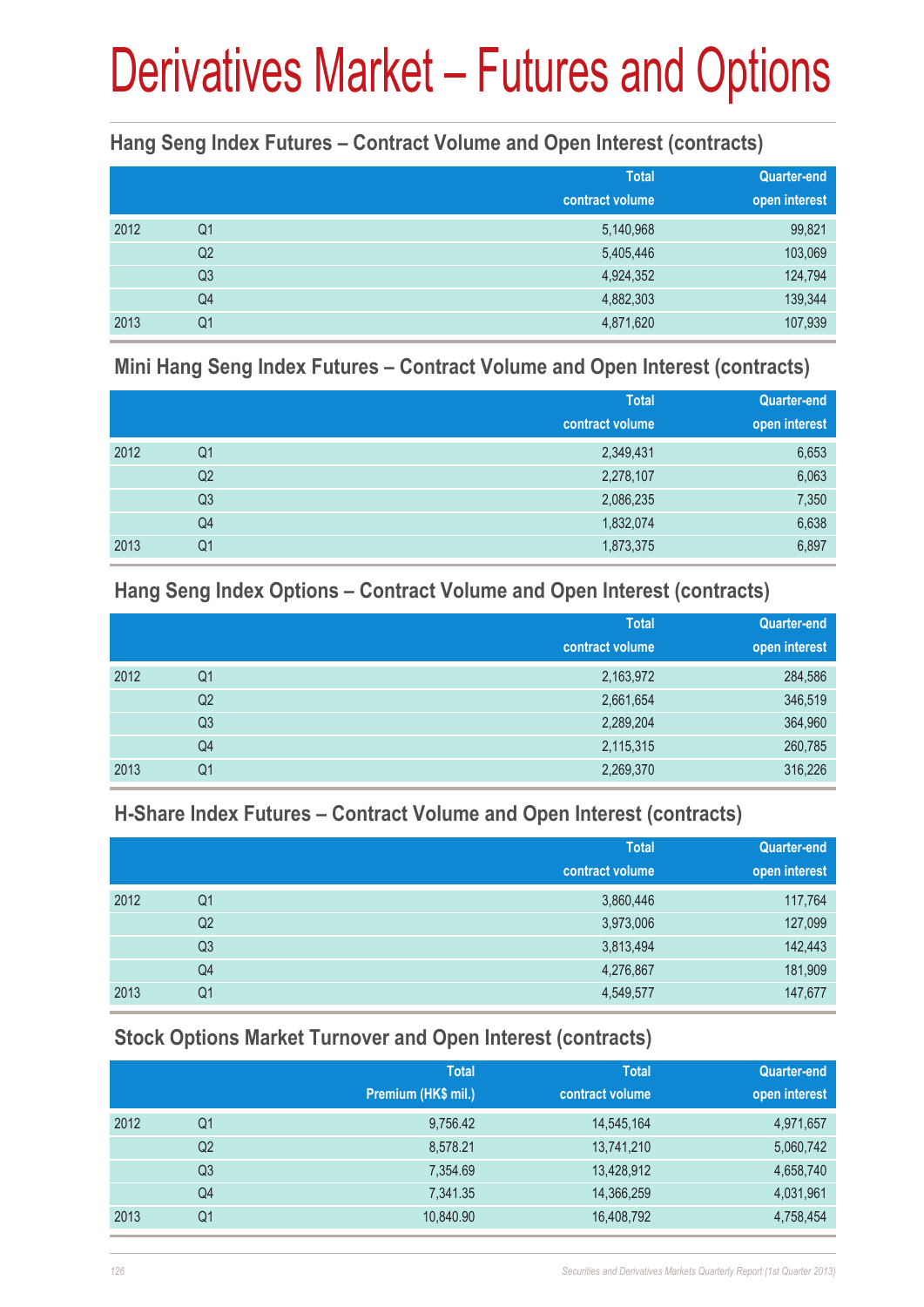#### **Stock Options Premium by Class**

for 1st Quarter 2013

|                                                   |                          | <b>Premium</b>  |                |
|---------------------------------------------------|--------------------------|-----------------|----------------|
| <b>Options class</b>                              |                          | (HK\$ mil.)     | % of total     |
| X ISHARES A50                                     | A50                      | 1,099.52        | 10.14%         |
| <b>ABC</b>                                        | <b>ABC</b>               | 112.79          | 1.04%          |
| <b>ANHUI CONCH</b>                                | <b>ACC</b>               | 69.06           | 0.64%          |
| <b>AIA</b>                                        | <b>AIA</b>               | 307.50          | 2.84%          |
| <b>CHALCO</b>                                     | <b>ALC</b>               | 16.99           | 0.16%          |
| CAM CSI300                                        | <b>AMC</b>               | 104.93          | 0.97%          |
| <b>BANK OF CHINA</b>                              | <b>BCL</b>               | 188.74          | 1.74%          |
| <b>BANKCOMM</b>                                   | <b>BCM</b>               | 25.86           | 0.24%          |
| <b>BANK OF E ASIA</b><br><b>BELLE INT'L</b>       | <b>BEA</b>               | 2.48            | 0.02%<br>0.38% |
| <b>BOC HONG KONG</b>                              | <b>BIH</b><br><b>BOC</b> | 41.58<br>108.43 | 1.00%          |
| <b>BYD COMPANY</b>                                | <b>BYD</b>               | 32.25           | 0.30%          |
| <b>CCB</b>                                        | <b>CCB</b>               | 469.75          | 4.33%          |
| CHINA COMM CONS                                   | CCC                      | 22.81           | 0.21%          |
| <b>CHINA COAL</b>                                 | <b>CCE</b>               | 64.85           | 0.60%          |
| CHINA COSCO                                       | <b>CCS</b>               | 13.69           | 0.13%          |
| <b>CHINA MOBILE</b>                               | <b>CHT</b>               | 997.26          | 9.20%          |
| <b>CHINA UNICOM</b>                               | <b>CHU</b>               | 85.67           | 0.79%          |
| <b>CITIC PACIFIC</b>                              | <b>CIT</b>               | 43.46           | 0.40%          |
| <b>CHEUNG KONG</b>                                | <b>CKH</b>               | 325.20          | 3.00%          |
| <b>CHINA LIFE</b>                                 | <b>CLI</b>               | 647.77          | 5.98%          |
| <b>CLP HOLDINGS</b>                               | <b>CLP</b>               | 23.79           | 0.22%          |
| <b>CM BANK</b>                                    | <b>CMB</b>               | 56.80           | 0.52%          |
| <b>CNOOC</b>                                      | <b>CNC</b>               | 179.61          | 1.66%          |
| <b>CHINA OVERSEAS</b>                             | COL                      | 213.51          | 1.97%          |
| <b>CATHAY PAC AIR</b><br><b>SINOPEC CORP</b>      | <b>CPA</b><br><b>CPC</b> | 5.28<br>214.32  | 0.05%<br>1.98% |
| <b>CPIC</b>                                       | <b>CPI</b>               | 89.38           | 0.82%          |
| <b>CHINA RAIL CONS</b>                            | <b>CRC</b>               | 12.32           | 0.11%          |
| <b>CHINA RAILWAY</b>                              | <b>CRG</b>               | 5.50            | 0.05%          |
| X WISECSI300ETF                                   | CS <sub>3</sub>          | 1.27            | 0.01%          |
| CSOP A50 ETF                                      | <b>CSA</b>               | 78.64           | 0.73%          |
| <b>CHINA SHENHUA</b>                              | <b>CSE</b>               | 132.37          | 1.22%          |
| <b>CITIC BANK</b>                                 | <b>CTB</b>               | 14.13           | 0.13%          |
| <b>CHINA TELECOM</b>                              | <b>CTC</b>               | 22.28           | 0.21%          |
| <b>ESPRIT HOLDINGS</b>                            | <b>ESP</b>               | 8.66            | 0.08%          |
| <b>FIH</b>                                        | <b>FIH</b>               | 2.50            | 0.02%          |
| <b>GALAXY ENT</b>                                 | <b>GLX</b>               | 272.10          | 2.51%          |
| <b>POWER ASSETS</b>                               | <b>HEH</b>               | 31.94           | 0.29%          |
| <b>HKEX</b>                                       | <b>HEX</b>               | 380.03          | 3.51%          |
| <b>HSBC HOLDINGS</b><br><b>HK &amp; CHINA GAS</b> | <b>HKB</b><br><b>HKG</b> | 707.30<br>9.42  | 6.52%<br>0.09% |
| <b>HENDERSON LAND</b>                             | <b>HLD</b>               | 41.65           | 0.38%          |
| <b>HUANENG POWER</b>                              | <b>HNP</b>               | 25.46           | 0.23%          |
| <b>HANG SENG BANK</b>                             | <b>HSB</b>               | 10.11           | 0.09%          |
| <b>HUTCHISON</b>                                  | <b>HWL</b>               | 360.03          | 3.32%          |
| <b>ICBC</b>                                       | <b>ICB</b>               | 338.58          | 3.12%          |
| <b>JIANGXI COPPER</b>                             | <b>JXC</b>               | 51.69           | 0.48%          |
| LI & FUNG                                         | <b>LIF</b>               | 174.52          | 1.61%          |
| <b>MTR CORPORATION</b>                            | <b>MTR</b>               | 5.80            | 0.05%          |
| <b>CNBM</b>                                       | <b>NBM</b>               | 52.92           | 0.49%          |
| <b>NEW WORLD DEV</b>                              | <b>NWD</b>               | 49.70           | 0.46%          |
| <b>PING AN</b>                                    | PAI                      | 872.16          | 8.05%          |
| <b>PETROCHINA</b>                                 | PEC                      | 142.33          | 1.31%          |
| PICC P&C<br><b>R&amp;F PROPERTIES</b>             | <b>PIC</b><br><b>RFP</b> | 48.12<br>10.33  | 0.44%<br>0.10% |
| <b>SANDS CHINA LTD</b>                            | <b>SAN</b>               | 134.93          | 1.24%          |
| <b>SHK PPT</b>                                    | <b>SHK</b>               | 325.26          | 3.00%          |
| <b>STANCHART</b>                                  | <b>STC</b>               | 4.11            | 0.04%          |
| <b>SWIRE PACIFIC A</b>                            | <b>SWA</b>               | 44.73           | 0.41%          |
| <b>TENCENT</b>                                    | <b>TCH</b>               | 611.05          | 5.64%          |
| <b>TRACKER FUND</b>                               | <b>TRF</b>               | 4.31            | 0.04%          |
| <b>WHARF HOLDINGS</b>                             | <b>WHL</b>               | 77.40           | 0.71%          |
| YANZHOU COAL                                      | <b>YZC</b>               | 198.23          | 1.83%          |
| <b>ZIJIN MINING</b>                               | <b>ZJM</b>               | 15.73           | 0.15%          |
| <b>Total</b>                                      |                          | 10,840.90       | 100.00%        |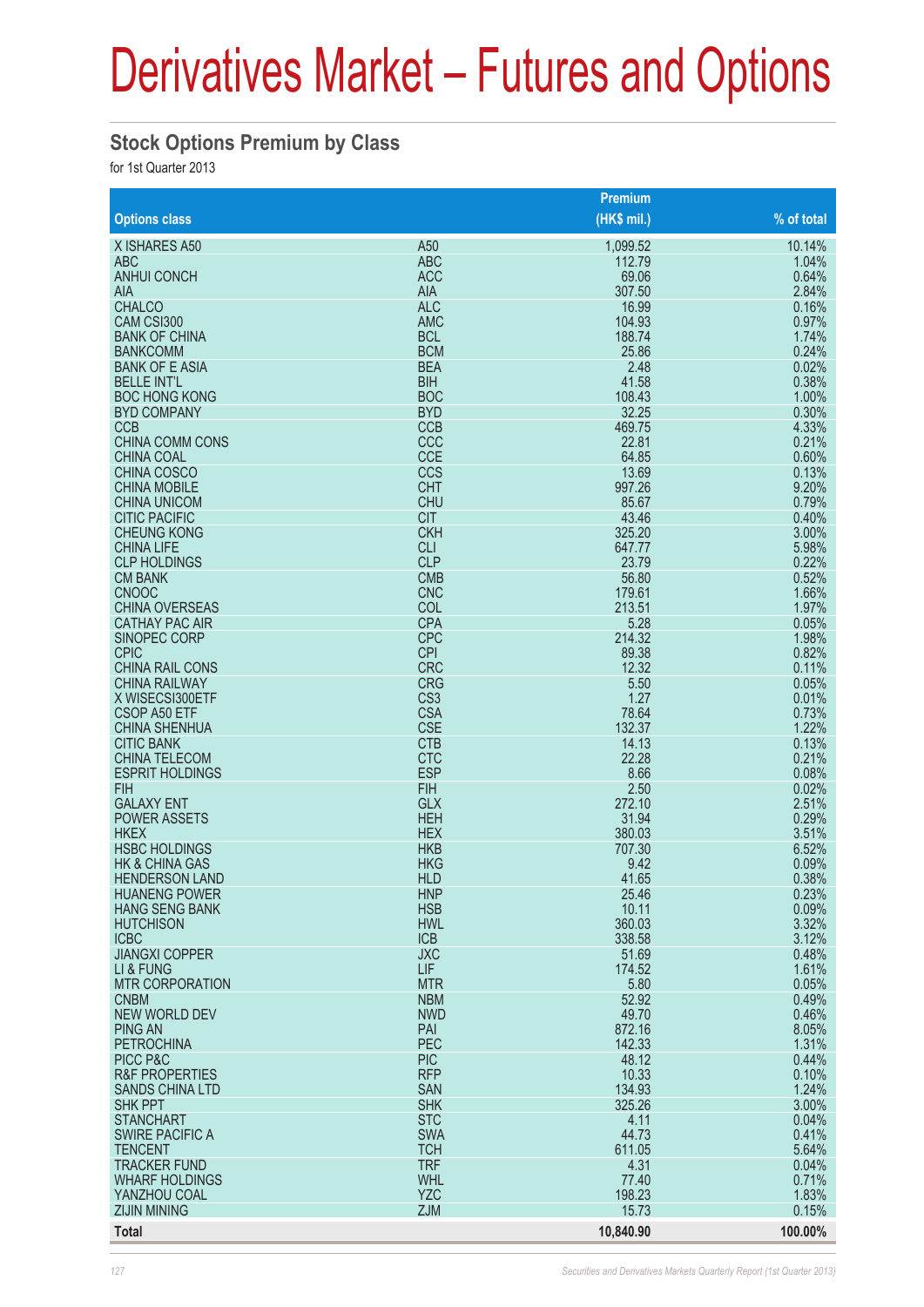#### **Stock Options Contract Volume by Class**

for 1st Quarter 2013

|                                              |                          | <b>Contract</b>   |                |
|----------------------------------------------|--------------------------|-------------------|----------------|
| <b>Options class</b>                         |                          | volume            | % of total     |
| X ISHARES A50                                | A <sub>50</sub>          | 666,793           | 4.06%          |
| <b>ABC</b>                                   | <b>ABC</b>               | 68,655            | 0.42%          |
| <b>ANHUI CONCH</b>                           | <b>ACC</b>               | 124,442           | 0.76%          |
| <b>AIA</b>                                   | <b>AIA</b>               | 459,755           | 2.80%          |
| <b>CHALCO</b>                                | <b>ALC</b>               | 43,367            | 0.26%          |
| CAM CSI300                                   | <b>AMC</b>               | 48,993            | 0.30%          |
| <b>BANK OF CHINA</b>                         | <b>BCL</b>               | 1,254,611         | 7.65%          |
| <b>BANKCOMM</b>                              | <b>BCM</b>               | 128,246           | 0.78%          |
| <b>BANK OF E ASIA</b>                        | <b>BEA</b>               | 20,522            | 0.13%          |
| <b>BELLE INT'L</b>                           | <b>BIH</b>               | 96,598            | 0.59%          |
| <b>BOC HONG KONG</b>                         | <b>BOC</b>               | 302,631           | 1.84%          |
| <b>BYD COMPANY</b>                           | <b>BYD</b>               | 50,063            | 0.31%          |
| <b>CCB</b>                                   | <b>CCB</b><br>CCC        | 1,688,946         | 10.29%         |
| <b>CHINA COMM CONS</b><br><b>CHINA COAL</b>  | <b>CCE</b>               | 91,029            | 0.55%<br>0.88% |
| <b>CHINA COSCO</b>                           | CCS                      | 145,047<br>81,557 | 0.50%          |
| <b>CHINA MOBILE</b>                          | <b>CHT</b>               | 1,220,318         | 7.44%          |
| <b>CHINA UNICOM</b>                          | <b>CHU</b>               | 80,109            | 0.49%          |
| <b>CITIC PACIFIC</b>                         | <b>CIT</b>               | 83,465            | 0.51%          |
| <b>CHEUNG KONG</b>                           | <b>CKH</b>               | 156,023           | 0.95%          |
| <b>CHINA LIFE</b>                            | <b>CLI</b>               | 720,842           | 4.39%          |
| <b>CLP HOLDINGS</b>                          | <b>CLP</b>               | 47,738            | 0.29%          |
| <b>CM BANK</b>                               | <b>CMB</b>               | 153,912           | 0.94%          |
| <b>CNOOC</b>                                 | <b>CNC</b>               | 363,229           | 2.21%          |
| <b>CHINA OVERSEAS</b>                        | COL                      | 138,277           | 0.84%          |
| <b>CATHAY PAC AIR</b>                        | <b>CPA</b>               | 9,791             | 0.06%          |
| SINOPEC CORP                                 | <b>CPC</b>               | 341,182           | 2.08%          |
| <b>CPIC</b>                                  | <b>CPI</b>               | 80,292            | 0.49%          |
| <b>CHINA RAIL CONS</b>                       | <b>CRC</b>               | 46,632            | 0.28%          |
| <b>CHINA RAILWAY</b>                         | <b>CRG</b>               | 27,483            | 0.17%          |
| X WISECSI300ETF                              | CS <sub>3</sub>          | 1,264             | 0.01%          |
| <b>CSOP A50 ETF</b>                          | <b>CSA</b>               | 51,989            | 0.32%          |
| <b>CHINA SHENHUA</b>                         | <b>CSE</b>               | 218,902           | 1.33%          |
| <b>CITIC BANK</b>                            | <b>CTB</b>               | 77,666            | 0.47%          |
| <b>CHINA TELECOM</b>                         | <b>CTC</b>               | 76,950            | 0.47%          |
| <b>ESPRIT HOLDINGS</b>                       | <b>ESP</b>               | 164,678           | 1.00%          |
| <b>FIH</b><br><b>GALAXY ENT</b>              | <b>FIH</b>               | 10,265            | 0.06%          |
| <b>POWER ASSETS</b>                          | <b>GLX</b><br><b>HEH</b> | 270,307           | 1.65%<br>0.32% |
| <b>HKEX</b>                                  | <b>HEX</b>               | 51,777<br>976,634 | 5.95%          |
| <b>HSBC HOLDINGS</b>                         | <b>HKB</b>               | 880,479           | 5.37%          |
| <b>HK &amp; CHINA GAS</b>                    | <b>HKG</b>               | 20,010            | 0.12%          |
| <b>HENDERSON LAND</b>                        | <b>HLD</b>               | 31,186            | 0.19%          |
| <b>HUANENG POWER</b>                         | <b>HNP</b>               | 38,218            | 0.23%          |
| <b>HANG SENG BANK</b>                        | <b>HSB</b>               | 54,661            | 0.33%          |
| <b>HUTCHISON</b>                             | <b>HWL</b>               | 205,070           | 1.25%          |
| <b>ICBC</b>                                  | <b>ICB</b>               | 1,207,062         | 7.36%          |
| <b>JIANGXI COPPER</b>                        | <b>JXC</b>               | 84,950            | 0.52%          |
| LI & FUNG                                    | <b>LIF</b>               | 119,755           | 0.73%          |
| <b>MTR CORPORATION</b>                       | <b>MTR</b>               | 22,169            | 0.14%          |
| <b>CNBM</b>                                  | <b>NBM</b>               | 69,212            | 0.42%          |
| <b>NEW WORLD DEV</b>                         | <b>NWD</b>               | 111,834           | 0.68%          |
| <b>PING AN</b>                               | PAI                      | 737,103           | 4.49%          |
| <b>PETROCHINA</b>                            | PEC                      | 225,536           | 1.37%          |
| PICC P&C                                     | <b>PIC</b>               | 64,122            | 0.39%          |
| <b>R&amp;F PROPERTIES</b>                    | <b>RFP</b>               | 33,547            | 0.20%          |
| <b>SANDS CHINA LTD</b>                       | <b>SAN</b>               | 347,761           | 2.12%          |
| <b>SHK PPT</b>                               | <b>SHK</b>               | 144,185           | 0.88%          |
| <b>STANCHART</b>                             | <b>STC</b>               | 21,559            | 0.13%          |
| <b>SWIRE PACIFIC A</b>                       | <b>SWA</b>               | 42,422            | 0.26%          |
| <b>TENCENT</b>                               | <b>TCH</b><br><b>TRF</b> | 1,057,080         | 6.44%          |
| <b>TRACKER FUND</b><br><b>WHARF HOLDINGS</b> | <b>WHL</b>               | 15,817            | 0.10%<br>0.26% |
| YANZHOU COAL                                 | <b>YZC</b>               | 43,122<br>130,341 | 0.79%          |
| <b>ZIJIN MINING</b>                          | <b>ZJM</b>               | 60,611            | 0.37%          |
|                                              |                          |                   |                |
| <b>Total</b>                                 |                          | 16,408,792        | 100.00%        |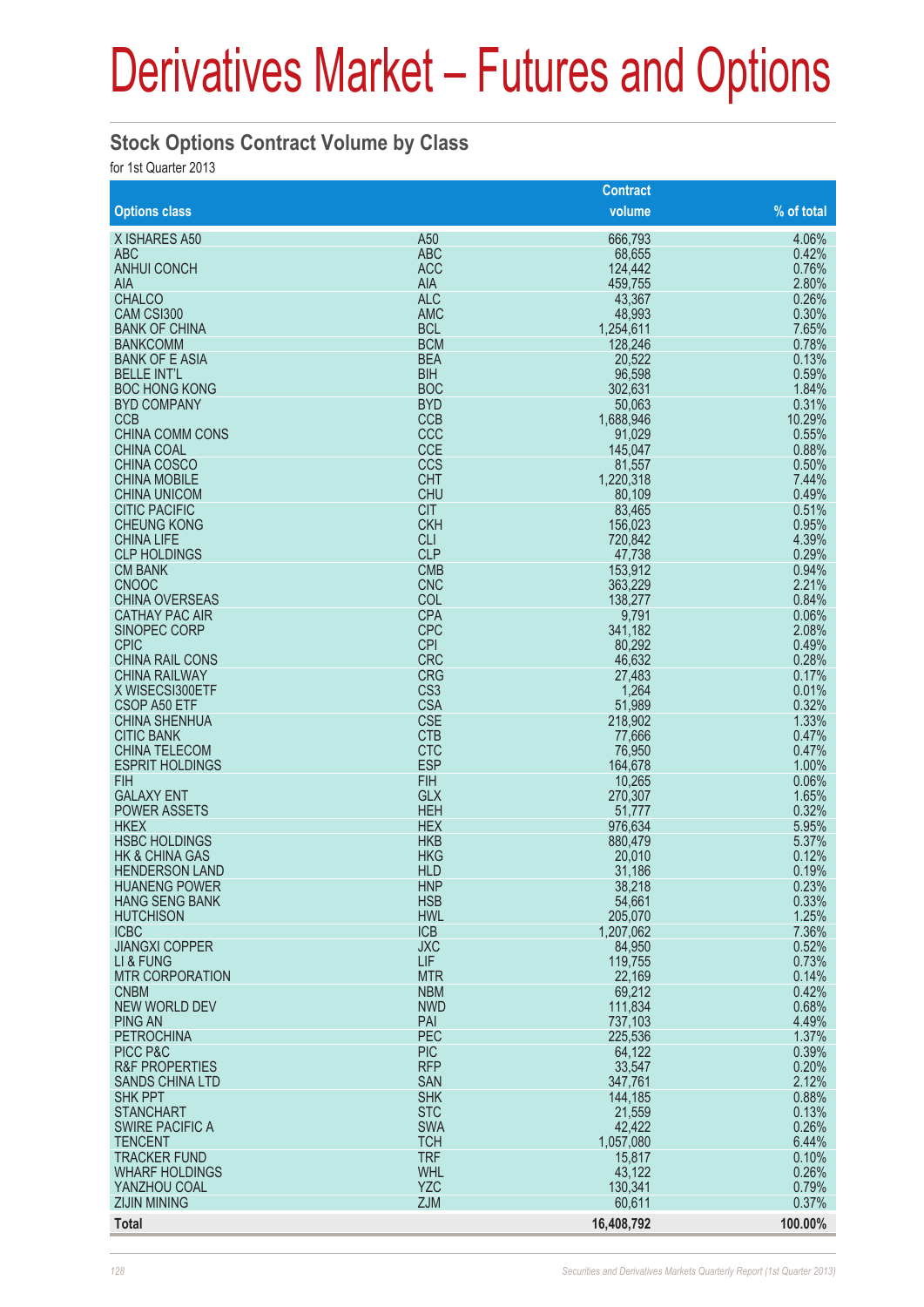#### **Average Daily Settlement Instructions (SIs) Settled in CCASS**

(both delivering and receiving SIs are counted)

|            |                |                      | Sis by shares | Sis by value |
|------------|----------------|----------------------|---------------|--------------|
| Year/Month |                | <b>Number of SIs</b> | (bil. shs)    | (HK\$bil.)   |
| 2012       | Q <sub>1</sub> | 79,872               | 41.52         | 179.93       |
|            | Q <sub>2</sub> | 70,419               | 43.03         | 179.84       |
|            | Q <sub>3</sub> | 66,152               | 42.10         | 156.14       |
|            | Q4             | 76,640               | 50.63         | 198.54       |
| 2013       | Q <sub>1</sub> | 89,261               | 59.01         | 268.79       |

### **Average Daily Investor Settlement Instructions (ISIs) settled in CCASS**

(one sided ISIs are counted)

| Year/month |    | <b>Number of ISIs</b> | ISIs by shares (Mil shs) | ISIs by value (HK\$ mil.) |
|------------|----|-----------------------|--------------------------|---------------------------|
| 2012       | Q1 | 351                   | 69.05                    | 265.24                    |
|            | Q2 | 329                   | 115.35                   | 254.73                    |
|            | Q3 | 313                   | 96.41                    | 164.42                    |
|            | Q4 | 378                   | 114.69                   | 213.72                    |
| 2013       | Q1 | 463                   | 240.85                   | 251.98                    |

#### **Securities under CCASS Custody**

(balances at quarter end)

|            |                |                  | % of issued       |                     | % of market       |
|------------|----------------|------------------|-------------------|---------------------|-------------------|
|            |                | <b>Number of</b> | shares of         |                     | capitalisation of |
|            |                | shares           | admitted          | <b>Market value</b> | admitted          |
| Year/Month |                | (bil. shs)       | <b>securities</b> | (HK\$ bil.)         | <b>securities</b> |
| 2012       | Q <sub>1</sub> | 3,751.61         | 70.60             | 10,833.95           | 50.26             |
|            | Q <sub>2</sub> | 3,713.59         | 70.37             | 10,006.88           | 50.29             |
|            | Q <sub>3</sub> | 3,672.03         | 69.98             | 10,816.76           | 50.71             |
|            | Q4             | 3,663.66         | 70.30             | 12,330.06           | 51.73             |
| 2013       | Q <sub>1</sub> | 3,673.74         | 69.58             | 12,345.00           | 51.66             |

Share quantity and market value of securities in non-HKD currency are included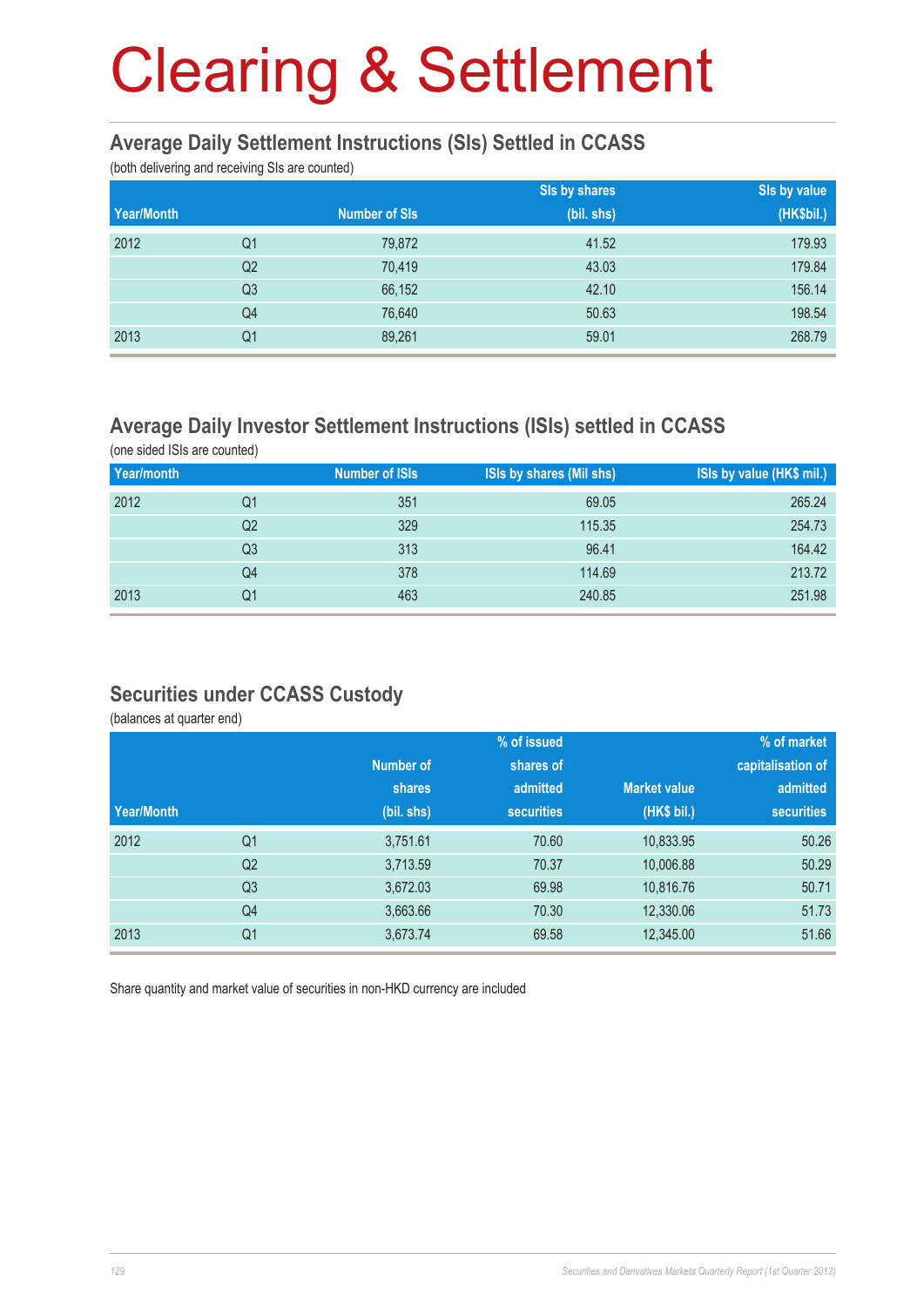#### **Average Daily Stock Exchange Trades Processed in CCASS**

(including CNS trades, isolated trades and cross trades)

|            |                | No. of CCASS | % of Exchange | No. of shares | % of market | Value of trades | % of market |
|------------|----------------|--------------|---------------|---------------|-------------|-----------------|-------------|
| Year/Month |                | trades       | trades        | (Mil. shs)    | turnover    | (HK\$ mil.)     | turnover    |
| 2012       | Q1             | 877.050      | 100           | 160.501.58    | 100         | 63,178.33       | 100         |
|            | Q <sub>2</sub> | 737,075      | 100           | 135,165.30    | 100         | 50,166.62       | 100         |
|            | Q <sub>3</sub> | 686,075      | 100           | 127,363.30    | 100         | 46,310.30       | 100         |
|            | Q4             | 804,910      | 100           | 127,520.75    | 100         | 55,786.39       | 100         |
| 2013       | Q1             | 990,740      | 100           | 172,627.79    | 100         | 74,164.38       | 100         |

## **Average Daily Netting Efficiency of CNS Trades**

(in stock positions and share quantity)

|            |                |                 | <b>Netting</b> | No. of shares due | <b>Netting</b> |
|------------|----------------|-----------------|----------------|-------------------|----------------|
|            |                | No. of CNS      | efficiency     | for settlement    | efficiency     |
| Year/Month |                | stock positions | $(\%)$         | (Mil. shs)        | $(\%)$         |
| 2012       | Q1             | 63,528          | 96.11          | 20,054.26         | 93.60          |
|            | Q <sub>2</sub> | 52,112          | 96.20          | 15,324.06         | 94.21          |
|            | Q <sub>3</sub> | 51,862          | 95.93          | 15,577.24         | 93.76          |
|            | Q4             | 61,879          | 95.79          | 19,248.65         | 92.00          |
| 2013       | Q <sub>1</sub> | 71,626          | 96.07          | 24,342.25         | 92.71          |

### **Average Daily Settlement Efficiency of CNS Stock Positions**

|            |                |       | <b>Settlement efficiency (%)</b> |
|------------|----------------|-------|----------------------------------|
| Year/Month |                | S day | $S + 1$ day                      |
| 2012       | Q1             | 99.90 | 99.99                            |
|            | Q2             | 99.91 | 99.99                            |
|            | Q <sub>3</sub> | 99.91 | 99.99                            |
|            | Q4             | 99.90 | 99.99                            |
| 2013       | Q1             | 99.91 | 99.99                            |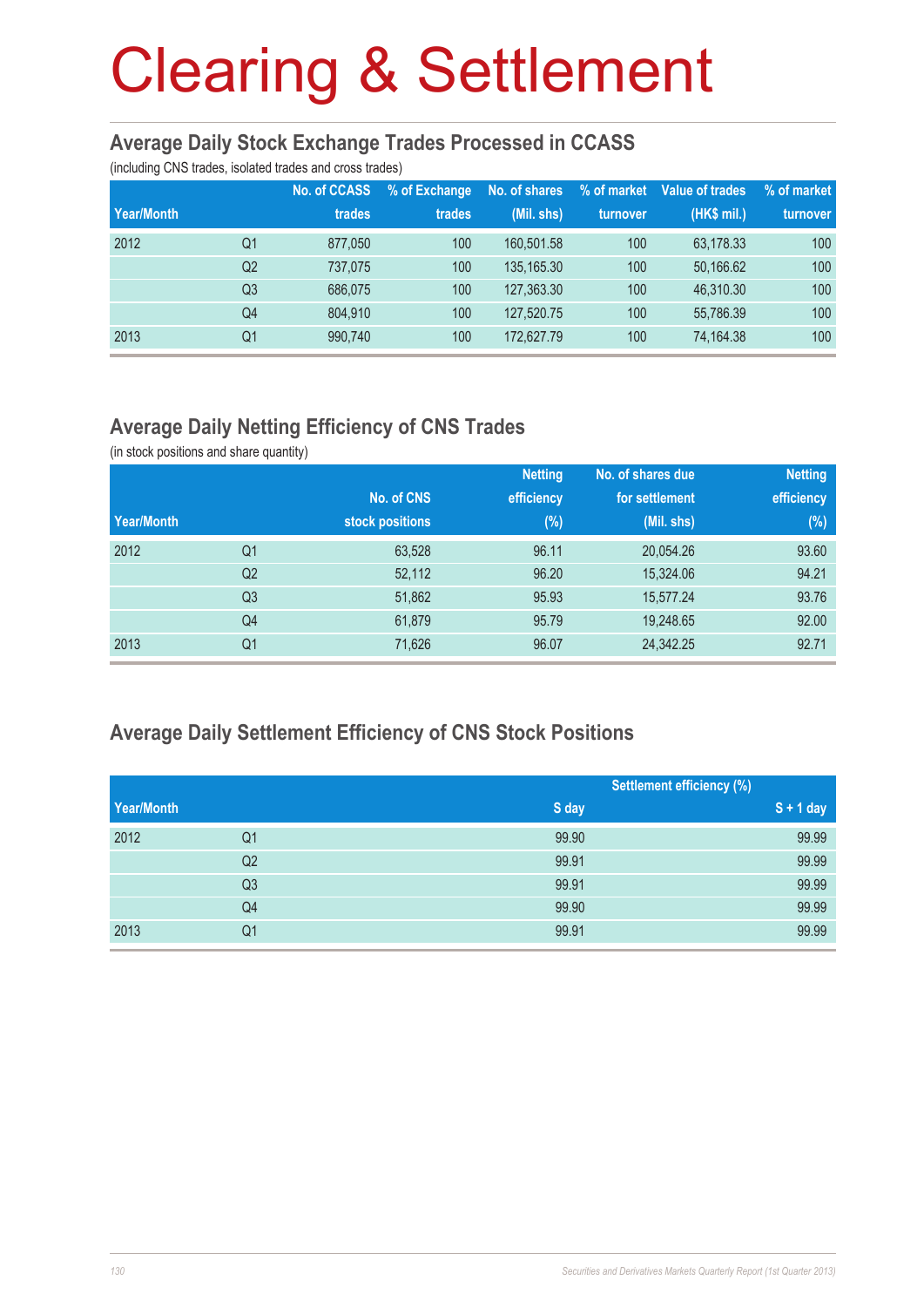### **Open Interest by Derivatives Products**

|                                           |                  | <b>Contracts</b>        |
|-------------------------------------------|------------------|-------------------------|
| <b>Derivatives product</b>                | 1st Quarter 2013 | <b>1st Quarter 2012</b> |
| Hang Seng Index Futures                   | 107,939          | 99,821                  |
| Hang Seng Index Options                   | 316,226          | 284,586                 |
| Mini-Hang Seng Index Futures              | 6,897            | 6,653                   |
| Mini-Hang Seng Index Options              | 6,481            | 5,195                   |
| H-shares Index Futures                    | 147,677          | 117,764                 |
| H-shares Index Options                    | 741,018          | 291,787                 |
| Mini H-shares Index Futures               | 3,070            | 2,575                   |
| Flexible Hang Seng Index Options          | 13,232           | 7,510                   |
| Flexible H-shares Index Options           | 20,331           | 4,400                   |
| <b>HSI Dividend Point Index Futures</b>   | 5,919            | 5,453                   |
| <b>HSCEI Dividend Point Index Futures</b> | 48,394           | 49,815                  |
| HSI Volatility Index Futures <sup>1</sup> | 27               | 39                      |
| <b>IBOVESPA Futures<sup>2</sup></b>       | $\mathbf{0}$     | $\Omega$                |
| MICEX Index Futures <sup>3</sup>          | $\mathbf{0}$     | $\theta$                |
| Sensex Index Futures <sup>4</sup>         | $\overline{0}$   | $\overline{4}$          |
| FTSE/JSE Top40 Futures <sup>5</sup>       | $\mathbf{0}$     | $\mathbf{0}$            |
| <b>Stock Futures</b>                      | 39,257           | 14,178                  |
| <b>Stock Options</b>                      | 4,758,454        | 4,971,657               |
| Three-month HIBOR Futures                 | $\mathbf{0}$     | 95                      |
| One-month HIBOR Futures                   | $\mathbf{0}$     | $\theta$                |
| Three-year Exchange Fund Note Futures     | $\mathbf{0}$     | $\mathbf{0}$            |
| RMB Currency Futures - USD/CNH Futures6   | 4,791            |                         |
| <b>Gold Futures</b>                       | $\mathbf{0}$     | $\mathbf{0}$            |
| <b>Total</b>                              | 6,219,713        | 5,861,532               |

1 Trading in HSI Volatility Index Futures commenced on 20 Feb 2012

2 Trading in IBOVESPA Futures commenced on 30 Mar 2012

3 Trading in MICEX Index Futures commenced on 30 Mar 2012

4 Trading in Sensex Index Futures commenced on 30 Mar 2012

5 Trading in FTSE/JSE Top40 Futures commenced on 30 Mar 2012

6 Trading in RMB Currency Futures – USD/CNH Futures commenced on 17 Sep 2012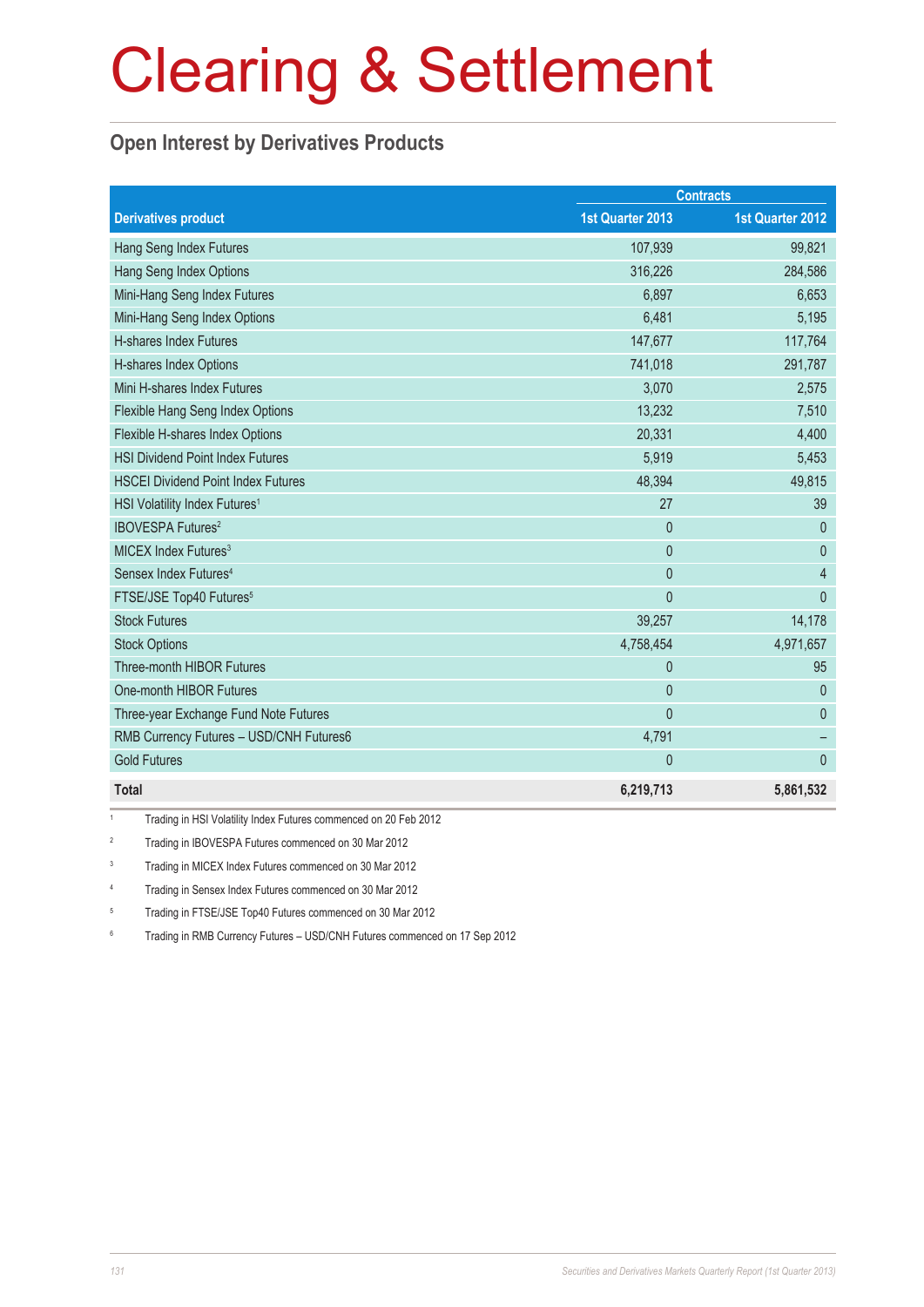#### **Stock Options Open Interest by Class**

as at the end of 1st Quarter 2013

|                           |                 | <b>Open interest</b> |            |
|---------------------------|-----------------|----------------------|------------|
| <b>Options class</b>      |                 | (contracts)          | % of total |
| X ISHARES A50             | A50             | 150,177              | 3.16       |
| <b>ABC</b>                | <b>ABC</b>      | 30,970               | 0.65       |
| <b>ANHUI CONCH</b>        | <b>ACC</b>      | 32,161               | 0.68       |
| AIA                       | <b>AIA</b>      | 85,757               | 1.80       |
| <b>CHALCO</b>             | <b>ALC</b>      | 10,217               | 0.21       |
| CAM CSI300                | <b>AMC</b>      | 19,639               | 0.41       |
| <b>BANK OF CHINA</b>      | <b>BCL</b>      | 652,365              | 13.71      |
| <b>BANKCOMM</b>           | <b>BCM</b>      | 56,969               | 1.20       |
| <b>BANK OF E ASIA</b>     | <b>BEA</b>      | 6,200                | 0.13       |
| <b>BELLE INT'L</b>        | <b>BIH</b>      | 16,547               | 0.35       |
| <b>BOC HONG KONG</b>      | <b>BOC</b>      | 51,518               | 1.08       |
| <b>BYD COMPANY</b>        | <b>BYD</b>      | 8,002                | 0.17       |
| <b>CCB</b>                | <b>CCB</b>      | 641,140              | 13.47      |
| CHINA COMM CONS           | CCC             | 22,225               | 0.47       |
| CHINA COAL                | <b>CCE</b>      | 67,623               | 1.42       |
| CHINA COSCO               | <b>CCS</b>      | 29,880               | 0.63       |
| <b>CHINA MOBILE</b>       | <b>CHT</b>      | 223,770              | 4.70       |
| <b>CHINA UNICOM</b>       | <b>CHU</b>      | 37,546               | 0.79       |
| <b>CITIC PACIFIC</b>      | <b>CIT</b>      | 17,191               | 0.36       |
| <b>CHEUNG KONG</b>        | <b>CKH</b>      | 31,060               | 0.65       |
| <b>CHINA LIFE</b>         | <b>CLI</b>      | 180,430              | 3.79       |
| <b>CLP HOLDINGS</b>       | <b>CLP</b>      | 15,978               | 0.34       |
| <b>CM BANK</b>            | <b>CMB</b>      | 64,291               | 1.35       |
| <b>CNOOC</b>              | <b>CNC</b>      | 133,908              | 2.81       |
| <b>CHINA OVERSEAS</b>     | COL             | 36,143               | 0.76       |
| <b>CATHAY PAC AIR</b>     | <b>CPA</b>      | 4,328                | 0.09       |
| SINOPEC CORP              | <b>CPC</b>      | 132,340              | 2.78       |
| <b>CPIC</b>               | <b>CPI</b>      | 23,008               | 0.48       |
| CHINA RAIL CONS           | <b>CRC</b>      | 17,972               | 0.38       |
| <b>CHINA RAILWAY</b>      | <b>CRG</b>      | 5,870                | 0.12       |
| X WISECSI300ETF           | CS <sub>3</sub> | 398                  | 0.01       |
| CSOP A50 ETF              | <b>CSA</b>      | 19,036               | 0.40       |
| <b>CHINA SHENHUA</b>      | <b>CSE</b>      | 74,540               | 1.57       |
| <b>CITIC BANK</b>         | <b>CTB</b>      | 29,723               | 0.62       |
| CHINA TELECOM             | <b>CTC</b>      | 30,317               | 0.64       |
| <b>ESPRIT HOLDINGS</b>    | <b>ESP</b>      | 35,700               | 0.75       |
| <b>FIH</b>                | <b>FIH</b>      | 4,339                | 0.09       |
| <b>GALAXY ENT</b>         | <b>GLX</b>      | 47,184               | 0.99       |
| <b>POWER ASSETS</b>       | <b>HEH</b>      | 11,813               | 0.25       |
| <b>HKEX</b>               | <b>HEX</b>      | 178,701              | 3.76       |
| <b>HSBC HOLDINGS</b>      | <b>HKB</b>      | 187,454              | 3.94       |
| <b>HK &amp; CHINA GAS</b> | <b>HKG</b>      | 8,905                | 0.19       |
| <b>HENDERSON LAND</b>     | <b>HLD</b>      | 6,837                | 0.14       |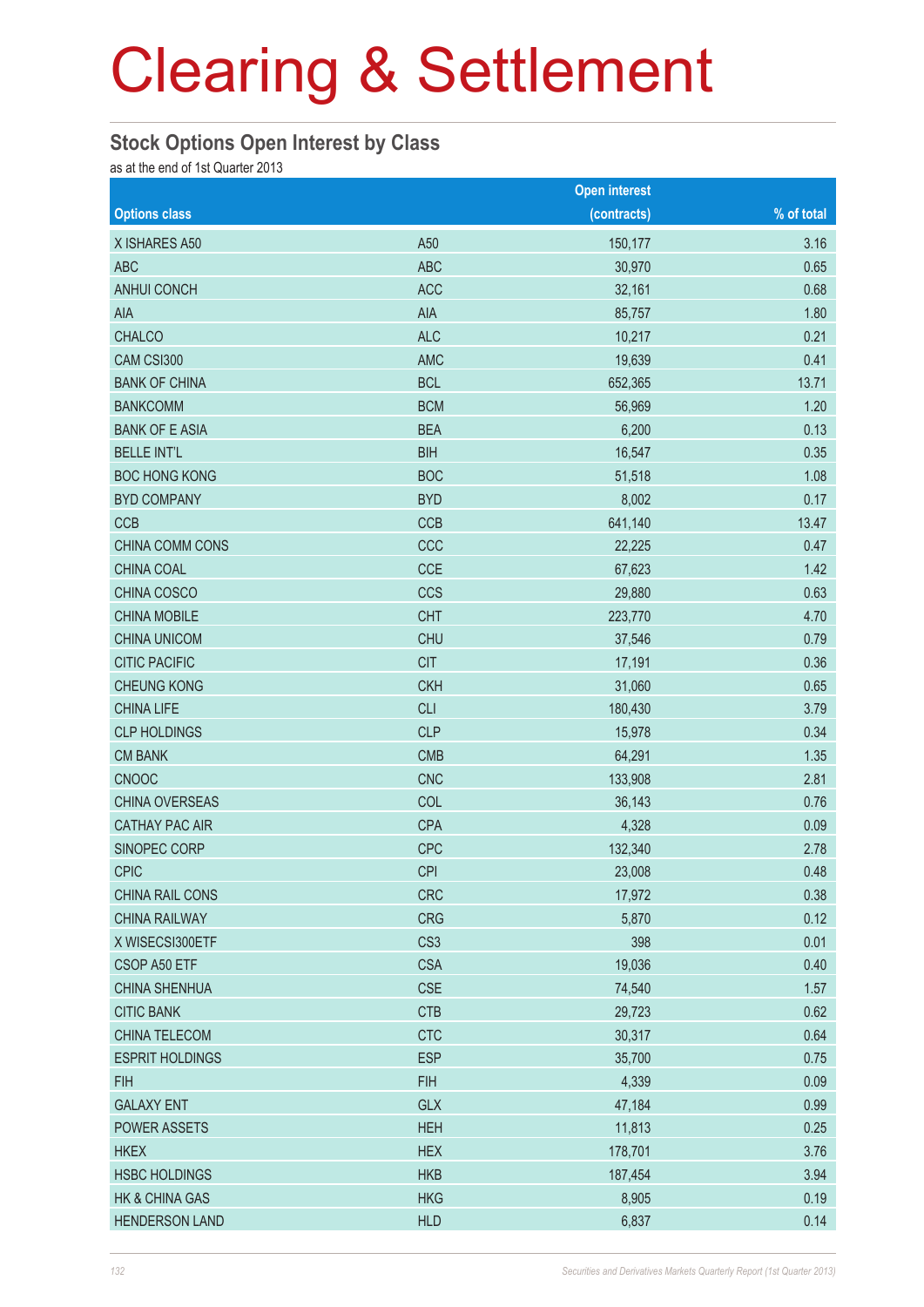|                           |            | <b>Open interest</b> |            |
|---------------------------|------------|----------------------|------------|
| <b>Options class</b>      |            | (contracts)          | % of total |
| <b>HUANENG POWER</b>      | <b>HNP</b> | 15,352               | 0.32       |
| <b>HANG SENG BANK</b>     | <b>HSB</b> | 9,311                | 0.20       |
| <b>HUTCHISON</b>          | <b>HWL</b> | 45,283               | 0.95       |
| <b>ICBC</b>               | <b>ICB</b> | 519,325              | 10.91      |
| <b>JIANGXI COPPER</b>     | <b>JXC</b> | 18,462               | 0.39       |
| LI & FUNG                 | LIF        | 38,101               | 0.80       |
| <b>MTR CORPORATION</b>    | <b>MTR</b> | 9,852                | 0.21       |
| <b>CNBM</b>               | <b>NBM</b> | 19,337               | 0.41       |
| <b>NEW WORLD DEV</b>      | <b>NWD</b> | 21,001               | 0.44       |
| <b>PING AN</b>            | PAI        | 139,707              | 2.94       |
| <b>PETROCHINA</b>         | <b>PEC</b> | 82,349               | 1.73       |
| PICC P&C                  | <b>PIC</b> | 14,610               | 0.31       |
| <b>R&amp;F PROPERTIES</b> | <b>RFP</b> | 9,658                | 0.20       |
| <b>SANDS CHINA LTD</b>    | <b>SAN</b> | 88,554               | 1.86       |
| <b>SHK PPT</b>            | <b>SHK</b> | 23,567               | 0.50       |
| <b>STANCHART</b>          | <b>STC</b> | 6,397                | 0.13       |
| <b>SWIRE PACIFIC A</b>    | <b>SWA</b> | 9,990                | 0.21       |
| <b>TENCENT</b>            | <b>TCH</b> | 165,503              | 3.48       |
| <b>TRACKER FUND</b>       | <b>TRF</b> | 6,537                | 0.14       |
| <b>WHARF HOLDINGS</b>     | <b>WHL</b> | 10,491               | 0.22       |
| YANZHOU COAL              | <b>YZC</b> | 50,117               | 1.05       |
| <b>ZIJIN MINING</b>       | <b>ZJM</b> | 14,778               | 0.31       |
| <b>Total</b>              |            | 4,758,454            | 100.00     |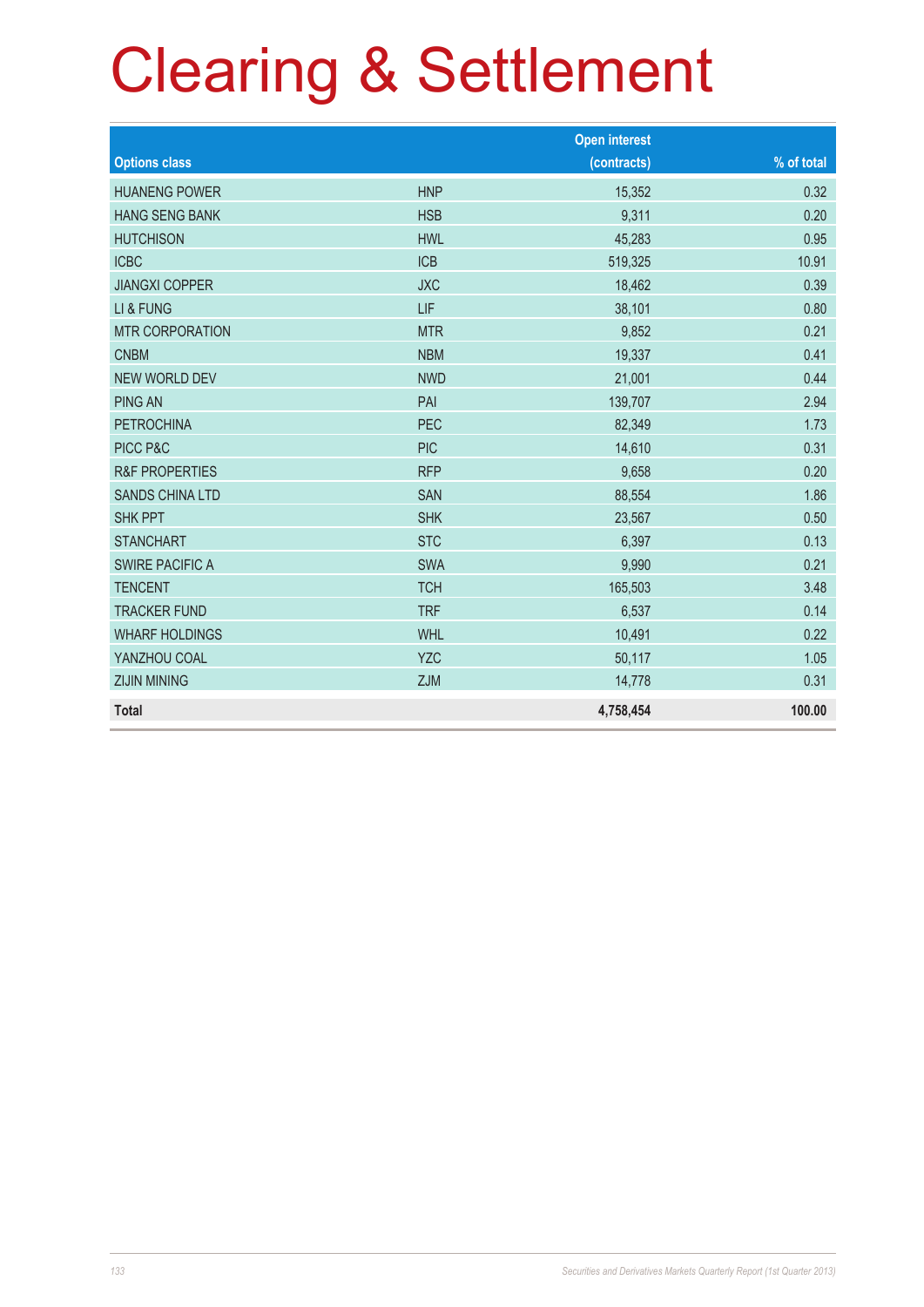# Exchange Participants Statistics

## **Stock Exchange**

|      |                | No. of Trading<br><b>Right Holders</b> | <b>Exchange</b><br><b>Participants -</b><br><b>Trading</b> | <b>Exchange</b><br>Participants-<br>Non-Trading | Non-Exchange<br><b>Participants</b> |
|------|----------------|----------------------------------------|------------------------------------------------------------|-------------------------------------------------|-------------------------------------|
| 2012 | Q <sub>1</sub> | 559 (984)                              | 500 (918)                                                  | 38(45)                                          | 21(21)                              |
|      | Q <sub>2</sub> | 563 (988)                              | 503 (921)                                                  | 39(46)                                          | 21(21)                              |
|      | Q <sub>3</sub> | 568 (994)                              | 506 (923)                                                  | 41 (50)                                         | 21(21)                              |
|      | Q4             | 571 (996)                              | 511 (928)                                                  | 39(47)                                          | 21(21)                              |
| 2013 | Q1             | 572 (997)                              | 509 (924)                                                  | 42 (52)                                         | 21(21)                              |

( ) No. of trading rights

## **Futures Exchange**

|      |                | No. of Trading<br><b>Right Holders</b> | <b>Exchange</b><br><b>Participants -</b><br><b>Trading</b> | <b>Exchange</b><br><b>Participants -</b><br><b>Non-Trading</b> | Non-Exchange<br><b>Participants</b> |
|------|----------------|----------------------------------------|------------------------------------------------------------|----------------------------------------------------------------|-------------------------------------|
| 2012 | Q <sub>1</sub> | 230 (254)                              | 182 (204)                                                  | -                                                              | 48 (50)                             |
|      | Q <sub>2</sub> | 234 (258)                              | 185 (207)                                                  | -                                                              | 49 (51)                             |
|      | Q <sub>3</sub> | 235 (259)                              | 185 (207)                                                  | $\qquad \qquad$                                                | 50(52)                              |
|      | Q4             | 234 (258)                              | 185 (207)                                                  | $\overline{\phantom{0}}$                                       | 49 (51)                             |
| 2013 | Q <sub>1</sub> | 230 (254)                              | 181 (203)                                                  |                                                                | 49 (51)                             |

Notes:

(1) The figures in blanket is the number of trading rights held.

(2) An Exchange Participant is a corporation who may trade on or through the Exchange and is licensed under the Securities and Futures Ordinance to carry on securities/ futures/options dealing activity.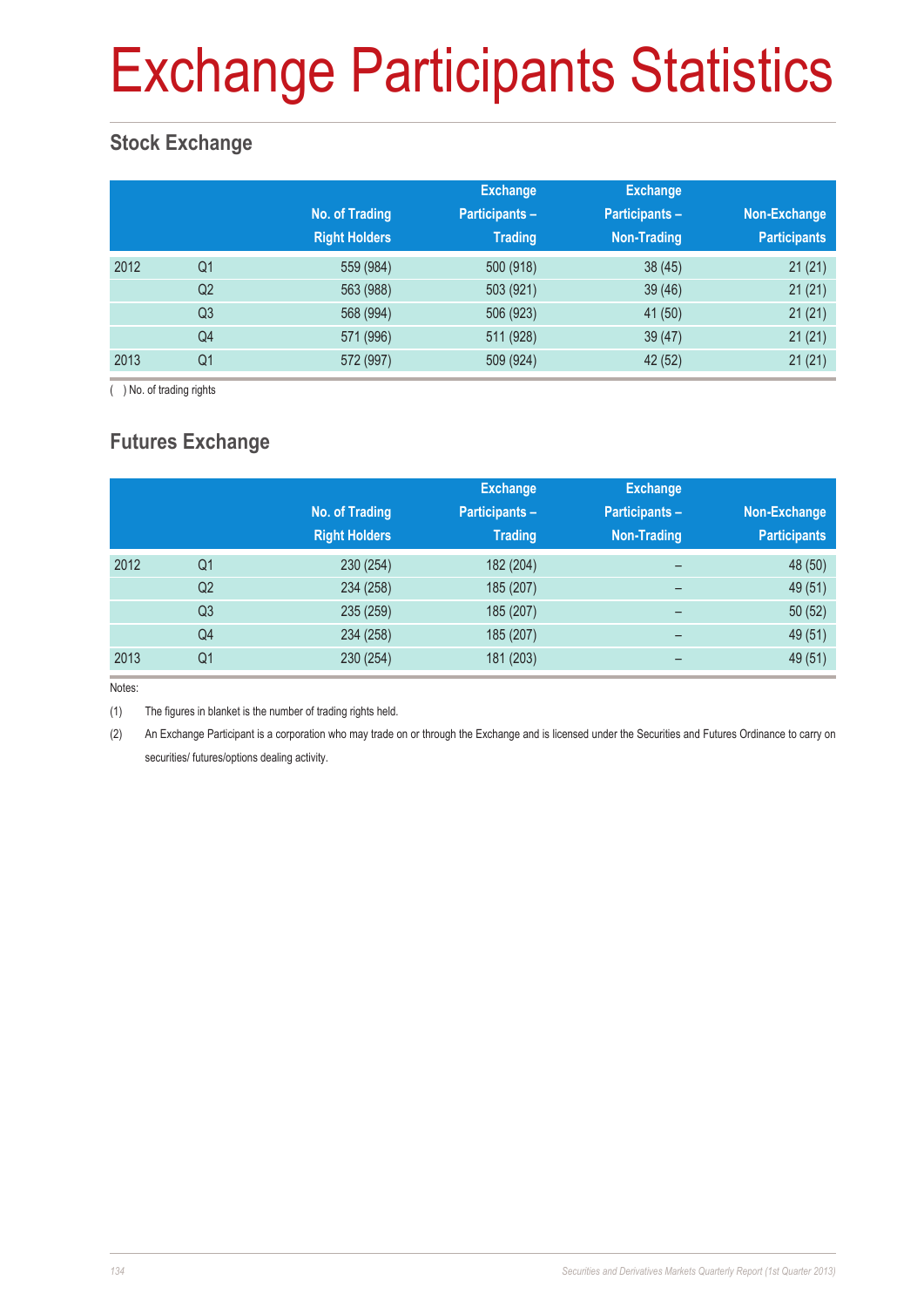# Clearing Participants Statistics

## **HKCC Participants**

| Year/month |                | <b>Clearing Participants</b> | <b>General Clearing</b><br><b>Participants</b> |
|------------|----------------|------------------------------|------------------------------------------------|
| 2012       | Q1             | 156                          | 10                                             |
|            | Q <sub>2</sub> | 158                          | 10                                             |
|            | Q <sub>3</sub> | 158                          | 9                                              |
|            | Q4             | 158                          | 9                                              |
| 2013       | Q1             | 154                          | 8                                              |

### **SEOCH Participants**

|            |                |                                     | <b>General Clearing</b> |
|------------|----------------|-------------------------------------|-------------------------|
| Year/month |                | <b>Direct Clearing Participants</b> | <b>Participants</b>     |
| 2012       | Q1             | 59                                  | 8                       |
|            | Q <sub>2</sub> | 59                                  | 8                       |
|            | Q <sub>3</sub> | 62                                  | 8                       |
|            | Q4             | 63                                  | 9                       |
| 2013       | Q1             | 63                                  | 9                       |

## **HKSCC Participants**

|            |                | <b>Direct Clearing</b> | <b>General Clearing</b> | Non-broker            |
|------------|----------------|------------------------|-------------------------|-----------------------|
| Year/Month |                | <b>Participant</b>     | <b>Participant</b>      | <b>Participants</b> * |
| 2012       | Q1             | 487                    | 8                       | 48                    |
|            | Q <sub>2</sub> | 489                    | 8                       | 48                    |
|            | Q3             | 491                    | 9                       | 47                    |
|            | Q4             | 493                    | 9                       | 46                    |
| 2013       | Q1             | 491                    | 9                       | 45                    |

Non-broker participants include Clearing Agency Participants, Custodian Participants and Stock Pledgee Participants.